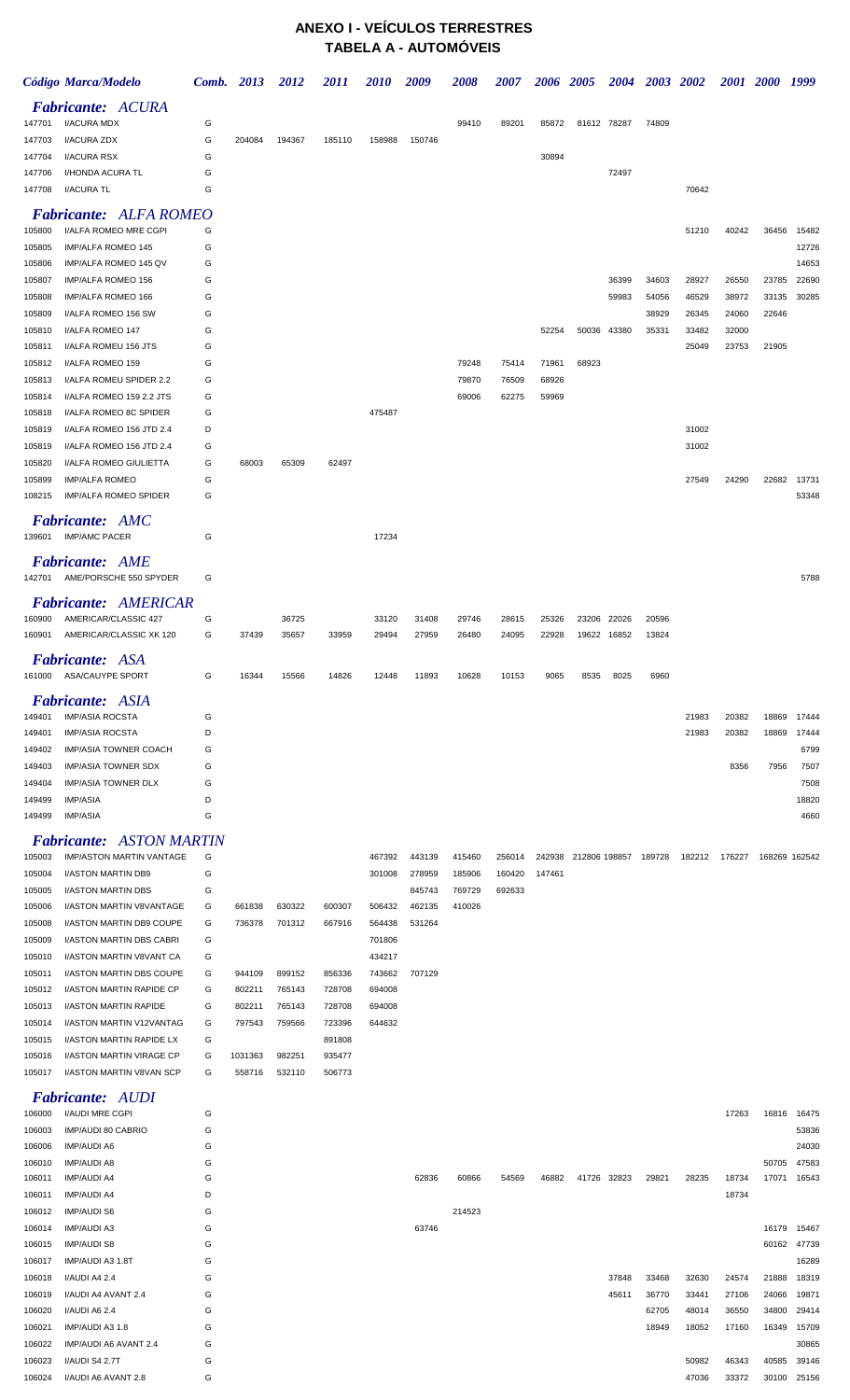| 106025           | I/AUDI A6 2.8            | G |        |        |        |        |        |        |        |               |                      |               |        | 48843  | 33782 | 30537 | 25133 |
|------------------|--------------------------|---|--------|--------|--------|--------|--------|--------|--------|---------------|----------------------|---------------|--------|--------|-------|-------|-------|
| 106026           | I/AUDI A3 1.6            | G |        |        |        |        |        | 45204  | 43291  | 40385         | 23035                |               |        |        |       | 13533 |       |
| 106027           | I/AUDI S3 1.8T           | G |        |        |        |        |        |        |        |               |                      | 53553         | 48310  | 42501  | 35778 | 33898 | 30760 |
| 106028           | I/AUDI TT COUPE 180PS    | G |        |        |        |        |        |        |        | 85451         | 81202                | 77024         | 73002  | 68301  | 60368 | 56805 | 55084 |
| 106029           | I/AUDI TT COUPE 225PS    | G |        |        |        |        | 106563 | 100711 | 95325  | 89665         | 84853                | 79761         | 74723  | 71116  | 63670 | 58123 | 56337 |
| 106030           | I/AUDI TT ROADSTER 180PS | G |        |        |        |        |        |        |        |               |                      |               |        |        | 76073 | 73676 | 64254 |
| 106031           | I/AUDI TT ROADSTER 225PS | G |        |        |        |        |        |        | 104741 | 90650         | 85801                | 80614         | 75566  | 71880  | 64416 | 58773 | 56945 |
| 106032           | I/AUDI A8 4.2            | G | 287635 | 273939 | 260895 | 247126 | 207688 | 197799 | 188380 | 156657        | 147569 138861        |               | 105221 | 68854  | 51866 | 39835 | 37391 |
| 106033           | I/AUDI S8 4.2            | G |        |        |        |        |        |        |        |               |                      |               |        | 81298  | 69576 | 66154 | 50002 |
| 106034           | I/AUDI S4 AVANT 2.7T     | G |        |        |        |        |        |        |        |               |                      |               |        | 58670  | 54603 | 51846 | 44620 |
| 106035           | I/AUDI A4 1.8T           | G |        |        |        |        |        | 48553  | 45972  | 39628         | 36307                | 33120         | 30095  | 27418  | 19472 | 18318 | 17580 |
| 106036           | I/AUDI A4 AVANT 2.8      | G |        |        |        |        |        |        |        |               |                      |               |        | 34452  | 26942 | 23904 | 23188 |
| 106037           | I/AUDI A4 1.8            | G |        |        |        |        |        |        |        |               |                      |               |        | 23137  | 18737 | 17065 | 16536 |
| 106038           | I/AUDI A6 2.7T           | G |        |        |        |        |        |        |        |               | 62134 48072          |               | 44561  | 40803  | 38066 | 35313 | 22742 |
| 106039           | I/AUDI A4 2.8            | G |        |        |        |        |        |        |        |               |                      |               |        | 31433  | 25033 | 22147 | 19956 |
| 106040           | I/AUDI A4 AVANT 1.8T     | G |        |        |        |        | 64935  | 61916  | 55631  | 48440         | 44331                | 33769         | 30457  | 28901  | 23842 | 21739 | 19613 |
| 106041           | I/AUDI A4 AVANT 1.8      | G |        |        |        |        |        |        |        |               |                      |               |        |        |       |       | 18489 |
| 106042           | I/AUDI A6 AVANT 2.7T     | G |        |        |        |        |        |        |        |               |                      |               |        | 47610  | 37886 | 35444 | 30124 |
| 106043           | I/AUDI A6 AVANT 4.2      | G |        |        |        |        |        |        |        | 110821        | 105595               | 94096         | 90017  | 48621  | 43111 | 38453 | 34047 |
| 106044           | I/AUDI A6 4.2            | G |        |        |        |        |        |        | 99912  | 92474         | 84338 75228          |               | 51544  | 47744  | 34348 | 32627 | 29889 |
|                  |                          | G |        |        |        |        |        |        |        |               |                      |               |        |        |       |       |       |
| 106045           | I/AUDI S6 4.2            |   |        |        |        |        |        |        |        |               |                      |               | 66754  | 61416  | 49029 | 45530 | 44087 |
| 106046           | I/AUDI S6 AVANT 4.2      | G |        |        |        |        |        |        |        |               |                      |               |        |        | 73713 | 66924 | 65257 |
| 106047           | I/AUDI A6 ALLROAD 2.7T   | G |        |        |        |        |        |        |        |               | 54345 50682          |               | 41003  | 35805  | 30791 | 26210 | 24166 |
| 106048           | I/AUDI RS4 AVANT 2.7T    | G |        |        |        |        |        |        |        |               |                      |               |        | 91170  | 87727 | 82813 |       |
| 106049           | I/AUDI A4 3.0            | G |        |        |        |        |        |        | 63001  | 56407         | 48579                | 45734         | 37471  | 32767  | 27063 | 25054 | 23796 |
| 106050           | I/AUDI A4 2.0            | G |        |        |        |        |        |        | 42110  | 40057         | 37844                | 36206         | 33274  | 29210  | 27782 | 23297 | 22116 |
| 106051           | I/AUDI A6 3.0            | G |        |        |        |        |        |        | 74881  | 71046         | 67600                | 50780         | 38599  | 31532  | 28545 | 26965 |       |
| 106052           | I/AUDI A6 AVANT 3.0      | G |        |        |        |        |        |        | 102442 | 77104         | 71945                | 50934         | 38712  | 31645  | 29398 |       |       |
| 106053           | I/AUDI A4 AVANT 3.0      | G |        |        |        |        |        |        | 60931  | 56706         | 49846                | 45215         | 36757  | 32213  | 29104 |       |       |
| 106054           | I/AUDI A2                | G |        |        |        |        |        |        |        |               |                      |               |        | 18255  | 17507 | 17058 |       |
| 106055           | I/AUDI A4 AVANT 2.0      | G |        |        |        | 86669  |        |        |        |               |                      |               | 33715  | 29613  | 24892 | 22817 | 20818 |
| 106057           | I/AUDI A4 CABRIOLET 3.0  | G |        |        |        |        |        |        |        |               |                      | 92253         | 83195  | 80451  | 74703 |       |       |
| 106059           | I/AUDI A6 18T            | G |        |        |        |        |        |        |        |               |                      |               |        |        |       | 26369 | 21712 |
| 106060           | I/AUDI A6 2.7T SECURITY  | G |        |        |        |        |        |        |        |               |                      | 47302         | 43832  | 40140  | 37463 |       |       |
| 106061           | I/AUDI RS6 4.2           | G |        |        |        |        |        |        |        |               |                      | 97188         | 81436  | 74191  |       |       |       |
| 106062           | I/AUDI S4 4.2            | G |        |        |        |        |        | 134469 | 128269 | 122877        | 116892               | 99171         | 88351  | 82651  |       |       |       |
| 106063           | I/AUDI S4 AVANT 4.2      | G |        |        |        |        |        |        |        | 152034        | 141282 131025        |               | 110643 | 107214 |       |       |       |
| 106064           | I/AUDI RS6 AVANT 4.2     | G |        |        |        |        |        |        |        |               |                      | 125918 107252 |        | 99161  |       |       |       |
| 106067           | I/AUDI A8 6.0 L          | G |        |        |        |        | 275482 | 271016 | 260847 |               | 245242 230213 220257 |               |        |        |       |       |       |
| 106069           | I/AUDI A4 AVANT 1.8L     | G |        |        |        |        |        |        |        |               |                      |               |        |        |       |       | 17879 |
| 106070           | I/AUDI A4 2.0T FSI       | G |        |        |        |        |        | 59936  | 57688  | 51813         | 48008                |               |        |        |       |       |       |
| 106071           | I/AUDI A4 AVANT 2.0T FSI | G | 105105 | 100100 | 95335  | 90796  | 86473  | 69763  | 61145  | 59037         |                      |               |        |        |       |       |       |
| 106072           | I/AUDI Q7 4.2 FSI        | G |        |        |        | 223044 | 212423 | 202308 | 192675 | 190183        | 176965               |               |        |        |       |       |       |
| 106073           | I/AUDI A3 SPB 2.0T FSI   | G | 95263  | 90727  | 86408  | 71726  | 68318  | 57327  | 52616  | 49462         | 47452                |               |        |        |       |       |       |
| 106074           | I/AUDI A3 SPB 1.6        | G | 84374  | 80357  | 76531  | 60873  | 54741  | 51657  | 43496  | 41797         | 40238                |               |        |        |       |       |       |
| 106075           | I/AUDI A4 3.2 FSI        | G | 180616 | 172016 | 163826 | 130722 | 110059 | 98865  | 84420  | 77536         | 72700                |               |        |        |       |       |       |
| 106076           | I/AUDI A4 AVANT 3.2 FSI  | G | 156360 | 148915 | 141824 | 129839 | 123195 | 118738 | 106264 | 100794        | 95479                |               |        |        |       |       |       |
| 106077           | I/AUDI A4 CABRIO 3.2 FSI | G |        |        |        |        |        | 114540 | 108738 | 98811         | 93575                |               |        |        |       |       |       |
| 106078           | I/AUDI RS4 AVANT 4.2 FSI | G |        |        |        |        |        | 200741 | 186943 | 157568        | 148924               |               |        |        |       |       |       |
| 106080           | I/AUDI A6 4.2 FSI        | G |        |        |        |        | 148316 | 141355 | 125807 | 101201        | 92340                |               |        |        |       |       |       |
| 106081           | I/AUDI A6 3.2 FSI        | G |        |        |        |        | 126562 | 121141 | 112392 | 101248        | 95667                |               |        |        |       |       |       |
| 106085           | I/AUDI A3 2.0T           | G |        |        |        |        | 61820  | 58415  | 53597  | 51285         |                      |               |        |        |       |       |       |
| 106086           | <b>I/AUDI Q7 4.2</b>     | G |        |        |        |        | 164866 |        |        |               |                      |               |        |        |       |       |       |
| 106087           | I/AUDI A6 LIMOUSINE 2.4  | G |        |        |        |        |        |        |        |               |                      |               |        |        |       |       |       |
|                  | I/AUDI R8 4.2 FSI        |   |        |        |        |        |        | 132463 | 122948 | 118031        | 113941               |               |        |        |       |       |       |
| 106088<br>106089 |                          |   |        |        |        |        |        |        |        |               |                      | 61330         | 58130  | 44503  |       |       |       |
| 106090           |                          | G |        | 477894 |        | 430323 | 388575 | 371800 | 349699 |               |                      |               |        |        |       |       |       |
| 106091           | <b>I/AUDI Q7 3.6</b>     | G |        |        |        |        | 146061 | 127850 | 122416 | 121140        |                      |               |        |        |       |       |       |
|                  | I/AUDI S3                | G |        |        |        |        | 97608  | 81197  | 76224  |               |                      |               |        |        |       |       |       |
|                  | I/AUDI A5 3.2 FSI        | G | 187177 | 178264 | 169775 | 143711 | 132132 | 125297 | 119785 |               |                      |               |        |        |       |       |       |
| 106092           | I/AUDI A4 AV 2.0T 210HP  | G | 149912 | 142775 | 135976 | 110717 | 86349  | 69205  |        |               |                      |               |        |        |       |       |       |
| 106093           | I/AUDI A4 2.0T 180HP     | D |        |        |        | 78316  |        |        |        |               |                      |               |        |        |       |       |       |
| 106093           | I/AUDI A4 2.0T 180HP     | G | 101170 | 96353  | 91765  | 78316  | 74130  | 70674  | 66288  |               |                      |               |        |        |       |       |       |
| 106094           | I/AUDI A4 2.0T 210HP     | G | 136549 | 130047 | 123854 | 101908 | 81787  | 66005  | 56996  |               |                      |               |        |        |       |       |       |
| 106095           | I/AUDI A4 AV 2.0T 180HP  | G | 113947 | 108521 | 103353 | 82707  | 75796  | 67144  | 59134  |               |                      |               |        |        |       |       |       |
| 106096           | I/AUDI A3 TRONIC FWD     | G |        |        |        |        | 70364  | 58562  | 54377  | 51658         | 49074                |               |        |        |       |       |       |
| 106097           | I/AUDI A6 3.0T FSI       | G | 192972 | 183783 | 175032 | 156422 | 144065 | 137311 |        |               |                      |               |        |        |       |       |       |
| 106098           | I/AUDI TT COUPE 2.0      | G |        |        |        | 130204 | 119164 | 111686 |        |               |                      |               |        |        |       |       |       |
| 106099           | IMP/AUDI                 | G |        |        |        |        |        |        |        |               |                      |               | 19552  | 18126  | 17397 | 16945 | 16605 |
| 106101           | AUDI/A3 1.8              | D |        |        |        |        |        |        |        |               |                      |               |        | 17989  |       |       |       |
| 106101           | AUDI/A3 1.8              | G |        |        |        |        |        |        | 28433  | 24805         | 23081                | 20999         | 18886  | 17989  | 17105 | 16299 | 15662 |
| 106102           | AUDI/A3 1.8T             | G |        |        |        |        |        |        | 30902  | 26488         | 24144 21827          |               | 19578  | 18707  | 17443 | 16543 | 15991 |
| 106103           | AUDI/A3 1.6              | D |        |        |        |        |        |        |        |               |                      |               |        |        |       | 17091 |       |
| 106103           | AUDI/A3 1.6              | G |        |        |        |        |        |        | 27905  | 25243         | 23522 22060          |               | 19495  | 18667  | 17858 | 17091 | 16341 |
| 106104           | I/AUDI S6 5.2 FSI        | G | 311567 | 296731 | 282601 | 235959 | 218740 | 207253 |        |               |                      |               |        |        |       |       |       |
| 106105           | I/AUDI A8 4.2 FSI        | G | 419040 | 399086 | 380082 | 359859 |        |        |        |               |                      |               |        |        |       |       |       |
| 106106           | I/AUDI S6 AVANT 5.2 FSI  | G |        |        |        | 270959 |        | 132769 | 125262 | 116336        |                      |               |        |        |       |       |       |
| 106107           | I/AUDI S8 5.2 FSI        | G |        |        |        |        | 310955 | 293748 | 280217 | 268428 254469 |                      |               |        |        |       |       |       |
| 106109           | I/AUDI TT RD 2.0T 200HP  | G | 192279 | 183124 | 174404 | 142006 | 130250 | 123958 | 110523 | 107301        |                      |               |        |        |       |       |       |
| 106111           | I/AUDI TT CP 2.0T 200HP  | G | 173028 | 164790 | 156943 | 127499 | 117250 | 109828 | 102692 | 95463         |                      |               |        |        |       |       |       |
| 106112           | I/AUDI TT ROADSTER 2.0   | G |        |        |        |        | 132490 | 126173 | 111611 | 108234        |                      |               |        |        |       |       |       |
| 106113           | I/AUDI S5                | G |        |        |        |        | 150377 | 120496 | 107092 |               |                      |               |        |        |       |       |       |
| 106114           | <b>I/AUDITT</b>          | G |        |        |        |        | 112726 | 105687 | 98009  |               |                      |               |        |        |       |       |       |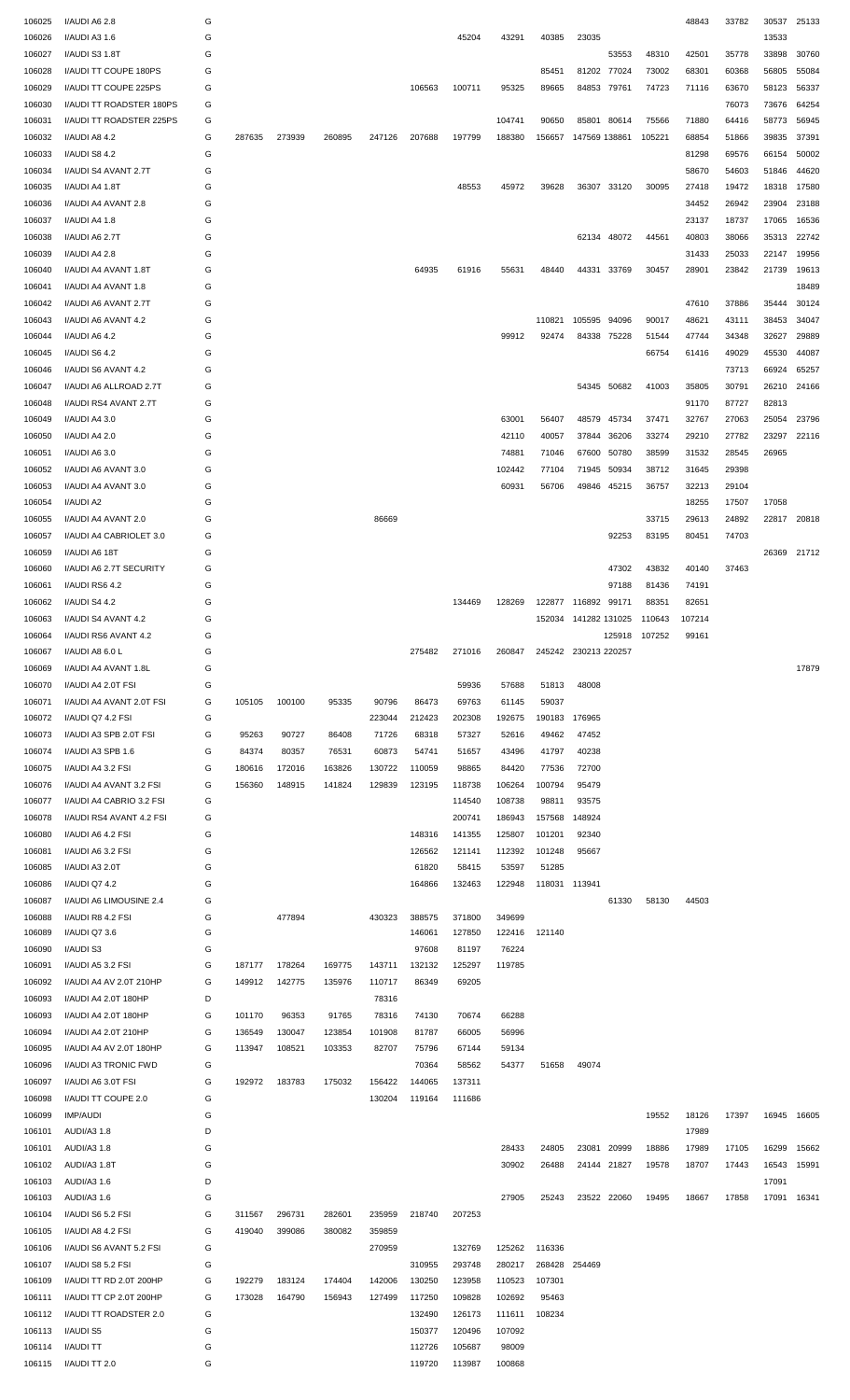| 106116           | I/AUDI S5 COUPE                                   | G      |        |               | 173163 | 170128           | 160107 | 140386 | 136334 |                      |      |                      |       |      |      |      |      |
|------------------|---------------------------------------------------|--------|--------|---------------|--------|------------------|--------|--------|--------|----------------------|------|----------------------|-------|------|------|------|------|
| 106117           | I/AUDI TT 2.0T                                    | G      |        |               |        |                  | 118435 | 111065 | 103061 |                      |      |                      |       |      |      |      |      |
| 106118           | I/AUDI S5 QUATTRO                                 | G      |        |               |        |                  | 120359 | 106110 | 98948  |                      |      |                      |       |      |      |      |      |
| 106119           | I/AUDI TT TRONIC FWD                              | G      |        |               |        |                  | 124237 | 116438 | 108026 |                      |      |                      |       |      |      |      |      |
| 106120           | I/AUDI S5 4.2 FSI                                 | G      |        |               |        | 137103           | 127220 | 120500 |        |                      |      |                      |       |      |      |      |      |
| 106122           | I/AUDI A6 AVANT 3.0T FSI                          | G      |        |               |        | 175896           | 158805 | 151364 |        |                      |      |                      |       |      |      |      |      |
| 106124           | I/AUDI S3 2.0 TURBO FSI                           | G      | 167761 | 159773        | 152165 | 127523           | 115634 | 99225  |        |                      |      |                      |       |      |      |      |      |
| 106125           | I/AUDI TTS CP 2.0T 272CV                          | G      | 237914 | 226585        | 215796 | 174871           | 167052 | 153240 |        |                      |      |                      |       |      |      |      |      |
| 106126           | I/AUDI TTS RD 2.0T 272CV                          | G      | 266965 | 254253        | 242146 | 191675           | 182596 | 164629 |        |                      |      |                      |       |      |      |      |      |
| 106132           | I/AUDI A3 2.0T FSI                                | G      | 82629  | 78694         | 74947  | 60678            | 57983  | 53720  | 51033  |                      |      |                      |       |      |      |      |      |
| 106133           | I/AUDI R8 5.2 V10 FSI                             | G      | 633565 | 603395        | 574663 | 490649           | 435872 | 399705 |        |                      |      |                      |       |      |      |      |      |
| 106134           | I/AUDI TTS COUPE                                  | G      | 198245 | 188805        | 179815 | 173892           | 167089 | 158205 |        |                      |      |                      |       |      |      |      |      |
| 106135           | I/AUDI A5 SPB 2.0TFSI                             | G      | 139859 | 133200        | 126857 | 106031           | 99288  |        |        |                      |      |                      |       |      |      |      |      |
| 106136           | I/AUDI R8 5.2 V10 SPYDER                          | G      | 682262 | 649774        | 618833 | 577629           |        |        |        |                      |      |                      |       |      |      |      |      |
| 106137           | I/AUDI RS6 AV 5.0TFSI                             | G      |        |               |        | 401750           | 370349 | 350648 |        |                      |      |                      |       |      |      |      |      |
| 106138           | I/AUDI RS6 5.0TFSI                                | G      | 425242 | 404994        | 385708 | 334444           | 313908 | 297256 |        |                      |      |                      |       |      |      |      |      |
| 106139           | I/AUDI S4                                         | G      | 185040 | 176229        | 167838 | 140790           | 133955 |        |        |                      |      |                      |       |      |      |      |      |
| 106140           | I/AUDI A5 PREMIUM                                 | G      |        |               |        | 143138           | 135603 | 128270 |        |                      |      |                      |       |      |      |      |      |
| 106142           | I/AUDI RS5 4.2FSI                                 | G      | 356496 | 339520        | 323353 | 309326           |        |        |        |                      |      |                      |       |      |      |      |      |
| 106143           | I/AUDI S4 SEDAN                                   | G      |        |               | 196516 | 183979           |        |        |        |                      |      |                      |       |      |      |      |      |
| 106144           | I/AUDI A6 2.5DTI ALLROAD                          | D      |        |               |        |                  |        |        |        |                      |      |                      | 52118 |      |      |      |      |
| 106145           | I/AUDI TT RD 2.0TFSI                              | G      | 185477 | 176645        | 168234 | 157811           |        |        |        |                      |      |                      |       |      |      |      |      |
| 106146           | I/AUDI TT CP 2.0TFSI                              | G      | 173361 | 165107        | 157245 | 150008           |        |        |        |                      |      |                      |       |      |      |      |      |
| 106147           | I/AUDI A7 3.0TFSI                                 | G      | 283598 | 270094        | 257232 |                  |        |        |        |                      |      |                      |       |      |      |      |      |
| 106148           | I/AUDI A1 1.4TFSI                                 | G      | 74473  | 70927         | 67550  |                  |        |        |        |                      |      |                      |       |      |      |      |      |
| 106149           | I/AUDI TTS RD PRESTIGE                            | G      |        |               | 222537 |                  |        |        |        |                      |      |                      |       |      |      |      |      |
| 106150           | I/AUDI A8 L                                       | G      | 382769 | 364542        | 347183 |                  |        |        |        |                      |      |                      |       |      |      |      |      |
| 106151           | I/AUDI R8 5.2 V10 GT                              | G      | 916898 | 880578        | 842658 |                  |        |        |        |                      |      |                      |       |      |      |      |      |
| 106152           | I/AUDI A8 L 6.3FSI                                | G      |        | 545626        | 522372 |                  |        |        |        |                      |      |                      |       |      |      |      |      |
| 106153           | I/AUDI A1 1.4TFSI SP                              | G      |        | 83075         |        |                  |        |        |        |                      |      |                      |       |      |      |      |      |
| 106154           | I/AUDI A7                                         | G      | 273638 | 262798        | 251482 |                  |        |        |        |                      |      |                      |       |      |      |      |      |
| 106155           | I/AUDI TT RS 2.5T                                 | G      | 307816 | 295623        | 282893 |                  |        |        |        |                      |      |                      |       |      |      |      |      |
| 106156           | I/AUDI A6 AVANT 3.0TFSI                           | G      |        | 283616        |        |                  |        |        |        |                      |      |                      |       |      |      |      |      |
| 106157           | I/AUDI A5 C PREMIUM PLUS                          | G      |        |               | 199229 |                  |        |        |        |                      |      |                      |       |      |      |      |      |
| 106158           | I/AUDI TTRS CP 2.5TFSI                            | G      | 299740 | 287868        |        |                  |        |        |        |                      |      |                      |       |      |      |      |      |
| 106159           | I/AUDI TTRS RD 2.5TFSI                            | G      |        | 363993        |        |                  |        |        |        |                      |      |                      |       |      |      |      |      |
| 106160           | I/AUDI RS3 2.5TFSI                                | G      | 248932 | 239072        | 228777 |                  |        |        |        |                      |      |                      |       |      |      |      |      |
| 106161           | I/AUDI S5 CP 3.0TFSI                              | G      |        | 307570        |        |                  |        |        |        |                      |      |                      |       |      |      |      |      |
| 106162           | I/AUDI A5 CP 2.0TFSI                              | G      | 177414 | 170387        |        |                  |        |        |        |                      |      |                      |       |      |      |      |      |
| 106163           | I/AUDI S5 CABRIO 3.0TFSI                          | G      |        | 332471        |        |                  |        |        |        |                      |      |                      |       |      |      |      |      |
| 106164           | I/AUDI A5 CABRIO 2.0TFSI                          | G      | 195824 | 189647        |        |                  |        |        |        |                      |      |                      |       |      |      |      |      |
| 106165           | I/AUDI S5 SPB 3.0TFSI                             | G      |        | 292228        |        |                  |        |        |        |                      |      |                      |       |      |      |      |      |
| 106167           | I/AUDI A7 PRESTIGE                                | G      |        |               | 245597 |                  |        |        |        |                      |      |                      |       |      |      |      |      |
| 106168           | I/AUDI A5 SPB 2.0TFSI AT                          | G      | 139610 | 134883        |        |                  |        |        |        |                      |      |                      |       |      |      |      |      |
| 106169           | I/AUDI A4 2.0TFSI                                 | G      | 108661 | 104357        |        |                  |        |        |        |                      |      |                      |       |      |      |      |      |
| 106170           | I/AUDI A4 AV 2.0TFSI                              | G      | 115227 | 111591        |        |                  |        |        |        |                      |      |                      |       |      |      |      |      |
| 106171           | I/AUDI S4 AV 3.0TFSI                              | G      |        | 289074        |        |                  |        |        |        |                      |      |                      |       |      |      |      |      |
| 106173           | I/AUDI A4 2.0TFSI SPO                             | G      | 114061 | 110462        |        |                  |        |        |        |                      |      |                      |       |      |      |      |      |
| 106174           | I/AUDI A4 AV 2.0TFSI SPO                          | G      | 106998 | 103622        |        |                  |        |        |        |                      |      |                      |       |      |      |      |      |
| 106175           | I/AUDI A1 SPB 1.4TFSI                             | G      | 102309 | 99081         |        |                  |        |        |        |                      |      |                      |       |      |      |      |      |
| 106176           | I/AUDI A1 SPB 1.4TFSI SP                          | G      | 84996  | 82315         |        |                  |        |        |        |                      |      |                      |       |      |      |      |      |
| 106179           | I/AUDI S7 4.0TFSI                                 | G      | 457214 | 424318        |        |                  |        |        |        |                      |      |                      |       |      |      |      |      |
| 106180           | I/AUDI S4 3.0T                                    | G<br>G |        | 289647        |        |                  |        |        |        |                      |      |                      |       |      |      |      |      |
| 106181           | I/AUDI A8 4.0TFSI                                 |        |        |               |        |                  |        |        |        |                      |      |                      |       |      |      |      |      |
| 106183           |                                                   |        | 464276 |               |        |                  |        |        |        |                      |      |                      |       |      |      |      |      |
| 106184           | I/AUDI A1 QUATTRO                                 | G      |        | 168214        |        |                  |        |        |        |                      |      |                      |       |      |      |      |      |
| 106185           | I/AUDI RS4 AVANT 4.2FSI                           | G      | 390753 |               |        |                  |        |        |        |                      |      |                      |       |      |      |      |      |
|                  | I/AUDI A6 3.0TFSI ALLR                            | G      | 302296 | 286835        |        |                  |        |        |        |                      |      |                      |       |      |      |      |      |
| 106187           | I/AUDI A3 1.8TFSI                                 | G      | 102657 |               |        |                  |        |        |        |                      |      |                      |       |      |      |      |      |
| 106188           | I/AUDI A3 SPB 1.8TFSI                             | G      | 112455 |               |        |                  |        |        |        |                      |      |                      |       |      |      |      |      |
| 106193           | I/AUDI A3 SPB 1.4TFSI                             | G      | 81483  |               |        |                  |        |        |        |                      |      |                      |       |      |      |      |      |
| 106196           | I/AUDI A5 SPB 225CV.                              | G      | 139783 |               |        |                  |        |        |        |                      |      |                      |       |      |      |      |      |
|                  | <b>Fabricante: AUSTIN</b>                         |        |        |               |        |                  |        |        |        |                      |      |                      |       |      |      |      |      |
|                  | 106199 IMP/AUSTIN                                 | G      |        |               |        |                  |        |        |        |                      |      | 11260                | 10828 | 9126 | 6091 | 5891 | 4604 |
|                  |                                                   |        |        |               |        |                  |        |        |        |                      |      |                      |       |      |      |      |      |
|                  | <b>Fabricante: AVIC</b><br>160700 I/AVIC HFJ635IC | G      |        |               |        |                  |        |        |        |                      |      |                      |       | 8781 | 8027 | 7678 |      |
|                  |                                                   |        |        |               |        |                  |        |        |        |                      |      |                      |       |      |      |      |      |
|                  | <b>Fabricante: BABY</b>                           |        |        |               |        |                  |        |        |        |                      |      |                      |       |      |      |      |      |
| 130001           | <b>BABY/BUGGY</b>                                 | G      |        |               |        |                  |        |        |        |                      |      |                      |       |      |      |      | 5680 |
| 130003           | BABY/TST                                          | G      |        |               |        |                  |        |        |        |                      |      |                      | 8264  | 7494 | 6847 | 6551 | 5780 |
| 130099           | BABY                                              | G      |        |               |        |                  |        |        |        |                      | 7654 | 7342                 | 7020  | 6706 | 6443 | 6163 | 5771 |
|                  | <b>Fabricante: BEACH</b>                          |        |        |               |        |                  |        |        |        |                      |      |                      |       |      |      |      |      |
| 130004           | <b>BEACH/BABY TST</b>                             | G      | 17348  | 16521         | 15735  | 13210            | 11759  | 10597  | 9784   | 8325                 | 7320 | 7023                 | 6712  | 6413 | 6159 |      |      |
|                  |                                                   |        |        |               |        |                  |        |        |        |                      |      |                      |       |      |      |      |      |
|                  | <b>BENTLEY</b><br><i>Fabricante:</i>              |        |        |               |        |                  |        |        |        |                      |      |                      |       |      |      |      |      |
|                  | 162000 I/BENTLEY CONTINENTAL GT                   | G      | 770187 | 733512        | 698584 | 606730           | 575129 | 545041 | 518655 | 494054               |      | 455715 403662 355722 |       |      |      |      |      |
| 162002           | I/BENTLEY CONTINENTAL FS                          | G      |        | 562312 535536 | 510035 | 429063           | 394800 | 372906 |        | 308176 265343 249357 |      |                      |       |      |      |      |      |
| 162004           | I/BENTLEY CONT. GTC                               | G      |        |               |        | 1000171          | 916317 | 779266 |        |                      |      |                      |       |      |      |      |      |
| 162005           | I/BENTLEY CONT FLYING SP                          | G      |        |               |        | 629030           | 585805 | 523614 | 469973 |                      |      |                      |       |      |      |      |      |
| 162006<br>162008 | I/BENTLEY CONT. SS<br>I/BENTLEY CONT. FSS         | G<br>G |        |               |        | 673913<br>610617 |        |        |        |                      |      |                      |       |      |      |      |      |

I/BENTLEY SUPERS COUPE G 712292 656915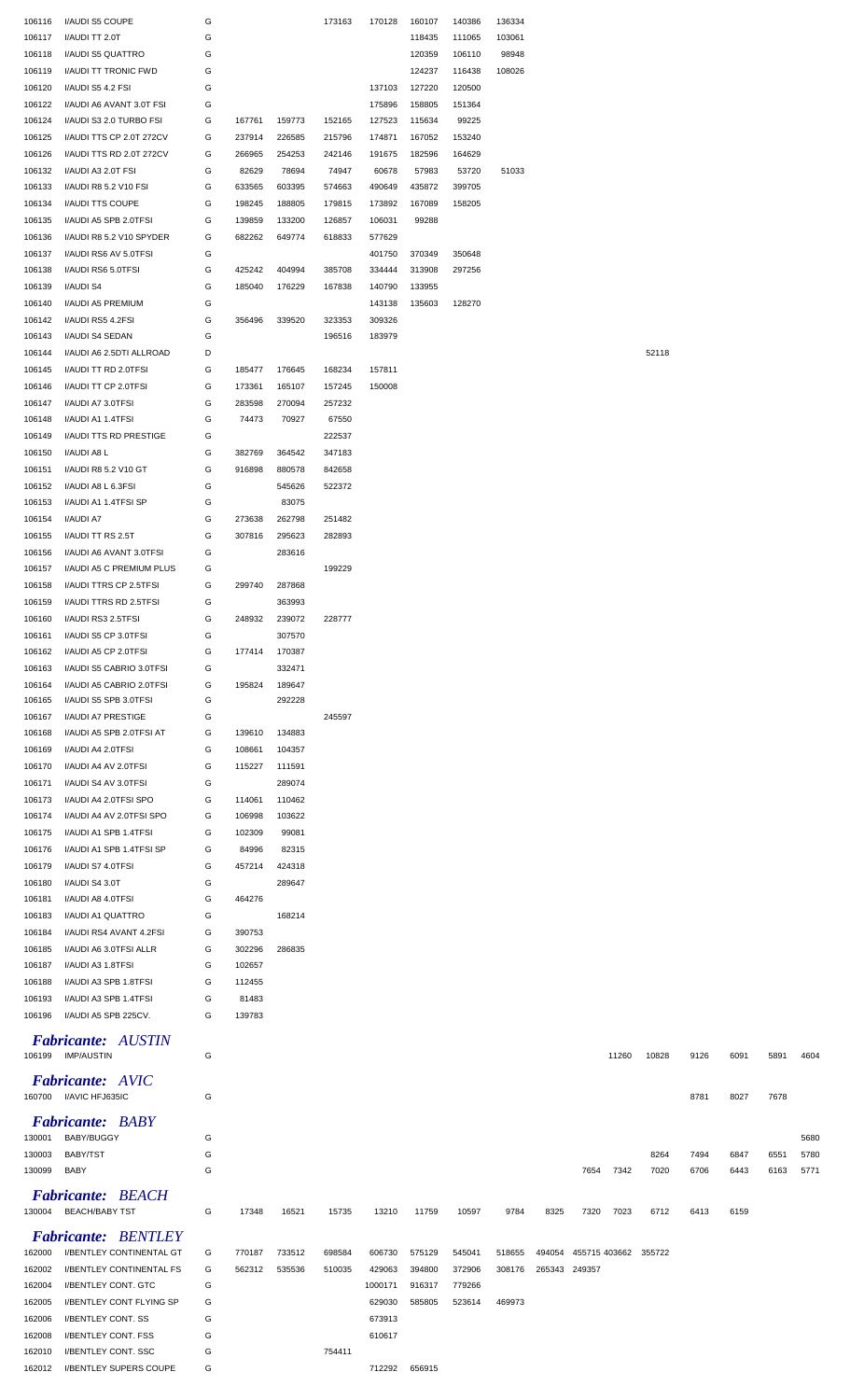| 162014 | I/BENTLEY CONT. GT V8    | G |        | 792130 |        |        |        |        |        |               |                      |               |        |        |       |       |        |
|--------|--------------------------|---|--------|--------|--------|--------|--------|--------|--------|---------------|----------------------|---------------|--------|--------|-------|-------|--------|
|        | <b>Fabricante: BMW</b>   |   |        |        |        |        |        |        |        |               |                      |               |        |        |       |       |        |
| 106407 | IMP/BMW 320IA SC2 REGINO | G |        |        |        |        |        |        |        |               |                      |               |        | 34378  | 32725 | 24866 | 20225  |
| 106417 | IMP/BMW 330IM COU REGINO | G |        |        |        |        |        |        |        |               |                      |               |        |        | 30897 | 22979 |        |
| 106426 | IMP/BMW 540IA SC4 REGINO | G |        |        |        |        |        |        |        |               |                      |               |        |        |       |       | 35861  |
| 106445 | <b>IMP/BMW 328I BG11</b> | G |        |        |        |        |        |        |        |               |                      |               |        |        |       |       | 34358  |
| 106446 | IMP/BMW 328I BG21        | G |        |        |        |        |        |        |        |               |                      |               |        |        |       |       | 34359  |
| 106448 | <b>IMP/BMW 328I BK81</b> | G |        |        |        |        |        |        |        |               |                      |               |        |        | 54069 | 40167 | 35576  |
| 106449 | <b>IMP/BMW 328I CD11</b> | G |        |        |        |        |        |        |        |               |                      |               |        |        |       |       | 34362  |
| 106450 | IMP/BMW 328I CD21        | G |        |        |        |        |        |        |        |               |                      |               |        |        |       |       | 34359  |
| 106452 | <b>IMP/BMW 328I CF21</b> | G |        |        |        |        |        |        |        |               |                      |               |        |        |       |       | 34346  |
| 106453 | <b>IMP/BMW 750I GG21</b> | G |        |        |        |        |        |        |        |               |                      |               |        |        |       |       | 57749  |
| 106454 | <b>IMP/BMW 750I GK21</b> | G |        |        |        |        |        |        |        |               |                      |               |        |        |       |       | 56945  |
| 106457 | IMP/BMW 320I CB61        | G |        |        |        |        |        |        | 57245  | 52822         |                      |               |        |        |       |       |        |
| 106459 | IMP/BMW 320I BF61        | G |        |        |        |        |        |        | 57273  | 52827         |                      |               |        |        |       |       |        |
| 106460 | IMP/BMW 320I BJ31        | G |        |        |        |        |        |        | 57254  | 52815         |                      |               |        |        |       |       |        |
| 106465 | IMP/BMW 323I BF81        | G |        |        |        |        |        |        |        |               |                      |               |        |        | 35816 | 25441 | 20802  |
| 106467 | IMP/BMW 323I CB81        | G |        |        |        |        |        |        |        |               |                      |               |        |        | 35821 | 25427 | 20808  |
| 106468 | IMP/BMW 323I CE71        | G |        |        |        |        |        |        |        |               |                      |               |        |        |       |       | 33315  |
| 106469 | IMP/BMW 323I CE81        | G |        |        |        |        |        |        |        |               |                      |               |        |        |       |       | 33322  |
| 106470 | IMP/BMW 528I DD51        | G |        |        |        |        |        |        |        |               |                      |               |        |        |       |       | 32400  |
| 106471 | IMP/BMW 528I DD61        | G |        |        |        |        |        |        |        |               |                      |               |        |        |       | 38147 | 31923  |
| 106473 | IMP/BMW Z3 CH71          | G |        |        |        |        |        |        |        |               |                      |               |        |        |       |       | 60552  |
| 106476 | IMP/BMW 740I GJ81        | G |        |        |        |        |        |        |        |               |                      |               |        | 70188  | 49638 | 46518 | 41246  |
| 106477 | IMP/BMW 318IS BE71       | G |        |        |        |        |        |        |        |               |                      |               |        |        |       |       | 24170  |
| 106481 | IMP/BMW 318TI CG71       | G |        |        |        |        |        |        |        |               |                      |               |        |        |       |       | 22749  |
| 106484 | IMP/BMW 540I DE61        | G |        |        |        |        |        |        |        |               |                      |               |        |        |       |       | 32811  |
| 106485 | IMP/BMW 850CI EG41       | G |        |        |        |        |        |        |        |               |                      |               |        |        |       |       | 140438 |
| 106493 | IMP/BMW Z3               | G |        |        |        |        |        |        |        |               |                      |               |        |        |       |       | 60581  |
| 106494 | IMP/BMW M3 BG91          | G |        |        |        |        |        |        |        |               |                      |               |        |        |       |       | 45998  |
| 106495 | IMP/BMW M3 BK91          | G |        |        |        |        |        |        |        |               | 128776 116602 95321  |               | 90471  | 83085  | 77649 | 73065 | 50697  |
| 106499 | IMP/BMW                  | G |        |        |        |        |        |        |        |               |                      |               |        | 42504  | 38206 | 28435 | 23115  |
| 106501 | IMP/BMW 750IA GG01       | G |        |        |        |        |        |        |        |               |                      |               |        |        | 71510 | 66130 | 54880  |
| 106502 | IMP/BMW 750ILA GJ01      | G | 393834 | 375081 | 357220 | 296072 | 274141 | 183963 | 158232 | 145509        |                      |               |        |        | 75208 | 69501 | 57729  |
| 106503 | I/BMW 740IA GG81         | G |        |        |        |        |        |        |        |               |                      |               |        |        | 47960 | 44931 | 39862  |
| 106505 | I/BMW 740ILA GH01PRO     | G |        |        |        |        |        |        |        |               |                      |               |        | 67381  | 56618 | 54312 | 49981  |
| 106506 | I/BMW 323I AM31          | G |        |        |        |        |        |        |        |               |                      |               |        |        | 35545 | 32980 | 29501  |
| 106507 | I/BMW 323CI BM31COU      | G |        |        |        |        |        |        |        |               |                      |               |        |        | 35333 | 32475 | 31183  |
| 106508 | I/BMW M5 DE91            | G |        |        |        |        |        |        |        |               |                      | 158562 137678 |        | 95834  | 92197 | 78888 | 55403  |
| 106509 | I/BMW 323TI CT31         | G |        |        |        |        |        |        |        |               |                      |               |        |        |       | 26407 | 21591  |
| 106510 | I/BMW 323TI CT41         | G |        |        |        |        |        |        |        |               |                      |               |        |        |       | 28112 | 23001  |
| 106512 | I/BMW X5 FB33            | G |        |        |        |        |        |        |        |               |                      |               | 55683  | 50412  | 44429 | 41213 | 39455  |
|        |                          | G |        |        |        |        |        |        |        |               |                      |               |        |        |       |       |        |
| 106513 | I/BMW X5 FB31            |   |        |        |        |        |        |        |        |               |                      | 64995         | 55253  | 50021  | 44093 | 41360 | 38773  |
| 106513 | I/BMW X5 FB31            | D |        |        |        |        |        |        |        |               |                      |               |        | 50021  |       |       |        |
| 106514 | I/BMW 740 IL             | G |        |        |        |        |        |        |        |               |                      |               |        | 61700  | 58775 | 56615 | 54150  |
| 106515 | I/BMW X5 FA51            | G |        |        |        |        |        |        |        |               |                      | 65473         | 55680  | 50401  | 44414 | 41662 | 39138  |
| 106516 | I/BMW 330I AV51          | G |        |        |        |        |        |        |        |               |                      |               |        | 44178  | 37533 | 35789 | 32225  |
| 106517 | I/BMW 330CICAB BS51      | G |        |        |        |        |        |        |        |               |                      |               | 67692  | 62171  | 59524 | 53969 | 42492  |
| 106518 | I/BMW 535I               | G |        |        |        | 168431 |        | 121380 | 114378 | 94778         | 80768                | 75732         | 55734  | 48114  | 46078 | 37099 | 31267  |
| 106519 | I/BMW M3COUPE BL91       | G |        |        |        |        |        |        | 134801 | 126978        | 115025               | 94108         | 89727  | 83064  | 78281 | 74124 | 51486  |
| 106520 | I/BMW 530I DT61          | G |        |        |        |        |        |        |        |               |                      |               |        | 44532  | 40895 | 37545 | 34299  |
| 106521 | I/BMW 325CI BN31         | G |        |        |        |        |        |        |        |               |                      |               | 55590  | 49143  | 47672 | 42894 | 22137  |
| 106522 | I/BMW 320I AV11          | G |        |        |        |        |        |        |        |               |                      |               |        | 34406  | 32764 | 31137 | 30138  |
| 106523 | I/BMW 320I EV11          | G |        |        |        |        |        |        |        |               | 43060                | 40452         | 38296  | 34509  | 32849 | 29666 | 27897  |
| 106524 | I/BMW 325I EV31          | G |        |        |        |        |        |        |        |               | 53435                | 49206         | 42153  | 40470  | 37864 | 36332 | 35330  |
| 106525 | I/BMW 330I EV51          | G |        |        |        |        |        |        |        |               | 53542                | 48983         | 46386  | 44177  | 37551 | 36511 | 34329  |
| 106526 | I/BMW 745IA GL61         | G |        |        |        |        |        |        |        | 120020 112506 |                      | 95991         | 79129  | 73342  | 68397 | 63988 | 60111  |
| 106527 | I/BMW 325I PRO EV39      | G |        |        |        |        |        |        |        |               |                      | 52189         | 48484  | 46199  | 41483 |       |        |
| 106528 | I/BMW X5 FB91            | G |        |        |        |        |        |        |        |               |                      |               | 55659  | 50398  | 44415 |       |        |
| 106529 | I/BMW X5 FB93            | G |        |        |        |        |        |        |        |               |                      |               | 55664  | 50400  | 44423 |       |        |
| 106531 | I/BMW 760LI GN81         | G |        |        |        |        |        |        |        |               | 138149 127602        |               | 122616 | 120734 |       |       |        |
| 106532 | I/BMW 530I NA71          | G |        |        |        |        |        |        |        | 80564         | 74262 66678          |               | 47914  | 42606  |       |       |        |
| 106533 | I/BMW M3COUPE BL93       | G |        |        |        |        |        |        |        |               |                      | 94471         | 90018  | 83370  | 78567 |       |        |
| 106534 | I/BMW 330CI BW51         | G |        |        |        |        |        |        | 107074 | 93165         | 87105                | 83785         | 77782  | 73844  |       |       |        |
| 106535 | I/BMW X3 PA91            | G |        |        |        |        |        |        | 83950  | 70613         | 61834                | 53182         | 52951  | 51499  |       |       |        |
| 106536 | I/BMW X5 FB51            | G |        |        |        |        | 120540 | 113658 | 105413 | 81794         | 67849                | 63473         | 53984  | 48874  |       |       |        |
| 106537 | I/BMW X5 FA11            | G |        |        |        |        |        |        |        | 84964         | 70510                | 65970         | 56075  | 50772  |       |       |        |
| 106538 | I/BMW 545I NB31          | G |        |        |        |        |        |        |        | 89048         | 84661                | 80100         | 71364  | 70144  |       |       |        |
| 106539 | I/BMW 645CI EH71         | G |        |        |        |        |        |        |        | 122860        | 106628 102842        |               | 92213  |        |       |       |        |
| 106540 | I/BMW 330I EV51 SECURITY | G |        |        |        |        |        |        |        |               | 96190                | 91069         | 85285  |        |       |       |        |
| 106541 | I/BMW X3 PA71            | G |        |        |        |        |        |        | 72807  | 55482         | 52154                | 49937         | 48539  |        |       |       |        |
| 106542 | I/BMW X5SECURITY FB51    | G |        |        |        |        |        |        | 138888 | 130852        | 119060 109602        |               | 105594 |        |       |       |        |
| 106543 | I/BMW M3 CSL             | G |        |        |        |        |        |        |        |               |                      | 92335         | 87658  | 80491  | 75209 | 70765 | 49119  |
| 106545 | I/BMW X3 PA93            | G |        |        |        |        |        |        | 74521  | 70603         | 61840                | 54313         | 52597  |        |       |       |        |
| 106546 | I/BMW 120I UF51          | G |        |        |        |        |        | 55071  | 50458  | 47467         | 44582                | 43049         | 41930  |        |       |       |        |
| 106547 | I/BMW 645CI CABRIO EK71  | G |        |        |        |        |        |        |        |               | 117448 106630 102774 |               |        |        |       |       |        |
| 106548 | I/BMW X5 FA91            | G |        |        |        |        |        |        | 123822 | 103986        | 86680 83615          |               | 81745  |        |       |       |        |
| 106549 | I/BMW M5 NB91            | G |        |        |        | 269492 | 256826 | 211574 | 196324 |               | 150346 142113 137221 |               |        |        |       |       |        |
| 106550 | I/BMW M6 EH91            | G |        |        |        | 335126 | 305408 | 269325 | 241215 |               | 207724 195944 188122 |               |        |        |       |       |        |
| 106551 | I/BMW 645CI              | G |        |        |        |        |        |        |        |               | 187127 173703 163602 |               |        |        |       |       |        |
| 106552 | I/BMW 545I               | G |        |        |        |        |        |        |        |               | 185103 160452 142749 |               |        |        |       |       |        |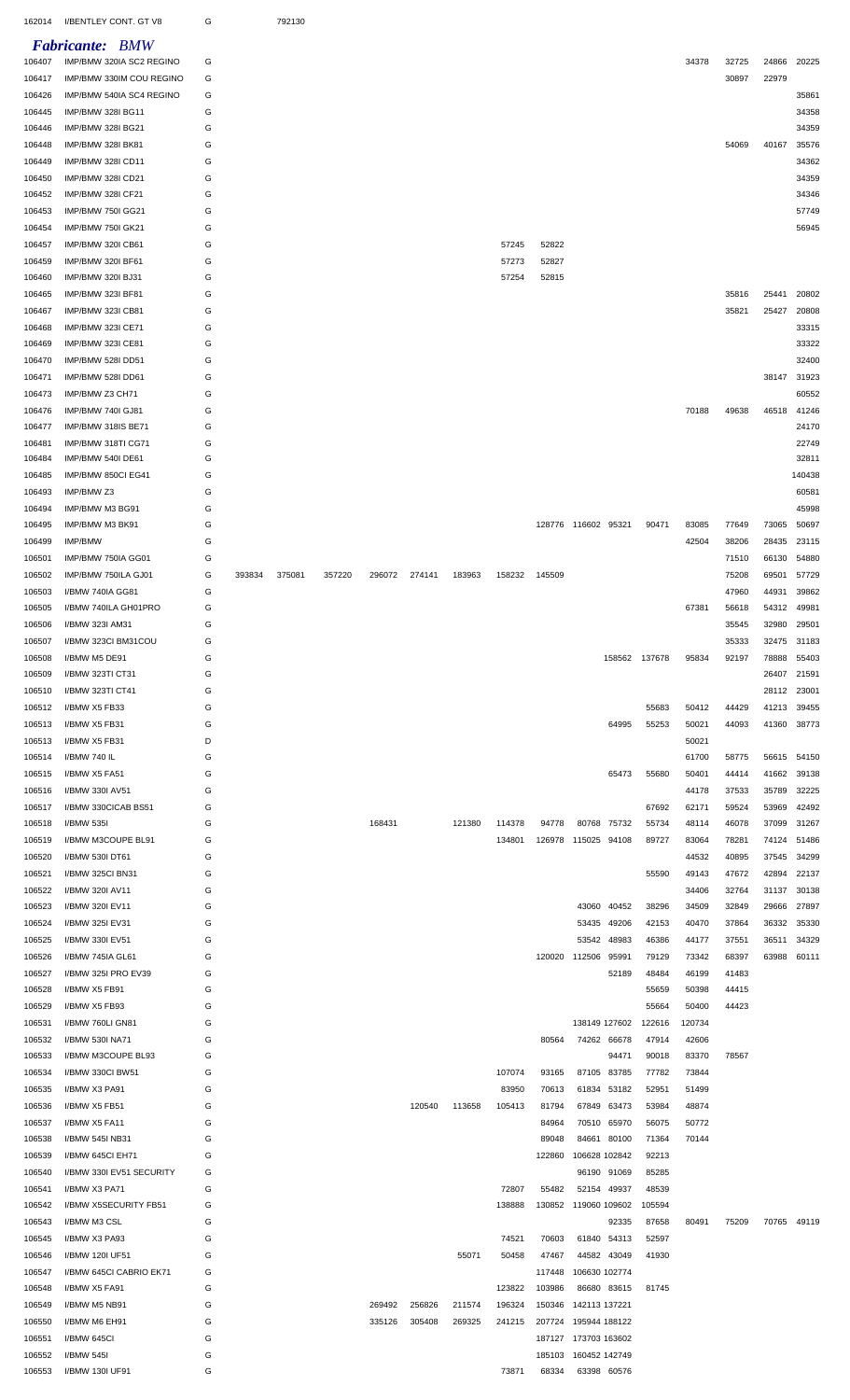| 106554           | I/BMW 550I NB51                           | G      |        |                  |        |        |        |        | 114091 | 105436        |               | 90491 87645 |       |       |       |             |  |
|------------------|-------------------------------------------|--------|--------|------------------|--------|--------|--------|--------|--------|---------------|---------------|-------------|-------|-------|-------|-------------|--|
| 106555           | I/BMW 650CI COUPE EH11                    | G      |        |                  |        |        |        |        | 156312 | 138438        | 127837 124451 |             |       |       |       |             |  |
| 106556           | I/BMW 650CI CABRIO EK11                   | G      |        |                  |        |        |        |        | 221603 | 210672 196152 |               |             |       |       |       |             |  |
|                  |                                           |        |        |                  |        |        |        |        |        |               |               |             |       |       |       |             |  |
| 106557           | I/BMW 550I NB51 SECURITY                  | G      |        |                  |        |        |        |        | 129079 | 119014 108880 |               |             |       |       |       |             |  |
| 106559           | I/BMW 120I UD31                           | G      | 93720  | 89259            | 85008  | 70527  | 64942  | 57354  | 52566  | 49460         |               |             |       |       |       |             |  |
| 106560           | I/BMW 325ITO VW91                         | G      |        |                  |        |        | 102416 | 82705  | 72628  | 65747         |               |             |       |       |       |             |  |
| 106561           | I/BMW 130I UB11                           | G      |        |                  |        |        | 87621  | 76047  | 72082  | 68934         |               |             |       |       |       |             |  |
| 106562           | I/BMW 325I VH31                           | G      |        |                  |        |        | 97012  | 82293  | 73427  | 64245         |               |             |       |       |       |             |  |
|                  |                                           |        |        |                  |        |        |        |        |        |               |               |             |       |       |       |             |  |
| 106563           | I/BMW 550I NW51                           | G      |        |                  |        | 155402 | 143434 | 128096 | 119949 | 110857        |               |             |       |       |       |             |  |
| 106564           | I/BMW 130I UD51                           | G      | 134445 | 128043           | 121946 | 102177 | 95146  | 80714  | 73789  | 70398         |               |             |       |       |       |             |  |
| 106565           | I/BMW 530I NU91                           | G      |        |                  |        | 128759 | 122425 | 112993 | 97247  | 82244         |               |             |       |       |       |             |  |
| 106568           | I/BMW 530I NU91 SECURITY                  | G      |        |                  |        |        | 162457 | 144590 | 135108 | 124532        |               |             |       |       |       |             |  |
|                  |                                           |        |        |                  |        |        |        |        |        |               |               |             |       |       |       |             |  |
| 106569           | I/BMW 550I NW51 SECURITY                  | G      |        |                  |        |        | 180350 | 160449 | 149922 | 138245        |               |             |       |       |       |             |  |
| 106570           | I/BMW 120I UA51                           | G      |        |                  |        |        | 60587  | 55044  | 51918  |               |               |             |       |       |       |             |  |
| 106572           | I/BMW 550I NW53                           | G      |        |                  |        |        | 133574 | 119249 | 111721 |               |               |             |       |       |       |             |  |
| 106573           | I/BMW 535I SEDAN                          | G      |        | 234036           |        |        | 134115 | 119758 | 112111 |               |               |             |       |       |       |             |  |
|                  |                                           |        |        |                  |        |        |        |        |        |               |               |             |       |       |       |             |  |
| 106574           | I/BMW M3 WD93                             | G      |        |                  |        |        | 229826 | 188665 | 176243 |               |               |             |       |       |       |             |  |
| 106575           | I/BMW M3 COUPE                            | G      | 297776 | 283596           | 270092 | 253739 | 234527 | 192572 | 179817 |               |               |             |       |       |       |             |  |
| 106576           | I/BMW X3                                  | G      |        |                  |        |        | 88716  | 80574  | 72004  |               |               |             |       |       |       |             |  |
| 106577           | I/BMW 750I KA81                           | G      | 395709 | 376866           | 358920 | 296796 | 274173 | 183687 | 157621 |               |               |             |       |       |       |             |  |
|                  |                                           |        |        |                  |        |        |        |        |        |               |               |             |       |       |       |             |  |
| 106578           | I/BMW M3 VA93                             | G      |        |                  |        |        | 221614 | 181885 | 169881 |               |               |             |       |       |       |             |  |
| 106579           | I/BMW M3 PM91                             | G      | 273233 | 260223           | 247831 | 215363 | 205830 | 185718 | 161439 |               |               |             |       |       |       |             |  |
| 106580           | I/BMW 740 LI                              | G      |        |                  | 323944 | 290499 | 242171 |        |        |               |               |             |       |       |       |             |  |
| 106581           | I/BMW 135I COUPE UC71                     | G      |        |                  |        | 122806 | 111832 | 105775 |        |               |               |             |       |       |       |             |  |
|                  |                                           |        |        |                  |        |        |        |        |        |               |               |             |       |       |       |             |  |
| 106582           | I/BMW 750LI                               | G      |        |                  | 381039 |        |        | 221775 |        |               |               |             |       |       |       |             |  |
| 106583           | I/BMW 530I TOURING                        | G      |        |                  |        |        | 140209 |        |        |               |               |             |       |       |       |             |  |
| 106584           | I/BMW 318I                                | G      |        |                  |        |        | 78181  | 69951  |        |               |               |             |       |       |       |             |  |
| 106586           | I/BMW 320D TOURING                        | D      |        |                  |        |        | 88554  |        |        |               |               |             |       |       |       |             |  |
|                  |                                           |        |        |                  |        |        |        |        |        |               |               |             |       |       |       |             |  |
| 106587           | I/BMW 750I SPORT                          | G      |        |                  |        | 308328 | 284681 | 190721 |        |               |               |             |       |       |       |             |  |
| 106588           | I/BMW 535I GT SN21                        | G      | 270075 | 257215           | 244967 | 203456 | 126473 | 117990 |        |               |               |             |       |       |       |             |  |
| 106589           | I/BMW 535I FR71                           | G      | 231110 | 220105           | 209625 | 172448 | 163633 |        |        |               |               |             |       |       |       |             |  |
| 106590           | I/BMW 135I UC7C                           | G      | 169128 | 161074           | 153404 | 123280 | 112329 | 107251 |        |               |               |             |       |       |       |             |  |
|                  |                                           |        |        |                  |        |        |        |        |        |               |               |             |       |       |       |             |  |
| 106591           | I/BMW 120I                                | G      |        | 92192            |        |        | 59539  | 52583  | 48169  |               |               |             |       |       |       |             |  |
| 106592           | I/BMW 318D                                | D      |        |                  |        | 87007  |        |        |        |               |               |             |       |       |       |             |  |
| 106593           | I/BMW 550I FR91                           | G      | 308211 | 293535           | 279557 | 226303 | 211689 |        |        |               |               |             |       |       |       |             |  |
| 106595           | I/BMW 550I GRAN TURISMO                   | G      |        |                  |        | 175812 |        |        |        |               |               |             |       |       |       |             |  |
|                  |                                           |        |        |                  |        |        |        |        |        |               |               |             |       |       |       |             |  |
| 106596           | I/BMW 135I COUPE UC91                     | G      | 164158 | 156341           | 148897 | 141087 |        |        |        |               |               |             |       |       |       |             |  |
| 106597           | I/BMW 550I                                | G      | 292439 | 278514           | 265252 | 233765 |        |        |        |               |               |             |       |       |       |             |  |
| 106598           | I/BMW 750I                                | G      |        |                  |        | 310528 |        |        |        |               |               |             |       |       |       |             |  |
| 113688           | I/BMW 320I                                | G      |        | 106157           |        | 70036  | 66316  | 63487  |        |               |               |             |       |       |       |             |  |
|                  |                                           | G      | 77184  |                  |        |        |        |        |        |               |               |             |       | 36684 | 34764 | 31313 29434 |  |
| 114102           | I/MINI COOPER                             |        |        | 73509            | 70009  | 60600  | 56201  | 52295  | 51229  | 47399         |               | 45815 41042 | 38479 |       |       |             |  |
|                  |                                           |        |        |                  |        |        |        |        |        |               |               |             |       |       |       |             |  |
| 114103           | I/MINI COOPER S                           | G      | 98572  | 93879            | 89409  | 74733  | 69012  | 65470  | 61627  | 57983         |               | 43109 39336 | 36850 | 35147 | 33297 |             |  |
| 114104           | I/MINI COOPER CONVERSIV                   | G      |        |                  |        |        |        | 75505  |        | 60004         |               | 45327 42585 | 40308 |       |       |             |  |
|                  |                                           |        |        |                  |        |        |        |        |        |               |               |             |       |       |       |             |  |
| 114105           | I/MINI COOPER S CONV                      | G      |        |                  |        | 73202  | 69298  | 66315  | 62342  | 57571         |               | 43475 40848 | 38683 |       |       |             |  |
| 114106           | I/BMW MINI ONE                            | G      |        |                  |        |        |        |        |        | 49230         |               | 46226 44380 |       |       |       |             |  |
| 114107           | I/BMW MINI ONE                            | G      |        |                  |        |        |        |        | 52346  | 49247         | 46231         |             |       |       |       |             |  |
| 114112           | I/BMW 320I PG51                           | G      | 101229 | 96409            | 91819  | 76172  | 72026  | 68556  | 61546  |               |               |             |       |       |       |             |  |
|                  |                                           |        |        |                  |        |        |        |        |        |               |               |             |       |       |       |             |  |
| 114113           | I/BMW 325I PH11                           | G      | 131508 | 125245           | 119281 | 98905  | 91914  | 77971  | 69573  |               |               |             |       |       |       |             |  |
| 114114           | I/BMW 335I PM71                           | G      |        |                  |        | 144866 | 128566 | 107913 | 93510  |               |               |             |       |       |       |             |  |
| 114118           | I/BMW 335I PM51                           | G      | 198811 | 189345           | 180329 | 153244 | 140468 |        |        |               |               |             |       |       |       |             |  |
| 114119           | I/BMW 740LI                               | G      |        | 339019           | 313750 | 291162 | 242723 |        |        |               |               |             |       |       |       |             |  |
|                  |                                           |        |        |                  |        |        |        |        |        |               |               |             |       |       |       |             |  |
| 114121           | I/BMW 550I GT                             | G      |        |                  | 304462 | 196390 |        |        |        |               |               |             |       |       |       |             |  |
| 114122           | I/BMW 535I GT                             | G      | 242513 | 230965           | 219968 | 207549 |        |        |        |               |               |             |       |       |       |             |  |
| 114124           | I/BMW 335IS CV                            | G      | 193733 | 184508           | 175723 |        |        |        |        |               |               |             |       |       |       |             |  |
| 114125           | I/BMW 118I UA31                           | G      | 77754  | 74051            | 70525  | 67519  |        |        |        |               |               |             |       |       |       |             |  |
| 114127           | I/BMW 318I PF71                           | G      | 84185  | 80177            | 76360  | 73105  |        |        |        |               |               |             |       |       |       |             |  |
|                  |                                           |        |        |                  |        |        |        |        |        |               |               |             |       |       |       |             |  |
| 114128           | I/BMW M3 GTS KG91                         | G      | 300105 | 285815           | 272206 |        |        |        |        |               |               |             |       |       |       |             |  |
| 114129           | I/BMW M3 COUPE KG91                       | G      | 305790 | 291230           | 277362 | 265540 |        |        |        |               |               |             |       |       |       |             |  |
| 114130           | I/BMW 750 LI HYBRID KX81                  | G      | 425554 | 405289           | 385990 | 375332 |        |        |        |               |               |             |       |       |       |             |  |
|                  |                                           |        |        |                  |        |        |        |        |        |               |               |             |       |       |       |             |  |
| 114131           | I/BMW 328I CONVERSIVEL                    | G      | 158359 | 150819           | 143638 |        |        |        |        |               |               |             |       |       |       |             |  |
| 114133           | I/BMW M COUPE UR91                        | G      | 230001 | 202130           | 198544 |        |        |        |        |               |               |             |       |       |       |             |  |
| 114134           | I/BMW 650I CABRIO LZ31                    | G      | 331705 | 315910           | 300867 |        |        |        |        |               |               |             |       |       |       |             |  |
| 114137           | I/BMW 118I 1A31                           | G      | 85874  | 81784            | 77890  |        |        |        |        |               | 53255         |             |       |       |       |             |  |
| 114138           | I/BMW ACTIVHYB 7SWB KX61                  | G      | 353810 | 336962           | 320917 |        |        |        |        |               |               |             |       |       |       |             |  |
|                  |                                           |        |        |                  |        |        |        |        |        |               |               |             |       |       |       |             |  |
| 114139           | I/BMW 650I COUPE LX31                     | G      |        |                  | 396777 |        |        |        |        |               |               |             |       |       |       |             |  |
| 114140           | I/BMW M5                                  | G      |        |                  | 395735 |        |        |        |        |               |               |             |       |       |       |             |  |
| 114141           | I/BMW 530I FR11                           | G      | 164566 | 158048           | 147709 |        |        |        |        |               |               |             |       |       |       |             |  |
| 114144           | I/BMW 328I 3A51                           | G      | 150070 | 144126           | 134037 |        |        |        |        |               |               |             |       |       |       |             |  |
|                  |                                           |        |        |                  |        |        |        |        |        |               |               |             |       |       |       |             |  |
| 114145           | I/BMW 335I 3A91                           | G      | 213723 | 205258           | 175323 |        |        |        |        |               |               |             |       |       |       |             |  |
| 114146           | I/BMW 325I DW31                           | G      | 124607 | 119672           | 114519 |        |        |        |        |               |               |             |       |       |       |             |  |
| 114147           | I/BMW 740I KA41                           | G      | 355115 | 341049           |        |        |        |        |        |               |               |             |       |       |       |             |  |
|                  |                                           |        |        |                  |        |        |        |        |        |               |               |             |       |       |       |             |  |
| 114148           | I/BMW 320I 3B11                           | G      | 103188 | 99102            |        |        |        |        |        |               |               |             |       |       |       |             |  |
| 114149           | I/BMW 330 XI                              | G      |        |                  |        |        |        |        |        |               |               | 88777       |       |       |       |             |  |
| 114150           | I/BMW 116I 1A11                           | G      | 87113  | 82713            | 79189  |        |        |        |        |               |               |             |       |       |       |             |  |
| 114151           | I/BMW M5 FV91                             | G      | 466256 | 451546           | 432301 |        |        |        |        |               |               |             |       |       |       |             |  |
|                  |                                           |        |        |                  |        |        |        |        |        |               |               |             |       |       |       |             |  |
| 114154           | I/BMW Z4SDRIVE20I LL31                    | G      | 185375 | 179527           | 177560 |        |        |        |        |               |               |             |       |       |       |             |  |
| 114155           | I/BMW 528I XG31                           | G      |        | 219613 212685    | 203621 |        |        |        |        |               |               |             |       |       |       |             |  |
| 114156           | I/BMW 325IT                               | G      |        |                  |        |        |        |        |        |               |               |             |       | 48388 |       |             |  |
| 114157           | I/BMW 125I 1A51                           | G      | 129478 | 123261           |        |        |        |        |        |               |               |             |       |       |       |             |  |
| 114160           | I/BMW 640I GC 6A01                        | G      | 370006 | 348489           |        |        |        |        |        |               |               |             |       |       |       |             |  |
|                  |                                           |        |        |                  |        |        |        |        |        |               |               |             |       |       |       |             |  |
| 114161<br>114162 | I/BMW M6 COUPE LX91<br>I/BMW 640I GC 6B01 | G<br>G | 476945 | 466070<br>348489 |        |        |        |        |        |               |               |             |       |       |       |             |  |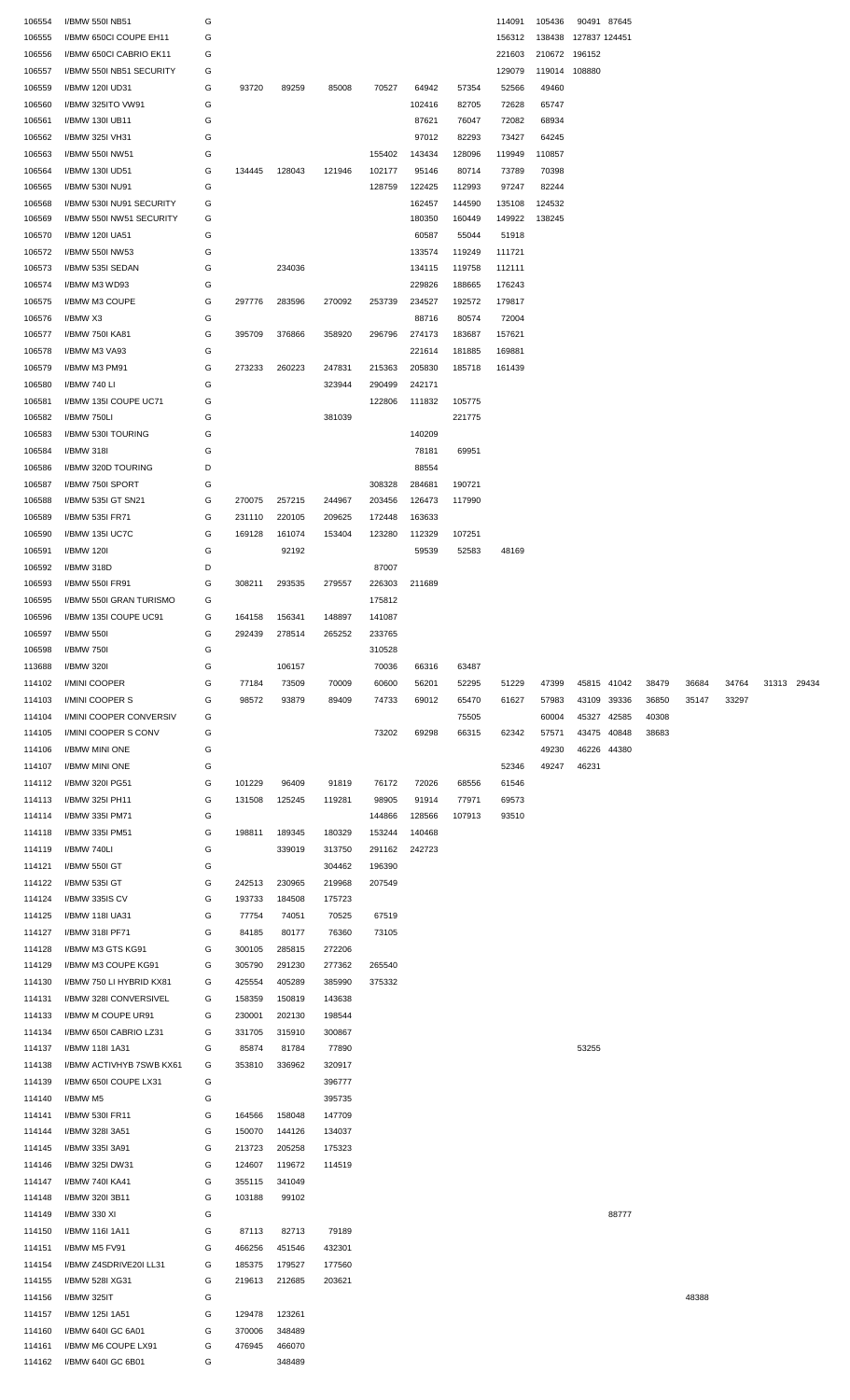| 114163 | I/BMW Z4 SDRIVE 28I      | G |        | 229091 |        |        |        |        |        |               |               |             |       |        |        |               |             |
|--------|--------------------------|---|--------|--------|--------|--------|--------|--------|--------|---------------|---------------|-------------|-------|--------|--------|---------------|-------------|
| 114164 | I/BMW M135I 1B71         | G | 174862 | 167061 |        |        |        |        |        |               |               |             |       |        |        |               |             |
| 114166 | I/BMW 750I YA81          | G | 354859 |        |        |        |        |        |        |               |               |             |       |        |        |               |             |
| 114168 | I/BMW 335I AH3 3F91      | G | 244908 | 235207 |        |        |        |        |        |               |               |             |       |        |        |               |             |
|        |                          |   |        |        |        |        |        |        |        |               |               |             |       |        |        |               |             |
| 114171 | I/BMW 650I CABRIO YP91   | G | 388800 |        |        |        |        |        |        |               |               |             |       |        |        |               |             |
| 114172 | I/BMW 325XI              | G |        |        |        |        |        |        |        |               |               |             |       | 49701  |        |               |             |
| 114173 | I/BMW 650I GRAN COUPE    | G | 379945 |        |        |        |        |        |        |               |               |             |       |        |        |               |             |
| 114177 | I/BMW 328I GRAN TURISMO  | G | 178718 |        |        |        |        |        |        |               |               |             |       |        |        |               |             |
| 114178 | I/BMW M6 GRAN COUPE      | G | 473172 |        |        |        |        |        |        |               |               |             |       |        |        |               |             |
|        |                          |   |        |        |        |        |        |        |        |               |               |             |       |        |        |               |             |
| 114180 | I/BMW 320I ACTIVE FLEX   | G | 110031 |        |        |        |        |        |        |               |               |             |       |        |        |               |             |
| 114181 | I/BMW 320I GRAN TURISMO  | G | 134951 |        |        |        |        |        |        |               |               |             |       |        |        |               |             |
| 153601 | IMP/BMW 528I DH61        | G |        |        |        |        |        |        |        |               |               |             |       |        |        |               | 28806       |
| 153602 | IMP/BMW 540I DJ51        | G |        |        |        |        |        |        |        |               |               |             |       |        | 55587  | 41427         | 35549       |
| 153603 | IMP/BMW 540I DJ61        | G |        |        |        |        |        |        |        |               |               |             |       |        |        |               | 30567       |
|        |                          |   |        |        |        |        |        |        |        |               |               |             |       |        |        |               |             |
| 153604 | IMP/BMW Z3 CJ31          | G |        |        |        |        |        |        |        |               |               |             |       | 92868  | 76179  | 68627         | 59902       |
| 153605 | IMP/BMW Z3 CJ33          | G |        |        |        |        |        |        |        |               |               |             |       | 94065  | 77211  | 69544         | 60705       |
| 153606 | IMP/BMW 323I CP71        | G |        |        |        |        |        |        |        |               |               |             |       |        |        |               | 24350       |
| 153607 | IMP/BMW 323I CP81        | G |        |        |        |        |        |        |        |               |               |             |       |        |        |               | 22642       |
| 153608 | <b>IMP/BMW 540I DE81</b> | G |        |        |        |        |        |        |        |               |               |             |       |        |        |               | 30566       |
|        |                          |   |        |        |        |        |        |        |        |               |               |             |       |        |        |               |             |
| 153609 | IMP/BMW Z3M CK91         | G |        |        |        |        |        |        |        |               |               |             |       |        |        | 69042         | 65853       |
| 153610 | IMP/BMW Z3CM CM91        | G |        |        |        |        |        |        |        |               |               |             |       | 92950  | 77115  | 70204         | 61502       |
| 153611 | IMP/BMW 323TI CG31       | G |        |        |        |        |        |        |        |               |               |             |       |        |        |               | 21970       |
| 153612 | IMP/BMW 323TI CG41       | G |        |        |        |        |        |        |        |               |               |             |       |        |        |               | 21980       |
|        |                          | G |        |        |        |        |        |        |        |               |               |             |       |        | 40003  | 35903         | 34414       |
| 153613 | <b>IMP/BMW 328I AM51</b> |   |        |        |        |        |        |        |        |               |               |             |       |        |        |               |             |
| 153615 | <b>IMP/BMW 528I DM51</b> | G |        |        |        |        |        |        |        |               |               |             |       |        |        | 38652         | 32355       |
| 153616 | IMP/BMW 528IA DM61       | G |        |        |        |        |        |        |        |               |               |             |       |        | 39691  | 36565         | 27599       |
| 153617 | I/BMW 540IA DR61         | G | 77857  | 74150  | 70620  | 67257  | 64055  | 61005  | 58101  | 55335         | 52700         | 50192       | 47802 | 45526  | 43358  | 38684         | 34657       |
| 153618 | I/BMW 540IA DN81PRO      | G |        |        |        |        |        |        |        |               |               | 69399       | 59264 | 49154  | 45895  | 40262         | 31612       |
|        |                          |   |        |        |        |        |        |        |        |               |               |             |       |        |        |               |             |
| 153619 | I/BMW 540IA DN61         | G |        |        |        |        |        |        |        |               |               |             | 50377 | 47268  | 42697  | 38139         | 34161       |
| 153620 | I/BMW Z328ROA CH31       | G |        |        |        |        |        |        |        |               |               |             |       |        |        | 76610         | 60520       |
| 153621 | I/BMW MRE CGPI           | G |        |        |        |        |        | 50296  | 47382  | 44968         |               | 43156 41874 | 39270 | 37450  | 33666  | 25032         | 20360       |
| 153622 | I/BMW Z330ROA CN51       | G |        |        |        |        |        |        |        |               |               |             | 89190 | 87203  | 78414  | 74468         | 56155       |
| 153623 | I/BMW Z8 EJ11            | G |        |        |        |        |        |        |        |               |               |             |       | 172405 | 157845 | 144922 134899 |             |
|        |                          |   |        |        |        |        |        |        |        |               |               |             |       |        |        |               |             |
| 153624 | I/BMW 525IA DT41         | G |        |        |        |        |        |        |        |               |               | 42973       | 39897 | 32916  | 30859  | 28413         | 25327       |
| 153625 | I/BMW 325I AV31          | G |        |        |        |        |        |        |        |               |               |             |       | 41647  | 39068  | 38018         | 36407       |
| 153626 | I/BMW 325I PRO AV39      | G |        |        |        |        |        |        |        |               |               |             |       | 45769  | 41094  | 37525         |             |
| 153627 | I/BMW 520I               | G |        | 157657 |        |        |        |        |        |               |               |             |       |        |        |               |             |
| 153628 | I/BMW Z430 BT53          | G |        |        |        |        |        |        |        |               |               |             | 89470 | 80919  | 78164  |               |             |
|        |                          |   |        |        |        |        |        |        |        |               |               |             |       |        |        |               |             |
| 153629 | I/BMW Z430 BT51          | G |        |        |        |        |        |        |        | 104203        | 97756         | 93577       | 87940 | 82826  |        |               |             |
| 153631 | I/BMW Z3 CL31            | G |        |        |        |        |        |        |        |               |               |             |       |        | 78585  |               | 70782 67276 |
| 153633 | I/BMW 325I VB11          | G |        |        |        |        |        |        | 72731  | 63679         | 49904         | 45962       |       |        |        |               |             |
| 153634 | I/BMW 530I NE71          | G |        |        |        |        |        |        | 96640  | 81741         | 75391         | 67638       |       |        |        |               |             |
| 153635 | I/BMW 330I VB31          | G |        |        |        |        |        |        | 94036  | 80752         | 61304         | 50433       |       |        |        |               |             |
|        |                          |   |        |        |        |        |        |        |        |               |               |             |       |        |        |               |             |
| 153636 | I/BMW 320I VA71          | G |        |        |        |        |        | 69122  | 64956  | 59993         |               | 45319 42595 |       |        |        |               |             |
| 153637 | I/BMW 750I HL81          | G |        |        |        |        | 275209 | 184459 | 158249 | 145519        | 138091 133818 |             |       |        |        |               |             |
| 153638 | I/BMW 760 LI NH01        | G |        |        |        |        | 244240 | 235616 | 223742 | 186353        | 167041 154102 |             |       |        |        |               |             |
| 153639 | I/BMW 325I TO VS11       | G |        |        |        |        |        | 88744  | 77954  | 70565         |               | 66180 64538 |       |        |        |               |             |
|        |                          |   |        |        |        |        |        |        |        |               |               |             |       |        |        |               |             |
| 153640 | I/BMW 330I SEDAN         | G |        |        |        |        |        | 90031  | 85743  | 73950         | 52079         |             |       |        |        |               |             |
| 153641 | I/BMW 330I EV53          | G |        |        |        |        |        |        |        |               |               |             | 47563 | 44347  | 37684  |               |             |
| 153642 | I/BMW Z4 2.0I BZ31       | G |        |        |        |        | 115394 | 103963 | 93950  | 89921         | 84779         |             |       |        |        |               |             |
| 153643 | I/BMW Z4 M-ROADSTER BT91 | G |        |        |        |        |        | 155280 | 146562 | 133038        | 126363        |             |       |        |        |               |             |
| 153644 | I/BMW 325I COUPE WB31    | G |        |        |        | 115454 | 106968 | 88798  | 84250  | 76881         | 73028         | 70021       | 67466 | 46198  | 44804  |               | 39312 37625 |
|        |                          |   |        |        |        |        |        |        |        |               |               |             |       |        |        |               |             |
| 153645 | I/BMW Z4 M-COUPE DU91    | G |        |        |        |        |        | 165426 | 154937 | 138848        | 133864        |             |       |        |        |               |             |
| 153646 | I/BMW Z4 3.0SI BU51      | G |        |        |        |        |        | 129208 | 122363 | 115586        | 108455        |             |       |        |        |               |             |
| 153647 | I/BMW 650CI COUPE EH13   | G |        |        |        |        |        |        | 156407 | 138482 130137 |               |             |       |        |        |               |             |
| 153648 | I/BMW 316I 4DR           | G |        |        |        |        |        |        |        |               |               |             | 18025 | 17365  | 16730  | 16012         | 15286       |
|        | I/BMW 318 AL31           | G |        |        |        |        |        |        |        |               |               |             |       |        |        |               | 23777 21338 |
| 153649 |                          |   |        |        |        |        |        |        |        |               |               |             |       |        |        |               |             |
| 153651 | I/BMW 335I VB71          | G |        |        |        |        | 136001 | 114220 | 98951  | 95330         | 91993         |             |       |        |        |               |             |
| 153652 | I/BMW 335ICA WL71        | G |        |        |        | 188679 | 174526 | 156467 | 147307 | 140811        |               |             |       |        |        |               |             |
| 153654 | I/BMW 335I SEDAN         | G |        | 214333 |        | 147416 | 130782 | 109873 | 95175  | 92076         |               |             |       |        |        |               |             |
| 153655 | I/BMW 335I COUPE         | G |        |        |        |        | 129255 | 108505 | 93981  | 89126         |               |             |       |        |        |               |             |
| 153656 | I/BMW Z4 3.0I ROADSTER   | G |        |        |        |        |        | 130632 | 123740 | 116952        |               |             |       |        |        |               |             |
|        |                          |   |        |        |        |        |        |        |        |               |               |             |       |        |        |               |             |
| 153657 | I/BMW 316I AL11          | G |        |        |        |        |        |        |        |               |               |             |       |        | 21531  |               | 20582 19657 |
| 153658 | I/BMW 328XI VT73         | G |        |        |        |        |        | 98219  | 93264  | 85917         |               |             |       |        |        |               |             |
| 153659 | I/BMW M3 WD91            | G |        |        |        | 248008 | 229453 | 188371 | 175133 | 167495        |               |             |       |        |        |               |             |
| 153660 | I/BMW 320I VG71          | G |        |        |        |        | 68195  | 65290  | 61355  | 56648         |               |             |       |        |        |               |             |
| 153661 | I/BMW 335I WL73          | G |        |        |        | 148655 | 131937 | 110748 | 95910  | 91011         |               |             |       |        |        |               |             |
|        |                          |   |        |        |        |        |        |        |        |               |               |             |       |        |        |               |             |
| 153662 | I/BMW 650I EA51          | G |        |        |        | 150069 | 141679 | 135282 | 128425 | 122743        |               |             |       |        |        |               |             |
| 153663 | I/BMW M6 EH93            | G |        |        |        |        |        | 256260 | 229652 | 197708        |               |             |       |        |        |               |             |
| 153664 | I/BMW 328I VA33          | G |        |        |        |        | 118364 | 98234  | 93212  |               |               |             |       |        |        |               |             |
| 153665 | I/BMW M3 VA91            | G |        |        |        |        | 227341 | 186743 | 174358 |               |               |             |       |        |        |               |             |
|        |                          | G |        |        |        | 254698 |        |        |        |               |               |             |       |        |        |               |             |
| 153666 | I/BMW M3 CABRIO WL91     |   |        |        |        |        | 234297 | 224118 | 213385 |               |               |             |       |        |        |               |             |
| 153667 | I/BMW 120I CABRIO UL51   | G | 138073 | 131498 | 125236 | 100941 | 95711  | 91159  | 86487  |               |               |             |       |        |        |               |             |
| 153668 | I/BMW 335I VB73          | G |        |        |        |        | 132717 | 111456 | 96524  |               |               |             |       |        |        |               |             |
| 153669 | I/BMW M6                 | G |        |        |        |        |        | 255324 |        |               |               |             |       |        |        |               |             |
| 153670 | I/BMW X6 35I             | G | 246546 | 234805 | 223624 | 202775 | 191697 | 172308 | 152495 |               |               |             |       |        |        |               |             |
|        |                          |   |        |        |        |        |        |        |        |               |               |             |       |        |        |               |             |
| 153671 | I/BMW X6 XDRIVE35I       | G | 266199 | 253523 | 241452 | 212741 | 201182 | 180716 | 156445 |               |               |             |       |        |        |               |             |
| 153672 | I/BMW 320I SEDAN         | G |        |        |        | 70357  | 66561  | 63726  | 59891  | 56925         | 52180         |             |       |        | 35188  |               |             |
| 153673 | I/BMW 335I               | G |        |        | 173985 | 146604 | 130107 | 109285 | 94633  |               |               |             |       |        |        |               |             |
| 153674 | I/BMW X6 XDRIVE 5.0I     | G | 339671 | 323497 | 308093 | 278622 | 264328 | 236895 | 206178 |               |               |             |       |        |        |               |             |
|        | I/BMW 328I               | G | 152326 |        | 121789 |        | 116056 | 96353  | 91462  | 87404         |               |             |       |        |        |               |             |
| 153675 |                          |   |        |        |        |        |        |        |        |               |               |             |       |        |        |               |             |
| 153676 | I/BMW Z4 ROADSTER BU33   | G |        |        |        |        | 120669 | 108708 | 98285  |               |               |             |       |        |        |               |             |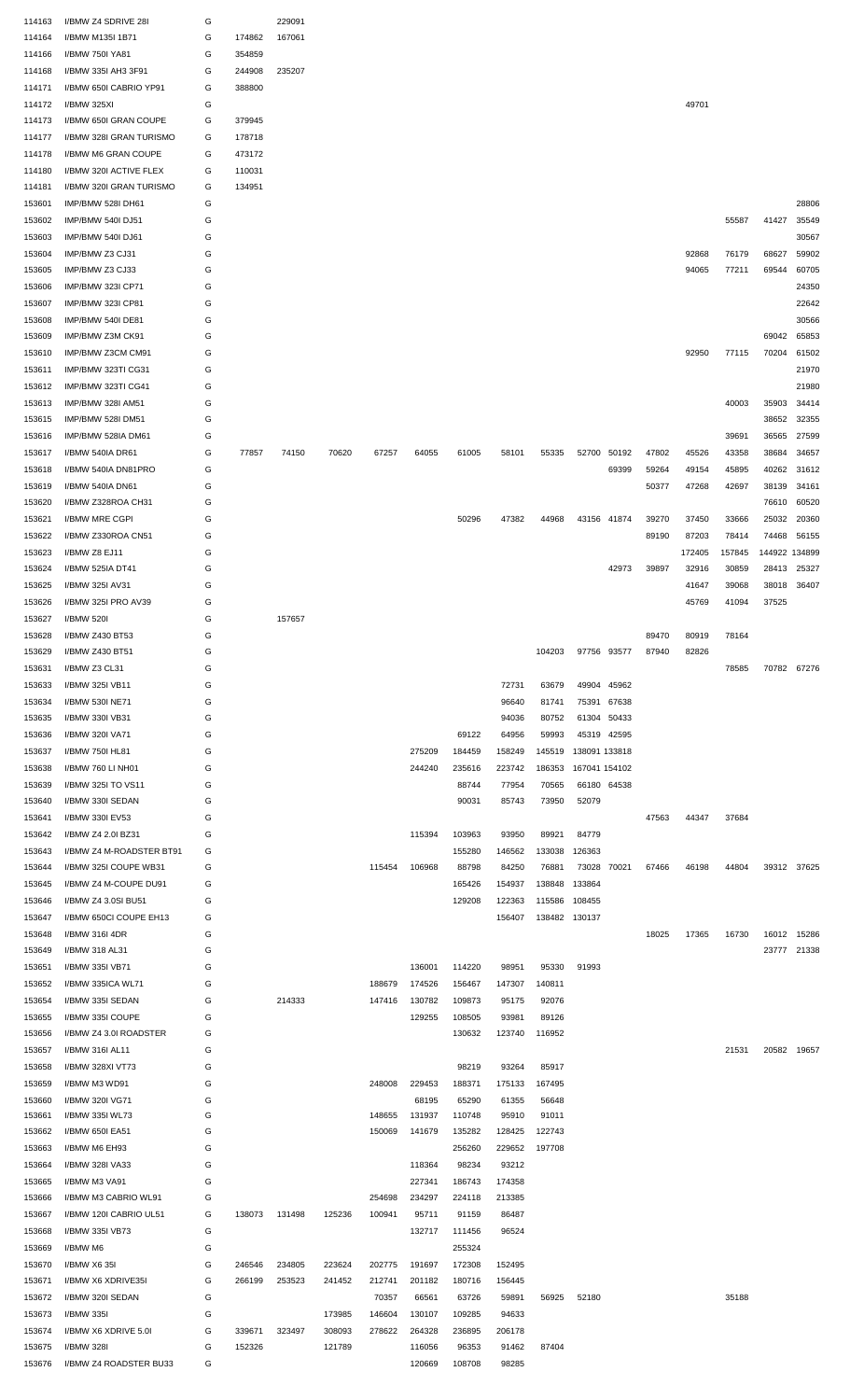| 153677 | I/BMW 5251                                                     | G |        |        |        |        | 121378 | 104511 | 94756  |        | 69420       |      |       |       |                         |       |       |
|--------|----------------------------------------------------------------|---|--------|--------|--------|--------|--------|--------|--------|--------|-------------|------|-------|-------|-------------------------|-------|-------|
| 153678 | I/BMW X3 XDRIVE25I                                             | G |        |        |        |        | 99737  | 94265  |        | 62220  |             |      |       |       |                         |       |       |
| 153679 | I/BMW 1281 CONV UL73                                           | G |        |        |        |        | 92383  | 78368  | 71644  |        |             |      |       |       |                         |       |       |
| 153680 | I/BMW 118I UE71                                                | G | 84166  | 80158  | 76342  | 61409  | 58064  | 55740  |        |        |             |      |       |       |                         |       |       |
| 153681 | I/BMW Z4 SDRIVE2.3I LM31                                       | G | 185282 | 176459 | 168056 | 140798 | 133604 | 118181 |        |        |             |      |       |       |                         |       |       |
| 153682 | I/BMW Z4 SDRIVE3.5I LM71                                       | G | 249674 | 237785 | 226463 | 169999 | 158050 | 150896 |        |        |             |      |       |       |                         |       |       |
| 153684 | I/BMW 760 LI KB01                                              | G | 475580 | 452934 | 431365 | 343386 | 284271 | 256787 |        |        |             |      |       |       |                         |       |       |
| 153685 | I/BMW Z4 SDRIVE35I                                             | G |        |        | 193824 | 177107 | 164412 | 155537 |        |        |             |      |       |       |                         |       |       |
| 153687 | I/BMW X6 M                                                     | G | 450891 | 429419 | 408971 | 366081 | 346999 | 325956 |        |        |             |      |       |       |                         |       |       |
| 153689 | I/BMW 523I                                                     | G | 158047 | 150522 | 143354 | 119848 |        |        |        |        |             |      |       |       |                         |       |       |
| 153690 | I/BMW Z4 SDRIVE30I                                             | G |        |        |        | 194237 |        |        |        |        |             |      |       |       |                         |       |       |
| 153692 | I/BMW 335I CABRIO DX71                                         | G | 244334 | 232700 | 221618 | 205013 |        |        |        |        |             |      |       |       |                         |       |       |
| 153694 | I/BMW M3 SEDAN                                                 | G |        |        |        | 237035 |        |        |        |        |             |      |       |       |                         |       |       |
| 153695 | I/BMW 325I                                                     | G |        |        | 106596 |        |        |        |        |        | 52402 50751 |      |       |       |                         |       |       |
| 153696 | I/BMW Z4 35I                                                   | G |        |        | 207127 | 196371 |        |        |        |        |             |      |       |       |                         |       |       |
| 153697 | I/BMW 116I                                                     | G |        |        |        | 64514  |        | 55216  |        |        |             |      |       |       |                         |       |       |
| 153698 | I/BMW Z4 SDRIVE35IS                                            | G |        |        |        | 187800 |        |        |        |        |             |      |       |       |                         |       |       |
|        | <b>Fabricante: BRILLIANCE</b><br>141904 I/BRILLIANCE FRV CROSS | G |        |        |        | 28457  |        |        |        |        |             |      |       |       |                         |       |       |
|        | <b>Fabricante: BRM</b>                                         |   |        |        |        |        |        |        |        |        |             |      |       |       |                         |       |       |
| 123503 | BRM/M8                                                         | G | 22147  | 21092  | 20088  | 16817  | 14891  | 13767  | 12580  | 11063  | 9630        | 9275 | 8988  | 8631  | 8307                    | 7944  | 7048  |
| 123504 | BRM/M10                                                        | G | 22147  | 21092  | 20088  | 16815  | 14889  | 13768  | 12585  | 11068  | 9630        | 9280 | 8985  | 8631  | 8307                    | 7945  | 7045  |
| 123505 | BRM/M11                                                        | G | 20108  | 19151  | 18240  | 15273  | 13519  | 12501  | 11420  | 10049  | 8745        | 8424 | 8159  | 7837  | 7543                    | 7212  | 6396  |
|        | <b>Fabricante: BUGRE</b>                                       |   |        |        |        |        |        |        |        |        |             |      |       |       |                         |       |       |
| 150801 | <b>BUGRE/BGR 5</b>                                             | G | 17145  | 16330  | 15552  | 13096  | 11759  | 10625  | 9772   | 8301   | 7326        | 7004 | 6684  | 6370  | 6121                    | 5852  | 5480  |
| 150802 | BUGRE/FC 15                                                    | G |        |        |        |        |        |        |        |        |             |      |       |       | 6521                    | 6234  | 5501  |
|        |                                                                |   |        |        |        |        |        |        |        |        |             |      |       |       |                         |       |       |
|        | <b>Fabricante: BUICK</b>                                       |   |        |        |        |        |        |        |        |        |             |      |       |       |                         |       |       |
| 106603 | I/BUICK RENDEZVOUS                                             | G |        |        |        |        |        |        |        |        |             |      | 35321 | 31639 | 27432                   |       |       |
| 106604 | I/BUICK LACROSSE CXS                                           | G |        |        | 156470 |        |        |        |        |        |             |      |       |       |                         |       |       |
|        | <b>Fabricante: BYD</b>                                         |   |        |        |        |        |        |        |        |        |             |      |       |       |                         |       |       |
| 155500 | I/BYD F0 GLX-I                                                 | G |        |        |        | 20057  |        |        |        |        |             |      |       |       |                         |       |       |
| 155501 | I/BYD F6 GS-I 2.0L                                             | G |        |        |        | 26457  |        |        |        |        |             |      |       |       |                         |       |       |
| 155502 | I/BYD G3 GLX-I 1.5L                                            | G |        |        |        | 23490  |        |        |        |        |             |      |       |       |                         |       |       |
|        | <b>Fabricante: CADILLAC</b>                                    |   |        |        |        |        |        |        |        |        |             |      |       |       |                         |       |       |
|        | 106701 I/CADILLAC SEVILLE STS                                  | G |        |        |        |        |        |        |        |        |             |      |       |       | 53609 49923 45892 42080 |       |       |
| 106703 | I/CADILLAC DEVILLE DTS                                         | G |        |        |        |        |        |        |        |        |             |      |       |       | 48975                   | 45268 | 41068 |
| 106712 | I/CADILLAC STS                                                 | G |        |        |        |        |        |        |        | 62733  | 48973 44888 |      |       |       |                         |       |       |
|        |                                                                |   |        |        |        |        |        |        |        |        |             |      |       |       |                         |       |       |
| 106714 | I/CADILLAC DTS                                                 | G |        |        |        |        |        |        | 91809  | 85323  | 77289       |      |       |       |                         |       |       |
| 106716 | I/CADILLAC XLR CONV                                            | G |        |        |        |        |        | 234594 | 223409 | 211189 |             |      |       |       |                         |       |       |
| 106718 | I/CADILLAC DTS LIMOUSINE                                       | G |        |        | 142483 | 129694 |        |        |        | 91282  |             |      |       |       |                         |       |       |
| 106719 | I/CADILLAC CTS-V                                               | G | 207898 | 197999 | 188570 | 176322 | 167794 | 158014 |        |        |             |      |       |       |                         |       |       |
| 106721 | I/CADILLAC CTS-V COUPE                                         | G |        | 334845 | 310251 | 294540 |        |        |        |        |             |      |       |       |                         |       |       |
| 106722 | I/CADILLAC CTS COUPE                                           | G |        |        | 333185 | 318985 |        |        |        |        |             |      |       |       |                         |       |       |
| 106724 | I/CADILLAC CTS                                                 | G |        |        | 115273 |        |        |        |        |        |             |      |       |       |                         |       |       |
|        |                                                                |   |        |        |        |        |        |        |        |        |             |      |       |       |                         |       |       |
|        | <b>Fabricante: CARRAH</b>                                      |   |        |        |        |        |        |        |        |        |             |      |       |       |                         |       |       |
|        | 142801 CARRAH/MUSARI                                           | G |        |        |        |        |        |        |        |        |             |      |       |       |                         |       | 5788  |
|        | <b>Fabricante: CATERHAM</b>                                    |   |        |        |        |        |        |        |        |        |             |      |       |       |                         |       |       |
|        | 163000 I/CATERHAM CSR 260                                      | G |        |        |        |        |        |        | 67479  | 64043  | 61041       |      |       |       |                         |       |       |
|        |                                                                |   |        |        |        |        |        |        |        |        |             |      |       |       |                         |       |       |
| 133801 | Fabricante: CHAMONIX<br>CHAMONIX/550                           | G | 41628  | 39645  | 37758  | 32780  | 31096  | 29441  | 24612  | 21294  | 19133 18427 |      | 16957 | 16146 | 15443                   | 14779 | 14147 |
| 133802 | CHAMONIX/S90                                                   | G |        |        |        | 27588  | 24927  | 23310  | 19784  | 18094  | 16706 15844 |      | 14766 | 14101 | 13399                   | 12628 | 12064 |
|        |                                                                |   |        |        |        |        |        |        |        |        |             |      |       |       |                         |       |       |
|        | Fabricante: CHANGAN                                            |   |        |        |        |        |        |        |        |        |             |      |       |       |                         |       |       |
| 137101 | I/CHANGAN MINI BENNI 1.0                                       | G |        |        |        | 14532  |        |        |        |        |             |      |       |       |                         |       |       |
| 137104 | I/CHANGAN BENNI 1.3                                            | G |        |        |        | 17423  |        |        |        |        |             |      |       |       |                         |       |       |
|        | <b>Fabricante: CHANGHE</b>                                     |   |        |        |        |        |        |        |        |        |             |      |       |       |                         |       |       |
| 168000 | I/CHANGHE M100 CH7101                                          | G | 18569  | 17685  | 16843  | 14202  | 12841  | 11191  | 10677  | 10223  |             |      |       |       |                         |       |       |
| 168001 | I/CHANGHE SPLASH LX                                            | G |        | 30692  |        |        |        |        |        |        |             |      |       |       |                         |       |       |
|        |                                                                |   |        |        |        |        |        |        |        |        |             |      |       |       |                         |       |       |
| 110000 | <b>Fabricante: CHERY</b><br>I/CHERY QQ3 1.1                    | G | 14260  | 13581  | 12934  | 12420  | 11829  | 11200  | 10673  |        |             |      |       |       |                         |       |       |
| 110001 | I/CHERY A316 HATCH                                             | G | 32999  | 31428  | 29932  | 26332  | 24041  | 22829  |        |        |             |      |       |       |                         |       |       |
| 110002 | I/CHERY A316 SEDAN                                             | G | 33648  | 32045  | 30519  | 26804  | 24446  | 23212  |        |        |             |      |       |       |                         |       |       |
| 110003 | I/CHERY FACE 1.3                                               | G | 22894  | 21804  | 20766  | 17716  | 16185  | 15368  |        |        |             |      |       |       |                         |       |       |
| 110004 | I/CHERY CIELO 1.6 HATCH                                        | G | 32904  | 31337  | 29844  | 26329  | 24044  |        |        |        |             |      |       |       |                         |       |       |
| 110005 | I/CHERY CIELO 1.6 SEDAN                                        | G | 33754  | 32148  | 30617  | 26794  | 24453  |        |        |        |             |      |       |       |                         |       |       |
| 110007 | I/CHERY RIICH M1                                               | G |        |        |        | 18148  |        |        |        |        |             |      |       |       |                         |       |       |
| 110008 | I/CHERY CIELO 1.8 SEDAN                                        | G | 35066  | 33396  | 31806  | 28785  | 26258  |        |        |        |             |      |       |       |                         |       |       |
| 110009 | I/CHERY CIELO 2.0 AT SED                                       | G | 35393  | 33708  | 32102  | 29039  | 26505  |        |        |        |             |      |       |       |                         |       |       |
| 110010 | I/CHERY FULWIN2 1.5 SD                                         | G | 27593  | 26280  | 25029  | 23699  |        |        |        |        |             |      |       |       |                         |       |       |
| 110011 | I/CHERY RIICH G5                                               | G | 47531  | 45268  | 43113  | 40762  |        |        |        |        |             |      |       |       |                         |       |       |
|        | 110012 I/CHERY S18D                                            | G |        |        |        | 21383  |        |        |        |        |             |      |       |       |                         |       |       |
|        | 110015 I/CHERY S18 1.3 FLEX                                    | G | 25534  | 24001  | 22353  | 20722  |        |        |        |        |             |      |       |       |                         |       |       |
|        | 110022 I/CHERY CELER 1.5FLEX HB                                | G | 30479  | 28677  |        |        |        |        |        |        |             |      |       |       |                         |       |       |
|        | 110023 I/CHERY CELER 1.5 FLEX                                  | G |        | 29379  |        |        |        |        |        |        |             |      |       |       |                         |       |       |
|        | 110024 I/CHERY QQ 1.1                                          | G | 15547  | 15056  | 14415  |        |        |        |        |        |             |      |       |       |                         |       |       |

*Fabricante: CHRYSLER* CHRYSLER G 9179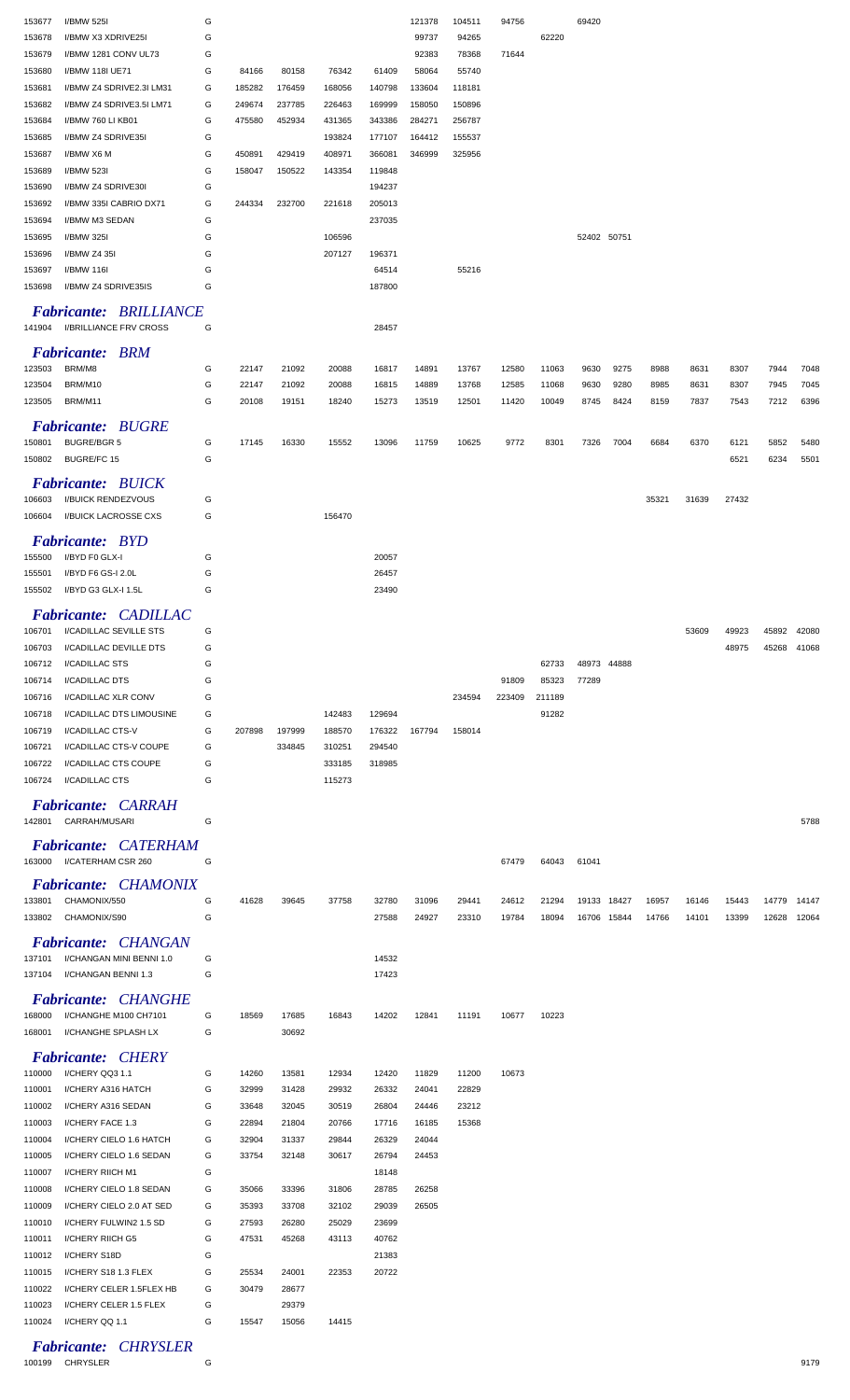| 107200 | I/CHRYSLER MRE CGPI             | G |        |        |        |        |        |        |        | 28555 |             | 27531 21522 | 16729 | 12975 | 11127 | 10423       | 10195 |
|--------|---------------------------------|---|--------|--------|--------|--------|--------|--------|--------|-------|-------------|-------------|-------|-------|-------|-------------|-------|
| 107205 | IMP/CHRYSLER CARAVAN LE         | G |        |        |        |        |        |        |        |       |             |             |       |       |       | 16899       | 15810 |
| 107206 | <b>IMP/CHRYSLER CARAVAN SE</b>  | G |        |        |        |        |        |        |        | 25680 |             | 24477 23412 | 22404 | 21523 | 20745 | 18037       | 17072 |
| 107207 | IMP/CHRYSLER GCARAVAN LE        | G |        |        |        |        |        |        |        |       |             |             |       |       | 24681 | 20218       | 18967 |
| 107208 | IMP/CHRYSLER GCARAVAN SE        | G |        |        |        |        |        |        |        |       |             |             |       |       |       | 18389       | 17254 |
| 107209 | <b>IMP/CHRYSLER NEON LE</b>     | G |        |        |        |        |        |        |        |       |             |             |       |       | 13812 | 12642       | 8757  |
|        |                                 |   |        |        |        |        |        |        |        |       |             |             |       |       |       |             |       |
| 107211 | <b>IMP/CHRYSLER STRATUS LE</b>  | G |        |        |        |        |        |        |        |       |             |             |       | 18340 | 15703 | 14079       | 13091 |
| 107212 | <b>IMP/CHRYSLER STRATUS LX</b>  | G |        |        |        |        |        |        |        |       |             |             |       |       | 23883 | 16456       | 14586 |
| 107213 | <b>IMP/CHRYSLER STRATUS LXC</b> | G |        |        |        |        |        |        |        |       |             |             |       |       |       | 37218       | 33964 |
| 107214 | IMP/CHRYSLER CARAVAN LX         | G |        |        |        |        |        |        |        |       |             |             |       |       |       |             | 21174 |
| 107215 | <b>IMP/CHRYSLER TCOUNTRYLXI</b> | G |        |        |        |        |        |        |        |       |             |             |       |       |       |             | 9543  |
| 107216 | IMP/CHRYSLER NEON SPOR1.8       | G |        |        |        |        |        |        |        |       |             |             |       |       |       |             | 10469 |
| 107217 | IMP/CHRYSLER NEON LE 1.8        | G |        |        |        |        |        |        |        |       |             |             |       |       |       | 11171       | 9128  |
| 107218 | IMP/CHRYSLER CARAVANSE24        | G |        |        |        |        |        |        |        |       |             |             |       |       | 20856 | 18120       | 17156 |
| 107219 | IMP/CHRYSLER 300 M              | G |        |        |        |        |        |        |        |       |             |             |       |       | 29481 | 27039       | 25865 |
|        |                                 |   |        |        |        |        |        |        |        |       |             |             |       |       |       |             |       |
| 107220 | IMP/CHRYSLER GCARAVAN LX        | G |        |        |        |        |        |        |        |       |             |             | 25317 | 24314 | 23391 | 21595       | 20798 |
| 107221 | I/CHRYSLER PT CRUISER           | G |        |        |        |        |        |        |        |       |             |             |       |       | 24841 | 20704       | 19916 |
| 107222 | I/CHRYSLER 300M OGARA           | G |        |        |        |        |        |        |        |       |             |             |       |       | 29535 | 26950       | 26057 |
| 107223 | I/CHRYSLER PTCRUISER LTD        | D |        |        |        |        |        |        |        |       |             |             |       |       | 24721 |             |       |
| 107223 | I/CHRYSLER PTCRUISER LTD        | G |        |        |        |        | 41393  | 35149  | 31065  | 29290 | 28078 26995 |             | 25714 | 24720 | 23853 | 22193       | 20130 |
| 107224 | <b>I/CHRYSLER SEBRING LX</b>    | G |        |        |        |        |        |        |        |       |             |             | 29405 | 26697 | 25668 | 22037       | 20853 |
| 107227 | <b>I/CHRYSLER PACIFICA</b>      | G |        |        |        |        |        |        |        | 45082 | 42764 40237 |             | 35477 |       |       |             |       |
| 107228 | I/CHRYSLER 300C                 | G |        |        |        | 108172 | 98327  | 89211  | 80062  | 73155 | 62386 60624 |             | 58073 |       |       |             |       |
|        |                                 |   |        |        |        |        |        |        |        |       |             |             |       |       |       |             |       |
| 107229 | I/CHRYSLER TOWN COUNTRY         | G |        |        |        |        | 67236  | 63613  | 59139  | 50811 | 41450 39003 |             | 35362 | 33820 | 32288 | 30729       | 29311 |
| 107230 | I/CHRYSLER PT CRUISER C         | G |        |        |        |        | 32842  | 29599  | 28415  | 27256 | 25794 25101 |             |       |       |       |             |       |
| 107231 | I/CHRYSLER 300C TOURING         | G |        |        |        |        | 102815 | 90400  | 80261  | 76130 | 72138 70475 |             |       |       |       |             |       |
| 107232 | I/CHRYSLER 300C SRT8            | G | 188316 | 179349 | 170809 | 140702 | 130041 | 119811 | 109878 | 97542 | 94353       |             |       |       |       |             |       |
| 107233 | I/CHRYLER PT CRUISER CA         | G |        |        |        |        |        | 54450  | 51967  | 45875 | 42895       |             |       |       |       |             |       |
| 107235 | I/CHRYSLER STRATUS SE           | G |        |        |        |        |        |        |        |       |             |             |       | 15998 | 15087 | 13524       |       |
| 107236 | I/CHRYSLER 300C V6              | G |        |        |        |        | 81472  | 74864  | 64329  | 61612 | 59473       |             |       |       |       |             |       |
| 107237 | I/CHRYSLER 300C RWD             | G |        |        |        |        |        | 92955  | 83454  | 76241 |             |             |       |       |       |             |       |
|        |                                 |   |        |        |        |        |        |        |        |       |             |             |       |       |       |             |       |
| 107240 | I/CHRYSLER CROSSFIRE CPE        | G |        |        |        |        |        | 65807  | 62545  | 56180 |             |             |       |       |       |             |       |
| 107241 | I/CHRYSLER CROSSFIRE R          | G |        |        |        |        |        | 98617  | 88821  | 84016 |             |             |       |       |       |             |       |
| 107242 | I/CHRYSLER 300LX                | G |        |        |        |        | 77012  | 70745  | 60832  |       |             |             |       |       |       |             |       |
| 107244 | I/CHRYSLER PTCRUISER TRG        | G | 60762  | 57869  | 55113  | 43788  | 42123  |        |        |       |             |             |       |       |       |             |       |
| 107245 | I/CHRYSLER CROSSFIRE            | G |        |        |        |        |        |        | 147174 |       |             |             |       |       |       |             |       |
| 107246 | I/CHRYSLER SEBRING TOUR         | G |        |        |        | 107263 | 88136  | 83940  |        |       |             |             |       |       |       |             |       |
| 107247 | I/CHRYSLER 300 LIMITED          | G | 118346 | 112711 | 107345 | 98851  | 91018  |        |        |       |             |             |       |       |       |             |       |
| 107248 | I/CHRYSLER SEBRING COUPE        | G |        |        |        |        |        |        |        |       |             | 31441       |       |       |       |             |       |
| 107249 | I/CHRYSLER 300C 3.6L V6         | G | 126855 | 120816 | 115062 |        |        |        |        |       |             |             |       |       |       |             |       |
|        |                                 |   |        |        |        |        |        |        |        |       |             |             |       |       |       |             |       |
| 107250 | I/CHRYSLER 300C V8              | G |        | 179972 |        |        |        |        |        |       |             |             |       |       |       |             |       |
|        |                                 |   |        |        |        |        |        |        |        |       |             |             |       |       |       |             |       |
| 107299 | I/CHRYSLER                      | G |        |        |        |        |        |        |        |       |             |             |       |       | 13227 | 11751       | 8985  |
|        |                                 |   |        |        |        |        |        |        |        |       |             |             |       |       |       |             |       |
|        | <b>Fabricante: CITROEN</b>      |   |        |        |        |        |        |        |        |       |             |             |       |       |       |             |       |
| 107300 | I/CITROEN MRE CGPI              | G |        |        |        |        |        |        | 18776  | 17556 | 16761       |             |       |       |       |             |       |
| 107307 | IMP/CITROEN ZX20 BR 16V         | G | 18237  |        |        |        |        |        |        |       |             |             |       |       |       |             |       |
| 107308 | <b>IMP/CITROEN XANTIA 16V</b>   | G |        |        |        |        |        |        |        |       |             |             |       |       |       |             | 9016  |
| 107309 | <b>IMP/CITROEN XANTIA 2.0I</b>  | G |        |        |        |        |        |        |        |       |             |             |       |       |       |             | 8830  |
| 107321 | <b>IMP/CITROEN ZX SX 1.8I</b>   | G |        |        |        |        |        |        |        |       |             |             |       |       |       |             | 7448  |
| 107323 | <b>IMP/CITROEN XANTIA SX16V</b> | G |        |        |        |        |        |        |        |       |             |             |       |       |       |             | 8840  |
| 107325 | <b>IMP/CITROEN XANTIA 20ICT</b> | G |        |        |        |        |        |        |        |       |             |             |       | 10983 | 10130 | 9349        | 8889  |
| 107326 | <b>IMP/CITROEN XANTIA CT BK</b> | G |        |        |        |        |        |        |        |       |             |             |       |       | 9198  | 8514        | 8164  |
|        |                                 |   |        |        |        |        |        |        |        |       |             |             |       |       |       |             |       |
| 107330 | <b>IMP/CITROEN XANTIA V6 AC</b> | G |        |        |        |        |        |        |        |       |             |             |       |       |       |             | 9759  |
| 107331 | <b>IMP/CITROEN XANTIA V6 EX</b> | G |        |        |        |        |        |        |        |       |             |             |       |       | 12333 | 10330       | 9873  |
| 107333 | IMP/CITROEN XM V6 24V EX        | G |        |        |        |        |        |        |        |       |             |             |       |       |       |             | 12862 |
| 107334 | <b>IMP/CITROEN ZX SX PARIS</b>  | G |        |        |        |        |        |        |        |       |             |             |       |       |       |             | 8072  |
| 107335 | I/CITROEN XSARA EX 16V          | G |        |        |        |        |        |        |        |       |             |             |       |       | 10888 | 10123       | 9110  |
| 107336 | <b>IMP/CITROEN XSARA SX 16V</b> | G |        |        |        |        |        |        |        |       |             |             |       |       | 10923 | 10182       | 9577  |
| 107337 | <b>IMP/CITROEN XSARA VTS</b>    | G |        |        |        |        |        |        |        |       |             |             |       |       | 9937  | 9459        | 9004  |
| 107340 | <b>IMP/CITROEN EVASI GLX 20</b> | G |        |        |        |        |        |        |        |       |             |             |       |       | 17016 | 15365       | 13849 |
| 107341 | <b>IMP/CITROEN EVASI GLX CT</b> | G |        |        |        |        |        |        |        |       |             |             |       |       | 17239 | 15576       | 14034 |
|        |                                 |   |        |        |        |        |        |        |        |       |             |             |       |       |       |             |       |
| 107342 | <b>IMP/CITROEN XANT GLX 16V</b> | G |        |        |        |        |        |        |        |       |             |             |       |       | 9247  | 8552        | 8163  |
| 107343 | <b>IMP/CITROEN XANT BK GLX</b>  | G |        |        |        |        |        |        |        |       |             |             |       |       | 8971  | 8323        | 8008  |
| 107344 | <b>IMP/CITROEN XSARA SX 18I</b> | G |        |        |        |        |        |        |        |       |             |             |       |       |       |             | 9349  |
| 107345 | <b>IMP/CITROEN XSARA GLX 18</b> | G |        |        |        |        |        |        |        |       |             |             |       |       | 11025 | 10359       | 9402  |
| 107346 | <b>IMP/CITROEN XSARA EX 18I</b> | G |        |        |        |        |        |        |        |       |             |             |       |       |       |             | 9070  |
| 107347 | <b>IMP/CITROEN XSARA BK GLX</b> | G |        |        |        |        |        |        |        |       |             |             |       |       | 9774  | 9372        | 8579  |
| 107348 | <b>IMP/CITROEN XANTIA GLX20</b> | G |        |        |        |        |        |        |        |       |             |             |       |       |       |             | 8827  |
| 107349 | I/CITROEN XSARA GLX 16V         | G |        |        |        |        |        |        |        |       |             |             | 12120 | 11743 | 9930  | 9331        | 8473  |
|        |                                 |   |        |        |        |        |        |        |        |       |             |             |       |       |       |             |       |
| 107354 | <b>IMP/CITROEN XANT EX 16V</b>  | G |        |        |        |        |        |        |        |       |             |             |       |       |       |             | 9514  |
| 107355 | <b>IMP/CITROEN XSARA BK EX</b>  | G |        |        |        |        |        |        |        |       |             |             | 16473 | 13517 | 10758 | 9993        | 9389  |
| 107356 | I/CITROEN XSARA BK EX16V        | G |        |        |        |        |        |        |        |       |             |             |       |       | 10417 | 9677        | 9088  |
| 107357 | I/CITROEN XSARA BKGLX16V        | G |        |        |        |        |        |        |        |       |             |             |       |       | 9775  | 9376        | 8574  |
| 107360 | IMP/CITROEN BERLI MP 1.8        | G |        |        |        |        |        |        |        |       |             |             |       |       | 12112 | 11609       | 10885 |
| 107361 | I/CITROEN BERLINGO GLX          | G |        |        |        |        |        |        |        |       |             |             |       | 13709 | 11998 | 11534       | 10871 |
| 107362 | <b>IMP/CITROEN XSARA VTS16V</b> | G |        |        |        |        |        |        |        |       |             |             |       |       | 9939  | 9459        | 9004  |
|        |                                 |   |        |        |        |        |        |        |        |       |             |             |       |       |       |             |       |
| 107363 | I/CITROEN XSARA GLX 20          | G |        |        |        |        |        |        |        |       |             |             |       |       | 12663 | 11162 10161 |       |
| 107364 | <b>IMP/CITROEN XSARA EX 2.0</b> | G |        |        |        |        |        |        |        |       |             |             |       |       | 13415 | 11529       | 10140 |
| 107365 | I/CITROEN XSARA VTS 20          | G |        |        |        |        |        |        |        |       |             |             | 21005 | 15623 | 14183 | 13556       | 11900 |
| 107366 | I/CITROEN XSARA BK GLX20        | G |        |        |        |        |        |        |        |       |             |             |       |       | 11677 | 10893       | 10292 |
| 107367 | IMP/CITROEN XSA BK EX2.0        | G |        |        |        |        |        |        |        |       |             |             |       |       | 13421 | 11595 11105 |       |
| 107369 | I/CITROEN BERLINGO MP18I        | D |        |        |        |        |        |        |        |       |             |             |       |       | 11837 |             |       |
| 107369 | I/CITROEN BERLINGO MP18I        | G |        |        |        |        |        |        |        |       |             |             | 18062 | 13527 | 11837 | 11383 10726 |       |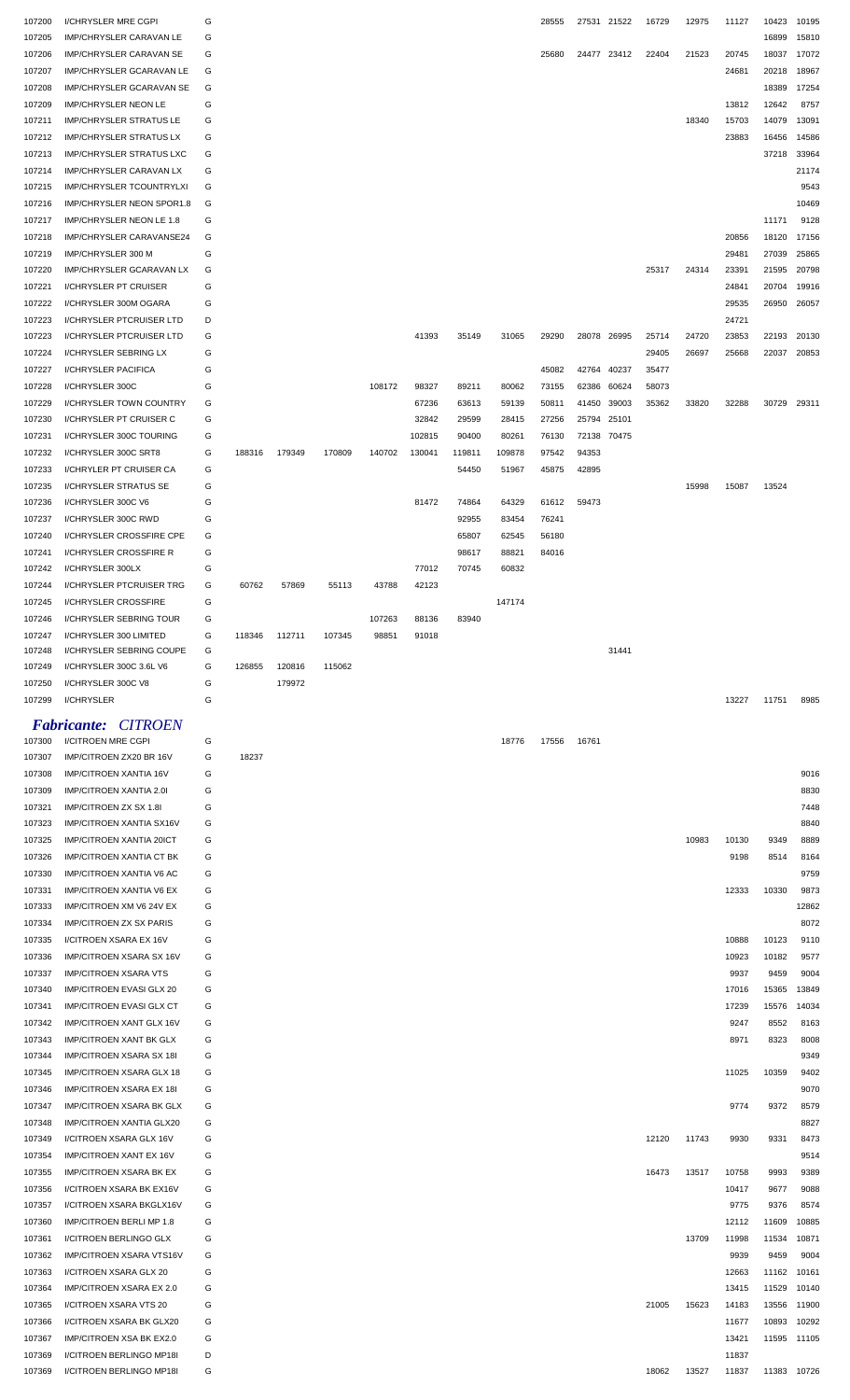| 107371 | I/CITROEN XSARA GLX 1.61     | D |        |        |       |       |       |       |       |       |             |             |       |       | 10487 |       |       |
|--------|------------------------------|---|--------|--------|-------|-------|-------|-------|-------|-------|-------------|-------------|-------|-------|-------|-------|-------|
| 107371 | I/CITROEN XSARA GLX 1.6I     | G |        |        |       |       |       |       |       |       |             |             | 12123 | 11749 | 10487 | 10124 | 8924  |
| 107372 | I/CITROEN XSARA BKGLX16I     | G |        |        |       |       |       |       |       |       |             |             | 12459 | 10978 | 9774  | 9308  | 8453  |
| 107373 | I/CITROEN XSARA BKEXC16I     | G |        |        |       |       |       |       |       |       |             |             |       | 11218 | 10530 | 9746  | 8971  |
|        | I/CITROEN XSARA VTS 1.6I     | G |        |        |       |       |       |       |       |       |             |             |       |       |       |       |       |
| 107374 |                              |   |        |        |       |       |       |       |       |       |             |             | 12350 | 10069 | 9758  | 8840  | 8100  |
| 107375 | I/CITROEN XSARA EXC 1.6I     | G |        |        |       |       |       |       |       |       |             |             |       | 12743 | 12088 | 10981 | 10597 |
| 107377 | I/CITROEN XSARA VTS 2.0I     | G |        |        |       |       |       |       |       |       |             |             |       | 15833 | 14376 | 13739 | 12062 |
| 107378 | I/CITROEN C5 20              | G | 94734  | 90224  | 85927 | 69845 | 62863 | 55314 | 32110 | 29820 | 24870       | 19214       | 17578 | 16323 | 15453 |       |       |
| 107379 | I/CITROEN XSARA BK PARIS     | G |        |        |       |       |       |       |       |       |             | 16174       | 14899 | 14070 | 11018 | 10280 |       |
| 107380 | I/CITROEN XSARA EXC 20       | G |        |        |       |       |       |       |       |       |             |             | 18377 | 15087 | 14212 |       |       |
| 107381 | I/CITROEN XSARA PARIS 20     | G |        |        |       |       |       |       |       |       |             |             |       | 14434 | 12472 | 10987 | 10009 |
| 107382 | I/CITROEN XSARA BK EXC20     | G |        |        |       |       |       |       |       |       |             |             | 16480 | 13522 | 12781 | 11063 | 10614 |
| 107383 | I/CITROEN C5 EXCL V6         | G |        |        |       |       |       |       |       |       |             | 22324       | 20648 | 19944 | 18793 | 15648 |       |
| 107384 | I/CITROEN C5 BREAK EXCL      | G |        |        |       |       |       |       |       |       |             | 21678 20316 | 18457 | 16833 | 16116 | 14644 |       |
|        |                              |   |        |        |       |       |       |       |       |       |             |             |       |       |       |       |       |
| 107385 | I/CITROEN C5 EXCL 20         | G |        |        |       |       |       |       |       | 25979 | 25160       | 19435       | 17784 | 16515 | 15629 | 13985 | 13144 |
| 107386 | I/CITROEN XSARA ECX 20A      | G |        |        |       |       |       |       |       |       |             |             | 15875 | 13039 | 12276 | 10546 |       |
| 107387 | I/CITROEN BERLINGO 16 MP     | G |        |        |       |       |       |       | 20868 | 19363 |             | 18410 17092 | 16511 | 14074 | 12317 | 11839 | 11156 |
| 107388 | I/CITROEN XSARA BKEXC20A     | G |        |        |       |       |       |       |       |       |             |             | 15912 | 13058 | 12340 | 10683 |       |
| 107389 | <b>I/CITROEN C5 V6 BREAK</b> | G |        |        |       |       |       |       |       |       |             |             |       | 15591 | 14923 |       |       |
| 107390 | I/CITROEN XSARA BKGLX20A     | G |        |        |       |       |       |       |       |       |             |             | 15422 |       | 11413 | 10646 | 10050 |
| 107391 | I/CITROEN XSARA VTS 20 A     | G |        |        |       |       |       |       |       |       |             |             |       | 15827 | 14373 | 13738 | 12057 |
| 107392 | I/CITROEN XSARA GLX 20 A     | G |        |        |       |       |       |       |       |       |             |             |       |       | 11833 | 10429 | 9497  |
| 107393 | I/CITROEN C3 16 EXC          | G |        |        |       |       |       |       |       |       |             |             | 15400 | 14562 |       |       |       |
| 107397 | I/CITROEN C3 16 GLX 16V      | G |        |        |       |       |       |       |       |       |             |             | 13641 | 13178 | 12122 |       |       |
| 107398 | I/CITROEN C8 EXCL 20 16V     | G |        |        |       |       |       |       |       |       |             |             | 21587 | 20415 | 19419 |       |       |
|        |                              |   |        |        |       |       |       |       |       |       |             |             |       |       |       |       |       |
| 107399 | <b>IMP/CITROEN</b>           | G |        |        |       |       |       |       |       |       |             |             |       | 11817 | 10219 | 9618  | 8915  |
| 107399 | <b>IMP/CITROEN</b>           | D |        |        |       |       |       |       |       |       |             |             |       | 11817 | 10219 | 9618  | 8915  |
| 107400 | CITROEN/XSARA PICASSO        | G |        |        |       |       |       |       |       |       |             | 16147       | 15017 | 14526 | 13892 | 12339 | 11611 |
| 107401 | CITROEN/XSARA PICASSO GX     | G |        |        |       |       |       |       |       |       |             | 17319 16050 | 14921 | 14442 | 13805 | 12145 | 11217 |
| 107402 | CITROEN/XSARA PICASSO EX     | G |        |        |       | 30671 |       |       |       | 19437 |             | 18083 17092 | 15767 | 15369 | 14894 | 12563 | 11831 |
| 107402 | CITROEN/XSARA PICASSO EX     | D |        |        |       |       |       |       |       |       |             |             |       | 15369 | 14894 |       |       |
| 107403 | CITROEN/C3 EXCL 16 16V       | G |        |        |       |       |       |       |       | 18621 | 17001       | 16412       | 15678 | 14762 |       |       |       |
| 107404 | CITROEN/C3 GLX 16 16V        | G |        |        |       | 23956 | 22245 | 20084 | 18934 | 17361 | 16162 15456 |             | 14796 | 14286 | 12805 |       |       |
| 107405 | CITROEN/C3 GLX 14            | D |        |        |       |       |       |       |       |       |             | 15752       |       |       |       |       |       |
|        | CITROEN/C3 GLX 14            | G |        |        |       |       |       |       |       |       |             |             | 14936 |       |       |       |       |
| 107405 |                              |   |        |        |       |       |       |       |       | 17159 | 16387       | 15752       |       | 13595 | 12848 |       |       |
| 107407 | CITROEN/XSARA PICASSOEXS     | G |        |        |       |       |       | 26804 | 22623 | 20030 |             | 18640 17615 | 16249 |       |       |       |       |
| 107408 | CITROEN/XSARA PICASSOGXS     | G |        |        |       |       |       | 24871 | 21488 | 19729 |             | 17603 16313 | 15172 |       |       |       |       |
| 107409 | CITROEN/XSARA PICASSOEXA     | G |        |        |       |       |       | 28794 | 23145 | 20313 | 18943       | 18591       | 16114 | 15453 |       |       |       |
| 107410 | CITROEN/XSARA PICASSO GXA    | G |        |        |       |       | 31316 | 27701 | 23330 | 20600 |             | 19086 17853 | 16488 |       |       |       |       |
| 107411 | CITROEN/C3 O VERSOLATO       | G |        |        |       |       |       |       |       | 20181 |             | 18617 17535 | 16902 |       |       |       |       |
| 107412 | CITROENPICASSO 16 EXC        | G | 47800  | 45524  | 43356 | 35586 | 31313 | 27565 | 23271 | 20530 |             | 19107 17707 |       |       |       |       |       |
| 107413 | CITROEN/PICASSO 16 GLX       | G |        |        |       |       |       |       | 19985 | 18169 |             | 16509 15310 |       |       |       |       |       |
| 107414 | CITROEN/C3 EXCL 16 FLEX      | G | 34160  | 32533  | 30984 | 26409 | 24175 | 21706 | 20497 | 18488 |             | 16868 16284 |       |       |       |       |       |
| 107415 | CITROEN/C3 XTR 16 FLEX       | G | 36422  | 34688  | 33037 | 27007 | 24746 | 22504 | 21626 | 20777 |             | 19570 19018 |       |       |       |       |       |
| 107416 | CITROEN/C3 GLX 16 FLEX       | G |        |        |       | 24576 | 22811 | 20598 | 19422 | 17812 |             | 16578 15859 |       |       |       |       |       |
|        |                              |   |        |        |       |       |       |       |       |       |             |             |       |       |       |       |       |
| 107417 | CITROEN/C3 GLX 14 FLEX       | G | 29599  | 28189  | 26847 | 23145 | 21948 | 20051 | 18606 | 17394 |             | 16613 15973 |       |       |       |       |       |
| 107418 | CITROEN/C3 EXCL 14 FLEX      | G | 32114  | 30586  | 29129 | 24498 | 22797 | 20648 | 19346 | 18686 |             |             |       |       |       |       |       |
| 107419 | CITROEN/C3 XTR 14 FLEX       | G | 33670  | 32068  | 30542 | 26515 | 24261 | 21773 | 19983 | 19084 |             |             |       |       |       |       |       |
| 107420 | CITROEN/PICASSO 16EXCFLX     | G | 43716  | 41634  | 39652 | 32412 | 30024 | 26177 | 22740 | 21304 |             |             |       |       |       |       |       |
| 107421 | CITROEN/PICASSO 16GLXFLX     | G |        |        |       |       | 25962 | 24022 | 20291 | 18460 | 16765 15534 |             |       |       |       |       |       |
| 107422 | CITROEN/PICASSO II16EXCF     | G | 43341  | 41277  | 39312 | 32421 | 30014 | 26170 | 22744 | 21213 |             |             |       |       |       |       |       |
| 107423 | CITROEN/PICASSO II16GLXF     | G | 38871  | 37021  | 35258 | 28738 | 25678 | 23773 | 20081 | 18261 |             |             |       |       |       |       |       |
| 107424 | CITROEN PICASSO II20GLXA     | G |        |        |       | 36463 | 31694 | 28179 | 23749 | 20894 |             |             |       |       |       |       |       |
| 107425 | CITROEN/PICASSO II20EXCA     | G | 51402  | 48955  | 46624 | 37416 | 35278 | 30178 | 24272 | 21211 |             |             |       |       |       |       |       |
| 107426 | CITROEN/PICASSO II20GLX      | G |        |        |       | 36467 | 31695 | 28178 | 23741 | 20895 |             |             |       |       |       |       |       |
| 107427 | CITROEN/PICASSO II20EXC      | G |        |        |       | 35260 | 31033 | 27321 | 23069 | 20353 |             |             |       |       |       |       |       |
|        |                              |   |        |        |       |       |       |       |       |       |             |             |       |       |       |       |       |
| 107428 | CITROEN/C3 EXC 16 A FLEX     | G | 36246  | 34520  | 32876 | 28255 | 27019 | 24243 | 23444 |       |             |             |       |       |       |       |       |
| 107429 | CITROEN/C3 GLX 16 A FLEX     | G |        |        |       | 27076 | 24725 | 23090 | 21979 |       |             |             |       |       |       |       |       |
| 107433 | CITROEN/C3 PICASSO           | G | 46622  | 44403  | 42289 | 35167 |       |       |       |       |             |             |       |       |       |       |       |
| 107434 | CITROEN/C3 AIRCROSS          | G | 42478  | 40456  | 38530 | 33989 | 32472 |       |       |       |             |             |       |       |       |       |       |
| 107436 | CITROEN/C3 AIRCROSS GLXM     | G | 46782  | 44553  | 42432 | 36772 | 35138 |       |       |       |             |             |       |       |       |       |       |
| 107437 | CITROEN/C3 AIRCROSS GL M     | G | 42593  | 40565  | 38634 | 37728 |       |       |       |       |             |             |       |       |       |       |       |
| 107438 | CITROEN/C3 AIRCROSS EXCM     | G | 51928  | 49455  | 47100 | 40819 | 38982 |       |       |       |             |             |       |       |       |       |       |
| 107439 | CITROEN/C3 PICASSO BVA       | G | 44325  | 42215  | 40205 | 36879 |       |       |       |       |             |             |       |       |       |       |       |
| 107440 | CITROEN/C3 AIRCROSS BVA      | G | 48999  | 46667  | 44445 | 42226 |       |       |       |       |             |             |       |       |       |       |       |
| 107441 | CITROEN/C3 AIRCROSS GLXA     | G | 49368  | 47017  | 44778 |       |       |       |       |       |             |             |       |       |       |       |       |
| 107442 | CITROEN/C3 PICASSO EXC A     | G | 50304  | 47909  | 45628 |       |       |       |       |       |             |             |       |       |       |       |       |
|        | CITROEN/C3 PICASSO GLX M     | G |        |        | 38262 |       |       |       |       |       |             |             |       |       |       |       |       |
| 107443 |                              |   | 42184  | 40176  |       |       |       |       |       |       |             |             |       |       |       |       |       |
| 107444 | CITROEN/C3 PICASSO EXC M     | G | 46463  | 44251  | 42145 |       |       |       |       |       |             |             |       |       |       |       |       |
| 107445 | CITROEN/C3 PICASSO GL M      | G | 32720  | 31162  | 29679 |       |       |       |       |       |             |             |       |       |       |       |       |
| 107446 | CITROEN/C3 PICASSO GLX A     | G | 45427  | 43264  | 41204 | 38975 |       |       |       |       |             |             |       |       |       |       |       |
| 107447 | CITROEN/C3 AIRCROSS EXCA     | G | 51026  | 48596  | 46284 | 43973 |       |       |       |       |             |             |       |       |       |       |       |
| 107448 | CITROEN/PICASSO II16EXCS     | G | 46830  | 44601  | 42477 |       |       |       |       |       |             |             |       |       |       |       |       |
| 107450 | CITROEN/C3 PICASSO GLX15     | G | 39209  | 37342  |       |       |       |       |       |       |             |             |       |       |       |       |       |
| 107451 | CITROEN/C3 PICASSO GL15      | G | 39187  | 37635  | 35610 |       |       |       |       |       |             |             |       |       |       |       |       |
| 107452 | I/CITROEN XSARA PICASSO16    | G |        |        |       |       |       |       |       |       |             |             | 11943 |       |       |       |       |
| 107453 | CITROEN/C3 90M TENDANCE      | G | 39558  | 37992  |       |       |       |       |       |       |             |             |       |       |       |       |       |
| 107454 | CITROEN/C3 90M               | G |        | 30936  |       |       |       |       |       |       |             |             |       |       |       |       |       |
|        |                              |   | 31943  |        |       |       |       |       |       |       |             |             |       |       |       |       |       |
| 107455 | CITROEN/C3 90M ORIGINE       | G | 35534  | 34413  |       |       |       |       |       |       |             |             |       |       |       |       |       |
| 107456 | I/CITROEN DS5 TURBO165A6     | G | 129682 | 125591 |       |       |       |       |       |       |             |             |       |       |       |       |       |
| 107458 | CITROEN/C3 120M EXCLUSIV     | G | 39979  | 38075  |       |       |       |       |       |       |             |             |       |       |       |       |       |
| 107459 | CITROEN/C3 PIC TENDANCE      | G | 41931  | 40271  | 38123 |       |       |       |       |       |             |             |       |       |       |       |       |
|        |                              |   |        |        |       |       |       |       |       |       |             |             |       |       |       |       |       |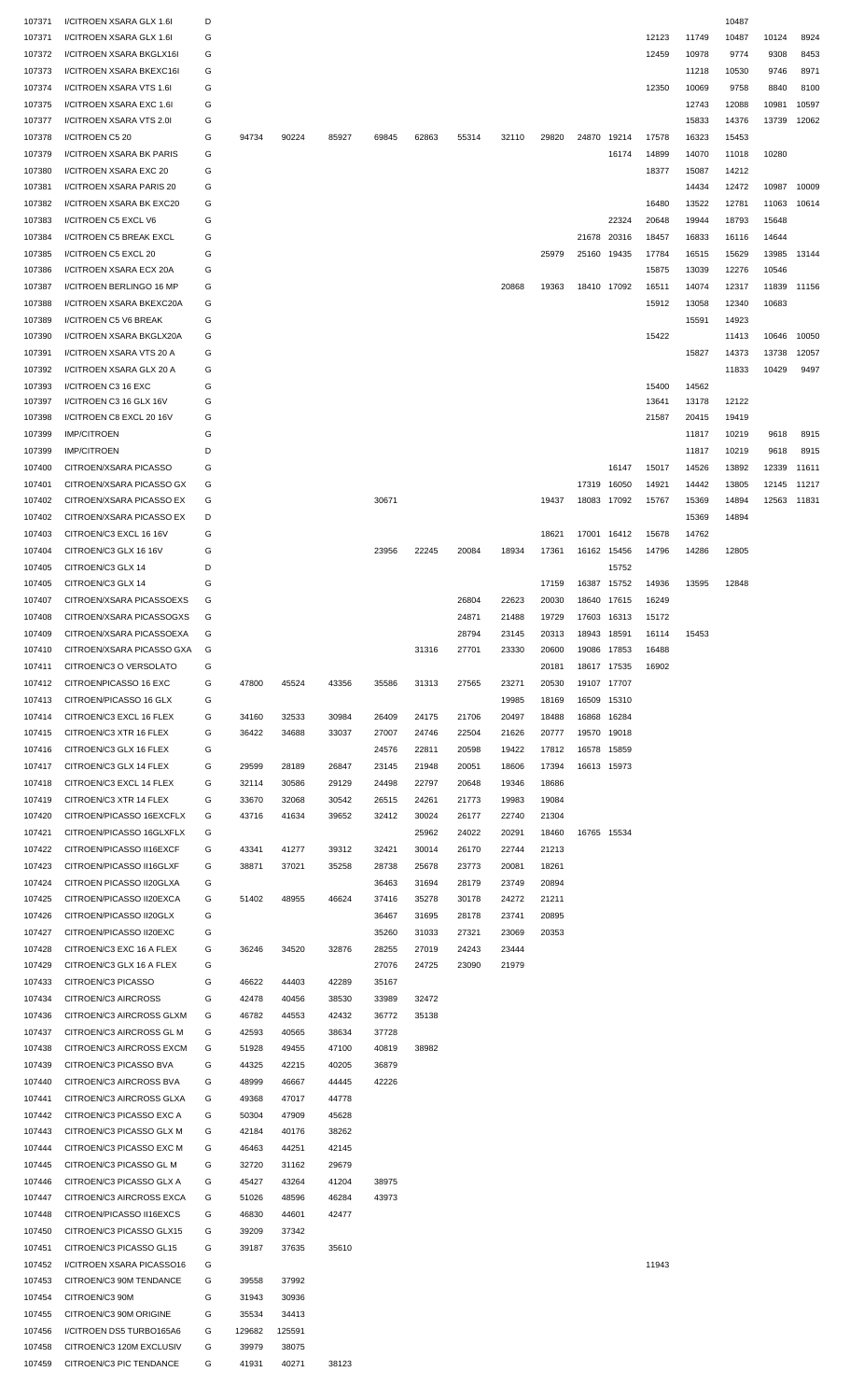| 107460     | CITROEN/C3 PIC ORIGINE          | G | 36096 |        |       |       |       |        |       |       |       |             |       |        |       |             |       |
|------------|---------------------------------|---|-------|--------|-------|-------|-------|--------|-------|-------|-------|-------------|-------|--------|-------|-------------|-------|
| 107461     | CITROEN/C3 120M TENDANCE        | G | 39305 | 38066  |       |       |       |        |       |       |       |             |       |        |       |             |       |
| 107462     | CITROEN/C3 AIRC TENDANCE        | G | 43751 | 42018  | 39687 |       |       |        |       |       |       |             |       |        |       |             |       |
|            |                                 |   |       |        |       |       |       |        |       |       |       |             |       |        |       |             |       |
| 107463     | CITROEN/C3 AIRC ORIGINE         | G | 35982 | 34288  | 33207 |       |       |        |       |       |       |             |       |        |       |             |       |
| 107464     | CITROEN/C3 120A EXCLUSIV        | G | 44841 | 42705  |       |       |       |        |       |       |       |             |       |        |       |             |       |
| 107466     | I/CITROEN DS4 TURBO165A6        | G | 84786 | 82112  |       |       |       |        |       |       |       |             |       |        |       |             |       |
| 107467     | I/CITROEN C5SD TURBO AUT        | G |       |        | 73023 |       |       |        |       |       |       |             |       |        |       |             |       |
| 107470     | I/CITROEN DS5 1.6THP            | G |       | 107202 |       |       |       |        |       |       |       |             |       |        |       |             |       |
|            |                                 |   |       |        |       |       |       |        |       |       |       |             |       |        |       |             |       |
| 160300     | I/CITROEN C3 GLX 14             | G |       |        |       |       |       |        |       |       |       | 16417 15779 | 14962 | 14157  |       |             |       |
| 160301     | I/CITROEN C3 EXCL 16 16V        | G |       |        |       |       |       |        |       |       |       | 16748 16018 | 15333 | 14815  |       |             |       |
| 160304     | I/CITROEN C8 EXCL 20 BVA        | G |       |        |       |       |       |        |       |       |       | 29005 25164 | 23249 |        |       |             |       |
| 160307     | I/CITROEN C4 2.0 VTR 16V        | G |       |        |       |       |       | 26892  | 25675 | 24205 |       | 22476 21005 | 19488 |        |       |             |       |
| 160308     | I/CITROEN C5 20 EXCL BVA        | G |       |        |       |       |       | 44826  | 32129 | 29845 |       | 24838 19179 |       |        |       |             |       |
|            |                                 |   |       |        |       |       |       |        |       |       |       |             |       |        |       |             |       |
| 160309     | I/CITROEN C5 EXCL BK BVA        | G |       |        |       |       |       | 34047  | 31664 | 30504 |       | 26887 21174 |       |        |       |             |       |
| 160311     | I/CITROEN C3 PLURIEL16BP        | G |       |        |       |       |       |        |       |       |       | 16560 15838 | 15157 |        |       |             |       |
| 160312     | I/CITROEN C5 V6 EXCL BVA        | G |       |        |       | 52902 | 50144 | 47712  | 41143 | 31978 |       | 28568 20793 |       |        |       |             |       |
| 160313     | I/CITROEN C4 20 VTR 16V         | G |       |        |       |       |       |        | 25379 | 23918 | 22210 |             |       |        |       |             |       |
|            |                                 |   |       |        |       |       |       |        |       |       |       |             |       |        |       |             |       |
| 160314     | I/CITROEN C4 EXCL BVA           | G |       |        |       |       |       |        | 28333 | 27110 | 25868 |             |       |        |       |             |       |
| 160315     | I/CITROEN C4 16EXCLBVA16        | G |       |        |       |       |       |        |       | 25663 |       | 23834 22089 |       |        |       |             |       |
| 160316     | I/CITROEN C4 20EXCLBVA16        | G |       |        | 47416 |       |       |        |       | 22908 |       | 21273 19489 |       |        |       |             |       |
| 160317     | I/CITROEN C4 16 GLX 16V         | G |       |        |       |       |       |        |       | 22911 |       | 21281 19580 |       |        |       |             |       |
|            | I/CITROEN C4 EXCL 16 16V        | G |       |        |       |       | 37122 | 30868  | 29856 |       |       |             |       |        |       |             |       |
| 160322     |                                 |   |       |        |       |       |       |        |       |       |       |             |       |        |       |             |       |
| 160330     | I/CITROEN C6 EXCLUSIVE          | G |       |        |       |       | 85151 | 72502  | 69511 | 65678 | 57691 |             |       |        |       |             |       |
| 160331     | I/CITROEN C4 20 VTR             | G |       |        |       |       | 30923 | 28027  | 26756 | 25222 | 23412 |             |       |        |       |             |       |
| 160332     | I/CITROEN C4 20 VTR             | G |       |        |       |       | 30932 | 28038  | 26766 | 25224 | 23411 |             |       |        |       |             |       |
| 160334     | I/CITROEN C4 TRIOMPHE           | G |       |        |       |       | 35766 | 29936  | 28427 |       |       |             |       |        |       |             |       |
|            |                                 |   |       |        |       |       |       |        |       |       |       |             |       |        |       |             |       |
| 160335     | I/CITROEN C2 VTS 1.6I16V        | G |       |        |       |       |       |        | 20330 | 18336 | 16734 |             |       |        |       |             |       |
| 160336     | I/CITROEN C4                    | G |       |        |       |       | 39690 | 33004  | 31986 |       |       |             |       |        |       |             |       |
| 160337     | I/CITROEN C4PICASSO7P20L        | G |       |        |       |       |       |        | 34704 |       |       |             |       |        |       |             |       |
| 160338     | I/CITROEN C4PIC GLX A 7L        | G |       |        |       |       |       | 27762  | 25696 | 24594 |       |             |       |        |       |             |       |
|            |                                 |   |       |        |       |       |       |        |       |       |       |             |       |        |       |             |       |
| 160339     | I/CITROEN C4PIC EXC A 7L        | G | 70578 | 67218  | 64018 | 53729 | 48142 | 45090  | 41796 | 39749 |       | 37493 33849 | 32692 |        |       |             |       |
| 160344     | I/CITROEN C5 EX20 BK BVA        | G | 87538 | 83371  | 79400 | 65043 | 57697 | 51977  | 48645 |       |       |             |       |        |       |             |       |
| 160345     | I/CITROEN C5 EX20 SD BVA        | G | 94477 | 89979  | 85694 | 70825 | 63995 | 56403  | 32634 |       |       |             |       |        |       |             |       |
| 160347     | I/CITROEN C4 PIC GLXA 5L        | G | 68643 | 65374  | 62261 | 50129 | 47895 | 45905  | 43634 |       |       |             |       |        |       |             |       |
|            |                                 |   |       |        |       |       |       |        |       |       |       |             |       |        |       |             |       |
| 160348     | I/CITROEN C4 16I COLLECT        | G |       |        |       |       | 36563 | 34878  | 33275 |       |       |             |       |        |       |             |       |
| 160349     | I/CITROEN C1 AMICI              | G |       |        |       |       |       |        | 12146 | 11689 | 11292 |             |       |        |       |             |       |
| 160363     | I/CITROEN DS3 TURBO165M6        | G | 68232 | 65529  | 61952 |       |       |        |       |       |       |             |       |        |       |             |       |
| 160364     | I/CITROEN C4L A THP EXCL        | G | 54971 |        |       |       |       |        |       |       |       |             |       |        |       |             |       |
| 160366     | I/CITROEN C4L M 2L TEND         | G | 48394 |        |       |       |       |        |       |       |       |             |       |        |       |             |       |
|            |                                 |   |       |        |       |       |       |        |       |       |       |             |       |        |       |             |       |
| 160367     | I/CITROEN C4L A 2L EXCL         | G | 51289 |        |       |       |       |        |       |       |       |             |       |        |       |             |       |
| 160368     | I/CITROEN C4L A 2L TEND         | G | 49432 |        |       |       |       |        |       |       |       |             |       |        |       |             |       |
| 161708     | I/CITROEN C4                    | G |       |        |       |       | 36952 | 30942  | 29386 |       |       |             |       |        |       |             |       |
| 161709     | I/CITROEN C4 PAL16GLF           | G |       |        |       |       | 28759 | 27438  | 26163 |       |       |             |       |        |       |             |       |
|            |                                 |   |       |        |       |       |       |        |       |       |       |             |       |        |       |             |       |
| 161711     | I/CITROEN C4 PALLAS20GLA        | G | 47762 | 45488  | 43322 | 36423 | 33356 | 28596  | 27500 | 26301 |       |             |       |        |       |             |       |
| 161712     | I/CITROEN C4 PALLAS20EXA        | G |       |        |       | 39035 | 36660 | 29799  | 27949 | 26705 |       |             |       |        |       |             |       |
| 161713     | I/CITROEN C4 PAL16GLXF          | G | 42267 | 40256  | 38339 | 31077 | 29146 |        |       |       |       |             |       |        |       |             |       |
| 161714     | I/CITROEN C4 PALLAS20EXM        | G |       |        |       |       | 34233 | 28451  | 27234 | 26051 |       |             |       |        |       |             |       |
|            |                                 |   |       |        |       |       |       |        |       |       |       |             |       |        |       |             |       |
| 161715     | I/CITROEN C4 PALLAS20EXP        | G |       |        |       | 37901 | 35589 | 28924  | 27135 | 26205 |       |             |       |        |       |             |       |
| 161716     | I/CITROEN C4 PALLAS20GLM        | G |       |        |       | 33184 | 31645 | 26479  | 25288 | 24197 |       |             |       |        |       |             |       |
| 161718     | I/CITROEN C4 PALLAS20EAF        | G | 51358 | 48912  | 46584 | 37898 | 35429 | 29447  | 28395 |       |       |             |       |        |       |             |       |
| 161719     | I/CITROEN C4 PALLAS20GAF        | G | 46121 | 43925  | 41834 | 33719 | 32152 | 26912  | 25938 |       |       |             |       |        |       |             |       |
|            |                                 |   |       |        |       |       |       |        |       |       |       |             |       |        |       |             |       |
| 161720     | I/CITROEN C4 PALLAS20E F        | G |       |        |       | 37733 | 35264 | 29320  |       |       |       |             |       |        |       |             |       |
| 161721     | I/CITROEN C4 PALLAS20G F        | G | 43799 | 41714  | 39728 | 32413 | 30831 | 29477  | 28100 |       |       |             |       |        |       |             |       |
| 161722     | I/CITROEN C4 PALLAS20EPF        | G | 48330 | 46029  | 43837 | 35677 | 33342 | 27723  | 26798 |       |       |             |       |        |       |             |       |
| 161723     | I/CITROEN C4 20EXC5P F          | G | 43389 | 41323  | 39356 | 34650 | 32645 | 31124  | 29676 |       |       |             |       |        |       |             |       |
|            |                                 |   |       |        |       |       |       |        |       |       |       |             |       |        |       |             |       |
| 161724     | I/CITROEN C4 20EXCA5P F         | G | 53370 | 50829  | 48409 | 39858 | 37015 | 35813  | 34134 |       |       |             |       |        |       |             |       |
| 161725     | I/CITROEN C4 20GLXA5P F         | G | 44041 | 41945  | 39948 | 34578 | 32133 | 30955  | 29524 |       |       |             |       |        |       |             |       |
| 161726     | I/CITROEN C4 20GLX5P F          | G | 41930 | 39933  | 38031 | 31020 | 29513 | 28286  |       |       |       |             |       |        |       |             |       |
| 161727     | I/CITROEN C4 16GLX5P F          | G | 40748 | 38808  | 36961 | 30614 | 28718 | 27458  | 26180 |       |       |             |       |        |       |             |       |
|            |                                 |   |       |        |       |       |       |        |       |       |       |             |       |        |       |             |       |
|            | <b>Fabricante: DAEWOO</b>       |   |       |        |       |       |       |        |       |       |       |             |       |        |       |             |       |
| 100007     | <b>IMP/DAEWOO TICO</b>          | G |       |        |       |       |       |        |       |       |       |             |       |        |       | 11268       | 10388 |
| 150308     | <b>IMP/DAEWOO LANOS SX</b>      | G |       |        |       |       |       |        |       |       |       |             |       |        | 9040  | 7553        | 6815  |
|            |                                 |   |       |        |       |       |       |        |       |       |       |             |       |        |       |             |       |
| 150311     | IMP/DAEWOO LEGANZA CDX          | G |       |        |       |       |       |        |       |       |       |             |       |        | 10889 | 10474       | 9040  |
| 150312     | IMP/DAEWOO NUBIRA CDX           | G |       |        |       |       |       |        |       |       |       |             |       |        | 9330  | 7723        | 7008  |
| 150313     | IMP/DAEWOO NUBIRA CDX HB        | G |       |        |       |       |       |        |       |       |       |             |       |        | 7829  | 7456        | 7101  |
| 150314     | <b>IMP/DAEWOO NUBIRA CDX SW</b> | G |       |        |       |       |       |        |       |       |       |             |       |        |       |             | 8347  |
|            |                                 |   |       |        |       |       |       |        |       |       |       |             |       |        |       |             |       |
| 150318     | I/DAEWOO TACUMA 1.8 SX          | G |       |        |       |       |       |        |       |       |       |             |       |        |       | 13599       |       |
| 150320     | I/DAEWOO REZZO                  | G |       |        |       |       |       |        |       |       |       |             |       |        |       | 14262       |       |
|            |                                 |   |       |        |       |       |       |        |       |       |       |             |       |        |       |             |       |
|            | <b>Fabricante: DAIHATSU</b>     |   |       |        |       |       |       |        |       |       |       |             |       |        |       |             |       |
| 147211     | <b>IMP/DAIHATSU CUORE</b>       | G |       |        |       |       |       |        |       |       |       |             |       |        |       |             | 4856  |
| 147213     | IMP/DAIHATSU GRANMOVE CX        | G |       |        |       |       |       |        |       |       |       |             |       |        |       |             | 9018  |
| 147214     | <b>IMP/DAIHATSU TERIOS</b>      | G |       |        |       |       |       |        |       |       | 20279 |             |       |        | 16457 | 15673       | 14087 |
| 147215     | <b>IMP/DAIHATSU SIRION</b>      | G |       |        |       |       |       |        |       |       |       |             |       |        |       |             | 9681  |
|            |                                 |   |       |        |       |       |       |        |       |       |       |             |       |        |       |             |       |
|            | <b>Fabricante: DKW</b>          |   |       |        |       |       |       |        |       |       |       |             |       |        |       |             |       |
|            |                                 |   |       |        |       |       |       |        |       |       |       |             |       |        |       |             |       |
| 101399 DKW |                                 | G |       |        |       |       |       |        |       |       |       |             |       |        |       |             | 6421  |
|            | <b>Fabricante: DODGE</b>        |   |       |        |       |       |       |        |       |       |       |             |       |        |       |             |       |
| 101196     | I/DODGE CHARGER SE              | G |       |        |       |       |       | 134432 |       |       |       |             |       |        |       |             |       |
|            |                                 |   |       |        |       |       |       |        |       |       |       |             |       |        |       |             |       |
| 107800     | I/DODGE MRE CGPI                | G |       |        |       |       |       |        |       |       |       |             |       |        |       | 22992       | 21165 |
| 107801     | <b>IMP/DODGE STEALTH</b>        | G |       |        |       |       | 70595 | 67983  | 64092 | 60691 |       | 56883 54045 | 51973 | 49599  | 47135 | 44567       | 42001 |
| 107804     | <b>IMP/DODGE VIPER GTS</b>      | G |       |        |       |       |       |        |       |       |       |             |       | 263179 |       |             |       |
| 107805     | IMP/DODGE DURANGO SLT           | G |       |        |       |       |       |        |       |       |       |             |       | 38466  | 35509 | 31766 27449 |       |
|            |                                 |   |       |        |       |       |       |        |       |       |       |             |       |        |       |             |       |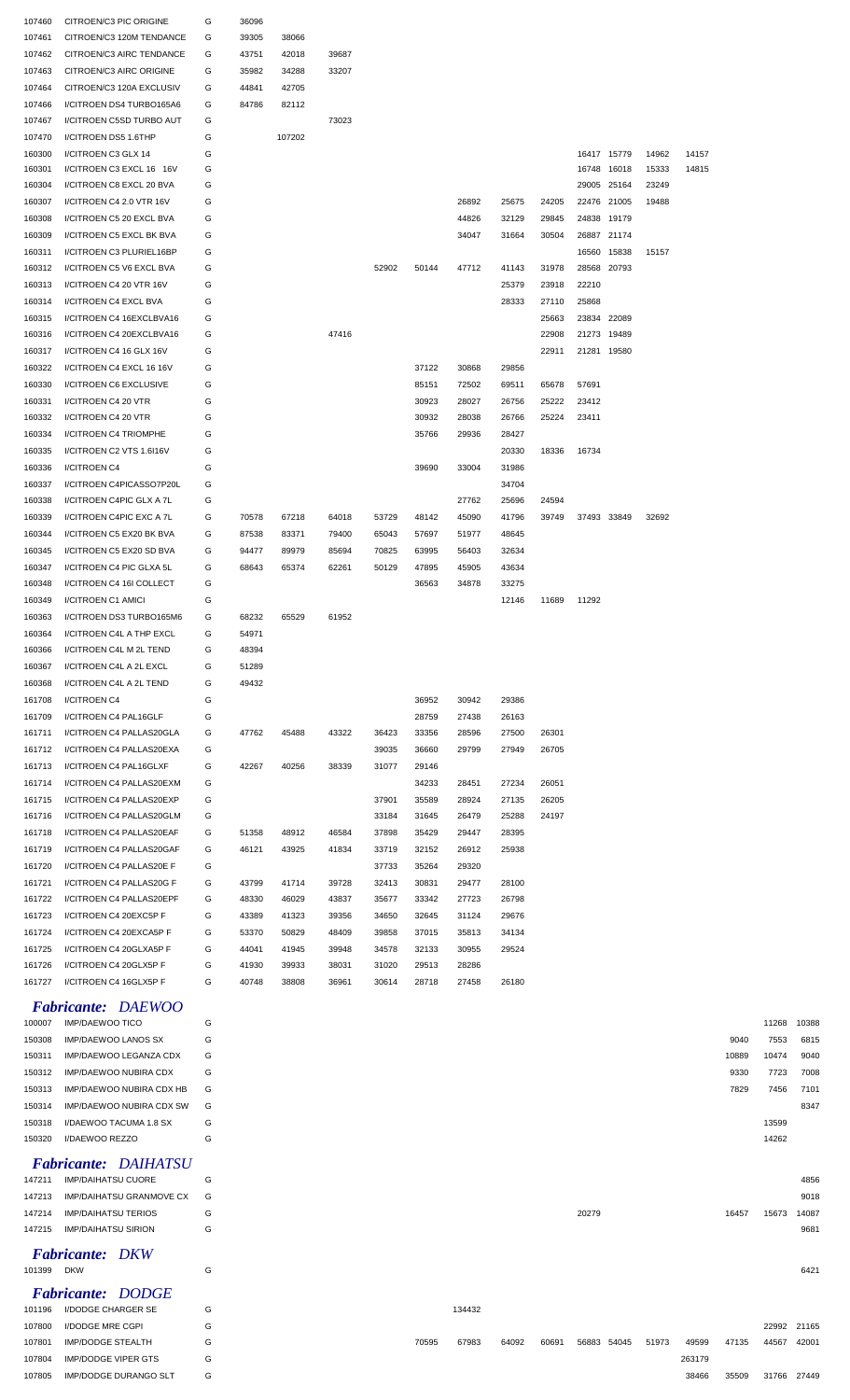| 107806           | I/DODGE DURANGO                                    | G      |        |        |        |        |        |        |              |              |               |             |        |       | 35566 | 32215       | 27829 |
|------------------|----------------------------------------------------|--------|--------|--------|--------|--------|--------|--------|--------------|--------------|---------------|-------------|--------|-------|-------|-------------|-------|
| 107807           | I/DODGE GCARAVAN SPORT                             | G      |        |        |        |        |        |        |              |              |               |             |        | 34125 | 24775 | 20201       | 18941 |
| 107808           | I/DODGE VIPER SRT 10                               | G      |        |        |        | 340271 | 287136 | 246712 | 232834       | 194222       | 174806 161275 |             | 153681 |       |       |             |       |
| 107809           | I/DODGE MAGNUM RT AWD                              | G      |        |        |        |        |        |        |              | 40533        |               | 33053 31105 | 27431  |       |       |             |       |
| 107811           | I/DODGE CHARGER RT                                 | G      |        | 131498 | 125893 |        | 114568 | 96284  | 85726        | 74757        | 58842         |             |        |       |       |             |       |
| 107812           | I/DODGE MAGNUM SRT-8                               | G      |        |        |        |        |        | 94514  | 84146        | 73351        | 57733 53128   |             |        |       |       |             |       |
| 107813           | I/DODGE CHARGER SRT8                               | G      | 197985 | 181714 |        | 157050 | 150786 | 139798 | 128187       | 113739       |               |             |        |       |       |             |       |
| 107814           | I/DODGE CARAVAN SE                                 | G      |        |        |        |        |        | 50101  | 47518        | 41968        |               |             |        |       |       |             |       |
| 107815           | I/DODGE CHALLENGER SRT8                            | G      |        | 144997 | 142351 | 133938 | 118325 | 111918 | 99534        |              |               |             |        |       |       |             |       |
| 107816           | I/DODGE CHARGER DAYTO RT                           | G      |        |        |        |        |        | 163128 |              |              |               |             |        |       |       |             |       |
| 107817           | <b>I/DODGE CHARGER SUPER BE</b>                    | G      |        |        |        |        | 216338 | 191622 | 167729       |              |               |             |        |       |       |             |       |
| 107818           | I/DODGE CALIBER SE                                 | G      |        |        |        |        |        | 54089  |              |              |               |             |        |       |       |             |       |
| 107819           | I/DODGE CHARGER                                    | G      |        |        |        |        | 147675 | 139361 | 131988       |              |               |             |        |       |       |             |       |
| 107820           | I/DODGE CHALLENGER RT                              | G      | 186521 | 177640 | 169181 | 139744 | 134600 | 116750 | 103840       |              |               |             |        |       |       |             |       |
| 107821           | I/DODGE CHALLENGER SE                              | G      | 183578 | 174837 | 166511 | 137483 | 121450 | 114898 |              |              |               |             |        |       |       |             |       |
| 107822           | I/DODGE CHARGER SXT                                | G      |        |        |        | 158679 | 146646 | 135151 |              |              |               |             |        |       |       |             |       |
| 107824           | I/DODGE CHALLENGER RT CL                           | G      |        |        | 157837 | 152857 |        |        |              |              |               |             |        |       |       |             |       |
| 107825           | <b>I/DODGE CALIBER SXT</b>                         | G      |        |        |        | 62863  | 60184  |        |              |              |               |             |        |       |       |             |       |
|                  |                                                    | G      |        |        | 74279  |        |        |        |              |              |               |             |        |       |       |             |       |
| 107826           | I/DODGE CALIBER MAINSTRE                           |        |        |        |        |        |        |        |              |              |               |             |        |       |       |             |       |
| 107827           | I/DODGE CHARGER R T MAX                            | G      |        |        | 181571 |        |        |        |              |              |               |             |        |       |       |             |       |
| 107829           | I/DODGE CHARGER SRT8 RWD                           | G      |        | 211856 |        |        |        |        |              |              |               |             |        |       |       |             |       |
| 107830           | I/DODGE CHALLENGER SXT                             | G      |        | 165336 |        |        |        |        |              |              |               |             |        |       |       |             |       |
| 132701           | <b>Fabricante: DUNECAR</b><br>DUNECAR/COYOTE BUGRE | G      |        |        |        |        |        |        |              |              |               |             | 7804   | 7064  | 6455  | 6171        | 5445  |
| 124602           | <b>Fabricante: EMIS</b><br><b>EMIS/BUGGY</b>       | G      |        |        |        |        |        |        |              |              |               |             | 7803   | 7075  | 6463  | 6187        | 5460  |
|                  |                                                    |        |        |        |        |        |        |        |              |              |               |             |        |       |       |             |       |
|                  | <b>Fabricante: EMISUL</b>                          |        |        |        |        |        |        |        |              |              |               |             |        |       |       |             |       |
| 148101           | EMISUL/BB                                          | G      | 18049  | 17189  | 16371  | 13750  | 13133  | 11740  | 11212        | 10014        | 9428          | 8864        | 7688   | 6970  | 6367  | 6092        | 5515  |
|                  | <b>Fabricante: EMME</b>                            |        |        |        |        |        |        |        |              |              |               |             |        |       |       |             |       |
| 153402           | <b>EMME/422 T</b>                                  | D      |        |        |        |        |        |        |              |              |               |             |        |       |       | 18025       | 16691 |
| 153402           | <b>EMME/422 T</b>                                  | G      |        |        |        |        |        |        |              |              |               |             |        |       |       | 20668 19139 |       |
|                  |                                                    |        |        |        |        |        |        |        |              |              |               |             |        |       |       |             |       |
|                  | <b>Fabricante: ENGECART</b>                        |        |        |        |        |        |        |        |              |              |               |             |        |       |       |             |       |
| 161800           | ENGECART/NATIVO OFF ROAD                           | G      | 11975  | 11406  | 10862  | 9433   | 8945   | 7993   | 7385         | 6893         |               |             |        |       |       |             |       |
|                  | <b>Fabricante: ENGESA</b>                          |        |        |        |        |        |        |        |              |              |               |             |        |       |       |             |       |
| 120399           | ENGESA/4 4X4                                       | D      |        |        |        |        |        |        |              |              |               | 56832       | 53016  | 48122 | 43637 | 39670       | 36467 |
| 120399           | ENGESA/4 4X4                                       | G      |        |        |        |        |        |        |              |              |               | 47651       | 44446  | 40549 | 36721 | 33634       | 30595 |
|                  |                                                    |        |        |        |        |        |        |        |              |              |               |             |        |       |       |             |       |
|                  | <b>Fabricante: ENSEADA</b>                         |        |        |        |        |        |        |        |              |              |               |             |        |       |       |             |       |
| 137502           | <b>ENSEADA/MG II</b>                               | G      |        |        |        |        |        |        |              |              | 8082          | 7609        | 6945   | 6649  | 6263  | 5988        | 5747  |
|                  | Fabricante: FABRICAÇÃO PROPRIA                     |        |        |        |        |        |        |        |              |              |               |             |        |       |       |             |       |
| 114300           | OLIVEIRA/F.PROPRIA CONV                            | G      |        |        |        |        |        |        |              |              |               |             |        |       |       |             | 5844  |
|                  |                                                    |        |        |        |        |        |        |        |              |              |               |             |        |       |       |             |       |
| 114300           | OLIVEIRA/F.PROPRIA CONV                            | D      |        |        |        |        |        |        |              |              |               |             |        |       |       |             | 18407 |
| 114301           | VAZQUEZ/F.PROPRIA 113 MB                           | G      |        |        |        |        |        |        |              |              |               |             |        | 7701  | 7254  | 6938        |       |
| 114301           | VAZQUEZ/F.PROPRIA 113 MB                           | D      |        |        |        |        |        |        |              |              |               |             |        | 28767 | 20684 | 19792       |       |
| 114302           | CICARELLI/F.PROPRIA CONV                           | G      |        |        |        |        |        |        |              |              |               |             |        | 6603  | 6219  | 5947        |       |
| 114302           | CICARELLI/F.PROPRIA CONV                           | D      |        |        |        |        |        |        |              |              |               |             |        | 31921 | 22942 | 21952       |       |
| 114303           | NAPOLITANO/F.PROPRIA EX                            | G      |        |        |        |        |        |        |              |              |               |             | 6837   | 6548  | 6164  |             |       |
| 114303           | NAPOLITANO/F.PROPRIA EX                            | D      |        |        |        |        |        |        |              |              |               |             | 30986  | 29934 | 21500 |             |       |
| 114304           | ARAUJO/F.PROPRIA AUTO                              | D      |        |        |        |        |        |        |              |              |               |             |        |       |       |             |       |
| 114304           | ARAUJO/F.PROPRIA AUTO                              |        |        |        |        |        |        |        |              |              | 34827         | 33317       | 31668  |       |       |             |       |
| 114305           |                                                    | G      |        |        |        |        |        |        |              |              | 7891          | 7430        | 6781   |       |       |             |       |
| 114305           | NOGUEIRA/F.PROPRIA                                 | D      |        |        |        |        |        |        |              |              |               | 26031       | 24736  | 23904 |       |             |       |
| 114306           | NOGUEIRA/F.PROPRIA                                 | G      |        |        |        |        |        |        |              |              |               | 6336        | 5782   | 5539  |       |             |       |
|                  | AMARANTE/F.PROPRIA                                 | D      |        |        |        |        |        |        |              |              |               | 25161       | 23915  | 23100 |       |             |       |
| 114306           | AMARANTE/F.PROPRIA                                 | G      |        |        |        |        |        |        |              |              |               | 6499        | 5931   | 5681  |       |             |       |
| 114307           | SOCRATTE/F.PROPRIA                                 | G      |        |        |        |        |        |        |              |              |               |             | 5958   | 5704  | 5371  |             |       |
| 114307           | SOCRATTE/F.PROPRIA                                 | D      |        |        |        |        |        |        |              |              |               |             | 20716  | 20005 | 14375 |             |       |
| 114308           | SOARES/F.PROPRIA CONV                              | G      |        |        |        |        |        |        |              |              | 7464          | 7027        | 6412   |       |       |             |       |
| 114308           | SOARES/F.PROPRIA CONV                              | D      |        |        |        |        |        |        |              |              | 23303         | 22289       | 21184  |       |       |             |       |
| 114310           | FARIAS/F.PROPRIA                                   | G      |        |        |        |        |        |        |              |              | 6709          | 6314        | 5763   |       |       |             |       |
| 114310           | FARIAS/F.PROPRIA                                   | D      |        |        |        |        |        |        |              |              | 27169         | 25973       | 24696  |       |       |             |       |
| 114311           | <b>VERCESI/F.PROPRIA</b>                           | G      |        |        |        |        |        |        |              |              | 2377          | 2300        | 2196   |       |       |             |       |
| 114312           | REVAL/F.PROPRIA                                    | G      |        |        |        |        |        |        |              |              | 9328          | 8771        | 7607   |       |       |             |       |
| 114313           | DE PAULO/F.PROPRIA                                 | D      |        |        |        |        |        |        |              |              | 27000         | 25809       | 24544  |       |       |             |       |
| 114313           | DE PAULO/F.PROPRIA                                 | G      |        |        |        |        |        |        |              |              | 6709          | 6314        | 5763   |       |       |             |       |
| 114315           | ANTUNES/F.PROPRIA BAJA                             | G      |        |        |        |        |        |        |              | 2156         | 2051          | 1984        |        |       |       |             |       |
| 114316           | CESAR/F.PROPRIA BUGGY                              | G      |        |        |        |        |        |        |              | 7325         | 6856          | 6464        |        |       |       |             |       |
| 114317           | ANTONIO CARLOS/F.PROPRIA                           | G      |        |        |        |        |        |        |              |              | 1939          | 1875        | 1792   |       |       |             |       |
| 114318           | AMARAL/F.PROPRIA                                   | G      |        |        |        |        |        |        | 3046         | 2102         | 1999          |             |        |       |       |             |       |
| 114319           | PASQUALI/F.PROPRIA BUGGY                           | G      |        |        |        |        |        |        | 10568        | 10063        | 9621          |             |        |       |       |             |       |
|                  |                                                    |        |        |        |        |        |        |        |              |              |               |             |        |       |       |             |       |
| 114320           | AUTO CROSS/F.PROPRIA                               | G      |        |        |        |        |        |        | 5551         | 5179         | 4849          |             |        |       |       |             |       |
| 114321           | C.AGUIAR/F.PROPRIA BUG                             | G      |        |        |        |        |        |        |              | 2581         | 2456          | 2377        |        |       |       |             |       |
| 114322           | R.DINIZ/F.PROPRIA BUGGY                            | G      |        |        |        |        |        |        |              | 5105         | 4781          | 4504        |        |       |       |             |       |
| 114323           | FRANCHIM/F.PROPRIA BUGGY                           | G      |        |        |        |        |        |        |              | 10571        | 9778          | 9426        |        |       |       |             |       |
| 114324           | C.GEISON/F.PROPRIA BUGGY                           | G      |        |        |        |        |        |        | 10840        | 10270        | 9810          |             |        |       |       |             |       |
| 114325           | M.MOURA/F.PROPRIA BUGGY                            | G      |        |        |        |        |        |        | 10170        | 9691         | 9209          |             |        |       |       |             |       |
| 114326           | G.LIPPERT/F.PROPRIA AUTO                           | G      |        |        |        |        |        |        | 9624         | 8583         | 7811          |             |        |       |       |             |       |
| 114326           | G.LIPPERT/F.PROPRIA AUTO                           | D      |        |        |        |        |        |        | 42002        | 37220        | 33489         |             |        |       |       |             |       |
| 114327           | M.PIANELLI/F.PROPRIA AUT                           | D      |        |        |        |        |        |        | 41543        | 36800        | 33132         |             |        |       |       |             |       |
| 114327<br>114328 | M.PIANELLI/F.PROPRIA AUT<br>J.MARIA/F.PROPRIA AUT  | G<br>G |        |        |        |        |        | 9097   | 9623<br>8406 | 8579<br>7843 | 7813          |             |        |       |       |             |       |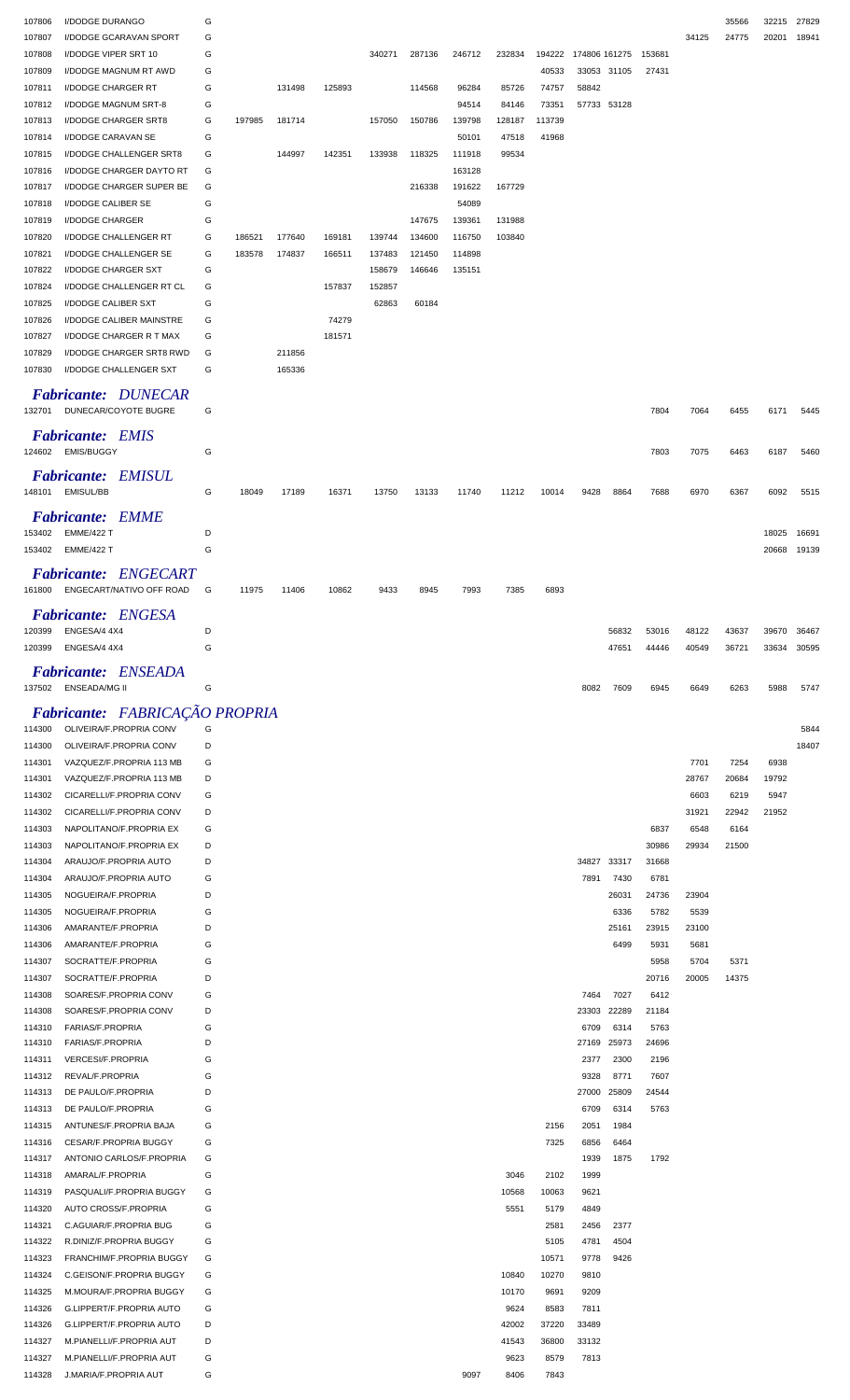| 114330 | CESAR/F.PROPRIA PILOTO     | G |                 |       |         |        |        | 9205   | 8502  | 7935  |                                    |        |        |        |        |               |               |
|--------|----------------------------|---|-----------------|-------|---------|--------|--------|--------|-------|-------|------------------------------------|--------|--------|--------|--------|---------------|---------------|
| 114331 | C.GONZALEZ/F.PROPRIA AUT   | G |                 |       |         |        |        |        | 9624  | 8582  | 7815                               |        |        |        |        |               |               |
| 114331 | C.GONZALEZ/F.PROPRIA AUT   | D |                 |       |         |        |        |        | 41161 | 36468 | 32827                              |        |        |        |        |               |               |
| 114332 | J.ALBANO/F.PROPRIA AUTO    | G |                 |       |         |        |        |        | 8302  | 7894  | 7462                               |        |        |        |        |               |               |
|        | L.FERNANDEZ/F.PROPRIA      | G |                 |       |         |        |        |        |       |       |                                    |        |        |        |        |               |               |
| 114333 |                            |   |                 |       |         |        |        |        |       | 5737  | 5371                               | 5064   |        |        |        |               |               |
| 114334 | S.MARTINS/F.PROPRIA AUTO   | G |                 |       |         |        |        | 9464   | 8947  | 8587  |                                    |        |        |        |        |               |               |
| 114335 | GOMES.R/ F.PROPRIA BUGGY   | G |                 |       |         |        |        | 7847   | 7464  | 7132  |                                    |        |        |        |        |               |               |
| 114336 | PICHETH/ F.PROPRIA BUGGY   | G |                 |       |         |        |        | 7655   | 7286  | 6964  |                                    |        |        |        |        |               |               |
| 114337 | S.RAMOS/ F.PROPRIA BUGGY   | G |                 |       |         |        |        |        | 7501  | 6998  | 6551                               |        |        |        |        |               |               |
| 114338 | R.SILVA/ F.PROPRIA BUGGY   | G |                 |       |         |        |        | 7996   | 7612  | 7272  |                                    |        |        |        |        |               |               |
| 114339 | SOUZA.C/ F.PROPRIA BUGGY   | G |                 |       |         |        |        | 7900   | 7519  | 7186  |                                    |        |        |        |        |               |               |
| 114340 | J.ZIEMER/ F.PROPRIA BUGY   | G |                 |       |         |        |        | 8290   | 7656  | 7145  |                                    |        |        |        |        |               |               |
| 114341 | R.AZEVEDO/ F.PROPRIA AUT   | G |                 |       |         |        |        | 7483   | 7123  | 6804  |                                    |        |        |        |        |               |               |
| 114342 | CLA.NASC/ F.PROPRIA AUTO   | G |                 |       |         |        |        |        | 7936  | 7406  | 6932                               |        |        |        |        |               |               |
|        |                            |   |                 |       |         |        |        |        |       |       |                                    |        |        |        |        |               |               |
| 114344 | SACHETIM/ F.PROPRIA BUGY   | G |                 |       |         |        |        | 8634   | 7982  | 7443  |                                    |        |        |        |        |               |               |
| 114345 | J.CUNHA/ F.PROPRIA BUGGY   | G |                 |       |         |        |        |        | 8127  | 7582  | 7100                               |        |        |        |        |               |               |
| 114346 | DIMENSAO/ F.PROPRIA BUGY   | G |                 |       |         |        |        |        | 7659  | 7147  | 6687                               |        |        |        |        |               |               |
| 114347 | E.ULIANO/ F.PROPRIA BUGY   | G |                 |       |         |        |        |        | 7751  | 7232  | 6774                               |        |        |        |        |               |               |
| 114348 | M.PIMENTEL/F.PROPRIA AUT   | G |                 |       |         |        |        |        |       |       | 6873                               | 6476   | 6078   |        |        |               |               |
| 114349 | J.ZANCANER/F.PROPRIA AUT   | G |                 |       |         |        |        | 8888   | 8215  | 7665  |                                    |        |        |        |        |               |               |
| 114351 | ANT.SANTOS/F.PROPRIA AUT   | G |                 |       |         |        |        | 8895   | 8473  | 8089  |                                    |        |        |        |        |               |               |
| 114353 | J.BALBO/F.PROPRIA AUT      | G |                 |       |         |        | 9469   | 8966   | 8555  |       |                                    |        |        |        |        |               |               |
| 114354 | G.CID/F.PROPRIA AUTO       | G |                 |       |         |        |        |        | 6983  | 6653  | 6320                               |        |        |        |        |               |               |
| 114355 | LU.ANDRADE/F.PROPRIA BUG   | G |                 |       |         |        |        | 8524   | 7773  | 7427  |                                    |        |        |        |        |               |               |
|        |                            |   |                 |       |         |        |        |        |       |       |                                    |        |        |        |        |               |               |
| 114356 | F.WILSON/F.PROPRIA AUT     | G |                 |       |         |        | 8380   | 7627   | 7048  |       |                                    |        |        |        |        |               |               |
| 114357 | P.HELYO/F.PROPRIA AUT      | G |                 |       |         |        | 8272   | 7535   | 6962  |       |                                    |        |        |        |        |               |               |
| 114358 | A.GUGELMIN/F.PROPRIA BUG   | G |                 |       |         |        | 8630   | 7856   | 7256  |       |                                    |        |        |        |        |               |               |
| 114359 | J.MINOSSO/F.PROPRIA AUTO   | G |                 |       |         |        | 8752   | 8292   | 7912  |       |                                    |        |        |        |        |               |               |
| 114361 | MIC.ROSA/F.PROPRIA BUGGY   | G |                 |       |         |        | 9455   | 8953   | 8545  |       |                                    |        |        |        |        |               |               |
| 114363 | GAENSLY/F.PROPRIA BUGGY    | G |                 |       |         |        | 8159   | 6110   | 5682  |       |                                    |        |        |        |        |               |               |
| 114364 | GIGLOLETTI/F.PROPRIA AUT   | G |                 |       |         |        | 8160   | 6110   | 5684  |       |                                    |        |        |        |        |               |               |
| 114365 | CESAR PILO/F.PROPRIA AUT   | G |                 |       |         |        | 13955  |        |       |       |                                    |        |        |        |        |               |               |
| 114366 | LUIZ.REIS/F.PROPRIA AUTO   | G |                 |       |         |        | 13123  |        |       |       |                                    |        |        |        |        |               |               |
| 114367 | BRANDEMBURG/F.PROPRIA C    | G |                 |       |         | 8366   | 7820   | 5852   |       |       |                                    |        |        |        |        |               |               |
|        |                            |   |                 |       |         |        |        |        |       |       |                                    |        |        |        |        |               |               |
| 114368 | V.PIMENTEL/F.PROPRIA AUT   | G |                 |       |         | 8892   | 8312   | 6224   |       |       |                                    |        |        |        |        |               |               |
| 114369 | FAB.COLLA/F.PROPRIA AUTO   | G |                 |       |         |        |        | 10798  |       |       |                                    |        |        |        |        |               |               |
| 114370 | JEFF.SOUZA/F.PROPRIA AUT   | G |                 |       |         |        | 8056   |        |       |       |                                    |        |        |        |        |               |               |
| 114371 | ROB.HECK/F.PROPRIA AUTOM   | G | 10937           | 10416 | 9921    | 8614   | 8050   |        |       |       |                                    |        |        |        |        |               |               |
| 114372 | MAR.VIEIRA/F.PROPRIA AUT   | G |                 |       |         |        | 8600   |        |       |       |                                    |        |        |        |        |               |               |
| 114374 | DIR.FILHO/F.PROPRIA AUTO   | G |                 |       |         | 18834  |        |        |       |       |                                    |        |        |        |        |               |               |
| 114376 | PR/MENDES/F.PROPRIA AUTO   | G |                 |       |         |        |        |        |       | 10065 |                                    |        |        |        |        |               |               |
| 114377 | R.HECKMANN/F.PROPRIA AUT   | G | 10195           | 9710  | 9248    |        |        |        |       |       |                                    |        |        |        |        |               |               |
| 114378 | RG.SILVA/F.PROPRIA BUGGY   | G | 16760           | 15961 | 15202   |        |        |        |       |       |                                    |        |        |        |        |               |               |
|        |                            |   |                 |       |         |        |        |        |       |       |                                    |        |        |        |        |               |               |
| 114379 | C.OLIVEIRA/F.PROPRIA       | G | 16872           | 16070 | 15304   |        |        |        |       |       |                                    |        |        |        |        |               |               |
| 114380 | LUIS HASS/F.PROPRIA        | G |                 |       |         |        | 9701   |        |       |       |                                    |        |        |        |        |               |               |
| 114381 | J.SILVA/F.PROPRIA BUGGY    | G |                 |       |         | 13214  |        |        |       |       |                                    |        |        |        |        |               |               |
| 114382 | H.TESTA/F.PROPRIA AUTO     | G |                 |       |         |        | 14469  |        |       |       |                                    |        |        |        |        |               |               |
| 114383 | S.ANDRADE/F.PROPRIA BUG    | G |                 |       | 17279   |        |        |        |       |       |                                    |        |        |        |        |               |               |
| 114385 | VR.ERN/F.PROPRIA AUT       | G |                 |       |         | 6418   |        |        |       |       |                                    |        |        |        |        |               |               |
| 114386 | SAMPAIO/F.PROPRIA BUGGY    | G |                 |       | 14535   |        |        |        |       |       |                                    |        |        |        |        |               |               |
| 114387 | C RODRIGUES/F.PROPRIA A    | G |                 |       | 12501   |        |        |        |       |       |                                    |        |        |        |        |               |               |
| 114388 | P.DRESCH/F.PROPRIA AUTO    | G |                 | 10375 |         |        |        |        |       |       |                                    |        |        |        |        |               |               |
| 114389 | P.CHIMELLO/F.PROPRIA AUT   | G |                 | 11486 |         |        |        |        |       |       |                                    |        |        |        |        |               |               |
|        |                            |   |                 |       |         |        |        |        |       |       |                                    |        |        |        |        |               |               |
|        | <b>Fabricante:</b> FAW     |   |                 |       |         |        |        |        |       |       |                                    |        |        |        |        |               |               |
| 145400 | I/FAW V2 LUXURY            | G | 24519           | 23352 | 22240   |        |        |        |       |       |                                    |        |        |        |        |               |               |
| 145401 | I/FAW N5 LUXURY            | G | 25384           | 24175 | 23024   |        |        |        |       |       |                                    |        |        |        |        |               |               |
| 145402 | I/FAW VITA SEDAN ELITE     | G | 28641           | 27278 | 25979   |        |        |        |       |       |                                    |        |        |        |        |               |               |
| 145403 | I/FAW B50 COMFORT          | G | 48982           | 46650 | 44428   |        |        |        |       |       |                                    |        |        |        |        |               |               |
| 145404 | I/FAW B50 ELEGANCE         | G | 49861           | 47486 | 45225   |        |        |        |       |       |                                    |        |        |        |        |               |               |
|        |                            |   |                 |       |         |        |        |        |       |       |                                    |        |        |        |        |               |               |
|        | <b>Fabricante: FERCAR</b>  |   |                 |       |         |        |        |        |       |       |                                    |        |        |        |        |               |               |
| 152701 | FERCAR/NAJA ONE            | G | 21266           | 19472 |         | 15795  | 14761  | 11055  | 10283 | 9169  | 8348                               | 7859   | 7168   | 6867   | 6466   | 6184          | 5936          |
|        |                            |   |                 |       |         |        |        |        |       |       |                                    |        |        |        |        |               |               |
|        | <b>Fabricante: FERRARI</b> |   |                 |       |         |        |        |        |       |       |                                    |        |        |        |        |               |               |
| 108101 | IMP/FERRARI F355 BERLINA   | G |                 |       |         |        |        |        |       |       |                                    |        |        |        |        |               | 218166        |
| 108102 | IMP/FERRARI F355 GTS       | G |                 |       |         |        |        |        |       |       |                                    |        |        |        |        |               | 246088        |
| 108104 | IMP/FERRARI 456 GT         | G |                 |       |         |        |        |        |       |       |                                    |        |        |        |        |               | 230165        |
| 108106 | IMP/FERRARI 456 GTA        | G |                 |       |         |        |        |        |       |       |                                    |        |        |        |        |               | 256408        |
| 108107 | IMP/FERRARI 550 MARANELO   | G |                 |       |         |        |        |        |       |       |                                    |        |        |        | 398047 |               | 361926 330570 |
| 108108 | IMP/FERRARI 355F1 GTS      | G |                 |       |         |        |        |        |       |       |                                    |        |        |        |        |               | 309978 267147 |
|        |                            |   |                 |       |         |        |        |        |       |       |                                    |        |        |        |        |               |               |
| 108109 | IMP/FERRARI 355F1 BERLIN   | G |                 |       |         |        |        |        |       |       |                                    |        |        |        |        |               | 274724 261237 |
| 108110 | IMP/FERRARI 355F1 SPIDER   | G |                 |       |         |        |        |        |       |       |                                    |        |        |        |        |               | 300550 290306 |
| 108112 | IMP/FERRARI 456 MGT        | G |                 |       |         |        |        |        |       |       |                                    |        |        |        |        |               | 358892 301404 |
| 108113 | IMP/FERRARI 456 MGTA       | G |                 |       |         |        |        |        |       |       |                                    |        |        |        | 374155 |               | 353201 297653 |
| 108114 | I/FERRARI 360 MODENA       | G |                 |       |         |        |        |        |       |       |                                    | 516368 | 479534 | 434804 | 352654 |               | 317762 307716 |
| 108115 | I/FERRARI 360 MODENA F1    | G |                 |       |         |        |        |        |       |       | 495024 475048                      |        | 439422 | 419868 | 386086 |               | 360163 343597 |
| 108116 | I/FERRARI 360 SPIDER       | G |                 |       |         |        |        |        |       |       | 529138 511054 480182               |        |        | 458817 | 393391 |               | 359984 326062 |
| 108117 | I/FERRARI 360 SPIDER F1    | G |                 |       |         |        |        |        |       |       | 597319 529896 511679               |        | 480684 | 459272 | 413485 |               |               |
| 108118 | I/FERRARI 330GT COUPE      | G | 1300244 1238328 |       | 1179360 | 984474 | 933203 | 889644 |       |       | 767136 723251 639793 487046 438878 |        |        | 408831 | 335132 | 247516 210693 |               |
|        |                            |   |                 |       |         |        |        |        |       |       |                                    |        |        |        |        |               |               |
| 108119 | I/FERRARI 360 MODENA SF1   | G |                 |       |         |        |        |        |       |       |                                    |        |        |        | 398920 |               | 372310 355025 |
| 108120 | I/FERRARI 550 BARCHETTA    | G | 1258572 1198641 |       | 1141563 | 952682 | 902826 | 861053 |       |       | 742715 700106 619421 471476 424653 |        |        | 395795 | 324430 |               | 239579 203999 |
| 108123 | I/FERRARI 575 MARANELOF1   | G |                 |       |         |        |        |        |       |       | 535375 475774 417062               |        |        | 372897 | 357765 |               |               |
|        |                            |   |                 |       |         |        |        |        |       |       |                                    |        |        |        |        |               |               |

er 114329 D.ZOPPI/F.PROPRIA BUGGY G 6999 6531 6113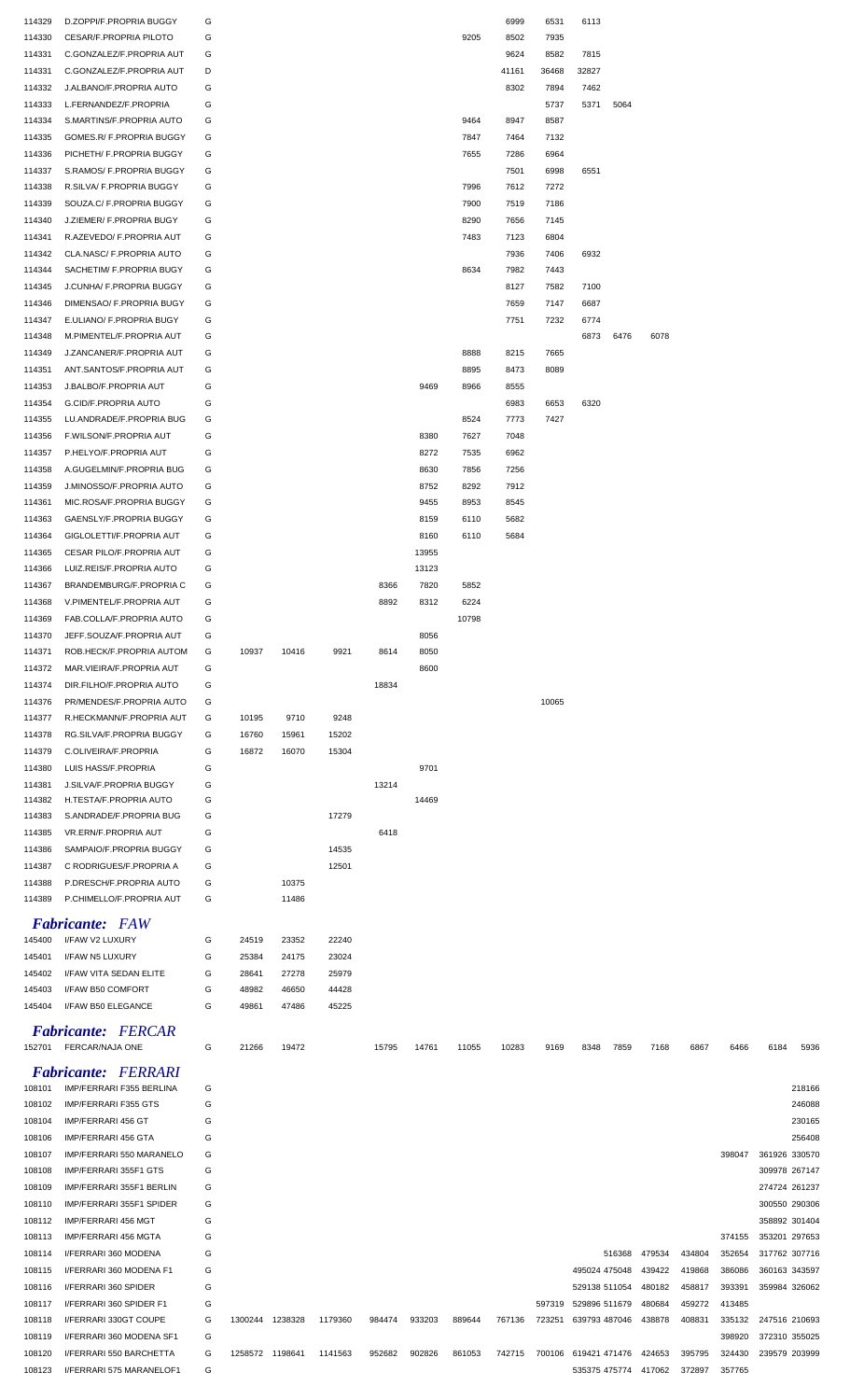| 108125 | I/FERRARI CHAL STRADALE         | G |         |                 |         |         |                 |         |         |        | 476869 454482 |             | 422509 | 403044 |       |       |       |
|--------|---------------------------------|---|---------|-----------------|---------|---------|-----------------|---------|---------|--------|---------------|-------------|--------|--------|-------|-------|-------|
| 108126 | I/FERRARI 612 SCAGLIETTI        | G |         |                 |         |         | 1522014 1340533 | 1111145 | 1020014 | 928707 | 896573 804640 |             | 669132 |        |       |       |       |
| 108128 | I/FERRARI F430                  | G |         |                 |         | 927790  | 852755          | 733392  | 706806  | 658709 | 630851 599050 |             |        |        |       |       |       |
|        |                                 |   |         |                 |         |         |                 |         |         |        |               |             |        |        |       |       |       |
| 108129 | I/FERRARI F430 SPIDER           | G |         |                 |         | 1035799 | 962694          | 885590  | 805291  | 722237 | 699492 634575 |             |        |        |       |       |       |
| 108131 | I/FERRARI 599 GTB               | G |         |                 | 1609854 | 1505289 | 1337498         | 1083841 | 1018433 |        | 919378 875183 |             |        |        |       |       |       |
| 108132 | I/FERRARI F430 SCUDERIA         | G |         |                 |         | 1144911 | 843453          | 770769  | 717018  |        |               |             |        |        |       |       |       |
| 108133 | I/FERRARI 430 SCUDERIA          | G |         |                 |         |         | 1002040         | 770769  | 717018  |        |               |             |        |        |       |       |       |
|        |                                 |   |         |                 |         |         |                 |         |         |        |               |             |        |        |       |       |       |
| 108134 | I/FERRARI F430 F1               | G |         |                 |         |         | 860145          | 739923  | 712890  |        |               |             |        |        |       |       |       |
| 108135 | I/FERRARI CALIFORNIA            | G |         | 1280661 1218087 | 1138711 | 1024664 | 912537          | 876131  |         |        |               |             |        |        |       |       |       |
| 108136 | I/FERRARI F430 SCUDE SPI        | G |         |                 |         | 1004221 | 929074          | 866365  |         |        |               |             |        |        |       |       |       |
| 108137 | I/FERRARI CALIFORNIA            | G |         |                 | 1137632 | 1021606 | 978999          | 937246  |         |        |               |             |        |        |       |       |       |
| 108138 | I/FERRARI 458 ITALIA            | G |         | 1184844 1128424 | 1074690 | 872801  | 833624          |         |         |        |               |             |        |        |       |       |       |
|        |                                 |   |         |                 |         |         |                 |         |         |        |               |             |        |        |       |       |       |
| 108139 | I/FERRARI F430 COUPE            | G |         |                 |         | 949220  | 859148          | 750767  |         |        |               |             |        |        |       |       |       |
| 108140 | I/FERRARI 458 COUPE             | G |         | 1300769 1238829 | 1179838 | 958461  | 915188          |         |         |        |               |             |        |        |       |       |       |
| 108141 | I/FERRARI 599 GTO               | G |         |                 | 1605597 | 1529141 |                 |         |         |        |               |             |        |        |       |       |       |
| 108142 | I/FERRARI CALIFORNIA GT         | G |         |                 |         | 1077688 |                 |         |         |        |               |             |        |        |       |       |       |
|        |                                 |   |         |                 |         |         |                 |         |         |        |               |             |        |        |       |       |       |
| 108143 | I/FERRARI FF                    | G | 2491677 | 2392977         | 2289930 |         |                 |         |         |        |               |             |        |        |       |       |       |
| 108144 | I/FERRARI 599 SA APERTA         | G |         |                 | 1690254 |         |                 |         |         |        |               |             |        |        |       |       |       |
| 108145 | I/FERRARI 458 SPIDER            | G |         | 1600808         |         |         |                 |         |         |        |               |             |        |        |       |       |       |
| 108148 | I/FERRARI F12 BERLINETTA        | G | 2524357 |                 |         |         |                 |         |         |        |               |             |        |        |       |       |       |
|        |                                 |   |         |                 |         |         |                 |         |         |        |               |             |        |        |       |       |       |
|        | <b>Fabricante: FIAT</b>         |   |         |                 |         |         |                 |         |         |        |               |             |        |        |       |       |       |
| 102000 | FIAT/STILO 16V                  | D |         |                 |         |         |                 |         |         |        |               |             | 18045  |        |       |       |       |
| 102000 | <b>FIAT/STILO 16V</b>           | G |         |                 |         |         |                 | 25901   | 23558   | 22035  | 20139 19517   |             | 18045  | 15957  | 14136 | 13258 |       |
|        |                                 |   |         |                 |         |         |                 |         |         |        |               |             |        |        |       |       |       |
| 102001 | <b>FIAT/STILO ABARTH</b>        | G |         |                 |         |         | 41719           | 37928   | 33491   | 32103  | 28423 25253   |             | 18810  | 16895  | 15714 | 14728 |       |
| 102002 | <b>FIAT/STILO</b>               | G |         |                 |         |         |                 |         |         | 20810  |               | 19270 18220 | 17185  | 15531  | 14572 | 13669 |       |
| 102002 | <b>FIAT/STILO</b>               | D |         |                 |         |         |                 |         |         |        |               |             |        | 15531  |       |       |       |
|        |                                 |   |         |                 |         |         |                 |         |         |        |               |             |        |        |       |       |       |
| 102003 | FIAT/STILO M.SCHUMACHER         | G |         |                 |         |         |                 | 31062   | 28707   | 27615  |               | 25834 23793 | 22642  |        |       |       |       |
| 102004 | <b>FIAT/STILO FLEX</b>          | G | 39200   | 37334           | 35557   | 29481   | 27351           | 24928   | 22300   | 21138  | 19734 19278   |             |        |        |       |       |       |
| 102005 | FIAT/STILO SPORTING FLEX        | G | 41566   | 39587           | 37703   | 31393   | 29416           | 26619   | 22875   | 22193  |               |             |        |        |       |       |       |
| 102006 | FIAT/STILO SPORTING DUAL        | G | 49109   | 46771           | 44545   | 36634   | 33662           | 32108   | 28834   | 27545  |               |             |        |        |       |       |       |
| 102007 | <b>FIAT/STILO FLEX DUALOGIC</b> | G | 39731   | 37840           | 36038   | 29995   | 27603           | 26237   | 23916   | 22849  |               |             |        |        |       |       |       |
|        |                                 |   |         |                 |         |         |                 |         |         |        |               |             |        |        |       |       |       |
| 102008 | I/FIAT STILO 1.8 DINAMIC        | G |         |                 |         |         |                 |         |         |        |               |             | 16677  | 15583  | 14882 |       |       |
| 102009 | <b>FIAT/STILO BLACKMOTION</b>   | G | 51111   | 48677           | 46359   | 37088   | 34740           | 33466   | 31996   |        |               |             |        |        |       |       |       |
| 102010 | <b>FIAT/STILO ATTRACTIVE</b>    | G | 34915   | 33252           | 31670   | 27256   | 25775           | 23744   |         |        |               |             |        |        |       |       |       |
| 102011 | FIAT/STILO ATTRACTIVE DL        | G | 41296   | 39330           | 37458   | 32703   | 31072           | 28159   |         |        |               |             |        |        |       |       |       |
|        |                                 | G |         |                 |         |         |                 |         |         |        |               |             |        | 8829   |       |       |       |
| 102099 | FIAT                            |   |         |                 |         |         |                 |         |         |        |               | 10081       | 9613   |        | 8533  | 8192  | 6740  |
| 102403 | <b>FIAT/PREMIO S</b>            | G |         |                 |         |         |                 |         |         |        |               |             |        |        |       |       | 5392  |
| 102601 | <b>FIAT/UNO CS</b>              | G |         |                 |         |         |                 |         |         |        |               | 10350       | 9890   | 9430   | 9008  | 8558  | 8151  |
| 102603 | <b>FIAT/UNO S</b>               | G |         | 25611           |         |         |                 |         |         |        | 12651         | 12033       | 11492  | 10961  | 10443 | 9672  | 9018  |
| 102604 | <b>FIAT/UNO SX</b>              | G |         |                 |         |         |                 |         |         |        |               |             |        |        |       | 9037  | 8665  |
|        |                                 |   |         |                 |         |         |                 |         |         |        |               |             |        |        |       |       |       |
| 102608 | <b>FIAT/UNO MILLE</b>           | G |         |                 |         |         |                 | 13145   | 12520   | 11576  | 10803         | 10191       | 9551   | 8364   | 8027  | 7214  | 6917  |
| 102608 | <b>FIAT/UNO MILLE</b>           | D |         |                 |         |         |                 |         |         |        |               | 10191       | 9551   | 8364   | 8027  |       |       |
| 102609 | FIAT/UNO S 1.5                  | G |         |                 |         |         |                 |         |         |        |               | 13146       | 12293  | 11403  | 10564 | 9782  | 9124  |
| 102610 | FIAT/UNO CS 1.5                 | G |         |                 |         |         |                 |         |         |        |               |             |        |        |       |       | 8235  |
|        |                                 |   |         |                 |         |         |                 |         |         |        |               |             |        |        |       |       |       |
| 102612 | <b>FIAT/UNO S IE</b>            | G |         |                 |         |         |                 |         |         | 11496  | 10851         | 9498        | 9107   | 8813   | 8436  | 7604  | 7344  |
| 102613 | <b>FIAT/UNO CS IE</b>           | G |         |                 |         |         |                 |         | 14593   | 13851  | 12703         | 12076       | 11541  | 11005  | 10077 | 9419  | 8535  |
| 102614 | FIAT/UNO MILLE ELECTRONI        | G |         |                 |         |         |                 |         |         |        |               | 8791        |        |        |       |       |       |
| 102616 | <b>FIAT/UNO ELECTRONIC</b>      | G |         |                 |         |         |                 |         |         |        |               | 9388        |        |        | 8178  | 7787  | 7467  |
|        |                                 |   |         |                 |         |         |                 |         |         |        |               |             |        |        |       |       |       |
| 102620 | FIAT/UNO MILLE EP               | G |         |                 |         |         |                 |         |         |        |               |             |        |        |       | 9974  | 9241  |
| 102621 | FIAT/UNO MILLE IE               | G |         |                 |         |         |                 |         | 11842   | 11200  | 9903          | 8919        | 8513   | 8093   | 7771  | 7193  | 6899  |
| 102622 | FIAT/UNO MILLE SX               | G |         |                 |         |         |                 |         | 11800   | 11167  | 10514         | 9498        | 9067   | 8618   | 8276  | 7658  | 7342  |
| 102623 | FIAT/UNO MILLE SX YOUNG         | G |         |                 |         |         |                 |         |         |        |               |             |        |        |       | 7194  | 6897  |
|        |                                 | D |         |                 |         |         |                 |         |         |        |               |             |        |        |       |       |       |
| 102624 | FIAT/UNO MILLE EX               |   |         |                 |         |         |                 |         |         |        |               |             |        |        |       | 7407  | 7102  |
| 102624 | FIAT/UNO MILLE EX               | G |         |                 |         |         |                 |         |         |        |               | 8999        | 8798   | 8587   | 8243  | 7407  | 7102  |
| 102625 | FIAT/UNO 1.0 CITY               | G |         |                 |         | 16747   |                 |         |         |        |               |             |        |        | 9303  | 8696  | 8071  |
| 102626 | FIAT/UNO MILLE SMART            | D |         |                 |         |         |                 |         |         |        |               |             |        |        | 8191  | 7362  |       |
|        |                                 |   |         |                 |         |         |                 |         |         |        |               |             |        |        |       |       |       |
| 102626 | FIAT/UNO MILLE SMART            | G |         |                 |         |         |                 |         |         | 10675  | 10054         | 9268        | 8841   | 8537   | 8191  | 7362  | 7058  |
| 102627 | FIAT/UNO MILLE FIRE FLEX        | G |         |                 | 17359   | 15750   | 14054           | 13236   | 12650   | 11690  | 10912         | 10299       | 9651   | 9117   | 8427  | 8017  |       |
| 102627 | FIAT/UNO MILLE FIRE FLEX        | D |         |                 |         | 15750   | 14054           | 13236   | 12650   | 11690  | 10912 10299   |             | 9651   | 9117   | 8427  | 8017  |       |
| 102630 | FIAT/UNO MILLE WAY ECO          | G |         |                 |         |         | 15813           | 14893   | 14148   |        |               |             |        |        |       |       |       |
| 102631 | FIAT/UNO MILLE ECONOMY          | G | 19952   | 19002           | 18097   | 16382   | 14610           | 13767   | 13154   |        |               |             |        |        |       |       |       |
|        |                                 |   |         |                 |         |         |                 |         |         |        |               |             |        |        |       |       |       |
| 102632 | FIAT/UNO MILLE WAY ECON         | G | 21190   | 20180           | 19220   | 17845   | 16541           | 15181   | 14433   |        |               |             |        |        |       |       |       |
| 102633 | FIAT/UNO WAY 1.4                | G | 30196   | 28757           | 27389   | 24012   | 22758           | 21599   | 20598   | 19599  |               | 18535 17670 | 16934  | 16193  | 15463 | 14759 | 14185 |
| 102634 | FIAT/UNO VIVACE 1.0             | G | 24158   | 23007           | 21912   | 19115   | 18117           |         |         |        |               |             |        |        |       |       |       |
| 102635 | FIAT/UNO ATTRACTIVE 1.4         | G | 26815   | 25538           | 24322   | 21261   | 20153           |         |         |        |               |             |        |        |       |       |       |
|        |                                 |   |         |                 |         |         |                 |         |         |        |               |             |        |        |       |       |       |
| 102636 | FIAT/UNO WAY 1.0                | G | 25366   | 24159           | 23008   | 20171   | 19112           |         |         |        |               |             |        |        |       |       |       |
| 102638 | <b>FIAT/MILLE WAY ECONOMY</b>   | G |         |                 |         |         | 16159           |         |         |        |               |             |        |        |       |       |       |
| 102639 | FIAT/UNO SPORTING 1.4           | G | 28421   | 27068           | 25779   | 24936   |                 |         |         |        |               |             |        |        |       |       |       |
| 102640 | <b>FIAT/UNO ECONOMY</b>         | G | 18809   | 17914           | 17061   |         |                 |         |         |        |               |             |        |        |       |       |       |
|        |                                 |   |         |                 |         |         |                 |         |         |        |               |             |        |        |       |       |       |
| 102641 | FIAT/PALIO SPORT 1.6 DL         | G | 36245   | 34519           | 33874   |         |                 |         |         |        |               |             |        |        |       |       |       |
| 102699 | <b>FIAT/UNO</b>                 | G | 19217   |                 | 14874   | 14175   | 13728           | 12979   | 12426   | 11524  | 10773 10091   |             | 9499   | 8322   | 7963  | 6853  | 6419  |
| 105815 | I/ALFA ROMEO BRERA 2.2          | G |         |                 |         |         | 72748           | 61722   | 59135   |        |               |             |        |        |       |       |       |
| 105816 | I/ALFA ROMEO 159 3.2            | G |         |                 |         |         | 78134           | 73899   | 70518   |        |               |             |        |        |       |       |       |
|        |                                 |   |         |                 |         |         |                 |         |         |        |               |             |        |        |       |       |       |
| 105817 | I/ALFA ROMEO 147 2.0 TS         | G |         |                 |         |         | 60140           | 56904   | 54293   |        |               |             |        |        |       |       |       |
| 106627 | FIAT/UNO MILLE FIRE             | D |         |                 |         |         |                 |         |         |        |               | 10275       | 9632   | 9099   |       |       |       |
| 106627 | FIAT/UNO MILLE FIRE             | G |         |                 |         | 16386   |                 | 13209   | 12621   | 11664  |               | 10883 10275 | 9632   | 9099   | 8508  | 7457  | 6879  |
| 108203 | IMP/FIAT UNO CSL 1.6            | G |         |                 |         |         |                 |         |         |        |               |             |        |        |       |       | 10056 |
|        |                                 |   |         |                 |         |         |                 |         |         |        |               |             |        |        |       |       |       |
| 108205 | IMP/FIAT TIPO 1.6 IE            | G |         |                 |         |         |                 |         |         |        |               |             |        |        |       |       | 7207  |
| 108211 | IMP/FIAT DUNA 1.6 IE            | G |         |                 |         |         |                 |         |         |        |               |             |        |        |       |       | 8406  |
| 108219 | <b>IMP/FIAT UNO MILLE SX</b>    | G |         |                 |         |         |                 |         |         |        |               |             |        |        | 9179  | 8710  | 8294  |
| 108220 | <b>IMP/FIAT SIENA HL</b>        | G |         |                 |         |         |                 |         |         |        |               |             |        |        |       |       | 9125  |
| 108222 | <b>IMP/FIAT PALIO EDX</b>       | G |         |                 |         |         |                 |         |         |        |               |             |        |        |       |       | 8961  |
|        |                                 |   |         |                 |         |         |                 |         |         |        |               |             |        |        |       |       |       |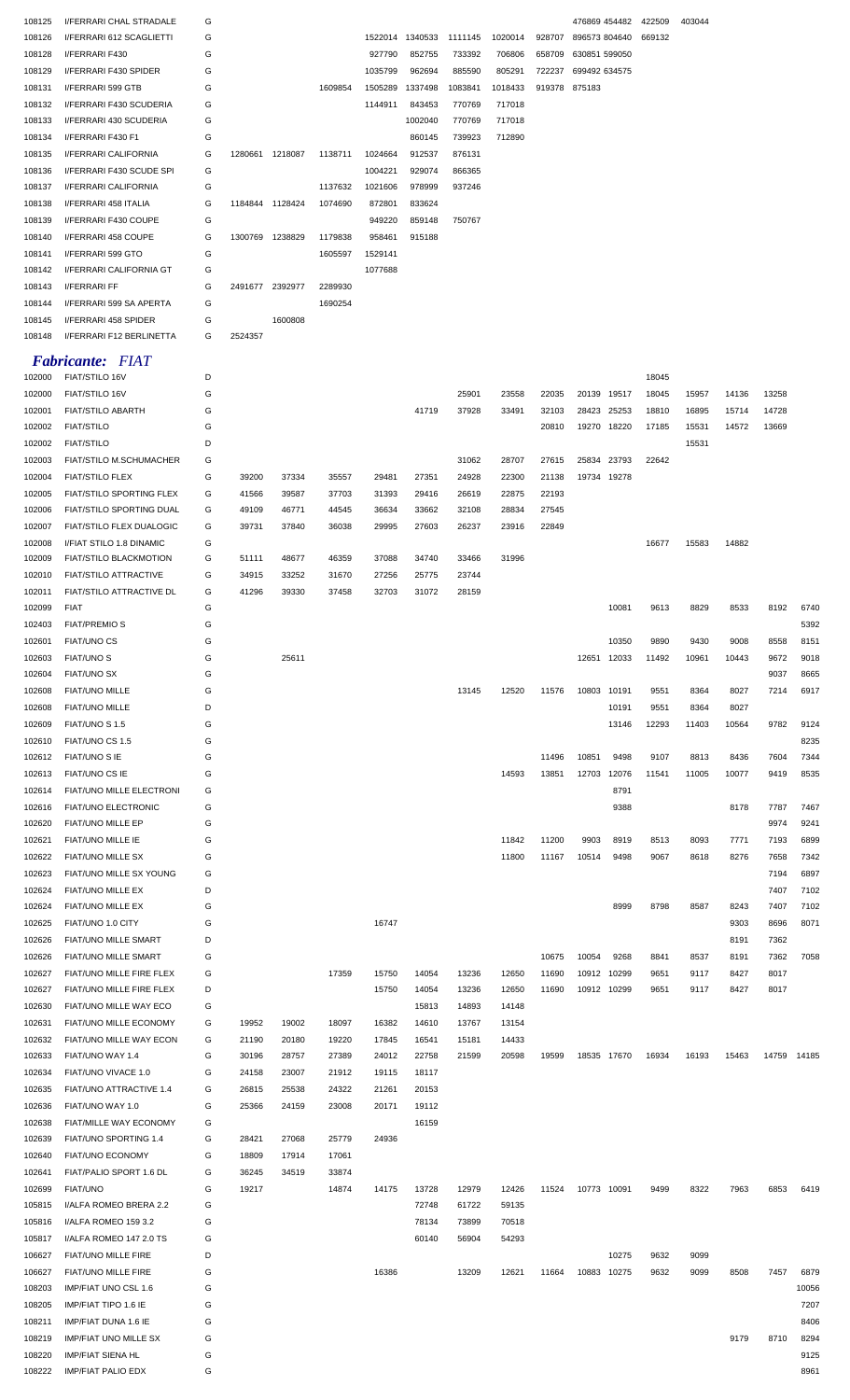| 108223           | <b>IMP/FIAT PALIO EL</b>                     | G      |       |       |       |       |       |       |       |       |       |             |       |                |       | 9822  | 9471  |
|------------------|----------------------------------------------|--------|-------|-------|-------|-------|-------|-------|-------|-------|-------|-------------|-------|----------------|-------|-------|-------|
| 108225           | <b>IMP/FIAT SIENA EL</b>                     | D      |       |       |       |       |       |       |       |       |       |             |       | 11885          | 11320 | 10782 | 8652  |
| 108225           | <b>IMP/FIAT SIENA EL</b>                     | G      |       |       |       |       |       |       |       |       |       |             |       | 11885          | 11320 | 10782 | 8652  |
| 108226           | IMP/FIAT UNO M. SX YOUNG                     | G      |       |       |       |       |       |       |       |       |       |             |       |                |       |       | 7504  |
| 108227           | IMP/FIAT SIENA EL 16V                        | G      |       |       |       |       |       |       |       |       |       |             |       |                |       |       | 9205  |
| 108228           | IMP/FIAT PALIO EL 16V                        | G      |       |       |       |       |       |       |       |       |       |             |       |                |       | 9956  | 9601  |
| 108229           | <b>IMP/FIAT SIENA STILE</b>                  | G      |       |       |       |       |       |       |       |       |       |             |       |                | 11659 | 11102 | 10455 |
| 108230           | <b>IMP/FIAT UNO MILLE EX</b>                 | G      |       |       |       |       |       |       |       |       |       |             |       |                |       |       | 7046  |
| 108231           | <b>IMP/FIAT PALIO EX</b>                     | G      |       |       |       |       |       |       |       |       |       |             |       |                |       | 8412  | 8067  |
|                  |                                              |        |       |       |       |       |       |       |       |       |       |             |       |                |       |       |       |
| 108232           | IMP/FIAT MAREA WEEK ELX                      | G      |       |       |       |       |       |       |       |       |       |             |       |                |       | 10945 | 10256 |
| 108233           | <b>IMP/FIAT MAREA WEEK HLX</b>               | G      |       |       |       |       |       |       |       |       |       |             |       |                |       | 12069 | 11477 |
| 108234           | <b>IMP/FIAT SIENA SPORT MTV</b>              | G      |       |       |       |       |       |       |       |       |       |             |       |                |       |       | 10436 |
| 108235           | <b>IMP/FIAT SIENA 6 MARCHAS</b>              | G      |       |       |       |       |       |       |       |       |       |             |       | 11260          | 10724 | 9965  | 9370  |
| 108236           | <b>IMP/FIAT MAREA WEEK SX</b>                | G      |       |       |       |       |       |       |       |       |       |             |       |                | 10774 | 8868  | 8372  |
| 108237           | <b>IMP/FIAT MAREA WEEK CITY</b>              | G      |       |       |       |       |       |       |       |       |       |             |       |                |       | 12967 | 11861 |
| 108238           | <b>IMP/FIAT SIENA CITY</b>                   | G      |       |       |       |       |       |       |       |       |       |             |       |                |       | 10553 | 9879  |
| 108239           | <b>IMP/FIAT PALIO ELX</b>                    | G      |       |       |       | 15878 | 14943 | 14125 | 13417 | 12764 |       | 12082 11516 | 10999 | 10482          | 9992  | 9477  | 9022  |
|                  |                                              |        |       |       |       |       |       |       |       |       |       |             |       |                |       |       |       |
| 108240           | <b>IMP/FIAT SIENA ELX</b>                    | D      |       |       |       |       |       |       |       |       |       |             |       |                | 12171 | 10513 |       |
| 108240           | <b>IMP/FIAT SIENA ELX</b>                    | G      |       |       |       |       |       |       |       |       |       |             | 13603 | 13007          | 12171 | 10513 | 10156 |
| 108241           | <b>IMP/FIAT MAREA WK TURBO</b>               | G      |       |       |       |       |       |       |       |       |       |             |       |                |       |       | 14989 |
| 108243           | <b>IMP/FIAT BRAVO SX</b>                     | G      |       |       |       |       |       |       |       |       |       |             |       |                |       |       | 8846  |
| 108244           | I/FIAT BRAVO HGT                             | G      |       |       |       |       |       |       |       |       |       |             |       |                |       |       | 8511  |
| 108246           | I/FIAT SIENA EX                              | D      |       |       |       |       |       |       |       |       |       |             |       |                | 10465 |       |       |
| 108246           | I/FIAT SIENA EX                              | G      |       |       |       |       |       |       |       |       |       | 13026       | 12136 | 11024          | 10465 | 9846  | 8981  |
| 108247           | I/FIAT MRE CGPI                              | G      |       |       |       |       |       |       |       |       |       |             |       |                |       | 7625  | 6304  |
| 108250           | I/FIAT PANDA                                 | G      |       |       |       |       |       |       |       | 37776 | 35661 | 34085       |       |                |       |       |       |
|                  |                                              |        |       |       |       |       |       |       |       |       |       |             |       |                |       |       |       |
| 108251           | I/FIAT CROMA HLX 2.2 AUT                     | G      |       |       |       |       |       |       | 23059 | 21573 | 17422 |             |       |                |       |       |       |
| 108253           | I/FIAT SIENA HLX FLEX                        | G      | 33447 | 31854 | 30338 | 25653 | 22527 | 20385 | 17429 |       |       |             |       |                |       |       |       |
| 108255           | I/FIAT PALIO FIRE FLEX                       | G      |       |       |       |       | 17985 | 16891 | 15878 |       |       |             |       |                |       |       |       |
| 108256           | I/FIAT 500 1.4 16V SPORT                     | G      |       |       |       |       | 58817 | 51381 | 48992 |       |       |             |       |                |       |       |       |
| 108257           | I/FIAT 500 ABARTH                            | G      |       |       |       | 64343 | 56180 | 50539 | 47802 |       |       |             |       |                |       |       |       |
| 108258           | I/FIAT 500 SPORT                             | G      |       | 39981 |       | 36937 | 34227 | 32068 | 31651 |       |       |             |       |                |       |       |       |
| 108259           | I/FIAT 500 LOUNGE                            | G      |       |       |       | 36464 | 34495 | 32568 |       |       |       |             |       |                |       |       |       |
|                  |                                              | D      |       |       |       |       |       |       |       | 27064 |       |             |       |                |       |       |       |
| 108260           | I/FIAT STILO 1.9                             |        |       |       |       |       |       |       |       |       |       |             |       |                |       |       |       |
| 108262           | I/FIAT 500 LOUNGE DUAL                       | G      |       |       |       | 39552 | 37361 | 35163 |       |       |       |             |       |                |       |       |       |
| 108263           | I/FIAT 500 SPORT DUAL                        | G      |       |       |       | 38969 | 36741 | 34361 |       |       |       |             |       |                |       |       |       |
| 108264           | I/FIAT GRANDE PUNTO 1.4                      | G      |       |       |       | 26158 | 24070 | 22343 |       |       |       |             |       |                |       |       |       |
| 108265           | I/FIAT SEICENTO                              | G      |       |       |       |       |       |       |       |       |       |             | 11186 |                |       |       |       |
| 108267           | I/FIAT ABARTH 695 TF                         | G      |       |       | 46934 | 45454 |       |       |       |       |       |             |       |                |       |       |       |
| 108268           | I/FIAT 500 CULT                              | G      | 37804 | 36005 | 34290 |       |       |       |       |       |       |             |       |                |       |       |       |
| 108269           | I/FIAT 500 CULT DUAL                         | G      | 39239 | 37370 | 35591 |       |       |       |       |       |       |             |       |                |       |       |       |
|                  |                                              |        |       |       |       |       |       |       |       |       |       |             |       |                |       |       |       |
| 108270           | I/FIAT 500 SPORT AIR                         | G      | 41022 | 39068 | 37208 |       |       |       |       |       |       |             |       |                |       |       |       |
| 108271           | I/FIAT 500 SPORT AIR AT                      | G      | 45337 | 43178 | 41122 |       |       |       |       |       |       |             |       |                |       |       |       |
| 108272           | I/FIAT 500 C 1.2 POP                         | G      |       |       |       | 35672 |       |       |       |       |       |             |       |                |       |       |       |
| 108273           | I/FIAT 500 LOUNGE AIR AT                     | G      | 49116 | 46778 | 44550 |       |       |       |       |       |       |             |       |                |       |       |       |
| 108274           | I/FIAT MULTIPLA NATPOWER                     | G      |       |       |       |       |       |       |       | 23563 |       |             |       |                |       |       |       |
| 108281           | FIAT/PALIO WK TREKK 1.6                      | G      | 36327 | 34889 |       |       |       |       |       |       |       |             |       |                |       |       |       |
| 108282           | I/FIAT 500 CABRIO AIR AT                     | G      | 48392 | 46865 |       |       |       |       |       |       |       |             |       |                |       |       |       |
| 108299           | <b>IMP/FIAT</b>                              | G      |       |       |       |       |       |       |       |       |       |             |       | 14441          | 12433 | 10707 | 8712  |
|                  |                                              |        |       |       |       |       |       |       |       |       |       |             |       |                |       |       |       |
| 122420           | FIAT/PALIO WEEKEND ELX                       | G      |       |       |       |       |       |       |       |       |       |             |       |                | 11554 | 10332 | 9957  |
| 146503           | FIAT/TEMPRA 16V                              | G      |       |       |       |       |       |       |       |       |       |             |       |                |       | 9122  | 8726  |
| 146504           | FIAT/TEMPRA OURO 16V                         | G      |       |       |       |       |       |       |       |       |       |             |       |                |       | 8610  | 8193  |
| 146505           | <b>FIAT/TEMPRA IE</b>                        | G      |       |       |       |       |       |       |       |       |       |             |       |                |       |       | 7925  |
| 146507           | <b>FIAT/TEMPRA SX</b>                        | G      |       |       |       |       |       |       |       |       |       |             |       |                |       |       | 8304  |
| 146508           | FIAT/TEMPRA SX 16V                           | G      |       |       |       |       |       |       |       |       |       |             |       |                |       |       | 9060  |
| 146509           | FIAT/TEMPRA HLX 16V                          | G      |       |       |       |       |       |       |       |       |       |             |       |                |       |       | 9864  |
| 146510           | FIAT/TEMPRA TURBO STILE                      | G      |       |       |       |       |       |       |       |       |       |             |       |                |       |       | 10080 |
|                  |                                              |        |       |       |       |       |       |       |       |       |       |             |       |                |       |       |       |
| 146511           | <b>FIAT/TEMPRA CITY</b>                      | G      |       |       |       |       |       |       |       |       |       |             |       |                |       |       | 7798  |
| 146599           | <b>FIAT/TEMPRA</b>                           | G      |       |       |       |       |       |       |       |       |       |             |       |                |       |       | 9101  |
| 151901           | FIAT/TIPO 1.6 MPI                            | G      |       |       |       |       |       |       |       |       |       |             |       |                | 8176  | 7567  | 7058  |
| 152401           | FIAT/PALIO 16V                               | G      |       |       |       |       |       |       |       |       | 14949 |             | 13201 | 12574          | 11976 | 10358 | 9982  |
| 152402           | <b>FIAT/PALIO EL</b>                         | G      |       |       |       |       |       |       |       |       |       |             |       |                |       | 9827  | 9469  |
| 152403           | <b>FIAT/PALIO ED</b>                         | G      |       |       |       |       |       |       |       |       | 12104 | 11500       | 10926 | 10375          | 9856  | 9256  | 8590  |
| 152404           | <b>FIAT/PALIO EDX</b>                        | G      |       |       |       |       |       |       |       |       |       |             |       |                | 10694 | 10052 | 8964  |
| 152405           | <b>FIAT/PALIO WEEKEND</b>                    | G      |       |       |       |       |       |       |       |       |       | 15826       | 13451 | 12770          | 12188 | 9995  | 9565  |
|                  |                                              |        |       |       |       |       |       |       |       |       |       |             |       |                |       |       |       |
| 152406           | FIAT/PALIO WEEKEND SPORT                     | G      |       |       |       |       |       |       |       |       |       |             |       |                | 12897 | 11601 | 10599 |
| 152407           | FIAT/PALIO WEEKEND STILE                     | G      |       |       |       |       |       |       |       |       | 17878 | 16618       | 15607 | 14809          | 13174 | 11855 | 10885 |
| 152407           | FIAT/PALIO WEEKEND STILE                     | D      |       |       |       |       |       |       |       |       |       |             |       |                |       | 11855 |       |
| 152408           | FIAT/PALIO 1.5                               | G      |       |       |       |       |       |       |       |       |       | 14223 12388 | 10527 | 9188           | 8772  | 8373  | 8050  |
| 152408           | FIAT/PALIO 1.5                               | D      |       |       |       |       |       |       |       |       |       |             | 10527 |                |       |       |       |
| 152409           | FIAT/PALIO 1.6                               | G      |       |       |       |       |       |       |       |       |       |             |       | 11935          | 11283 | 9421  | 8982  |
| 152410           | FIAT/PALIO WEEKEND 16V                       | G      |       |       |       |       |       |       |       |       |       |             | 13078 | 12420          | 11852 | 10710 | 10074 |
|                  | FIAT/MAREA WEEKEND ELX                       | G      |       |       |       |       |       |       | 22440 | 19163 | 18200 | 16092       | 13315 | 12781          |       | 10240 | 9600  |
| 152412           |                                              |        |       |       |       |       |       |       |       |       |       |             |       |                | 11445 |       |       |
| 152413           | FIAT/MAREA WEEKEND HLX                       | G      |       |       |       |       |       |       | 25622 | 24211 | 20614 | 17555       | 14481 | 12826          | 11658 | 10920 | 10411 |
| 152414           | <b>FIAT/MAREA ELX</b>                        | G      |       |       |       |       |       |       | 19549 | 17394 | 15429 | 14170       | 12381 | 11854          | 10674 | 9707  | 8924  |
| 152414           | <b>FIAT/MAREA ELX</b>                        | D      |       |       |       |       |       |       |       |       |       |             |       |                |       |       | 8924  |
| 152415           |                                              |        |       |       |       |       |       |       | 24399 | 22934 |       | 18513 17153 | 14570 | 12973          | 11883 | 10274 | 9518  |
|                  | FIAT/MAREA HLX                               | G      |       |       |       |       |       |       |       |       |       |             |       |                |       |       |       |
| 152416           | <b>FIAT/PALIO EX</b>                         | D      |       |       |       |       |       |       |       |       |       |             |       |                | 9592  | 8423  | 8071  |
| 152416           | <b>FIAT/PALIO EX</b>                         | G      |       |       |       |       | 15982 | 15114 | 14317 | 13186 |       | 12277 11773 | 11034 | 10529          | 9592  | 8423  | 8071  |
|                  |                                              |        |       |       |       |       |       |       |       |       |       |             |       |                |       |       |       |
| 152417           | FIAT/TEMPRA 8V                               | G      |       |       |       |       |       |       |       |       |       | 11383       | 10641 | 9876           | 9150  | 8470  | 7795  |
| 152418<br>152418 | <b>FIAT/MAREA SX</b><br><b>FIAT/MAREA SX</b> | G<br>D |       |       |       |       |       | 22548 | 18641 | 17635 |       | 15764 14120 | 12617 | 11728<br>11728 | 10505 | 9182  | 8605  |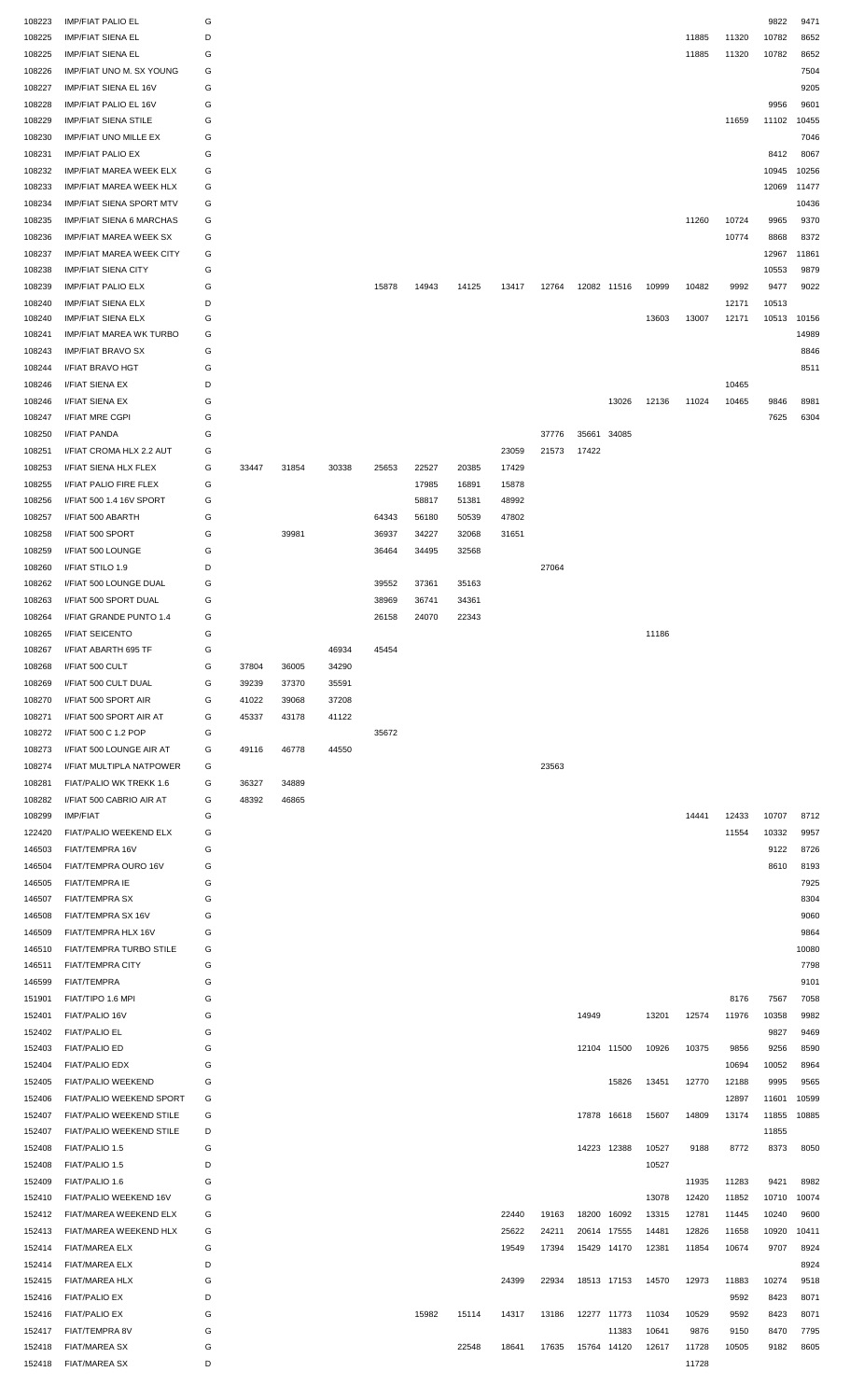| 152419 | FIAT/MAREA WEEKEND SX          | G |       |       |       |       |       |       | 19551 | 18141 | 17133 14856 |             | 12344 | 11251 | 10747 | 8842  | 8348  |
|--------|--------------------------------|---|-------|-------|-------|-------|-------|-------|-------|-------|-------------|-------------|-------|-------|-------|-------|-------|
| 152419 | FIAT/MAREA WEEKEND SX          | D |       |       |       |       |       |       |       |       |             |             |       |       |       |       | 8348  |
|        |                                | D |       |       |       |       |       |       |       |       |             |             |       |       |       |       |       |
| 152420 | <b>FIAT/PALIO ELX</b>          |   |       |       |       |       |       |       |       |       |             | 13894       | 12896 | 12324 |       | 10237 | 9533  |
| 152420 | <b>FIAT/PALIO ELX</b>          | G |       |       |       |       |       |       |       | 15080 | 14388       | 13894       | 12896 | 12324 | 11103 | 10237 | 9533  |
| 152421 | FIAT/PALIO WEEKEND ELX         | G |       |       |       |       |       |       |       |       |             | 15877       | 13484 | 12798 | 12185 | 10963 | 10376 |
| 152421 | FIAT/PALIO WEEKEND ELX         | D |       |       |       |       |       |       |       |       |             |             |       | 12798 | 12185 | 10963 | 10376 |
| 152422 | <b>FIAT/MAREA CITY</b>         | G |       |       |       |       |       |       |       |       |             | 16320       | 15034 | 13891 | 12361 | 11265 | 10487 |
| 152423 | FIAT/MAREA WEEKEND CITY        | G |       |       |       |       |       |       |       |       |             |             |       |       |       | 12794 | 11703 |
| 152424 | FIAT/PALIO 1.0 CITY            | G |       |       |       |       |       |       |       |       |             |             |       |       | 9774  | 8784  | 8197  |
| 152425 | FIAT/PALIO 1.5 CITY            | G |       |       |       |       |       |       |       |       |             |             |       |       | 11310 | 10221 | 9653  |
| 152426 | FIAT/PALIO 1.6 CITY            | G |       |       |       |       |       |       |       |       |             |             |       |       | 12117 | 11111 | 10170 |
| 152427 | <b>FIAT/PALIO WEEKEND CITY</b> | G |       |       |       |       |       |       |       |       |             |             |       |       | 12156 | 10989 | 10238 |
| 152428 | <b>FIAT/PALIO WEEKEND EX</b>   | G |       |       |       |       |       |       | 19690 | 18702 | 17089       | 16082       | 14694 | 12997 | 12132 | 10772 | 10081 |
|        |                                |   |       |       |       |       |       |       |       |       |             |             |       |       |       |       |       |
| 152429 | FIAT/PALIO WEEK 6MARCHAS       | G |       |       |       |       |       |       |       |       |             | 13593       | 12713 | 11796 | 10922 | 10020 | 9636  |
| 152430 | <b>FIAT/MAREA TURBO</b>        | G |       |       |       |       |       |       | 29611 | 27170 | 21634       | 20036       | 18350 | 16935 | 15899 | 15119 | 13384 |
| 152431 | FIAT/MAREA WEEKEND TURBO       | G |       |       |       |       |       |       | 30931 | 28082 | 23438       | 22064       | 20393 | 17999 | 16860 | 16020 | 15318 |
| 152432 | FIAT/PALIO 6 MARCHAS           | G |       |       |       |       |       |       |       |       |             |             | 12874 | 12090 | 11428 | 10158 | 9769  |
| 152433 | <b>FIAT/BRAVA SX</b>           | G |       |       |       |       |       |       |       |       |             | 12579       | 11578 | 10542 | 10078 | 9572  | 9222  |
| 152434 | FIAT/PALIO 1.0                 | G |       |       |       |       |       | 16028 |       |       |             |             | 11216 | 10059 | 9285  | 8909  | 8610  |
| 152434 | FIAT/PALIO 1.0                 | D |       |       |       |       |       |       |       |       |             |             |       |       |       |       | 8610  |
| 152435 | FIAT/PALIO WEEKEND 1.5         | G |       |       |       |       |       |       |       |       |             | 18725 17378 | 14670 | 14147 | 13751 | 11970 | 11213 |
| 152435 | FIAT/PALIO WEEKEND 1.5         | D |       |       |       |       |       |       |       |       |             |             | 14670 | 14147 |       |       |       |
| 152436 | <b>FIAT/PALIO WEEKEND 1.6</b>  | G |       |       |       |       |       |       |       |       |             |             | 15307 | 14686 | 13362 | 12136 | 10794 |
|        | FIAT/PALIO WK ADVENTURE        | D |       |       |       |       |       |       |       |       |             | 16596       |       | 14261 | 12967 | 11884 |       |
| 152437 |                                |   |       |       |       |       |       |       |       |       |             |             |       |       |       |       |       |
| 152437 | FIAT/PALIO WK ADVENTURE        | G |       |       |       |       | 22907 | 21676 | 20618 | 19568 | 18464       | 16596       | 14863 | 14261 | 12967 | 11884 | 10545 |
| 152438 | FIAT/BRAVA ELX                 | G |       |       |       |       |       |       |       |       |             | 12583       | 11911 | 10801 | 10306 | 9759  | 9247  |
| 152439 | <b>FIAT/PALIO CITYMATIC</b>    | G |       |       |       |       |       |       |       |       |             |             |       | 11134 | 10246 | 9446  | 8916  |
| 152440 | <b>FIAT/BRAVA HGT</b>          | G |       |       |       |       |       |       |       |       |             |             | 12861 | 12280 | 10772 | 10035 | 9942  |
| 152441 | <b>FIAT/PALIO CITY</b>         | G |       |       |       |       |       |       |       |       |             |             |       |       |       | 8903  | 8311  |
| 152442 | <b>FIAT/PALIO YOUNG</b>        | D |       |       |       |       |       |       |       |       |             |             |       |       | 9285  | 8240  |       |
| 152442 | <b>FIAT/PALIO YOUNG</b>        | G |       |       |       |       |       |       |       | 12384 | 11687 11116 |             | 10614 | 10085 | 9285  | 8240  | 7822  |
| 152443 | <b>FIAT/PALIO STILE</b>        | G |       |       |       |       |       |       |       |       |             |             | 14727 | 13986 | 12398 | 10599 | 9932  |
|        |                                |   |       |       |       |       |       |       |       |       |             |             |       |       |       |       |       |
| 152444 | <b>FIAT/PALIO</b>              | G |       |       |       |       |       |       |       |       |             | 11561       | 10990 | 9858  | 9096  | 8732  | 8439  |
| 152445 | FIAT/PALIO 1.6 16V             | G |       |       |       |       |       |       |       |       |             | 13140       | 12386 | 11791 | 11147 | 9443  |       |
| 152446 | FIAT/PALIO WEEKEND 1616V       | G |       |       |       |       |       |       |       |       |             | 16462       | 14984 | 14379 | 13078 | 11981 |       |
| 152447 | FIAT/MAREA 1.8 16V             | G |       |       |       |       |       |       |       |       | 15125       | 13542       | 12102 | 11246 | 10073 | 8807  | 8254  |
| 152448 | FIAT/PALIO W RONTAN AMB        | G |       |       |       |       |       |       |       |       |             | 15707       | 14327 | 12883 | 12204 | 10519 |       |
| 152449 | <b>FIAT/PALIO FIRE</b>         | D |       |       |       |       |       |       |       |       |             | 11736 11220 | 10669 | 10036 |       |       |       |
| 152449 | <b>FIAT/PALIO FIRE</b>         | G |       |       |       |       |       |       | 13808 | 12438 | 11736 11220 |             | 10669 | 10036 | 9594  | 9162  | 8802  |
| 152450 | FIAT/PALIO HLX                 | G |       |       |       |       |       |       |       | 19525 |             | 18049 16653 | 15312 | 14708 |       |       |       |
| 152451 | FIAT/PALIO ELX FLEX            | D |       |       |       |       |       |       |       |       | 14086       |             |       |       |       |       |       |
| 152451 | FIAT/PALIO ELX FLEX            | G | 24592 | 23420 | 22306 | 18704 | 17502 | 16360 | 15454 | 14847 | 14086 13565 |             | 13174 | 12775 | 12384 |       |       |
|        |                                |   |       |       |       |       |       |       |       |       |             |             |       |       |       |       |       |
| 152452 | FIAT/PALIO 1.3                 | G |       |       |       |       |       |       |       |       | 15906 15281 |             | 14409 | 13779 | 13160 |       |       |
| 152453 | FIAT/PALIO HLX FLEX            | G |       |       |       |       |       | 21358 | 19388 | 18585 | 17647 16893 |             | 15260 | 14595 |       |       |       |
| 152454 | FIAT/PALIO WEEKEND 1.3         | G |       |       |       |       |       |       |       |       |             |             | 13012 | 11705 | 11084 |       |       |
| 152455 | FIAT/PALIO WEEK ELX FLEX       | G | 35002 | 33337 | 31749 | 26484 | 24238 | 21654 | 19751 | 18341 | 17011 16259 |             | 15550 |       |       |       |       |
| 152456 | FIAT/SIENA 1.3                 | G |       |       |       |       |       |       |       |       |             | 16217 13214 | 12647 |       |       |       |       |
| 152457 | FIAT/PALIO WEEK HLX FLEX       | G |       |       |       |       | 25793 | 23830 | 21246 | 19676 |             | 18406 16328 | 15663 |       |       |       |       |
| 152458 | FIAT/SIENA HLX FLEX            | G | 36361 | 34630 | 32982 | 27892 | 24488 | 22154 | 18945 | 18009 | 17045 15570 |             | 13503 | 12919 |       |       |       |
| 152459 | FIAT/PALIO WK ADVEN FLEX       | G | 45053 | 42907 | 40865 | 34636 | 32097 | 25063 | 22060 | 20715 | 19729 17816 |             | 17358 |       |       |       |       |
| 152462 | FIAT/PALIO FIRE FLEX           | G | 19925 | 18977 | 18074 | 17483 | 15491 | 14756 | 13892 | 12510 | 11800 11285 |             | 10735 | 10107 |       | 8956  |       |
| 152465 | FIAT/IDEA HLX FLEX             | G | 39330 | 37458 | 35675 | 29886 | 27523 | 23074 | 21514 | 20316 |             | 19229 18243 |       |       |       |       |       |
|        |                                |   |       |       |       |       |       |       |       |       |             |             |       |       |       |       |       |
| 152466 | FIAT/IDEA ELX FLEX             | G | 35145 | 33473 | 31879 | 26664 | 24491 | 22975 | 20882 | 20008 |             | 19003 18432 |       |       |       |       |       |
| 152467 | FIAT/PALIO EX FLEX             | G |       |       |       |       |       | 14498 | 13733 | 12653 | 11788 11302 |             |       |       |       |       |       |
| 152468 | FIAT/PALIO WEEKEND VIDAC       | G |       |       |       |       |       |       |       | 18307 | 17263 16461 |             |       |       |       |       |       |
| 152470 | FIAT/PALIO 1.8 R FLEX          | G | 36269 | 34542 | 32898 | 27833 | 25269 | 21744 | 20671 | 19793 | 18590 17697 |             |       |       |       |       |       |
| 152471 | FIAT/IDEA ADVENTURE FL         | G | 45676 | 43502 | 41431 | 34164 | 30575 | 27944 | 25948 | 24353 | 23245       |             |       |       |       |       |       |
| 152473 | <b>FIAT/PALIO WE ELETRICO</b>  | G |       |       | 26539 | 25702 | 23604 | 21040 | 19259 | 17856 |             |             |       |       |       |       |       |
| 152474 | FIAT/PALIO WEEK TREKKING       | D |       |       |       |       | 25556 |       |       |       |             |             |       |       |       |       |       |
| 152474 | FIAT/PALIO WEEK TREKKING       | G | 33669 | 32066 | 30539 | 27026 | 25556 | 24130 | 23020 |       |             |             |       |       |       |       |       |
| 152475 | I/FIAT PALIO WEEKEND 1.4       | G |       |       |       |       |       |       |       | 17066 | 15607 14880 |             |       |       |       |       |       |
| 152476 | FIAT/IDEA ADVENTURE DUAL       | G | 47396 | 45140 | 42990 | 35047 | 33826 | 31879 |       |       |             |             |       |       |       |       |       |
|        |                                |   |       |       |       |       |       |       |       |       |             |             |       |       |       |       |       |
| 152477 | <b>FIAT/PALIO FIRE ECONOMY</b> | G | 21230 | 20220 | 19258 | 16922 | 16034 | 15036 | 14349 | 13644 |             | 12909 12305 | 11787 | 11275 | 10768 | 10278 | 9879  |
| 152479 | FIAT/PALIO WK ADVEN DUAL       | G | 46000 | 43811 | 41725 | 36354 | 34473 | 32875 |       |       |             |             |       |       |       |       |       |
| 152480 | FIAT/PALIO ELX DUALOGIC        | G | 37115 | 35348 | 33665 | 28760 | 27481 | 26067 |       |       |             |             |       |       |       |       |       |
| 152481 | FIAT/PALIO A SOBERANA AM       | G |       | 20056 |       |       |       |       |       |       |             |             |       |       |       |       |       |
| 152482 | FIAT/IDEA ADVENTURE 1.8        | G | 46540 | 44323 | 42214 | 34820 | 31148 |       |       |       |             |             |       |       |       |       |       |
| 152483 | FIAT/IDEA SPORTING 1.8         | G | 41675 | 39691 | 37801 | 32795 | 31094 |       |       |       |             |             |       |       |       |       |       |
| 152484 | FIAT/PALIO ATTRACTIV 1.4       | G | 29777 | 28358 | 27321 | 23890 | 22641 |       |       |       |             |             |       |       |       |       |       |
| 152485 | FIAT/PALIO WK ATTRAC 1.4       | G | 34476 | 32835 | 31272 | 27730 | 26288 |       |       |       |             |             |       |       |       |       |       |
| 152486 | FIAT/IDEA SPORTING DUAL        | G | 44692 | 42564 | 40537 | 35131 | 33314 |       |       |       |             |             |       |       |       |       |       |
|        |                                |   |       |       |       |       |       |       |       |       |             |             |       |       |       |       |       |
| 152487 | FIAT/IDEA ESSENCE 1.6 DL       | G | 39155 | 37291 | 35516 | 30749 | 29146 |       |       |       |             |             |       |       |       |       |       |
| 152488 | FIAT/IDEA ATTRACTIVE 1.4       | G | 36641 | 34897 | 33235 | 28782 | 27277 |       |       |       |             |             |       |       |       |       |       |
| 152489 | FIAT/IDEA ESSENCE 1.6          | G | 38399 | 36571 | 34830 | 30163 | 28594 |       |       |       |             |             |       |       |       |       |       |
| 152490 | <b>FIAT/PALIO ESSENCE 1.6</b>  | G | 33085 | 31511 | 30011 | 26292 | 24930 |       |       |       |             |             |       |       |       |       |       |
| 152491 | FIAT/PALIO ATTRACTIV 1.0       | G | 26371 | 25115 | 23920 |       |       |       |       |       |             |             |       |       |       |       |       |
| 152492 | FIAT/PALIO ESSENC 1.6 DL       | G | 34950 | 33286 | 31702 | 27549 | 26112 |       |       |       |             |             |       |       |       |       |       |
| 152493 | I/FIAT PALIO ATTRACT 1.4       | G | 29459 | 28292 |       |       |       |       |       |       |             |             |       |       |       |       |       |
| 152495 | I/FIAT PALIO FIRE ECONOM       | G | 21210 | 20201 | 19240 |       |       |       |       |       |             |             |       |       |       |       |       |
| 152496 | I/FIAT PALIO ATTRACT 1.0       | G | 23303 | 22194 |       |       |       |       |       |       |             |             |       |       |       |       |       |
| 152497 | FIAT/PALIO SPORTING 1.6        | G | 32602 | 31050 | 29526 |       |       |       |       |       |             |             |       |       |       |       |       |
| 153001 | FIAT/SIENA 6 MARCHAS           | G |       |       |       |       |       |       |       |       |             |             |       |       | 13073 | 10054 | 9540  |
|        |                                |   |       |       |       |       |       |       |       |       |             |             |       |       |       |       |       |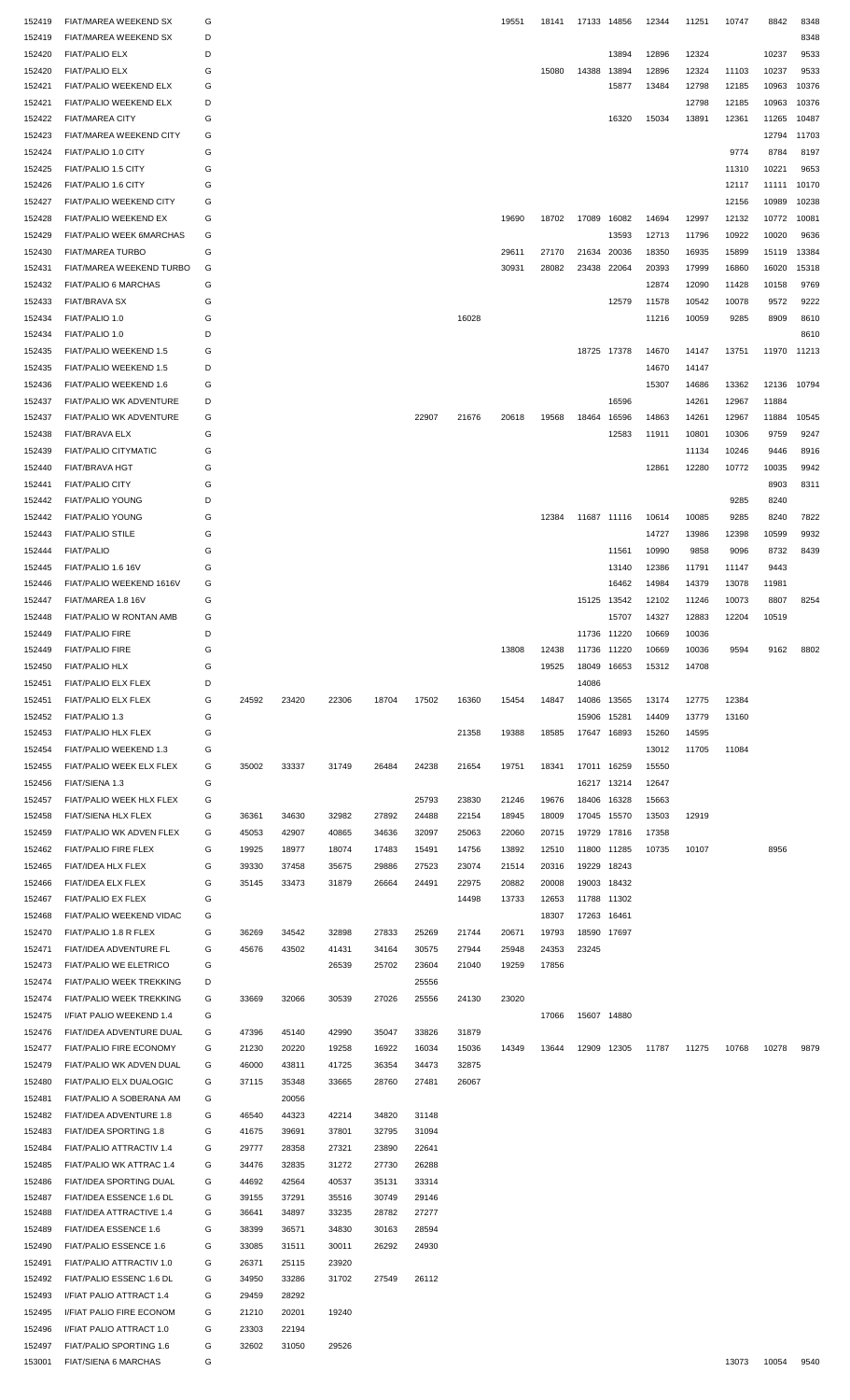| 153001           | <b>FIAT/SIENA 6 MARCHAS</b>                | D      |                |       |       |       |       |       |       |       |             |       |       |       |       | 10054 | 9540  |
|------------------|--------------------------------------------|--------|----------------|-------|-------|-------|-------|-------|-------|-------|-------------|-------|-------|-------|-------|-------|-------|
| 153002           | <b>FIAT/SIENA CITY</b>                     | G      |                |       |       |       |       |       |       |       |             |       |       |       | 11614 | 10557 | 9876  |
| 153003           | <b>FIAT/SIENA ELX</b>                      | G      |                |       |       |       |       |       | 17601 | 16090 | 15221       | 13538 | 12840 | 12401 | 11888 | 10460 | 9864  |
| 153003           | <b>FIAT/SIENA ELX</b>                      | D      |                |       |       |       |       |       |       |       | 15221       | 13538 |       | 12401 |       | 10460 | 9864  |
| 153004           | FIAT/SIENA ELX 6 MARCHAS                   | G      |                |       |       |       |       |       |       |       |             |       |       |       |       | 9830  | 9498  |
| 153005           | <b>FIAT/SIENA EX</b>                       | G      |                |       |       |       |       |       |       |       | 12982 11837 |       | 11378 | 10768 | 10463 | 10119 | 9843  |
|                  |                                            |        |                |       |       |       |       |       |       |       |             |       |       |       |       |       |       |
| 153005           | <b>FIAT/SIENA EX</b>                       | D      |                |       |       |       |       |       |       |       |             |       | 11378 |       |       |       |       |
| 153006           | <b>FIAT/SIENA FIRE</b>                     | G      |                |       |       |       |       |       | 15829 | 14110 | 13373 12590 |       | 12151 | 11432 | 10978 | 10481 | 10080 |
| 153006           | <b>FIAT/SIENA FIRE</b>                     | D      |                |       |       |       |       |       |       |       |             | 12590 | 12151 |       |       |       |       |
| 153007           | FIAT/SIENA 1.5                             | G      |                |       |       |       |       |       |       |       | 15005       | 13959 | 13381 | 12200 | 11372 |       |       |
| 153007           | FIAT/SIENA 1.5                             | D      |                |       |       |       |       |       |       |       |             | 13959 | 13381 |       |       |       |       |
| 153009           | FIAT/SIENA ELX FLEX                        | D      |                |       |       |       |       |       |       | 15762 |             |       |       |       |       |       |       |
| 153009           | FIAT/SIENA ELX FLEX                        | G      | 30518          | 29064 | 27681 | 23241 | 21888 | 19783 | 17423 | 15762 | 14987 13138 |       | 12677 | 12229 |       |       |       |
| 153010           | FIAT/SIENA 1.8                             | G      |                |       |       |       |       |       |       |       | 17737 16384 |       | 15770 |       |       |       |       |
| 153011           | FIAT/SIENA FIRE FLEX                       | D      |                |       |       |       |       |       |       | 14495 |             |       |       |       |       |       |       |
|                  |                                            |        |                |       |       |       |       |       |       |       |             |       |       |       |       |       |       |
| 153011           | FIAT/SIENA FIRE FLEX                       | G      | 24855          | 23671 | 22544 | 19056 | 18077 | 17078 | 16268 | 14495 | 13731       | 12934 | 12482 |       |       |       |       |
| 153013           | FIAT/SIENA 1.0 FLEX                        | G      | 24228          | 23075 | 21977 | 19211 | 18127 | 17194 | 16403 |       |             | 13298 |       |       |       |       |       |
| 153014           | FIAT/SIENA 1.4 TETRAFUEL                   | G      | 34999          | 33333 | 31746 | 25899 | 23101 | 21461 | 17865 | 16955 | 15864       |       |       |       |       |       |       |
| 153015           | I/FIAT SIENA ELX FLEX                      | G      | 30256          | 28815 | 27443 | 23033 | 21702 | 19616 | 17275 |       |             |       |       |       |       |       |       |
| 153016           | FIAT/SIENA HLX DUALOGIC                    | G      | 37078          | 35313 | 33632 | 28366 | 26864 | 25469 |       |       |             |       |       |       |       |       |       |
| 153017           | <b>FIAT/SIENA EL FLEX</b>                  | G      | 26983          | 25699 | 24475 | 22436 | 20393 | 19416 |       |       |             |       |       |       |       |       |       |
| 153018           | <b>I/FIAT SIENA FIRE FLEX</b>              | G      | 23110          | 22009 | 21365 | 18059 | 17139 | 16182 | 15428 | 14679 |             |       |       |       |       |       |       |
| 153019           | I/FIAT SIENA EL FLEX                       | G      | 27896          | 26568 | 25304 | 22544 | 20700 | 19988 |       |       |             |       |       |       |       |       |       |
| 153020           | FIAT/SIENA SPORTING FLEX                   | G      | 40417          | 38493 | 36660 | 31367 | 29150 |       |       |       |             |       |       |       |       |       |       |
|                  |                                            |        |                |       |       |       |       |       |       |       |             |       |       |       |       |       |       |
| 153021           | FIAT/SIENA SPORTING DUAL                   | G      | 38103          | 36290 | 34561 | 33136 |       |       |       |       |             |       |       |       |       |       |       |
| 153022           | FIAT/SIENA ATTRACTIV 1.4                   | G      | 31496          | 29997 | 28569 | 25860 | 24432 |       |       |       |             |       |       |       |       |       |       |
| 153023           | <b>FIAT/SIENA ESSENCE 1.6</b>              | G      | 34418          | 32779 | 31219 | 27636 | 26185 |       |       |       |             |       |       |       |       |       |       |
| 153024           | FIAT/SIENA ESSENC 1.6 DL                   | G      | 35195          | 33519 | 31923 | 30519 |       |       |       |       |             |       |       |       |       |       |       |
| 153025           | FIAT/SIENA ATTRACTIV 1.0                   | G      | 27447          | 26141 | 24897 | 22504 | 21261 |       |       |       |             |       |       |       |       |       |       |
| 153027           | I/FIAT SIENA ATTRACT 1.4                   | G      | 31495          | 29996 | 28568 | 25853 | 24422 |       |       |       |             |       |       |       |       |       |       |
| 153029           | I/FIAT SIENA ESSENCE 1.6                   | G      | 32771          | 31211 | 29726 | 28441 |       |       |       |       |             |       |       |       |       |       |       |
| 153030           | FIAT/SIENA ESSENC 1.6 DL                   | G      | 34479          | 33113 | 30521 |       |       |       |       |       |             |       |       |       |       |       |       |
| 153031           | FIAT/SIENA ESSENCE 1.6                     | G      | 32833          | 31534 | 30021 |       |       |       |       |       |             |       |       |       |       |       |       |
|                  |                                            |        |                |       |       |       |       |       |       |       |             |       |       |       |       |       |       |
| 153032           | FIAT/SIENA ATTRACTIV 1.4                   | G      | 31833          | 30572 | 28773 |       |       |       |       |       |             |       |       |       |       |       |       |
| 153034           | FIAT/SIENA TETRAFUEL 1.4                   | G      | 33745          | 32409 |       |       |       |       |       |       |             |       |       |       |       |       |       |
| 153036           | FIAT/SIENA EL 1.0 FLEX                     | G      | 23593          | 22471 |       |       |       |       |       |       |             |       |       |       |       |       |       |
| 153037           | FIAT/SIENA EL 1.4 FLEX                     | G      | 26171          | 24925 |       |       |       |       |       |       |             |       |       |       |       |       |       |
| 153038           | I/FIAT SIENA EL 1.0 FLEX                   | G      | 24843          | 24060 |       |       |       |       |       |       |             |       |       |       |       |       |       |
| 153039           | I/FIAT SIENA EL 1.4 FLEX                   | G      | 27120          | 26264 |       |       |       |       |       |       |             |       |       |       |       |       |       |
| 154001           | <b>FIAT/BRAVO SX</b>                       | G      |                |       |       |       |       |       |       |       |             |       |       |       | 10588 | 10012 | 9425  |
| 154002           | FIAT/DOBLO ELX 1.8 FLEX                    | G      |                |       |       | 35514 | 31910 | 28570 | 24969 | 23767 | 22770       |       |       |       |       |       |       |
| 154003           | FIAT/DOBLO HLX 1.8 FLEX                    | D      |                |       |       |       |       |       | 26240 |       |             |       |       |       |       |       |       |
| 154003           | FIAT/DOBLO HLX 1.8 FLEX                    | G      | 47623          | 45356 | 43196 | 36805 | 32248 | 28494 | 26240 | 24167 | 23133       |       |       |       |       |       |       |
|                  |                                            |        |                |       |       |       |       |       |       |       |             |       |       |       |       |       |       |
| 154004           | FIAT/DOBLO ADV 1.8 FLEX                    | G      | 54070          | 51495 | 49044 | 41696 | 37514 | 33300 | 30531 | 27110 | 26088 24957 |       | 23893 |       |       |       |       |
| 154005           | FIAT/DOBLO TECHNOBRAS S                    | G      | 38965          | 37110 | 35344 | 34074 | 31149 | 25709 | 24470 |       |             |       |       |       |       |       |       |
| 154006           | FIAT/DOBLO ELX 1.4                         | G      | 42878          | 40837 | 38893 | 32522 | 30641 | 29139 |       |       |             |       |       |       |       |       |       |
| 154007           | FIAT/DOBLO 1.4                             | G      | 43407          | 41341 | 39372 | 34615 | 32677 | 31078 |       |       | 27294       |       |       |       |       |       |       |
| 154008           | FIAT/DOBLO ANGELUS M1                      | G      | 38102          | 36290 | 34562 | 31985 |       |       |       |       |             | 25289 |       |       |       |       |       |
| 154009           | FIAT/BRAVO ABSOLUTE DUAL                   | G      | 51372          | 48925 | 46596 | 44576 |       |       |       |       |             |       |       |       |       |       |       |
| 154010           | FIAT/BRAVO ESSENCE 1.8                     | G      | 45601          | 43430 | 41362 | 39593 |       |       |       |       |             |       |       |       |       |       |       |
| 154011           | FIAT/BRAVO ABSOLUTE 1.8                    | G      | 50177          | 47789 | 45513 | 43632 |       |       |       |       |             |       |       |       |       |       |       |
| 154012           | FIAT/BRAVO ESSENCE DUAL                    | G      | 46812          | 44584 | 42461 | 40635 |       |       |       |       |             |       |       |       |       |       |       |
|                  | FIAT/BRAVO TURBO T-JET                     |        |                |       |       | 51001 |       |       |       |       |             |       |       |       |       |       |       |
| 154013           |                                            | G      | 59274          | 56452 | 53765 |       |       |       |       |       |             |       |       |       |       |       |       |
| 154014           | FIAT/DOBLO ATTRACTIV 1.4                   | G      | 44051          | 41954 | 39957 |       |       |       |       |       |             |       |       |       |       |       |       |
| 154015           | FIAT/DOBLO ESSENCE 1.8                     | G      | 47297          | 45047 | 42901 |       |       |       |       |       |             |       |       |       |       |       |       |
| 154016           | FIAT/BRAVO SPORTING 1.8                    | G      | 45524          | 43356 |       |       |       |       |       |       |             |       |       |       |       |       |       |
| 154017           | FIAT/BRAVO SPORTING DUAL                   | G      | 47791          | 45515 |       |       |       |       |       |       |             |       |       |       |       |       |       |
| 165000           | FIAT/PUNTO SPORTING 1.8                    | G      | 41672          | 39689 | 37799 | 31410 | 29492 | 27251 | 26150 | 24885 |             |       |       |       |       |       |       |
| 165001           | FIAT/PUNTO HLX 1.8                         | G      | 37135          | 35367 | 33682 | 28671 | 27044 | 24379 | 22821 | 21712 |             |       |       |       |       |       |       |
| 165002           | FIAT/PUNTO 1.4                             | G      | 32745          | 31185 | 29700 | 25280 | 23242 | 21994 | 20199 | 19208 |             |       |       |       |       |       |       |
| 165003           | FIAT/PUNTO ELX 1.4                         | G      | 34599          | 32952 | 31383 | 27503 | 25310 | 23483 | 22248 | 21166 |             |       |       |       |       |       |       |
| 165004           | FIAT/LINEA 16V                             | G      |                |       |       | 31408 | 28955 | 28163 | 26872 |       |             |       |       |       |       |       |       |
| 165005           | FIAT/LINEA ABSOLUTE DUAL                   | G      | 48176          | 45884 | 43699 | 35061 | 33280 | 32494 | 31516 |       |             |       |       |       |       |       |       |
|                  | FIAT/LINEA 16V DUALOGIC                    | G      |                |       |       | 32215 | 30855 | 29779 | 28437 |       |             |       |       |       |       |       |       |
| 165006           |                                            |        |                |       |       |       |       |       |       |       |             |       |       |       |       |       |       |
| 165007           | FIAT/PUNTO TURBO T-JET                     | G      | 51809          | 49343 | 46992 | 40092 | 36252 | 34111 | 32628 |       |             |       |       |       |       |       |       |
| 165007           | FIAT/PUNTO TURBO T-JET                     | D      |                |       |       |       | 36252 |       |       |       |             |       |       |       |       |       |       |
| 165008           | FIAT/LINEA TURBO T-JET                     | G      | 52558          | 50055 | 47672 | 39181 | 35515 | 34495 | 32727 |       |             |       |       |       |       |       |       |
| 165011           | FIAT/PUNTO SPORTING DUAL                   | G      | 43829          | 41742 | 39754 | 35102 | 33174 |       |       |       |             |       |       |       |       |       |       |
| 165013           | FIAT/LINEA LX 1.9 DUAL                     | G      | 41701          | 39716 | 37824 | 30314 | 29245 | 28556 |       |       |             |       |       |       |       |       |       |
| 165014           | FIAT/LINEA LX 1.9                          | G      | 40225          | 38309 | 36485 | 29702 | 28339 | 27428 |       |       |             |       |       |       |       |       |       |
| 165015           | FIAT/LINEA HLX 1.9 DUAL                    | G      | 43708          | 41627 | 39645 | 31444 | 29659 | 28839 |       |       |             |       |       |       |       |       |       |
| 165016           | FIAT/LINEA HLX 1.9                         | G      | 42902          | 40860 | 38914 | 31001 | 28837 | 27717 |       |       |             |       |       |       |       |       |       |
|                  |                                            |        |                |       |       |       |       |       |       |       |             |       |       |       |       |       |       |
| 165017           | FIAT/PUNTO ATTRACTIVE                      | G      | 32864          | 31299 | 29529 | 25904 | 24456 |       |       |       |             |       |       |       |       |       |       |
| 165018           | FIAT/PUNTO ESSENCE 1.8                     | G      | 36813          | 35061 | 33392 | 29422 | 27790 |       |       |       |             |       |       |       |       |       |       |
| 165019           | FIAT/PUNTO ESSENCE 1.6                     | G      | 36629          | 34885 | 33225 | 29289 | 27656 |       |       |       |             |       |       |       |       |       |       |
| 165020           | FIAT/PUNTO ESSEN. 1.8 DL                   | G      | 37924          | 36119 | 34398 | 29967 | 28411 |       |       |       |             |       |       |       |       |       |       |
| 165021           | FIAT/LINEA HLX 1.8                         | G      | 43904          | 41813 | 39823 | 38331 |       |       |       |       |             |       |       |       |       |       |       |
| 165022           | FIAT/LINEA ABSOL. 1.8 DL                   | G      | 49215          | 46872 | 44640 | 38993 | 36965 |       |       |       |             |       |       |       |       |       |       |
| 165023           | FIAT/LINEA LX 1.8 DUAL                     | G      | 42310          | 40295 | 38377 | 30320 | 29183 |       |       |       |             |       |       |       |       |       |       |
|                  |                                            |        |                |       |       |       |       |       |       |       |             |       |       |       |       |       |       |
| 165024           | FIAT/LINEA HLX 1.8 DUAL                    | G      | 45862          | 43679 | 41600 | 39337 |       |       |       |       |             |       |       |       |       |       |       |
|                  |                                            |        |                |       |       |       |       |       |       |       |             |       |       |       |       |       |       |
| 165025<br>165027 | FIAT/LINEA LX 1.8<br>FIAT/PUNTO BLACKMOTIN | G<br>G | 40846<br>44181 | 38901 | 37049 | 30074 | 28903 |       |       |       |             |       |       |       |       |       |       |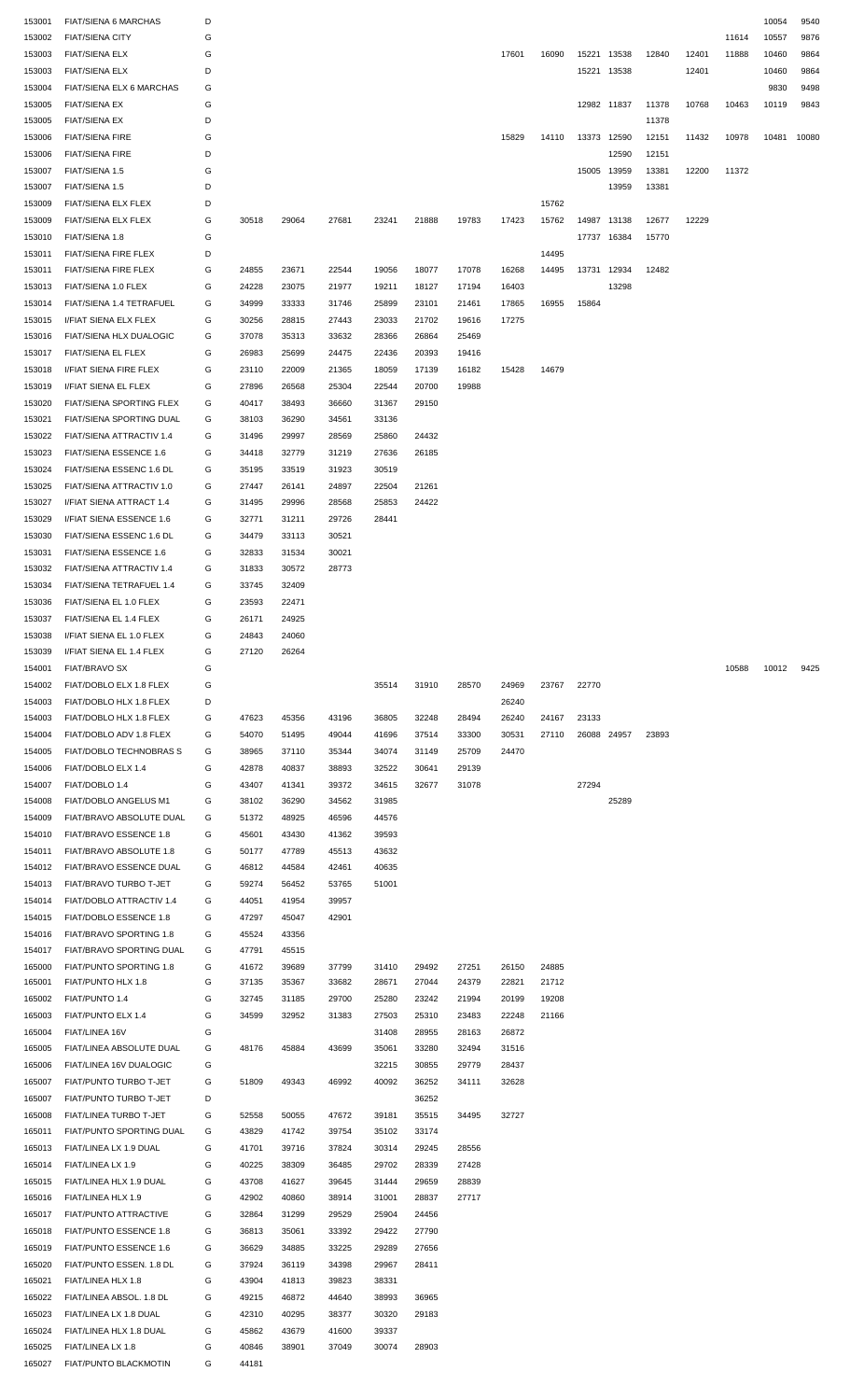| 165028 | FIAT/PUNTO ESSEN. 1.6 DL        | G | 38804  | 36956  | 35197  | 33716  |        |        |        |        |             |             |       |       |       |       |       |
|--------|---------------------------------|---|--------|--------|--------|--------|--------|--------|--------|--------|-------------|-------------|-------|-------|-------|-------|-------|
| 165029 | FIAT/LINEA ESSENCE 1.8          | G | 43909  | 41819  | 39828  |        |        |        |        |        |             |             |       |       |       |       |       |
| 165029 | <b>FIAT/LINEA ESSENCE 1.8</b>   | D |        |        | 39828  |        |        |        |        |        |             |             |       |       |       |       |       |
| 165030 | FIAT/LINEA ESSENCE DUAL         | G | 47851  | 45572  | 43403  |        |        |        |        |        |             |             |       |       |       |       |       |
| 166089 | I/FIAT 500 COUPE                | G |        |        |        |        | 32269  |        |        |        |             |             |       |       |       |       |       |
|        |                                 |   |        |        |        |        |        |        |        |        |             |             |       |       |       |       |       |
|        | <b>Fabricante: FIBRAL</b>       |   |        |        |        |        |        |        |        |        |             |             |       |       |       |       |       |
| 134601 | FIBRAL/POTRO                    | G |        |        |        |        |        |        |        |        |             |             |       |       |       |       | 5109  |
|        | <b>Fabricante: FIBRAUTOS</b>    |   |        |        |        |        |        |        |        |        |             |             |       |       |       |       |       |
| 148501 | FIBRAUTOS/RD SUPER              | G |        |        |        |        |        |        |        |        |             |             |       |       |       |       | 5199  |
|        |                                 |   |        |        |        |        |        |        |        |        |             |             |       |       |       |       |       |
|        | <b>Fabricante: FIBRAVAN</b>     |   |        |        |        |        |        |        |        |        |             |             |       |       |       |       |       |
| 140901 | FIBRAVAN/KAUIPE LUXO            | G | 19827  | 18883  | 17985  | 15686  | 15013  | 13420  | 12785  | 11332  | 10611       | 9900        | 8556  | 7735  | 7044  | 6695  | 6033  |
| 140999 | <b>FIBRAVAN</b>                 | G |        |        |        |        |        |        |        |        |             |             |       |       |       |       | 5342  |
|        | <b>Fabricante: FISKER</b>       |   |        |        |        |        |        |        |        |        |             |             |       |       |       |       |       |
| 124603 | I/FISKER KARMA SPORT            | G |        | 351679 |        |        |        |        |        |        |             |             |       |       |       |       |       |
|        |                                 |   |        |        |        |        |        |        |        |        |             |             |       |       |       |       |       |
|        | <b>Fabricante:</b> FORD         |   |        |        |        |        |        |        |        |        |             |             |       |       |       |       |       |
| 101113 | I/FORD MUSTANG CONVERS          | G |        |        |        |        | 152506 | 137295 | 123096 |        |             |             |       |       |       |       |       |
| 101182 | I/FORD MUSTANG GT CONV          | G |        |        | 214345 |        |        |        |        |        |             |             |       |       |       |       |       |
| 102799 | FORD/AERO WILLYS                | G |        |        |        |        |        |        |        |        |             |             |       |       |       | 8485  | 7684  |
| 103204 | FORD/DEL REY L                  | G |        |        |        |        |        |        |        | 11179  | 10574 10102 |             | 9634  | 9176  | 8718  | 8260  | 7857  |
| 103302 | FORD/ESCORT GL                  | G |        |        |        |        |        |        |        |        |             |             |       |       |       |       | 8034  |
| 103303 | FORD/ESCORT L                   | G |        |        |        |        |        |        |        |        |             | 11582       | 10635 | 10132 | 9709  | 9182  | 8746  |
| 103314 | FORD/ESCORT 1.0 HOBBY           | G |        |        |        |        |        |        |        |        |             |             |       |       | 7432  | 7029  | 6697  |
|        |                                 |   |        |        |        |        |        |        |        |        |             |             |       |       |       |       |       |
| 103318 | FORD/ESCORT 1.8I GL             | G |        |        |        |        |        |        |        |        |             |             |       |       |       |       | 8795  |
| 103322 | FORD/ESCORT 1.8I GLX            | G |        |        |        |        |        |        |        |        |             |             |       |       |       |       | 10920 |
| 103325 | FORD/ESCORT GL 1.6 F            | G |        |        |        |        |        |        |        |        |             |             |       |       |       |       | 7784  |
| 103326 | FORD/ESCORT GL 1.6 H            | G |        |        |        |        |        |        |        |        |             |             |       | 10866 | 10092 | 9329  |       |
| 103499 | <b>FORD</b>                     | G |        |        |        |        |        |        |        |        |             |             |       | 8953  | 8364  | 7926  | 7319  |
| 103499 | <b>FORD</b>                     | D |        |        |        |        |        |        |        |        |             |             |       | 9340  | 8725  | 8268  | 7635  |
| 103899 | FORD/JEEP                       | D |        |        |        |        |        |        |        |        |             |             |       | 35730 | 34029 | 32409 | 30867 |
| 106305 | I/FORD MUSTANG GT COUPE         | G |        | 174229 |        |        |        | 148934 |        |        |             |             |       |       |       |       |       |
| 108304 | IMP/FORD CONTOURSE 4DR          | G |        |        |        |        |        |        |        |        |             |             |       |       |       |       | 13254 |
| 108305 | IMP/FORD EXPLORER XLT4X2        | G |        |        |        |        |        |        |        |        |             |             |       |       |       |       | 22898 |
| 108307 | <b>IMP/FORD FIESTA</b>          | G |        |        |        |        |        |        |        |        |             |             | 10609 | 10248 | 9757  | 9312  | 8147  |
| 108308 | I/FORD TAURUS LX                | G |        |        |        |        |        |        |        |        |             |             | 22242 |       | 18949 | 16132 | 15407 |
| 108311 | I/FORD EXPLORER XLT4X4          | G |        |        |        |        |        |        |        |        |             |             |       |       |       |       | 18640 |
| 108313 | IMP/FORD MONDEO CLX FD          | G |        |        |        |        |        |        |        |        |             |             |       |       | 14652 | 10085 | 9002  |
|        |                                 |   |        |        |        |        |        |        |        |        |             |             |       |       |       |       |       |
| 108314 | <b>IMP/FORD MONDEO CLX AD</b>   | G |        |        |        |        |        |        |        |        |             |             |       |       |       |       | 9058  |
| 108315 | <b>IMP/FORD MONDEO CLX ND</b>   | G |        |        |        |        |        |        |        |        |             |             |       |       |       |       | 9060  |
| 108316 | IMP/FORD MONDEO GLX FG          | G |        |        |        |        |        |        |        |        |             |             |       | 14201 | 12306 | 10610 | 9469  |
| 108316 | IMP/FORD MONDEO GLX FG          | D |        |        |        |        |        |        |        |        |             |             |       |       |       | 10610 |       |
| 108317 | IMP/FORD MONDEO GLX AG          | G |        |        |        |        |        |        |        |        |             |             |       |       | 11957 | 10836 | 9682  |
| 108319 | IMP/FORD ESCORT 1.8I GL         | G |        |        |        |        |        |        |        |        |             |             |       |       |       | 9124  | 8113  |
| 108320 | IMP/FORD ESCORT 1.8I GLX        | G |        |        |        |        |        |        |        |        |             |             |       |       |       |       | 8523  |
| 108325 | <b>IMP/FORD ESCORT GL</b>       | G |        |        |        |        |        |        |        |        |             |             |       |       | 10016 | 9257  | 8415  |
| 108326 | <b>IMP/FORD ESCORT GLX</b>      | G |        |        |        |        |        |        |        |        |             |             |       |       |       | 9591  | 8530  |
| 108330 | <b>IMP/FORD MUSTANG 3.8</b>     | G |        |        |        |        |        |        |        |        |             |             |       |       |       |       | 42313 |
| 108331 | IMP/FORD ESCORT GL 16V          | G |        |        |        |        |        |        |        |        |             |             |       |       | 9576  | 9126  | 8115  |
| 108332 | IMP/FORD ESCORT GL 16V D        | G |        |        |        |        |        |        |        |        |             |             |       |       |       |       | 7697  |
| 108333 | IMP/FORD ESCORT GL 16V F        | G |        |        |        | 16442  |        |        |        |        |             | 13043       | 10907 | 10067 | 9704  | 8954  | 8131  |
| 108334 | IMP/FORD ESCORT GL 16V H        | G |        |        |        |        |        |        |        |        |             |             | 10521 | 9997  | 9312  | 8874  | 7893  |
| 108334 | IMP/FORD ESCORT GL 16V H        | D |        |        |        |        |        |        |        |        |             |             |       |       |       |       | 7893  |
| 108335 | IMP/FORD ESCORT GLX 16V         | G |        |        |        |        |        |        |        |        |             |             |       | 11918 | 10724 | 9967  | 8792  |
| 108336 | IMP/FORD ESCORT GLX 16VD        | G |        |        |        |        |        |        |        |        |             |             |       |       |       |       | 8863  |
|        |                                 |   |        |        |        |        |        |        |        |        |             |             |       |       |       |       |       |
| 108337 | IMP/FORD ESCORT GLX 16VF        | G |        |        |        |        |        |        |        |        |             |             | 16075 | 11750 | 10687 | 9892  | 9479  |
| 108338 | IMP/FORD ESCORT GLX 16VH        | G |        |        |        |        |        |        |        |        |             |             |       | 13680 | 10728 | 9968  | 8788  |
| 108339 | I/FORD MUSTANG GT               | G | 190889 | 181799 | 173143 | 157070 | 138242 | 131071 | 116535 | 106647 | 95712 84230 |             | 80498 | 59934 | 46023 | 41679 | 34064 |
| 108340 | IMP/FORD EXPLORER XL            | G |        |        |        |        |        |        |        |        |             |             |       |       |       | 18481 | 16252 |
| 108343 | IMP/FORD ESCORT RS 16V          | G |        |        |        |        |        |        |        |        |             |             |       |       | 12116 | 10512 | 10069 |
| 108345 | <b>IMP/FORD EXPEDITION XLT</b>  | G |        |        |        |        | 72272  | 55866  | 52997  | 50276  | 47565 45413 |             | 43335 | 41258 | 39198 | 37149 | 35344 |
| 108347 | <b>IMP/FORD ESCORT LX WAGON</b> | G |        |        |        |        |        |        |        |        |             |             |       |       |       |       | 8823  |
| 108348 | I/FORD ESCORT GL 1.6 F          | G |        |        |        |        |        |        |        |        |             |             | 10700 | 9877  | 9524  | 8787  | 7978  |
| 108348 | I/FORD ESCORT GL 1.6 F          | D |        |        |        |        |        |        |        |        |             |             |       | 9877  | 9524  | 8787  |       |
| 108349 | I/FORD ESCORT GL 1.6 H          | G |        |        |        |        |        |        |        |        |             |             | 11805 | 9825  | 9128  | 8436  | 7617  |
| 108349 | I/FORD ESCORT GL 1.6 H          | D |        |        |        |        |        |        |        |        |             |             |       |       | 9128  |       |       |
| 108350 | I/FORD MRE CGPI                 | G |        |        |        |        |        |        |        |        |             | 22074       | 19134 | 18243 | 10717 | 9728  | 8687  |
| 108352 | <b>I/FORD TAURUS SE</b>         | G |        |        |        |        |        |        |        |        |             |             | 22878 | 21803 | 12817 | 11634 | 10382 |
| 108355 | <b>I/FORD FOCUS 1.8L HA</b>     | G |        |        |        |        |        |        |        |        |             | 16148       | 14909 | 14254 | 13862 | 12535 | 11424 |
| 108355 | I/FORD FOCUS 1.8L HA            | D |        |        |        |        |        |        |        |        |             |             | 14909 |       |       |       |       |
|        |                                 |   |        |        |        |        |        |        |        |        |             |             |       |       |       |       |       |
| 108356 | I/FORD FOCUS GHIA 2.0LFC        | G |        |        |        | 41469  | 39339  | 26612  | 24130  | 22113  | 19359       | 17495       | 16447 | 15912 | 15407 | 13291 | 12122 |
| 108357 | I/FORD FOCUS 2.0L FC            | G |        |        |        | 35901  | 33822  | 22550  | 20800  | 19514  | 17789       | 16983       | 15642 | 14638 | 14200 | 13146 | 11247 |
| 108358 | I/FORD FOCUS 2.0L FF            | G | 45120  | 42972  | 40926  | 36119  | 34253  | 22743  | 20692  | 19596  |             | 18527 17101 | 15972 | 15135 | 14401 |       |       |
| 108359 | I/FORD FOCUS 2.0L HA            | G |        |        |        | 35927  | 33993  | 22527  | 20451  | 19364  | 18270       | 16857       | 15747 | 14919 | 14194 | 13291 |       |
| 108360 | I/FORD FOCUS GHIA 2.0LHA        | G |        |        |        | 40055  | 37871  | 25262  | 24014  | 21897  | 19120 17391 |             | 16374 | 15858 | 15405 | 13435 | 12382 |
| 108361 | I/FORD FOCUS GHIA 1.8LFC        | G |        |        |        |        |        |        |        |        |             |             | 15108 | 14448 | 14051 |       |       |
| 108362 | <b>I/FORD FOCUS GHIA 2.0LFF</b> | G | 50980  | 48552  | 46241  | 40120  | 38010  | 25404  | 24218  | 22079  | 19315 17562 |             | 16548 | 16017 | 15563 |       |       |
| 108363 | I/FORD FOCUS GHIA 1.8LFF        | G |        |        |        |        |        |        |        |        |             |             | 15107 | 14444 | 14054 |       |       |
| 108364 | I/FORD FOCUS GHIA 1.8LHA        | G |        |        |        |        |        |        |        |        |             |             | 15107 | 14450 | 14048 |       |       |
| 108365 | I/FORD FOCUS 1.8L FF            | G |        |        |        |        |        |        |        |        |             |             | 15465 | 14627 | 14033 |       |       |
| 108366 | I/FORD FOCUS 1.8L FC            | G |        |        |        |        |        |        |        |        |             | 17294 16101 | 14903 | 14256 | 13867 | 12866 |       |
| 108366 | I/FORD FOCUS 1.8L FC            | D |        |        |        |        |        |        |        |        |             |             |       | 14256 |       |       |       |
|        |                                 |   |        |        |        |        |        |        |        |        |             |             |       |       |       |       |       |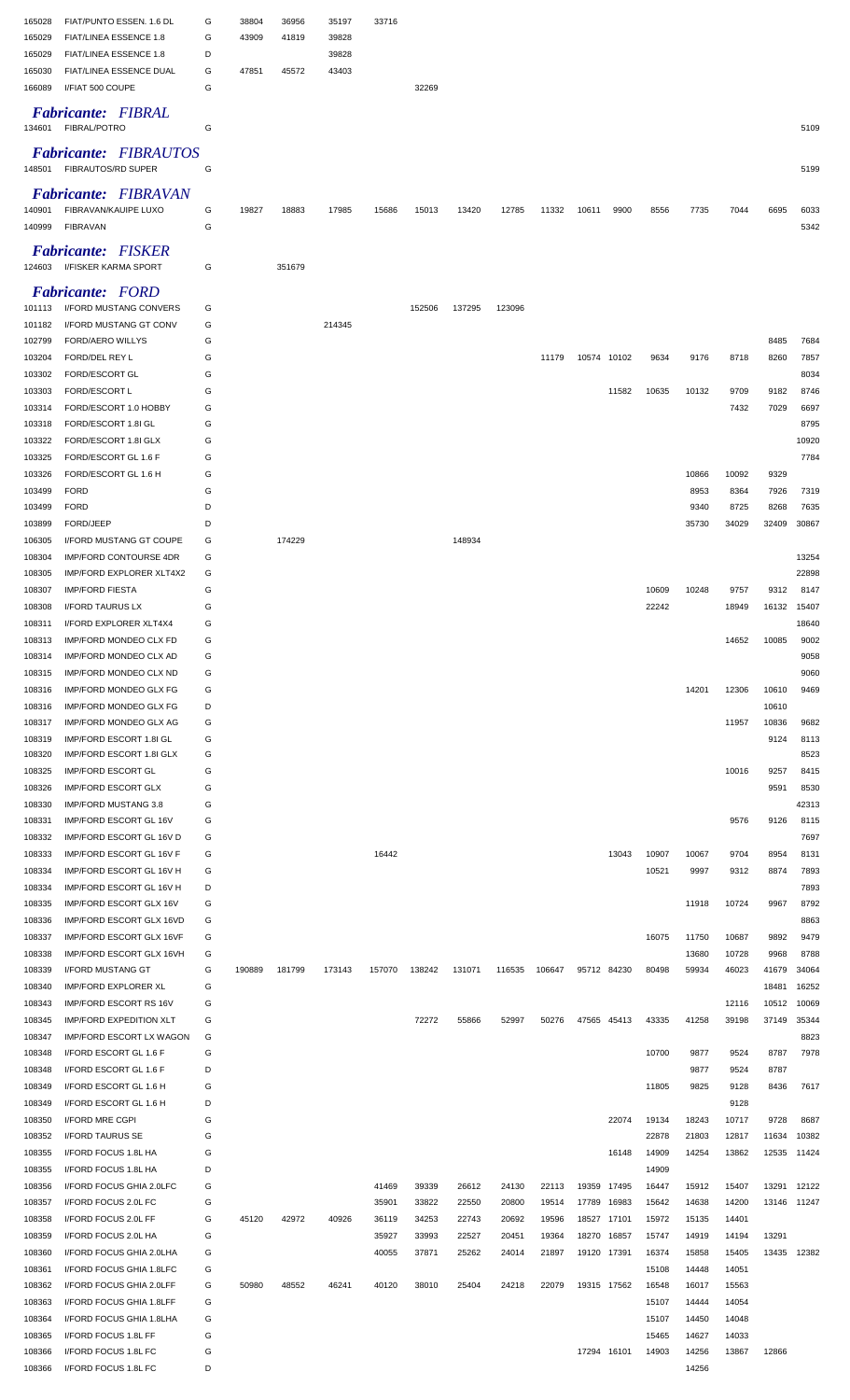| 108370 | I/FORD MONDEO 2.0 GHIA 4        | G |        |        |        |        |        |        | 31666  | 27843  |               | 26234 22955  | 20827                         | 19005  | 17823 | 16333       | 15772 |
|--------|---------------------------------|---|--------|--------|--------|--------|--------|--------|--------|--------|---------------|--------------|-------------------------------|--------|-------|-------------|-------|
| 108371 | I/FORDESCORT16 RONTANAMB        | G |        |        |        |        |        |        |        |        |               |              |                               | 11471  | 10952 | 10010       | 9280  |
| 108374 | I/FORD FIESTA STREET 1.6        | G |        |        |        |        |        |        |        |        |               | 13266 12785  | 11479                         | 10300  | 9385  | 8658        | 8107  |
| 108375 | I/FORD FIESTA STREET            | G |        |        |        |        |        |        |        |        |               | 11627 11180  | 10348                         | 9685   | 8833  | 8098        | 7811  |
| 108375 | <b>I/FORD FIESTA STREET</b>     | D |        |        |        |        |        |        |        |        |               |              |                               | 9685   |       |             |       |
| 108380 | I/FORD FOCUS 1.6L FC            | G |        |        |        |        |        | 20801  | 18699  | 17620  |               | 16543 15408  | 14222                         | 13571  |       |             |       |
| 108381 | I/FORD FOCUS 1.6L HA            | D |        |        |        |        |        |        |        |        |               | 15405        |                               |        |       |             |       |
| 108381 | I/FORD FOCUS 1.6L HA            | G |        |        |        |        |        | 20799  | 18701  | 17612  |               | 16540 15405  | 14225                         | 13624  | 11483 | 10474       | 9456  |
| 108385 | I/FORD TAURUS SE SW             | G |        |        |        |        |        |        |        |        |               |              |                               |        |       |             | 14208 |
| 108386 | I/FORD MUSTANG GT COUPE         | G | 185675 | 176835 | 168413 | 157120 | 138251 | 131057 | 116520 | 106643 |               | 95730 85169  | 81476                         | 73490  | 62462 | 52878       | 45039 |
| 108387 | I/FORD MUSTANG GT CONV          | G |        |        |        |        |        |        | 103319 | 76742  |               | 70548 67442  | 64453                         | 61400  | 58482 | 55436       | 52372 |
| 108388 | I/FORD MUSTANG V6 COUPE         | G | 117982 | 112364 | 107013 | 97122  | 85446  | 80988  | 72031  | 65943  |               | 59180 53031  | 50682                         | 48281  | 45972 | 43608       | 41628 |
| 108390 | <b>I/FORD FUSION</b>            | D |        |        |        |        |        |        | 31368  |        |               |              |                               |        |       |             |       |
| 108390 | <b>I/FORD FUSION</b>            | G | 54239  | 51657  | 49198  | 42043  | 38604  | 34638  | 31368  | 29862  | 29009         |              |                               |        |       |             |       |
|        |                                 | G |        |        |        |        |        |        |        |        |               |              |                               |        |       |             |       |
| 108391 | I/FORD GT                       |   |        |        |        |        |        |        | 389524 | 354289 | 299394 276016 |              |                               |        |       |             |       |
| 108392 | I/FORD FOCUS 1.6 FLEX FC        | G |        |        |        | 33267  | 27882  | 23173  | 20654  | 19118  |               |              |                               |        |       |             |       |
| 108393 | I/FORD FOCUS 1.6 FLEX HA        | G |        |        |        | 30670  | 24903  | 21904  | 19749  | 18612  |               |              |                               |        |       |             |       |
| 108394 | I/FORD MUSTANG SHELBY GT        | G | 243439 | 231847 | 220807 | 194195 | 170786 | 161990 | 144047 | 131827 | 118290        |              |                               |        |       |             |       |
| 108397 | I/FORD MUSTANG V6 CONV          | G |        | 183184 | 173182 | 166225 | 140335 | 126272 | 113254 | 94185  |               | 86480 82670  |                               |        |       |             |       |
| 108398 | I/FORD MUSTANG GT CONV          | G | 231133 | 220128 | 209645 | 178667 | 150814 | 135711 | 121710 | 101666 | 96206         |              |                               |        |       |             |       |
| 108399 | <b>IMP/FORD</b>                 | G |        |        |        |        |        |        |        |        |               |              | 22650                         | 21597  | 12687 | 11519 10280 |       |
| 108580 | I/FORD FOCUS 1.6L FC            | G |        |        |        |        |        |        |        |        |               | 15976 14882  | 13739                         | 13267  |       |             |       |
| 109714 | I/FORD THUNDERBIRD CONV         | G |        |        |        |        |        |        |        |        |               |              | 125019                        | 114180 |       |             |       |
| 110194 | I/FORD MUSTANG GT 5.0L          | G | 187284 | 178367 | 169873 | 161782 |        |        |        |        |               |              |                               |        |       |             |       |
| 135603 | I/FORD THUNDERBIRD              | G |        |        |        |        |        |        |        |        |               |              | 128134 122417 112432          | 101097 | 18478 | 17028       | 16293 |
| 135606 | <b>I/FORD CROWN VICTORIA</b>    | G |        |        | 96290  | 56100  |        | 53901  |        | 45702  |               |              |                               |        |       |             |       |
|        |                                 | G |        | 153826 |        | 129824 | 119984 |        | 106221 |        | 93162         |              |                               |        |       |             |       |
| 135612 | I/FORD MUSTANG V6PREMIUM        |   | 166121 |        | 136864 |        |        | 111679 |        |        |               |              |                               |        |       |             |       |
| 135613 | <b>I/FORD MUSTANG COUPE</b>     | G | 173515 | 165253 | 157385 | 148171 | 138946 | 131796 | 117158 | 107279 |               | 100926 94792 | 89097                         | 83755  | 78665 | 73873       | 69560 |
| 135614 | I/FORD MUSTANG GTPREMIUM        | G | 181661 | 173011 | 164772 | 149548 | 124730 | 118827 | 110266 | 101487 |               |              |                               |        |       |             |       |
| 135615 | <b>I/FORD MUSTANG BULLITT</b>   | G |        |        |        |        | 147446 | 139376 | 124304 |        |               |              |                               |        |       |             |       |
| 135616 | <b>I/FORD MUSTANG GTPR CONV</b> | G |        | 208732 | 198901 | 192626 | 162553 | 146280 | 131203 |        |               |              |                               |        |       |             |       |
| 135617 | I/FORD MUSTANG V6PR CONV        | G |        | 164617 | 159424 |        | 145082 | 130519 | 117087 |        |               |              |                               |        |       |             |       |
| 135618 | <b>I/FORD MUSTANG V6</b>        | G | 191429 | 182673 | 174090 | 152607 | 134637 | 127350 | 113265 |        |               |              |                               |        |       |             |       |
| 135619 | I/FORD MUSTANG CONV             | G |        |        | 169578 | 164228 | 138636 | 124819 |        |        |               |              |                               |        |       |             |       |
| 135622 | I/FORD MUSTANG GT SALEEN        | G |        |        |        |        | 147004 | 139383 | 123938 |        |               |              |                               |        |       |             |       |
| 135623 | I/FORD FUSION V6                | G | 71052  | 67668  | 64447  | 52422  | 49629  | 41141  |        |        |               |              |                               |        |       |             |       |
| 135625 | I/FORD FOCUS GHIA 2.0LHC        | G |        |        |        |        | 37016  | 24688  | 23483  |        |               |              |                               |        |       |             |       |
| 135626 | I/FORD FOCUS SEDAN SE           | G |        |        |        |        | 33377  | 22268  | 20561  |        |               |              | 19252 17550 16764 15437 14448 |        | 14016 | 13302       |       |
| 135627 | <b>I/FORD TAURUS X SEL</b>      | G |        |        |        |        | 77367  | 63883  | 57889  |        |               |              |                               |        |       |             |       |
| 135629 | I/FORD FOCUS HC FLEX            | G | 44425  | 40478  | 37485  | 35817  | 26895  | 21272  |        |        |               |              |                               |        |       |             |       |
| 135630 |                                 | G | 53545  | 48656  | 45304  | 40747  | 35067  | 33892  |        |        |               |              |                               |        |       |             |       |
|        | I/FORD FOCUS TI 2LHCFLEX        |   |        |        |        |        |        |        |        |        |               |              |                               |        |       |             |       |
| 135631 | I/FORD FOCUS 2L FC FLEX         | G | 45548  | 43380  | 41314  | 36550  | 34553  | 23130  |        |        |               |              |                               |        |       |             |       |
| 135632 | I/FORD FOCUS FC FLEX            | G | 42869  | 40828  | 38885  | 33225  | 27743  | 23719  |        |        |               |              |                               |        |       |             |       |
| 135633 | I/FORD FOCUS 2L HC FLEX         | G | 44914  | 42776  | 40740  | 36582  | 34733  | 23097  |        |        |               |              |                               |        |       |             |       |
| 135634 | I/FORD FOCUS TI 2LFCFLEX        | G | 53134  | 50603  | 48194  | 46045  |        |        |        |        |               |              |                               |        |       |             |       |
| 135636 | I/FORD FOCUS SEDAN              | G |        |        |        | 37856  | 28069  |        |        | 17483  |               | 16166 15540  |                               |        |       |             |       |
| 135637 | I/FORD MUSTANG GT 500           | G |        |        |        | 168016 | 147856 | 140106 |        |        |               |              |                               |        |       |             |       |
| 135639 | I/FORD FOCUS ZXW                | G |        |        |        |        |        |        |        |        |               | 19629 17853  | 16806                         |        |       |             |       |
| 135640 | I/FORD FOCUS GH 2LFCFLEX        | G | 51112  | 48679  | 46361  | 40324  | 38235  | 25861  |        |        |               |              |                               |        |       |             |       |
| 135641 | I/FORD FOCUS GH 2LHCFLEX        | G | 49576  | 47216  | 44968  | 39041  | 36926  | 24622  |        |        |               |              |                               |        |       |             |       |
| 135642 | I/FORD MUSTANG S GT500 C        | G | 214076 | 203883 | 194175 | 170745 | 150267 | 142455 |        |        |               |              |                               |        |       |             |       |
| 135643 | I/FORD TAURUS SES               | G |        |        |        |        |        |        |        |        |               |              | 23354                         | 22114  | 20940 |             |       |
| 135644 | I/FORD MUSTANG V6 CONV P        | G |        |        |        | 168738 | 142469 | 128172 |        |        |               |              |                               |        |       |             |       |
| 135646 | I/FORD FIESTA SE                | G | 43363  | 41298  | 39333  | 35315  | 33464  |        |        |        |               |              |                               |        |       |             |       |
|        |                                 |   |        |        |        |        |        |        |        |        |               |              |                               |        |       |             |       |
| 135647 | I/FORD FUSION HYBRID            | G | 96654  | 92052  | 87670  | 82458  |        |        |        |        |               |              |                               |        |       |             |       |
| 135648 | I/FORD MUSTANG V6 3.7L          | G |        |        | 134868 | 126954 |        |        |        |        |               |              |                               |        |       |             |       |
| 135649 | I/FORD MUSTANG SHELBY KR        | G |        |        |        |        | 189821 |        |        |        |               |              |                               |        |       |             |       |
| 135650 | I/FORD FOCUS SE                 | G |        |        |        | 40100  |        |        |        |        |               |              |                               |        |       |             |       |
| 135651 | I/FORD MUSTANG DAYTO.500        | G | 196551 | 187192 | 178278 | 169789 |        |        |        |        |               |              |                               |        |       |             |       |
| 135652 | I/FORD MUSTANG GT CONV P        | G |        |        |        | 179939 |        |        |        |        |               |              |                               |        |       |             |       |
| 135653 | I/FORD FUSION SEL FWD           | G |        |        |        | 54634  |        |        |        |        |               |              |                               |        |       |             |       |
| 135654 | I/FORD FUSION V6 FWD            | G | 75574  | 71976  | 68548  |        |        |        |        |        |               |              |                               |        |       |             |       |
| 135655 | <b>I/FORD FIESTA SES</b>        | G | 47258  | 45008  | 42865  |        |        |        |        |        |               |              |                               |        |       |             |       |
| 135656 | <b>I/FORD FOCUS RS</b>          | G | 65355  | 62242  | 59279  | 56050  |        |        |        |        |               |              |                               |        |       |             |       |
| 135657 | I/FORD GRAND MARQUIS LS         | G | 127916 | 121825 | 116024 |        |        |        |        |        |               |              |                               |        |       |             |       |
| 135658 | I/FORD FUSION 1.6               | G |        |        |        |        |        |        |        |        |               |              | 24312                         |        |       |             |       |
| 135659 | I/FORD TAURUS LIMITED           | G |        |        |        | 86837  |        |        |        |        |               |              |                               |        |       |             |       |
| 135661 | <b>I/FORD MUSTANG GT CS</b>     | G | 195624 | 186308 | 177436 |        |        |        |        |        |               |              |                               |        |       |             |       |
|        |                                 |   |        |        |        |        |        |        |        |        |               |              |                               |        |       |             |       |
| 135662 | <b>I/FORD MUSTANG BOSS 302</b>  | G | 175322 | 168377 | 161128 |        |        |        |        |        |               |              |                               |        |       |             |       |
| 135663 | I/FORD MUSTANG SHELBY C         | G |        | 237044 | 225757 |        |        |        |        |        |               |              |                               |        |       |             |       |
| 135664 | I/FORD FOCUS ZX5                | G |        |        |        |        |        |        | 23905  |        |               |              |                               |        |       |             |       |
| 135665 | I/FORD FOCUS ZTS                | G |        |        |        |        |        |        |        |        |               |              |                               | 17567  |       |             |       |
| 135666 | I/FORD FUSION SEL               | G | 68122  | 65423  |        |        |        |        |        |        |               |              |                               |        |       |             |       |
| 135668 | I/FORD FUSION FLEX              | G | 90008  | 87256  |        |        |        |        |        |        |               |              |                               |        |       |             |       |
| 135669 | I/FORD FUSION FWD GTDI          | G | 96371  | 93332  |        |        |        |        |        |        |               |              |                               |        |       |             |       |
| 135670 | I/FORD FUSION AWD GTDI          | G | 103626 | 100357 |        |        |        |        |        |        |               |              |                               |        |       |             |       |
| 135671 | I/FORD MUSTANG V8 COUPE         | G |        | 181539 |        |        |        |        |        |        |               |              |                               |        |       |             |       |
| 135672 | I/FORD FUSION SE FWD            | G |        | 69680  |        |        |        |        |        |        |               |              |                               |        |       |             |       |
| 135673 | I/FORD FOCUS S AT 1.6 H         | G | 46442  |        |        |        |        |        |        |        |               |              |                               |        |       |             |       |
| 135674 | I/FORD FOCUS TI AT 2.0 H        | G | 59669  |        |        |        |        |        |        |        |               |              |                               |        |       |             |       |
| 135675 | I/FORD FOCUS S AT 2.0 S         | G | 53307  |        |        |        |        |        |        |        |               |              |                               |        |       |             |       |
| 135676 | I/FORD FOCUS TI AT 2.0 S        | G | 60020  |        |        |        |        |        |        |        |               |              |                               |        |       |             |       |
|        |                                 |   |        |        |        |        |        |        |        |        |               |              |                               |        |       |             |       |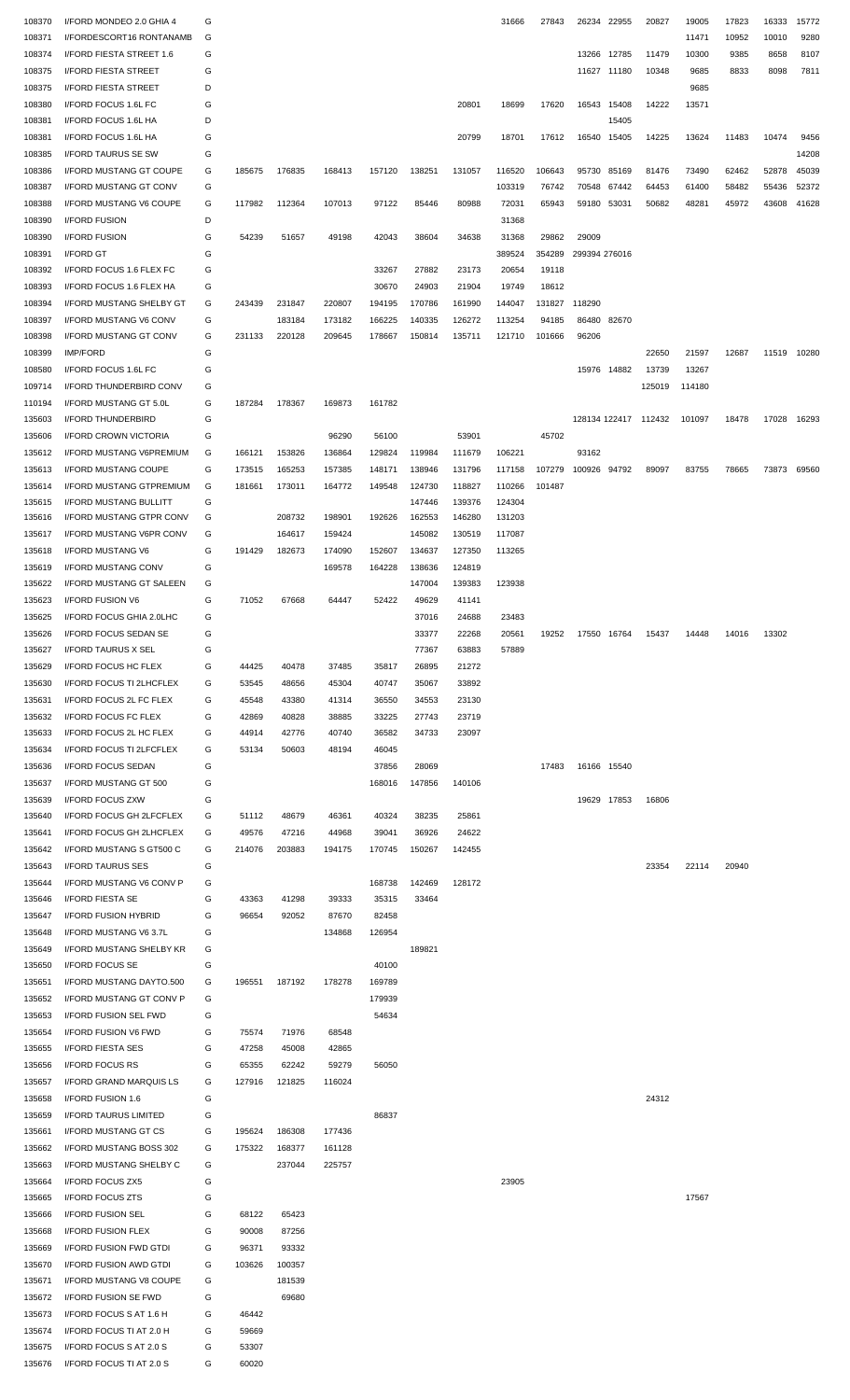| 135678           | I/FORD FOCUS SE AT 2.0 H                             | G      | 47846          |       |       |       |                |                |                |                |                |                      |                |               |               |               |               |
|------------------|------------------------------------------------------|--------|----------------|-------|-------|-------|----------------|----------------|----------------|----------------|----------------|----------------------|----------------|---------------|---------------|---------------|---------------|
| 135679           | I/FORD FOCUS S 1.6 H                                 | G      | 44074          |       |       |       |                |                |                |                |                |                      |                |               |               |               |               |
| 135680           | I/FORD FOCUS SE 1.6 H                                | G      | 44006          |       |       |       |                |                |                |                |                |                      |                |               |               |               |               |
| 135681<br>135684 | I/FORD FOCUS SE AT 1.6 H<br>I/FORD FOCUS SE AT 2.0 S | G<br>G | 45840<br>49432 |       |       |       |                |                |                |                |                |                      |                |               |               |               |               |
| 146006           | FORD/VERSAILLES 1.8 I GL                             | G      |                |       |       |       |                |                |                |                |                |                      |                |               |               | 9231          | 8781          |
| 147501           | FORD/ROYALE GL                                       | G      |                |       |       |       |                |                |                |                |                |                      |                |               |               |               | 9743          |
| 147800           | FORD/KA 1.6 SULAM KABRIO                             | G      |                |       |       |       |                |                |                |                |                |                      |                | 19924         | 19043         | 17439         |               |
| 147801           | FORD/KA SULAM KABRIOLET                              | G      |                |       |       |       |                |                |                |                |                | 20377 19492          | 18555          |               |               |               |               |
| 153301<br>153302 | <b>FORD/KA</b><br>FORD/KA CLX                        | G<br>G |                |       |       |       |                | 12981          | 12652          | 12143          | 11666 11159    | 12453                | 10620<br>11692 | 9475<br>10939 | 9066<br>10125 | 8357<br>9265  | 7839<br>8648  |
| 153303           | FORD/KA BLACK                                        | G      |                |       |       |       |                |                |                |                |                |                      | 16025          | 13916         | 12585         | 12159         | 10680         |
| 153304           | FORD/KA BLACK 1.6                                    | G      |                |       |       |       |                |                |                |                |                |                      |                | 12483         | 11549         | 11199         | 10514         |
| 153305           | FORD/KA 1.6                                          | G      |                |       |       |       |                | 17993          | 16685          | 15779          | 13802          | 12865                | 12198          | 11353         | 10871         | 9265          |               |
| 153306           | FORD/KA XR 1.6                                       | G      |                |       |       |       |                | 18321          | 16959          | 16049          | 14033 13081    |                      | 12409          | 11547         | 11059         | 9527          | 9113          |
| 153306           | FORD/KA XR 1.6                                       | D      |                |       |       |       |                |                |                |                |                |                      |                |               | 11059         |               |               |
| 153307<br>153308 | FORD/KA 1.6 IMAGE<br>FORD/KA 1.6 FLEX                | G<br>G | 25375          | 24167 | 23017 | 20186 | 18635          | 17401          | 16415          | 15308          |                |                      |                |               |               |               | 7662          |
| 153309           | FORD/KA FLEX                                         | G      | 22407          | 21341 | 20325 | 17806 | 16974          | 16369          | 14030          | 13432          |                |                      |                |               |               |               |               |
| 153310           | FORD/KA SPORT 1.6 FLEX                               | G      | 29189          | 27799 | 26476 |       |                |                |                |                |                |                      |                |               |               |               |               |
| 159901           | <b>FORD/FIESTA CLX</b>                               | G      |                |       |       |       |                |                |                |                |                | 11905                | 11100          | 10283         | 9520          | 8786          | 7561          |
| 159902           | FORD/FIESTA CLX 16V                                  | G      |                |       |       |       |                |                |                |                |                | 14507                | 13526          | 11942         | 11147         | 10458         | 9703          |
| 159903           | <b>FORD/FIESTA</b>                                   | D      | 23180          | 22076 | 21026 | 19236 | 18193          | 17197          | 16173          | 15376          | 14455          | 13917                | 13304          | 8972          | 8544          | 8148          | 7129          |
| 159903<br>159904 | <b>FORD/FIESTA</b><br>IMP/FORD MONDEO V6 F           | G<br>G | 23502          | 22384 | 21318 | 19503 | 18445          | 17436          | 16398          | 15590          |                | 14655 14110          | 13488          | 9096          | 8662<br>20301 | 8261<br>14784 | 7227<br>13913 |
| 159906           | IMP/FORD MONDEO V6 N                                 | G      |                |       |       |       |                |                |                |                |                |                      |                |               |               | 14982         | 14099         |
| 159907           | FORD/KA GL IMAGE                                     | G      |                |       |       |       |                |                | 13900          | 13222          |                | 12496 11886          | 11581          | 10952         | 9760          | 9142          | 8783          |
| 159908           | <b>FORD/KA GL</b>                                    | G      |                |       |       |       |                | 14443          | 12876          | 12263          | 11649 11153    |                      | 10784          | 10337         | 9328          | 8786          | 7441          |
| 159909           | <b>FORD/FIESTA GL</b>                                | D      |                |       |       |       |                |                |                |                |                |                      |                |               | 8575          | 8186          |               |
| 159909           | <b>FORD/FIESTA GL</b>                                | G      |                |       |       |       |                |                |                |                |                | 10692                | 9973           | 8996          | 8575          | 8186          | 7372          |
| 159910<br>159910 | FORD/FIESTA GL CLASS<br>FORD/FIESTA GL CLASS         | D<br>G |                |       |       |       |                |                |                |                |                | 13338                | 11558          | 10977         | 10557         | 8647<br>8647  | 7566          |
| 159911           | <b>FORD/FIESTA GLX</b>                               | G      |                |       |       |       |                |                | 19541          | 18105          | 16780          | 15631                | 14578          | 12436         | 11765         | 11122         | 10270         |
| 159912           | <b>FORD/FIESTA STREET</b>                            | G      |                |       |       |       |                |                | 13079          | 12581          | 12041          | 11642                | 10635          | 9946          | 9077          | 7925          | 7466          |
| 159913           | FORD/FIESTA STREET 1.6                               | G      |                |       |       |       |                |                |                |                | 13754          | 12779                | 11480          | 10302         | 9336          | 8410          |               |
| 159914           | FORD/FIESTA 1.6                                      | G      |                |       |       |       |                |                |                | 17633          |                | 16337 14695          | 13870          | 12810         | 11035         | 10285         |               |
| 159915           | <b>FORD/FIESTA EDGE</b><br><b>FORD/FIESTA EDGE</b>   | D<br>G |                |       |       |       |                |                |                |                |                |                      |                | 11360         |               |               |               |
| 159915<br>159916 | FORD/FIESTA SUPERCHARGER                             | D      |                |       |       |       |                |                |                | 15197          |                | 14293 13759<br>14195 | 12600          | 11360         | 9641          | 8997          |               |
| 159916           | FORD/FIESTA SUPERCHARGER                             | G      |                |       |       |       |                |                | 16468          | 15478          |                | 14812 14195          | 12679          | 12102         | 11804         |               |               |
| 159917           | FORD/FIESTA 1.6 FLEX                                 | G      |                | 27909 |       |       |                |                | 17722          | 16843          | 16176          | 14944                | 14296          |               |               |               |               |
| 159918           | FORD/FIESTA SEDAN 1.6                                | G      |                |       | 26257 |       |                |                |                |                |                |                      |                |               |               |               |               |
| 159919           | FORD/FIESTA SEDAN SC                                 | G      |                |       |       |       |                |                | 18310          | 16705          |                | 15894 14700          | 14051          |               |               |               |               |
| 159919           | FORD/FIESTA SEDAN SC                                 | D<br>D |                |       |       |       |                |                |                |                | 15894          | 14700                |                |               |               |               |               |
| 159920<br>159920 | FORD/FIESTA SEDAN<br><b>FORD/FIESTA SEDAN</b>        | G      | 21703          | 20669 | 19686 |       |                | 18324          | 17520          | 16649<br>16649 | 15758<br>15758 | 12790                | 12155          |               |               |               |               |
| 159921           | FORD/FIESTA SEDAN1.6FLEX                             | G      | 30051          | 28622 | 27259 | 24564 | 23060          | 21241          | 19009          | 18157          | 17539          | 15930                | 15241          |               |               |               |               |
| 159921           | FORD/FIESTA SEDAN1.6FLEX                             | D      |                |       |       |       |                |                |                |                |                | 15930                |                |               |               |               |               |
| 159922           | FORD/FIESTA 1.6 FLEX                                 | G      | 27985          | 26653 | 25384 | 22798 | 21679          | 19845          | 18085          | 17194          | 16498          | 15317                | 14566          |               |               |               |               |
| 159923           | <b>FORD/FIESTA FLEX</b>                              | G      | 24366          | 23207 | 22422 | 20504 | 19528          | 17912          | 16217          | 14662          | 14018          | 13327                | 12418          | 11678         | 11145         | 10573         | 10080         |
| 159924<br>159925 | FORD/FIESTA SEDAN FLEX<br>FORD/FIESTA 1.0F TRAIL 5   | G<br>G | 27023          | 25737 | 24512 | 21074 | 19457<br>21941 | 18548<br>20507 | 17069<br>18860 | 16246<br>17951 | 15407          |                      |                |               |               |               |               |
| 159926           | FORD/FIESTA 1.6F TRAIL 5                             | G      |                |       |       | 23721 | 22591          | 20699          | 18863          | 17919          |                |                      |                |               |               |               |               |
| 159927           | <b>FORD/FIESTA TRAIL</b>                             | G      | 29891          | 28468 | 27114 | 23209 | 21957          | 20527          | 19706          |                |                |                      |                |               |               |               |               |
| 159928           | FORD/FIESTA TRAIL 1.6F                               | G      | 31039          | 29561 | 28155 | 24117 | 22595          | 20703          | 19583          |                |                |                      |                |               |               |               |               |
| 159929           | I/FORD MONDEO SW                                     | G      |                |       |       |       |                |                |                |                |                |                      |                |               |               | 10217         | 9723          |
| 159930           | I/FORD FIESTA SE HA                                  | G      | 42683          | 40651 | 38715 |       |                |                |                |                |                |                      |                |               |               |               |               |
| 159931<br>159932 | <b>I/FORD FIESTA S</b><br>FORD/FIESTA HA 1.6L TI     | G<br>G | 26655<br>46043 | 25600 |       |       |                |                |                |                |                |                      |                |               |               |               |               |
| 159933           | FORD/FIESTA HA 1.6L SE                               | G      | 40574          |       |       |       |                |                |                |                |                |                      |                |               |               |               |               |
| 159934           | I/FORD FIESTA SD 1.6LTI                              | G      | 46839          |       |       |       |                |                |                |                |                |                      |                |               |               |               |               |
| 159935           | I/FORD FIESTA SD 1.6LSE                              | G      | 43350          |       |       |       |                |                |                |                |                |                      |                |               |               |               |               |
| 159937           | I/FORD FIESTA SD 1.6LSEA                             | G      | 46304          |       |       |       |                |                |                |                |                |                      |                |               |               |               |               |
| 159938           | I/FORD FIESTA SD 1.6LTIA<br>FORD/FIESTA HA 1.6L SE A | G<br>G | 50880<br>44158 |       |       |       |                |                |                |                |                |                      |                |               |               |               |               |
| 159939<br>159940 | FORD/FIESTA HA 1.5L SE                               | G      | 35907          |       |       |       |                |                |                |                |                |                      |                |               |               |               |               |
| 159941           | FORD/FIESTA HA 1.5L S                                | G      | 35907          |       |       |       |                |                |                |                |                |                      |                |               |               |               |               |
| 159942           | FORD/FIESTA HA 1.6L TI A                             | G      | 49115          | 47153 |       |       |                |                |                |                |                |                      |                |               |               |               |               |
| 159944           | I/FORD FIESTA 1.3                                    | G      |                |       |       |       |                |                |                |                | 14961          |                      |                |               |               |               |               |
|                  | <b>Fabricante: GAMO</b>                              |        |                |       |       |       |                |                |                |                |                |                      |                |               |               |               |               |
|                  | 150902 GAMO/RADAR S                                  | G      |                |       |       |       |                |                |                |                |                |                      |                |               |               | 6013          | 5773          |
|                  | <b>Fabricante: GEELY</b>                             |        |                |       |       |       |                |                |                |                |                |                      |                |               |               |               |               |
| 162303           | I/GEELY LC GS                                        | G      |                |       | 17364 |       |                |                |                |                |                |                      |                |               |               |               |               |
| 162306           | I/GEELY GX2 GL                                       | G      |                |       | 24706 |       |                |                |                |                |                |                      |                |               |               |               |               |
|                  | <b>Fabricante: GEO</b>                               |        |                |       |       |       |                |                |                |                |                |                      |                |               |               |               |               |
| 147199           | IMP/GEO                                              | G      |                |       |       |       |                |                |                |                |                | 15768                | 15163          | 13192         | 12815         | 9666          | 6192          |
|                  | 147199 IMP/GEO                                       | D      |                |       |       |       |                |                |                |                |                | 31435                | 30431          | 28402         | 27150         | 25863 21520   |               |
|                  |                                                      |        |                |       |       |       |                |                |                |                |                |                      |                |               |               |               |               |
|                  | <b>Fabricante: GIANT'S</b>                           |        |                |       |       |       |                |                |                |                |                |                      |                |               |               |               |               |
| 125701           | GIANT'S/BUGGY                                        | G      |                |       |       |       |                |                |                |                |                |                      |                |               |               |               | 5809          |
| 125799           | GIANT'S                                              | G      |                |       |       |       |                |                |                |                |                |                      |                |               |               |               | 5789          |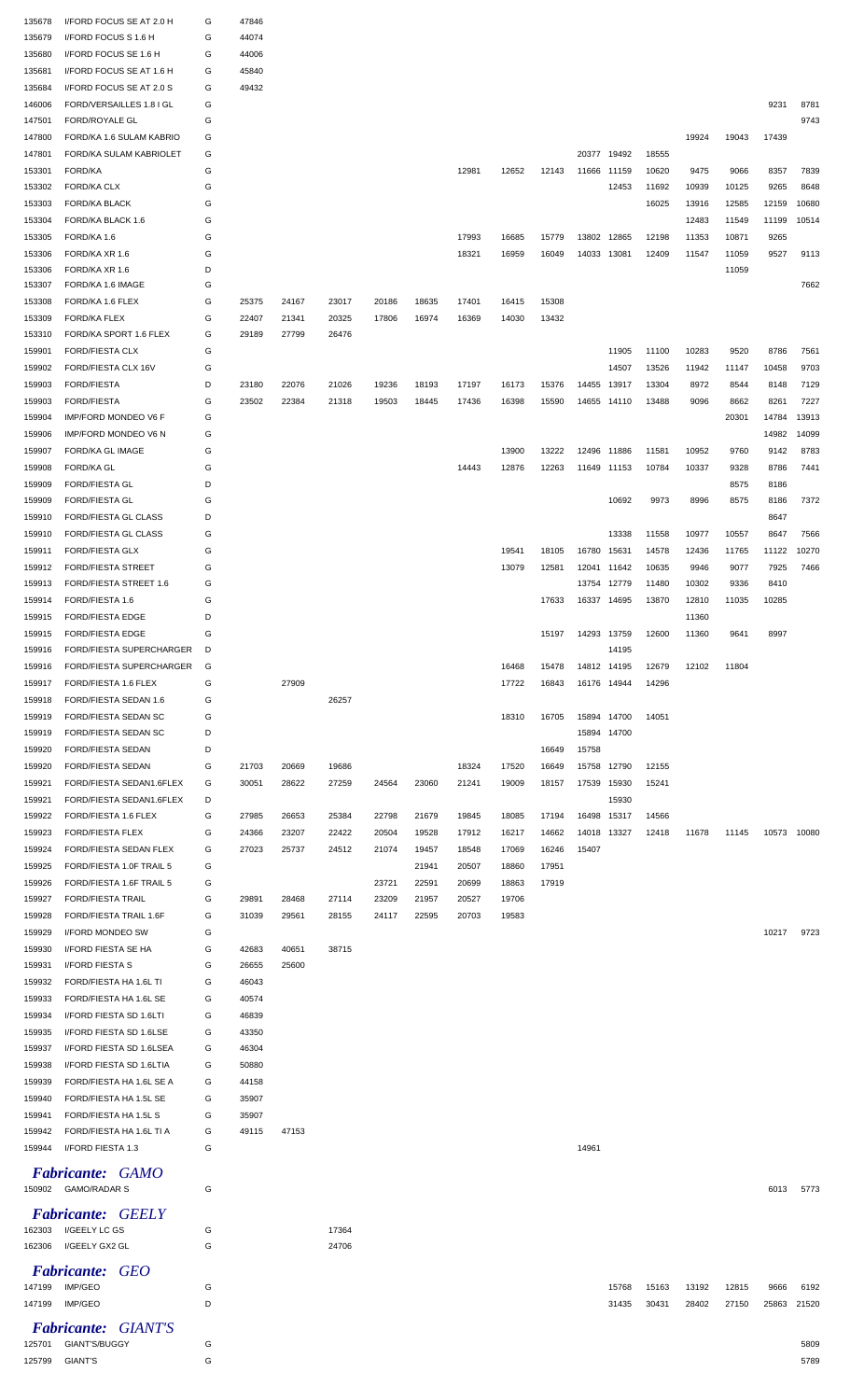## *Fabricante: GM - CHEVROLET*

| 100002 | IMP/CHEVROLET SUBURBAN          | G | 208167 | 198255 | 188815 | 155527 | 145596 | 134758 | 118525 | 112586 | 96624                |        |        |        |               |       |
|--------|---------------------------------|---|--------|--------|--------|--------|--------|--------|--------|--------|----------------------|--------|--------|--------|---------------|-------|
| 100028 | I/CHEVROLET CORVETTE            | G |        |        |        |        |        |        | 164930 |        | 148697 142740 131409 |        |        |        |               |       |
| 101139 | I/CHEVROLET CAMARO SS           | G |        |        | 173492 |        |        |        |        |        |                      |        |        |        |               |       |
| 104301 | GM/CARAVAN COMODORO             | G |        |        |        |        |        |        |        |        |                      |        |        |        |               | 8605  |
| 104399 | GM/CARAVAN                      | G |        |        |        |        |        |        |        |        | 12745 12129          | 11674  | 11104  | 10580  | 10026         | 9553  |
| 104410 | <b>GM/CHEVETTE SE</b>           | G |        |        |        |        |        |        |        |        |                      | 9901   | 9417   | 8972   | 8499          | 8099  |
|        | I/CHEVROLET CAMARO              | G |        |        |        |        |        | 130189 |        |        |                      |        |        |        |               |       |
| 104601 |                                 |   |        |        | 143615 | 139085 | 136067 |        | 124564 |        | 119183 114395 109108 | 96667  | 84747  | 76505  | 68260         | 61619 |
| 104602 | I/CHEVROLET CAMARO V6           | G |        |        | 106901 | 103529 | 98146  | 92845  |        |        |                      |        |        |        |               |       |
| 104603 | I/CHEVROLET CAMARO SS           | G | 167958 | 160820 | 153975 | 147631 | 141548 | 135533 |        |        |                      |        |        |        |               |       |
| 104604 | I/CHEVROLET CAMARO 1SS          | G | 167225 | 159262 | 151678 | 142371 | 132979 | 124334 |        |        |                      |        |        |        |               |       |
| 104605 | I/CHEVROLET CAMARO 2SS          | G | 167958 | 160820 | 153975 | 147631 | 141548 | 135533 |        |        |                      |        |        |        |               |       |
| 104606 | I/CHEVROLET CAMARO 2LT          | G | 144524 | 137643 | 131089 | 122960 | 116566 | 109455 |        |        |                      |        |        |        |               |       |
| 104607 | I/CHEVROLET CAMARO 1LT          | G | 140809 | 134105 | 127719 | 120949 | 114539 | 108353 |        |        |                      |        |        |        |               |       |
|        |                                 |   |        | 123973 |        |        |        |        |        |        |                      |        |        |        |               |       |
| 104608 | I/CHEVROLET CAMARO LT           | G | 130171 |        | 118070 | 112166 | 106016 | 99711  |        |        |                      |        |        |        |               |       |
| 104609 | I/CHEVROLET CAMARO 2SSRS        | G | 171791 | 163611 | 155820 | 148400 | 140980 | 133930 |        |        |                      |        |        |        |               |       |
| 104610 | I/CHEVROLET MALIBU LTZ          | G | 67630  | 64410  | 61342  | 54073  | 51321  | 48693  |        |        |                      |        |        |        |               |       |
| 104611 | I/CHEVROLET CAMARO LS           | G | 130678 | 124455 | 118529 | 112602 | 106972 | 101625 |        |        |                      |        |        |        |               |       |
| 104612 | I/CHEVROLET CAMARO RS           | G | 172456 | 164245 | 156424 | 143840 | 136990 |        |        |        |                      |        |        |        |               |       |
| 104615 | CHEVROLET/CRUZE LTZ NB          | G | 69313  | 66012  | 62869  |        |        |        |        |        |                      |        |        |        |               |       |
| 104616 | CHEVROLET/CRUZE LT NB           | G | 57748  | 54998  | 52380  |        |        |        |        |        |                      |        |        |        |               |       |
| 104617 | I/CHEVROLET MALIBU LT           | G |        |        |        | 54035  |        |        |        |        |                      |        |        |        |               |       |
|        |                                 |   |        |        |        |        |        |        |        |        |                      |        |        |        |               |       |
| 104619 | I/CHEVROLET CAMARO V8 CO        | G | 173065 | 164825 | 156977 |        |        |        |        |        |                      |        |        |        |               |       |
| 104620 | I/CHEVROLET CAMARO V6 CO        | G | 146242 | 139279 | 132646 | 126993 |        |        |        |        |                      |        |        |        |               |       |
| 104621 | I/CHEVROLET VOLT                | G | 92848  | 88427  | 84216  |        |        |        |        |        |                      |        |        |        |               |       |
| 104622 | I/CHEVROLET CAMARO CONV         | G | 171033 | 162890 | 155134 |        |        |        |        |        |                      |        |        |        |               |       |
| 104623 | I/CHEVROLET CAMARO C 1LT        | G | 152419 | 145160 | 138249 |        |        |        |        |        |                      |        |        |        |               |       |
| 104624 | I/CHEVROLET CAMARO COUPE        | G | 144239 | 137370 | 130830 |        |        |        |        |        |                      |        |        |        |               |       |
|        | I/CHEVROLET CAMARO C 2LT        | G | 155727 | 148313 | 141250 |        |        |        |        |        |                      |        |        |        |               |       |
| 104625 |                                 |   |        |        |        |        |        |        |        |        |                      |        |        |        |               |       |
| 104626 | I/CHEVROLET CAMARO 2SS C        | G | 184827 | 176027 | 167644 | 147631 |        |        |        |        |                      |        |        |        |               |       |
| 104627 | I/CHEVROLET CAMARO 2LS          | G | 109616 | 105275 | 100742 |        |        |        |        |        |                      |        |        |        |               |       |
| 104628 | I/CHEV SONIC LTZ NB AT          | G | 44974  | 43128  | 41361  |        |        |        |        |        |                      |        |        |        |               |       |
| 104629 | I/CHEV SONIC LTZ HB AT          | G | 44690  | 42812  | 41014  |        |        |        |        |        |                      |        |        |        |               |       |
| 104630 | I/CHEV SONIC LT NB MT           | G | 41022  | 39398  | 37804  |        |        |        |        |        |                      |        |        |        |               |       |
| 104631 | I/CHEV SONIC LT HB MT           | G | 41022  | 39398  | 37493  |        |        |        |        |        |                      |        |        |        |               |       |
|        |                                 |   |        |        |        |        |        |        |        |        |                      |        |        |        |               |       |
| 104633 | I/CHEVROLET CAMARO SS CO        | G | 183061 | 174345 | 166043 |        |        |        |        |        |                      |        |        |        |               |       |
| 104634 | I/CHEV SONIC LTZ HB MT          | G | 44467  | 42644  | 40895  |        |        |        |        |        |                      |        |        |        |               |       |
| 104636 | I/CHEVROLET CAMARO 1LS          | G | 107780 | 99053  | 97465  |        |        |        |        |        |                      |        |        |        |               |       |
| 104637 | I/CHEV SONIC LTZ NB MT          | G | 44767  | 42878  | 40085  |        |        |        |        |        |                      |        |        |        |               |       |
| 104638 | I/CHEV SONIC LT NB AT           | G | 43657  | 42280  |        |        |        |        |        |        |                      |        |        |        |               |       |
| 104639 | I/CHEV SONIC LT HB AT           | G | 42880  | 41528  |        |        |        |        |        |        |                      |        |        |        |               |       |
| 104640 | CHEVROLET/CRUZE LT HB           | G | 53084  | 50982  | 48808  |        |        |        |        |        |                      |        |        |        |               |       |
|        |                                 |   |        |        |        |        |        |        |        |        |                      |        |        |        |               |       |
| 104641 | CHEVROLET/CRUZE LTZ HB          | G | 62764  | 60278  | 57708  |        |        |        |        |        |                      |        |        |        |               |       |
| 104642 | I/CHEVROLET CAMARO 2LTRS        | G |        |        | 141005 |        |        |        |        |        |                      |        |        |        |               |       |
| 104643 | I/CHEVROLET CAMARO 45TH         | G |        |        | 170911 |        |        |        |        |        |                      |        |        |        |               |       |
| 104644 | CHEV/SPIN 1.8L MT LTZ           | G | 46171  | 44343  |        |        |        |        |        |        |                      |        |        |        |               |       |
| 104645 | CHEV/SPIN 1.8L MT LT            | G | 38304  | 36787  |        |        |        |        |        |        |                      |        |        |        |               |       |
| 104646 | CHEV/SPIN 1.8L MT               | G | 37037  | 35868  |        |        |        |        |        |        |                      |        |        |        |               |       |
| 104647 | CHEV/SPIN 1.8L AT LTZ           | G | 47816  | 45722  |        |        |        |        |        |        |                      |        |        |        |               |       |
|        |                                 |   |        |        |        |        |        |        |        |        |                      |        |        |        |               |       |
| 104648 | CHEV/SPIN 1.8L AT LT            | G | 43934  | 42194  |        |        |        |        |        |        |                      |        |        |        |               |       |
| 104649 | I/CHEVROLET CAMARO ZL1          | G | 240240 | 224545 |        |        |        |        |        |        |                      |        |        |        |               |       |
| 104650 | I/CHEVROLET CRUZE LT            | G |        |        | 51612  |        |        |        |        |        |                      |        |        |        |               |       |
| 104651 | I/CHEVROLET CAMARO ZL1 C        | G |        | 244768 |        |        |        |        |        |        |                      |        |        |        |               |       |
| 104652 | I/CHEVROLET SONIC RS            | G | 48421  |        |        |        |        |        |        |        |                      |        |        |        |               |       |
| 104653 | I/CHEV SONIC 16MH LTZ EF        | G | 49498  |        |        |        |        |        |        |        |                      |        |        |        |               |       |
| 104654 | CHEV/SPIN 1.8L AT LT ADV        | G | 46716  |        |        |        |        |        |        |        |                      |        |        |        |               |       |
|        |                                 |   |        |        |        |        |        |        |        |        |                      |        |        |        |               |       |
| 104655 | CHEV/SPIN 1.8L MT LT ADV        | G | 43854  |        |        |        |        |        |        |        |                      |        |        |        |               |       |
| 104699 | GM/CHEVROLET                    | D |        |        |        |        |        |        |        |        |                      |        |        |        | 8053          | 7770  |
| 104699 | GM/CHEVROLET                    | G |        |        |        |        |        |        |        |        |                      |        |        |        | 9619          | 9282  |
| 104721 | <b>GM/MONZA SL/E EFI</b>        | G |        |        |        |        |        |        |        |        |                      | 12484  | 11873  | 11317  | 10724         | 10219 |
| 104728 | <b>GM/MONZA GLS</b>             | G |        |        |        |        |        |        |        |        |                      |        |        |        | 10794         | 10284 |
| 105199 | <b>GM/VERANEIO</b>              | D |        |        |        |        |        |        |        |        |                      | 47917  | 45760  | 43670  | 41169         | 39415 |
| 105199 | <b>GM/VERANEIO</b>              | G |        |        |        |        |        |        |        |        |                      | 37892  | 36027  | 34317  | 32518         | 30998 |
| 106717 | I/CHEVROLET CADILLAC CTS        | G |        |        |        |        | 108899 | 85725  | 72633  |        |                      |        |        |        |               |       |
|        |                                 |   |        |        |        |        |        |        |        |        |                      |        |        |        |               |       |
| 107100 | I/CHEVROLET CORVETTE            | G |        |        | 195195 | 184865 | 175885 | 166419 | 157536 |        | 150090 142009 135552 | 124352 | 120176 | 110783 | 106211 101821 |       |
| 107103 | <b>IMP/CHEVROLET LUMINA LS</b>  | G |        |        |        |        |        |        |        |        |                      |        |        |        | 19336         | 18044 |
| 107104 | <b>IMP/CHEVROLET CORSICA LT</b> | G |        |        |        |        |        |        |        |        |                      | 37751  | 33975  | 15708  | 13282         | 10576 |
| 107111 | I/CHEVROLET SSR                 | G |        |        |        |        |        |        |        | 82330  | 69940 66744          |        |        |        |               |       |
| 107112 | I/CHEVROLET CORVET COUPE        | G |        |        |        |        | 163942 | 155965 | 148525 | 141931 | 134681               |        |        |        |               |       |
| 107113 | I/CHEVROLET CORVETTE Z06        | G |        |        | 186436 | 180555 | 172589 | 164247 | 156435 | 149531 | 141775               |        |        |        |               |       |
| 107115 | I/CHEVROLET CORVETTE COP        | G |        | 198233 | 190611 | 182228 | 174199 | 165750 | 157820 | 150915 |                      |        |        |        |               |       |
|        |                                 |   |        |        |        |        |        |        |        |        |                      |        |        |        |               |       |
| 107116 | I/CHEVROLET CORVETTE CON        | G |        |        | 214850 |        | 193296 | 182012 | 173311 |        |                      |        |        |        |               |       |
| 107117 | I/CHEVROLET CORVETTE LT2        | G |        |        |        |        | 212942 | 200448 | 190973 |        |                      |        |        |        |               |       |
| 107119 | I/CHEVROLET CORVETTE C6         | G |        |        |        | 173346 | 165720 | 157632 | 150207 |        |                      |        |        |        |               |       |
| 107120 | I/CHEVROLET CORVETTE ZR1        | G | 237813 | 226488 | 215704 | 170136 | 162657 | 154680 | 147369 |        |                      |        |        |        |               |       |
| 107121 | I/GM IMPALA SE                  | G |        |        |        |        | 76908  | 63561  | 57559  | 40325  |                      |        |        |        |               |       |
| 107122 | I/CHEVROLET AGILE LTZ           | G | 33246  | 31664  | 30156  | 26212  | 24868  | 21269  |        |        |                      |        |        |        |               |       |
|        |                                 |   |        |        |        |        |        |        |        |        |                      |        |        |        |               |       |
| 107124 | I/CHEVROLET AGILE LT            | G | 31373  | 29879  | 28457  | 24740  | 23606  | 20683  |        |        |                      |        |        |        |               |       |
| 107125 | I/CHEVROLET CORVETTE LT         | G |        |        |        | 191020 | 180222 |        |        |        |                      |        |        |        |               |       |
| 107126 | I/CHEVROLET IMPALA LS           | G |        |        |        | 97363  | 89565  | 79996  |        |        |                      |        |        |        |               |       |
| 107128 | I/CHEVROLET CORVETTE GSC        | G | 245596 | 233901 | 222763 | 183210 | 174186 | 164891 |        |        |                      |        |        |        |               |       |
| 107129 | I/CHEVROLET CORVETTE 1LT        | G |        |        |        |        | 188874 |        |        |        |                      |        |        |        |               |       |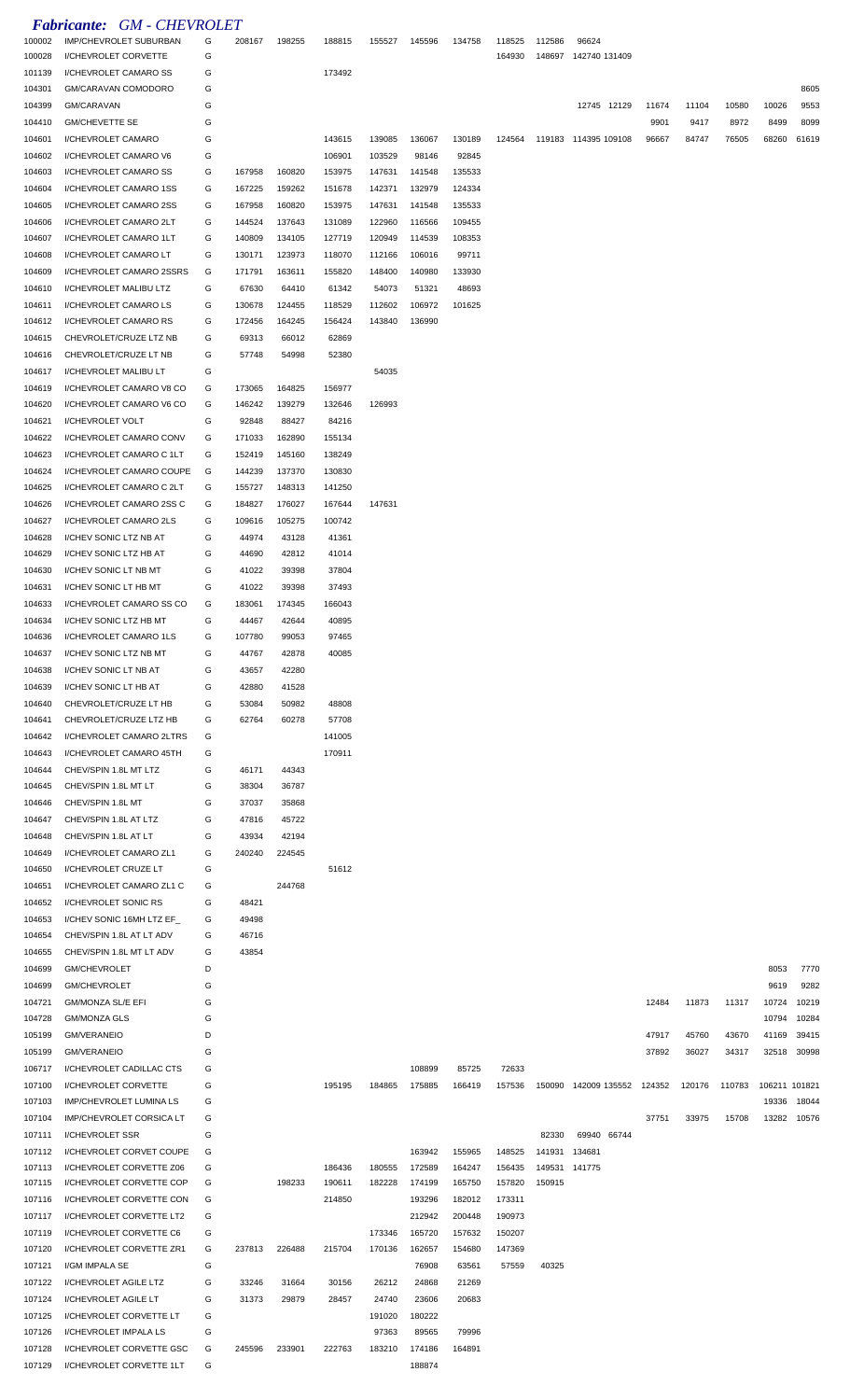| 107131           | I/CHEVROLET CORVETTE GS                      | G      |        | 200158 | 193844 | 185213 | 176186 | 166755 |        |       |             |             |       |       |       |             |       |
|------------------|----------------------------------------------|--------|--------|--------|--------|--------|--------|--------|--------|-------|-------------|-------------|-------|-------|-------|-------------|-------|
| 107132           | I/CHEVROLET COBALT LT                        | G      |        |        |        |        | 29553  |        |        |       |             |             |       |       |       |             |       |
| 107133           | I/CHEVROLET CORVETTE 3LT                     | G      | 241527 | 230025 | 219072 |        |        |        |        |       |             |             |       |       |       |             |       |
| 107134           | I/CHEVROLET IMPALA                           | G      |        |        |        | 60522  |        |        |        |       |             |             |       |       |       |             |       |
| 107135           | CHEVROLET/COBALT 1.4 LS                      | G      | 36880  | 35124  | 33452  |        |        |        |        |       |             |             |       |       |       |             |       |
|                  |                                              |        |        |        |        |        |        |        |        |       |             |             |       |       |       |             |       |
| 107136           | CHEVROLET/COBALT 1.4 LT                      | G      | 36926  | 35168  | 33494  |        |        |        |        |       |             |             |       |       |       |             |       |
| 107137           | CHEVROLET/COBALT 1.4 LTZ                     | G      | 39824  | 37928  | 35852  |        |        |        |        |       |             |             |       |       |       |             |       |
| 107138           | I/CHEVROLET CORVETTE GS                      | G      |        | 207158 | 200622 |        |        |        |        |       |             |             |       |       |       |             |       |
| 107139           | CHEVROLET/COBALT 1.8 LT                      | G      | 38575  | 37359  |        |        |        |        |        |       |             |             |       |       |       |             |       |
|                  |                                              |        |        |        |        |        |        |        |        |       |             |             |       |       |       |             |       |
| 107140           | CHEVROLET/COBALT 1.8 LTZ                     | G      | 41190  | 39892  |        |        |        |        |        |       |             |             |       |       |       |             |       |
| 107141           | I/CHEV AGILE 1.4MT LTZ                       | G      | 33341  |        |        |        |        |        |        |       |             |             |       |       |       |             |       |
| 107143           | I/CHEV AGILE 1.4MA LTZ                       | G      | 39926  |        |        |        |        |        |        |       |             |             |       |       |       |             |       |
| 107146           | CHEV/COBALT 1.4M LTZ ADV                     | G      | 40372  |        |        |        |        |        |        |       |             |             |       |       |       |             |       |
| 107147           | CHEV/COBALT 1.8A LTZ ADV                     | G      | 41401  |        |        |        |        |        |        |       |             |             |       |       |       |             |       |
|                  |                                              |        |        |        |        |        |        |        |        |       |             |             |       |       |       |             |       |
| 107199           | <b>IMP/CHEVROLET</b>                         | D      |        |        |        |        |        |        |        |       |             |             |       |       |       |             | 27590 |
| 107199           | <b>IMP/CHEVROLET</b>                         | G      |        |        |        |        |        |        |        |       |             |             |       |       |       |             | 10313 |
| 110301           | I/OPEL ASTRA 1.8 16V EA                      | G      |        |        |        |        |        |        |        |       |             |             |       | 30647 | 14165 | 11973       |       |
| 123300           | I/CHEVROLET CORVETTE COP                     | G      |        |        | 200279 | 191655 | 183300 | 174272 | 166061 |       |             |             |       |       |       |             |       |
|                  |                                              |        |        |        |        |        |        |        |        |       |             |             |       |       |       |             |       |
| 123301           | I/CHEVROLET CORVETTE CON                     | G      |        | 272057 |        | 212301 | 202094 | 190209 |        |       |             |             |       |       |       |             |       |
| 123601           | <b>GM/BRASINCA PASSO FINO</b>                | G      |        |        |        |        |        |        |        |       |             |             |       | 37235 | 34512 | 31805       | 29472 |
| 123601           | <b>GM/BRASINCA PASSO FINO</b>                | D      |        |        |        |        |        |        |        |       |             |             |       | 61282 | 56797 | 52344       | 48504 |
| 132803           | <b>GM/KADETT GS</b>                          | G      |        |        |        |        |        |        |        |       |             | 12587       | 12109 | 11515 | 10975 | 10399       | 9906  |
|                  |                                              |        |        |        |        |        |        |        |        |       |             |             |       |       |       |             |       |
| 132814           | <b>GM/KADETT GL</b>                          | G      |        |        |        |        |        |        |        |       |             |             |       | 10302 | 9820  | 9304        | 8864  |
| 132815           | <b>GM/KADETT GLS</b>                         | G      |        |        |        |        |        |        |        |       |             |             |       |       |       |             | 10105 |
| 132816           | <b>GM/KADETT LITE</b>                        | G      |        |        |        |        |        |        |        |       |             |             |       |       |       |             | 9148  |
| 147601           | <b>GM/OMEGA GLS</b>                          | G      |        |        |        |        |        |        |        |       |             |             |       |       |       |             | 13217 |
|                  |                                              | G      |        |        |        |        |        |        |        |       |             |             |       |       |       |             | 16333 |
| 147602           | GM/OMEGA CD                                  |        |        |        |        |        |        |        |        |       |             |             |       |       |       | 20936       |       |
| 147901           | <b>GM/KADETT IPANEMA GL</b>                  | G      |        |        |        |        |        |        |        |       |             |             |       |       |       |             | 10468 |
| 147902           | <b>GM/KADETT IPANEMA GLS</b>                 | G      |        |        |        |        |        |        |        |       |             |             |       |       |       |             | 9974  |
| 147903           | <b>GM/KADETT IPANEMA FLAIR</b>               | G      |        |        |        |        |        |        |        |       |             |             |       |       |       |             | 9849  |
|                  |                                              | G      |        |        |        |        |        |        |        |       |             |             |       |       |       |             |       |
| 147999           | <b>GM/KADETT IPANEMA</b>                     |        |        |        |        |        |        |        |        |       |             |             |       |       |       |             | 10593 |
| 148801           | GM/VECTRA CD                                 | D      |        |        |        |        |        |        |        |       |             |             |       | 18295 |       | 15669       |       |
| 148801           | <b>GM/VECTRA CD</b>                          | G      |        |        |        |        |        |        |        |       |             |             | 19398 | 18295 | 16608 | 15669       | 13621 |
| 148802           | <b>GM/VECTRA GLS</b>                         | G      |        |        |        |        |        |        |        |       |             |             | 19235 | 17323 | 16590 | 15746       | 13457 |
| 148802           | <b>GM/VECTRA GLS</b>                         | D      |        |        |        |        |        |        |        |       |             |             |       | 17323 |       | 15746       | 13457 |
|                  |                                              |        |        |        |        |        |        |        |        |       |             |             |       |       |       |             |       |
| 148804           | <b>GM/VECTRA GL</b>                          | D      |        |        |        |        |        |        |        |       |             |             |       |       |       |             | 12424 |
| 148804           | <b>GM/VECTRA GL</b>                          | G      |        |        |        |        |        |        |        |       |             |             | 18566 | 16623 | 15603 | 14289       | 12424 |
| 148805           | <b>GM/VECTRA MILENIUM</b>                    | D      |        |        |        |        |        |        |        |       |             |             |       |       | 16360 | 15541       |       |
| 148805           | <b>GM/VECTRA MILENIUM</b>                    | G      |        |        |        |        |        |        |        |       |             |             | 19069 | 17130 | 16360 | 15541       | 13261 |
|                  |                                              |        |        |        |        |        |        |        |        |       |             |             |       |       |       |             |       |
| 148806           | <b>GM/VECTRA CHALLENGE</b>                   | G      |        |        |        |        |        |        |        |       |             | 22381       | 21531 | 17949 | 16344 | 15451       | 12892 |
| 148806           | <b>GM/VECTRA CHALLENGE</b>                   | D      |        |        |        |        |        |        |        |       |             |             |       |       | 16344 |             |       |
| 148807           | <b>GM/VECTRA EXPRESSION</b>                  | D      |        |        |        |        |        |        |        |       | 20100       |             |       |       |       |             |       |
| 148807           | <b>GM/VECTRA EXPRESSION</b>                  | G      |        |        |        |        |        |        |        | 23501 | 20100       | 19062       | 18176 | 16323 | 15650 | 14814       | 12637 |
|                  |                                              |        |        |        |        |        |        |        |        |       |             |             |       |       |       |             |       |
| 148808           | <b>GM/VECTRA SEDAN</b>                       | G      |        |        |        |        |        |        |        |       |             | 21729 19488 | 18592 | 16698 | 15999 |             |       |
| 148809           | <b>GM/VECTRA SEDAN CD</b>                    | D      |        |        |        |        |        |        |        |       |             |             | 19771 |       |       |             |       |
| 148809           | <b>GM/VECTRA SEDAN CD</b>                    | G      |        |        |        |        |        |        |        |       | 23369       | 21543       | 19771 | 18651 | 16925 |             |       |
| 148810           | <b>GM/VECTRA ELEGANCE</b>                    | G      |        |        |        |        |        |        |        | 23655 | 22492 20634 |             | 20146 |       |       |             |       |
|                  |                                              |        |        |        |        |        |        |        |        |       |             |             |       |       |       |             |       |
| 148811           | <b>GM/VECTRA ELITE</b>                       | G      |        |        |        |        |        |        | 26604  | 25623 | 24191       | 22165       | 21347 |       |       |             |       |
| 148812           | <b>GM/VECTRA COMFORT</b>                     | G      |        |        |        |        |        |        |        | 22112 | 20823       | 18935       | 18300 |       |       |             |       |
| 148813           | <b>GM/VECTRA COLLECTION</b>                  | G      |        |        |        |        |        |        |        | 22664 | 20269       | 18184       |       |       |       |             |       |
| 148814           | <b>GM/VECTRA SEDAN ELITE</b>                 | G      | 50157  | 47768  | 45494  | 40169  | 35797  | 32455  | 28841  | 26584 |             | 23845 23406 |       |       |       |             |       |
|                  |                                              |        |        |        |        |        |        |        |        |       |             |             |       |       |       |             |       |
| 148815           | <b>GM/VECTRA SEDAN ELEGANCE</b>              | G      | 44790  | 42658  | 40626  | 35834  | 31725  | 28937  | 26498  | 25047 | 23423 21794 |             |       |       |       |             |       |
| 148816           | <b>GM/VECTRA SEDAN COMFORT</b>               | G      |        |        |        |        |        |        | 23922  | 23092 | 20399       | 19820       |       |       |       |             |       |
| 148817           | GM/VECTRA SD EXPRESSION                      | G      | 39566  | 37681  | 35887  | 31094  | 27913  | 25849  | 24363  | 22583 | 21204       |             |       |       |       |             |       |
| 148818           | GM/VECTRA HATCH 4P GT-X                      | G      | 43150  | 41095  | 39139  | 35047  | 32300  | 29909  | 28026  | 26735 |             |             |       |       |       |             |       |
|                  |                                              |        |        |        |        |        |        |        |        |       |             |             |       |       |       |             |       |
| 148819           | GM/VECTRA HATCH 4P GT                        | G      | 41211  | 39249  | 37380  | 32690  | 30172  | 27960  | 26147  | 24944 |             |             |       |       |       |             |       |
| 148821           | <b>GM/VECTRA SD COLLECTION</b>               | G      | 48512  | 46202  | 44003  |        |        |        |        |       |             |             |       |       |       |             |       |
| 149000           | I/GM MRE CGPI                                | G      |        |        |        |        |        |        |        |       | 18109 17391 |             | 16891 | 15850 | 14897 | 12738       | 10096 |
| 149001           | <b>IMP/GM CALIBRA 16V</b>                    | G      |        |        |        |        |        |        |        |       |             |             | 28183 | 26061 | 24155 | 22256       | 20639 |
| 149004           | <b>IMP/GM CORSA WIND</b>                     | G      |        |        |        |        |        |        |        |       |             |             |       |       |       |             | 8277  |
|                  |                                              |        |        |        |        |        |        |        |        |       |             |             |       |       |       |             |       |
| 149005           | <b>IMP/GM TIGRA</b>                          | G      |        |        |        |        |        |        |        |       |             |             |       |       |       | 17602       | 16584 |
| 149006           | <b>IMP/GM SAMURAI</b>                        | G      |        |        |        |        |        |        |        |       |             | 25576       | 24359 | 23199 | 22094 | 21043       | 20041 |
| 149007           | IMP/GM CORSA GL W                            | G      |        |        |        |        |        |        |        |       |             |             |       |       |       | 12114       | 11070 |
| 149008           | IMP/GM CORSA GLS WD                          | G      |        |        |        |        |        |        |        |       |             |             |       |       | 12406 | 11820       | 10930 |
|                  |                                              |        |        |        |        |        |        |        |        |       |             |             |       |       |       |             |       |
| 149009           | IMP/GM CORSA GLS                             | D      |        |        |        |        |        |        |        |       |             |             |       |       |       |             | 12111 |
| 149009           | IMP/GM CORSA GLS                             | G      |        |        |        |        |        |        |        |       |             |             |       |       | 13847 | 12975       | 12111 |
| 149010           | IMP/GM OMEGA CD                              | G      | 92135  | 87748  | 83569  | 78758  | 73580  | 60841  | 55077  | 38579 | 32301       | 30380       | 28454 | 22299 | 20516 | 17745       | 17003 |
|                  |                                              | G      |        |        |        |        |        |        |        |       |             |             |       |       |       |             |       |
| 149011           | I/GM OMEGA SS                                |        |        |        |        |        |        |        |        |       |             |             |       |       |       | 18015       | 17256 |
| 149012           | I/GM TRACKER 2.0                             | G      |        |        |        |        |        |        | 31739  |       | 30325       | 26030       | 24962 | 23934 | 22948 | 22002       | 21096 |
| 149012           | I/GM TRACKER 2.0                             | D      |        |        |        |        |        |        |        |       | 36608       | 34866       | 32927 | 30023 | 26095 | 24935       | 21699 |
| 149013           | I/GM CORSA CLASSIC                           | G      |        |        |        |        |        | 18182  |        | 16145 | 13698       | 13090       | 12439 | 11879 | 11376 | 10865       |       |
|                  | I/GM CORSA CLASSIC                           | D      |        |        |        |        |        |        |        |       |             |             |       |       |       |             |       |
| 149013           |                                              |        |        |        |        |        |        |        |        |       |             |             |       | 11879 |       |             |       |
| 149014           | I/GM CORSA MILENIUM                          | G      |        |        |        |        |        |        |        |       |             |             | 12459 | 11807 | 11312 | 10604       |       |
| 149015           | I/GM CORSA SEDAN                             | G      |        |        |        |        |        |        |        |       |             | 15375       | 14894 | 13419 | 12779 | 12285       |       |
| 149016           | I/GM CORSA HATCH                             | G      |        |        |        |        |        |        |        |       |             | 15952       | 15431 | 13604 | 12986 |             |       |
| 149017           | I/GM CLASSIC LIFE                            | G      |        |        |        | 18631  | 17250  | 16127  | 15380  | 14239 |             | 13402 12653 | 12434 | 11862 | 11329 | 10766       |       |
|                  |                                              |        |        |        |        |        |        |        |        |       |             |             |       |       |       |             |       |
| 149018           | I/GM CLASSIC SUPER                           | G      |        |        |        |        |        | 17691  | 16056  | 14873 |             |             |       |       |       |             |       |
| 149019           | I/GM CLASSIC SPIRIT                          | G      |        |        |        | 19973  | 18418  | 17523  | 15710  | 14757 |             | 13756 12884 | 12395 |       |       |             |       |
| 149027           | I/GM SKY                                     | G      |        |        |        |        |        | 64175  | 61177  | 55065 |             |             |       |       |       |             |       |
| 149028           |                                              |        |        |        |        |        |        |        |        |       |             |             |       |       |       |             |       |
|                  |                                              |        |        |        |        |        |        |        |        |       |             |             |       |       |       |             |       |
|                  | I/CHEVROLET CLASSIC                          | G      |        |        |        | 21445  | 19870  | 17979  |        |       |             |             |       |       |       |             |       |
| 149030<br>149501 | I/CHEVROLET CLASSIC LS<br><b>GM/CORSA GL</b> | G<br>G | 23006  | 22280  |        |        |        |        |        |       |             |             |       |       | 12643 | 11064 10609 |       |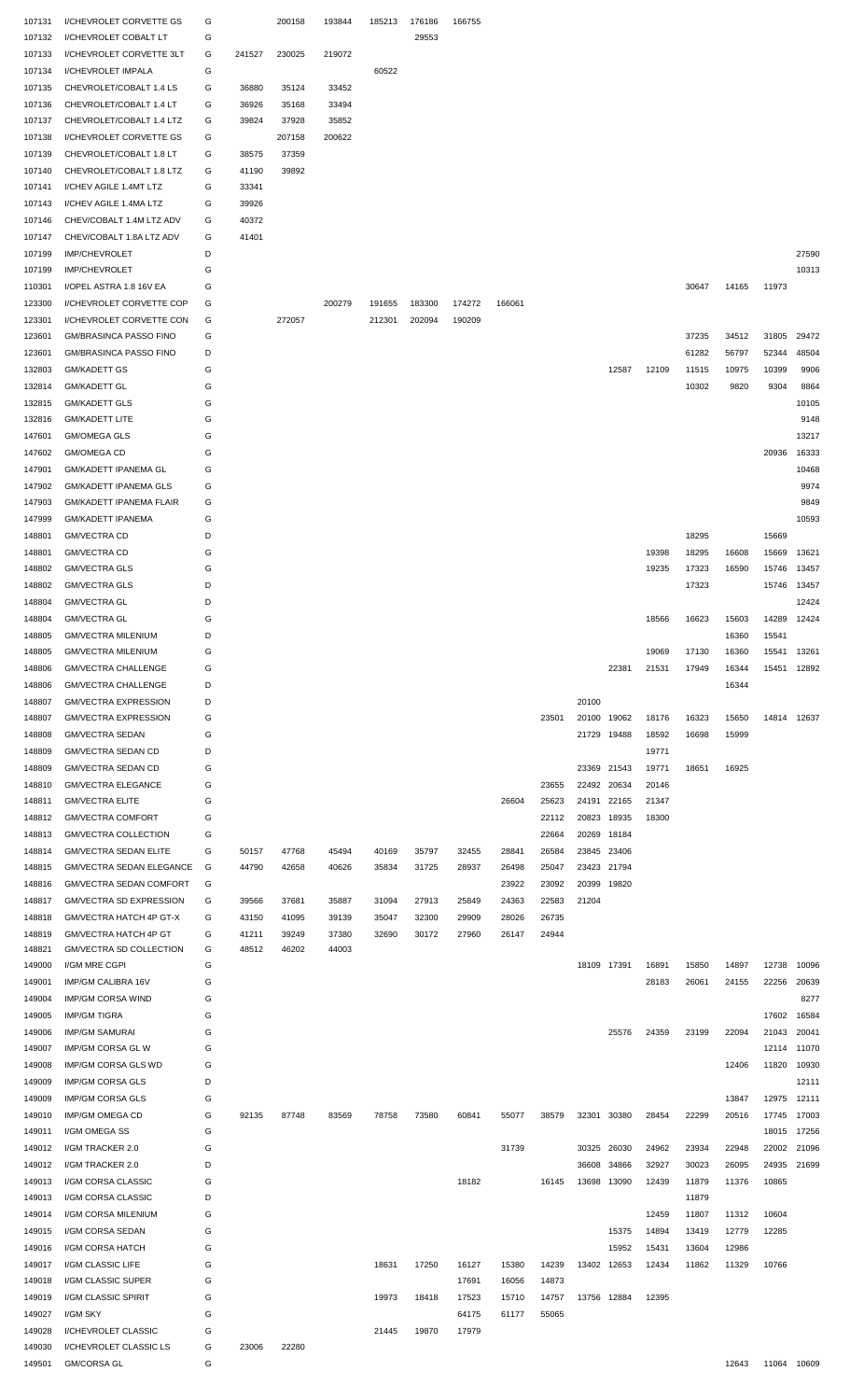| 149502 | <b>GM/CORSA WIND</b>            | D |       |       |       |       |       |       |       |       |             |       |       | 10572 | 9956  | 9388  | 8466  |
|--------|---------------------------------|---|-------|-------|-------|-------|-------|-------|-------|-------|-------------|-------|-------|-------|-------|-------|-------|
| 149502 | <b>GM/CORSA WIND</b>            | G |       |       |       |       |       |       |       |       |             | 12956 | 12469 | 10572 | 9956  | 9388  | 8466  |
|        |                                 |   |       |       |       |       |       |       |       |       |             |       |       |       |       |       |       |
| 149503 | GM/CORSA GSI 16V                | G |       |       |       |       |       |       |       |       |             |       | 16814 | 15552 | 14417 | 13291 | 12312 |
| 149504 | <b>GM/CORSA GLS</b>             | D |       |       |       |       |       |       |       |       |             |       |       |       |       |       | 12108 |
| 149504 | <b>GM/CORSA GLS</b>             | G |       |       |       |       |       |       |       |       |             |       |       | 17139 | 13852 | 12977 | 12108 |
| 149505 | GM/CORSA GL 1.6                 | G |       |       |       |       |       |       |       |       |             |       | 15099 | 12885 | 12318 | 11061 | 10286 |
|        | <b>GM/CORSA SUPER</b>           | G |       |       |       |       |       |       |       |       |             |       | 14488 | 11987 | 11387 | 10542 | 10050 |
| 149506 |                                 |   |       |       |       |       |       |       |       |       |             |       |       |       |       |       |       |
| 149506 | <b>GM/CORSA SUPER</b>           | D |       |       |       |       |       |       |       |       |             |       |       |       |       | 10542 |       |
| 149507 | <b>GM/CORSA GLW</b>             | G |       |       |       |       |       |       |       |       |             | 19217 | 17536 | 15002 | 12999 | 12400 | 11069 |
| 149508 | <b>GM/CORSA GLS W</b>           | G |       |       |       |       |       |       |       |       |             |       |       |       |       | 11881 | 10981 |
| 149509 | GM/CORSA GLS WD                 | G |       |       |       |       |       |       |       |       |             |       |       |       |       | 11882 | 10981 |
|        |                                 |   |       |       |       |       |       |       |       |       |             |       |       |       |       |       |       |
| 149510 | <b>GM/CORSA PIQUET</b>          | G |       |       |       |       |       |       |       |       |             |       |       |       |       | 9865  | 9105  |
| 149511 | <b>IMP/GM CORSA GL</b>          | G |       |       |       |       |       |       |       |       |             |       |       |       | 12658 | 11074 | 10614 |
| 149512 | GM/CORSA CHAMP 98               | G |       |       |       |       |       |       |       |       |             |       |       |       | 10445 | 9856  | 8889  |
| 149513 | I/GM CORSA SUPER W              | G |       |       |       |       | 15936 | 15087 | 14299 | 13604 | 12846 12228 |       | 11762 | 10930 | 10375 | 9901  | 9350  |
|        | I/GM CORSA SUPER                |   |       |       |       |       |       |       |       |       |             |       |       |       |       |       |       |
| 149514 |                                 | G |       |       |       |       |       |       |       |       |             |       | 13965 | 11585 | 10997 | 10185 | 9709  |
| 149515 | <b>GM/CORSA MILENIUM</b>        | D |       |       |       |       |       |       |       |       |             |       |       | 11850 | 11359 |       |       |
| 149515 | <b>GM/CORSA MILENIUM</b>        | G |       |       |       |       |       |       |       |       |             | 12996 | 12511 | 11850 | 11359 | 10643 | 9655  |
| 149516 | GM/CELTA                        | G |       |       |       |       | 15794 | 14947 | 14121 | 13357 | 12591       | 12020 | 11470 | 10956 | 10265 | 9536  | 8291  |
| 149516 | GM/CELTA                        | D |       |       |       |       |       |       |       |       |             |       |       | 10956 | 10265 |       |       |
|        |                                 |   |       |       |       |       |       |       |       |       |             |       |       |       |       |       |       |
| 149517 | <b>GM/CORSA HATCH</b>           | G |       |       |       |       |       |       |       |       | 16276 15252 |       | 14755 | 11112 | 10503 | 9818  | 8824  |
| 149517 | <b>GM/CORSA HATCH</b>           | D |       |       |       |       |       |       |       |       |             |       | 14755 |       |       |       |       |
| 149518 | <b>GM/CORSA SEDAN</b>           | D |       |       |       |       |       |       |       |       |             | 13546 | 13055 | 12278 |       |       |       |
| 149518 | <b>GM/CORSA SEDAN</b>           | G |       |       |       | 20042 | 18985 | 17976 | 17038 | 16205 | 14331 13546 |       | 13055 | 12278 | 11787 | 11050 | 10475 |
|        |                                 |   |       |       |       |       |       |       |       |       |             |       |       |       |       |       |       |
| 149519 | GM/MERIVA                       | D |       |       |       |       |       |       |       |       |             |       | 17140 |       |       |       |       |
| 149519 | <b>GM/MERIVA</b>                | G |       |       |       |       |       |       |       |       | 19157 17762 |       | 17140 | 15925 | 14802 | 13817 |       |
| 149520 | <b>GM/CORSA CLASSIC</b>         | D |       |       |       |       |       |       |       |       |             | 13088 | 12443 | 11881 |       |       |       |
| 149520 | <b>GM/CORSA CLASSIC</b>         | G |       |       |       | 18708 | 17686 | 16727 | 15913 | 15356 | 13694 13088 |       | 12443 | 11881 | 11371 | 10862 |       |
| 149521 | <b>GM/CELTA 3 PORTAS SUPER</b>  | G |       |       |       |       |       |       |       |       | 12287 11749 |       | 11346 | 10843 | 10184 | 9631  |       |
| 149522 | <b>GM/CELTA 5 PORTAS SUPER</b>  | G |       |       |       |       |       |       |       |       | 13066 12433 |       | 11996 | 11082 | 9608  | 8966  |       |
|        |                                 |   |       |       |       |       |       |       |       |       |             |       |       |       |       |       |       |
| 149523 | <b>GM/CELTA 3 PORTAS</b>        | D |       |       |       |       |       |       |       |       |             |       | 11472 |       |       |       |       |
| 149523 | <b>GM/CELTA 3 PORTAS</b>        | G |       |       |       |       |       |       |       | 14099 | 12591 12021 |       | 11472 | 10953 | 10271 | 9684  | 9250  |
| 149524 | <b>GM/CELTA 5 PORTAS</b>        | D |       |       |       |       |       |       |       |       |             |       | 11961 | 10956 |       |       |       |
| 149524 | <b>GM/CELTA 5 PORTAS</b>        | G |       |       |       |       |       |       |       |       | 13206       | 12547 | 11961 | 10956 | 10268 | 9807  |       |
|        |                                 |   |       |       |       |       |       |       |       |       |             |       |       |       |       |       |       |
| 149525 | <b>GM/MERIVA CD</b>             | G |       |       |       |       |       |       |       |       | 19513 18842 |       | 17614 | 16305 | 15126 | 14114 |       |
| 149526 | <b>GM/CELTA 3P ENERGY</b>       | G |       |       |       |       |       |       |       |       | 13753 13018 |       | 12246 | 11213 |       |       |       |
| 149527 | <b>GM/CELTA 5P ENERGY</b>       | G |       |       |       |       |       |       |       |       | 14928 13337 |       | 12684 | 11731 |       |       |       |
| 149528 | <b>GM/CELTA 3P ENERGY SUPER</b> | G |       |       |       |       |       |       |       |       |             | 12730 | 11660 | 11215 |       |       |       |
|        | <b>GM/CELTA 5P ENERGY SUPER</b> | G |       |       |       |       |       |       |       |       |             |       |       |       |       |       |       |
| 149529 |                                 |   |       |       |       |       |       |       |       |       |             | 13652 | 12935 | 12090 |       |       |       |
| 149530 | <b>GM/CORSA SEDAN PREMIUM</b>   | D |       |       | 27427 |       |       |       |       |       |             |       |       |       |       |       |       |
| 149530 | <b>GM/CORSA SEDAN PREMIUM</b>   | G | 30239 | 28799 | 27427 | 23484 | 22153 | 20626 | 19235 | 17483 | 16523       | 15305 | 15041 |       |       |       |       |
| 149531 | <b>GM/CORSA SEDAN JOY</b>       | G |       |       |       |       |       | 17970 | 16937 | 15979 | 14822 13832 |       | 13180 |       |       |       |       |
| 149532 | <b>GM/CORSA HATCH PREMIUM</b>   | G |       |       |       | 23810 | 22111 | 20807 | 19131 | 17977 | 17023 15640 |       | 15319 |       |       |       |       |
| 149533 | <b>GM/CELTA 2P LIFE</b>         | G | 20144 | 19184 | 18271 | 16616 | 15549 | 14529 | 13801 | 12961 | 12016 10740 |       | 10191 |       |       |       |       |
|        |                                 |   |       |       |       |       |       |       |       |       |             |       |       |       |       |       |       |
| 149533 | <b>GM/CELTA 2P LIFE</b>         | D |       |       |       |       |       |       |       | 12961 | 12016       |       |       |       |       |       |       |
| 149534 | <b>GM/CELTA 4P LIFE</b>         | G | 21407 | 20388 | 19417 | 17623 | 16715 | 15962 | 14560 | 13620 | 12961 11921 |       | 11202 |       |       |       |       |
| 149535 | <b>GM/CELTA 4P SPIRIT</b>       | D |       |       |       |       |       |       |       |       | 12170       |       |       |       |       |       |       |
| 149535 | <b>GM/CELTA 4P SPIRIT</b>       | G | 23165 | 22063 | 21012 | 18498 | 17356 | 16375 | 15509 | 14230 | 12170 11442 |       | 11253 |       |       |       |       |
|        |                                 |   |       |       |       |       |       |       |       |       |             |       |       |       |       |       |       |
| 149536 | <b>GM/CELTA 2P SPIRIT</b>       | G | 21795 | 20758 | 19770 | 16512 | 15540 | 14787 | 13884 | 12983 | 12062 10924 |       | 10739 |       |       |       |       |
| 149537 | <b>GM/CELTA 4P SUPER</b>        | G |       |       |       | 19866 | 18293 | 16987 | 16027 | 14388 | 13200       | 12547 | 11956 |       |       |       |       |
| 149538 | GM/CELTA 2P SUPER               | G |       |       |       |       | 15864 | 15109 | 13901 | 12888 | 12275 11713 |       | 11179 |       |       |       |       |
| 149538 | <b>GM/CELTA 2P SUPER</b>        | D |       |       |       |       |       |       |       |       |             | 11713 |       |       |       |       |       |
|        |                                 | D |       |       |       |       |       |       |       | 16459 | 15707       |       |       |       |       |       |       |
| 149539 | GM/CORSA SEDAN MAXX             |   |       |       |       |       |       |       |       |       |             |       |       |       |       |       |       |
| 149539 | GM/CORSA SEDAN MAXX             | G | 27584 | 26271 | 25020 | 21438 | 20320 | 19003 | 17317 | 16459 | 15707 14437 |       | 13304 | 12674 |       |       |       |
| 149540 | <b>GM/CLASSIC LIFE</b>          | G |       |       |       | 18630 | 17242 | 16129 | 15386 | 14240 | 13402 12780 |       | 12423 |       |       |       |       |
| 149540 | <b>GM/CLASSIC LIFE</b>          | D |       |       |       |       |       |       |       |       | 13402 12780 |       |       |       |       |       |       |
| 149541 | <b>GM/CLASSIC SUPER</b>         | D |       |       |       |       |       |       |       |       | 13287 12356 |       |       |       |       |       |       |
|        |                                 |   |       |       |       |       |       |       |       |       |             |       |       |       |       |       |       |
| 149541 | <b>GM/CLASSIC SUPER</b>         | G |       |       |       | 20147 | 18654 | 16883 | 15318 | 14194 | 13287 12356 |       | 12011 |       |       |       |       |
| 149542 | <b>GM/CLASSIC SPIRIT</b>        | G | 24943 | 23756 | 22625 | 19978 | 18416 | 17527 | 15708 | 14755 | 13763 12927 |       | 12716 |       |       |       |       |
| 149542 | <b>GM/CLASSIC SPIRIT</b>        | D |       |       |       |       |       |       |       |       | 13763 12927 |       |       |       |       |       |       |
| 149543 | <b>GM/MERIVA JOY</b>            | D |       |       | 31736 |       |       |       |       |       |             |       |       |       |       |       |       |
| 149543 | <b>GM/MERIVA JOY</b>            | G | 34988 | 33322 | 31736 | 28121 | 25994 | 22248 | 21286 | 20008 | 18997 17586 |       | 16922 | 16221 | 15675 |       |       |
|        |                                 |   |       |       |       |       |       |       |       |       |             |       |       |       |       |       |       |
| 149544 | <b>GM/CORSA HATCH MAXX</b>      | D |       |       |       |       |       |       |       |       |             | 14683 |       |       |       |       |       |
| 149544 | <b>GM/CORSA HATCH MAXX</b>      | G | 24095 | 22948 | 21857 | 20196 | 19402 | 18421 | 17596 | 16762 | 15833       | 14683 | 14031 | 13526 |       |       |       |
| 149545 | <b>GM/MERIVA MAXX</b>           | G | 37062 | 35298 | 33617 | 30767 | 27810 | 25611 | 23457 | 22064 | 20843 18568 |       | 18230 | 17381 |       |       |       |
| 149546 | <b>GM/MERIVA PREMIUM</b>        | G | 35902 | 34193 | 32565 | 29054 | 27529 | 26389 | 24071 | 22762 | 20705 19295 |       | 18826 |       |       |       |       |
| 149547 | GM/CORSA HATCH JOY              | G |       |       |       | 19756 | 18259 | 17403 | 15681 | 14362 | 13662 12705 |       | 12278 | 11709 |       |       |       |
|        |                                 |   |       |       |       |       |       |       |       |       |             |       |       |       |       |       |       |
| 149547 | <b>GM/CORSA HATCH JOY</b>       | D |       |       |       |       |       |       |       | 14362 |             |       |       |       |       |       |       |
| 149548 | <b>GM/MERIVA SS</b>             | G | 38486 | 36654 | 34909 | 30725 | 28808 | 25836 | 23823 | 22875 | 20744 20066 |       |       |       |       |       |       |
| 149549 | <b>GM/CORSA HATCH SS</b>        | G |       |       |       |       | 25010 | 23525 | 21991 | 20424 | 18474 17539 |       |       |       |       |       |       |
| 149552 | <b>GM/PRISMA JOY</b>            | G | 23470 | 22353 | 21288 | 18326 | 17561 | 16660 | 15856 | 15301 | 14522       |       |       |       |       |       |       |
|        |                                 |   |       |       |       |       |       |       |       |       |             |       |       |       |       |       |       |
| 149553 | <b>GM/PRISMA MAXX</b>           | G | 25478 | 24265 | 23110 | 20875 | 19161 | 18146 | 17320 | 16147 | 15133       |       |       |       |       |       |       |
| 149553 | <b>GM/PRISMA MAXX</b>           | D |       |       |       | 20875 |       |       |       |       |             |       |       |       |       |       |       |
| 149554 | <b>GM/MERIVA EXPRESSION</b>     | G | 34693 | 33042 | 31469 | 28831 | 27069 | 25827 | 24553 |       |             |       |       |       |       |       |       |
| 149556 | CHEVROLET/CLASSIC               | G | 23834 | 22699 | 21618 | 19085 | 17667 | 16516 |       |       |             |       |       |       |       |       |       |
|        |                                 |   |       |       |       |       |       |       |       |       |             |       |       |       |       |       |       |
| 149558 | CHEVROLET/CLASSIC LS            | G | 21531 | 20241 | 18947 | 17758 | 16849 | 16007 |       |       |             |       |       |       |       |       |       |
| 149560 | CHEVROLET/CELTA 1.0L LT         | D |       | 22477 |       |       |       |       |       |       |             |       |       |       |       |       |       |
| 149560 | CHEVROLET/CELTA 1.0L LT         | G | 23600 | 22477 | 21408 | 20435 |       |       |       |       |             |       |       |       |       |       |       |
| 149561 | CHEVROLET/CELTA 1.0L LS         | G | 21134 | 20128 | 19169 | 17785 |       |       |       |       |             |       |       |       |       |       |       |
| 149564 | CHEVROLET/PRISMA 1.0L LS        | G | 24278 | 23123 | 22022 | 20602 |       |       |       |       |             |       |       |       |       |       |       |
|        |                                 |   |       |       |       |       |       |       |       |       |             |       |       |       |       |       |       |
| 149567 | CHEVROLET/PRISMA 1.4L LT        | G | 26761 | 25487 | 24274 | 23420 |       |       |       |       |             |       |       |       |       |       |       |
| 149568 | <b>GM/MERIVA SITNEI MED</b>     | G |       | 29038 |       | 27124 |       |       |       |       |             |       |       |       |       |       |       |
|        |                                 |   |       |       |       |       |       |       |       |       |             |       |       |       |       |       |       |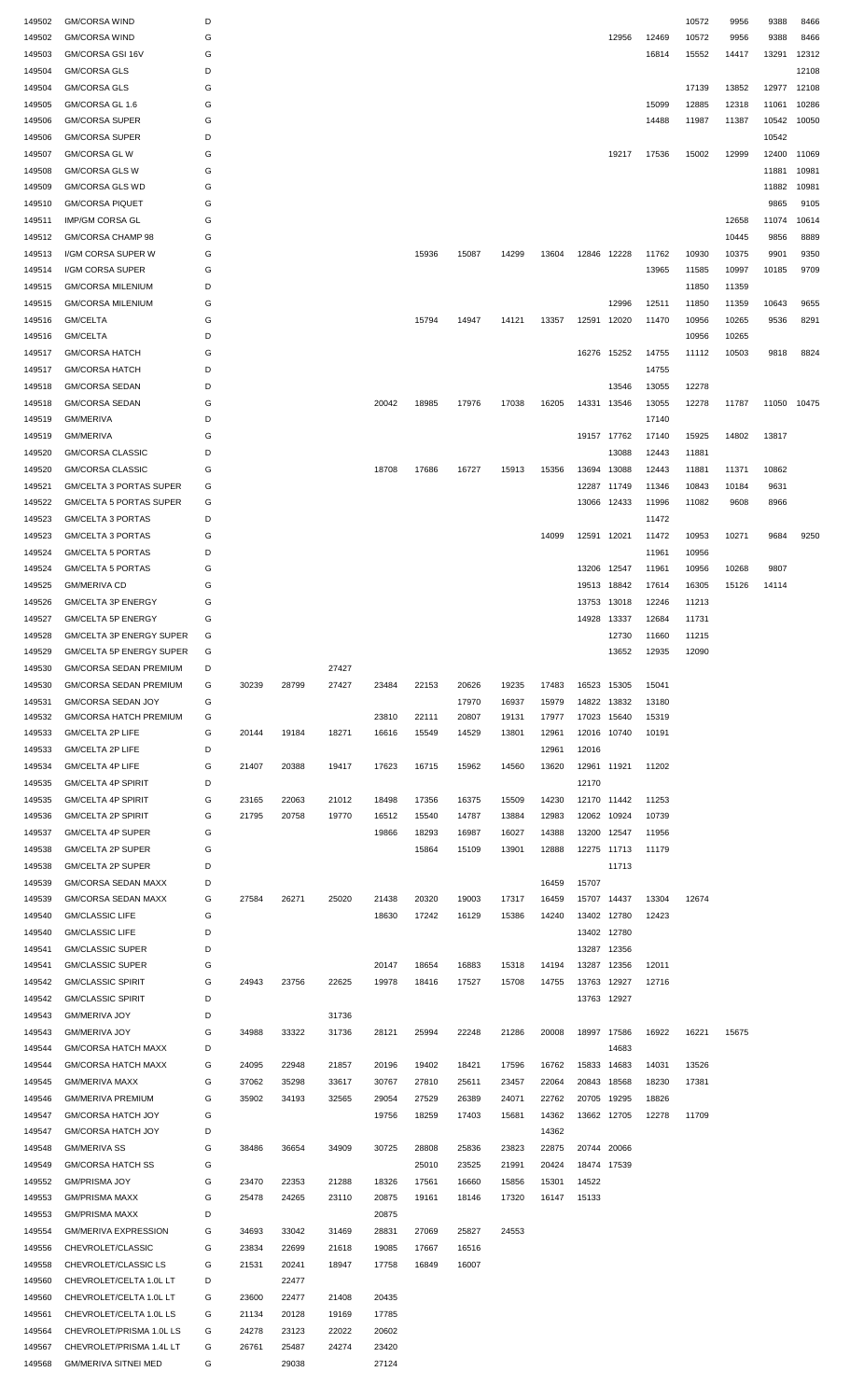| 149569 |                                |   |       |       |       |       |       |       |       |       |             |             |       |       |       |       |       |
|--------|--------------------------------|---|-------|-------|-------|-------|-------|-------|-------|-------|-------------|-------------|-------|-------|-------|-------|-------|
|        | <b>GM/MERIVA COLLECTION</b>    | G | 33042 | 31468 |       |       |       |       |       |       |             |             |       |       |       |       |       |
| 149570 | CHEVROLET/ONIX 1.0MT LS        | G | 25206 | 24411 |       |       |       |       |       |       |             |             |       |       |       |       |       |
| 149572 | CHEVROLET/ONIX 1.0MT LT        | G | 27999 | 27116 |       |       |       |       |       |       |             |             |       |       |       |       |       |
| 149573 | CHEVROLET/ONIX 1.4MT LT        | G | 31654 | 30656 |       |       |       |       |       |       |             |             |       |       |       |       |       |
| 149574 | CHEVROLET/ONIX 1.4MT LTZ       | G | 35651 | 34528 |       |       |       |       |       |       |             |             |       |       |       |       |       |
| 149577 | CHEV/PRISMA 1.0MT LT           | G | 32609 | 31303 |       |       |       |       |       |       |             |             |       |       |       |       |       |
|        |                                |   |       |       |       |       |       |       |       |       |             |             |       |       |       |       |       |
| 149579 | CHEV/PRISMA 1.4MT LS           | G |       | 24244 |       |       |       |       |       |       |             |             |       |       |       |       |       |
| 149580 | CHEV/PRISMA 1.4MT LT           | G | 33250 | 32203 |       |       |       |       |       |       |             |             |       |       |       |       |       |
| 149581 | CHEV/PRISMA 1.4MT LTZ          | G | 40762 | 39131 |       |       |       |       |       |       |             |             |       |       |       |       |       |
| 149582 | CHEVROLET/ONIX 1.4AT LTZ       | G | 41495 |       |       |       |       |       |       |       |             |             |       |       |       |       |       |
| 149583 | CHEVROLET/ONIX 1.4AT LT        | G | 37990 |       |       |       |       |       |       |       |             |             |       |       |       |       |       |
| 149584 | CHEV/PRISMA 1.4AT LT           | G | 40873 |       |       |       |       |       |       |       |             |             |       |       |       |       |       |
| 149585 | CHEV/PRISMA 1.4AT LTZ          | G | 43932 |       |       |       |       |       |       |       |             |             |       |       |       |       |       |
|        |                                |   |       |       |       |       |       |       |       |       |             |             |       |       |       |       |       |
| 149586 | CHEV/CELTA 1.0L LT ADVAN       | G | 26837 |       |       |       |       |       |       |       |             |             |       |       |       |       |       |
| 152601 | GM/BLAZERGM                    | G |       |       |       |       |       |       |       |       |             |             |       | 23197 | 22008 | 18409 | 16202 |
| 152601 | GM/BLAZERGM                    | D |       |       |       |       |       |       |       |       |             |             |       | 32789 | 31120 | 24995 | 23378 |
| 152602 | GM/BLAZERDLXGM                 | D |       |       |       |       |       |       |       |       |             |             |       |       |       |       | 26184 |
| 152602 | GM/BLAZERDLXGM                 | G |       |       |       |       |       |       |       |       |             |             |       |       |       |       | 17120 |
| 152603 | <b>GM/BLAZER EXECUTIVE GM</b>  | G |       |       |       |       |       |       |       |       |             |             |       |       |       |       | 18547 |
| 152606 | GM/BLAZER DLX 4.3 4X4 GM       | G |       |       |       |       |       |       |       |       |             |             |       |       |       |       | 18575 |
| 152607 | <b>GM/BLASER EXECUTIVE 4X4</b> | G |       |       |       |       |       |       |       |       |             |             |       |       |       |       | 18734 |
|        |                                |   |       |       |       |       |       |       |       |       |             |             |       |       |       |       |       |
| 154501 | <b>GM/ASTRA GL</b>             | D |       |       |       |       |       |       |       |       |             |             |       | 16251 | 13836 | 13197 | 12551 |
| 154501 | <b>GM/ASTRA GL</b>             | G |       |       |       |       | 26176 | 23635 | 22588 | 21574 | 20546 19693 |             | 18492 | 16251 | 13836 | 13197 | 12551 |
| 154502 | <b>GM/ASTRA GLS</b>            | D |       |       |       |       |       |       |       |       |             |             |       |       |       | 15775 | 14868 |
| 154502 | <b>GM/ASTRA GLS</b>            | G |       |       |       |       |       |       |       |       |             |             | 18665 | 17400 | 16542 | 15775 | 14868 |
| 154503 | <b>GM/ASTRA MILENIUM</b>       | D |       |       |       |       |       |       |       |       |             |             |       |       | 14066 |       |       |
| 154503 | <b>GM/ASTRA MILENIUM</b>       | G |       |       |       |       |       |       |       |       |             |             | 18374 | 16103 | 14066 | 13277 | 12731 |
| 154504 | GM/ASTRA 500                   | G |       |       |       |       |       |       |       |       |             |             |       | 17936 | 16658 | 15350 | 14065 |
| 154505 | <b>GM/ASTRA SPORT</b>          | G |       |       |       |       |       |       |       |       |             |             | 18271 | 16231 | 15614 | 14786 | 12822 |
|        |                                |   |       |       |       |       |       |       |       |       |             |             |       |       |       |       |       |
| 154506 | GM/ZAFIRA 2.0                  | G |       |       |       |       |       |       |       |       | 24598 22183 |             | 20908 | 19262 | 18341 | 16758 | 14394 |
| 154506 | GM/ZAFIRA 2.0                  | D |       |       |       |       |       |       |       |       |             |             |       |       | 18341 |       |       |
| 154507 | GM/ZAFIRA 2.0 16V              | D |       |       |       |       |       |       |       |       |             |             |       |       | 18558 |       |       |
| 154507 | GM/ZAFIRA 2.0 16V              | G |       |       |       |       |       |       |       |       | 25068 22271 |             | 20977 | 19445 | 18558 | 16877 | 15516 |
| 154508 | <b>GM/ASTRA ADVANTAGE</b>      | G |       |       |       |       |       |       |       |       |             | 18266       | 17203 | 15983 | 14989 | 13718 | 13332 |
| 154509 | GM/ZAFIRA CD                   | G |       |       |       |       |       |       |       |       | 24203 22076 |             | 20658 | 19095 | 18233 | 16476 | 15471 |
| 154509 | <b>GM/ZAFIRA CD</b>            | D |       |       |       |       |       |       |       |       |             |             | 20658 |       |       |       |       |
| 154510 | <b>GM/ASTRA HATCH CD</b>       | G |       |       |       |       |       |       | 20776 |       |             | 17217       | 16158 | 15011 | 14228 | 13503 | 12748 |
|        |                                |   |       |       |       |       |       |       |       |       |             |             |       |       |       |       |       |
| 154510 | GM/ASTRA HATCH CD              | D |       |       |       |       |       |       |       |       |             |             |       | 15011 |       |       |       |
| 154511 | <b>GM/ASTRA SEDAN</b>          | G |       |       |       |       |       |       |       |       |             | 19716 18447 | 17755 | 16195 | 14260 | 13513 | 13003 |
| 154511 | <b>GM/ASTRA SEDAN</b>          | D |       |       |       |       |       |       |       |       |             | 18447       | 17755 | 16195 |       |       |       |
| 154512 | <b>GM/ASTRA HATCH</b>          | G |       |       |       |       |       |       |       |       |             | 17864       | 16764 | 15573 | 14025 | 13312 | 12678 |
| 154513 | <b>GM/ASTRA SEDAN CD</b>       | D |       |       |       |       |       |       |       |       |             | 18668       | 18091 |       |       |       |       |
| 154513 | GM/ASTRA SEDAN CD              | G |       |       |       |       |       |       |       |       | 20159       | 18668       | 18091 | 16463 | 14807 | 14038 |       |
| 154514 | <b>GM/ASTRA EXPRESSION</b>     | G |       |       |       |       |       |       |       |       |             | 18593       | 18009 | 16391 | 14744 | 13976 | 13359 |
|        |                                |   |       |       |       |       |       |       |       |       |             |             |       |       |       |       |       |
|        |                                |   |       |       |       |       |       |       |       |       |             |             |       |       |       | 13532 | 12782 |
| 154515 | <b>GM/ASTRA SUNNY</b>          | G |       |       |       |       |       |       |       |       |             | 17251       | 16191 | 15045 | 14260 |       |       |
| 154516 | <b>GM/ASTRA HATCH 5P GSI</b>   | G |       |       |       |       |       |       |       | 24822 | 22343 21058 |             | 20368 | 18296 | 15813 | 14762 |       |
| 154517 | <b>GM/ASTRA HATCH 3P</b>       | D |       |       |       |       |       |       |       |       |             | 17537       |       |       |       |       |       |
| 154517 | GM/ASTRA HATCH 3P              | G |       |       |       |       |       |       |       |       |             | 19998 17537 | 16456 | 15290 | 14495 | 13759 |       |
| 154518 | GM/ASTRA HATCH 3P CD           | G |       |       |       |       |       |       |       |       | 19922 17791 |             | 16703 | 15516 | 14707 |       |       |
|        |                                |   |       |       |       |       |       |       |       |       |             |             |       |       |       |       |       |
| 154519 | <b>GM/ASTRA HATCH 5P</b>       | G |       |       |       |       |       |       |       |       |             | 19458 18472 | 17327 | 15794 | 14522 | 13551 |       |
| 154520 | GM/ASTRA HATCH 5P CD           | D |       |       |       |       |       |       |       |       |             |             | 17327 |       |       |       |       |
| 154520 | GM/ASTRA HATCH 5P CD           | G |       |       |       |       |       |       |       |       | 19609       | 18478       | 17327 | 15960 | 14842 | 13848 |       |
| 154521 | <b>GM/ZAFIRA ELITE</b>         | G | 52858 | 50341 | 47945 | 41096 | 38503 | 34025 | 30045 | 27729 | 24629       | 23494       | 22365 | 20943 |       |       |       |
| 154522 | <b>GM/ZAFIRA ELEGANCE</b>      | G | 50241 | 47850 | 45571 | 39056 | 34921 | 31729 | 28805 | 25706 |             | 23863 21806 | 21446 | 20082 |       |       |       |
| 154523 | <b>GM/ZAFIRA COMFORT</b>       | G | 44360 | 42248 | 40236 | 34865 | 31511 | 28831 | 26276 | 24194 | 22910 21479 |             | 20481 |       |       |       |       |
| 154523 | <b>GM/ZAFIRA COMFORT</b>       | D |       |       |       |       |       |       | 26276 |       |             |             |       |       |       |       |       |
|        |                                |   |       |       |       |       |       |       |       |       |             |             |       |       |       |       |       |
| 154524 | GM/ASTRA HB 2P ELEGANCE        | G |       |       |       |       |       |       |       |       | 20019 17774 |             | 17150 |       |       |       |       |
| 154526 | <b>GM/ASTRA SEDAN ELITE</b>    | G |       |       |       |       |       |       |       | 23472 | 21240 19869 |             | 18684 | 17496 |       |       |       |
| 154527 | <b>GM/ASTRA SEDAN ELEGANCE</b> | G |       |       |       | 30418 | 27763 | 24144 | 22474 | 21626 |             | 20539 17373 | 17122 |       |       |       |       |
| 154528 | GM/ASTRA HB 4P ELEGANCE        | G |       |       |       | 30067 | 27806 | 24622 | 22999 | 20911 |             | 19603 18814 | 17225 | 16136 |       |       |       |
| 154529 | GM/ASTRA HB 4P ELITE           | G |       |       |       |       |       | 27518 | 25631 | 24132 | 21940       | 20414       | 19153 | 17932 |       |       |       |
| 154530 | GM/ASTRA HB 2P COMFORT         | G |       |       |       |       |       |       |       |       |             | 16881 16507 | 15142 | 14429 |       |       |       |
| 154531 | GM/ASTRA HB 4P COMFORT         | G |       |       |       |       |       | 24773 | 23524 | 21768 | 19597       | 18287       | 17544 |       |       |       |       |
| 154532 | <b>GM/ASTRA SEDAN CONFORT</b>  | G |       |       |       |       |       | 23861 | 22101 | 20448 |             | 19075 17450 | 16352 | 15343 |       |       |       |
|        |                                |   |       |       |       |       |       |       |       |       |             |             |       |       |       |       |       |
| 154532 | <b>GM/ASTRA SEDAN CONFORT</b>  | D |       |       |       |       |       |       |       |       |             | 19075 17450 |       |       |       |       |       |
| 154533 | GM/ASTRA HB 2P ADVANTAGE       | G |       |       |       |       |       | 21796 | 20433 | 19184 | 18291       | 16161       | 15621 |       |       |       |       |
| 154534 | GM/ASTRA HB 4P SS              | G |       |       |       |       | 32397 | 30483 | 29166 | 25452 | 24252 22931 |             |       |       |       |       |       |
| 154535 | GM/ASTRA SEDAN ADVANTAGE       | G | 38349 | 36524 | 34785 | 29010 | 24955 | 23244 | 21687 | 20046 | 18907       |             |       |       |       |       |       |
| 154536 | GM/ASTRA HB 4P ADVANTAGE       | G | 34847 | 33188 | 31608 | 28121 | 24561 | 22837 | 20721 | 19724 | 18905       | 18047       |       |       |       |       |       |
| 154537 | <b>GM/ZAFIRA EXPRESSION</b>    | G | 44487 | 42369 | 40353 | 36562 | 31767 | 29180 | 26877 | 25836 | 24315       |             |       |       |       |       |       |
| 154538 | <b>GM/ZAFIRA COLLECTION</b>    | G | 62701 | 60218 |       |       |       |       |       |       |             |             |       |       |       |       |       |
| 155300 | I/GM PRIZM                     | G |       |       |       |       |       |       |       |       |             |             |       |       |       | 10472 |       |
|        |                                |   |       |       |       |       |       |       |       |       |             |             |       |       |       |       |       |
|        | <b>Fabricante: GREAT WALL</b>  |   |       |       |       |       |       |       |       |       |             |             |       |       |       |       |       |
| 139600 | I/GREAT WALL COOLBEAR SR       | G |       |       |       | 37757 |       |       |       |       |             |             |       |       |       |       |       |
|        |                                |   |       |       |       |       |       |       |       |       |             |             |       |       |       |       |       |
|        | <b>Fabricante: GURGEL</b>      |   |       |       |       |       |       |       |       |       |             |             |       |       |       |       |       |
| 105299 | <b>GURGEL</b>                  | D |       |       |       |       |       |       |       |       |             |             |       |       | 11644 | 10784 | 10007 |
| 105299 | <b>GURGEL</b>                  | G |       |       |       |       |       |       |       |       |             |             |       |       | 10124 | 9377  | 8699  |
| 125399 | <b>GURGEL/CARAJAS</b>          | G |       |       |       |       |       |       |       |       |             |             |       |       |       |       | 8025  |

*Fabricante: HAFEI*

I/HAFEI HFJ7152E4 SL G 17883 17031 16220 14210 13426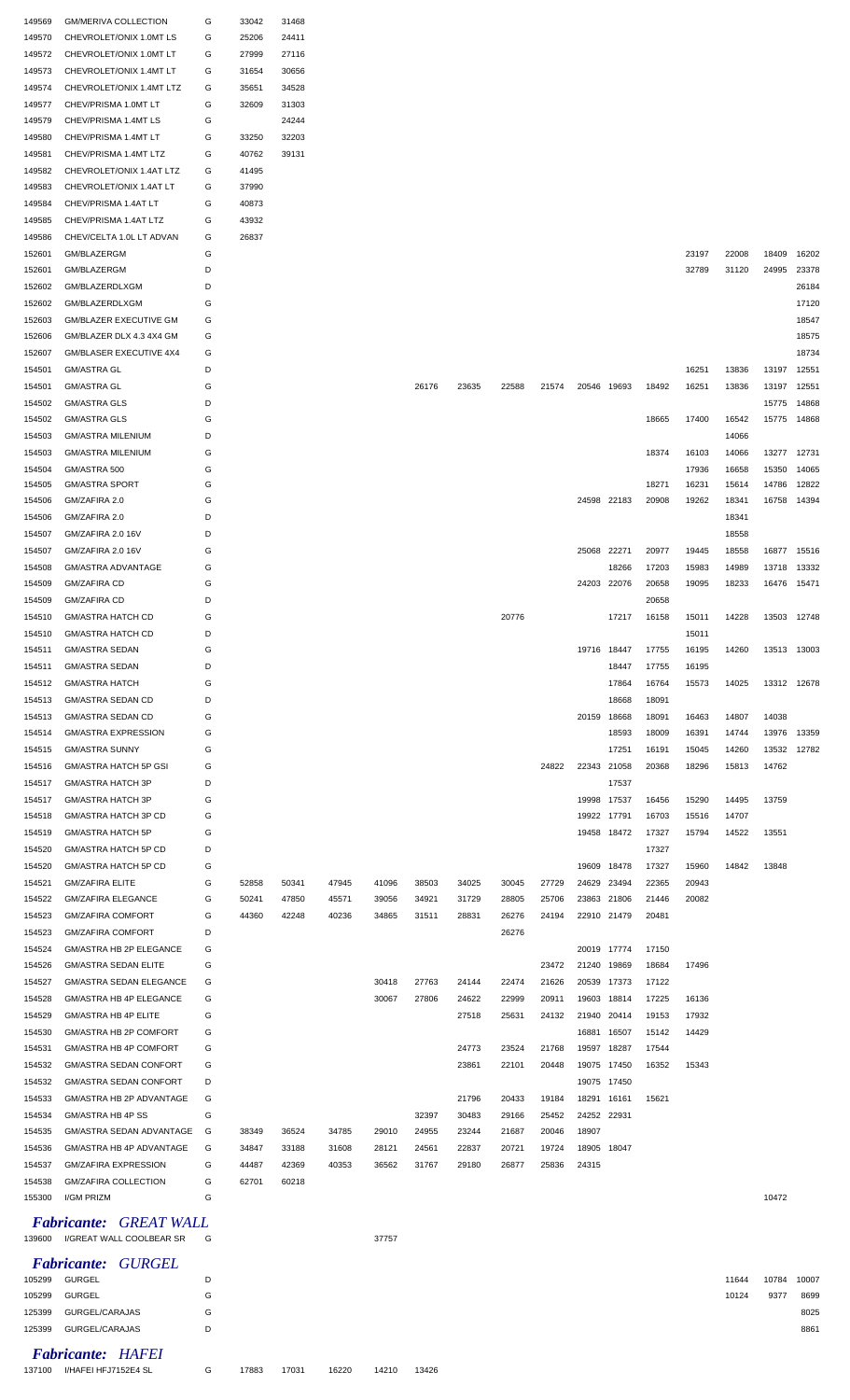## *Fabricante: HAIMA*

I/HAIMA 3 MT G 29495

|                  | <b>Fabricante: HONDA</b>                           |        |                |                |                |                |                |                |                |                |             |             |                |       |       |                |                |
|------------------|----------------------------------------------------|--------|----------------|----------------|----------------|----------------|----------------|----------------|----------------|----------------|-------------|-------------|----------------|-------|-------|----------------|----------------|
| 108601           | IMP/HONDA ACCORD LX                                | D      |                |                |                |                |                |                |                | 28549          |             |             |                |       |       |                |                |
| 108601           | <b>IMP/HONDA ACCORD LX</b>                         | G      |                |                |                |                | 52724          | 47367          | 34052          | 28549          | 27427 25971 |             | 24646          | 23704 | 22892 | 21799          | 20889          |
| 108602<br>108603 | I/HONDA ACCORD EX<br>IMP/HONDA ACCORD 5D LX        | G<br>G | 82061          | 78154          | 74432          | 61851          | 50139          | 48559          | 46408          | 44267          |             | 41965 24924 | 22482          | 21704 | 16610 | 15000<br>18626 | 14173<br>17312 |
| 108605           | <b>IMP/HONDA CIVIC LX</b>                          | G      |                |                |                | 24050          | 20004          | 18973          | 18058          | 17137          | 16280       | 15545       | 14878          | 14175 | 13546 | 12914          | 12431          |
| 108606           | <b>IMP/HONDA CIVIC EX</b>                          | G      |                |                | 49948          |                |                |                | 34756          |                | 25084       |             | 19409          | 18111 | 16841 | 14256          | 13674          |
| 108607           | <b>IMP/HONDA CIVIC LSI</b>                         | G      |                |                |                |                |                |                |                |                |             |             |                |       |       |                | 14865          |
| 108608           | <b>IMP/HONDA CIVIC VTI</b>                         | G      |                |                |                |                |                |                |                |                |             |             |                |       |       | 23898          | 22823          |
| 108610           | IMP/HONDA PRELUDE SI                               | G      |                |                |                |                |                |                | 40900          | 38785          | 36939       | 33967       | 31392          | 29115 | 27134 | 25351          | 23886          |
| 108613           | IMP/HONDA CIVIC 2D EX                              | G      |                |                |                |                |                |                |                |                |             |             |                |       |       | 19378          | 16880          |
| 108618           | <b>IMP/HONDA ODYSSEY EX</b>                        | G      |                |                |                |                |                |                |                |                |             |             |                |       |       |                | 19024          |
| 108619           | I/HONDA ACCORD EXR                                 | G      |                |                |                |                |                |                |                |                |             |             |                | 31349 | 19091 | 18231          | 17570          |
| 108619           | I/HONDA ACCORD EXR                                 | D      |                |                |                |                |                |                |                |                |             |             |                |       |       | 18231          |                |
| 108621           | <b>IMP/HONDA CR-V RVI</b>                          | G      |                |                |                |                |                |                |                |                |             |             | 30129          | 26847 | 18548 | 17660          | 16295          |
| 108622           | I/HONDA MRE CGPI                                   | G      |                |                |                |                |                | 47619          | 34892          | 29619          | 27963       | 25875       | 24866          | 22796 | 17553 | 16840          | 14640          |
| 108623           | I/HONDA JAZZ S                                     | G      |                |                |                |                |                |                |                |                |             | 18547 17616 | 16295          | 15341 | 14478 |                |                |
| 108625           | I/HONDA INSIGHT                                    | G      |                |                |                | 83145          |                |                |                |                |             |             |                | 20621 | 18842 | 18048          |                |
| 108626           | I/HONDA FIT LS                                     | G      |                |                |                |                |                |                |                |                |             |             | 22618          | 18930 | 17740 |                |                |
| 108627           | I/HONDA ACCORD V6                                  | G      |                |                |                |                |                | 42639          | 39063          | 35594          | 29061       | 26729       | 25310          |       |       |                |                |
| 108628           | I/HONDA CIVIC GX NGV                               | G      |                |                |                |                |                |                | 40971          | 38698          | 36540       |             |                |       |       |                |                |
| 108629           | I/HONDA ACCORD EX V6                               | G<br>G | 104786         | 99796          | 95045          | 79256<br>46093 | 64965          | 56672          | 36354<br>37598 | 33139<br>34272 |             | 27058 22133 | 19971<br>20230 | 19265 | 14753 | 13322          | 12586          |
| 108630<br>108631 | I/HONDA ACCORD EX-L<br>I/HONDA CIVIC SI COUPE      | G      |                |                |                |                | 43908          | 41761<br>48728 |                |                |             |             |                |       |       |                |                |
| 108632           | I/HONDA ACCORD EX 3.0 V6                           | G      |                |                |                |                |                |                |                |                |             |             |                | 21134 |       |                |                |
| 108633           | I/HONDA ACCORD 2 DE EXL                            | G      |                |                |                |                |                | 55473          |                |                |             |             |                |       | 38211 | 35536          | 33048          |
| 108634           | I/HONDA CIVIC EX-L                                 | G      |                |                |                | 55336          | 51845          | 43627          | 38909          | 37055          |             | 35253 33779 | 32401          | 30969 | 29657 | 28345          | 27124          |
| 108635           | I/HONDA FIT 1.5                                    | G      |                |                |                |                | 32705          | 25153          | 22803          |                |             |             |                |       |       |                |                |
| 108636           | I/HONDA CIVIC LXS                                  | G      |                |                |                | 42338          |                |                |                |                |             |             |                |       |       |                |                |
| 108637           | I/HONDA FIT                                        | G      |                |                | 36270          | 35126          |                |                |                |                |             |             |                |       |       |                |                |
| 108638           | I/HONDA CITY LX FLEX                               | G      | 43269          | 41904          |                |                |                |                |                |                |             |             |                |       |       |                |                |
| 108640           | I/HONDA CITY EX FLEX                               | G      | 50054          | 48475          |                |                |                |                |                |                |             |             |                |       |       |                |                |
| 108642           | I/HONDA ACCORD SE                                  | G      |                |                |                |                |                |                |                |                | 29617       |             |                |       |       |                |                |
| 108643           | I/HONDA ACCORD SPORT                               | G      |                | 125019         |                |                |                |                |                |                |             |             |                |       |       |                |                |
| 108644           | I/CIVIC HYBRID                                     | G      |                |                |                |                |                |                |                | 39394          |             |             |                |       |       |                |                |
| 108699           | <b>IMP/HONDA</b>                                   | G      |                |                |                |                |                |                |                |                |             |             |                |       | 18106 | 17356          | 15092          |
| 147707           | <b>I/HONDA ACURA TSX</b>                           | G      |                |                |                | 90989          |                |                |                |                |             |             |                |       |       |                |                |
| 153701           | <b>HONDA/CIVIC EX</b>                              | G      |                |                |                |                |                |                | 33503          | 26199          | 24180       | 22513       | 18709          | 17458 | 16233 | 13742          | 13181          |
| 153702           | <b>HONDA/CIVIC LX</b>                              | G      |                |                |                |                |                | 28186          | 27026          | 21941          |             | 20522 19474 | 17304          | 16296 | 15491 |                | 12968 12479    |
| 153702           | <b>HONDA/CIVIC LX</b>                              | D      |                |                |                |                |                |                |                | 21941          |             | 19474       | 17304          | 16296 | 15491 |                |                |
| 153703           | <b>HONDA/CIVIC LXB</b>                             | G      |                |                |                |                |                |                |                |                |             |             |                |       | 15010 | 12776 12289    |                |
| 153704           | <b>HONDA/FIT LXL</b>                               | G      |                |                |                |                | 34849          | 25922          | 23764          | 21740          |             | 19927 18704 | 18062          | 17539 |       |                |                |
| 153705           | <b>HONDA/FIT LX</b>                                | G      |                |                |                |                | 32287          | 24914          | 22107          | 20004          |             | 18464 17426 | 16718          | 16124 | 15507 | 14553          |                |
| 153706           | HONDA/FIT LXB                                      | G      |                |                |                |                |                |                | 23596          | 21574          | 19786       |             |                |       |       |                |                |
| 153707           | HONDA/CIVIC LXL<br>HONDA/CIVIC LXL                 | G<br>D |                | 50731          | 45418          | 45007          | 44614          | 37074          | 32150          | 22190          | 21204       | 21204 20518 | 17887          | 16606 |       |                |                |
| 153707<br>153708 | <b>HONDA/FIT EX</b>                                | G      |                |                |                |                | 35914          | 26680          | 24187          | 21728          |             | 20513 19745 | 18997          |       |       |                |                |
| 153709           | HONDA/CIVIC EXS                                    | G      |                | 55379          | 52402          | 49622          | 47260          | 40697          | 36299          | 35159          | 31675       |             |                |       |       |                |                |
| 153710           | <b>HONDA/CIVIC LXS</b>                             | D      |                |                |                |                |                |                | 32015          |                |             |             |                |       |       |                |                |
| 153710           | <b>HONDA/CIVIC LXS</b>                             | G      | 46039          | 44586          | 42372          | 40824          | 38526          | 34985          | 32015          | 29657          | 27802       |             |                |       |       |                |                |
| 153711           | HONDA/CIVIC LX FLEX                                | G      |                |                |                |                |                |                | 26923          | 26087          |             |             |                |       |       |                |                |
| 153712           | HONDA/CIVIC LXS FLEX                               | G      | 50389          | 47990          | 45705          | 40865          | 38421          | 34886          | 31921          | 30416          | 28789       |             |                |       |       |                |                |
| 153713           | HONDA/CIVIC EXS FLEX                               | G      | 64823          | 61737          | 58797          | 51349          | 47657          | 40078          | 35749          | 34329          | 33247       |             |                |       |       |                |                |
| 153714           | HONDA/FIT LXL FLEX                                 | G      |                |                |                | 35959          | 34825          | 25903          | 23737          | 21725          | 19913       |             |                |       |       |                |                |
| 153715           | HONDA/FIT LX FLEX                                  | G      |                |                |                | 33528          | 32472          | 25061          | 22241          | 20128          | 18569       |             |                |       |       |                |                |
| 153716           | HONDA/CIVIC SI                                     | G      | 78479          | 74743          | 71184          | 61074          | 57029          | 44016          | 41193          | 39842          | 38521       |             |                |       |       |                |                |
| 153717           | HONDA/FIT 1.5 S                                    | G      |                |                |                |                | 35715          | 26532          | 24059          | 21602          |             |             |                |       |       |                |                |
| 153718           | HONDA/GHX-S 2.0 DJHD                               | G      |                |                |                |                |                |                |                |                |             | 18264 17383 | 15438          |       |       |                |                |
| 153719           | HONDA/FIT EXL FLEX                                 | G      | 51604          | 49146          | 46807          | 38842          | 37033          | 35273          | 33619          |                |             |             |                |       |       |                |                |
| 153720           | HONDA/FIT LX FLEX                                  | G      | 42886          | 40845          | 39653          | 34073          | 32479          | 25055          | 22231          | 20121          |             |             |                |       |       |                |                |
| 153721           | HONDA/FIT EX FLEX                                  | G      | 48793          | 46470          | 44258          | 37525          | 35753          | 26565          | 24074          | 22870          | 21727       |             |                |       |       |                |                |
| 153722           | HONDA/FIT LXL FLEX                                 | G      | 46964          | 44728          | 42598          | 36446          | 34507          | 25658          | 23517          | 21513          |             |             |                |       |       |                |                |
| 153723           | HONDA/CITY LX FLEX                                 | G      | 45076          | 42930          | 40885          | 35621          | 33128          | 31600          |                |                |             |             |                |       |       |                |                |
| 153724           | HONDA/CITY EX FLEX                                 | G      | 46815          | 44586          | 42463          | 36454          | 33821          | 32309          |                |                |             |             |                |       |       |                |                |
| 153725           | HONDA/CITY EXL FLEX                                | G      | 48617          | 46301          | 44096          | 39584          | 36760          | 35021          |                |                |             |             |                |       |       |                |                |
| 153727           | HONDA/CIVIC LXL FLEX                               | G      | 54585          | 51985          | 49511          | 42655          | 40247          | 38223          |                |                |             |             |                |       |       |                |                |
| 153728<br>153729 | HONDA/CITY DX FLEX<br>HONDA/FIT DX FLEX            | G<br>G | 44707<br>40960 | 42578<br>39011 | 40551<br>37153 | 36042<br>35251 | 33411          |                |                |                |             |             |                |       |       |                |                |
| 153730           | I/HONDA CR-Z TOP                                   | G      |                |                |                | 77803          |                |                |                |                |             |             |                |       |       |                |                |
| 153733           | I/HONDA FIT EXL                                    | G      | 48726          | 46797          | 44782          |                |                |                |                |                |             |             |                |       |       |                |                |
| 153734           | <b>HONDA/FIT TWIST</b>                             | G      | 53229          | 51550          |                |                |                |                |                |                |             |             |                |       |       |                |                |
| 153736           | <b>HONDA/CIVIC EXR</b>                             | G      | 71288          |                |                |                |                |                |                |                |             |             |                |       |       |                |                |
| 153737           | <b>HONDA/CIVIC LXR</b>                             | G      | 61893          |                |                |                |                |                |                |                |             |             |                |       |       |                |                |
| 153738           | <b>HONDA/CITY SPORT</b>                            | G      | 48312          |                |                |                |                |                |                |                |             |             |                |       |       |                |                |
| 153739           | HONDA/FIT CX FLEX                                  | G      | 41955          |                |                |                |                |                |                |                |             |             |                |       |       |                |                |
|                  |                                                    |        |                |                |                |                |                |                |                |                |             |             |                |       |       |                |                |
|                  | Fabricante: HONGXING                               |        |                |                |                |                |                |                |                |                |             |             |                |       |       |                |                |
| 162300<br>162301 | I/HONGXING NOBLE N2 1.1<br>I/HONGXING NOBLE N1 1.0 | G<br>G |                |                |                |                | 36248<br>35952 | 29736<br>29283 | 28384<br>27953 |                |             |             |                |       |       |                |                |
| 162302           | I/HONGXING NOBLE 1.1L                              | G      | 20261          | 19297          | 18378          | 17377          |                |                |                |                |             |             |                |       |       |                |                |
|                  |                                                    |        |                |                |                |                |                |                |                |                |             |             |                |       |       |                |                |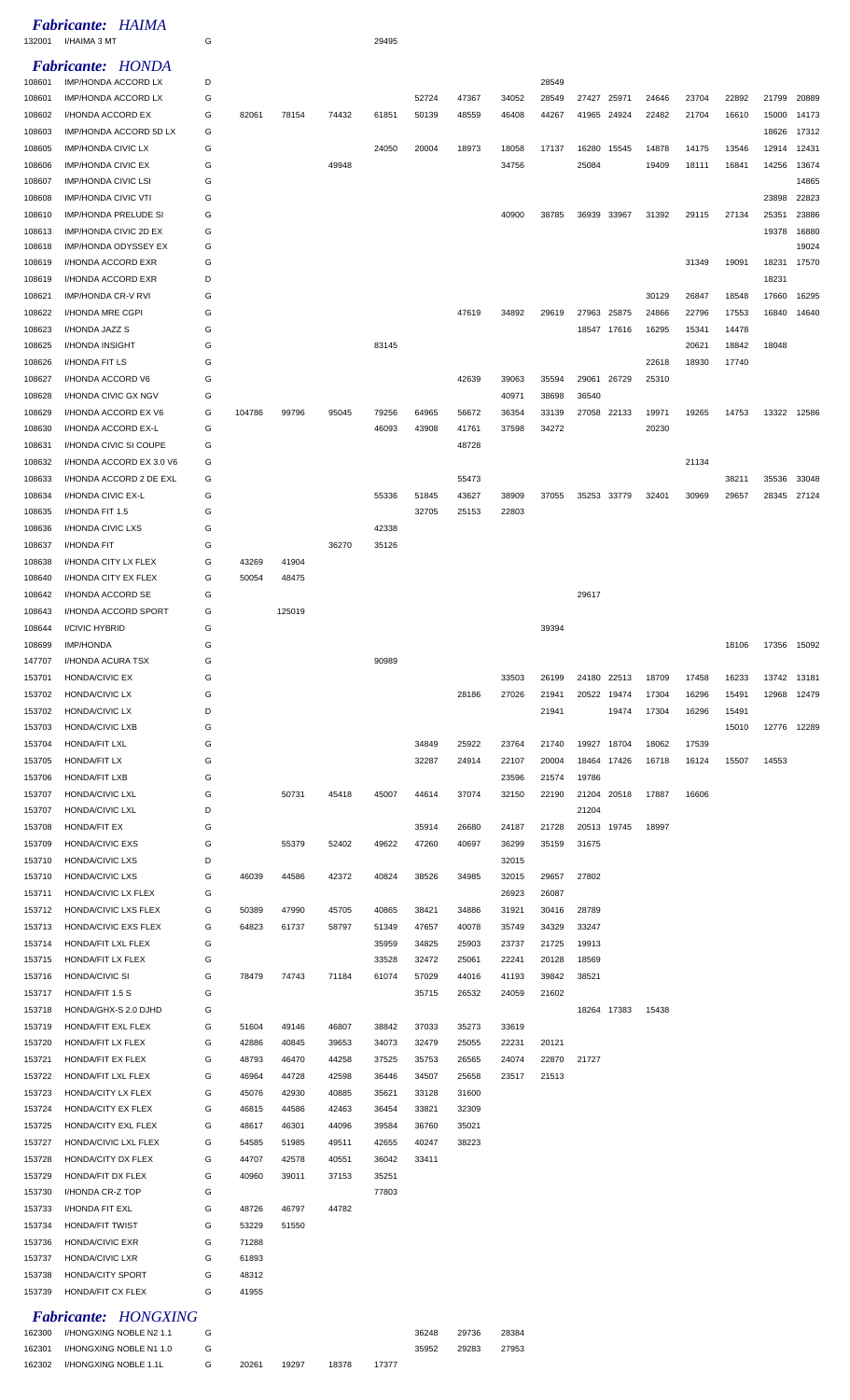| 162304 I/HONGXING NOBLE SLX   | G | 30502 |
|-------------------------------|---|-------|
| 162305 I/HONGXING NOBLE LX    | G | 28703 |
| 162307 I/HONGXING NOBLE CROSS | G | 31893 |
| 162308 I/HONGXING NOBLE POPPY |   | 31321 |

| <i>Fabricante:</i> | <b>HYUNDAI</b> |
|--------------------|----------------|
|--------------------|----------------|

|        | <b>FUDILGHIE: FIUNDAI</b>       |   |        |         |        |        |       |       |       |       |       |             |       |       |       |       |       |
|--------|---------------------------------|---|--------|---------|--------|--------|-------|-------|-------|-------|-------|-------------|-------|-------|-------|-------|-------|
| 146700 | I/HYUNDAI MRE CGPI              | G |        |         |        |        |       |       |       |       |       |             |       |       | 9180  | 8535  | 7443  |
| 146707 | <b>IMP/HYUNDAI ELANTRA GLS</b>  | G |        |         |        | 21317  | 20206 | 19080 | 18019 | 17167 |       | 16324 16032 | 15291 | 14601 | 13884 | 13138 | 12549 |
| 146708 | IMP/HYUNDAI SONATA GL           | G |        |         |        |        |       |       |       |       | 27480 |             |       |       |       |       |       |
| 146709 | I/HYUNDAI SONATA GLS            | G | 80859  | 77977   | 71204  | 60781  | 41225 | 38527 | 35567 | 33145 |       | 30191 26820 | 20679 | 19528 | 14139 | 12424 | 11988 |
| 146715 | <b>IMP/HYUNDAI ACCENT GLSR</b>  | G |        |         |        |        |       |       |       |       |       |             |       |       |       |       | 7956  |
|        |                                 | G |        |         |        |        |       |       |       |       |       |             |       |       |       |       |       |
| 146716 | IMP/HYUNDAI SONATA2L GLS        |   |        |         |        |        |       |       |       |       |       |             |       |       |       |       | 11595 |
| 146720 | <b>IMP/HYUNDAI COUPE FX</b>     | G |        |         |        |        |       |       |       |       |       |             | 29018 | 23058 | 22056 | 20148 | 15365 |
| 146721 | I/HYUNDAI ACCENT L              | G |        |         |        |        |       |       |       |       |       |             |       | 6911  | 6576  | 6221  |       |
| 146724 | <b>IMP/HYUNDAI ACCENT GLS</b>   | G |        |         |        |        |       |       |       | 21259 |       |             |       |       |       |       |       |
| 146725 | I/HYUNDAI ATOS GL               | G |        |         |        |        |       |       |       |       |       |             | 14708 | 13957 | 9943  |       |       |
| 146726 | <b>IMP/HYUNDAI ATOS GLS</b>     | G |        |         |        |        |       |       |       |       |       |             |       |       | 10886 | 10369 | 8633  |
|        |                                 |   |        |         |        |        |       |       |       |       |       |             |       |       |       |       |       |
| 146726 | <b>IMP/HYUNDAI ATOS GLS</b>     | D |        |         |        |        |       |       |       |       |       |             |       |       | 20092 | 18259 | 16432 |
| 146727 | I/HYUNDAI ACCENT GLS5DR         | G |        |         |        |        |       |       |       |       |       |             | 13924 | 10098 | 9281  | 8566  | 7433  |
| 146728 | I/HYUNDAI ACCENT GLS4DR         | G |        |         |        |        |       | 23625 |       |       |       |             | 10695 | 10252 | 9531  | 8799  | 7639  |
| 146729 | I/HYUNDAI ACCENT GL5DR          | G |        |         |        |        |       |       |       |       |       |             |       |       | 10751 | 9919  | 8608  |
| 146730 | I/HYUNDAI ACCENT GL4DR          | G |        |         |        |        |       |       |       |       |       |             |       |       | 10748 | 9919  | 8612  |
|        |                                 |   |        |         |        |        |       |       |       |       |       |             |       |       |       |       |       |
| 146731 | I/HYUNDAI ATOS PRIMEGLS         | G |        |         |        |        |       |       |       |       |       | 17267       | 15625 | 12762 | 10684 | 10170 | 9546  |
| 146732 | I/HYUNDAI ATOS PRIMEGL          | G |        |         |        |        |       |       |       |       |       |             | 11578 | 10697 | 9944  | 9082  | 8270  |
| 146734 | I/HYUNDAI SONATA GLS V6         | G |        |         |        |        |       |       |       |       |       | 20675       | 19120 | 16314 | 14117 | 12403 | 11966 |
| 146735 | I/HYUNDAI CENTENNIAL VL4        | G |        |         |        |        |       |       |       |       |       |             |       |       | 18373 | 16425 | 14674 |
| 146736 | I/HYUNDAI CENTENNIAL JS3        | G |        |         |        |        |       |       |       |       |       |             |       |       | 18362 | 16422 | 14602 |
|        |                                 |   |        |         |        |        |       |       |       |       |       |             |       |       |       |       |       |
| 146737 | I/HYUNDAI CENTENNIAL VS4        | G |        |         |        |        |       |       |       | 25291 | 24037 | 23000       | 22235 | 21316 | 19913 | 17805 | 15767 |
| 146738 | I/HYUNDAI TRAJET GLS V6         | G |        |         |        |        |       |       |       |       |       |             |       | 20547 | 18107 | 16125 | 14702 |
| 146740 | I/HYUNDAI ELANTRA GLS2LH        | G |        |         |        |        |       |       |       |       |       | 17085       | 13968 | 12694 | 11860 |       |       |
| 146742 | I/HYUNDAI ELANTRA GLS2LS        | G |        |         |        |        |       |       |       |       |       | 16858       | 13782 | 12527 | 11698 | 11112 |       |
| 146747 | I/HYUNDAI MATRIX GLS 18L        | G |        |         |        |        |       |       |       | 17502 | 16816 | 15517       | 14557 | 14019 | 13181 | 12594 |       |
|        |                                 |   |        |         |        |        |       |       |       |       |       |             |       |       |       |       |       |
| 146749 | I/HYUNDAI MATRIX GLS 16L        | G |        |         |        |        |       |       |       | 16365 |       | 15765 14171 | 13290 | 12802 | 12185 | 11790 |       |
| 146754 | I/HYUNDAI TIBURON FX6A4         | G |        |         |        |        |       |       |       |       |       | 34095       | 31918 | 28971 | 27755 |       |       |
| 146755 | I/HYUNDAI GETZ GLS 1.6          | G |        |         |        |        |       |       |       | 22428 | 21170 | 20481       |       |       |       |       |       |
| 146756 | I/HYUNDAI ACCENT GLS 1.6        | G |        |         |        | 25078  | 23765 | 22444 | 21199 | 20197 | 19209 | 17751       |       |       |       |       |       |
| 146758 | I/HYUNDAI CENTENIAL45TOP        | G |        |         |        | 48114  |       |       |       | 39592 | 35691 | 34466       |       |       |       |       |       |
|        |                                 |   |        |         |        |        |       |       |       |       |       |             |       |       |       |       |       |
| 146759 | I/HYUNDAI ELANTRA HD            | G |        | 49765   | 47581  |        |       | 37874 | 35760 | 33206 |       |             |       |       |       |       |       |
| 146760 | I/HYUNDAI AZERA 3.3 V6          | D |        |         |        |        |       | 69197 |       |       |       |             |       |       |       |       |       |
| 146760 | I/HYUNDAI AZERA 3.3 V6          | G | 64164  | 61109   | 58199  | 47000  | 42387 | 39481 | 37795 | 36940 | 36099 | 34828       |       |       |       |       |       |
| 146761 | I/HYUNDAI I30 WAGON             | G | 44394  | 42280   | 40268  | 35606  | 33249 | 31831 |       |       |       |             |       |       |       |       |       |
| 146762 | <b>I/HYUNDAI GENESIS</b>        | G | 68917  | 65635   | 62510  | 53025  | 47721 | 43740 | 41580 | 39814 |       |             |       |       |       |       |       |
|        |                                 |   |        |         |        |        |       |       |       |       |       |             |       |       |       |       |       |
| 146763 | I/HYUNDAI I30 2.0               | G | 47519  | 45257   | 43101  | 38904  | 36328 | 31324 | 29473 |       |       |             |       |       |       |       |       |
| 146764 | I/HYUNDAI GETZ 1.1              | G |        |         |        |        |       |       |       |       |       | 15499       |       |       |       |       |       |
| 146765 | I/HYUNDAI AVANTE XD SPRT        | G |        |         |        |        |       |       |       |       |       |             | 14606 | 13338 | 12480 |       |       |
| 146766 | <b>I/HYUNDAI GENESIS 2.0 T</b>  | G | 115173 | 109689  | 104466 | 90415  | 83539 | 76801 |       |       |       |             |       |       |       |       |       |
| 146767 | I/HYUNDAI GENESIS C3.8V6        | G | 138559 | 131962  | 125678 | 104155 | 89046 |       |       |       |       |             |       |       |       |       |       |
|        |                                 | G |        |         |        |        |       |       |       | 40192 |       |             |       |       |       |       |       |
| 146768 | I/HYUNDAI SONATA                |   |        |         |        |        |       |       |       |       |       |             |       |       |       |       |       |
| 146771 | I/HYUNDAI VELOSTER              | G | 71449  | 68047   | 64807  |        |       |       |       |       |       |             |       |       |       |       |       |
| 146772 | I/HYUNDAI ELANTRA GLS           | G | 63955  | 60909   | 58010  | 55537  |       |       |       | 18174 |       |             | 15657 |       |       |       |       |
| 146773 | I/HYUNDAI SONATA 2.0            | G |        |         |        | 49385  |       |       |       |       |       |             |       |       |       |       |       |
| 146774 | I/HYUNDAI AZERA 3.0 V6          | G | 99646  | 94901   | 90383  |        |       |       |       |       |       |             |       |       |       |       |       |
|        | I/HYUNDAI AZERA 3.0 V6          | D |        |         |        |        |       |       |       |       |       |             |       |       |       |       |       |
| 146774 |                                 |   | 99646  | 94901   | 90383  |        |       |       |       |       |       |             |       |       |       |       |       |
| 146775 | I/HYUNDAI ACCENT 1.4            | G | 37068  | 35601   | 34068  |        |       |       |       |       |       |             |       |       |       |       |       |
| 146776 | I/HYUNDAI EQUUS 4.6             | G | 285055 | 273764  |        |        |       |       |       |       |       |             |       |       |       |       |       |
| 146780 | I/HYUNDAI ELANTRA 1.8           | G |        | 60657   |        |        |       |       |       |       |       |             |       |       |       |       |       |
| 146781 | I/HYUNDAI EQUUS VS460           | G | 285055 | 273764  | 254600 |        |       |       |       |       |       |             |       |       |       |       |       |
|        |                                 | G | 34382  | 33298   |        |        |       |       |       |       |       |             |       |       |       |       |       |
| 146783 | HYUNDAI/HB20 1.6M 1.6M          |   |        |         |        |        |       |       |       |       |       |             |       |       |       |       |       |
| 146785 | HYUNDAI/HB20 1.6A COMF          |   |        | G 39986 |        |        |       |       |       |       |       |             |       |       |       |       |       |
| 146786 | HYUNDAI/HB20 1.0M 1.0 M         | G | 29979  | 29034   |        |        |       |       |       |       |       |             |       |       |       |       |       |
| 146788 | HYUNDAI/HB20 1.6A 1.6 A         | G | 40054  | 38791   |        |        |       |       |       |       |       |             |       |       |       |       |       |
|        |                                 |   |        |         |        |        |       |       |       |       |       |             |       |       |       |       |       |
| 146789 | HYUNDAI/HB20 1.6M PREM          | G | 38993  | 37763   |        |        |       |       |       |       |       |             |       |       |       |       |       |
| 146790 | HYUNDAI/HB20 1.6A PREM          | G | 41608  | 40296   |        |        |       |       |       |       |       |             |       |       |       |       |       |
| 146791 | HYUNDAI/HB20 1.0M UNIQUE        | G | 30163  |         |        |        |       |       |       |       |       |             |       |       |       |       |       |
| 146792 | HYUNDAI/HB20 1.6M COMF          | G | 34323  |         |        |        |       |       |       |       |       |             |       |       |       |       |       |
| 146793 | HYUNDAI/HB20 1.0M COMFOR        |   |        | G 30118 |        |        |       |       |       |       |       |             |       |       |       |       |       |
|        |                                 |   |        |         |        |        |       |       |       |       |       |             |       |       |       |       |       |
| 146796 | I/HYUNDAI ELANTRA               | G | 61270  | 58336   |        | 52426  |       |       |       |       |       |             |       |       |       |       |       |
| 146798 | HYUNDAI/HB20X 1.6A 1.6 A        | G | 45617  | 43563   |        |        |       |       |       |       |       |             |       |       |       |       |       |
| 146799 | IMP/HYUNDAI                     | G | 48461  | 46154   | 43956  | 38510  | 35331 | 33688 | 31723 | 26663 |       | 25176 18708 | 16355 | 14422 | 12027 | 11521 | 9214  |
| 146799 | <b>IMP/HYUNDAI</b>              | D | 51529  | 49075   | 46738  | 40629  | 39155 | 37553 | 36172 | 34813 |       | 33342 24285 | 23367 | 22546 | 21531 | 20583 | 19686 |
|        |                                 |   |        |         |        |        |       |       |       |       |       |             |       |       |       |       |       |
| 153901 | IMP/HP GALLOPER EXDLWB          | D |        |         |        |        |       |       |       |       |       | 34069       | 32224 | 30314 | 28364 | 26826 | 24646 |
| 153901 | IMP/HP GALLOPER EXDLWB          | G |        |         |        |        |       |       |       |       |       | 21812       | 20630 | 19336 | 17830 | 17123 | 16144 |
| 153902 | IMP/HP GALLOPER EXDSWB          | G |        |         |        |        |       |       |       |       |       |             |       |       |       |       | 16150 |
| 153902 | IMP/HP GALLOPER EXDSWB          | D |        |         |        |        |       |       |       |       |       | 31457       | 29959 | 28533 | 27175 | 25882 | 24650 |
| 153903 | IMP/HP GALLOPER XLSWB           | G |        |         |        |        |       |       |       |       |       |             |       |       |       |       | 16307 |
|        |                                 |   |        |         |        |        |       |       |       |       |       |             |       |       |       |       |       |
| 153903 | IMP/HP GALLOPER XLSWB           | D |        |         |        |        |       |       |       |       |       |             |       |       |       |       | 24251 |
| 153904 | IMP/HP GALLOPER XLLWB           | G |        |         |        |        |       |       |       |       |       |             |       |       |       |       | 16314 |
| 153904 | IMP/HP GALLOPER XLLWB           | D |        |         |        |        |       |       |       |       |       |             |       |       |       |       | 24260 |
| 155701 | HYUNDAI/HB20X 1.6M STYLE        | G | 44926  |         |        |        |       |       |       |       |       |             |       |       |       |       |       |
|        |                                 |   |        |         |        |        |       |       |       |       |       |             |       |       |       |       |       |
| 155702 | HYUNDAI/HB20X 1.6A PREMI        | G | 48311  |         |        |        |       |       |       |       |       |             |       |       |       |       |       |
|        | 155704 HYUNDAI/HB20X 1.6A STYLE | G | 45921  |         |        |        |       |       |       |       |       |             |       |       |       |       |       |
| 155706 | HYUNDAI/HB20X 1.6M 1.6 M        | G | 42337  | 40562   |        |        |       |       |       |       |       |             |       |       |       |       |       |
|        |                                 | G | 65864  | 64892   |        |        |       |       |       |       |       |             |       |       |       |       |       |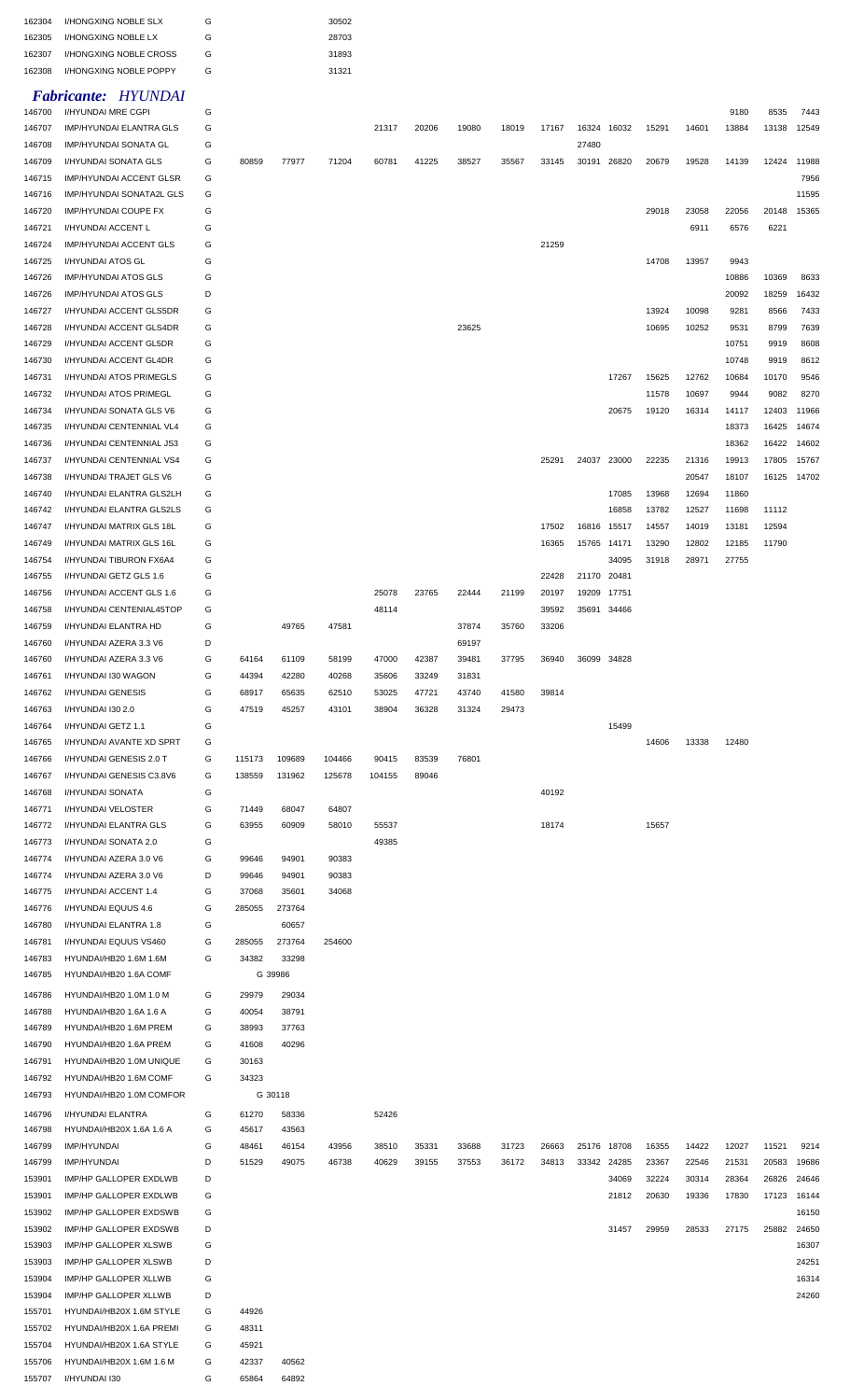| 155709           | HYUNDAI/HB20S 1.0M 1.0M                              | G      | 35741            |        |        |        |        |        |        |        |               |             |        |        |        |        |       |
|------------------|------------------------------------------------------|--------|------------------|--------|--------|--------|--------|--------|--------|--------|---------------|-------------|--------|--------|--------|--------|-------|
| 155711           | HYUNDAI/HB20S 1.0M COMF                              | G      | 35680            |        |        |        |        |        |        |        |               |             |        |        |        |        |       |
| 155713           | HYUNDAI/HB20S 1.6A 1.6A                              | G      | 44733            |        |        |        |        |        |        |        |               |             |        |        |        |        |       |
| 155714           | HYUNDAI/HB20S 1.6M 1.6M                              | G      | 39137            |        |        |        |        |        |        |        |               |             |        |        |        |        |       |
| 155715           | HYUNDAI/HB20S 1.6M PREM                              | G      | 45102            |        |        |        |        |        |        |        |               |             |        |        |        |        |       |
| 155716           | HYUNDAI/HB20S 1.6M COMF                              | G      | 39070            |        |        |        |        |        |        |        |               |             |        |        |        |        |       |
| 155718           | HYUNDAI/HB20S 1.6A COMF                              | G      | 44657            |        |        |        |        |        |        |        |               |             |        |        |        |        |       |
| 155719           | HYUNDAI/HB20S 1.0M UNIQ                              | G      | 35730            |        |        |        |        |        |        |        |               |             |        |        |        |        |       |
|                  |                                                      |        |                  |        |        |        |        |        |        |        |               |             |        |        |        |        |       |
| 155721           | HYUNDAI/HB20S 1.6A PREM                              | G      | 47869            |        |        |        |        |        |        |        |               |             |        |        |        |        |       |
|                  | <b>Fabricante: INFINITI</b>                          |        |                  |        |        |        |        |        |        |        |               |             |        |        |        |        |       |
| 141273           | I/INFINITI G37 C JOURNEY                             | G      |                  |        | 145987 | 139037 |        |        |        |        |               |             |        |        |        |        |       |
| 141277           | I/INFINITI G 37 CONV                                 | G      | 215995           | 205710 | 195133 |        |        |        |        |        |               |             |        |        |        |        |       |
|                  |                                                      |        |                  |        |        |        |        |        |        |        |               |             |        |        |        |        |       |
|                  | <b>Fabricante: ISUZU</b>                             |        |                  |        |        |        |        |        |        |        |               |             |        |        |        |        |       |
| 150699           | <b>IMP/ISUZU</b>                                     | D      |                  |        |        |        |        |        |        |        |               |             |        | 11934  | 11366  | 10825  | 10311 |
|                  |                                                      |        |                  |        |        |        |        |        |        |        |               |             |        |        |        |        |       |
|                  | <b>Fabricante: JAC</b>                               |        |                  |        |        |        |        |        |        |        |               |             |        |        |        |        |       |
| 141300           | I/JAC A13 HATCH                                      | G      |                  |        |        | 22527  |        |        |        |        |               |             |        |        |        |        |       |
| 141302           | I/JAC J3                                             | G      | 28223            | 26879  | 25600  | 24200  |        |        |        |        |               |             |        |        |        |        |       |
| 141305           | I/JAC J3 TURIN                                       | G      | 29429            | 28027  | 26693  | 25542  |        |        |        |        |               |             |        |        |        |        |       |
| 141306           | I/JAC J6 2.0                                         | G      |                  |        |        | 36952  |        |        |        |        |               |             |        |        |        |        |       |
| 141308           | I/JAC J6 2.0                                         | G      |                  |        |        | 36952  |        |        |        |        |               |             |        |        |        |        |       |
| 141310           | I/JAC J6 2.0 DIAMOND 7S                              | G      | 41812            | 39821  | 37925  | 36976  |        |        |        |        |               |             |        |        |        |        |       |
| 141314           | I/JAC J6 2.0 5S                                      | G      | 38183            | 36365  | 34633  |        |        |        |        |        |               |             |        |        |        |        |       |
|                  | I/JAC J3 SEDAN 1.4                                   | G      |                  |        |        | 25361  |        |        |        |        |               |             |        |        |        |        |       |
| 141315           |                                                      |        |                  |        |        |        |        |        |        |        |               |             |        |        |        |        |       |
| 141316           | I/JAC J5 1.5                                         | G      |                  |        |        | 33789  |        |        |        |        |               |             |        |        |        |        |       |
| 141317           | I/JAC J6 2.0 5S                                      | G      | 41151            | 36364  | 34633  |        |        |        |        |        |               |             |        |        |        |        |       |
| 141318           | I/JAC J5                                             | G      | 43264            | 35239  | 33702  |        |        |        |        |        |               |             |        |        |        |        |       |
| 141321           | I/JAC B15 1.5                                        | G      |                  |        | 35120  | 34011  |        |        |        |        |               |             |        |        |        |        |       |
| 141324           | I/JAC A13 1.3                                        | G      |                  |        | 25460  |        |        |        |        |        |               |             |        |        |        |        |       |
| 141326           | I/JAC J3 FLEX SPORT                                  | G      | 33562            | 29877  |        |        |        |        |        |        |               |             |        |        |        |        |       |
| 141328           | I/JAC J2 1.4                                         | G      | 25944            | 25126  | 24054  |        |        |        |        |        |               |             |        |        |        |        |       |
|                  |                                                      |        |                  |        |        |        |        |        |        |        |               |             |        |        |        |        |       |
|                  | <b>Fabricante: JAGUAR</b>                            |        |                  |        |        |        |        |        |        |        |               |             |        |        |        |        |       |
| 106390           | I/JAGUAR XF PREMIUM                                  | G      |                  |        |        | 161770 | 146436 | 127071 |        |        |               |             |        |        |        |        |       |
| 108907           | IMP/JAGUAR XK8 COUPE                                 | G      |                  |        |        |        |        |        |        |        |               |             |        | 172832 | 98865  | 89324  | 71083 |
| 108908           | IMP/JAGUAR XK8 CV                                    | G      |                  |        |        |        |        |        |        |        |               |             |        | 159460 | 124852 | 118346 | 98841 |
|                  |                                                      |        |                  |        |        |        |        |        |        |        |               |             |        |        |        |        |       |
| 108910           | IMP/JAGUAR V8 XJ8                                    | G      |                  |        |        |        |        |        |        |        |               |             |        |        |        | 73048  | 65200 |
| 108911           | IMP/JAGUAR V8 DAIM EIGHT                             | G      |                  |        |        |        |        |        |        |        |               |             |        |        | 95458  | 81678  | 70477 |
| 108913           | IMP/JAGUAR V8 EXECUTIVE                              | G      |                  |        |        |        |        |        |        |        |               |             |        |        |        | 73046  | 65239 |
| 108915           | I/JAGUAR S-TYPE V6 SE                                | G      |                  |        |        |        |        | 109445 | 96144  | 87264  | 78421         | 68668       | 57941  | 53300  | 44828  | 43108  | 39448 |
| 108916           | I/JAGUAR S-TYPE V8                                   | G      |                  |        |        |        |        |        |        |        |               |             |        |        | 49647  | 47720  | 43665 |
| 108918           | I/JAGUAR X-TYPE 2.5 SE                               | G      |                  |        |        |        |        |        |        |        |               |             | 55906  | 47975  | 42945  | 41149  |       |
|                  |                                                      |        |                  |        |        |        |        |        |        |        |               |             |        |        |        |        |       |
|                  |                                                      |        |                  |        |        |        |        |        |        |        |               |             |        |        |        |        |       |
| 108919           | I/JAGUAR X-TYPE 3.0 SE                               | G      |                  |        |        |        |        |        |        |        | 66680         | 63655       | 60104  | 53734  | 48559  | 45004  | 43416 |
| 108923           | I/JAGUAR S-TYPE V8 R                                 | G      |                  |        |        |        |        | 158426 | 152983 | 138666 | 115924 113129 |             | 109163 |        |        |        |       |
| 108924           | I/JAGUAR S-TYPE V8 SE                                | G      |                  |        |        |        |        | 150247 | 137608 | 127043 | 104516 90422  |             | 83331  | 69054  | 65752  | 62940  | 59466 |
| 108925           | I/JAGUAR X-TYPE 3.0                                  | G      |                  |        |        |        | 116655 | 91952  | 78944  | 75939  |               | 67422 64402 | 60762  | 54357  |        |        |       |
| 108926           | <b>I/JAGUAR S TYPE R</b>                             | G      |                  |        |        |        |        |        |        |        | 108710 95209  |             | 80287  | 73885  | 62163  |        |       |
| 108927           | <b>I/JAGUAR XKR COUPE</b>                            | G      | 330378           | 314647 | 299663 | 285967 | 265221 | 233592 | 203148 | 197286 | 169912 158850 |             | 150401 |        |        |        |       |
|                  |                                                      |        |                  |        |        |        |        |        |        |        |               |             |        |        |        |        |       |
| 108928           | I/JAGUAR XKR CONVERSIVEL                             | G      | 484923           | 461832 | 439840 | 364117 | 325687 | 281689 | 255431 |        |               |             |        |        |        |        |       |
| 108929           | I/JAGUAR X-TYPE 2.5                                  | G      |                  |        |        | 90757  | 83326  | 76979  | 66493  | 61549  | 58235         |             |        |        |        |        |       |
| 108930           | I/JAGUAR XJ8 4.2                                     | G      |                  |        |        |        |        |        |        |        | 112864        | 96051       | 93686  | 90577  |        |        |       |
| 108931           | I/JAGUAR XJR 4.2                                     | G      |                  |        |        |        |        | 175619 | 148503 | 144487 | 133979 128449 |             | 117762 | 113542 |        |        |       |
| 108932           | I/JAGUAR SUPER V8 4.2                                | G      |                  |        |        |        | 232070 | 204639 | 197507 | 189141 | 159094 147578 |             | 135336 | 129140 |        |        |       |
| 108934           | I/JAGUAR XJ8 4.0                                     | G      |                  |        |        |        |        |        |        |        |               |             |        |        | 75717  | 73056  | 65209 |
| 108936           | I/JAGUAR X-TYPE 3.0 SW                               | G      |                  |        |        |        | 103784 | 90685  | 81683  | 74962  | 66079         | 62896       | 60476  |        |        |        |       |
| 108940           | I/JAGUAR XK COUPE                                    | G      |                  |        |        |        |        |        | 205474 | 195678 | 185851        |             |        |        |        |        |       |
| 108941           | I/JAGUAR XK CONVERSIVEL                              | G      |                  |        |        |        |        | 232905 | 207280 | 197083 | 190466        |             |        |        |        |        |       |
|                  | I/JAGUAR S-TYPE V8 SPORT                             | G      |                  |        |        |        |        |        |        |        |               |             |        |        |        |        |       |
| 108942           | I/JAGUAR S-TYPE V6 SPORT                             | G      |                  |        |        |        |        |        | 138201 | 127647 | 105028        |             |        |        |        |        |       |
| 108943           |                                                      |        |                  |        |        |        |        |        | 64686  | 62224  | 55242         |             |        |        |        |        |       |
| 108945           | I/JAGUAR XF V8 H LUXURY                              | G      |                  |        |        |        | 147940 | 139706 | 133054 |        |               |             |        |        |        |        |       |
| 108946           | I/JAGUAR XF V8 SPORT                                 | G      |                  |        |        |        | 200659 | 188876 | 179883 |        |               |             |        |        |        |        |       |
| 108947           | I/JAGUAR XF V6 H LUXURY                              | G      | 209344           | 199376 | 189882 | 163037 | 147567 | 139910 | 133201 |        |               |             |        |        |        |        |       |
| 108948           | I/JAGUAR XF V8 H LUXURY                              | G      |                  |        |        | 212401 |        |        |        |        |               |             |        |        |        |        |       |
| 108949           | I/JAGUAR XF V8 P LUXURY                              | G      | 243643           | 232041 | 220992 | 190421 | 175044 | 165414 | 157491 |        |               |             |        |        |        |        |       |
| 108950           | I/JAGUAR XF SUPERCHARGED                             | G      |                  |        |        | 188373 | 163516 | 155443 | 149393 |        |               |             |        |        |        |        |       |
| 108951           | I/JAGUAR XJ6 V6                                      | G      |                  |        |        |        |        |        | 61742  | 59387  |               | 52719 50339 |        |        |        |        |       |
|                  |                                                      |        |                  |        |        |        |        |        |        |        |               |             |        |        |        |        |       |
| 108952           | I/JAGUAR XFR V8SC                                    | G      | 311534           | 296700 | 282571 | 248084 | 232858 | 221383 |        |        |               |             |        |        |        |        |       |
| 108955           | I/JAGUAR XF R                                        | G      |                  | 381646 |        | 230892 | 216656 | 190750 |        |        |               |             |        |        |        |        |       |
| 108956           | I/JAGUAR XK                                          | G      |                  |        |        |        | 268203 |        |        |        |               |             |        |        |        |        |       |
| 108957           | I/JAGUAR XJ SC PORTFOLIO                             | G      |                  |        |        | 242810 | 223142 | 196836 |        |        |               |             |        |        |        |        |       |
| 108958           | I/JAGUAR XF                                          | G      |                  | 209207 |        | 155855 | 141069 | 134064 |        |        |               |             |        |        |        |        |       |
| 108959           | I/JAGUAR XJ                                          | G      |                  |        |        | 346340 |        |        |        |        |               |             |        |        |        |        |       |
| 108960           | I/JAGUAR XJ SCSUPERSPORT                             | G      | 387587           | 371481 | 357615 | 346334 |        |        |        |        |               |             |        |        |        |        |       |
|                  |                                                      |        |                  |        |        |        |        |        |        |        |               |             |        |        |        |        |       |
| 108962           | I/JAGUAR XF V8 LUXURY                                | G      |                  |        |        | 212965 |        |        |        |        |               |             |        |        |        |        |       |
| 108963           | I/JAGUAR XJ SUPERCHARGED                             | G      |                  |        | 423495 | 321513 |        |        |        |        |               |             |        |        |        |        |       |
| 108964           | I/JAGUAR XKRS COUPE                                  | G      |                  |        | 398307 |        |        |        |        |        |               |             |        |        |        |        |       |
| 108965           | I/JAGUAR XJL SUPERCHARGE                             | G      |                  |        | 423495 |        |        |        |        |        |               |             |        |        |        |        |       |
| 108967           | I/JAGUAR XFR 5.0 V8 SC                               | G      | 399152           | 382008 |        |        |        |        |        |        |               |             |        |        |        |        |       |
| 108968           | I/JAGUAR XF 2.0 LUXURY                               | G      | 201067           | 191922 |        |        |        |        |        |        |               |             |        |        |        |        |       |
| 108969           | I/JAGUAR XF 2.0 PLUXURY                              | G      | 207044           | 200512 |        |        |        |        |        |        |               |             |        |        |        |        |       |
|                  |                                                      |        |                  |        |        |        |        |        |        |        |               |             |        |        |        |        |       |
| 108970           | I/JAGUAR XF 3.0V6 SCPLUX                             | G      |                  | 230074 |        |        |        |        |        |        |               |             |        |        |        |        |       |
| 108972<br>108973 | I/JAGUAR XF 3.0V6 SCPORT<br>I/JAGUAR F-TYPE S CABRIO | G<br>G | 265077<br>421071 |        |        |        |        |        |        |        |               |             |        |        |        |        |       |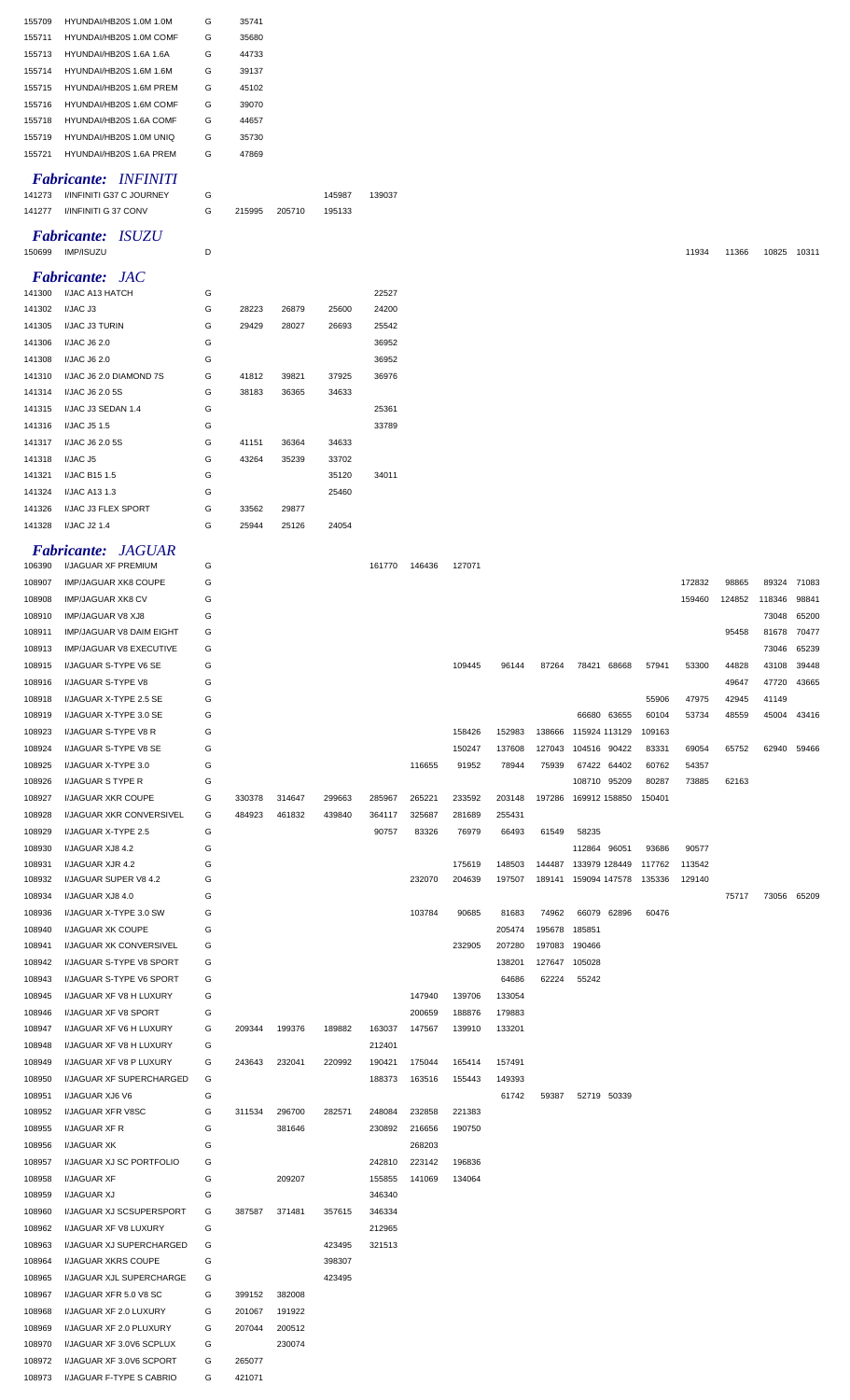| 108975           | I/JAGUAR F-TYPE CABRIO                           | G      | 368437 |       |       |       |       |       |                |       |             |             |       |       |       |       |       |
|------------------|--------------------------------------------------|--------|--------|-------|-------|-------|-------|-------|----------------|-------|-------------|-------------|-------|-------|-------|-------|-------|
| 108999           | <b>IMP/JAGUAR</b>                                | G      |        |       |       |       |       |       |                |       |             |             |       |       | 46097 | 40489 | 38559 |
|                  | <b>Fabricante: JEEP</b>                          |        |        |       |       |       |       |       |                |       |             |             |       |       |       |       |       |
| 109001           | I/JEEP GCHEROKEE LIMITED                         | G      |        |       |       |       |       |       |                | 56751 | 54030 40751 |             | 38355 | 36098 | 34552 | 27440 | 24900 |
| 109001           | I/JEEP GCHEROKEE LIMITED                         | D      |        |       |       |       |       |       |                | 71509 | 66657 45988 |             | 44197 | 38247 | 26023 | 24782 | 22545 |
| 109002           | IMP/JEEP GCHEROKEE LARED                         | G      |        |       |       |       |       |       |                |       |             |             | 46500 | 40253 | 38757 | 26692 | 25803 |
| 109002           | IMP/JEEP GCHEROKEE LARED                         | D      |        |       |       |       |       |       |                |       |             |             | 55081 | 50565 | 43491 | 41224 | 33204 |
| 109003           | I/JEEP CHEROKEE SPORT                            | G      |        |       |       |       |       |       |                |       |             |             |       |       | 27807 | 19527 | 18270 |
| 109003           | I/JEEP CHEROKEE SPORT                            | D      |        |       |       |       |       |       |                |       |             |             |       |       | 28744 | 27361 | 24899 |
| 109004           | IMP/JEEP WRANGLER SPORT                          | G      |        |       |       |       |       |       |                |       |             |             |       | 54304 | 43628 | 36983 | 33848 |
| 109005           | IMP/JEEP CHEROKEE COUNTRY                        | G      |        |       |       |       |       |       |                |       |             |             |       |       |       |       | 16556 |
| 109006           | IMP/JEEP GCHEROKEE LIMLX                         | G      |        |       |       |       |       |       |                |       |             |             |       |       | 42189 | 26946 | 24511 |
| 109007           | IMP/JEEP CHEROKEE RUBICO                         | G      |        |       |       |       |       |       |                |       |             |             |       |       | 24991 | 23223 | 21185 |
| 109008           | ALTERADO P/202800 -01/01                         | G      |        |       |       |       |       |       |                |       |             |             |       |       | 29099 | 21220 | 19854 |
| 109008           | ALTERADO P/202800 -01/01                         | D      |        |       |       |       |       |       |                |       |             |             |       |       | 28733 | 27355 | 24893 |
| 109009           | I/JEEP GCHEROKEE LAREDTD                         | D      |        |       |       |       |       |       |                |       |             |             |       |       | 48106 | 43121 | 37740 |
| 109009           | I/JEEP GCHEROKEE LAREDTD                         | G      |        |       |       |       |       |       |                |       |             |             |       |       | 45491 | 31248 | 30212 |
| 109099           | IMP/JEEP                                         | D      |        |       |       |       |       |       |                |       |             |             |       |       |       |       | 25978 |
| 109099           | IMP/JEEP                                         | G      |        |       |       |       |       |       |                |       |             |             |       |       |       |       | 19400 |
|                  | <b>Fabricante: JINBEI</b>                        |        |        |       |       |       |       |       |                |       |             |             |       |       |       |       |       |
| 141901           | I/JINBEI FSV GLS                                 | G      |        |       |       | 43175 |       |       |                |       |             |             |       |       |       |       |       |
| 141902           | I/JINBEI FRV CROSS                               | G      |        |       |       | 41475 |       |       |                |       |             |             |       |       |       |       |       |
| 141903           | I/JINBEI CROSS WAGON                             | G      |        |       |       | 41678 |       |       |                |       |             |             |       |       |       |       |       |
|                  |                                                  |        |        |       |       |       |       |       |                |       |             |             |       |       |       |       |       |
|                  | <b>Fabricante: JPX</b>                           |        |        |       |       |       |       |       |                |       |             |             |       |       |       |       |       |
| 150001           | JPX/MONTEZ CD                                    | D      |        |       |       |       |       |       |                |       |             |             |       | 25382 | 18383 | 17651 | 16561 |
| 150002           | JPX/MONTEZ STD                                   | G      |        |       |       |       |       |       |                |       |             |             |       | 17948 | 14995 | 13758 | 12563 |
| 150002           | JPX/MONTEZ STD                                   | D      |        |       |       |       |       |       |                |       |             |             |       | 26900 | 18508 | 17741 | 17181 |
| 150003           | JPX/MONTEZ TURBO                                 | D      |        |       |       |       |       |       |                |       |             |             |       |       | 18949 | 18175 | 17454 |
|                  | <b>Fabricante: KALTEC</b>                        |        |        |       |       |       |       |       |                |       |             |             |       |       |       |       |       |
|                  | 161501 KALTEC/MAGNATA VITARA                     | G      | 19811  | 18868 | 17970 | 15091 | 14413 | 12882 | 12308          |       |             |             |       |       |       |       |       |
|                  | <b>Fabricante: KHALTEC</b>                       |        |        |       |       |       |       |       |                |       |             |             |       |       |       |       |       |
| 161500           | KHALTEC/MAGNATA L                                | D      |        |       |       |       |       |       |                |       |             | 15583       |       |       |       |       |       |
| 161500           | KHALTEC/MAGNATA L                                | G      | 27527  | 26217 | 24969 | 24135 | 23294 | 21703 | 19591          |       |             | 15583       |       |       |       |       |       |
|                  |                                                  |        |        |       |       |       |       |       |                |       |             |             |       |       |       |       |       |
|                  | <b>Fabricante:</b> KIA MOTORS                    |        |        |       |       |       |       |       |                |       |             |             |       |       |       |       |       |
|                  | 145300 I/KIA PICANTO EX41.0ATFF G                |        | 34179  | 32551 | 31002 |       |       |       |                |       |             |             |       |       |       |       |       |
| 145304           | I/KIA PICANTO EX41.0MTFF                         | G      | 29830  | 28410 | 27057 |       |       |       |                |       |             |             |       |       |       |       |       |
| 145305           | I/KIA PICANTO LX41.0ATFF                         | G      |        |       | 30468 | 27391 |       |       |                |       |             |             |       |       |       |       |       |
| 145308           | I/KIA OPTIMA 2.4 HEV                             | G      | 89873  | 85594 | 81518 |       |       |       |                |       |             |             |       |       |       |       |       |
| 145309           | I/KIA RIO EX 1.4 MTHB                            | G      |        |       | 36323 |       |       |       |                |       |             |             |       |       |       |       |       |
| 145314           | I/KIA SPECTRA EX                                 | G      |        |       |       |       |       |       | 22940          |       |             |             |       |       |       |       |       |
| 145316           | I/KIA CERATO FF SX3 ATNB                         | G      | 68338  |       |       |       |       |       |                |       |             |             |       |       |       |       |       |
| 145319           | I/KIA CERATO FF SX3 MTNB                         | G      | 58267  |       |       |       |       |       |                |       |             |             |       |       |       |       |       |
| 145324           | I/KIA QUORIS TOP                                 | G      | 279658 |       |       |       |       |       |                |       |             |             |       |       |       |       |       |
| 149301           | <b>IMP/KIA SEPHIA</b>                            | G      |        |       |       |       |       |       |                |       |             |             |       | 11194 | 9885  | 8270  | 7531  |
| 149302           | <b>IMP/KIA SPORTAGE</b>                          | G      |        |       |       |       |       |       |                |       |             |             |       |       | 17444 | 15925 | 13555 |
| 149302           | <b>IMP/KIA SPORTAGE</b>                          | D      |        |       |       |       |       |       |                |       |             |             |       |       | 23007 | 21894 | 19747 |
| 149305           | IMP/KIA SPORTAGE MRDI                            | G      |        |       |       |       |       |       |                |       |             |             |       | 22083 | 16385 | 14956 | 12736 |
| 149305           | IMP/KIA SPORTAGE MRDI                            | D      |        |       |       |       |       |       |                |       |             |             |       | 22467 | 21431 | 19938 | 17140 |
| 149306           | <b>IMP/KIA CLARUS GLX</b>                        | G      |        |       |       |       |       |       |                |       |             |             |       |       |       | 9786  | 9252  |
| 149307           | <b>IMP/KIA CLARUS SLX</b>                        | G      |        |       |       |       |       |       |                |       |             |             |       |       |       | 9919  | 9380  |
| 149309           | <b>IMP/KIA SPORTAGE MR</b>                       | G      |        |       |       |       |       |       |                |       |             |             |       |       |       | 17237 | 14669 |
| 149309           | <b>IMP/KIA SPORTAGE MR</b>                       | D      |        |       |       |       |       |       |                |       |             |             |       |       |       | 20597 | 18819 |
| 149313           | <b>IMP/KIA SEPHIA LS</b>                         | G      |        |       |       |       |       |       |                |       |             |             |       |       |       | 9120  | 8304  |
| 149314           | <b>IMP/KIA SPORTAGE GRAND</b>                    | G      |        |       |       |       |       |       |                |       |             |             |       | 21619 | 16856 | 15295 | 13289 |
| 149314           | IMP/KIA SPORTAGE GRAND                           | D      |        |       |       |       |       |       |                |       |             |             |       | 23252 | 19973 | 19009 | 18023 |
| 149315           | IMP/KIA SEPHIA LSHB                              | G      |        |       |       |       |       |       |                |       |             |             |       |       |       |       | 8159  |
| 149316           | <b>IMP/KIA SHUMA LS</b>                          | G      |        |       |       |       |       |       |                |       |             |             |       |       |       | 8822  | 8440  |
| 149317           | <b>IMP/KIA CLARUS SW GLX</b>                     | D      |        |       |       |       |       |       |                |       |             |             |       |       |       |       | 9209  |
| 149317           | <b>IMP/KIA CLARUS SW GLX</b>                     | G      |        |       |       |       |       |       |                |       |             |             |       |       |       | 9768  | 9209  |
| 149318           | <b>IMP/KIA CARNIVAL GS</b>                       | D      |        |       |       |       |       |       |                | 47641 | 45926 40228 |             | 35410 | 30710 | 24655 | 23530 | 22327 |
| 149318           | IMP/KIA CARNIVAL GS                              | G      |        |       |       |       |       |       |                | 41613 | 38355 31385 |             | 29927 | 21944 | 17315 | 16502 | 15783 |
| 149319           | I/KIA SPORTAGE 2DR                               | G      |        |       |       |       |       |       |                |       |             |             |       |       |       |       | 15427 |
| 149319           | I/KIA SPORTAGE 2DR                               | D      |        |       |       |       |       |       |                |       |             |             |       |       |       |       | 18510 |
| 149320           | I/KIA RETONA GSL HT DX                           | G      |        |       |       |       |       |       |                |       |             |             |       |       |       | 9496  | 8600  |
| 149321           | I/KIA RETONA GSL ST DX                           | G      |        |       |       |       |       |       |                |       |             |             |       |       |       |       | 19698 |
| 149321           | I/KIA RETONA GSL ST DX                           | D      |        |       |       |       |       |       |                |       |             |             |       |       |       | 20786 | 19172 |
| 149322           | I/KIA CARENS LS 7P                               | G      |        |       |       |       |       |       | 22341          |       |             |             | 18680 | 15538 | 13931 | 13336 | 12696 |
| 149323           | I/KIA JOICE LS 6P                                | G      |        |       |       |       |       |       |                |       |             |             |       |       |       | 6830  | 6185  |
| 149324           | I/KIA CARNIVAL 9P GS                             | D      |        |       |       |       |       |       |                |       |             |             |       |       |       | 42310 | 39111 |
| 149325           | I/KIA RIO LS 1.5 5DR                             | G      |        |       |       |       |       |       |                |       |             |             |       |       |       | 7413  | 7099  |
| 149326           | I/KIA RIO LS 1.5 4DR                             | G      |        |       |       |       |       |       |                |       |             | 13418 12802 | 11976 | 10969 | 10504 | 8323  | 7967  |
| 149327           | I/KIA MAGENTIS SE 2.5 V6                         | G      |        |       |       |       |       |       |                |       |             |             |       |       | 15313 | 9735  | 9097  |
| 149328           | I/KIA SEPHIA II LS 1.6                           | G      |        |       |       |       |       |       |                |       |             |             |       |       | 10898 | 10375 | 9748  |
| 149329           | I/KIA SCHUMA LS 1.8                              | G      |        |       |       |       |       |       |                |       |             |             |       |       | 9738  | 8821  | 8445  |
| 149330<br>149331 | I/KIA OPIRUS GL 3.5L<br>I/KIA SPORTAGE LX 2.0 G2 | G<br>D |        |       |       |       |       |       | 39844<br>39116 | 34566 | 31074 29810 |             | 28889 |       |       |       |       |
| 149331           | I/KIA SPORTAGE LX 2.0 G2                         | G      |        |       |       | 44058 | 41547 | 39912 | 36967          | 33413 | 31774 30363 |             |       |       |       |       |       |
| 149332           | I/KIA SPORTAGE EX 2.0 G2                         | G      |        |       |       |       | 42281 | 40457 | 37751          | 36029 |             |             |       |       |       |       |       |
| 149333           | I/KIA MAGENTIS GLS 2.0G1                         | G      |        |       |       |       |       |       |                |       |             | 16803 14969 | 14190 |       |       |       |       |
|                  |                                                  |        |        |       |       |       |       |       |                |       |             |             |       |       |       |       |       |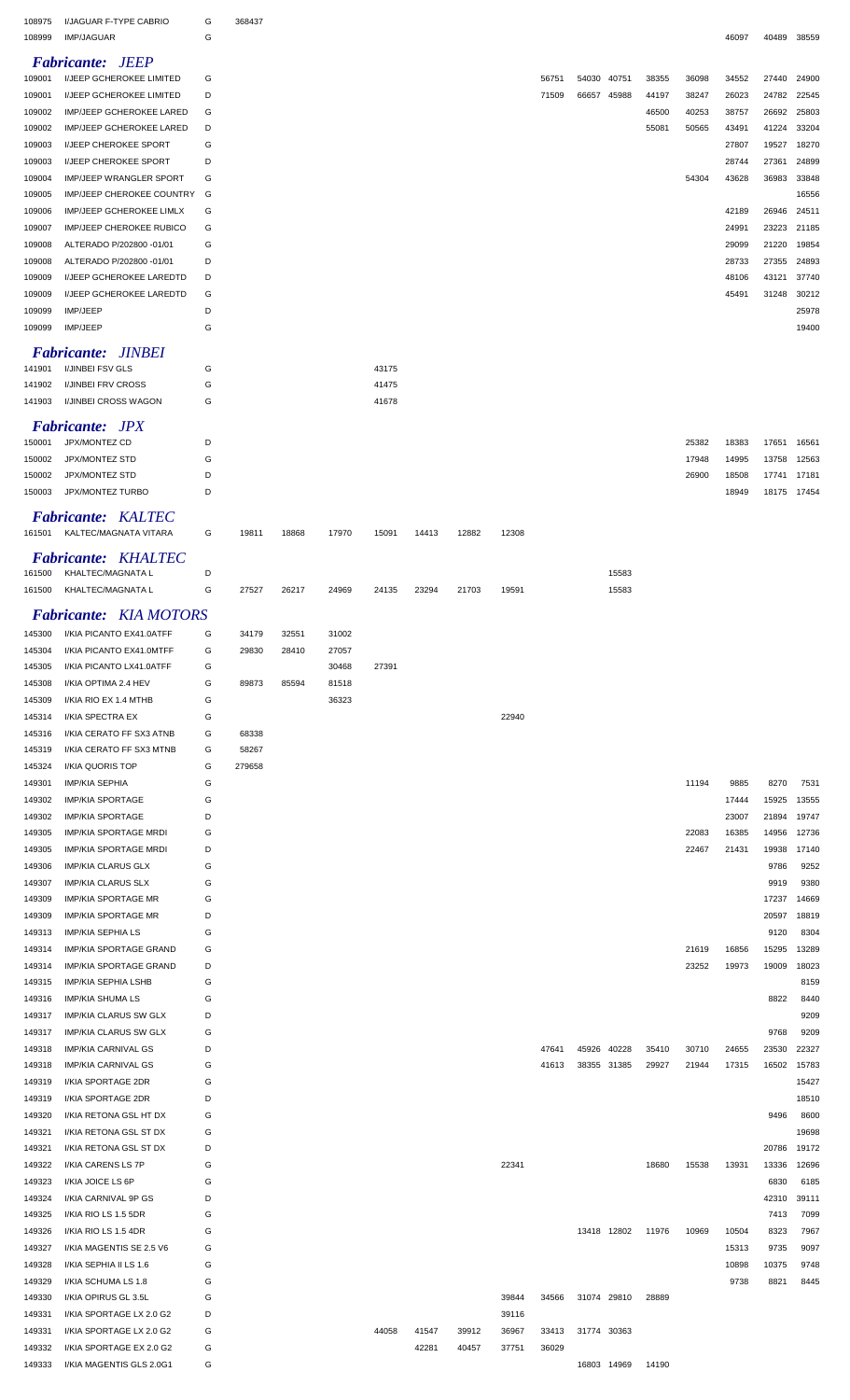| 149334 | I/KIA CERATO GLS 2.0 N1        | G |                 |                 |         |         |                 |        | 21444  | 20549  | 18724 18052          |        |       |        |               |       |
|--------|--------------------------------|---|-----------------|-----------------|---------|---------|-----------------|--------|--------|--------|----------------------|--------|-------|--------|---------------|-------|
| 149335 | I/KIA CERATO GLS 1.6N1         | G |                 |                 | 42530   |         |                 |        | 21507  | 20581  | 18691 17761          |        |       |        |               |       |
| 149336 | I/KIA CERATO EX 2.0N1          | G |                 |                 |         |         |                 |        | 21590  | 20552  | 19529                |        |       |        |               |       |
| 149337 | I/KIA CERATO EX 1.6N1          | G |                 |                 |         |         |                 |        | 21494  | 20582  | 18848                |        |       |        |               |       |
| 149338 | I/KIA MAGENTIS EX 2.0          | G |                 |                 |         |         | 34150           | 30461  | 26535  | 25019  | 23847 23160          |        |       |        |               |       |
| 149339 | I/KIA MAGENTIS EX 2.7          | G |                 |                 |         |         | 34165           | 30468  | 26526  | 25018  | 23762                |        |       |        |               |       |
| 149340 | I/KIA PICANTO EX 1.1L          | G |                 |                 |         |         | 19130           | 18509  | 17149  | 16481  | 14641 14072          |        |       |        |               |       |
|        |                                |   |                 |                 |         |         |                 |        |        |        |                      |        |       |        |               |       |
| 149341 | I/KIA CERATO EX 1.6N3          | G |                 |                 |         | 30703   | 26549           | 25578  | 22389  | 21432  |                      |        |       |        |               |       |
| 149342 | I/KIA OPIRUS GL 3.8L           | G |                 |                 |         |         | 52447           | 48609  | 44225  | 42197  |                      |        |       |        |               |       |
| 149343 | I/KIA MAGENTIS LX 2.0          | G |                 |                 |         |         |                 | 26259  | 24964  | 23828  |                      |        |       |        |               |       |
| 149344 | I/KIA PICANTO EX 1.0L          | G |                 |                 |         |         | 18460           | 17867  | 16541  | 15910  |                      |        |       |        |               |       |
| 149345 | I/KIA PICANTO EX2 1.0L         | G |                 |                 |         | 20314   | 19276           | 18655  | 17275  | 16608  |                      |        |       |        |               |       |
| 149346 | I/KIA MAGENTIS EX2 2.0L        | G | 54171           | 51592           | 49136   | 41641   | 35059           | 31263  | 27218  |        |                      |        |       |        |               |       |
|        |                                |   |                 |                 |         |         |                 |        |        |        |                      |        |       |        |               |       |
| 149347 | I/KIA RIO EX 1.4L HB           | G |                 |                 |         |         | 25733           | 24287  | 22199  |        |                      |        |       |        |               |       |
| 149348 | I/KIA RIO EX 1.4L NB           | G |                 |                 |         |         | 22272           | 21553  | 19963  |        |                      |        |       |        |               |       |
| 149349 | I/KIA OPTIMA                   | G |                 |                 |         |         |                 |        |        | 42680  | 39680 35348          | 31525  |       |        |               |       |
| 149350 | I/KIA CERATO EX2 1.6L          | G | 43000           | 40953           | 39003   | 31298   | 27051           | 26072  | 22812  |        |                      |        |       |        |               |       |
| 149351 | I/KIA PICANTO EX3 1.0L         | G | 29888           | 28464           | 27109   | 23818   | 22611           | 21339  |        |        |                      |        |       |        |               |       |
| 149352 | I/KIA SPORTAGE EX2 2.0G2       | G | 58557           | 55769           | 53113   | 44956   | 41391           | 39617  |        |        |                      |        |       |        |               |       |
|        | I/KIA SPORTAGE LX2 2.0G2       | G | 56243           | 53565           |         | 43161   | 40711           | 39103  |        |        |                      |        |       |        |               |       |
| 149353 |                                |   |                 |                 | 51014   |         |                 |        |        |        |                      |        |       |        |               |       |
| 149354 | I/KIA G CARNIVAL EX2 3.8       | G | 107304          | 102195          | 97330   | 85066   | 72501           | 60489  |        |        |                      |        |       |        |               |       |
| 149355 | I/KIA CERATO SX2 1.6L          | G | 40458           | 38531           | 36697   | 30313   | 26194           | 25240  |        |        |                      |        |       |        |               |       |
| 149356 | I/KIA RONDO EX                 | G |                 |                 |         |         | 42527           | 40187  |        |        |                      |        |       |        |               |       |
| 149368 | I/KIA CERATO KOUP SX2          | G |                 |                 |         | 30643   | 26476           | 25501  |        |        |                      |        |       |        |               |       |
| 149371 | I/KIA CERATO EX3 1.6MTNB       | G | 48064           | 45777           | 43597   | 40867   |                 |        |        |        |                      |        |       |        |               |       |
| 149372 | I/KIA CERATO EX3 1.6ATNB       | G | 52940           | 50419           | 48020   | 45923   |                 |        |        |        |                      |        |       |        |               |       |
|        |                                |   |                 |                 |         |         |                 |        |        |        |                      |        |       |        |               |       |
| 149373 | I/KIA CADENZA EX3.5LV6         | G | 99433           | 94699           | 90190   | 87279   | 85968           |        |        |        |                      |        |       |        |               |       |
| 149374 | I/KIA CERATO SX3 1.6ATNB       | G | 52811           | 50296           | 47901   | 43382   |                 |        |        |        |                      |        |       |        |               |       |
| 149375 | I/KIA CERATO SX3 1.6MTNB       | G | 48064           | 45777           | 43597   | 40865   |                 |        |        |        |                      |        |       |        |               |       |
| 149378 | I/KIA CERATO EX3 1.6ATHB       | G |                 |                 |         | 50218   |                 |        |        |        |                      |        |       |        |               |       |
| 149379 | I/KIA CERATO EX3 1.6MTHB       | G |                 |                 |         | 50218   |                 |        |        |        |                      |        |       |        |               |       |
| 149384 | I/KIA OPTIMA EX 2.4 AT         | G | 88741           | 85225           |         | 79936   |                 |        |        |        |                      |        |       |        |               |       |
| 149385 | I/KIA OPTIMA EX 2.0 AT         | G |                 |                 |         | 79293   |                 |        |        |        |                      |        |       |        |               |       |
|        |                                |   |                 |                 |         |         |                 |        |        |        |                      |        |       |        |               |       |
| 149388 | I/KIA CERATO KOUP SX3          | G | 70356           | 67006           | 63815   | 62985   |                 |        |        |        |                      |        |       |        |               |       |
| 149391 | I/KIA CERATO SX3 2.0ATHB       | G |                 |                 |         | 55279   |                 |        |        |        |                      |        |       |        |               |       |
| 149396 | I/KIA CERATO EX3 2.0MTNB       | G |                 |                 |         | 55279   |                 |        |        |        |                      |        |       |        |               |       |
| 149397 | I/KIA PICANTO LX41.0MTFF       | G |                 |                 | 27360   | 25373   |                 |        |        |        |                      |        |       |        |               |       |
| 149398 | I/KIA CERATO SX3 2.0ATNB       | G |                 |                 |         | 55279   |                 |        |        |        |                      |        |       |        |               |       |
| 149399 | IMP/KIA                        | G |                 |                 |         |         |                 |        |        |        |                      |        | 13364 | 10768  | 7956          | 7202  |
|        |                                |   |                 |                 |         |         |                 |        |        |        |                      |        |       |        |               |       |
| 149399 | IMP/KIA                        | D |                 |                 |         |         |                 |        |        |        |                      |        | 22055 | 20967  | 18236         | 17509 |
|        | <b>Fabricante: LADA</b>        |   |                 |                 |         |         |                 |        |        |        |                      |        |       |        |               |       |
| 139501 | <b>IMP/LADA SAMARA</b>         | G |                 |                 |         |         |                 |        |        |        |                      |        |       |        |               | 6353  |
| 139505 | IMP/LADA NIVA PANTANAL         | G |                 |                 |         |         |                 |        |        |        |                      |        | 13818 | 13160  | 12534         | 11937 |
|        |                                |   |                 |                 |         |         |                 |        |        |        |                      |        |       |        |               |       |
| 139505 | IMP/LADA NIVA PANTANAL         | D |                 |                 |         |         |                 |        |        |        |                      |        | 13818 | 13160  | 12534         | 11937 |
| 139507 | IMP/LADA NIVA 1.71             | G |                 |                 |         |         |                 |        |        |        |                      |        |       |        | 11426         | 10902 |
|        |                                |   |                 |                 |         |         |                 |        |        |        |                      |        |       |        |               |       |
|        | <b>Fabricante: LAMBORGHINI</b> |   |                 |                 |         |         |                 |        |        |        |                      |        |       |        |               |       |
| 152100 | I/LAMBORGHINI 400GT            | G |                 |                 |         |         |                 |        |        |        |                      |        |       | 316852 | 303952 254027 |       |
| 152101 | I/LAMBORGHINI GALLARDO         | G |                 | 1199649 1142524 | 1088118 | 895187  | 884206          | 831964 | 708846 |        | 667797 582827 442216 | 400338 |       |        |               |       |
| 152103 | I/LAMBORGHINI MURCIELAGO       | G |                 |                 |         | 984107  | 973958          | 890861 | 801561 | 718437 | 685017               |        |       |        |               |       |
| 152109 | I/LAMBORGHINI GALLARDO S       | G |                 | 1151970         |         | 763272  | 720634          | 612689 | 584715 | 544238 |                      |        |       |        |               |       |
| 152110 | I/LAMBORGHINI G SPYDER         | G |                 |                 | 1173338 | 1083646 | 1052150         | 957750 | 861448 | 772401 |                      |        |       |        |               |       |
| 152111 | I/LAMBORGHINI GALLARDO L       | G |                 |                 |         | 777667  | 747156          | 635573 |        |        |                      |        |       |        |               |       |
|        |                                |   |                 |                 |         |         |                 |        |        |        |                      |        |       |        |               |       |
| 152112 | I/LAMBORGHINI GALLARDOC2       | G |                 | 1306021 1243829 | 1184601 | 981208  | 929013          | 828995 |        |        |                      |        |       |        |               |       |
| 152113 | I/LAMBORGHINI GALLARDOC4       | G |                 | 1151970         |         | 923698  | 868125          | 779148 |        |        |                      |        |       |        |               |       |
| 152114 | I/LAMBORGHINI GALLARDOSP       | G |                 | 1196953         | 1140580 | 1104596 | 1037886         | 916708 |        |        |                      |        |       |        |               |       |
| 152115 | I/LAMBORGHINI GALLARDOCS       | G | 1537821         | 1464592         | 1394850 | 1107700 |                 |        |        |        |                      |        |       |        |               |       |
| 152116 | I/LAMBORGHINI G LP5502VB       | G |                 |                 | 879915  | 852155  | 818790          | 696328 |        |        |                      |        |       |        |               |       |
| 152117 | I/LAMBORGHINI M LP6704SV       | G |                 |                 |         |         | 1071417 1039540 | 946184 |        |        |                      |        |       |        |               |       |
|        |                                |   |                 |                 |         |         |                 |        |        |        |                      |        |       |        |               |       |
| 152119 | I/LAMBORGHINI G SUPERLEG       | G |                 |                 | 898945  | 856607  | 829582          | 705769 | 673409 |        |                      |        |       |        |               |       |
| 152120 | I/LAMBORGHINI G LP560 4        | G |                 | 1187509 1130962 | 1077107 | 873646  | 862813          |        |        |        |                      |        |       |        |               |       |
| 152121 | I/LAMBORGHINI GALLARDOSS       | G | 1164713 1109250 |                 | 1056429 |         |                 |        |        |        |                      |        |       |        |               |       |
| 152122 | I/LAMBORGHINI G LP570 4        | G |                 |                 | 1238693 | 1199615 |                 |        |        |        |                      |        |       |        |               |       |
| 152123 | I/LAMBORGHINI AVENTADOR        | G |                 | 1967012 1873345 | 1784139 |         |                 |        |        |        |                      |        |       |        |               |       |
| 152124 | I/LAMBORGHINI G BICOLORE       | G |                 |                 | 1013352 |         |                 |        |        |        |                      |        |       |        |               |       |
| 152125 | I/LAMBORGHINI GALLA STS        | G |                 |                 | 1081153 |         |                 |        |        |        |                      |        |       |        |               |       |
|        |                                |   |                 |                 |         |         |                 |        |        |        |                      |        |       |        |               |       |
|        | Fabricante: LANCIA             |   |                 |                 |         |         |                 |        |        |        |                      |        |       |        |               |       |
| 109299 | <b>IMP/LANCIA</b>              | D |                 |                 |         |         |                 |        |        |        |                      | 21943  | 19267 | 18347  | 17622         | 16538 |
| 109299 | <b>IMP/LANCIA</b>              | G |                 |                 |         |         |                 |        |        |        |                      | 11941  | 10067 | 6717   | 6499          | 5080  |
|        |                                |   |                 |                 |         |         |                 |        |        |        |                      |        |       |        |               |       |
|        | $\overline{I}$                 |   |                 |                 |         |         |                 |        |        |        |                      |        |       |        |               |       |

*Fabricante: LAND ROVER*

| 109300 | <b>I/LAND ROVER MRE CGPI</b>    | G |             |       | 36146 |       |       |
|--------|---------------------------------|---|-------------|-------|-------|-------|-------|
| 109300 | <b>I/LAND ROVER MRE CGPI</b>    | D |             | 38671 | 36146 | 34582 |       |
| 109301 | <b>IMP/LAND ROVER DEFENDER</b>  | D |             |       |       |       |       |
| 109303 | <b>IMP/LAND ROVER RANGE ROV</b> | D |             |       |       | 20516 | 18819 |
| 109303 | <b>IMP/LAND ROVER RANGE ROV</b> | G |             |       |       | 47707 | 45071 |
| 109304 | IMP/L.ROVER DEFENDER 90         | D |             |       |       |       | 30390 |
| 109305 | IMP/L.ROVER DEFENDER 110        | D |             |       |       |       |       |
| 109306 | <b>IMP/LROVER DISCOVERY TDI</b> | D |             |       |       |       | 39663 |
| 109308 | <b>IMP/LR DISCOVERY V8I ES</b>  | G |             | 40120 | 37518 | 35208 | 28378 |
| 109309 | IMP/LR RANGE ROVER 46HSE        | G | 62440 59467 | 56636 | 53939 | 47385 | 45051 |
| 109310 | IMP/L.ROVER FREELANDER EX       | G |             |       |       |       | 27597 |
| 109311 | <b>I/LAND ROVER LRRTD4</b>      | G |             |       |       |       | 47002 |
|        |                                 |   |             |       |       |       |       |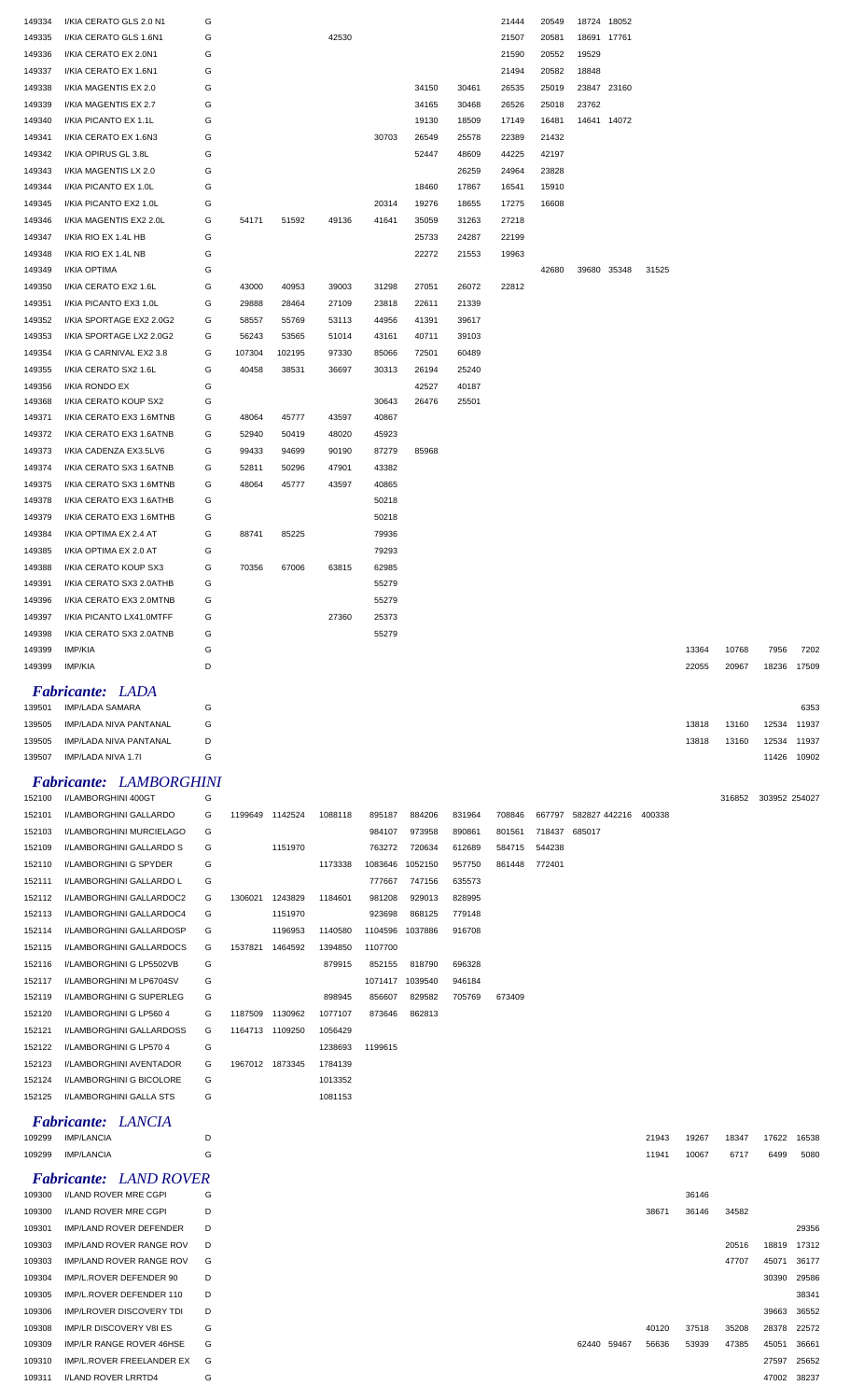| 109399           | <b>IMP/LAND ROVER</b>                                | D      |                  |                  |                  |                  |                  |                  |                  |                |                |                            |                |                |                |                            | 18546          |
|------------------|------------------------------------------------------|--------|------------------|------------------|------------------|------------------|------------------|------------------|------------------|----------------|----------------|----------------------------|----------------|----------------|----------------|----------------------------|----------------|
| 109399           | <b>IMP/LAND ROVER</b>                                | G      |                  |                  |                  |                  |                  |                  |                  |                |                |                            |                |                |                |                            | 24358          |
| 114101<br>152801 | I/ROVER MINI COOPER<br>IMP/RANGE ROVER 4.6 HSE       | G<br>G | 47333            | 45080            | 42933            | 40890            | 38942            | 37088            | 35322            | 33640          |                | 32038 30514                | 29060<br>56693 | 27676<br>54219 | 26359<br>47623 | 23753<br>45275             | 21941<br>36846 |
|                  |                                                      |        |                  |                  |                  |                  |                  |                  |                  |                |                |                            |                |                |                |                            |                |
| 111822           | <b>Fabricante: LEXUS</b><br>IMP/TOYOTA LEXUS GS300   | G      |                  |                  |                  |                  |                  |                  |                  |                |                |                            |                |                | 38117          | 35148                      | 32651          |
| 111824           | <b>IMP/TOYOTA LEXUS LS400</b>                        | G      |                  |                  |                  |                  |                  |                  |                  |                |                |                            |                |                |                |                            | 45192          |
| 111827           | <b>IMP/TOYOTA LEXUS ES 300</b>                       | G      |                  |                  |                  |                  |                  |                  |                  |                |                |                            |                |                | 36877          | 25551                      | 22148          |
| 111828           | IMP/LEXUS LS400                                      | G      |                  |                  |                  |                  |                  |                  |                  |                |                |                            |                |                |                | 49905                      | 46286          |
| 148901<br>148902 | IMP/LEXUS LS 400<br>I/LEXUS ES300                    | G<br>G |                  |                  |                  |                  |                  |                  |                  |                |                | 49891                      | 43943          | 38341          | 35384          | 47242<br>24513             | 43657<br>21246 |
| 148903           | IMP/LEXUS LX 450                                     | G      | 190118           | 181064           | 172443           | 148794           | 140228           | 123497           | 99781            | 69610          | 65904          | 63787                      | 49881          | 45934          | 41060          | 29255                      | 24895          |
| 148905           | I/LEXUS GS 400                                       | G      |                  |                  |                  |                  |                  |                  |                  |                |                |                            |                |                | 67137          | 53814                      | 49885          |
| 148906           | ALTERADO P/202927 -01/01                             | G      |                  |                  |                  |                  |                  |                  |                  |                |                |                            |                |                | 44267          | 39516                      | 37267          |
| 148907           | I/LEXUS MRE CGPI                                     | G      | 180345           | 171758           | 163579           | 141204           | 133077           | 117203           | 94688            | 66056          | 62554          | 60528                      | 47339          | 43569          | 38948          | 27745                      | 23621          |
| 148908           | I/LEXUS LS430                                        | G      |                  |                  |                  |                  |                  |                  | 100052           | 94997          | 90254          | 87046                      | 76838          | 64361          | 52525          | 50262                      | 46601          |
| 148909<br>148910 | I/LEXUS GS 430<br>I/LEXUS IS 300                     | G<br>G |                  | 171377           | 164072           |                  |                  |                  | 96727            | 91801          |                | 87945 81675                | 78393          | 74788<br>38335 | 47665<br>35361 | 45361<br>24494             | 43408<br>21239 |
| 148911           | I/LEXUS SC 430                                       | G      |                  |                  |                  |                  | 165427           | 155924           | 147218           | 139778         | 126120 122052  |                            | 117081         | 111692         |                |                            |                |
| 148912           | I/LEXUS ES330                                        | G      |                  |                  |                  |                  |                  |                  | 55265            | 52487          |                | 49467 45405                | 38958          | 34001          |                |                            |                |
| 148913           | I/LEXUS LS430                                        | G      |                  |                  |                  |                  |                  |                  | 129178           | 119731         | 112590 106410  |                            | 81954          |                |                |                            |                |
| 148914           | I/LEXUS RX 330                                       | G      |                  |                  |                  |                  |                  |                  | 80465            | 75143          | 70864          | 64825                      | 61659          | 58829          | 56357          | 53582 51318                |                |
| 148915           | I/LEXUS GS 300                                       | G      |                  |                  |                  |                  |                  |                  | 167043           | 139042         | 132352         |                            |                |                |                |                            |                |
| 148916<br>148917 | I/LEXUS ES350<br>I/LEXUS RX 350                      | G<br>G | 185046<br>189496 | 176235<br>180473 | 167843<br>171879 | 140477<br>148041 | 127255<br>134146 | 110725<br>116685 | 90713<br>95568   | 78315<br>82532 | 74809<br>78115 |                            |                |                |                |                            |                |
| 148918           | I/LEXUS LS460                                        | G      |                  | 399462           | 306319           | 296656           | 268750           | 221931           | 201824           | 180859         | 171870         |                            |                |                |                |                            |                |
| 148919           | I/LEXUS IS 350                                       | G      |                  |                  |                  |                  | 122081           | 106173           | 87000            | 75082          |                |                            |                |                |                |                            |                |
| 148920           | I/LEXUS GS 450H                                      | G      |                  |                  | 192961           |                  |                  | 165006           | 150036           | 137232         |                |                            |                |                |                |                            |                |
| 148921           | I/LEXUS GS 460                                       | G      |                  |                  |                  |                  |                  | 163473           | 148712           | 135921         |                |                            |                |                |                |                            |                |
| 148922           | I/LEXUS LS600HL                                      | G      |                  |                  |                  |                  | 369749           | 305170           | 277624           |                |                |                            |                |                |                |                            |                |
| 148924<br>148926 | I/LEXUS IS250 4-DR SEDAN<br>I/LEXUS IS250 CONV       | G<br>G |                  |                  |                  | 159987           | 107547           | 93604            | 76653            |                |                |                            |                |                |                |                            |                |
| 148927           | I/LEXUS LS 460L                                      | G      | 276119           | 262970           | 250448           |                  |                  |                  |                  |                |                |                            |                |                |                |                            |                |
| 148928           | I/LEXUS HS 250H PREMIUM                              | G      |                  |                  |                  | 113790           |                  |                  |                  |                |                |                            |                |                |                |                            |                |
| 148929           | I/LEXUS IS 350 C                                     | G      | 137622           | 132170           | 126479           |                  |                  |                  |                  |                |                |                            |                |                |                |                            |                |
| 148930           | I/LEXUS GS 350 RWD                                   | G      |                  | 175022           |                  |                  |                  |                  |                  |                |                |                            |                |                |                |                            |                |
| 148930           | I/LEXUS GS 350 RWD                                   | D      |                  | 175022           |                  |                  |                  |                  |                  |                |                |                            |                |                |                |                            |                |
| 148931<br>148932 | I/LEXUS CT200H<br>I/LEXUS GS 350                     | G<br>G |                  | 129181<br>192151 |                  |                  |                  |                  |                  |                |                |                            |                |                |                |                            |                |
| 148933           | I/LEXUS GS 350F RWD                                  | G      |                  | 231833           |                  |                  |                  |                  |                  |                |                |                            |                |                |                |                            |                |
| 148934           | I/LEXUS CT200H F SPORT                               | G      |                  | 144999           |                  |                  |                  |                  |                  |                |                |                            |                |                |                |                            |                |
| 148935           | I/LEXUS IS250                                        | G      | 154392           |                  |                  |                  |                  |                  |                  |                |                |                            |                |                |                |                            |                |
| 148936           | I/LEXUS IS250 F SPORT                                | G      | 159343           |                  |                  |                  |                  |                  |                  |                |                |                            |                |                |                |                            |                |
| 148999           | <b>IMP/LEXUS</b><br>I/LEXUS RX 330                   | G<br>G |                  |                  |                  |                  |                  |                  |                  |                |                | 145744                     |                |                | 36864          | 25538                      | 22144          |
| 149140           |                                                      |        |                  |                  |                  |                  |                  |                  |                  |                |                |                            |                |                |                |                            |                |
|                  | <b>Fabricante: LIFAN</b>                             |        |                  |                  |                  |                  |                  |                  |                  |                |                |                            |                |                |                |                            |                |
| 135700<br>135701 | I/LIFAN 620 LF7162 C<br>I/LIFAN 320 LF7132           | G<br>G | 31973<br>24536   | 30450<br>23368   | 29000<br>22255   | 25216<br>19080   | 23151<br>18160   | 17067            | 16046            | 15083          | 14169 13327    |                            | 12523          | 11776          | 11069          | 10406                      | 9780           |
| 135702           | I/LIFAN LF 530                                       | G      |                  | 27367            |                  |                  |                  |                  |                  |                |                |                            |                |                |                |                            |                |
|                  |                                                      |        |                  |                  |                  |                  |                  |                  |                  |                |                |                            |                |                |                |                            |                |
| 100023           | <b>Fabricante: LINCOLN</b><br>I/LINCOLN SEDAN 4P     | G      |                  |                  |                  |                  | 157378           |                  |                  |                |                |                            |                |                |                |                            |                |
| 109501           | I/LINCOLN TOWN CAR                                   | G      |                  |                  |                  |                  | 151202           | 143425           | 137180           | 126284         | 120468 115588  |                            | 108681         | 100464         | 92694          | 83197                      | 74224          |
| 109502           | IMP/LINCOLN NAVIGATOR4X4                             | G      |                  |                  |                  |                  |                  |                  |                  | 185616         | 158947 140248  |                            | 125846         | 116187         | 103730         | 90529                      | 77159          |
| 109503           | I/LINCOLN LS V8                                      | G      |                  |                  |                  |                  |                  |                  |                  |                |                |                            |                |                | 41752          | 36880                      | 32945          |
| 109504           | I/LINCOLN LS V6                                      | G      |                  |                  |                  |                  |                  |                  |                  |                |                |                            |                |                | 34077          | 30640                      | 25550          |
| 109505<br>109506 | <b>I/LINCOLN LS</b><br>I/LINCOLN MKZ 3.5L V6         | G<br>G |                  |                  |                  |                  | 122781           | 107180           | 88177            |                |                |                            |                |                | 26637          | 24119                      | 19622          |
| 109507           | <b>I/LINCOLN MKS</b>                                 | G      |                  |                  |                  |                  | 125937           | 109905           | 90420            |                |                |                            |                |                |                |                            |                |
| 109509           | I/LINCOLN TOWN CAR SIG L                             | G      |                  |                  |                  | 223520           | 203067           | 168303           |                  |                |                |                            |                |                |                |                            |                |
| 109510           | I/LINCOLN STRETCH LIMO                               | G      | 365141           | 347754           | 331194           | 302093           |                  |                  |                  |                |                |                            |                |                |                |                            |                |
| 109599           | <b>IMP/LINCOLN</b>                                   | G      |                  |                  |                  |                  |                  |                  |                  |                |                |                            |                |                |                |                            | 20330          |
|                  | <b>Fabricante: LM</b>                                |        |                  |                  |                  |                  |                  |                  |                  |                |                |                            |                |                |                |                            |                |
|                  | 107000 LM/BUGGY ADVENTURE                            | G      |                  |                  |                  | 19962            | 17526            | 15926            |                  |                |                |                            |                |                |                |                            |                |
|                  |                                                      |        |                  |                  |                  |                  |                  |                  |                  |                |                |                            |                |                |                |                            |                |
|                  | <b>Fabricante: LOBINI</b>                            |        |                  |                  |                  |                  |                  |                  |                  |                |                |                            |                |                |                |                            |                |
|                  | 161100 LOBINI/H1                                     | G      |                  |                  | 111496           | 106744           |                  | 96499            | 81924            | 73581          |                | 68002 66365                |                |                |                |                            |                |
|                  | <b>Fabricante: LOTUS</b>                             |        |                  |                  |                  |                  |                  |                  |                  |                |                |                            |                |                |                |                            |                |
| 152200           | I/LOTUS ELISE 111S                                   | G      |                  |                  |                  |                  |                  |                  |                  |                |                |                            |                |                |                | 61718 53326                |                |
| 152201           | I/LOTUS TYPE 72D                                     | G      |                  |                  |                  |                  |                  | 197695           | 186334           | 171357         |                |                            |                |                |                |                            |                |
| 152202           | I/LOTUS EXIGE S                                      | G      |                  |                  |                  | 235277           | 224074           | 211823           | 199648           | 183648         |                |                            |                |                |                |                            |                |
| 152203<br>152204 | I/LOTUS ELISE CALIFORNIA<br><b>I/LOTUS ELISE</b>     | G<br>G |                  |                  |                  |                  | 232432           | 222962<br>190618 | 210087<br>179691 | 165185         |                |                            |                |                |                |                            |                |
| 152205           | I/LOTUS ELISE SC                                     | G      |                  |                  |                  |                  | 198468           | 190897           | 179899           |                |                |                            |                |                |                |                            |                |
|                  |                                                      |        |                  |                  |                  |                  |                  |                  |                  |                |                |                            |                |                |                |                            |                |
| 109601           | <b>Fabricante: M.BENZ</b><br>IMP/M.BENZ 190 E 2.3/16 | D      |                  |                  |                  |                  |                  |                  |                  |                |                |                            |                | 26087          | 24845          | 23662 22536                |                |
| 109601           | IMP/M.BENZ 190 E 2.3/16                              | G      |                  |                  |                  |                  |                  |                  |                  |                |                |                            |                | 26087          | 24845          | 23662 22536                |                |
| 109606           | I/M.BENZ S320                                        | G      |                  |                  |                  |                  |                  |                  |                  |                |                |                            | 89299          | 84481          | 78483          | 64233 56356                |                |
| 109607           | I/M.BENZ S320L                                       | G      |                  |                  |                  |                  |                  |                  |                  |                |                |                            |                |                | 81519          | 64255 56348                |                |
| 109608<br>109609 | I/M.BENZ C320<br>I/M.BENZ C200 KOMPRESSOR            | G<br>G |                  |                  |                  | 97543            | 88470            | 78216            | 59793            | 65761<br>55230 |                | 63714 53009<br>50199 48110 | 48768<br>46553 | 45933<br>42276 | 41261<br>37116 | 37062 32314<br>35302 31686 |                |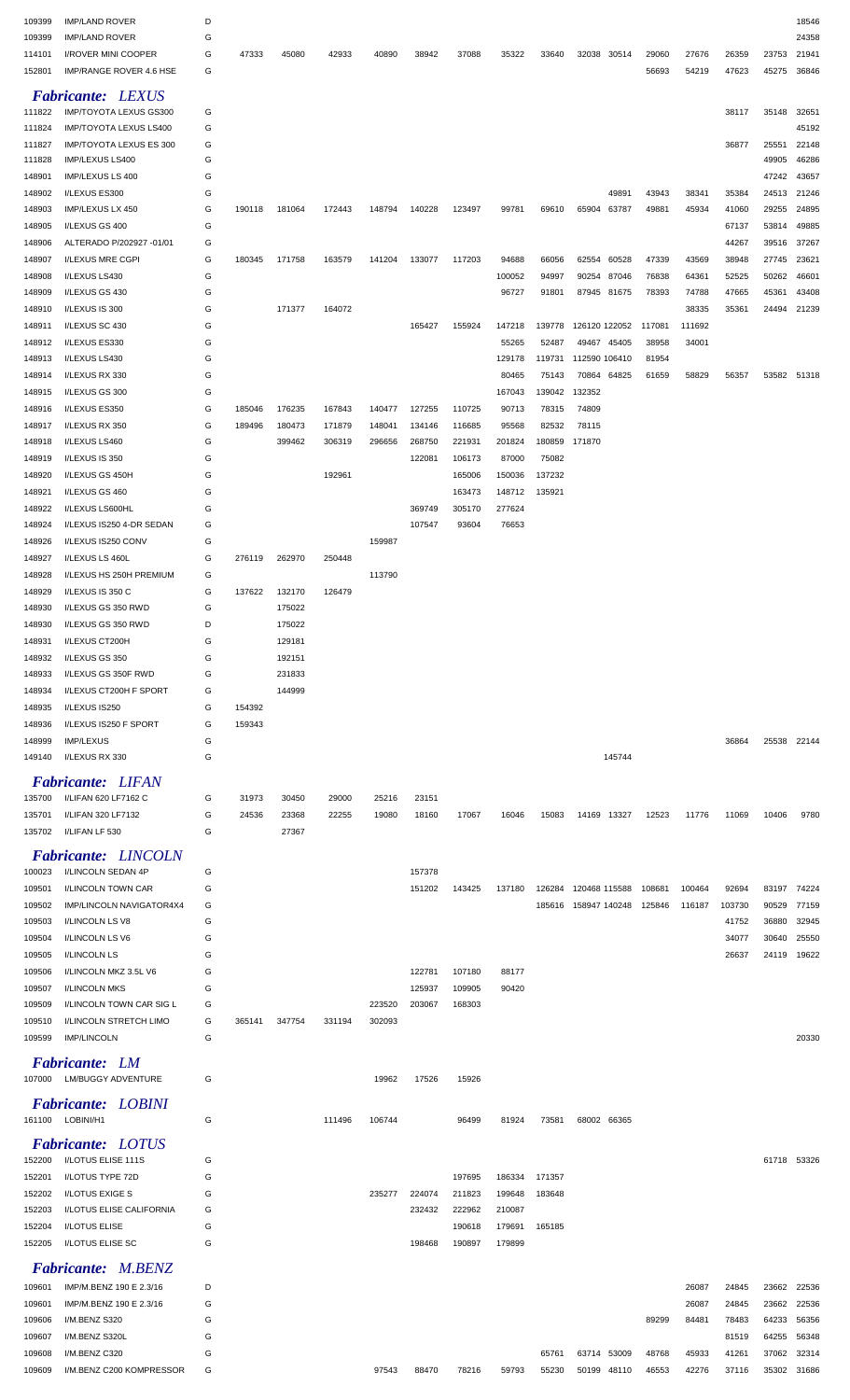| 109610 | I/M.BENZ C240            | G |        |        |        |        |        |        |        |               |                      | 50813  | 44735  | 39291  | 26423       | 24641 |
|--------|--------------------------|---|--------|--------|--------|--------|--------|--------|--------|---------------|----------------------|--------|--------|--------|-------------|-------|
| 109611 | I/M.BENZ SLK 32 AMG      | G |        |        |        |        |        |        |        |               |                      |        | 114048 | 89087  | 76098       |       |
| 109612 | I/M.BENZ C32K AMG        | G |        |        |        |        |        |        |        |               |                      | 91190  | 85153  | 72291  | 67869       |       |
| 109613 | I/M.BENZ S55 AMG         | G |        |        |        |        |        |        |        |               | 159973 147500        | 138071 | 132160 | 115886 | 95507       | 75540 |
| 109614 | I/M.BENZ C32 TOURING AMG | G |        |        |        |        |        |        |        |               |                      | 91200  | 85170  | 82286  | 72424       |       |
|        |                          |   |        |        |        |        |        |        |        |               |                      |        |        |        |             |       |
| 109615 | I/M.BENZ C180 COUPE      | G |        |        |        |        |        |        |        |               |                      | 43246  | 40351  | 38165  | 26681       | 24928 |
| 109616 | I/M.BENZ C200 K COUPE    | G |        |        |        |        |        |        |        |               |                      | 51590  | 46157  | 40501  | 38867       |       |
| 109617 | I/M.BENZ E200 ELEGANCE   | G |        |        |        |        |        |        |        |               |                      |        |        |        | 30831       | 28339 |
| 109618 | I/M.BENZ C200K TOURING   | G |        |        |        |        |        |        |        |               | 40296                | 39149  | 35827  | 33643  | 31431       | 29973 |
| 109620 | I/M.BENZ CLK 500         | G |        |        |        |        |        |        | 135712 | 121018        | 113286<br>99689      | 84337  | 78646  | 74701  |             |       |
| 109621 | I/M.BENZ E500            | G |        |        |        |        | 132119 | 124487 | 108116 | 98936         | 82226<br>76787       | 72584  | 65994  | 54078  |             |       |
|        |                          |   |        |        |        |        |        |        |        |               |                      |        |        |        |             |       |
| 109622 | I/M.BENZ CLK 320         | G |        |        |        |        |        |        |        | 81445         | 70570<br>78720       | 64646  | 52501  | 43129  | 40637       | 38453 |
| 109623 | I/M.BENZ C180K COUPE     | G |        |        |        |        |        |        |        | 46741         | 44237<br>41883       |        |        |        |             |       |
| 109624 | I/M.BENZ C180K           | G |        |        |        |        |        |        | 51816  | 46103         | 43641<br>41305       | 37951  | 35394  | 33487  | 23405       | 21866 |
| 109626 | I/M.BENZ S600            | G | 555115 | 528681 | 503506 | 406365 | 355888 | 318222 | 277629 | 253491        | 235762 205848        | 192519 | 182240 | 151052 |             |       |
| 109628 | I/M.BENZ S 350           | G |        |        |        |        |        |        |        |               | 133885 124346        |        |        |        |             |       |
| 109629 | I/M.BENZ SL 350          | G | 448051 | 433916 |        |        |        |        |        | 144817        | 131298 126423        |        |        |        |             |       |
|        | I/M.BENZ E200            | G |        |        |        |        |        |        |        |               |                      |        |        |        |             |       |
| 109630 |                          |   |        |        |        |        | 77861  | 68487  |        | 38860         | 33331<br>32012       | 30726  | 29509  | 28176  | 26806       | 25512 |
| 109633 | I/M.BENZ CLK 500 CA      | G |        |        |        |        |        |        |        | 134259        | 125659 110522        | 93566  | 87215  |        |             |       |
| 109634 | I/M.BENZ CLK 55 AMG CA   | G |        |        |        |        |        |        |        |               | 166294 155854        | 145599 | 131794 | 122341 |             |       |
| 109636 | I/M.BENZ E 500 T         | G |        |        |        |        |        |        |        |               | 106096 94417         | 86553  | 83045  |        |             |       |
| 109637 | I/M.BENZ C230K           | G |        |        |        |        |        |        |        | 57888         | 46756<br>43221       | 41594  | 40092  |        |             |       |
| 109638 | I/M.BENZ C230K TOURING   | G |        |        |        |        |        |        |        | 61898         | 47398<br>51301       | 45629  | 43839  |        |             |       |
| 109639 | I/M.BENZ CLK200CABRIOLET | G |        |        |        |        |        |        |        |               |                      |        |        |        | 37586       | 36463 |
|        |                          |   |        |        |        |        |        |        |        |               |                      |        |        |        |             |       |
| 109640 | I/M.BENZ CL 65 AMG       | G |        |        |        | 408269 | 388839 | 368270 | 356154 | 320044        |                      |        |        |        |             |       |
| 109641 | I/M.BENZ S 65 AMG        | G |        |        |        | 310574 | 294557 | 278265 | 271553 | 261998        | 254203 220739        | 207036 |        |        |             |       |
| 109643 | I/M.BENZ SLK 200 K       | G | 175674 | 167309 | 159343 | 132640 | 123383 | 113302 | 102197 | 96527         | 91126 89210          | 84588  |        |        |             |       |
| 109644 | I/M.BENZ CLS 350         | G |        |        |        | 194745 | 164310 | 141618 | 126242 | 116297        | 110174 107631        |        |        |        |             |       |
| 109645 | I/M.BENZ SLK 350         | G | 235944 | 224708 | 214008 | 178272 | 162233 | 152891 | 132591 | 118222        | 108042 103993        |        |        |        |             |       |
| 109646 | I/M.BENZ CLS 500         | G |        |        |        |        | 188814 | 172533 | 148243 | 125934        | 119481 113142        | 110721 |        |        |             |       |
|        |                          |   |        |        |        |        |        |        |        |               |                      |        |        |        |             |       |
| 109647 | I/M.BENZ SLK 55 K AMG    | G | 303165 | 295247 | 279534 | 209600 | 193772 | 178624 | 172908 | 168562        | 161110 141734        | 135196 |        |        |             |       |
| 109649 | I/M.BENZ E 350           | G | 214400 | 204190 | 194468 | 156514 | 140228 | 128234 | 105220 | 98458         | 87709 85299          | 81828  |        |        |             |       |
| 109650 | I/M.BENZ CLS 55 AMG      | G |        |        |        |        |        |        |        | 177134        | 164591 158201        |        |        |        |             |       |
| 109651 | I/M.BENZ SLK 350 CONVERS | G |        |        |        |        | 152200 | 143378 | 124332 | 110833        | 101327 99333         |        |        |        |             |       |
| 109652 | I/M.BENZ C 230           | G |        |        |        |        |        |        | 59804  | 55555         | 46549<br>43072       |        |        |        |             |       |
| 109653 | I/M.BENZ E 240 ELEGANCE  | G |        |        |        |        |        |        |        |               | 49340 47367          | 45474  | 43646  | 40900  | 33766       | 31056 |
|        |                          |   |        |        |        |        |        |        |        |               |                      |        |        |        |             |       |
| 109653 | I/M.BENZ E 240 ELEGANCE  |   |        |        |        |        |        |        |        |               |                      |        |        | D      | 40748       |       |
| 109654 | I/M.BENZ CLK 350         | G |        |        |        |        | 128956 | 102973 | 92482  | 86050         | 80466 75928          |        |        |        |             |       |
| 109655 | I/M.BENZ CLK 350 CA      | G |        |        |        |        |        | 133309 | 117097 | 105636        | 100387 95662         |        |        |        |             |       |
| 109656 | I/M.BENZ B 200 T         | G |        |        |        |        |        |        |        |               |                      |        |        |        |             |       |
|        |                          |   | 102238 | 97369  | 92733  | 74785  | 61614  | 52950  | 48317  | 46725         | 45097<br>44054       |        |        |        |             |       |
|        |                          |   |        |        |        |        |        |        |        |               |                      |        |        |        |             |       |
| 109657 | I/M.BENZ S 500           | G | 436907 | 416103 | 396288 | 321936 | 280251 | 237147 | 212769 | 177458        | 145486 136555        |        |        |        |             |       |
| 109659 | I/M.BENZ E280            | G |        |        |        |        | 79454  | 74881  | 72129  | 68936         | 65669 61716          | 50545  | 43881  | 35517  | 33743 32304 |       |
| 109660 | I/M.BENZ SLK 55 AMG      | G |        | 295247 |        |        |        |        | 152491 | 148632        | 142034 125321        |        |        |        |             |       |
| 109661 | I/M.BENZ S550V           | G |        |        |        |        |        | 251824 | 226338 | 207503 172117 |                      |        |        |        |             |       |
| 109662 | I/M.BENZ C180 ELEGANCE   | G |        |        |        |        |        |        |        |               |                      | 40330  | 37920  | 35895  |             |       |
| 109663 | I/M.BENZ C 200 K         | G |        |        |        | 80110  | 76399  | 69373  | 59800  | 55236         |                      |        |        |        |             |       |
|        |                          |   |        |        |        |        |        |        |        |               |                      |        |        |        |             |       |
| 109667 | I/M.BENZ CLS 550         | G |        |        | 285128 |        | 209266 | 197098 | 189880 | 178736        |                      |        |        |        |             |       |
| 109670 | I/M.BENZ CLK 550         | G |        |        |        |        | 187970 | 176987 | 155603 | 138836        |                      |        |        |        |             |       |
| 109671 | I/M.BENZ C350            | G |        |        | 143369 |        | 116115 | 109444 | 78733  | 65305         |                      |        |        |        |             |       |
| 109673 | I/M.BENZ C350 SPORTSEDAN | G |        | 157797 |        |        | 131537 | 120409 | 115257 | 110540        |                      |        |        |        |             |       |
| 109674 | I/M.BENZ C63 AMG TOURING | G | 315666 | 300635 | 286320 | 238172 | 225284 | 211420 | 186568 |               |                      |        |        |        |             |       |
| 109675 | I/M.BENZ SL 550          | G |        |        |        |        |        | 259134 |        |               |                      |        |        |        |             |       |
|        | I/M.BENZ E500 V8 SEDAN   | G |        |        |        |        |        |        |        |               | 91631 90934          |        |        |        |             |       |
| 109677 |                          |   |        |        |        |        |        |        |        |               |                      |        |        |        |             |       |
| 109678 | I/M.BENZ C63 AMG         | G |        | 230109 | 219272 | 212354 | 200881 | 188497 | 181970 |               |                      |        |        |        |             |       |
| 109679 | M.BENZ/CLC 200 K         | G | 87487  | 83321  | 79354  | 68164  | 63198  | 59465  |        |               |                      |        |        |        |             |       |
| 109680 | I/M.BENZ E 430 ELEGANCE  | G |        |        |        |        |        |        |        |               |                      |        |        |        | 44308 34727 |       |
| 109681 | I/M.BENZ E 500           | G | 334057 | 318150 | 303001 | 244284 | 225353 | 167797 |        |               |                      |        |        |        |             |       |
| 109682 | I/M.BENZ E 350 COUPE     | G | 221916 | 211349 | 201285 | 162847 | 153440 | 136675 |        |               |                      |        |        |        |             |       |
| 109683 | I/M.BENZ B 180           | G | 70308  | 66961  | 63772  | 51561  | 49024  | 46469  |        |               |                      |        |        |        |             |       |
| 109684 | I/M.BENZ E 500 COUPE     | G | 316316 | 301254 | 286909 | 236813 | 225226 |        |        |               |                      |        |        |        |             |       |
| 109685 | I/M.BENZ C 180 K         | G | 90384  | 86080  | 81981  | 67871  | 64613  | 61029  | 51973  | 46255         | 43778 41451          | 38041  | 36693  | 34324  |             |       |
|        |                          |   |        |        |        |        |        |        |        |               |                      |        |        |        |             |       |
| 109686 | I/M.BENZ C 200 CGI       | G | 123321 | 117448 | 111856 | 93194  | 88649  |        |        |               |                      |        |        |        |             |       |
| 109687 | I/M.BENZ E 350 GUARD     | G |        |        | 206970 |        | 154975 |        |        |               |                      |        |        |        |             |       |
| 109688 | I/M.BENZ E 500 GUARD     | G |        |        | 266695 | 255312 | 242178 | 228698 |        |               |                      |        |        |        |             |       |
| 109689 | I/M.BENZ E550W           | G |        |        |        | 242056 | 223177 | 166262 |        |               |                      |        |        |        |             |       |
| 109690 | I/M.BENZ E550 SEDAN      | G |        |        |        | 271256 | 250158 | 186241 |        |               |                      |        |        |        |             |       |
| 109691 | I/M.BENZ C 180 CGI       | G | 101404 | 96575  | 91978  | 86979  | 82635  |        |        |               |                      |        |        |        |             |       |
| 109693 | I/M.BENZ SL 350 SPORT    | G | 313829 | 298885 | 284654 | 243086 | 235138 |        |        |               |                      |        |        |        |             |       |
|        | I/M.BENZ C200CGI TOURING | G |        | 144182 |        | 113513 | 107911 |        |        |               |                      |        |        |        |             |       |
| 109694 |                          |   | 151392 |        | 137317 |        |        |        |        |               |                      |        |        |        |             |       |
| 109695 | I/M.BENZ C200 ELEGANCE   | G |        |        |        |        |        |        |        |               |                      |        | 45221  | 39695  | 37917       |       |
| 109696 | I/M.BENZ E 350 CA        | G | 265792 | 253136 | 241082 | 197399 | 187958 |        |        |               |                      |        |        |        |             |       |
| 109697 | I/M.BENZ S550            | G | 554143 | 527756 | 502626 | 398847 | 345547 |        |        |               |                      |        |        |        |             |       |
| 109699 | IMP/M.BENZ               | G |        |        |        |        |        |        |        |               |                      | 41023  | 39208  | 37264  | 28589       | 25262 |
| 109699 | IMP/M.BENZ               | D |        |        |        |        |        |        |        |               |                      | 50599  | 47244  | 43870  | 40659       | 36943 |
| 124004 | IMP/M.BENZ 300 E         | G |        |        |        |        |        |        |        |               |                      |        |        |        |             | 38652 |
|        |                          |   |        |        |        |        |        |        |        |               |                      |        |        |        |             |       |
| 124004 | IMP/M.BENZ 300 E         | D |        |        |        |        |        |        |        |               |                      |        |        |        |             | 39118 |
| 124008 | IMP/M.BENZ 280 S         | G |        |        |        |        |        |        |        |               |                      |        |        |        |             | 92573 |
| 124012 | I/M.BENZ 230 E           | G |        |        |        |        |        |        |        |               |                      |        |        |        |             | 25969 |
| 124012 | I/M.BENZ 230 E           | D |        |        |        |        |        |        |        |               |                      |        |        |        |             | 40122 |
| 124013 | I/M.BENZ E320            | G |        |        |        |        |        |        |        |               | 79357 74557          | 61066  | 53041  | 42919  | 36768 35238 |       |
| 124020 | I/M.BENZ E320 T          | G |        |        |        |        |        |        |        |               | 74616 71552          | 65993  | 63647  |        |             |       |
| 124025 | I/M.BENZ CL 55 AMG       | G |        |        |        |        |        |        |        |               | 142963 131727 122043 |        | 112612 | 98966  | 94724       |       |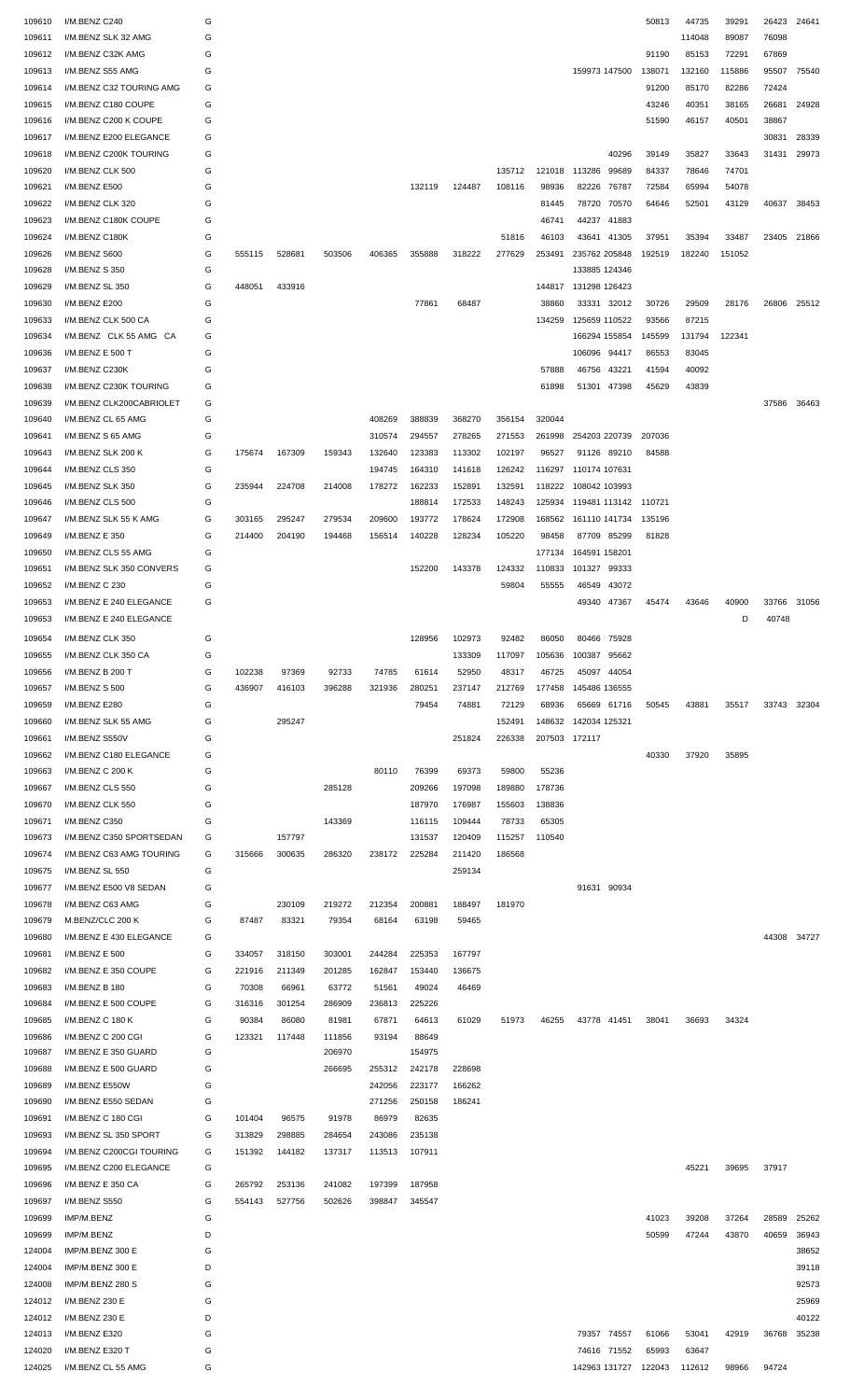| 124027 | I/M.BENZ SLR             | G |        |        |        |         |         |         | 434227  | 399225                  | 364745 336370 |        |                      |        |        |        |             |
|--------|--------------------------|---|--------|--------|--------|---------|---------|---------|---------|-------------------------|---------------|--------|----------------------|--------|--------|--------|-------------|
| 124028 | I/M.BENZ SL 65 AMG       | G |        |        |        | 517097  | 490777  | 446338  | 401144  | 357165                  |               |        | 335887 322123 310462 |        |        |        |             |
|        |                          |   |        |        |        |         |         |         |         |                         |               |        |                      |        |        |        |             |
| 124029 | I/M.BENZ C 55 AMG T      | G |        |        |        |         |         |         | 130540  |                         | 122172 118641 |        |                      |        |        |        |             |
| 124030 | I/M.BENZ C 55 AMG        | G |        |        |        |         |         |         | 90665   | 86943                   | 74855 71329   |        | 68799                |        |        |        |             |
| 124033 | I/M.BENZ C230 TOURING    | G |        |        |        |         |         |         | 79712   | 68032                   | 56143 54521   |        |                      |        |        |        |             |
|        |                          |   |        |        |        |         |         |         |         |                         |               |        |                      |        |        |        |             |
| 124034 | I/M.BENZ C 350 TOURING   | G |        |        |        |         |         |         |         | 78091                   | 75088 73386   |        |                      |        |        |        |             |
| 124035 | I/M.BENZ C 350           | G |        |        |        | 93985   | 89121   | 84215   | 81315   | 67459                   | 60803 58822   |        |                      |        |        |        |             |
| 124036 | I/M.BENZ B 200           | G |        |        |        | 64804   | 54213   | 49630   | 44206   | 37329                   | 35647 34906   |        |                      |        |        |        |             |
| 124037 | I/M.BENZ A 200           | G |        |        |        |         |         | 45550   | 41102   | 37954                   | 34495 33301   |        |                      |        |        |        |             |
|        |                          |   |        |        |        |         |         |         |         |                         |               |        |                      |        |        |        |             |
| 124040 | I/M.BENZ C 350 COUPE     | G |        |        |        |         |         |         |         | 93277                   | 84888 81975   |        |                      |        |        |        |             |
| 124041 | I/M.BENZ C 230 COUPE     | G |        |        |        |         |         |         |         | 59165                   | 49861 46089   |        |                      |        |        |        |             |
| 124042 | I/M.BENZ S 350           | G |        |        |        | 261359  |         | 214162  | 203869  | 159981                  |               | 127579 |                      |        |        |        |             |
|        |                          |   |        |        |        |         |         |         |         |                         |               |        |                      |        |        |        |             |
| 124044 | I/M.BENZ ML 500          | G |        | 173323 |        |         |         |         | 139794  | 114883                  | 110068 91566  |        | 80449                | 75088  |        |        |             |
| 124047 | I/M.BENZ E 63 AMG        | G | 344783 | 328366 | 312729 | 261292  | 234020  | 209337  | 171695  | 164008                  | 155916        |        |                      |        |        |        |             |
| 124048 | I/M.BENZ CLS 63 AMG      | G | 406454 | 387100 | 368667 | 297898  | 284035  | 244836  | 230271  | 218992                  | 207300        |        |                      |        |        |        |             |
|        |                          |   |        |        |        |         |         |         |         |                         |               |        |                      |        |        |        |             |
| 124050 | I/M.BENZ C250 DT         | G |        |        |        |         |         |         |         |                         |               |        |                      |        |        |        | 24801       |
| 124051 | I/M.BENZ S 63 AMG        | G | 443869 | 422733 | 402603 | 325897  | 292016  | 261263  | 214214  | 205827                  |               |        |                      |        |        |        |             |
| 124052 | I/M.BENZ SLR MCLAREN     | G |        |        |        |         |         |         |         | 1138946 1110328 1060091 |               |        |                      |        |        |        |             |
| 124053 | I/M.BENZ C 63 AMG        | G | 290319 | 276495 | 263329 | 219048  | 207268  | 194492  | 186154  |                         |               |        |                      |        |        |        |             |
|        |                          |   |        |        |        |         |         |         |         |                         |               |        |                      |        |        |        |             |
| 124055 | I/M.BENZ SLR MC ROADSTER | G |        |        |        | 2017980 | 1786088 | 1423979 | 1340456 |                         |               |        |                      |        |        |        |             |
| 124056 | I/M.BENZ C 200 K TOURING | G |        |        |        | 99200   | 88597   | 77373   | 74589   |                         |               |        |                      |        |        |        |             |
| 124057 | I/M.BENZ B 170           | G |        |        |        | 50412   | 46659   | 42109   | 38903   |                         |               |        |                      |        |        |        |             |
|        |                          |   |        |        |        |         |         |         |         |                         |               |        |                      |        |        |        |             |
| 124058 | I/M.BENZ SL 63 AMG       | G | 465129 | 442980 | 421886 | 351197  | 328234  | 310300  | 299644  |                         |               |        |                      |        |        |        |             |
| 124060 | I/M.BENZ SL 65 AMG BS    | G |        |        |        | 554100  | 525846  | 478337  | 461679  |                         |               |        |                      |        |        |        |             |
| 124064 | I/M.BENZ C 300           | G | 160693 | 153041 | 145754 | 121225  | 115341  | 98748   |         |                         |               |        |                      |        |        |        |             |
|        |                          |   |        |        |        |         |         |         |         |                         |               |        |                      |        |        |        |             |
| 124066 | I/M.BENZ E 220 CDI       | D |        |        |        |         |         |         | 102105  |                         |               |        |                      |        |        |        |             |
| 124066 | I/M.BENZ E 220 CDI       | G |        |        |        |         |         |         | 102105  |                         |               |        |                      |        |        |        |             |
| 124067 | I/M.BENZ SLS 63 AMG      | G | 625183 | 609162 | 598514 | 512371  | 484797  |         |         |                         |               |        |                      |        |        |        |             |
|        |                          |   |        |        |        |         |         |         |         |                         |               |        |                      |        |        |        |             |
| 124068 | I/M.BENZ C 300W          | G |        |        |        |         | 120881  |         |         |                         |               |        |                      |        |        |        |             |
| 124069 | I/M.BENZ C 203 SWAGON    | D |        |        |        |         |         |         |         |                         |               |        | 50945                |        |        |        |             |
| 124069 | I/M.BENZ C 203 SWAGON    | G |        |        |        |         |         |         |         |                         |               |        | 50946                |        |        |        |             |
|        |                          |   |        |        |        |         |         |         |         |                         |               |        |                      |        |        |        |             |
| 124070 | I/M.BENZ E63 SEDAN       | G |        |        |        | 306573  |         |         |         |                         |               |        |                      |        |        |        |             |
| 124071 | I/M.BENZ E320 CDI        | D |        |        |        |         |         |         |         |                         | 89050 85131   |        |                      |        |        |        |             |
| 124072 | I/M.BENZ E 500 TOURING   | G | 375808 | 357912 | 340868 | 283662  | 269599  |         |         |                         |               |        |                      |        |        |        |             |
| 124073 | I/M.BENZ E63 AMG TOURING | G | 438352 | 417479 | 397599 | 321859  | 288268  |         |         |                         |               |        |                      |        |        |        |             |
|        |                          |   |        |        |        |         |         |         |         |                         |               |        |                      |        |        |        |             |
| 124074 | I/M.BENZ A 150           | G |        |        |        |         |         |         |         | 15709                   |               |        |                      |        |        |        |             |
| 124078 | I/M.BENZ C 250 CGI       | G | 146504 | 139528 | 132884 | 127136  |         |         |         |                         |               |        |                      |        |        |        |             |
| 124080 | I/M.BENZ E350 CONV       | G | 259703 | 247336 | 235558 | 205292  |         |         |         |                         |               |        |                      |        |        |        |             |
|        |                          |   |        |        |        |         |         |         |         |                         |               |        |                      |        |        |        |             |
| 124082 | I/M.BENZ S 500 CGI       | G | 475408 | 452771 | 431210 |         |         |         |         |                         |               |        |                      |        |        |        |             |
| 124083 | I/M.BENZ E 250 CGI       | G | 187960 | 179009 | 170485 | 163665  |         |         |         |                         |               |        |                      |        |        |        |             |
| 124085 | I/M.BENZ E300            | G |        |        | 222635 |         |         |         |         |                         |               |        |                      |        |        |        |             |
|        |                          |   |        |        |        |         |         |         |         |                         |               |        |                      |        |        |        |             |
| 124085 | I/M.BENZ E300            | D | 245455 | 233767 | 222635 |         |         |         |         |                         |               |        |                      |        |        |        |             |
| 124086 | I/M.BENZ E 250 CGI COUPE | G | 202990 | 193324 | 184117 |         |         |         |         |                         |               |        |                      |        |        |        |             |
| 124087 | I/M.BENZ C 180 CGI COUPE | G | 124993 | 119041 | 114774 |         |         |         |         |                         |               |        |                      |        |        |        |             |
|        |                          |   |        |        |        |         |         |         |         |                         |               |        |                      |        |        |        |             |
| 124088 | I/M.BENZ C 250 CGI COUPE | G | 168452 |        |        |         |         |         |         |                         |               |        |                      |        |        |        |             |
| 124092 | I/M.BENZ SLS63AMG RDSTER | G | 755864 | 725923 | 694665 |         |         |         |         |                         |               |        |                      |        |        |        |             |
| 124093 | I/M.BENZ C 350 CGI       | G | 192500 | 183333 | 174604 |         |         |         |         |                         |               |        |                      |        |        |        |             |
|        |                          |   |        |        |        |         |         |         |         |                         |               |        |                      |        |        |        |             |
| 124094 | I/M.BENZ E 350 CGI CA    | G | 262951 | 250430 | 238505 |         |         |         |         |                         |               |        |                      |        |        |        |             |
| 124095 | I/M.BENZ E 350 CGI GUARD | G |        | 319024 |        |         |         |         |         |                         |               |        |                      |        |        |        |             |
| 124096 | I/M.BENZ E 350 CGI COUPE | G | 249930 | 238029 | 226695 |         |         |         |         |                         |               |        |                      |        |        |        |             |
| 124097 | I/M.BENZ E 350 CGI       | G | 219333 | 215199 | 212109 |         |         |         |         |                         |               |        |                      |        |        |        |             |
|        |                          |   |        |        |        |         |         |         |         |                         |               |        |                      |        |        |        |             |
| 124098 | I/M.BENZ E 350 AVANTGARD | G |        |        |        | 184900  |         |         |         |                         |               |        |                      |        |        |        |             |
| 124101 | M.BENZ/A 160             | G |        |        |        |         |         |         |         | 17894                   | 15746 15047   |        | 13906                | 13381  | 12329  | 11828  | 11008       |
| 124102 | M.BENZ/A 190             | G |        |        |        |         |         |         |         | 21060                   | 18205 17120   |        | 15220                | 14364  | 13141  | 12746  | 12116       |
|        |                          |   |        |        |        |         |         |         |         |                         |               |        |                      |        |        |        |             |
| 149201 | IMP/MERCEDES C180 HA18W  | G |        |        |        |         |         |         |         |                         |               |        |                      | 39218  | 37110  | 25946  | 24225       |
| 149202 | IMP/MERCEDES C200 HA20W  | G |        |        |        |         |         |         |         |                         |               |        | 40223                | 38433  | 36547  | 28026  | 24768       |
| 149203 | IMP/MERCEDES C220 HA22W  | G |        |        |        |         |         |         |         |                         |               |        |                      |        |        | 35605  | 29067       |
| 149204 | IMP/MERCEDES C280 HA28W  | G |        |        |        |         |         |         |         |                         |               |        |                      |        |        |        | 28684       |
|        |                          |   |        |        |        |         |         |         |         |                         |               |        |                      |        |        |        |             |
| 149212 | IMP/MERCEDES E320 EA66W  | G |        |        |        |         |         |         |         |                         |               |        |                      |        | 43791  | 37508  | 35945       |
| 149213 | IMP/MERCEDES E320 EA32W  | G |        |        |        |         |         |         |         |                         |               |        |                      |        |        |        | 36311       |
| 149215 | IMP/MERCEDES E320 EA92W  | G |        |        |        |         |         |         |         |                         |               |        |                      |        |        |        | 36301       |
|        |                          |   |        |        |        |         |         |         |         |                         |               |        |                      |        |        |        |             |
| 149219 | IMP/MERCEDES S320 GA32W  | G |        |        |        |         |         |         |         |                         |               |        |                      |        |        |        | 58288       |
| 149223 | IMP/MERCEDES S500 GA50W  | G |        |        |        |         |         |         |         |                         |               |        |                      |        | 79863  | 73605  | 66983       |
| 149225 | IMP/MERCEDES S500 GA70W  | G |        |        |        |         |         |         |         |                         |               |        |                      |        |        | 73728  | 67118       |
|        |                          |   |        |        |        |         |         |         |         |                         |               |        |                      |        |        |        |             |
| 149227 | IMP/MERCEDES S600 GA57W  | G |        |        |        |         |         |         |         |                         |               |        |                      |        |        |        | 108939      |
| 149231 | IMP/MERCEDES SL320 FA63W | G |        |        |        |         |         |         |         |                         |               |        |                      |        |        | 103174 | 79430       |
| 149232 | IMP/MERCEDES SL500 FA67W | G |        |        |        |         |         |         |         |                         |               |        | 153406               | 146840 | 128763 | 106095 | 83916       |
|        |                          |   |        |        |        |         |         |         |         |                         |               |        |                      |        |        |        |             |
| 149233 | IMP/MERCEDES SL600 FA76W | G |        |        |        |         |         |         |         |                         |               |        |                      |        |        |        | 95287       |
| 149238 | IMP/MERCEDES E320 JF55W  | G |        |        |        |         |         |         |         |                         |               |        |                      |        |        | 37500  | 35944       |
| 149239 | IMP/MERCEDES C230K HA24W | G |        |        |        |         |         |         |         |                         |               |        |                      |        |        | 27839  | 23786       |
|        | IMP/MERCEDES E420 JF72W  | G |        |        |        |         |         |         |         |                         |               |        |                      |        |        |        | 43538       |
| 149240 |                          |   |        |        |        |         |         |         |         |                         |               |        |                      |        |        |        |             |
| 149241 | IMP/MERCEDES SLK230KK47W | G |        |        |        |         |         |         |         |                         |               |        |                      |        |        | 64024  | 58814       |
| 149242 | IMP/MERCEDES CL500 GA70W | G |        |        |        |         |         |         |         |                         |               |        |                      |        |        |        | 70852       |
| 149243 | IMP/MERCEDES CL600 GA76W | G |        |        |        |         |         |         |         |                         |               |        |                      |        |        |        | 80988       |
|        |                          |   |        |        |        |         |         |         |         |                         |               |        |                      |        |        |        |             |
| 149248 | IMP/MERCEDES E320 JF65W  | G |        |        |        |         |         |         |         |                         |               |        | 62304                | 54081  | 43776  | 41613  | 38595       |
| 149249 | IMP/MERCEDES E320T JH65W | G |        |        |        |         |         |         |         |                         |               |        |                      |        | 49645  |        | 40753 38845 |
| 149250 | IMP/MERCEDES C280 HA29W  | G |        |        |        |         |         |         |         |                         |               |        |                      |        | 46270  |        | 31126 28977 |
|        |                          |   |        |        |        |         |         |         |         |                         |               |        |                      |        |        |        |             |
| 149251 | IMP/MERCEDES C280T HA89W | G |        |        |        |         |         |         |         |                         |               |        |                      |        | 45386  | 37098  | 31964       |
| 149252 | IMP/MERCEDES E420T JH72W | G |        |        |        |         |         |         |         |                         |               |        |                      |        |        |        | 42423       |
| 149253 | IMP/MERCEDES C230TKHA85W | G |        |        |        |         |         |         |         |                         |               |        |                      |        |        |        | 28356       |
|        |                          |   |        |        |        |         |         |         |         |                         |               |        |                      |        |        |        |             |
| 149254 | IMP/MERCED.CLK230K LJ47W | G |        |        |        |         |         |         |         |                         |               |        |                      |        |        | 43725  | 42405       |
|        |                          |   |        |        |        |         |         |         |         |                         |               |        |                      |        |        |        |             |
| 149255 | IMP/MERCEDES CLK320LJ65W | G |        |        |        |         |         |         |         |                         |               |        |                      | 57107  | 46914  |        | 44192 41823 |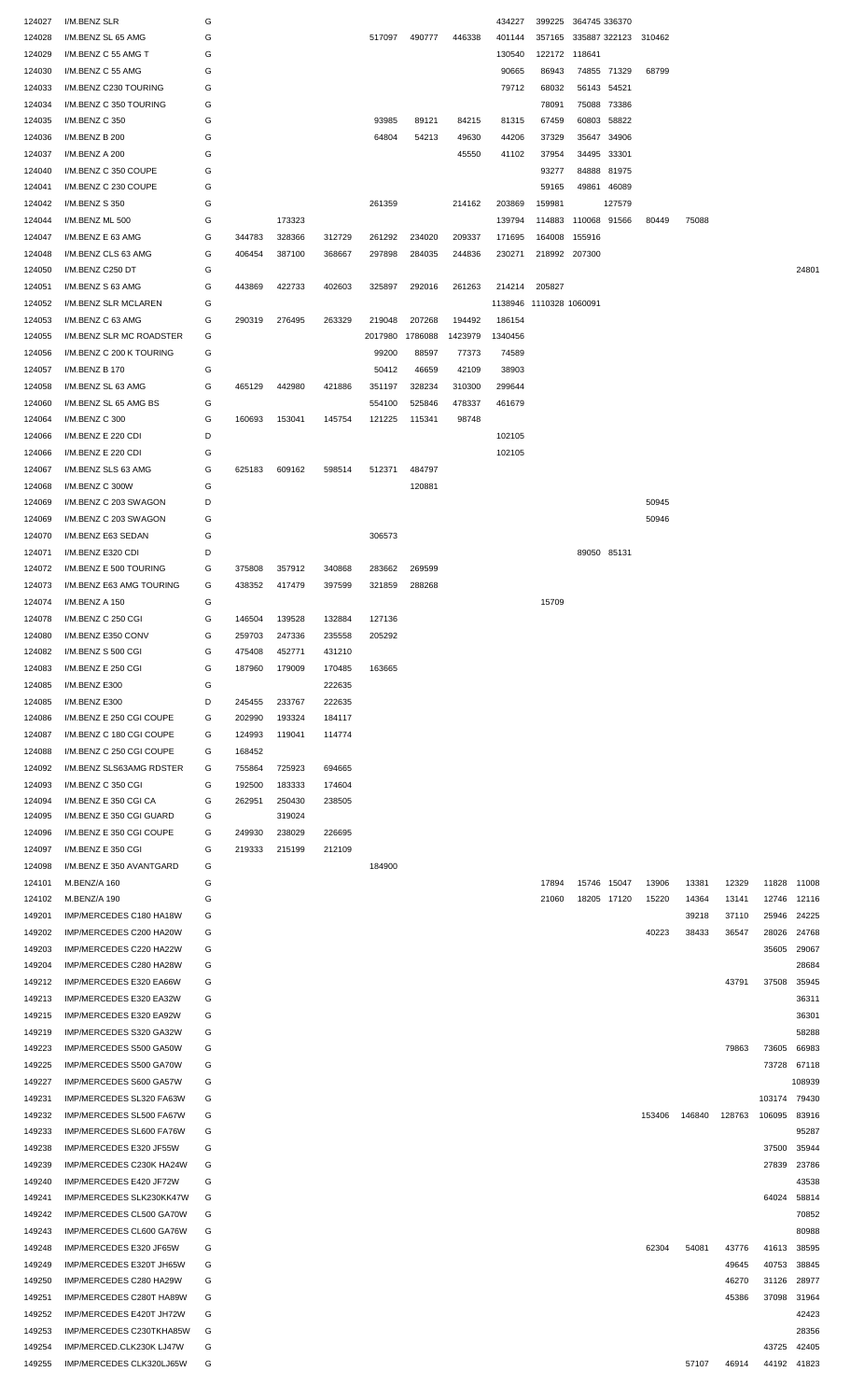| 149256 | IMP/MERCEDES C240 HA26W    | G |        |        |        |        |        |        |        |        |                             |       |        |        |        | 26413         | 24637 |
|--------|----------------------------|---|--------|--------|--------|--------|--------|--------|--------|--------|-----------------------------|-------|--------|--------|--------|---------------|-------|
| 149257 |                            | G |        |        |        |        |        |        |        |        |                             |       |        | 51315  |        | 42448         | 33274 |
|        | IMP/MERCEDES E430 JF70W    |   |        |        |        |        |        |        |        |        |                             |       |        |        | 48510  |               |       |
| 149258 | IMP/MERCEDES E430T JH70W   | G |        |        |        |        |        |        |        |        |                             |       |        | 72634  | 61525  | 55230         | 45484 |
| 149259 | I/MERCEDES E240 JF61W      | G |        |        |        |        |        |        |        |        |                             |       |        |        | 40888  | 33763         | 31049 |
| 149260 | IMP/MERCEDES ML320 AB54W   | G |        |        |        |        |        |        |        |        |                             |       |        |        | 31605  | 28469         | 27316 |
|        |                            |   |        |        |        |        |        |        |        |        |                             |       |        |        |        |               |       |
| 149262 | IMP/MERCED.E55 AMG JM74W   | G |        |        |        |        |        |        |        |        |                             |       |        |        |        |               | 58972 |
| 149263 | I/MERCEDES ML320 AB54      | G |        |        |        |        |        |        |        |        |                             |       |        | 37435  | 31609  | 28469         | 27315 |
| 149264 | IMP/MERCEDES ML230 AB36    | G |        |        |        |        |        |        |        |        |                             |       |        |        | 29392  | 27219         | 25524 |
| 149265 | IMP/MERCEDES E430 JF70G    | G |        |        |        |        |        |        |        |        |                             |       |        |        |        | 44498         | 34861 |
|        |                            |   |        |        |        |        |        |        |        |        |                             |       |        |        |        |               |       |
| 149266 | IMP/MERCEDES E55 AMG       | G |        |        |        |        |        |        |        |        | 148173 136389 124541 113499 |       |        | 101740 | 79047  | 67065         | 54502 |
| 149267 | IMP/MERCEDES C43 AMG       | G |        |        |        |        |        |        |        |        |                             |       |        |        |        | 57135         | 54010 |
| 149269 | I/MERCEDES SL 500          | G | 424210 | 404009 | 384772 | 311496 | 287744 | 246440 | 216069 | 198640 | 181459 167393               |       | 156577 | 149990 | 131444 | 108351        | 85699 |
|        |                            |   |        |        |        |        |        |        |        |        |                             |       |        |        |        |               |       |
| 149270 | IMP/MERCEDES CLK 430       | G |        |        |        |        |        |        |        |        |                             |       |        | 72754  | 58816  | 55546         | 51981 |
| 149271 | I/M.BENZ SL 55 AMG         | G |        |        |        |        |        |        |        | 244100 | 229951 199720               |       | 187329 | 176789 | 171581 |               |       |
| 149272 | IMP/MERCEDES S 500L        | G |        |        |        |        |        |        |        |        | 162065 146837               |       | 138816 | 112140 | 96286  | 88790         | 76065 |
|        |                            |   |        |        |        |        |        |        |        |        |                             |       |        |        |        |               |       |
| 149273 | IMP/MERCEDES S 500         | G |        |        |        | 320208 |        |        |        |        | 143913 135076               |       | 131072 | 88075  | 79547  | 73562         | 66376 |
| 149274 | I/M.BENZ CLK230CAK         | G |        |        |        |        |        |        |        |        |                             |       |        |        |        | 58794         | 51076 |
| 149275 | I/M.BENZ CLK320CA          | G |        |        |        |        |        |        |        |        | 102878 91260                |       | 83631  | 67917  | 57889  | 55686         | 50724 |
| 149276 | I/MERCEDES-BENZ ML430      | G |        |        |        |        |        |        |        |        |                             |       |        | 46512  | 37400  | 33849         | 32398 |
|        |                            |   |        |        |        |        |        |        |        |        |                             |       |        |        |        |               |       |
| 149277 | I/MERCEDES MRE CGPI        | G |        |        |        |        |        |        |        |        |                             | 38302 | 36605  | 34976  | 33240  | 25509         | 22535 |
| 149278 | I/M.BENZ C240T             | G |        |        |        |        |        |        |        |        |                             |       | 49777  | 43834  | 38492  | 25880         | 24139 |
| 149280 | I/MERCEDES BENZ S 500      | G |        |        |        |        |        |        |        |        |                             |       |        |        | 77728  | 71855         | 64851 |
|        |                            |   |        |        |        |        |        |        |        |        |                             |       |        |        |        |               |       |
| 149282 | I/M.BENZ CL500             | G |        |        |        |        |        |        |        |        |                             |       |        | 104912 | 100587 | 84455         | 58457 |
| 149283 | I/M.BENZ CLK430CA          | G |        |        |        |        |        |        |        |        |                             |       |        |        | 76813  | 71404         | 64526 |
| 149284 | I/MERCEDES S430            | G |        |        |        |        |        |        |        |        |                             |       |        |        |        | 70218         |       |
|        |                            |   |        |        |        |        |        |        |        |        |                             |       |        |        |        |               |       |
| 149285 | I/MERCEDES BENZ C180       | G |        |        |        |        |        |        |        | 48497  |                             |       | 40650  | 37528  | 35327  | 24751         | 23330 |
| 149286 | I/M.BENZ SLK320            | G |        |        |        |        |        |        |        |        |                             | 95894 | 88497  | 73517  | 69375  | 61851         | 60059 |
| 149288 | I/M.BENZ E240              | G |        |        |        |        |        |        |        |        |                             | 43867 | 42086  | 41158  | 39706  | 33765         | 31060 |
| 149289 |                            | G |        |        |        |        |        |        | 259832 |        | 224624 212174 196547        |       |        | 169046 | 139161 | 88018         | 84784 |
|        | I/M.BENZ CL600             |   |        |        |        |        |        | 310931 |        |        |                             |       | 181124 |        |        |               |       |
| 149290 | I/M.BENZ S600L             | G |        |        |        |        |        |        |        |        |                             |       | 184504 | 174664 | 144833 | 134484 112528 |       |
| 149291 | I/M.BENZ SLK230K           | G |        |        |        |        |        |        |        |        |                             | 92329 | 84182  | 75773  | 71445  | 67832         | 62307 |
| 149292 | I/M.BENZ CLK55AMG          | G |        |        |        |        |        |        |        |        |                             |       |        | 122093 | 107339 | 104047        |       |
|        |                            |   |        |        |        |        |        |        |        |        |                             |       |        |        |        |               |       |
| 149293 | I/M.BENZ CLK230K           | G |        |        |        |        |        |        |        |        |                             |       |        | 56216  | 44784  | 42982         | 41707 |
| 149295 | I/M.BENZ C200              | G |        |        |        |        |        |        |        |        |                             |       |        |        |        |               | 26118 |
| 149296 | I/M.BENZ CL55 AMG          | G |        |        |        |        |        |        |        |        |                             |       |        | 167912 | 138207 | 113968        | 89341 |
| 149297 | I/M.BENZ C230 K COUPE      | G |        |        |        |        |        |        |        | 56351  | 47441 43852                 |       |        | 40696  | 34289  | 27787         |       |
|        |                            |   |        |        |        |        |        |        |        |        |                             |       | 42201  |        |        |               |       |
| 149298 | I/M.BENZ C320 TOURING      | G |        |        |        |        |        |        |        |        | 72383 58041                 |       | 54146  | 52522  | 46856  | 40288         |       |
|        | I/M.BENZ C 280             | G |        |        |        | 104406 | 96621  | 92686  | 89579  | 86442  | 82239                       | 77833 | 73503  | 69932  | 45907  | 30711         | 28681 |
| 161901 |                            |   |        |        |        |        |        |        |        |        |                             |       |        |        |        |               |       |
|        |                            |   |        |        |        |        |        |        |        |        |                             |       |        |        |        |               |       |
| 161902 | I/MERCEDES E240 JF61G      | G |        |        |        |        |        |        |        |        |                             |       |        |        |        | 34292 31535   |       |
| 161903 | I/M.BENZ E550              | G |        |        | 209306 | 202703 | 195424 | 145526 | 140526 | 135635 |                             |       |        |        |        |               |       |
| 161904 | I/M.BENZ CL 63 AMG         | G |        |        |        | 360210 | 328368 | 282793 | 270903 | 259811 |                             |       |        |        |        |               |       |
|        |                            |   |        |        |        |        |        |        |        |        |                             |       |        |        |        |               |       |
| 161905 | I/MERCEDES C300            | G |        |        |        | 130780 | 126213 | 117529 | 85717  | 70519  |                             |       |        |        |        |               |       |
| 161906 | I/M.BENZ C300 SPORTSEDAN   | G | 167632 | 159649 | 152047 | 139754 | 130329 | 119344 | 115073 | 110334 |                             |       |        |        |        |               |       |
| 161907 | I/M.BENZ E240 SEDAN        | G |        |        |        |        |        |        |        |        |                             | 43764 | 41608  | 39934  | 38740  | 32963         | 30317 |
|        |                            |   |        |        |        |        |        |        |        |        |                             |       |        |        |        |               |       |
| 161908 | I/M.BENZ E550 COUPE        | G |        |        | 252996 | 247840 | 228498 | 170127 |        |        |                             |       |        |        |        |               |       |
| 161909 | I/M.BENZ E550 SPORTSEDAN   | G |        |        |        | 272061 | 258364 | 186784 |        |        |                             |       |        |        |        |               |       |
| 161910 | I/M.BENZ S 400 HYBRID      | G | 448768 | 427400 | 407048 | 337969 | 321717 | 304017 |        |        |                             |       |        |        |        |               |       |
| 161912 | I/M.BENZ SLK 350 CGI       | G | 230335 | 218347 | 210190 |        |        |        |        |        |                             |       |        |        |        |               |       |
|        |                            |   |        |        |        |        |        |        |        |        |                             |       |        |        |        |               |       |
| 161913 | I/M.BENZ SLK 200 CGI       | G | 177848 | 169379 | 161314 |        |        |        |        |        |                             |       |        |        |        |               |       |
| 161916 | I/M.BENZ E 500 CGI COUPE   | G | 297465 | 285681 | 273380 |        |        |        |        |        |                             |       |        |        |        |               |       |
| 161917 | I/M.BENZ E 500 CGI GUARD   | G | 349938 | 336077 | 321604 |        |        |        |        |        |                             |       |        |        |        |               |       |
|        |                            |   |        |        |        |        |        |        |        |        |                             |       |        |        |        |               |       |
| 161918 | I/M.BENZ A 160             | G |        |        |        | 47473  |        |        |        |        |                             |       |        |        |        |               |       |
| 161919 | I/M.BENZ E 550             | G |        |        | 352631 |        |        |        |        |        |                             |       |        |        |        |               |       |
| 161921 | I/M.BENZ C63AMGP30 COUPE   | G | 300555 | 286244 | 272613 |        |        |        |        |        |                             |       |        |        |        |               |       |
|        |                            |   |        |        |        |        |        |        |        |        |                             |       |        |        |        |               |       |
| 161922 | I/M.BENZ CLS 350 CGI       | G | 241361 | 229867 | 218922 |        |        |        |        |        |                             |       |        |        |        |               |       |
| 161925 | I/M.BENZ SLK 250 CGI       | G | 188405 | 180943 | 173231 |        |        |        |        |        |                             |       |        |        |        |               |       |
| 161926 | I/M.BENZ C250 SPORTSEDAN   | G |        | 149402 |        |        |        |        |        |        |                             |       |        |        |        |               |       |
| 161927 | I/M.BENZ B200              | G |        |        | 89169  |        |        |        |        |        |                             |       |        |        |        |               |       |
|        |                            |   |        |        |        |        |        |        |        |        |                             |       |        |        |        |               |       |
| 161928 | I/M.BEMZ C63AMGCOUPEBS     | G |        | 401754 |        |        |        |        |        |        |                             |       |        |        |        |               |       |
| 161929 | I/M.BENZ SLK55AMG          | G | 385557 | 373393 |        |        |        |        |        |        |                             |       |        |        |        |               |       |
| 161931 | I/M.BENZ C180TURBO         | G | 107536 | 104144 |        |        |        |        |        |        |                             |       |        |        |        |               |       |
|        |                            |   |        |        |        |        |        |        |        |        |                             |       |        |        |        |               |       |
| 161932 | I/M.BENZ C180TURBOCOUPE    | G | 108857 | 105423 |        |        |        |        |        |        |                             |       |        |        |        |               |       |
| 161933 | I/M.BENZ C63AMGCOUPE       | G |        | 199418 |        |        |        |        |        |        |                             |       |        |        |        |               |       |
| 161934 | I/M.BENZ B200CGI           | G | 96351  | 93313  |        |        |        |        |        |        |                             |       |        |        |        |               |       |
|        |                            |   |        |        |        |        |        |        |        |        |                             |       |        |        |        |               |       |
| 161935 | I/M.BENZ CLS 550 4MATIC    | G |        | 301593 |        |        |        |        |        |        |                             |       |        |        |        |               |       |
| 161937 | I/M.BENZ SL63AMGP30        | G | 655905 | 635213 |        |        |        |        |        |        |                             |       |        |        |        |               |       |
| 161938 | I/M.BENZ CLS63 AMG COUPE   | G |        | 438490 |        |        |        |        |        |        |                             |       |        |        |        |               |       |
|        |                            |   |        |        |        |        |        |        |        |        |                             |       |        |        |        |               |       |
| 161940 | I/M.BENZ A200TURBO         | G | 89501  | 84246  |        |        |        |        |        |        |                             |       |        |        |        |               |       |
| 161941 | I/M.BENZ E550 CABRIOLET    | G |        | 255608 |        |        |        |        |        |        |                             |       |        |        |        |               |       |
| 161942 | I/M.BENZ E250BLUEEF        | G | 191905 |        |        |        |        |        |        |        |                             |       |        |        |        |               |       |
|        |                            |   |        |        |        |        |        |        |        |        |                             |       |        |        |        |               |       |
| 161943 | I/M.BENZ E350BLUEEF        | G | 244353 |        |        |        |        |        |        |        |                             |       |        |        |        |               |       |
| 161947 | I/M.BENZ CLS63AMG          | G | 469855 |        |        |        |        |        |        |        |                             |       |        |        |        |               |       |
| 161948 | I/M.BENZ E250BLUEEF CO     | G | 194922 |        |        |        |        |        |        |        |                             |       |        |        |        |               |       |
|        |                            | G |        |        |        |        |        |        |        |        |                             |       |        |        |        |               |       |
| 169223 | I/M.BENZ C180CGI TOURING   |   | 123871 | 118966 |        |        |        |        |        |        |                             |       |        |        |        |               |       |
|        |                            |   |        |        |        |        |        |        |        |        |                             |       |        |        |        |               |       |
|        | <b>Fabricante: MARINAS</b> |   |        |        |        |        |        |        |        |        |                             |       |        |        |        |               |       |
| 141101 | <b>MARINAS</b>             | G |        |        |        |        |        |        |        |        |                             |       | 7806   | 7079   | 6469   | 6185          | 5601  |
| 141103 | MARINA'S/BEACH STANDARD    | G |        |        |        |        |        |        | 11206  | 10003  | 9424                        | 8855  | 7680   | 6966   | 6364   | 6089          | 5511  |

## *Fabricante: MASERATI*

| 143701 I/MASERATI QUATTRO EVOLU |  |                     | 80765 |
|---------------------------------|--|---------------------|-------|
| 143702 I/MASERATI 3200 GT       |  | 106925 102120 98476 |       |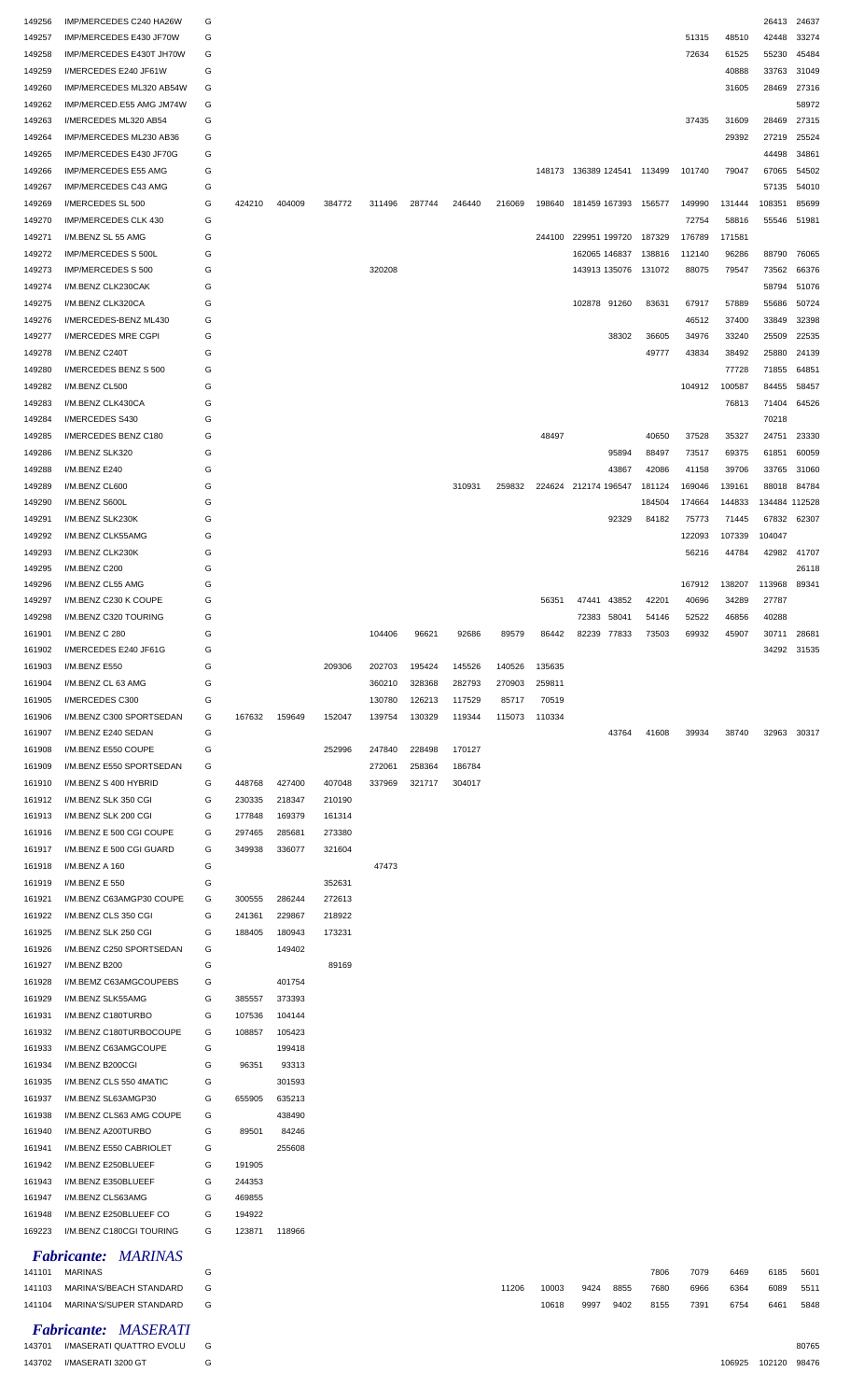|        | I/MASERATI 3200 GTA                     | G |                 |        |         |        |        |        |        |               |                      |             |        |        |        |               |       |
|--------|-----------------------------------------|---|-----------------|--------|---------|--------|--------|--------|--------|---------------|----------------------|-------------|--------|--------|--------|---------------|-------|
| 143703 |                                         |   |                 |        |         |        |        |        |        |               |                      |             |        | 119966 | 109435 | 104564 100792 |       |
| 143705 | I/MASERATI COUPE CAMBIO                 | G |                 |        |         |        |        |        |        |               | 215865 186174 173377 |             | 162333 | 148024 | 140443 |               |       |
| 143706 | I/MASERATI SPIDER GT                    | G |                 |        |         |        |        |        |        |               |                      |             | 165646 | 148326 | 132819 |               |       |
| 143707 | I/MASERATI SPIDER CAMBIO                | G |                 |        |         |        |        |        | 247048 |               | 236760 211052 192822 |             | 180318 | 161537 | 147156 |               |       |
| 143708 | I/MASERATI QUATTROPORTE                 | G |                 |        |         |        | 308092 | 296054 | 255195 |               | 232514 197272 182237 |             | 171328 |        |        |               |       |
|        |                                         |   |                 |        |         |        |        |        |        |               |                      |             |        |        |        |               |       |
| 143709 | I/MASERATI GRANSPORT                    | G |                 |        |         |        |        |        | 261270 | 220724        | 209900 200983        |             |        |        |        |               |       |
| 143710 | I/MASERATI QUATTROPORTE                 | G | 533281          |        |         | 435334 | 409996 | 320410 | 307530 | 293130 275291 |                      |             |        |        |        |               |       |
| 143711 | I/MASERATI GRAN TURISMO                 | G | 658912          | 627536 | 597654  | 472226 | 449046 | 351047 | 338214 |               |                      |             |        |        |        |               |       |
| 143713 | I/MASERATI GRANTURISMO S                | G | 692926          | 659930 | 628505  | 521361 | 493989 | 477426 |        |               |                      |             |        |        |        |               |       |
| 143714 | I/MASERATI QUATTROPORTES                | G | 724322          | 689830 | 656982  | 542802 | 506027 | 488992 |        |               |                      |             |        |        |        |               |       |
| 143715 | I/MASERATI GRANCABRIO                   | G | 692398          | 659427 | 628026  | 598055 |        |        |        |               |                      |             |        |        |        |               |       |
|        |                                         |   |                 |        |         |        |        |        |        |               |                      |             |        |        |        |               |       |
| 143716 | I/MASERATI GRANTURISMO C                | G |                 |        |         | 541569 |        |        |        |               |                      |             |        |        |        |               |       |
| 143717 | I/MASERATI GTMC STRADALE                | G | 711490          | 683307 | 653882  |        |        |        |        |               |                      |             |        |        |        |               |       |
| 143718 | I/MASERATI GRANTURISMO M                | G | 658960          | 632858 | 605605  |        |        |        |        |               |                      |             |        |        |        |               |       |
|        |                                         |   |                 |        |         |        |        |        |        |               |                      |             |        |        |        |               |       |
|        | <b>Fabricante: MAYBACH</b>              |   |                 |        |         |        |        |        |        |               |                      |             |        |        |        |               |       |
| 160400 | I/MAYBACH MAYBACH                       | G |                 |        |         |        |        |        |        |               | 288374 266299 245938 |             |        |        |        |               |       |
|        |                                         |   |                 |        |         |        |        |        |        |               |                      |             |        |        |        |               |       |
|        | <b>Fabricante: MAZDA</b>                |   |                 |        |         |        |        |        |        |               |                      |             |        |        |        |               |       |
| 134703 | IMP/MAZDA PROTEGE                       | G |                 |        |         |        |        | 18872  | 17966  | 17115         |                      | 16219 15518 | 14799  | 14094  | 13431  | 12858         | 11048 |
| 134709 | IMP/MAZDA 626 GLX                       | G |                 |        |         |        |        |        |        |               |                      |             |        |        |        |               | 11164 |
| 134712 | IMP/MAZDA MPV                           | G |                 |        |         |        |        |        |        |               |                      |             |        |        |        | 18399         | 16976 |
| 134713 | IMP/MAZDA 626 GLX SW                    | G |                 |        |         |        |        |        |        |               |                      |             |        |        |        |               | 12254 |
|        |                                         | G |                 |        |         |        |        |        |        |               |                      |             |        |        |        |               |       |
| 134714 | I/MAZDA PROTEGE LX                      |   |                 |        |         |        |        |        |        |               |                      |             | 15463  |        |        |               | 9508  |
| 134715 | I/MAZDA XEDOS-9                         | G |                 |        |         |        |        |        |        |               |                      |             |        |        |        |               | 11986 |
| 134716 | I/MAZDA 323 GT                          | G |                 |        |         |        |        |        |        |               |                      |             |        |        |        |               | 12700 |
| 134718 | I/MAZDA MX-5                            | G |                 |        |         | 38568  | 37352  | 35381  | 33667  | 32089         |                      | 30405 29094 | 27733  | 26430  | 25176  | 18999         | 17537 |
| 134720 | I/MAZDA RX8                             | G |                 |        |         |        |        |        | 61170  | 53563         |                      | 42646 39903 |        |        |        |               |       |
| 134721 | I/MAZDA TRIBUTE                         | G |                 |        |         |        |        |        |        |               |                      |             |        | 21790  | 20274  | 18770         |       |
|        |                                         |   |                 |        |         |        |        |        |        |               |                      |             |        |        |        |               |       |
| 134724 | I/MAZDA MX-5 MIATA                      | G |                 |        |         |        | 80869  | 68699  | 65795  | 59295         | 56296                |             |        |        |        |               |       |
| 134725 | I/MAZDA CX9 GRANDTOURING                | G |                 |        |         | 81469  | 77654  | 68611  | 65172  | 63068         |                      |             |        |        |        |               |       |
| 134727 | I/MAZDA CX-9 TOURING FWD                | G |                 |        |         | 123600 | 118141 | 110291 | 106265 |               |                      |             |        |        |        |               |       |
| 134728 | I/MAZDA 6I                              | G |                 |        |         |        |        | 91919  | 83109  | 76158         |                      |             |        |        |        |               |       |
| 134729 | I/MAZDA 3                               | G |                 |        |         | 67817  | 62494  | 53949  |        |               | 21063                |             |        |        |        |               |       |
|        |                                         |   |                 |        |         |        |        |        |        |               |                      |             |        |        |        |               |       |
| 134732 | I/MAZDA MX-5 MIATA GTOUR                | G |                 |        |         | 129547 |        |        |        |               |                      |             |        |        |        |               |       |
| 134733 | I/MAZDA 3 SEDAN 2.0LR AT                | G | 98159           | 93485  | 89033   | 82321  |        |        |        |               |                      |             |        |        |        |               |       |
| 134734 | I/MAZDA MX5 GRANDTOURING                | G |                 |        |         | 144797 |        |        |        |               |                      |             |        |        |        |               |       |
| 134736 | I/MAZDA 3 S                             | G |                 |        |         |        |        |        |        |               |                      | 45982       |        |        |        |               |       |
| 134799 | IMP/MAZDA                               | G |                 |        |         |        |        |        |        |               |                      |             |        |        |        |               | 11766 |
|        |                                         |   |                 |        |         |        |        |        |        |               |                      |             |        |        |        |               |       |
|        | <b>Fabricante: MCLAREN</b>              |   |                 |        |         |        |        |        |        |               |                      |             |        |        |        |               |       |
| 152600 | I/MCLAREN MP4 12C                       | G | 2115538 2031737 |        | 1913161 |        |        |        |        |               |                      |             |        |        |        |               |       |
|        |                                         |   |                 |        |         |        |        |        |        |               |                      |             |        |        |        |               |       |
|        |                                         |   |                 |        |         |        |        |        |        |               |                      |             |        |        |        |               |       |
|        |                                         |   |                 |        |         |        |        |        |        |               |                      |             |        |        |        |               |       |
|        | <b>Fabricante: MERCURY</b>              |   |                 |        |         |        |        |        |        |               |                      |             |        |        |        |               |       |
| 109700 | I/MERCURY MRE CGPI                      | G |                 |        |         |        |        |        |        |               |                      |             | 26389  | 25144  | 21442  | 18114 15604   |       |
| 109710 | I/MERCURY MILAN V6 PREMI                | G |                 |        |         |        | 41833  | 37446  | 33832  |               |                      |             |        |        |        |               |       |
| 109712 | I/MERCURY MONTEGO AWD                   | G |                 |        |         |        |        |        |        |               | 33382                |             |        |        |        |               |       |
|        |                                         |   |                 |        |         |        |        |        |        |               |                      |             |        |        |        |               |       |
|        | <b>Fabricante: MG</b>                   |   |                 |        |         |        |        |        |        |               |                      |             |        |        |        |               |       |
| 155100 | I/MG 550 TURBO                          | G | 90327           | 86026  | 81930   | 76542  | 75532  | 71715  |        |               |                      |             |        |        |        |               |       |
| 155101 | I/MG 6 TURBO                            | G | 105224          | 100214 | 95442   | 90670  | 86136  | 81829  |        |               |                      |             |        |        |        |               |       |
|        |                                         |   |                 |        |         |        |        |        |        |               |                      |             |        |        |        |               |       |
|        | <b>Fabricante:</b> Micro Compact Car AG |   |                 |        |         |        |        |        |        |               |                      |             |        |        |        |               |       |
| 155001 | I/MCC SMART LIMITED                     | G |                 |        |         |        |        |        |        |               |                      |             |        |        |        | 27018         | 24511 |
| 155002 | I/MCC SMART CABRIO                      | G |                 |        |         |        |        |        | 69394  | 65746         |                      | 61172 55409 | 50074  | 43231  | 35997  | 33426         | 32047 |
| 155003 | I/MCC SMART COUPE                       | G |                 |        |         |        | 52703  | 50956  | 47960  | 45523         |                      | 43552 41509 | 39791  | 37852  | 36133  | 32628         | 28495 |
|        |                                         |   |                 |        |         |        |        |        |        |               |                      |             |        |        |        |               |       |
|        | <b>Fabricante: MINI</b>                 |   |                 |        |         |        |        |        |        |               |                      |             |        |        |        |               |       |
| 114152 | I/MINI JCW ROADSTER                     | G | 127595          | 123570 |         |        |        |        |        |               |                      |             |        |        |        |               |       |
| 114159 | I/MINI ONE COUTRYMAN                    | G |                 |        | 71918   |        |        |        |        |               |                      |             |        |        |        |               |       |
| 114165 | I/MINI COOPER SPCMAN                    | G | 121068          | 114227 |         |        |        |        |        |               |                      |             |        |        |        |               |       |
|        |                                         |   |                 |        |         |        |        |        |        |               |                      |             |        |        |        |               |       |
|        | <b>Fabricante: MINI COOPER</b>          |   |                 |        |         |        |        |        |        |               |                      |             |        |        |        |               |       |
| 114108 | I/MINI COOPER CLUBMAN                   | G | 86892           | 82754  | 78814   | 72733  | 69270  | 60363  | 58888  |               |                      |             |        |        |        |               |       |
| 114110 | I/MINI ONE CABRIO                       | G |                 |        |         |        | 119646 | 111785 | 109420 |               |                      |             |        |        |        |               |       |
|        |                                         |   |                 |        |         |        |        |        |        |               |                      |             |        |        |        |               |       |
| 114111 | I/MINI COOPER J.C WORKS                 | G |                 |        | 59448   | 57009  | 51945  | 49015  | 45471  |               |                      |             |        |        |        |               |       |
| 114115 | I/MINI COOPER S CLUBMAN                 | G | 112849          | 107477 | 102359  | 88622  | 77852  | 74072  | 73815  |               |                      |             |        |        |        |               |       |
| 114116 | I/MINI COOPER CA                        | G | 108375          | 103215 | 98300   | 77375  | 73423  | 62860  |        |               |                      |             |        |        |        |               |       |
| 114117 | I/MINI COOPER SCA                       | G | 116323          | 110784 | 105509  | 86126  | 79633  | 69745  |        |               |                      |             |        |        |        |               |       |
|        |                                         |   |                 |        |         |        |        |        |        |               |                      |             |        |        |        |               |       |
| 114120 | I/MINI JOHN COOPER WORKS                | G | 115830          | 110314 | 105061  | 101733 |        |        |        |               |                      |             |        |        |        |               |       |
| 114126 | I/MINI ONE                              | G | 68531           | 65267  | 62160   | 59473  |        |        |        |               |                      |             |        |        |        |               |       |
| 114132 | I/MINI JCW CA                           | G | 127295          | 121234 | 115461  |        |        |        |        |               |                      |             |        |        |        |               |       |
| 114135 | I/MINI COOPER COUPE                     | G | 91211           | 86869  | 82732   |        |        |        |        |               |                      |             |        |        |        |               |       |
| 114136 | I/MINI COOPER S COUPE                   | G | 106402          | 101336 | 96510   |        |        | 83326  | 81538  |               |                      |             |        |        |        |               |       |
| 114142 | I/MINI COOPER ROADSTER                  | G | 108218          | 103931 | 99456   |        |        |        |        |               |                      |             |        |        |        |               |       |
|        |                                         |   |                 |        |         |        |        |        |        |               |                      |             |        |        |        |               |       |
| 114143 | I/MINI COOPER S ROADSTER                | G | 124476          | 119546 | 111178  |        |        |        |        |               |                      |             |        |        |        |               |       |
| 114153 | I/MINI JCW COUPE                        | G | 114132          | 109625 |         |        |        |        |        |               |                      |             |        |        |        |               |       |
|        |                                         |   |                 |        |         |        |        |        |        |               |                      |             |        |        |        |               |       |
|        | MITSUBISHI<br><i>Fabricante:</i>        |   |                 |        |         |        |        |        |        |               |                      |             |        |        |        |               |       |
| 139803 | <b>IMP/MMC ECLIPSE GS</b>               | G |                 |        |         |        | 49341  | 47253  | 44975  | 42578         |                      | 40454 38575 | 36931  | 35179  | 33556  | 31846         | 30508 |
| 139805 | IMP/MMC 3000GT VR4                      | G |                 |        |         |        |        |        |        |               |                      |             |        |        |        |               | 96343 |
| 139807 | <b>IMP/MMC EXPO SP</b>                  | G |                 |        |         |        |        |        |        |               |                      |             | 24750  | 19484  | 18284  | 17070         | 16099 |
| 139808 | <b>IMP/MMC PAJERO GLS</b>               | D |                 |        |         |        |        | 102723 | 84746  | 71530         |                      |             |        |        | 40404  | 34190         |       |
|        |                                         |   |                 |        |         |        |        |        |        |               |                      | 66631 56287 | 53976  | 43212  |        |               | 32760 |
| 139808 | <b>IMP/MMC PAJERO GLS</b>               | G |                 |        |         |        |        | 83860  | 79839  | 73263         |                      | 63739 52483 | 50096  | 40098  | 38301  | 26139         | 24934 |
| 139811 | <b>IMP/MMC GALANT ES</b>                | G |                 |        |         |        |        |        |        |               |                      |             |        |        | 17697  | 16794         | 14209 |
| 139813 | <b>IMP/MMC SPACE W GLXI</b>             | G |                 |        |         |        |        |        |        |               |                      |             |        |        |        | 17306         | 16497 |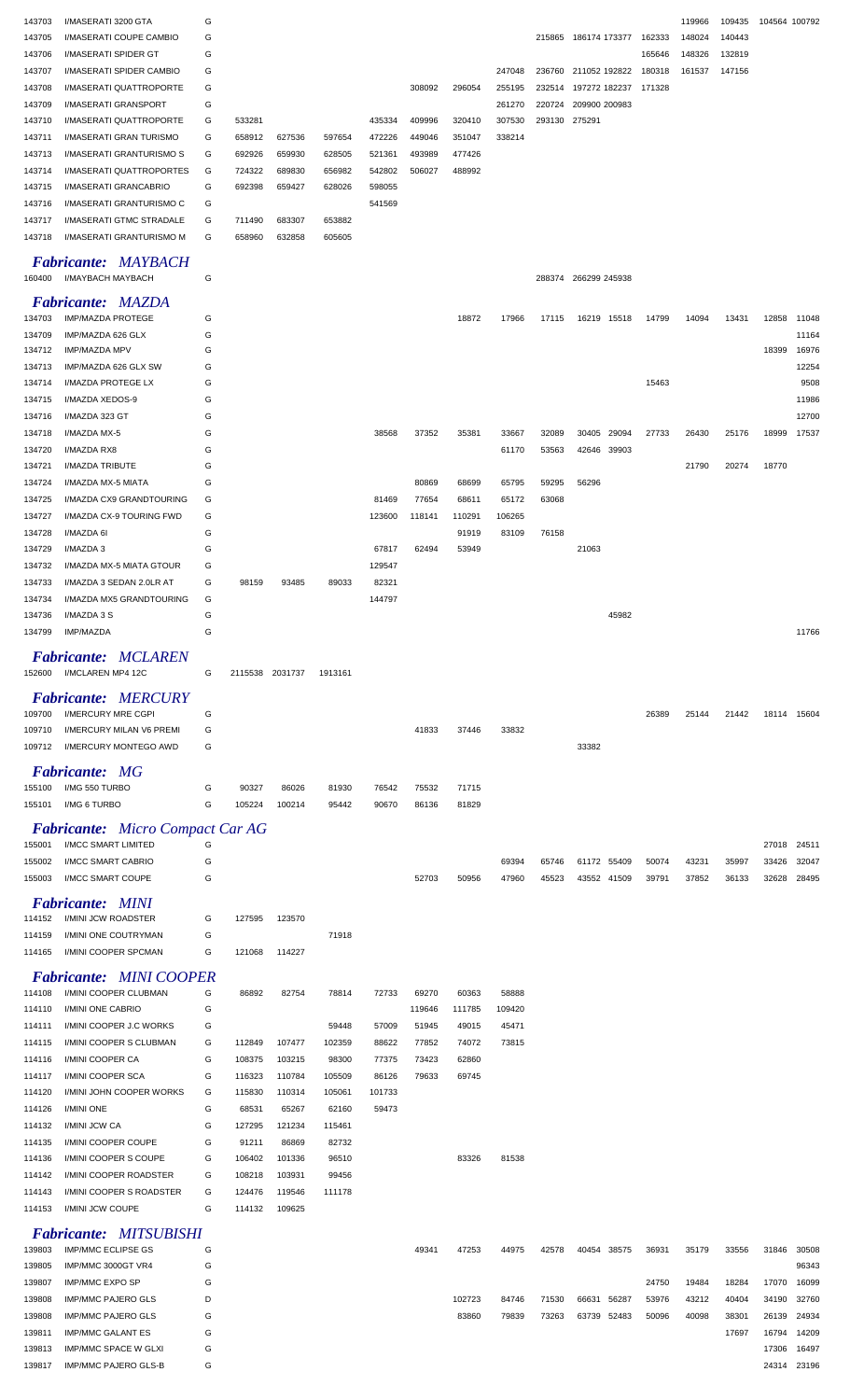| 139817 | <b>IMP/MMC PAJERO GLS-B</b>                         | D |        |        |        |        |        |       |       |       |             |             |       |       |       | 31498       | 30190 |
|--------|-----------------------------------------------------|---|--------|--------|--------|--------|--------|-------|-------|-------|-------------|-------------|-------|-------|-------|-------------|-------|
| 139818 | *IMP/MMC PAJERO GLX-B                               | G |        |        |        |        |        |       |       |       |             |             |       |       |       | 26892       | 25663 |
| 139818 | *IMP/MMC PAJERO GLX-B                               | D |        |        |        |        |        |       |       |       |             |             |       |       |       | 35229       | 33768 |
| 139820 | <b>IMP/MMC COLT GLXI</b>                            | G |        |        |        |        |        |       |       |       |             |             |       |       |       | 17034       | 15075 |
| 139822 | <b>IMP/MMC ECLIPSE GSX</b>                          | G |        |        |        |        |        |       |       |       |             |             |       |       |       |             | 44873 |
| 139824 | <b>IMP/MMC ECLIPSE GS T</b>                         | G |        |        |        |        |        |       |       |       |             |             |       |       |       |             | 42248 |
| 139825 | <b>IMP/MMC LANCER GLX</b>                           | G |        |        |        |        |        |       |       |       |             |             |       |       |       |             | 12240 |
| 139827 | IMP/MMC MONTERO SPORT LS                            | D |        |        |        |        |        |       |       |       |             |             |       |       |       |             | 23425 |
| 139827 | <b>IMP/MMC MONTERO SPORT LS</b>                     | G |        |        |        |        |        |       |       |       |             |             |       |       |       |             | 25236 |
| 139828 | <b>IMP/MMC GALANT VR</b>                            | G |        |        |        |        |        |       |       | 47920 | 35112 30174 |             | 23295 | 20416 | 19230 | 17613       | 16980 |
| 139829 | <b>IMP/MMC GALANT S.SALOON</b>                      | G |        |        |        |        |        |       |       |       |             |             |       |       | 24300 | 16529       | 13978 |
| 139830 | IMP/MMC ECLIPSE S. GS-T                             | G |        |        |        |        |        | 76579 | 72930 | 69007 | 65563 62541 |             | 59861 | 57001 | 54389 | 51732       | 42572 |
| 139831 | <b>IMP/MMC MONTERO SPORT</b>                        | G |        |        |        |        |        |       |       |       |             |             |       |       |       |             | 25240 |
| 139831 | <b>IMP/MMC MONTERO SPORT</b>                        | D |        |        |        |        |        |       |       |       |             |             |       |       |       |             | 23429 |
| 139832 | <b>IMP/MMC PAJERO EVOLUTION</b>                     | G |        |        |        |        |        |       |       |       |             |             |       |       |       |             | 20556 |
| 139833 | <b>IMP/MMC PAJERO SPORT</b>                         | D |        |        |        |        |        |       |       |       |             |             |       |       |       | 26903       | 25494 |
| 139833 | <b>IMP/MMC PAJERO SPORT</b>                         | G |        |        |        |        |        |       |       |       |             |             |       |       |       | 21360       | 19273 |
| 139834 | <b>IMP/MMC LANCER EVOLUT. V</b>                     | G |        |        |        |        |        |       |       |       |             |             |       |       |       |             | 25728 |
| 139835 | IMP/MMC SPACE WAGON GLX                             | G |        |        |        |        |        |       |       |       |             | 40178 33432 | 20994 | 20023 | 18500 | 17620       | 16785 |
| 139836 | I/MMC PAJERO IO I 9999                              | G |        |        |        |        |        |       |       |       |             |             |       |       | 18568 | 17706       | 16750 |
|        |                                                     |   |        |        |        |        |        |       |       |       |             |             |       |       |       |             |       |
| 139837 | I/MMC PAJERO SPORT 4X4 I 9999 G                     |   |        |        |        |        |        |       |       |       |             |             |       |       | 30137 | 27893       | 26335 |
| 139837 | I/MMC PAJERO SPORT 4X4 I 9999 D                     |   |        |        |        |        |        |       |       |       |             |             |       |       | 31793 | 29926       | 28348 |
| 139838 | I/MMC GALANT STATION W.                             | G |        |        |        |        |        |       |       |       |             |             |       |       |       |             | 13551 |
| 139839 | I/MITSUBISHI MRE CGPI                               | G |        |        |        |        |        | 30697 |       | 28253 | 26830       | 25615       | 24671 | 23326 | 22612 | 21433       | 20558 |
| 139840 | I/MMC LANCER EVOLUT. VI                             | G |        |        |        |        |        |       |       |       |             |             |       |       | 34454 | 32508       | 31037 |
| 139841 | I/MMC MONTERO METAL GLS                             | D |        |        |        |        |        |       |       |       |             |             |       |       |       |             | 32119 |
| 139843 | I/MMC FREECA S. EXCEED                              | G |        |        |        |        |        |       |       |       |             |             |       |       |       |             | 16920 |
| 139844 | I/MMC ECLIPSE GT                                    | G |        |        |        |        | 83162  | 79623 | 70785 | 66764 | 62997       | 60258       | 57838 | 55230 | 48094 | 45834       | 40080 |
| 139848 | I/MMC SPACE RUNNER GLX                              | G |        |        |        |        |        |       |       |       |             |             |       |       |       |             | 15886 |
| 139849 | I/MMC LANCER EVOLUT VII                             | G |        |        |        |        |        |       |       |       |             |             | 63050 | 57547 | 54952 | 49644       |       |
| 139850 | I/MMC LANCER EVO VIII                               | G |        |        |        |        |        |       |       |       | 71901 66012 |             | 62381 |       |       |             |       |
| 139852 | I/MMC MONTERO IO 108                                | G |        |        |        |        |        |       |       |       |             |             |       |       | 17638 | 16821       | 15909 |
| 139853 | I/MMC GRANDIS                                       | G |        |        |        |        | 42918  | 41201 | 36162 | 34061 | 29825       | 27648       | 27028 |       |       |             |       |
| 139854 | I/MMC LANCER EVO IX                                 | G |        |        |        |        |        |       | 79057 | 73738 | 70260       |             |       |       |       |             |       |
| 139855 | I/MMC ECLIPSE GT 3.8 V6                             | G | 132084 | 125795 | 119805 | 103679 | 99906  | 79683 | 70861 | 66782 | 61057 58354 |             |       |       |       |             |       |
| 139858 | I/MMC LANCER EVOLUTION                              | G | 128016 | 121920 | 116115 | 110536 | 104392 | 99998 | 91565 |       |             |             |       |       |       |             |       |
| 139859 | I/MMC LANCER EVO X                                  | G | 168012 | 160011 | 152392 | 131967 | 107751 | 88238 | 78293 |       |             |             |       |       |       |             |       |
| 139860 | I/MMC ECLIPSE GT CONV                               | G |        |        |        |        | 88647  | 84026 |       |       |             |             |       |       |       |             |       |
| 139861 | I/MMC ECLIPSE SPYDER GT                             | G |        |        |        |        | 107187 | 85561 | 76079 | 72190 |             |             |       |       |       |             |       |
| 139862 | I/MMC LANCER EVOLUT MR                              | G |        |        |        |        | 76097  | 72262 | 70003 |       |             |             |       |       |       |             |       |
| 139862 | I/MMC LANCER EVOLUT MR                              | D |        |        |        |        | 76097  | 72262 | 70003 |       |             |             |       |       |       |             |       |
| 139863 | I/MMC LANCER EVO GSR                                | G | 136466 | 129967 | 123779 | 107189 | 101267 | 93239 | 89026 |       |             |             |       |       |       |             |       |
|        |                                                     | G |        |        |        |        | 98219  |       |       |       |             |             |       |       |       |             |       |
| 139866 | I/MMC LANCER SPORTBACK                              |   |        |        |        |        |        |       |       |       |             |             |       |       |       |             |       |
| 139867 | I/MMC LANCER SB RALLIART                            | G | 109475 | 104262 | 99298  | 93339  | 87739  |       |       |       |             |             |       |       |       |             |       |
|        |                                                     |   |        |        |        |        |        |       |       |       |             |             |       |       |       |             |       |
| 139868 | I/MMC LANCER 2.0 4WD                                | G | 63431  | 59770  |        |        | 55091  |       |       |       |             |             |       |       |       |             |       |
| 139869 | I/MMC LANCER RALLIART                               | G | 134884 | 128461 | 122344 | 116518 | 102764 | 98622 |       |       |             |             |       |       |       |             |       |
| 139870 | I/MMC GALANT GTS                                    | G |        |        |        |        |        |       |       |       | 37528       |             |       |       |       |             |       |
| 139871 | I/MITSUBISHI LANCER MR                              | G |        |        |        | 140437 |        |       |       |       |             |             |       |       |       |             |       |
| 139872 | I/MMC I-MIEV                                        | G |        | 44752  |        | 37060  |        |       |       |       |             |             |       |       |       |             |       |
| 139873 | I/MMC LANCER EVO X GSR                              | G | 164036 | 156226 | 148787 |        |        |       |       |       |             |             |       |       |       |             |       |
| 139874 | I/MMC LANCER 2.0                                    | G | 58890  | 56085  | 53415  |        |        |       |       |       |             |             |       |       |       |             |       |
| 139899 | IMP/MMC                                             | D |        |        |        |        |        |       |       |       |             |             | 34825 | 32515 | 31046 | 29231       | 27682 |
| 139899 | IMP/MMC                                             | G |        |        |        |        |        |       |       |       |             |             | 25068 | 24067 | 20791 | 19835       | 18756 |
| 155006 | I/SMART CROSSBLADE CONV                             | G |        |        |        |        |        |       |       |       | 29276       | 27030       | 25382 |       |       |             |       |
| 155007 | I/SMART FORFOUR PASSION                             | G |        |        |        |        |        |       |       |       | 22020       | 21190       | 19895 |       |       |             |       |
| 155008 | I/SMART ROADSTER COUPE                              | G |        |        |        |        |        |       |       |       | 62423 55793 |             | 52586 |       |       |             |       |
| 155009 | I/SMART ROADSTER                                    | G |        |        |        |        |        |       |       |       | 31374       | 30188       | 28346 |       |       |             |       |
| 155010 | I/SMART FORTWO                                      | G |        |        |        |        | 39155  | 35294 | 32191 | 28498 | 26289       | 25296       | 23744 |       |       |             |       |
| 155011 | I/SMART FORFOUR                                     | G |        |        |        |        |        |       |       | 33017 | 30438       | 29296       |       |       |       |             |       |
|        |                                                     |   |        |        |        |        |        |       |       |       |             |             |       |       |       |             |       |
|        | <b>Fabricante: MIURA</b>                            |   |        |        |        |        |        |       |       |       |             |             |       |       |       |             |       |
| 124501 | <b>MIURA/TARGA</b>                                  | G |        |        |        |        |        |       |       |       |             | 8497        | 7754  | 7429  | 6993  | 6691        | 6424  |
| 124505 | MIURA/X-8                                           | G |        |        |        |        |        |       |       |       |             |             |       |       |       | 6771        | 6500  |
|        |                                                     |   |        |        |        |        |        |       |       |       |             |             |       |       |       |             |       |
|        | <b>Fabricante: MON</b>                              |   |        |        |        |        |        |       |       |       |             |             |       |       |       |             |       |
| 112999 | MON/CORBIT                                          | D |        |        |        |        |        |       |       |       |             | 33705       | 32030 | 30948 | 22242 | 21275       | 20369 |
| 112999 | MON/CORBIT                                          | G |        |        |        |        |        |       |       |       |             | 7645        | 6976  | 6683  | 6295  | 6017        | 5776  |
| 113399 | MON/GIANT'S                                         | G |        |        |        |        |        |       |       |       |             |             |       |       | 6291  | 6019        | 5777  |
| 113799 | MON/LEONETTE                                        | G | 19053  | 18146  | 17282  | 14544  | 13575  | 10187 | 9497  | 8470  | 7723        | 7272        | 6633  | 6355  | 5987  | 5722        | 5493  |
| 114199 | <b>MON/MINI PANTHER</b>                             | G |        |        |        |        |        |       |       |       |             |             |       |       | 6316  | 6039        | 5797  |
| 114399 | MON/PROTOTIPO                                       | D |        |        |        |        |        |       |       |       | 35273       | 33722       | 32048 | 30956 | 22251 | 21283       | 20377 |
| 114399 | MON/PROTOTIPO                                       | G |        |        |        |        |        |       |       |       | 8118        | 7638        | 6969  | 6674  | 6288  | 6011        | 5769  |
| 114499 | MON/SM 4.1                                          | G |        |        |        |        |        |       |       |       |             |             |       |       | 6295  | 6017        | 5777  |
|        | <b>Fabricante: MORGAN</b><br>134400 I/MORGAN AERO 8 | G |        |        |        |        | 309443 |       |       |       |             |             |       |       |       |             |       |
|        |                                                     |   |        |        |        |        |        |       |       |       |             |             |       |       |       |             |       |
|        | Fabricante: NEWTRACK                                |   |        |        |        |        |        |       |       |       |             |             |       |       |       |             |       |
|        | 161400 NEWTRACK/SNAKE 302                           | G |        |        | 44818  | 43405  | 37949  | 33170 | 28115 | 24761 | 22991       |             |       |       |       |             |       |
|        | Fabricante: NISSAN                                  |   |        |        |        |        |        |       |       |       |             |             |       |       |       |             |       |
| 141200 | I/NISSAN MRE CGPI                                   | G |        |        |        |        |        |       |       |       |             |             |       |       | 12202 | 11756 11330 |       |
| 141200 | I/NISSAN MRE CGPI                                   | D |        |        |        |        |        |       |       |       |             |             |       |       | 25629 | 24360 23193 |       |
| 141201 | I/NISSAN MAXIMA 30GV 24V                            | G |        |        |        |        |        |       |       |       |             |             |       |       | 20638 | 18033 15713 |       |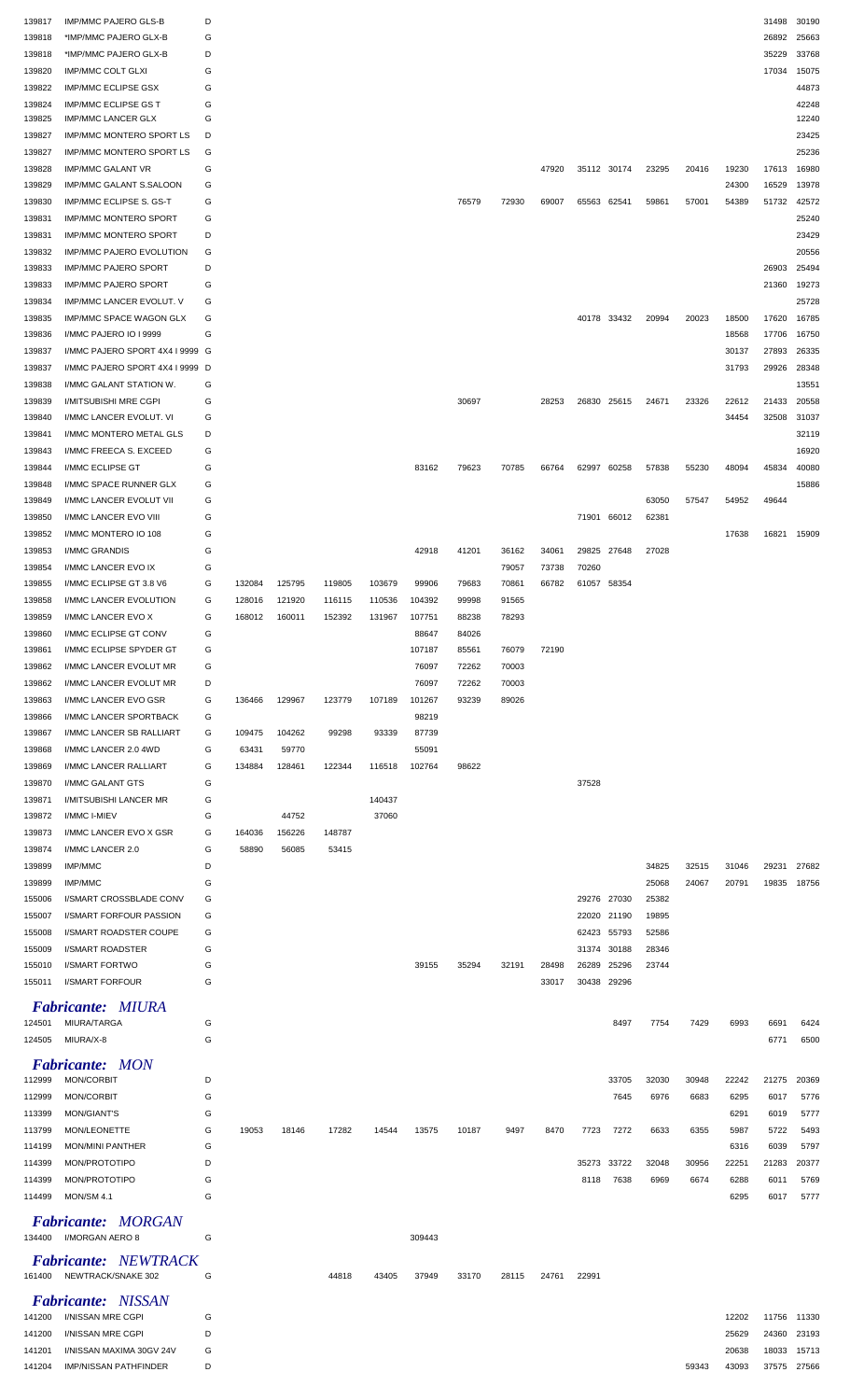| 141204 | <b>IMP/NISSAN PATHFINDER</b>    | G |        |        |        |        |        |        |        |        |             |             |       | 30438 | 24580 | 23618 | 20426 |
|--------|---------------------------------|---|--------|--------|--------|--------|--------|--------|--------|--------|-------------|-------------|-------|-------|-------|-------|-------|
|        |                                 |   |        |        |        |        |        |        |        |        |             |             |       |       |       |       |       |
| 141205 | IMP/NISSAN SENTRA GXE           | G |        |        |        |        |        |        | 21319  | 18463  | 17431 16442 |             | 15964 | 15245 | 14589 | 14061 | 13540 |
| 141207 | <b>IMP/NISSAN QUEST GXE</b>     | G |        |        |        |        |        |        |        |        |             |             |       |       | 27470 | 23851 | 21998 |
| 141209 | IMP/NISSAN MAXIMA 30G           | G |        |        |        |        |        |        |        |        |             |             |       |       |       |       | 14746 |
| 141210 | I/NISSAN MAXIMA 30GV            | G |        |        |        |        |        |        |        |        |             |             |       | 22340 | 20620 | 18016 | 15688 |
| 141211 | <b>IMP/NISSAN TERRANO SE</b>    | D |        |        |        |        |        |        |        |        |             |             |       | 37293 | 34616 | 32026 | 29644 |
| 141211 | <b>IMP/NISSAN TERRANO SE</b>    | G |        |        |        |        |        |        |        |        |             |             |       | 37293 | 34616 | 32026 | 29644 |
| 141213 | I/NISSAN PATHFINDER SE          | G |        |        |        |        |        |        |        |        |             |             |       |       | 24581 | 23626 | 20428 |
| 141215 | <b>IMP/NISSAN PATHFINDER LE</b> | D |        |        |        |        |        |        |        |        |             | 92325 78046 | 71630 | 65796 | 52125 | 45443 | 33571 |
| 141215 | IMP/NISSAN PATHFINDER LE        | G |        |        |        |        |        |        |        |        |             | 41927 38152 | 34010 | 30683 | 24780 | 23805 | 20590 |
| 141216 | I/NISSAN PRIMERA GXE            | G |        |        |        |        |        |        |        |        |             |             |       |       |       | 16588 | 12412 |
| 141219 | I/NISSAN INFINITI G35           | G |        |        |        |        | 64432  | 61533  | 58599  | 55925  |             | 53048 47420 | 44999 | 40299 |       |       |       |
| 141220 | I/NISSAN 350Z COUPE             | G |        |        |        |        | 123484 | 112507 | 105757 | 96664  |             | 90585 83676 | 79835 |       |       |       |       |
|        |                                 |   |        |        |        |        |        |        |        |        |             |             |       |       |       |       |       |
| 141222 | I/NISSAN MURANO                 | G |        |        |        |        | 74671  | 67146  | 59264  | 55111  | 38597       | 35362       | 31378 | 28153 |       |       |       |
| 141224 | I/NISSAN SENTRA                 | G |        |        |        |        | 30518  | 27009  | 25780  | 24794  | 23430 22311 |             | 21517 | 20555 | 19669 | 18759 | 17899 |
| 141225 | I/NISSAN MURANO SE              | G |        |        |        |        |        | 69049  | 59742  | 58386  |             |             |       |       |       |       |       |
| 141226 | I/NISSAN 350Z ROADSTER          | G |        |        |        |        | 124165 | 113116 | 106309 | 97204  | 91089       |             |       |       |       |       |       |
| 141227 | I/NISSAN SENTRA SL              | G |        |        |        |        | 38006  | 32076  | 30185  | 28891  | 27275       |             |       |       |       |       |       |
| 141228 | I/NISSAN SENTRA S               | G |        |        |        |        | 30446  | 26590  | 25445  | 24362  | 23013       |             |       |       |       |       |       |
| 141229 | <b>I/NISSAN MURANO SL</b>       | G |        |        |        |        | 86066  | 75620  | 64800  | 61288  |             |             |       |       |       |       |       |
| 141230 | <b>I/INFINITI FX 35 RWD</b>     | G | 188234 | 179270 | 170734 | 162514 | 149687 | 121588 | 112634 | 85150  | 67921       |             |       |       |       |       |       |
| 141231 | I/NISSAN TIIDA 1.8 SL           | G |        |        |        |        | 31090  | 26962  | 25892  | 24759  |             |             |       |       |       |       |       |
| 141232 | I/NISSAN TIIDA 1.8 S            | G |        |        |        |        | 29278  | 25735  | 24744  | 23669  | 22517       |             |       |       |       |       |       |
| 141234 | I/NISSAN 350Z Z                 | G |        |        |        |        | 132098 | 120325 | 113158 |        |             |             |       |       |       |       |       |
| 141236 | I/NISSAN INFINITI G37           | G |        |        |        |        | 113229 | 104081 | 98292  | 89775  |             |             |       |       |       |       |       |
|        |                                 | G |        |        |        |        |        |        |        |        |             |             |       |       |       |       |       |
| 141237 | I/NISSAN INFINITI G37S          |   |        |        |        |        |        | 125059 |        |        |             |             |       |       |       |       |       |
| 141238 | I/NISSAN SENTRA SE-R            | G |        |        |        |        | 23920  | 22612  | 20968  | 18155  |             |             |       |       |       |       |       |
| 141239 | I/INFINITI G37 JOURNEY          | G |        |        |        |        | 127542 | 121993 | 115179 | 105166 |             |             |       |       |       |       |       |
| 141240 | I/INFINITI EX35 AWD             | G |        |        |        |        | 139232 | 122751 | 101383 | 88221  |             |             |       |       |       |       |       |
| 141243 | I/NISSAN GT-R PREMIUM           | G | 183244 | 174519 | 166209 | 141876 | 130869 | 120325 | 113545 |        |             |             |       |       |       |       |       |
| 141244 | I/NISSAN ALTIMA 3.5 SE          | G |        |        |        |        | 110434 | 100573 | 94575  |        |             |             |       |       |       |       |       |
| 141245 | I/NISSAN TIIDA 18SL FLEX        | G | 41007  | 39055  | 37195  | 33067  | 31084  | 26950  | 25869  |        |             |             |       |       |       |       |       |
| 141246 | I/NISSAN TIIDA 18S FLEX         | G | 37550  | 35762  | 34060  | 30436  | 28819  | 25340  | 24107  |        |             |             |       |       |       |       |       |
| 141247 | I/NISSAN GT-R                   | G | 365859 | 348438 | 331845 | 310301 | 296590 | 265206 | 240303 |        |             |             |       |       |       |       |       |
| 141248 | I/NISSAN TIIDA PREMIUM          | G |        |        |        |        | 30643  | 26935  | 25973  |        |             |             |       |       |       |       |       |
|        |                                 |   |        |        |        |        |        | 28222  |        |        |             |             |       |       |       |       |       |
| 141249 | I/NISSAN TIIDA EMOTION          | G |        |        |        | 34641  | 32558  |        |        |        |             |             |       |       |       |       |       |
| 141250 | I/NISSAN 370Z                   | G | 173077 | 164836 | 156987 | 133964 | 123669 | 113635 | 107282 |        |             |             |       |       |       |       |       |
| 141251 | I/NISSAN TIIDA 1.6 SL           | G |        |        |        |        |        | 23743  | 22627  |        |             |             |       |       |       |       |       |
| 141253 | I/NISSAN SENTRA 20SLFLEX        | G | 55726  | 53073  | 50546  | 42517  | 38088  | 32130  |        |        |             |             |       |       |       |       |       |
| 141254 | I/NISSAN SENTRA 20 FLEX         | G | 42248  | 40236  | 38321  | 33538  | 30119  | 26662  |        |        |             |             |       |       |       |       |       |
| 141255 | I/NISSAN SENTRA 20S FLEX        | G | 45791  | 43611  | 41534  | 35174  | 30328  | 26471  | 25344  | 24285  | 22942       |             |       |       |       |       |       |
| 141256 | I/NISSAN 370Z COUPE             | G | 164221 | 156401 | 148953 | 127192 | 117293 | 107796 | 101796 |        |             |             |       |       |       |       |       |
| 141257 | I/NISSAN MAXIMA S/SV            | G |        |        |        |        | 36874  | 31424  | 29587  |        |             |             |       |       |       |       |       |
| 141258 | I/NISSAN 370Z TOURING           | G | 169479 | 161408 | 153723 | 131204 | 121057 | 111296 |        |        |             |             |       |       |       |       |       |
| 141259 | I/NISSAN MICRA 1.4              | G |        |        |        |        |        |        |        |        |             |             | 12443 | 11621 | 10807 |       |       |
| 141261 | I/NISSAN TIIDA SEDAN 18F        | G | 33963  | 32346  | 30806  | 26627  | 25169  |        |        |        |             |             |       |       |       |       |       |
|        | I/NISSAN 370Z SPORT             | G | 156292 | 148850 |        |        |        |        |        |        |             |             |       |       |       |       |       |
| 141263 |                                 |   |        |        | 141763 | 137363 | 126725 | 116491 |        |        |             |             |       |       |       |       |       |
| 141264 | I/INFINITI G37 COUPE            | G |        |        |        | 139633 | 128762 | 118353 |        |        |             |             |       |       |       |       |       |
| 141265 | I/NISSAN 370Z ROADSTER          | G | 179432 | 170888 | 162750 | 138956 | 128184 | 117779 |        |        |             |             |       |       |       |       |       |
| 141266 | I/NISSAN 370Z NISMO             | G | 161121 | 153450 | 146142 | 124731 | 119455 | 114391 |        |        |             |             |       |       |       |       |       |
| 141267 | I/NISSAN 370Z TOUR 40TH         | G |        |        |        | 146012 |        |        |        |        |             |             |       |       |       |       |       |
| 141268 | I/NISSAN 370Z 40TH              | G |        |        |        | 138596 | 126812 | 119939 |        |        |             |             |       |       |       |       |       |
| 141269 | I/INFINITI EX 35 RWD            | G | 174086 | 165796 | 157901 | 134750 | 128374 |        |        |        |             |             |       |       |       |       |       |
| 141270 | I/NISSAN SENTRA 1.8S            | G |        |        |        |        |        |        |        |        | 20202       |             |       |       |       |       |       |
| 141271 | I/NISSAN ALTIMA SR              | G |        |        |        | 150823 | 144193 |        |        |        |             |             |       |       |       |       |       |
| 141272 | I/NISSAN MAXIMA SE              | G |        |        |        |        |        |        | 101445 |        |             |             |       |       |       |       |       |
| 141274 | I/NISSAN LEAF SL                | G | 35896  | 34474  | 32990  |        |        |        |        |        |             |             |       |       |       |       |       |
| 141275 | I/NISSAN JUKE SL                | G | 121113 | 115347 | 109854 |        |        |        |        |        |             |             |       |       |       |       |       |
| 141276 | I/NISSAN MARCH 16SV             | G | 23246  | 22139  | 21085  |        |        |        |        |        |             |             |       |       |       |       |       |
| 141278 | I/NISSAN JUKE SV                | G | 114184 | 108748 | 103570 |        |        |        |        |        |             |             |       |       |       |       |       |
| 141279 | I/NISSAN 370Z COUPE TOUR        | G | 148487 | 141417 | 134683 | 127273 |        |        |        |        |             |             |       |       |       |       |       |
|        |                                 | G |        |        |        |        |        |        |        |        |             |             |       |       |       |       |       |
| 141280 | I/NISSAN JUKE S                 |   | 130000 | 124850 | 119475 |        |        |        |        |        |             |             |       |       |       |       |       |
| 141281 | I/NISSAN MARCH 10S FLEX         | G | 28089  | 26752  | 25478  |        |        |        |        |        |             |             |       |       |       |       |       |
| 141282 | I/NISSAN MARCH 10 FLEX          | G | 23471  | 22355  | 21290  |        |        |        |        |        |             |             |       |       |       |       |       |
| 141283 | I/NISSAN VERSA 16S FLEX         | G | 30581  | 29125  | 27740  |        |        |        |        |        |             |             |       |       |       |       |       |
| 141284 | I/NISSAN VERSA 16SL FLEX        | G | 35483  | 33794  | 32185  |        |        |        |        |        |             |             |       |       |       |       |       |
| 141285 | I/NISSAN VERSA 16SV FLEX        | G | 32902  | 31336  | 29844  |        |        |        |        |        |             |             |       |       |       |       |       |
| 141286 | I/NISSAN LEAF EUR               | G | 36227  | 34793  | 33295  |        |        |        |        |        |             |             |       |       |       |       |       |
| 141287 | I/NISSAN GTR BLACK EDIT         | G | 494045 | 474476 | 454044 |        |        |        |        |        |             |             |       |       |       |       |       |
| 141289 | I/NISSAN MARCH 16S FLEX         | G | 28562  | 27202  | 25907  |        |        |        |        |        |             |             |       |       |       |       |       |
| 141290 | I/NISSAN MARCH 16SR FLEX        | G | 34976  | 33312  | 31727  |        |        |        |        |        |             |             |       |       |       |       |       |
| 141291 | I/NISSAN MARCH 16SV FLEX        | G | 29773  | 28355  | 25623  |        |        |        |        |        |             |             |       |       |       |       |       |
| 141294 | I/NISSAN JUKE                   | G | 130980 | 125792 | 120375 |        |        |        |        |        |             |             |       |       |       |       |       |
|        |                                 | G |        |        |        |        |        |        |        |        |             |             |       |       |       |       |       |
| 141297 | I/NISSAN ALTIMA                 |   |        | 164959 |        |        |        |        |        |        |             |             |       |       |       |       |       |
| 141298 | I/NISSAN ALTIMA 25 SL           | G | 171704 |        |        |        |        |        |        |        |             |             |       |       |       |       |       |
| 155803 | I/NISSAN ALTIMA 25 SL US        | G |        | 109260 |        |        |        |        |        |        |             |             |       |       |       |       |       |
| 162400 | NISSAN/LIVINA 18                | G |        |        |        | 28478  | 28083  | 26736  |        |        |             |             |       |       |       |       |       |
| 162401 | NISSAN/LIVINA 18S               | G | 40296  | 38377  | 36551  | 30666  | 29667  | 28576  | 27279  |        |             |             |       |       |       |       |       |
| 162402 |                                 |   |        |        |        |        |        |        |        |        |             |             |       |       |       |       |       |
|        | NISSAN/LIVINA 18SL              | G | 45537  | 43369  | 41305  | 33650  | 32529  | 31338  | 29926  |        |             |             |       |       |       |       |       |
| 162403 | NISSAN/GRAND LIVINA 18          | G | 43305  | 41244  | 39280  | 31982  | 31057  | 29801  |        |        |             |             |       |       |       |       |       |
| 162404 | NISSAN/GRAND LIVINA 18S         | G | 44870  | 42733  | 40698  | 34197  | 33217  |        |        |        |             |             |       |       |       |       |       |
| 162405 | NISSAN/GRAND LIVINA 18SL        | G | 49264  | 46918  | 44684  | 36124  | 35356  | 34373  |        |        |             |             |       |       |       |       |       |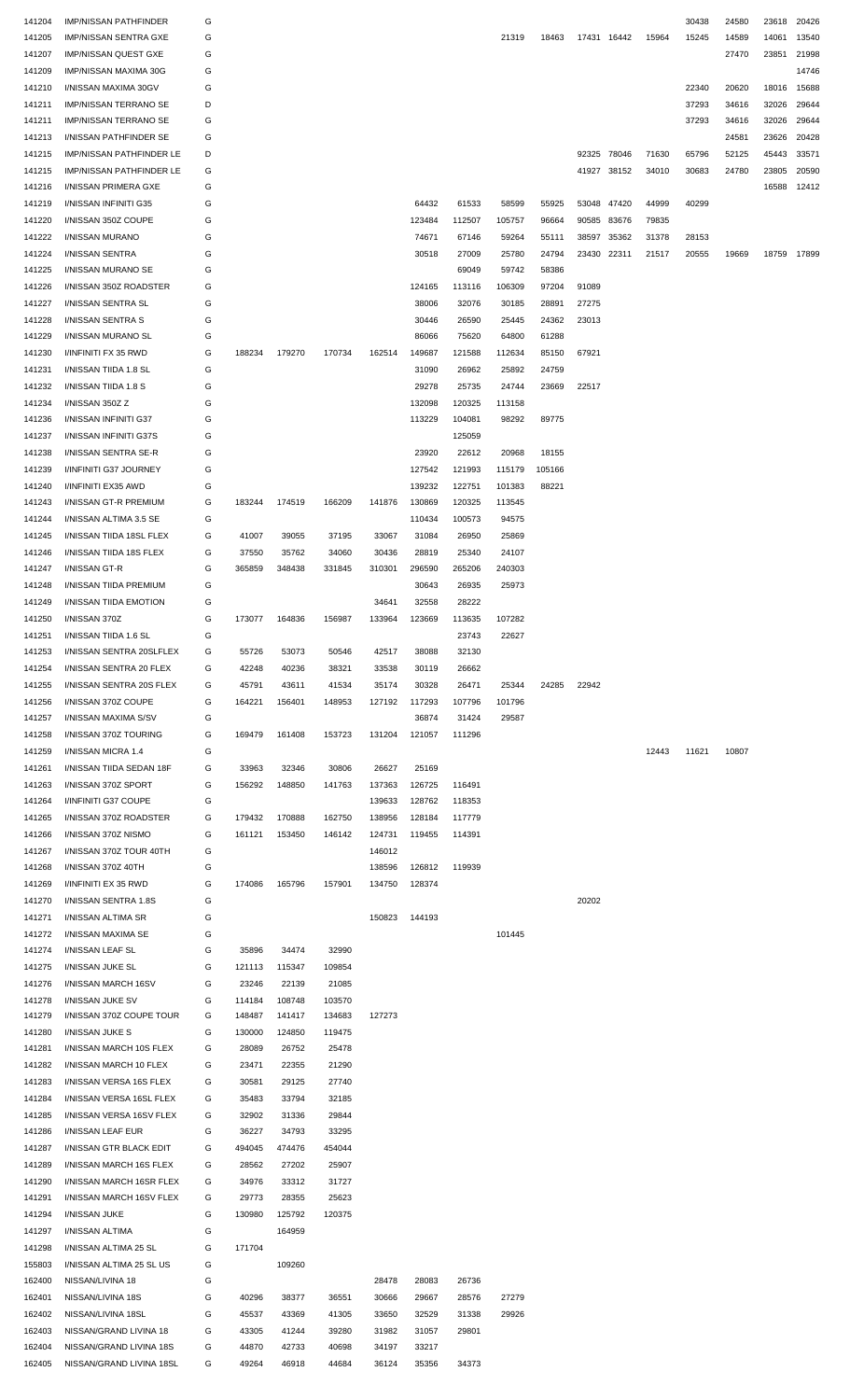| 162406           | NISSAN/LIVINA 16                                     | G      | 37906   | 36102 | 34383 | 28422 | 27961 | 26744   |                 |       |      |             |       |       |       |                |               |
|------------------|------------------------------------------------------|--------|---------|-------|-------|-------|-------|---------|-----------------|-------|------|-------------|-------|-------|-------|----------------|---------------|
| 162407           | NISSAN/LIVINA 16S                                    | G      | 38254   | 36433 | 34698 | 29219 | 28385 |         |                 |       |      |             |       |       |       |                |               |
| 162408           | NISSAN/LIVINA 16SL                                   | G      | 40447   | 38521 | 36687 | 30787 | 29860 | 28688   | 27395           |       |      |             |       |       |       |                |               |
| 162409           | NISSAN/LIVINA XGEAR 16SL                             | G      | 42952   | 40908 | 38960 | 32718 | 31778 | 30524   |                 |       |      |             |       |       |       |                |               |
| 162410           | NISSAN/LIVINA XGEAR 16S                              | G      | 37333   | 35555 | 33863 | 29107 | 28752 |         |                 |       |      |             |       |       |       |                |               |
| 162411           | NISSAN/LIVINA XGEAR 16                               | G      |         |       |       | 27421 | 26668 | 25884   |                 |       |      |             |       |       |       |                |               |
| 162412           | NISSAN/LIVINA XGEAR 18                               | G      | 45912   | 43740 |       |       |       |         |                 |       |      |             |       |       |       |                |               |
| 162414           | NISSAN/LIVINA XGEAR 18SL                             | G      | 45926   | 43740 | 41657 | 36197 | 35511 | 34454   |                 |       |      |             |       |       |       |                |               |
| 162417           | I/NISSAN SENTRA 20S                                  | G      | 45672   |       |       |       |       |         |                 |       |      |             |       |       |       |                |               |
| 162424           | I/NISSAN SENTRA 20SL CVT                             | G      | 55986   |       |       |       |       |         |                 |       |      |             |       |       |       |                |               |
| 162426           | I/NISSAN SENTRA 20SV CVT                             |        | G 57973 |       |       |       |       |         |                 |       |      |             |       |       |       |                |               |
|                  | Fabricante: NISSIN                                   |        |         |       |       |       |       |         |                 |       |      |             |       |       |       |                |               |
| 151801           | NISSIN/TT 4X4                                        | D      |         |       |       |       |       |         |                 |       |      |             | 29165 | 28167 | 20247 | 19368          | 18554         |
| 151801           | NISSIN/TT 4X4                                        | G      |         |       |       |       |       |         |                 |       |      |             | 6989  | 6693  | 6305  | 6026           | 5789          |
|                  |                                                      |        |         |       |       |       |       |         |                 |       |      |             |       |       |       |                |               |
|                  | <b>Fabricante: OLDSMOBILE</b>                        |        |         |       |       |       |       |         |                 |       |      |             |       |       |       |                |               |
| 110299           | <b>IMP/OLDSMOBILE</b>                                | G      |         |       |       |       |       |         |                 |       |      |             |       | 17529 | 16694 | 15901 15143    |               |
|                  | Fabricante: OPEL                                     |        |         |       |       |       |       |         |                 |       |      |             |       |       |       |                |               |
| 110304           | I/OPEL OMEGA 3.0 V6                                  | G      |         |       |       |       |       |         |                 |       |      |             |       |       | 18362 | 15888          | 15219         |
| 110306           | I/OPEL TIGRA SPORT                                   | G      |         |       |       |       |       |         |                 |       |      | 39315 36253 | 32895 |       |       |                |               |
| 110310           | I/OPEL ASTRA                                         | G      |         |       |       |       |       |         |                 |       |      |             |       |       |       |                | 14417         |
| 110311           | I/OPEL ZAFIRA                                        | G      | 60351   | 57477 | 54740 |       |       |         |                 |       |      |             |       |       |       |                |               |
| 110311           | I/OPEL ZAFIRA                                        | D      |         |       | 54740 |       |       |         |                 |       |      |             |       |       |       |                |               |
|                  | <b>Fabricante: PACKARD</b>                           |        |         |       |       |       |       |         |                 |       |      |             |       |       |       |                |               |
| 151499           | IMP/PACKARD                                          | G      |         |       |       |       |       |         |                 |       |      |             |       | 21917 | 20483 | 19142 17890    |               |
|                  |                                                      |        |         |       |       |       |       |         |                 |       |      |             |       |       |       |                |               |
|                  | <b>Fabricante: PAGANI</b>                            |        |         |       |       |       |       |         |                 |       |      |             |       |       |       |                |               |
|                  | 169000 I/PAGANI ZONDA F CLUB S                       | G      |         |       |       |       |       | 1225759 | 1140545 1089556 |       |      |             |       |       |       |                |               |
|                  | <b>Fabricante: PEIXOTO</b>                           |        |         |       |       |       |       |         |                 |       |      |             |       |       |       |                |               |
|                  | 123700 PEIXOTO/FYBER 2000W                           | G      | 18526   | 17644 | 16804 | 14263 | 13609 | 12153   | 11548           | 10401 | 9895 | 9255        | 7889  |       |       |                |               |
|                  |                                                      |        |         |       |       |       |       |         |                 |       |      |             |       |       |       |                |               |
|                  | <b>Fabricante: PEUGEOT</b>                           |        |         |       |       |       |       |         |                 |       |      |             |       |       |       |                |               |
| 110507           | IMP/PEUGEOT 405 SR                                   | G      |         |       |       |       |       |         |                 |       |      |             |       |       |       | 11323          | 9051          |
| 110508           | IMP/PEUGEOT 405 SRI                                  | G      |         |       |       |       |       |         |                 |       |      |             |       |       |       |                | 8488          |
| 110512           | IMP/PEUGEOT 605 SV 3.0                               | G      |         |       |       |       |       |         |                 |       |      |             |       |       |       | 15629          | 14639         |
| 110518<br>110519 | IMP/PEUGEOT 306 CABRIO<br>IMP/PEUGEOT 306 S16        | G<br>G |         |       |       |       |       |         |                 |       |      |             |       |       | 24492 | 15920<br>10212 | 15423<br>8805 |
| 110521           | IMP/PEUGEOT 306 XT                                   | G      |         |       |       |       |       |         |                 |       |      |             |       |       |       |                | 8164          |
| 110525           | IMP/PEUGEOT 806 SR                                   | G      |         |       |       |       |       |         |                 |       |      |             |       |       |       |                | 16226         |
| 110527           | I/PEUGEOT 806 ST                                     | G      |         |       |       |       |       |         |                 |       |      |             |       |       | 25762 | 18037          | 17257         |
| 110531           | IMP/PEUGEOT 405 GRI                                  | G      |         |       |       |       |       |         |                 |       |      |             |       |       |       | 8972           | 8455          |
| 110534           | IMP/PEUGEOT 306 XR                                   | G      |         |       |       |       |       |         |                 |       |      |             |       |       |       |                | 8720          |
| 110539           | IMP/PEUGEOT 406 SV                                   | G      |         |       |       |       |       |         |                 |       |      |             |       |       |       |                | 11028         |
| 110540           | IMP/PEUGEOT 406 SL                                   | G      |         |       |       |       |       |         |                 |       |      |             | 17554 | 15397 | 13696 | 12876          |               |
| 110541           | IMP/PEUGEOT 406 SR                                   | G      |         |       |       |       |       |         |                 |       |      |             | 16925 | 14846 | 13207 | 12419          |               |
| 110542           | IMP/PEUGEOT 406 ST                                   | D      |         |       |       |       |       |         |                 |       |      |             |       |       | 12123 |                |               |
| 110542           | IMP/PEUGEOT 406 ST                                   | G      |         |       |       |       |       |         |                 |       |      |             | 14811 | 13573 | 12123 | 11248          | 10769         |
| 110543           | I/PEUGEOT 406 COUPE 3.0                              | G      |         |       |       |       |       |         |                 |       |      |             | 53693 | 34225 | 29988 | 28609          | 24878         |
| 110545           | IMP/PEUGEOT 106                                      | G      |         |       |       |       |       |         |                 |       |      |             |       |       | 8255  | 7490           | 7124          |
| 110547           | IMP/PEUGEOT 106 SOLEIL                               | G      |         |       |       |       |       |         |                 |       |      |             |       | 8399  | 7701  | 6840           | 6470          |
| 110548           | IMP/PEUGEOT 406 COUPE2.0                             | G      |         |       |       |       |       |         |                 |       |      |             | 16329 | 14966 | 13365 | 12404          | 11873         |
| 110549           | IMP/PEUGEOT 306 BREAK XR                             | G      |         |       |       |       |       |         |                 |       |      |             |       |       |       | 9914           | 8988          |
| 110550           | IMP/PEUGEOT 406 SL B 20                              | G      |         |       |       |       |       |         |                 |       |      |             |       |       |       |                | 9022          |
| 110551           | IMP/PEUGEOT 406 ST B 20                              | G      |         |       |       |       |       |         |                 |       |      |             |       | 16956 | 13681 | 12939          | 12002         |
| 110552           | IMP/PEUGEOT 406 SV 20                                | G      |         |       |       |       |       |         |                 |       |      |             |       |       |       |                | 10997         |
| 110553           | IMP/PEUGEOT 406 SL C 20                              | G      |         |       |       |       |       |         |                 |       |      | 37816       | 34188 | 32559 | 29266 | 27612          | 24490         |
| 110554           | IMP/PEUGEOT 406 ST C 20                              | G      |         |       |       |       |       |         |                 |       |      |             |       |       | 13765 | 13038          | 11665         |
| 110555           | IMP/PEUGEOT 406 SV C 20                              | G      |         |       |       |       |       |         |                 |       |      |             |       |       |       | 11822          | 11315         |
| 110556           | IMP/PEUGEOT 406 SL S 20                              | G      |         |       |       |       |       |         |                 |       |      |             | 16162 | 14819 | 13233 | 12281          | 11748         |
| 110557           | IMP/PEUGEOT 406 ST S 20                              | G      |         |       |       |       |       |         |                 |       |      |             |       |       | 13769 | 13039          | 11660         |
| 110558           | IMP/PEUGEOT 406 SV S 20                              | G      |         |       |       |       |       |         |                 |       |      |             |       |       |       | 11820          | 11318         |
| 110559           | IMP/PEUGEOT 406 B 20                                 | G      |         |       |       |       |       |         |                 |       |      |             |       |       |       |                | 9052          |
| 110560           | IMP/PEUGEOT 406 S 20                                 | G      |         |       |       |       |       |         |                 |       |      |             | 16166 | 14815 | 13236 | 12278          | 11751         |
| 110561           | I/PEUGEOT 406 20                                     | G      |         |       |       |       |       |         |                 |       |      |             |       |       |       |                | 8901          |
| 110562           | IMP/PEUGEOT 406 SV C 30                              | G      |         |       |       |       |       |         |                 |       |      |             |       |       |       | 14131          | 12941         |
| 110563           | IMP/PEUGEOT 406 SV S 30                              | G      |         |       |       |       |       |         |                 |       |      | 29204       | 20208 | 19281 | 18719 | 15956          | 14621         |
| 110568           | IMP/PEUGEOT 306 SL H 18                              | G      |         |       |       |       |       |         |                 |       |      |             |       |       |       |                | 8087          |
| 110571           | IMP/PEUGEOT 306 SEL H 18                             | G      |         |       |       |       |       |         |                 |       |      |             |       |       |       | 8924           | 7802          |
| 110572           | IMP/PEUGEOT 306 PAS H 18                             | G      |         |       |       |       |       |         |                 |       |      |             |       | 14082 | 11105 | 9718           | 8768          |
| 110573           | IMP/PEUGEOT 306 RAL H 18                             | G      |         |       |       |       |       |         |                 |       |      |             |       |       | 12781 | 11160          | 10399         |
| 110578           | IMP/PEUGEOT 306 SL S 18                              | G      |         |       |       |       |       |         |                 |       |      |             |       |       | 10249 | 8669           | 7740          |
| 110581           | IMP/PEUGEOT 306 SEL S 18                             | G      |         |       |       |       |       |         |                 |       |      |             |       |       |       | 9050           | 7803          |
| 110582           | IMP/PEUGEOT 306 PAS S 18                             | G      |         |       |       |       |       |         |                 |       |      |             |       | 14658 | 11302 | 10078          | 9259          |
| 110583           | IMP/PEUGEOT 306 RAL S 18                             | G      |         |       |       |       |       |         |                 |       |      |             |       |       | 12831 | 11206          | 10445         |
| 110591           | IMP/PEUGEOT 306 SEL B 1.8                            | G      |         |       |       |       |       |         |                 |       |      |             |       |       |       | 8928           | 8234          |
| 110592           | IMP/PEUGEOT 306 PAS B 18                             | G      |         |       |       |       |       |         |                 |       |      |             |       |       | 11382 | 10238          | 9385          |
| 110593           | IMP/PEUGEOT 306 RAL B 18                             | G      |         |       |       |       |       |         |                 |       |      |             |       |       | 12906 | 11219          | 11026         |
| 110599           | <b>IMP/PEUGEOT</b>                                   | D      |         |       |       |       |       |         |                 |       |      |             |       | 14260 | 12786 | 11961          | 11169         |
| 110599           | IMP/PEUGEOT<br>IMP/PEUGEOT 306 SR H3 18              | G<br>G |         |       |       |       |       |         |                 |       |      |             |       | 11246 | 6901  | 6578           | 6293<br>7591  |
| 154402           |                                                      |        |         |       |       |       |       |         |                 |       |      |             |       |       |       |                |               |
|                  |                                                      |        |         |       |       |       |       |         |                 |       |      |             |       |       |       |                |               |
| 154403<br>154404 | IMP/PEUGEOT 306 SE H3 18<br>IMP/PEUGEOT 306 PA H3 18 | G<br>G |         |       |       |       |       |         |                 |       |      |             |       |       | 11160 | 9043<br>9725   | 7906<br>9253  |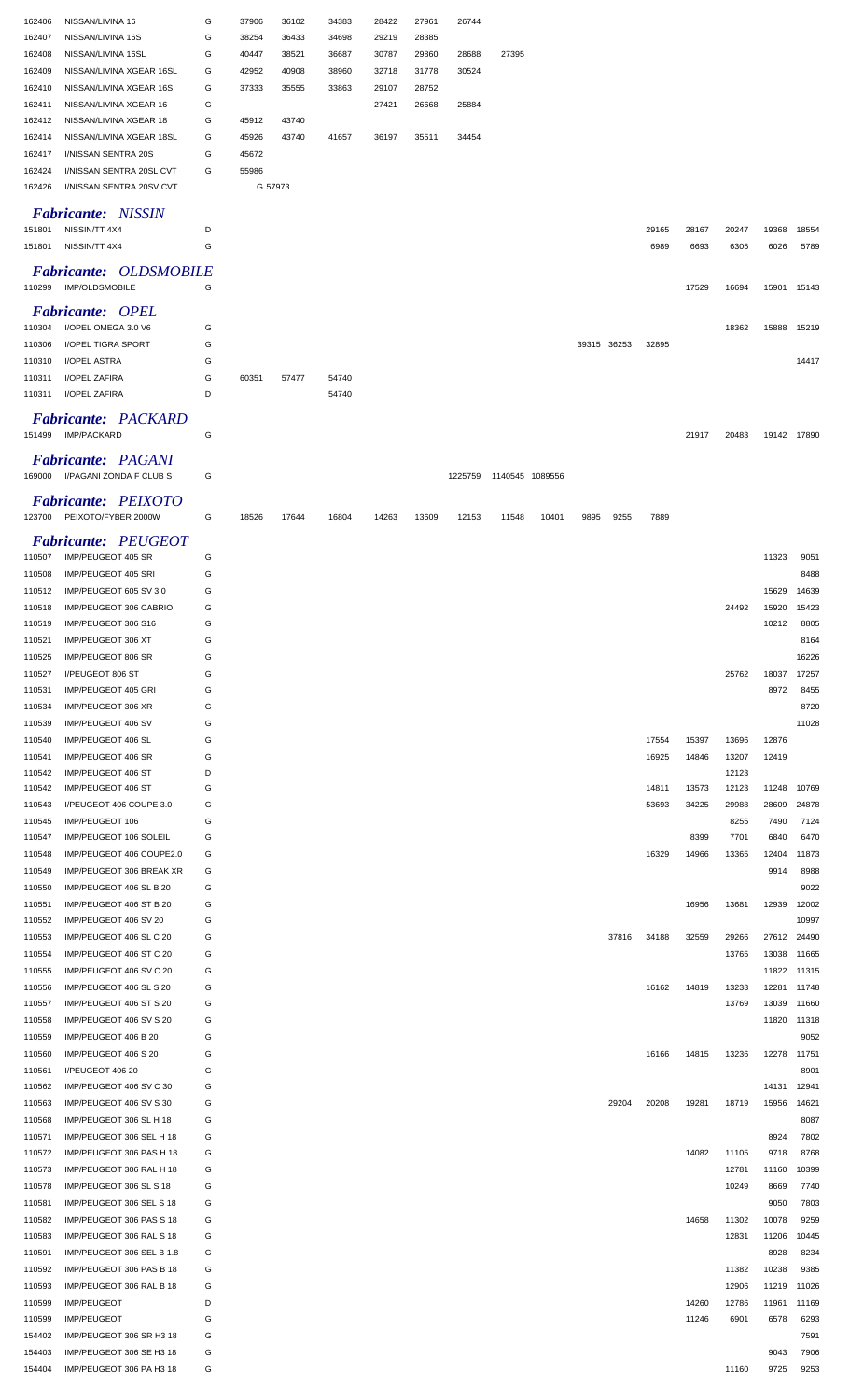| 154405 | IMP/PEUGEOT 306 RA H3 18 | G |       |       |       |       |       |       |       |       |             | 17087 | 16014 | 14820 | 12725 | 11066       | 10876 |
|--------|--------------------------|---|-------|-------|-------|-------|-------|-------|-------|-------|-------------|-------|-------|-------|-------|-------------|-------|
| 154406 | IMP/PEUGEOT 306 CONV 18  | G |       |       |       |       |       |       |       |       |             |       |       |       |       |             | 15823 |
|        |                          |   |       |       |       |       |       |       |       |       |             |       |       |       |       |             |       |
| 154408 | IMP/PEUGEOT 306 GTI      | G |       |       |       |       |       |       |       |       |             |       |       |       |       | 16872       | 16100 |
| 154409 | IMP/PEUGEOT 106 PASSION  | G |       |       |       |       |       |       |       |       |             |       |       |       | 7771  | 7163        | 6556  |
| 154411 | IMP/PEUGEOT 106 SELECTIO | G |       |       |       |       |       |       |       |       |             | 8740  | 8191  | 7581  | 6914  | 6270        | 5965  |
| 154411 | IMP/PEUGEOT 106 SELECTIO | D |       |       |       |       |       |       |       |       |             |       |       |       |       |             | 5965  |
| 154412 | I/PEUGEOT 206 PASSION    | G |       |       |       |       |       |       |       |       |             | 13433 | 12615 | 11980 | 11451 | 10921       | 10188 |
| 154412 | I/PEUGEOT 206 PASSION    | D |       |       |       |       |       |       |       |       |             |       |       |       |       | 10921       |       |
|        |                          |   |       |       |       |       |       |       |       |       |             |       |       |       |       |             |       |
| 154413 | I/PEUGEOT 206 RALLYE     | G |       |       |       |       |       |       |       |       |             | 14713 | 13449 | 12590 | 12014 | 11467       | 10693 |
| 154414 | I/PEUGEOT 206 SOLEIL     | D |       |       |       |       |       |       |       |       |             |       |       |       |       | 9839        |       |
| 154414 | I/PEUGEOT 206 SOLEIL     | G |       |       |       |       |       |       |       |       |             | 12445 | 11651 | 10926 | 10456 | 9839        | 9241  |
| 154415 | I/PEUGEOT 206 SOLEIL     | G |       |       |       |       |       |       |       |       |             |       |       | 11534 | 11143 | 9968        |       |
| 154416 | I/PEUGEOT MRE CGPI       | G | 41099 | 39143 | 37279 | 33277 | 31761 | 26813 | 25112 | 16420 | 15155       | 13451 | 12107 | 11542 | 6985  | 6658        | 6401  |
| 154417 | I/PEUGEOT 306 SOLEIL 4P  | G |       |       |       |       |       |       |       |       |             |       |       |       | 9179  | 8254        | 7590  |
| 154418 | I/PEUGEOT 306 SOLEIL BRE | G |       |       |       |       |       |       |       |       |             |       |       | 10285 | 9106  | 8524        | 7789  |
|        |                          |   |       |       |       |       |       |       |       |       |             |       |       |       |       |             |       |
| 154419 | I/PEUGEOT 406 ST 20      | G |       |       |       |       |       |       |       |       |             |       |       |       | 13771 | 13035       | 11661 |
| 154420 | I/PEUGEOT 306 BREAK SOLE | G |       |       |       |       |       |       |       |       |             |       |       |       | 9105  | 8521        | 7707  |
| 154421 | I/PEUGEOT 406 FAMILIALE  | G |       | 23718 |       |       |       |       |       |       |             |       | 15309 | 13427 | 11943 | 11230       | 10589 |
| 154422 | I/PEUGEOT 306 SOLEIL 5P  | G |       |       |       |       |       |       |       |       |             |       |       |       | 10451 | 8838        | 7891  |
| 154423 | I/PEUGEOT 406 V6         | G |       |       |       |       |       |       |       |       |             | 28586 | 19793 | 18882 | 18321 | 17473       |       |
| 154424 | I/PEUGEOT 607            | G |       |       |       |       |       |       | 48563 | 46034 | 43321       | 37188 | 31688 | 29635 | 24614 | 22898       | 18464 |
|        |                          |   |       |       |       |       |       |       |       |       |             |       |       |       |       |             |       |
| 154425 | I/PEUGEOT 607 V6         | G |       |       |       |       |       |       |       |       | 44193       | 38269 |       | 33575 | 25364 | 23514       |       |
| 154426 | I/PEUGEOT 106 QUIKSILVER | G |       |       |       |       |       |       |       |       |             |       |       |       | 7717  | 7398        | 7076  |
| 154427 | I/PEUGEOT 206 SELECTION  | G |       |       |       |       |       |       |       |       |             | 12253 | 11064 | 10668 | 10226 | 9502        | 8471  |
| 154429 | I/PEUGEOT 206 XS         | G |       |       |       |       |       |       |       |       |             |       |       |       |       |             | 5883  |
| 154430 | I/PEUGEOT 206 COUPE CABR | G |       |       |       |       |       | 43956 | 39353 | 37574 | 35775       | 32983 | 29528 | 28346 | 27125 | 24923       | 24153 |
| 154431 | I/PEUGEOT 406 BREAK      | G |       |       |       |       |       |       |       |       |             |       |       |       |       |             | 8930  |
| 154432 | I/PEUGEOT 406 20 16V     | G |       |       |       |       |       |       |       |       |             |       |       | 16007 | 14234 | 13388       |       |
| 154437 | I/PEUGEOT 206 SOLEIL 10  | G |       |       |       |       |       |       |       |       |             |       |       | 10741 | 10274 | 9706        |       |
|        |                          |   |       |       |       |       |       |       |       |       |             |       |       |       |       |             |       |
| 154443 | I/PEUGEOT 307 RALLYE 16M | G |       |       |       |       |       |       |       |       |             | 18482 | 17653 | 16878 | 13252 | 12436       |       |
| 154444 | I/PEUGEOT 307 PASSIO 16M | G |       |       |       |       |       |       |       |       | 19314 18693 |       | 17568 | 16922 | 13442 | 12729       | 11880 |
| 154445 | I/PEUGEOT 307 BK CLASS16 | G |       |       |       |       |       |       |       |       |             |       | 20219 | 18207 | 17612 |             |       |
| 154446 | I/PEUGEOT 307 SOLEIL 16M | G |       |       |       |       |       |       |       |       | 18936 18197 |       | 16519 | 15999 | 12323 | 11740 11182 |       |
| 154454 | I/PEUGEOT 307 PASSIO 20M | G |       |       |       |       |       |       |       |       |             | 18929 | 17915 | 16560 | 14399 |             |       |
| 154455 | I/PEUGEOT 307 RALLYE 20M | G |       |       |       |       |       |       |       | 21582 | 19345       | 18654 | 18069 | 16328 | 15310 |             |       |
| 154458 | I/PEUGEOT 206 SW XLINE11 | G |       |       |       |       |       |       |       |       | 15612 14043 |       | 13525 |       |       |             |       |
|        |                          |   |       |       |       |       |       |       |       |       |             |       |       |       |       |             |       |
| 154459 | I/PEUGEOT 206 SW XSPRM16 | G |       |       |       |       |       |       |       |       | 14853 13973 |       | 13366 |       |       |             |       |
| 154461 | I/PEUGEOT 307 SW 20 M    | G |       |       |       |       |       |       |       | 23976 | 21559 20503 |       | 19731 | 17471 | 16796 |             |       |
| 154466 | I/PEUGEOT 807 ST PUL 20E | G |       |       |       |       |       |       |       |       |             |       | 58084 | 55141 | 51459 |             |       |
| 154467 | I/PEUGEOT 307 BK XT 16E  | G |       |       |       |       |       |       |       |       |             |       | 20500 | 18451 | 17569 |             |       |
| 154470 | I/PEUGEOT 406 ST 30 V6 A | G |       |       |       |       |       |       |       |       |             | 28199 | 19721 | 18821 |       |             |       |
| 154475 | I/PEUGEOT 607 IVOIREPK29 | G |       |       |       |       |       |       |       |       |             |       | 38993 | 32091 | 24246 |             |       |
| 154485 | I/PEUGEOT 206 TECNO 16   | G |       |       |       |       |       |       |       |       | 15915 14890 |       | 13073 | 12434 |       |             |       |
|        |                          |   |       |       |       |       |       |       |       |       |             |       |       |       |       |             |       |
| 154489 | I/PEUGEOT PART USHUAIA   | G |       |       |       |       |       |       |       |       |             |       | 12062 | 10909 | 10423 |             |       |
| 154491 | I/PEUGEOT 807 ST 20A     | G |       |       |       |       |       |       |       |       | 35712 34384 |       | 31194 | 29948 |       |             |       |
| 154492 | I/PEUGEOT 206 TECNO 10   | G |       |       |       |       |       |       |       |       | 14530 13224 |       | 12373 | 11815 |       |             |       |
| 154496 | I/PEUGEOT 307XSPREMIUMHD | G |       |       |       |       |       |       |       | 21109 |             |       |       |       |       |             |       |
| 154496 | I/PEUGEOT 307XSPREMIUMHD | D |       |       |       |       |       |       |       | 21109 |             |       |       |       |       |             |       |
| 160000 | PEUGEOT/206 SOLEIL       | G |       |       |       |       |       |       |       |       |             | 12491 | 11698 | 10970 | 10498 | 9910        | 9472  |
| 160001 | PEUGEOT/206 SELECTION    | G |       |       |       |       |       |       |       |       | 12424 11901 |       | 10744 | 10358 | 9933  | 9160        | 8616  |
|        |                          |   |       |       |       |       |       |       |       |       |             |       |       |       |       |             |       |
| 160002 | PEUGEOT/206 QUIKSILVER   | G |       |       |       |       |       |       |       |       |             | 12117 | 11348 | 10642 | 10184 | 9401        |       |
| 160003 | PEUGEOT/206 PASSION 16   | G |       |       |       |       |       |       |       |       |             | 13438 | 12616 | 11979 | 11456 | 10926       |       |
| 160004 | PEUGEOT/206 RALLYE 16    | G |       |       |       |       |       |       |       | 16538 | 15368       | 13951 | 12751 | 11940 | 11389 | 10869       |       |
| 160005 | PEUGEOT/206 SOLEIL 16    | G |       |       |       |       |       |       |       |       |             | 12490 | 11699 | 10969 | 10501 | 9705        |       |
| 160006 | PEUGEOT/206 QUIKSILVER16 | G |       |       |       |       |       |       |       |       |             | 12112 | 11346 | 10643 | 10186 | 9422        |       |
| 160007 | PEUGEOT/206 SELECT 16    | D |       |       |       |       |       |       |       |       |             |       | 11352 |       |       |             |       |
| 160007 | PEUGEOT/206 SELECT 16    | G |       |       |       |       |       |       |       |       | 14972 12232 |       | 11352 | 10552 | 10011 |             |       |
| 160010 | PEUGEOT/206 R CUP 16     | G |       |       |       |       |       |       |       |       |             |       | 30543 | 29304 | 28065 |             |       |
|        |                          |   |       |       |       |       |       |       |       |       |             |       |       |       |       |             |       |
| 160011 | PEUGEOT/206 TECNO 16     | G |       |       |       |       |       |       |       |       |             | 14995 | 13162 | 12802 |       |             |       |
| 160013 | PEUGEOT/206 SW QUIK 16   | G |       |       |       |       |       |       |       | 17469 | 16093 15105 |       |       |       |       |             |       |
| 160014 | PEUGEOT/206 SW PASSI 16  | G |       |       |       |       |       |       |       |       |             |       |       |       |       |             | 9422  |
| 160020 | PEUGEOT/206 TECNO 10     | G |       |       |       |       |       |       |       |       |             | 13226 | 12372 | 11782 | 11236 |             |       |
| 160023 | PEUGEOT/206 TECNO 14     | G |       |       |       |       |       |       |       |       |             | 14827 | 13015 | 12367 |       |             |       |
| 160026 | PEUGEOT/206 SELECT 14    | G |       |       |       |       |       |       |       |       | 14749       | 13432 | 12232 |       |       |             |       |
| 160038 | PEUGEOT/206 14 FELINE    | G |       |       |       |       |       |       | 17308 | 15490 | 14703       | 13971 | 13059 |       |       |             |       |
|        |                          |   |       |       |       |       |       |       |       |       |             |       |       |       |       |             |       |
| 160039 | PEUGEOT/206 16 FELINE    | G |       |       |       |       |       |       |       | 16106 | 15191 14211 |       | 12475 |       |       |             |       |
| 160042 | PEUGEOT/206 16 GRIFFE    | G |       |       |       |       |       |       |       |       | 14642 13408 |       | 12586 |       |       |             |       |
| 160046 | PEUGEOT/206 10 PRESENC   | G |       |       |       |       |       |       |       |       | 13160 11990 |       | 10917 |       |       |             |       |
| 160047 | PEUGEOT/206 14 PRESENC   | G |       |       |       |       | 17762 | 16650 | 15650 | 13640 | 12674 12120 |       | 11321 |       |       |             |       |
| 160048 | PEUGEOT/206 16 PRESENC   | G |       |       |       |       |       |       |       | 16011 | 14708       | 13506 | 12206 |       |       |             |       |
| 160049 | PEUGEOT/206 10 SENSAT    | G |       |       |       |       |       |       |       | 12415 | 11818 11316 |       | 10221 |       |       |             |       |
| 160055 | PEUGEOT/206 SW 16FELINE  | G |       |       |       |       |       |       |       | 17394 | 15984       | 14632 | 14042 |       |       |             |       |
|        |                          |   |       |       |       |       |       |       |       |       |             |       |       |       |       |             |       |
| 160060 | PEUGEOT/206 SW 14PRESENC | D |       |       |       |       |       |       |       |       | 14517       |       |       |       |       |             |       |
| 160060 | PEUGEOT/206 SW 14PRESENC | G |       |       |       |       |       |       |       | 15760 | 14517 13328 |       | 12806 |       |       |             |       |
| 160061 | PEUGEOT/206 SW 16PRESENC | G |       |       |       |       |       |       |       | 16434 | 15212 14305 |       | 13666 |       |       |             |       |
| 160062 | PEUGEOT/206 SW 14SENSAT  | G |       |       |       |       |       |       |       | 15756 | 14516 13595 |       |       |       |       |             |       |
| 160079 | PEUGEOT/206 16 PRESEN FX | G |       |       |       |       |       | 17856 | 16820 | 15865 | 14579 13384 |       | 12102 |       |       |             |       |
| 160081 | PEUGEOT/206 SW16 ESCA FX | G |       |       |       |       | 21630 | 20332 | 18748 | 17196 | 15808       |       |       |       |       |             |       |
| 160083 | PEUGEOT/206 SW16 FELI FX | G |       |       |       |       | 20935 | 19966 | 18475 | 17113 | 15724 14957 |       |       |       |       |             |       |
|        |                          |   |       |       |       |       |       |       |       |       |             |       |       |       |       |             |       |
| 160085 | PEUGEOT/206 SW16 PRES FX | G |       |       |       |       |       |       | 17126 | 15504 | 14360 13964 |       |       |       |       |             |       |
| 160086 | PEUGEOT/206 16 RALLYE FX | G |       |       |       |       |       |       |       | 15786 | 14676 13313 |       |       |       |       |             |       |
| 160087 | PEUGEOT/206 16 FELINE FX | G |       |       |       |       |       | 18950 | 17888 | 16309 | 15380 14392 |       |       |       |       |             |       |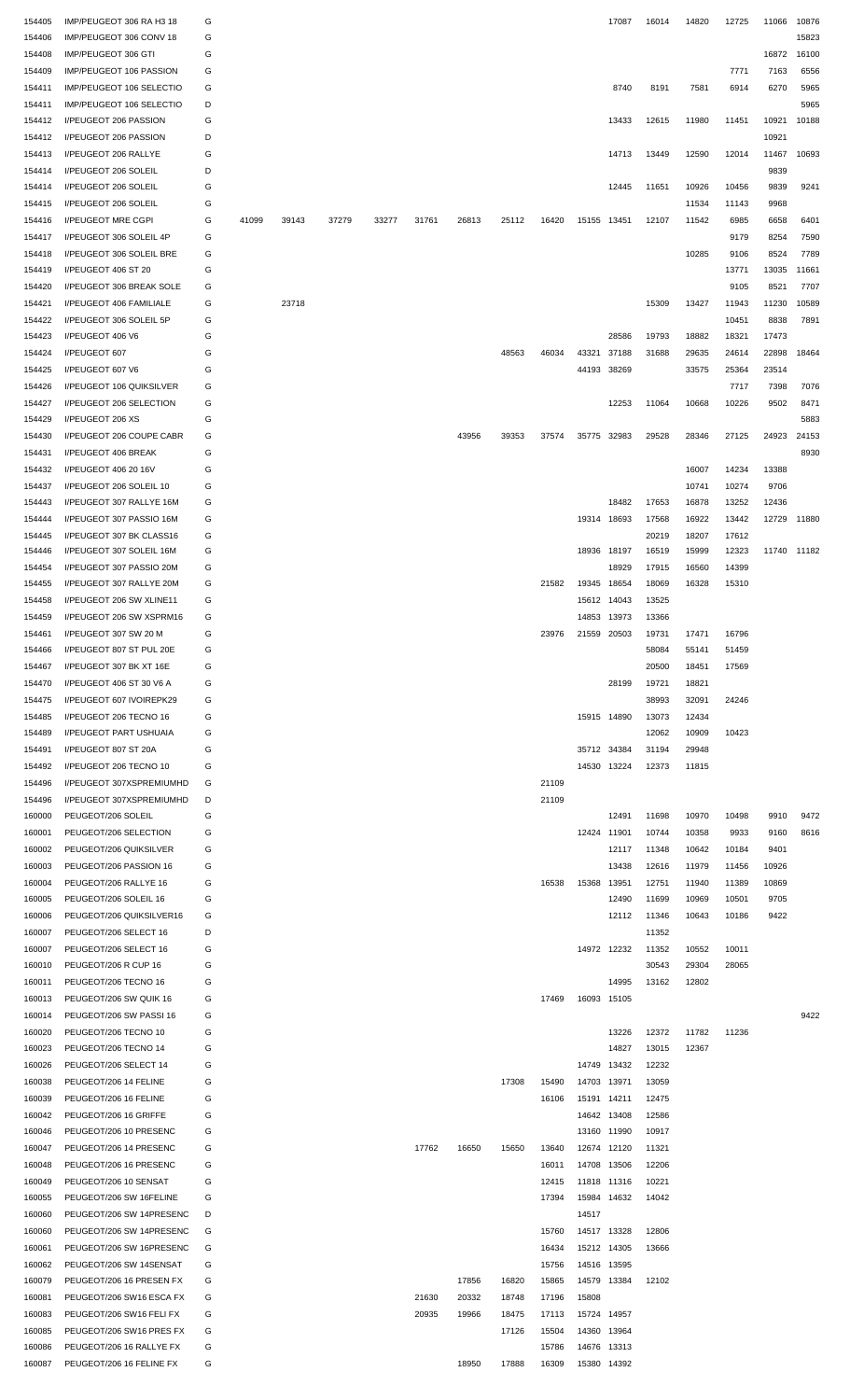| 160088 | PEUGEOT/206 14 HOLIDAY          | G |       |       |       |       |       |       |       | 14227 | 12917 12511 |       |       |       |      |      |       |
|--------|---------------------------------|---|-------|-------|-------|-------|-------|-------|-------|-------|-------------|-------|-------|-------|------|------|-------|
| 160088 | PEUGEOT/206 14 HOLIDAY          | D |       |       |       |       |       |       |       |       | 12917       |       |       |       |      |      |       |
| 160089 | PEUGEOT/206 16 HOLID FX         | G |       |       |       |       |       |       |       | 16955 | 16298 15772 |       |       |       |      |      |       |
|        |                                 |   |       |       |       |       |       |       |       |       |             |       |       |       |      |      |       |
| 160091 | PEUGEOT/206 14 FELINE FX        | G |       |       |       |       |       | 18320 | 17399 | 15568 | 14784 14055 |       |       |       |      |      |       |
| 160092 | PEUGEOT/206 14 PRESEN FX        | G |       |       |       |       | 17859 | 16521 | 15467 | 13456 | 12501 12052 |       |       |       |      |      |       |
| 160093 | PEUGEOT/206 14 SENSAT FX        | G |       |       |       | 16411 | 15498 | 14594 | 13850 | 13243 | 11694 11381 |       |       |       |      |      |       |
| 160095 | PEUGEOT/206 SW14 PRES FX        | G |       |       |       |       | 19147 | 18026 | 16417 | 15495 | 14278 13472 |       |       |       |      |      |       |
| 160519 | I/PEUGEOT 206 16 FELINE         | G |       |       |       |       |       |       | 18300 | 16675 | 15727       |       |       |       |      |      |       |
|        |                                 |   |       |       |       |       |       |       |       |       |             |       |       |       |      |      |       |
| 160527 | I/PEUGEOT 206 14 PRESENC        | G |       |       |       |       |       |       | 15674 | 13663 | 12695 12140 |       |       |       |      |      |       |
| 160528 | PEUGEOT 206 16 PRESENC          | G |       |       |       |       |       |       |       | 16012 | 14711 13504 |       | 12209 |       |      |      |       |
| 160529 | I/PEUGEOT 206 10 SENSAT         | G |       |       |       |       |       |       |       |       | 13102 12544 |       | 11329 |       |      |      |       |
| 160535 | I/PEUGEOT 307 20 FELINE         | G |       |       |       |       |       |       | 22941 | 19831 | 18961 18315 |       | 16608 |       |      |      |       |
|        |                                 |   |       |       |       |       |       |       |       |       |             |       |       |       |      |      |       |
| 160540 | I/PEUGEOT 307 16 PRESENC        | G |       |       |       |       |       |       |       | 20241 | 19361 18602 |       | 16887 |       |      |      |       |
| 160545 | I/PEUGEOT 307 CC 20M            | G |       |       |       |       |       |       |       |       | 38872 35798 |       | 34817 |       |      |      |       |
| 160550 | I/PEUGEOT 307 RALLYE 20A        | G |       |       |       |       |       |       |       |       | 20670 19841 |       | 18102 |       |      |      |       |
| 160553 | I/PEUGEOT 307 20A FELINE        | G |       |       |       |       |       |       |       | 19830 | 18963 18313 |       | 16613 |       |      |      |       |
|        |                                 |   |       |       |       |       |       |       |       |       |             |       |       |       |      |      |       |
| 160554 | I/PEUGEOT 307 SW 20A            | G |       |       |       |       |       |       |       | 24704 | 23542 22103 |       | 20616 |       |      |      |       |
| 160555 | I/PEUGEOT 307 CC 20A            | G |       |       |       |       |       |       |       | 48707 | 46417 41004 |       | 36395 |       |      |      |       |
| 160562 | I/PEUGEOT 307 16 PRES PK        | G |       |       |       |       |       |       |       |       | 19086 18337 |       | 16644 |       |      |      |       |
| 160566 | I/PEUGEOT 407 BK 30A            | G |       |       |       |       |       |       |       |       | 29395 25893 |       | 25471 |       |      |      |       |
| 160567 | I/PEUGEOT 407 30A               | G |       |       |       |       |       |       | 39053 | 34489 | 30855 28786 |       | 28192 |       |      |      |       |
|        |                                 |   |       |       |       |       |       |       |       |       |             |       |       |       |      |      |       |
| 160568 | I/PEUGEOT 407 SW 30A            | G |       |       |       |       |       |       | 48223 | 38476 | 34647       | 33325 | 32467 |       |      |      |       |
| 160570 | I/PEUGEOT 407 20A               | G |       |       |       |       |       | 29972 | 28649 | 26922 | 25960 24659 |       |       |       |      |      |       |
| 160571 | I/PEUGEOT 407 SW 20A            | G |       |       |       |       |       |       | 35700 | 34133 | 31142 29836 |       |       |       |      |      |       |
| 160572 | I/PEUGEOT 306 BREAK XR18        | G |       |       |       |       |       |       |       |       |             |       |       |       |      |      | 11325 |
|        |                                 |   |       |       |       |       |       |       |       |       |             |       |       |       |      |      |       |
| 160575 | I/PEUGEOT 206 14FELINEFX        | G |       |       |       |       |       | 18476 | 17551 | 15700 | 14903       |       |       |       |      |      |       |
| 160576 | I/PEUGEOT 206 14PRESENFX        | G |       |       |       |       |       | 16643 | 15644 | 13639 | 12670       |       |       |       |      |      |       |
| 160578 | I/PEUGEOT 307 XR 16 5P          | G |       |       |       |       |       |       |       | 21801 | 19861 19149 |       |       |       |      |      |       |
| 160584 | I/PEUGEOT 407 COUPE V6 A        | G |       |       |       |       |       |       | 64913 | 51787 | 46630 44866 |       |       |       |      |      |       |
| 160596 | I/PEUGEOT 407SW 30A FELI        | G |       |       |       |       | 59930 | 51758 | 48495 | 43811 | 42170       |       |       |       |      |      |       |
|        |                                 |   |       |       |       |       |       |       |       |       |             |       |       |       |      |      |       |
| 160597 | I/PEUGEOT 407SD 30A GRIF        | G |       |       |       |       | 89758 | 74883 | 66993 | 63221 | 61166       |       |       |       |      |      |       |
| 160598 | I/PEUGEOT 407SD 30A FELI        | G |       |       |       |       | 52954 | 48115 | 45537 | 41407 | 39109       |       |       |       |      |      |       |
| 160806 | I/PEUGEOT 307 20A FELINE        | G |       |       |       |       |       |       | 24261 | 21287 | 20353 18659 |       | 17533 |       |      |      |       |
| 160808 | I/PEUGEOT 307 RALLYE 20A        | G |       |       |       |       |       |       |       | 21805 | 20480 19656 |       | 17294 | 16567 |      |      |       |
|        |                                 |   |       |       |       |       |       |       |       |       |             |       |       |       |      |      |       |
| 160812 | I/PEUGEOT 307 16 PRES PK        | G |       |       |       |       |       |       |       | 20246 | 19359 18601 |       | 16884 |       |      |      |       |
| 160817 | I/PEUGEOT 307 20S A GRIF        | G |       |       |       |       | 31632 | 26699 | 24167 | 21189 | 20280 18573 |       |       |       |      |      |       |
| 160823 | I/PEUGEOT 307 20S CC            | G |       |       |       |       |       |       |       |       | 44106       |       |       |       |      |      |       |
| 160825 | I/PEUGEOT 307 20S GRIFFE        | G |       |       |       |       |       | 26982 | 24483 | 23753 |             |       |       |       |      |      |       |
|        |                                 |   |       |       |       |       |       |       |       |       |             |       |       |       |      |      |       |
| 160826 | I/PEUGEOT 307 20S FELINE        | G |       |       |       |       | 31024 | 25553 | 23159 | 20014 | 19144       |       |       |       |      |      |       |
| 160832 | I/PEUGEOT 307 20A FEL PK        | G |       |       |       |       |       |       | 24778 | 21601 | 20583 18937 |       |       |       |      |      |       |
| 160833 | I/PEUGEOT 307 20 FELI PK        | G |       |       |       |       |       |       |       | 20138 | 19170 18581 |       |       |       |      |      |       |
| 160834 | I/PEUGEOT 307 20S A SW          | G |       |       |       |       |       |       | 28353 | 24868 | 23687 22236 |       |       |       |      |      |       |
|        |                                 |   |       |       |       |       |       |       |       |       |             |       |       |       |      |      |       |
| 160835 | I/PEUGEOT 307 20S A CC          | G |       |       |       |       | 66543 | 57721 | 55015 | 49671 | 47327 41781 |       |       |       |      |      |       |
| 160836 | I/PEUGEOT 307 XR                | G |       |       |       |       |       |       |       |       |             |       |       | 17575 |      |      |       |
| 160837 | I/PEUGEOT 307 20S A FELI        | G |       |       |       |       | 31545 | 26625 | 24089 | 21123 | 20215       |       |       |       |      |      |       |
|        |                                 | D |       |       |       |       |       |       |       | 23452 |             |       |       |       |      |      |       |
| 160844 | I/PEUGEOT 307SD 20S M           |   |       |       |       |       |       |       |       |       |             |       |       |       |      |      |       |
| 160844 | I/PEUGEOT 307SD 20S M           | G |       |       |       |       | 33448 | 27341 | 25530 | 23452 | 22439       |       |       |       |      |      |       |
| 160846 | I/PEUGEOT 307SD 20S A GR        | G |       |       |       |       | 32470 | 27347 | 24725 | 23755 | 22924       |       |       |       |      |      |       |
| 160848 | I/PEUGEOT 307SD 20S A FL        | G |       |       |       |       | 32471 | 27355 | 24726 | 23737 | 22621       |       |       |       |      |      |       |
| 160850 | I/PEUGEOT 307SD16 FXPR          | G |       |       |       |       | 27385 | 24308 | 22593 | 21396 | 20276       |       |       |       |      |      |       |
|        |                                 |   |       |       |       |       |       |       |       |       |             |       |       |       |      |      |       |
| 160855 | I/PEUGEOT 307 16 FX PR          | G | 39691 | 37801 | 36001 | 30699 | 28771 | 25182 | 23304 | 20095 | 19210       |       |       |       |      |      |       |
| 160863 | I/PEUGEOT 307 SW 16M            | G |       |       |       |       |       |       | 48592 | 46603 |             |       |       |       |      |      |       |
| 160865 | I/PEUGEOT 307SW 20SA XSI        | G |       |       |       |       |       | 32159 | 30118 | 26261 |             |       |       |       |      |      |       |
| 160866 | I/PEUGEOT 307SW 20SA FEL        | G |       |       |       |       | 34140 | 32198 | 29535 | 27903 |             |       |       |       |      |      |       |
|        |                                 |   |       |       |       |       |       |       |       |       |             |       |       |       |      |      |       |
| 160867 | I/PEUGEOT 307SW 20SA ALL        | G |       |       |       |       | 31114 | 29339 | 26914 | 25587 | 24288       |       |       |       |      |      |       |
| 160868 | I/PEUGEOT 307SW 20S ALLU        | G |       |       |       |       | 30770 | 29017 | 26076 | 24672 | 23421       |       |       |       |      |      |       |
| 160878 | I/PEUGEOT 307 16 PR PK          | G | 40109 | 38199 | 36381 | 31017 | 29078 | 25439 | 23558 | 20299 |             |       |       |       |      |      |       |
| 160879 | I/PEUGEOT 307 SD16 PR PK        | G |       |       |       |       | 27786 | 24676 | 22927 | 21893 |             |       |       |       |      |      |       |
|        |                                 |   |       |       |       |       |       |       |       |       |             |       |       |       |      |      |       |
| 160885 | I/PEUGEOT 207 3P                | G | 29772 | 28354 | 27004 | 23691 | 22783 | 21567 |       |       |             |       |       |       |      |      |       |
| 160886 | I/PEUGEOT 207 5P                | G | 31630 | 30125 | 28691 | 24769 | 23472 | 21803 |       |       |             |       |       |       |      |      |       |
| 160889 | I/PEUGEOT 307 HBFELINE A        | G | 46549 | 44332 | 42222 | 34375 | 30799 | 25987 | 23513 | 20621 |             |       |       |       |      |      |       |
| 160890 | I/PEUGEOT 307 HB FELINE         | G |       |       |       | 34167 | 30524 | 25134 | 22787 | 19695 |             |       |       |       |      |      |       |
|        |                                 |   |       |       |       |       |       |       |       |       |             |       |       |       |      |      |       |
| 160892 | I/PEUGEOT 307 SDFELINE A        | G | 44020 | 41923 | 39928 | 33549 | 29341 | 24820 | 22509 | 21622 |             |       |       |       |      |      |       |
| 160894 | I/PEUGEOT 307 SD FELINE         | G |       |       |       | 35135 | 32614 | 26768 | 25090 | 22971 |             |       |       |       |      |      |       |
| 160895 | <b>I/PEUGEOT 306 BERLINE XT</b> | G |       |       |       |       |       |       |       |       |             |       |       | 8759  | 8351 | 7735 |       |
| 160897 | I/PEUGEOT 207HB XR              | G | 26069 | 24828 | 23646 | 21052 | 20203 | 18978 | 17958 |       |             |       |       |       |      |      |       |
|        |                                 |   |       |       |       |       |       |       |       |       |             |       |       |       |      |      |       |
| 160898 | I/PEUGEOT 207HB XR S            | G | 29575 | 28166 | 26825 | 22943 | 21779 | 19757 |       |       |             |       |       |       |      |      |       |
| 161305 | PEUGEOT/206 SW14 MOON FX        | G |       |       |       |       | 20198 | 19055 | 17497 | 16632 |             |       |       |       |      |      |       |
| 161306 | PEUGEOT/206 14 MOONLI FX        | G |       |       |       |       | 18672 | 17472 | 16106 | 15190 |             |       |       |       |      |      |       |
| 161309 | PEUGEOT/206 16 ALLURE FX        | G |       |       |       |       | 16905 | 15949 | 14546 | 13826 |             |       |       |       |      |      |       |
|        |                                 |   |       |       |       |       |       |       |       |       |             |       |       |       |      |      |       |
| 161310 | PEUGEOT/206SW 16FE FXA          | G |       |       |       |       | 25794 | 24324 | 22250 | 21142 |             |       |       |       |      |      |       |
| 161311 | PEUGEOT/206 16FELI FXA          | G |       |       |       |       | 23978 | 22710 | 20791 | 19799 |             |       |       |       |      |      |       |
| 161316 | PEUGEOT/207 SD                  | G |       |       |       |       | 29456 | 27708 | 26233 |       |             |       |       |       |      |      |       |
| 161317 | PEUGEOT/207 SW                  | G |       |       |       |       | 21790 | 20291 | 19202 |       |             |       |       |       |      |      |       |
|        |                                 |   |       |       |       |       |       |       |       |       |             |       |       |       |      |      |       |
| 161318 | PEUGEOT/207 5P                  | G | 24185 | 23032 | 21936 |       | 21270 | 19955 | 18878 |       |             |       |       |       |      |      |       |
| 161319 | PEUGEOT/207 3P                  | G |       |       |       |       | 21698 | 20203 | 19112 |       |             |       |       |       |      |      |       |
| 161321 | PEUGEOT/207PASSION XS           | G | 30987 | 29511 | 28106 | 24293 | 22796 | 21583 | 20604 |       |             |       |       |       |      |      |       |
| 161322 |                                 | G | 30746 | 29281 | 27888 | 24258 | 23073 | 21738 | 20568 |       |             |       |       |       |      |      |       |
|        |                                 |   |       |       |       |       |       |       |       |       |             |       |       |       |      |      |       |
|        | PEUGEOT/207PASSION XR S         |   |       |       |       |       |       |       |       |       |             |       |       |       |      |      |       |
| 161323 | PEUGEOT/207PASSION XS A         | G | 35314 | 33633 | 32031 | 28387 | 26129 | 25013 | 24004 |       |             |       |       |       |      |      |       |
| 161324 | PEUGEOT/207SW XR                | G | 28907 | 27531 | 26220 | 23215 | 22252 | 20819 | 19704 |       |             |       |       |       |      |      |       |
| 161325 | PEUGEOT/207SW XS A              | G | 36151 | 34430 | 32790 | 29000 | 25928 | 24908 | 23582 |       |             |       |       |       |      |      |       |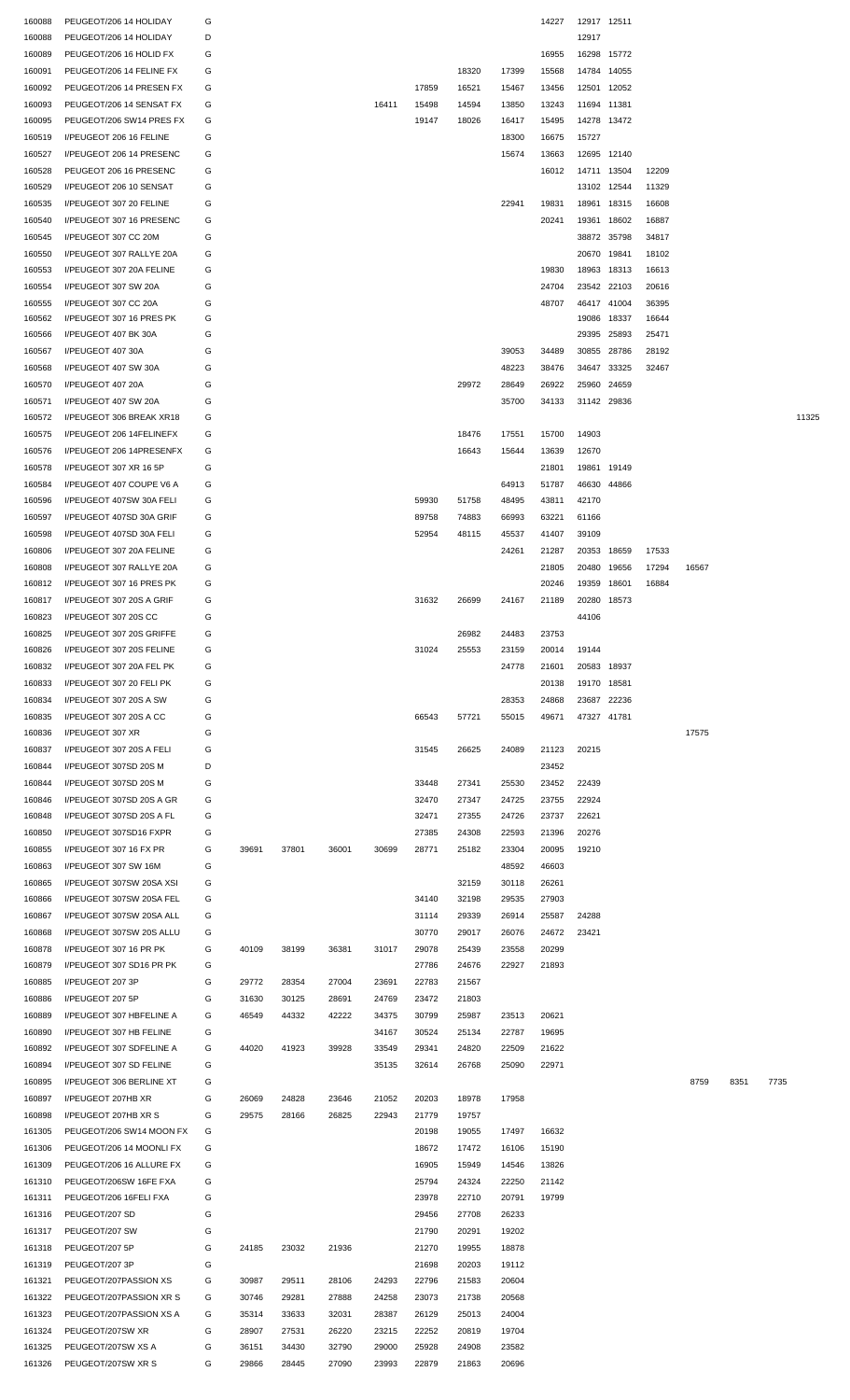| 161327 | PEUGEOT/207HB XLINE         | G | 23137  | 22036  | 20987  | 18385  | 17377  | 16493  | 15607  |        |               |       |       |               |
|--------|-----------------------------|---|--------|--------|--------|--------|--------|--------|--------|--------|---------------|-------|-------|---------------|
| 161328 | PEUGEOT/207HB XR            | G | 26069  | 24829  | 23647  | 21040  | 20202  | 18940  | 17929  |        |               |       |       |               |
| 161329 | PEUGEOT/207HB XR S          | G | 29577  | 28168  | 26827  | 22954  | 21779  | 20386  | 19291  |        |               |       |       |               |
| 161330 | PEUGEOT/207PASSION XLINE    | G | 34670  | 33019  | 31448  | 27237  | 25600  | 23741  |        |        |               |       |       |               |
| 161331 | PEUGEOT/207 ESCAPADE        | G | 32958  | 31389  | 29895  | 26497  | 25396  | 23148  | 21908  |        |               |       |       |               |
| 161332 | PEUGEOT/207HB XS            | G | 29964  | 28538  | 27180  | 23270  | 21361  | 20479  | 19383  |        |               |       |       |               |
| 161333 | PEUGEOT/207HB XS A          | G | 33875  | 32262  | 30726  | 27159  | 25140  | 23821  | 22547  |        |               |       |       |               |
| 161334 | PEUGEOT/207PASSION XR       | G | 29639  | 28229  | 26885  | 23706  | 22257  | 21022  | 19885  |        |               |       |       |               |
| 161335 | PEUGEOT/206                 | G |        |        |        | 16408  | 15522  | 14672  |        |        |               |       |       |               |
| 161347 | PEUGEOT/207 PAS ALLURE      | G | 31306  | 28783  |        |        |        |        |        |        |               |       |       |               |
| 161348 | PEUGEOT/207 HB ACTIVE       | G | 35061  | 33955  |        |        |        |        |        |        |               |       |       |               |
| 161353 | PEUGEOT/207 PAS ACTIVE      | G | 27609  |        |        |        |        |        |        |        |               |       |       |               |
| 161356 | PEUGEOT/208 ALLURE          | G | 38633  | 37415  |        |        |        |        |        |        |               |       |       |               |
| 161357 | PEUGEOT/208 PREMIER         | G | 47205  |        |        |        |        |        |        |        |               |       |       |               |
| 161358 | I/PEUGEOT 308CC ROLAND G    | G | 113553 |        |        |        |        |        |        |        |               |       |       |               |
| 161359 | I/PEUGEOT 3008 ROLAND G     | G | 83676  |        |        |        |        |        |        |        |               |       |       |               |
| 161600 | I/PEUGEOT 206 SEDAN XT      | G |        |        |        |        |        |        |        | 24302  | 22818         |       |       |               |
| 161601 | I/PEUGEOT 206SWVERSATILE    | G |        |        |        |        |        | 20676  | 19104  | 17972  |               |       |       |               |
| 161604 | I/PEUGEOT 407SW 20SA ALL    | G |        |        |        |        | 41915  | 39628  | 36400  | 33817  | 31789         |       |       |               |
|        | I/PEUGEOT 407SD 20SA ALL    | G |        |        |        |        | 39446  | 35258  | 29819  | 28870  | 27849         |       |       |               |
| 161605 |                             |   |        |        |        |        |        |        |        |        |               |       |       |               |
| 161606 | I/PEUGEOT 207 3P RC 1.6E    | G |        |        |        |        |        | 16666  | 15712  | 14645  |               |       |       |               |
| 161606 | I/PEUGEOT 207 3P RC 1.6E    | D |        |        |        |        |        |        | 15630  |        |               |       |       |               |
| 161607 | I/PEUGEOT 207 3PFELI1.6E    | G |        |        |        |        |        | 21142  | 20230  | 18401  |               |       |       |               |
| 161610 | I/PEUGEOT 407 2.0           | G |        |        |        |        |        | 32084  | 29705  | 27928  |               |       |       |               |
| 161618 | I/PEUGEOT 205 BERLINE       | G |        |        |        |        |        |        |        |        |               |       |       | 7117          |
| 161619 | I/PEUGEOT PARTNER ORIGIN    | G | 33218  | 31637  | 30131  | 24451  | 21742  |        |        |        |               |       |       |               |
| 161620 | I/PEUGEOT PARTNER ESCAP     | G | 35260  | 33581  | 31983  | 26914  | 25421  |        |        |        |               |       |       |               |
| 161626 | <b>I/PEUGEOT PARTNER</b>    | G | 32929  | 31361  | 29869  | 24353  | 23004  |        |        |        |               |       |       |               |
| 161627 | I/PEUGEOT 408 SED4P20NAF    | G | 45605  | 43433  | 41365  | 39101  |        |        |        |        |               |       |       |               |
| 161628 | I/PEUGEOT 408 FELINE        | G | 55887  | 53227  | 50692  | 49978  |        |        |        |        |               |       |       |               |
| 161630 | I/PEUGEOT 408 PREMIUM       | G | 55806  | 53149  | 50618  | 48118  |        |        |        |        |               |       |       |               |
| 161633 | I/PEUGEOT 3008 GRIFFE       | G | 77266  | 73587  | 70082  | 67060  |        |        |        |        |               |       |       |               |
| 161634 | I/PEUGEOT 3008 ALLURE       | G | 69064  | 65776  | 62644  | 59935  |        |        |        |        |               |       |       |               |
| 161637 | I/PEUGEOT 408 ALLURE        | G | 45599  | 43429  | 41360  | 39298  |        |        |        |        |               |       |       |               |
| 161638 | I/PEUGEOT 408 GRIFFE        | G | 58248  | 55475  | 52834  | 50552  |        |        |        |        |               |       |       |               |
| 161640 | I/PEUGEOT 3008 SPORT        | G | 68131  | 64888  | 61798  | 59071  |        |        |        |        |               |       |       |               |
| 161650 | I/PEUGEOT 207 PASSION XR    | G |        |        |        | 25062  |        |        |        |        |               |       |       |               |
| 161654 | I/PEUGEOT 3008 TECNO        | G | 68453  | 65193  | 62089  | 59362  |        |        |        |        |               |       |       |               |
| 161664 | I/PEUGEOT 408 FELINE THP    | G |        | 64033  |        |        |        |        |        |        |               |       |       |               |
| 161665 | I/PEUGEOT 408 GRIFFE THP    | G | 66360  | 63201  | 60191  |        |        |        |        |        |               |       |       |               |
| 161666 | I/PEUGEOT 307 PREMIUM AT    | G | 45465  | 43300  | 41239  |        |        |        |        |        |               |       |       |               |
| 161667 | I/PEUGEOT RCZ THP           | G | 114919 | 109447 | 104236 |        |        |        |        |        |               |       |       |               |
| 161668 | I/PEUGEOT 308 ACTIVE        | G | 43205  | 41044  | 38719  |        |        |        |        |        |               |       |       |               |
| 161670 | I/PEUGEOT 308 FELINE        | G | 52729  | 50219  | 48511  |        |        |        |        |        |               |       |       |               |
| 161671 | I/PEUGEOT 308 ALLURE        | G | 45817  | 43636  | 41151  |        |        |        |        |        |               |       |       |               |
| 161679 | I/PEUGEOT 308 CC            | G | 114072 | 110474 | 104532 |        |        |        |        |        |               |       |       |               |
| 161683 | PEUGEOT/207 HB BLUE LION    | G | 23300  | 22186  |        |        |        |        |        |        |               |       |       |               |
| 161686 | I/PEUGEOT 308 GRIFFE THP    | G | 64806  |        |        |        |        |        |        |        |               |       |       |               |
| 161689 | I/PEUGEOT 308 FELINE THP    | G | 63399  | 61400  |        |        |        |        |        |        |               |       |       |               |
|        | I/PEUGEOT 508 THP           | G | 81463  | 77584  | 73496  |        |        |        |        |        |               |       |       |               |
| 161691 | PEUGEOT/208 FELINE A        |   |        |        |        |        |        |        |        |        |               |       |       |               |
| 161694 |                             | G |        | 31655  |        |        |        |        |        |        |               |       |       |               |
| 161695 | PEUGEOT/208 FELINE          | G |        | 29123  |        |        |        |        |        |        |               |       |       |               |
| 161696 | PEUGEOT/208 GRIFFE          | G | 40083  | 38819  |        |        |        |        |        |        |               |       |       |               |
| 161697 | PEUGEOT/208 GRIFFE A        | G | 42088  | 40760  |        |        |        |        |        |        |               |       |       |               |
| 161698 | PEUGEOT/208 ACTIVE          | G | 25926  | 25108  |        |        |        |        |        |        |               |       |       |               |
| 162100 | I/PEUGEOT 307SD PRESENCE    | G | 36212  | 34488  | 32846  | 30003  | 26659  | 23660  | 21992  |        |               |       |       |               |
| 162102 | I/PEUGEOT 307SD PRES PK     | G | 36585  | 34844  | 33185  | 30309  | 26932  | 23917  | 22223  |        |               |       |       |               |
| 162105 | I/PEUGEOT 307SD PRESENCE    | G |        |        |        |        |        | 24903  | 23142  | 21809  |               |       |       |               |
| 162107 | I/PEUGEOT 307HB PRESEN A    | G |        |        |        | 32895  | 30818  | 25094  | 23749  |        |               |       |       |               |
| 162108 | I/PEUGEOT 307HB PRESENCE    | G |        |        |        |        | 31997  | 26055  | 24656  |        |               |       |       |               |
| 162109 | I/PEUGEOT 307SD PRE PK A    | G | 43205  | 41147  | 39188  | 36070  | 33551  | 32096  |        |        |               |       |       |               |
| 162110 | I/PEUGEOT 307SD PRESEN A    | G |        |        |        | 33784  | 31408  | 30064  | 28448  |        |               |       |       |               |
| 162111 | I/PEUGEOT 307HB PRE PK A    | G | 43047  | 40998  | 39046  | 35069  | 32601  | 26542  | 25119  |        |               |       |       |               |
| 162112 | I/PEUGEOT 206               | G |        |        |        |        |        |        |        |        |               |       | 11133 |               |
| 162116 | I/PEUGEOT 307 XRD 2.0HDI    | D |        |        |        |        |        |        |        |        |               | 20410 |       |               |
| 162119 | I/PEUGEOT 308 ROLAND G      | G | 66288  |        |        |        |        |        |        |        |               |       |       |               |
| 162120 | I/PEUGEOT 408 ALLURE BVA    | G | 51823  |        |        |        |        |        |        |        |               |       |       |               |
| 162121 | I/PEUGEOT 308 ALLURE BVA    | G | 53842  |        |        |        |        |        |        |        |               |       |       |               |
|        |                             |   |        |        |        |        |        |        |        |        |               |       |       |               |
|        | <b>Fabricante: PLYMOUTH</b> |   |        |        |        |        |        |        |        |        |               |       |       |               |
| 110606 | I/PLYMOUTH PROWLER          | G |        |        |        |        |        |        |        |        |               |       |       | 247754 222623 |
|        | Fabricante: PONTIAC         |   |        |        |        |        |        |        |        |        |               |       |       |               |
| 110704 | I/PONTIAC GTO               | G |        |        |        |        |        |        |        | 146487 | 137620 128923 |       |       |               |
| 110705 | I/PONTIAC SOLSTICE          | G |        |        |        |        | 110265 | 94297  | 88892  | 68095  | 64284         |       |       |               |
| 110706 | I/PONTIAC SOLSTICE GXP      | G |        |        |        | 136679 | 117943 | 109922 | 100802 | 91522  | 81436         |       |       |               |
| 110707 | I/PONTIAC MONTANA SE        | G |        |        |        |        |        |        |        |        |               |       |       | 23000         |
|        |                             |   |        |        |        |        |        |        |        |        |               |       |       |               |

|        | <b>Fabricante: PONTIAC</b>     |   |        |        |        |        |        |               |       |       |       |
|--------|--------------------------------|---|--------|--------|--------|--------|--------|---------------|-------|-------|-------|
| 110704 | <b>I/PONTIAC GTO</b>           | G |        |        |        |        | 146487 | 137620 128923 |       |       |       |
| 110705 | <b>I/PONTIAC SOLSTICE</b>      | G |        | 110265 | 94297  | 88892  | 68095  | 64284         |       |       |       |
| 110706 | <b>I/PONTIAC SOLSTICE GXP</b>  | G | 136679 | 117943 | 109922 | 100802 | 91522  | 81436         |       |       |       |
| 110707 | <b>I/PONTIAC MONTANA SE</b>    | G |        |        |        |        |        |               |       | 23000 |       |
| 110708 | <b>I/PONTIAC G6 GT</b>         | G |        | 81677  | 74505  | 70045  |        |               |       |       |       |
| 110709 | <b>I/PONTIAC G8 GT</b>         | G |        | 104562 | 98698  | 87807  |        |               |       |       |       |
| 110710 | <b>I/PONTIAC GRAND AM SE1</b>  | G |        |        |        |        |        |               |       | 19028 | 17919 |
| 110711 | <b>I/PONTIAC BONNEVILLE SE</b> | G |        |        |        |        |        |               | 56387 | 51427 |       |
|        | <b>Fabricante: PORSCHE</b>     |   |        |        |        |        |        |               |       |       |       |

I/PORSCHE 911 CARRERA G 273312 260298 247903 238284 227496 215299 199366 191254 175351 166655 159009 150681 144481 137977 131908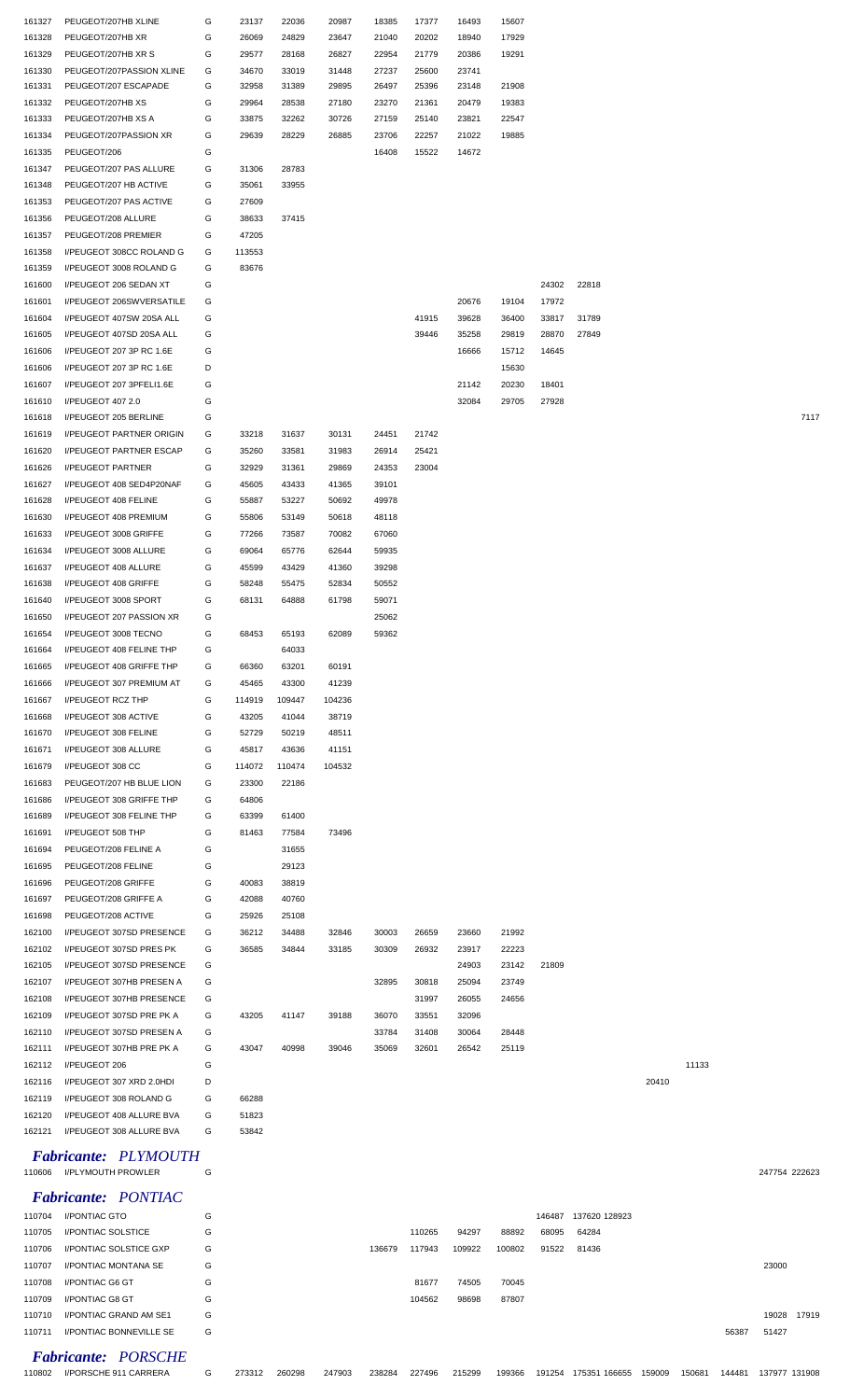| 110803           | I/PORSCHE 911 TURBO                                 | G      | 585851           | 557955           | 531386           | 458657           | 419302           | 372180           | 350584           | 313836        | 283429 256253                         | 240450           | 224349           | 211659           | 174353 167561           |              |
|------------------|-----------------------------------------------------|--------|------------------|------------------|------------------|------------------|------------------|------------------|------------------|---------------|---------------------------------------|------------------|------------------|------------------|-------------------------|--------------|
| 110804           | I/PORSCHE CAYENNE S                                 | G      | 325748           | 310236           | 295464           | 197951           | 185305           | 176482           | 156029           | 124544        | 112332 107590                         | 103278           | 100705           | 97143            | 93796                   | 89721        |
| 110805           | I/PORSCHE CAYENNE TURBO                             | G      | 351986           | 335224           | 319261           | 277050           | 271789           | 231567           | 216263           | 160278        | 139038 126210                         | 119899           | 117368           | 114616           | 112448 103988           |              |
| 110806           | I/PORSCHE 911 TARGA                                 | G      |                  |                  |                  |                  |                  |                  |                  |               |                                       | 185127           | 178167           | 169942           | 162624 155503           |              |
| 110807           | I/PORSCHE 911 CARRERA 4                             | G      |                  |                  |                  | 326218           | 309825           | 256177           | 240204           | 219618        | 208587 202431                         | 189031           | 176909           | 165588           | 158601 152069           |              |
| 110808           | I/PORSCHE 911 CARRERA 4S                            | G      | 440200           | 419239           | 399274           | 308790           | 293289           | 255030           | 242059           | 221794        | 214236 202387                         | 183469           | 171709           | 160689           | 153926 147594           |              |
| 110809           | <b>IMP/PORSCHE BOXSTER</b>                          | G      | 248628           | 236790           | 225514           | 196939           | 182332           | 173085           | 159087           | 152593        | 140498 131450                         | 118311           | 114010           | 104135           | 99398                   | 95470        |
| 110810<br>110811 | I/PORSCHE 911 GT3<br>I/PORSCHE BOXSTER S            | G<br>G | 652717<br>259522 | 621636<br>247165 | 592034<br>235397 | 501796<br>205587 | 458428<br>190226 | 406422<br>180609 | 381654<br>161677 | 345061        | 310161 277688<br>154917 144164 138081 | 260477<br>121107 | 244186<br>115524 | 230283<br>106616 | 190258 184903<br>101823 | 98176        |
| 110812           | I/PORSCHE 911 GT2                                   | G      |                  |                  |                  | 405612           | 385105           | 371900           | 306312           | 297390        | 282047 270724                         | 262276           |                  |                  |                         |              |
| 110813           | I/PORSCHE CAYENNE V6                                | G      |                  |                  | 172082           | 162935           | 155197           | 145732           | 125352           | 114169        | 103261 96370                          | 93949            | 91926            |                  |                         |              |
| 110814           | I/PORSCHE CARRERA GT                                | G      |                  |                  |                  |                  |                  |                  | 726391           | 683288        | 626425 593376                         |                  |                  |                  |                         |              |
| 110816           | I/PORSCHE 911 CARRERA S                             | G      | 402626           | 383454           | 365196           | 321924           | 304446           | 273035           | 246120           | 232802        | 212524 204619                         | 193620           |                  |                  |                         |              |
| 110817           | I/PORSCHE 911 TURBO S                               | G      | 478607           | 455382           | 433915           | 398166           | 361782           | 342683           | 323763           | 307082        | 293411 269869                         | 260810           |                  |                  |                         |              |
| 110818           | I/PORSCHE CARRERA 2S                                | G      |                  |                  |                  |                  |                  |                  |                  | 245409        | 223582 205825                         | 195946           |                  |                  |                         |              |
| 110822           | I/PORSCHE CAYENNE                                   | G      |                  |                  |                  | 166444           | 157482           | 147860           | 127194           | 115892        | 104755 96925                          |                  |                  |                  |                         |              |
| 110825           | I/PORSCHE CAYENNE TURBOS                            | G      |                  |                  |                  | 317565           | 296942           | 251732           | 235016           | 223263        |                                       |                  |                  |                  |                         |              |
| 110826           | I/PORSCHE CARRERA S                                 | G      |                  |                  | 308900           |                  |                  |                  | 257042           | 245016 223169 |                                       |                  |                  |                  |                         |              |
| 110827           | I/PORSCHE 911 TARGA 4S                              | G      | 462031           | 440030           | 419076           | 356817           | 327674           | 311730           | 286417           | 259737 244773 |                                       |                  |                  |                  |                         |              |
| 110828           | I/PORSCHE 911 CAR 4S X51                            | G      |                  |                  |                  |                  |                  |                  | 387582           | 360986        |                                       |                  |                  |                  |                         |              |
| 110832           | I/PORSCHE BOXSTER SRS60M                            | G      |                  |                  |                  |                  |                  | 210699           | 188181           | 176643        |                                       |                  |                  |                  |                         |              |
| 110833<br>110834 | I/PORSCHE BOXSTER SRS60T<br>I/PORSCHE BOSXTER RS60  | G<br>G |                  |                  |                  |                  | 221020<br>281258 | 203977<br>259833 | 178432<br>227214 |               |                                       |                  |                  |                  |                         |              |
| 110836           | I/PORSCHE 911 CARRERA SC                            | G      | 418623           | 405416           | 386742           | 368519           | 336033           | 318496           | 303333           |               |                                       |                  |                  |                  |                         |              |
| 110837           | I/PORSCHE 911 CARRERA 4SC                           | G      | 507087           | 482940           | 459944           | 390765           | 360998           | 332077           |                  |               |                                       |                  |                  |                  |                         |              |
| 110838           | <b>I/PORSCHE BOXSTER S PD</b>                       | G      |                  |                  |                  | 235979           | 219482           | 206145           | 195401           |               |                                       |                  |                  |                  |                         |              |
| 110841           | I/PORSCHE PANAMERA TURBO                            | G      | 650334           | 619366           | 589874           | 519419           | 461680           | 443130           |                  |               |                                       |                  |                  |                  |                         |              |
| 110842           | I/PORSCHE PANAMERA 4S                               | G      | 513565           | 489109           | 465819           | 412393           | 367900           | 346746           |                  |               |                                       |                  |                  |                  |                         |              |
| 110843           | I/PORSCHE PANAMERA S                                | G      | 467838           | 445561           | 424345           | 374089           | 331638           | 314554           |                  |               |                                       |                  |                  |                  |                         |              |
| 110844           | I/PORSCHE 911 TURBO CAB                             | G      | 694963           | 661870           | 630352           | 544306           | 491531           | 434327           |                  |               |                                       |                  |                  |                  |                         |              |
| 110845           | I/PORSCHE 911 GT3 RS                                | G      | 581246           | 553568           | 527207           | 459996           | 436514           | 421126           |                  |               |                                       |                  |                  |                  |                         |              |
| 110847           | I/PORSCHE 911 TURBO CA S                            | G      |                  | 775203           | 738693           | 715388           | 704585           |                  |                  |               |                                       |                  |                  |                  |                         |              |
| 110848           | I/PORSCHE 911 SPORT CLAS                            | G      | 936467           | 891874           | 849404           | 720266           | 650266           |                  |                  |               |                                       |                  |                  |                  |                         |              |
| 110849           | <b>I/PORSCHE BOXSTER SPYDER</b>                     | G      | 247275           | 235500           | 224286           | 212398           |                  |                  |                  |               |                                       |                  |                  |                  |                         |              |
| 110850           | I/PORSCHE PANAMERA                                  | G      | 361588           | 350478           | 332907           | 314137           | 296554           |                  |                  |               |                                       |                  |                  |                  |                         |              |
| 110851           | I/PORSCHE 911 GT2 RS                                | G      | 1382742          | 1316897          | 1254188          | 1203718          |                  |                  |                  |               |                                       |                  |                  |                  |                         |              |
| 110852           | I/PORSCHE PANAMERA 4                                | G      | 504100           | 480095           | 457233           | 422715           |                  |                  |                  |               |                                       |                  |                  |                  |                         |              |
| 110853           | I/PORSCHE 911CARRERA GTS                            | G      | 409097           | 389616           | 371063           | 354978           |                  |                  |                  |               |                                       |                  |                  |                  |                         |              |
| 110854           | I/PORSCHE 911 SPEEDSTER                             | G      | 534696           | 509235           | 484986           |                  |                  |                  |                  |               |                                       |                  |                  |                  |                         |              |
| 110855<br>110856 | I/PORSCHE 911 BLACK EDIT<br>I/PORSCHE PANAMERA T. S | G<br>G | 261512<br>616147 | 249059<br>586807 | 237199<br>558864 |                  |                  |                  |                  |               |                                       |                  |                  |                  |                         |              |
| 110857           | I/PORSCHE CARRERA GTS                               | G      |                  |                  | 355493           |                  |                  |                  |                  |               |                                       |                  |                  |                  |                         |              |
| 110858           | I/PORSCHE PANAMERA S HYB                            | G      |                  | 509469           | 493395           |                  |                  |                  |                  |               |                                       |                  |                  |                  |                         |              |
| 110859           | I/PORSCHE 911 CARRERA C                             | G      | 264855           | 254364           | 243411           |                  |                  |                  |                  |               |                                       |                  |                  |                  |                         |              |
| 110860           | I/PORSCHE 911 GT3 RS 4.0                            | G      | 576807           | 553959           | 530106           |                  |                  |                  |                  |               |                                       |                  |                  |                  |                         |              |
| 110861           | I/PORSCHE PANAMERA V6                               | G      | 389497           | 374069           |                  |                  |                  |                  |                  |               |                                       |                  |                  |                  |                         |              |
| 110862           | I/PORSCHE PANAMERA GTS                              | G      |                  | 512424           |                  |                  |                  |                  |                  |               |                                       |                  |                  |                  |                         |              |
| 110863           | I/PORSCHE 911 CABRIOLET                             | G      |                  | 510838           |                  |                  |                  |                  |                  |               |                                       |                  |                  |                  |                         |              |
| 110864           | I/PORSCHE 911 TURBOS918S                            | G      |                  | 603210           |                  |                  |                  |                  |                  |               |                                       |                  |                  |                  |                         |              |
| 142702           | I/PORSCHE CAYMAN S                                  | G      | 309936           | 295177           | 281121           | 234080           | 222907           | 194655           | 182552           | 170934        | 133848 129434 123681                  |                  |                  |                  |                         |              |
| 142703           | I/PORSCHE CAYMAN                                    | G      | 260094           | 247710           | 235914           | 196131           | 185900           | 175652           | 165100           | 148310        | 146401                                |                  |                  |                  |                         |              |
| 142704           | I/PORSCHE CAYMAN R                                  | G      | 292789           | 278847           | 265569           |                  |                  |                  |                  |               |                                       |                  |                  |                  |                         |              |
| 166032           | I/PORSCHE 911 CARRERA 2S                            | G      |                  |                  |                  |                  | 319151           | 302360           | 287968           | 273634        |                                       |                  |                  |                  |                         |              |
|                  | <b>Fabricante: RDK</b>                              |        |                  |                  |                  |                  |                  |                  |                  |               |                                       |                  |                  |                  |                         |              |
| 149803           | <b>RDK/TIGER</b>                                    | G      | 13922            | 13482            | 11949            | 11316            | 10776            | 9910             | 9141             | 8491          | 7408<br>7919                          | 6959             | 6572             | 6216             | 5921                    | 5686         |
|                  |                                                     |        |                  |                  |                  |                  |                  |                  |                  |               |                                       |                  |                  |                  |                         |              |
| 111006           | <b>Fabricante: RENAULT</b><br>IMP/RENAULT 19 RN     | G      |                  |                  |                  |                  |                  |                  |                  |               |                                       |                  |                  |                  |                         | 7237         |
| 111009           | <b>IMP/RENAULT TWINGO</b>                           | G      |                  |                  |                  |                  |                  |                  |                  |               |                                       |                  |                  | 8859             | 7684                    | 6966         |
| 111011           | IMP/RENAULT LAGUNA V6                               | G      |                  |                  |                  |                  |                  | 31192            | 29421            | 28101         | 26799 25675                           | 22103            | 17453            | 14025            | 13424                   | 12353        |
| 111012           | IMP/RENAULT LAGUNA 2.0                              | G      |                  |                  |                  |                  |                  |                  |                  |               |                                       |                  |                  |                  |                         | 10607        |
| 111015           | IMP/RENAULT 19 RTI                                  | G      |                  |                  |                  |                  |                  |                  |                  |               |                                       |                  |                  |                  | 8581                    | 6882         |
| 111016           | <b>IMP/RENAULT CLIO RL</b>                          | G      |                  |                  |                  |                  |                  |                  |                  |               |                                       |                  | 10233            | 8972             | 7212                    | 6396         |
| 111017           | <b>IMP/RENAULT CLIO RT</b>                          | G      |                  |                  |                  |                  |                  |                  |                  |               |                                       |                  |                  | 12498            | 11490                   | 8386         |
| 111018           | IMP/RENAULT LAGUNA 2.0S                             | G      |                  |                  |                  |                  |                  |                  |                  |               |                                       |                  |                  |                  | 10984                   | 10555        |
| 111019           | <b>IMP/RENAULT CLIO RN</b>                          | G      |                  |                  |                  |                  |                  |                  |                  |               |                                       |                  |                  |                  | 9521                    | 7531         |
| 111020           | <b>IMP/RENAULT TWINGO EASY</b>                      | G      |                  |                  |                  |                  |                  |                  |                  |               |                                       |                  |                  |                  |                         | 6284         |
| 111021           | IMP/RENAULT LAGUNANEVADA                            | G      |                  |                  |                  |                  |                  |                  |                  |               |                                       |                  |                  |                  |                         | 12481        |
| 111022           | IMP/RENAULT MEGANE 1.6 B                            | D      |                  |                  |                  |                  |                  |                  |                  |               |                                       |                  |                  |                  |                         | 7998         |
| 111022           | IMP/RENAULT MEGANE 1.6 B                            | G      |                  |                  |                  |                  |                  |                  |                  |               |                                       |                  | 11272            | 10591            | 8845                    | 7998         |
| 111023           | IMP/RENAULT MEGANE 1.6 L                            | G      |                  |                  |                  |                  |                  |                  |                  |               |                                       |                  |                  | 10514            | 8782                    | 7938         |
| 111024           | IMP/RENAULT MEGANE 2.0 B                            | G<br>G |                  |                  |                  |                  |                  |                  |                  |               |                                       |                  |                  | 12552            | 10386                   | 9415         |
| 111025<br>111026 | IMP/RENAULT MEGANE 2.0 L<br>I/RENAULT G.ESPACE V6   | G      |                  |                  |                  |                  |                  |                  |                  |               |                                       |                  | 17093            | 12552            | 10387                   | 9414<br>6448 |
| 111028           | I/RENAULT TWINGO 1.0                                | G      |                  |                  |                  |                  |                  |                  |                  |               |                                       | 11500            | 10481            | 9901             | 8582                    | 7784         |
| 111029           | I/RENAULT MEGANE RN 1.6                             | G      |                  |                  |                  |                  |                  |                  |                  |               |                                       |                  |                  |                  | 9184                    | 8302         |
| 111030           | I/RENAULT MEGANE RXE 1.6                            | G      |                  |                  |                  |                  |                  |                  |                  |               |                                       |                  | 12525            | 11302            | 10010                   | 9131         |
| 111031           | I/RENAULT MEGANE RT 1.6                             | G      |                  |                  |                  |                  |                  |                  |                  |               | 14624                                 | 11775            | 11219            | 10547            | 10006                   | 8875         |
| 111033           | I/RENAULT MEGANE RXE 2.0                            | G      |                  |                  |                  |                  |                  |                  |                  |               | 16998 16239                           | 15178            | 13964            | 12553            | 11211                   | 9909         |
| 111034           | I/RENAULT LAGUNA RXE 2.0                            | G      |                  |                  |                  |                  |                  |                  |                  |               |                                       |                  | 16694            | 11653            | 11170                   | 10624        |
| 111035           | I/RENAULT CLIO RN 1.6                               | G      |                  |                  |                  |                  |                  |                  |                  |               | 16513 14739                           | 13684            | 12120            | 11373            | 10819                   | 8016         |
| 111036           | I/RENAULT CLIO RT 1.6                               | G      |                  |                  |                  |                  |                  |                  |                  |               |                                       |                  |                  | 12502            | 11487                   | 8386         |
|                  |                                                     |        |                  |                  |                  |                  |                  |                  |                  |               |                                       |                  |                  |                  |                         |              |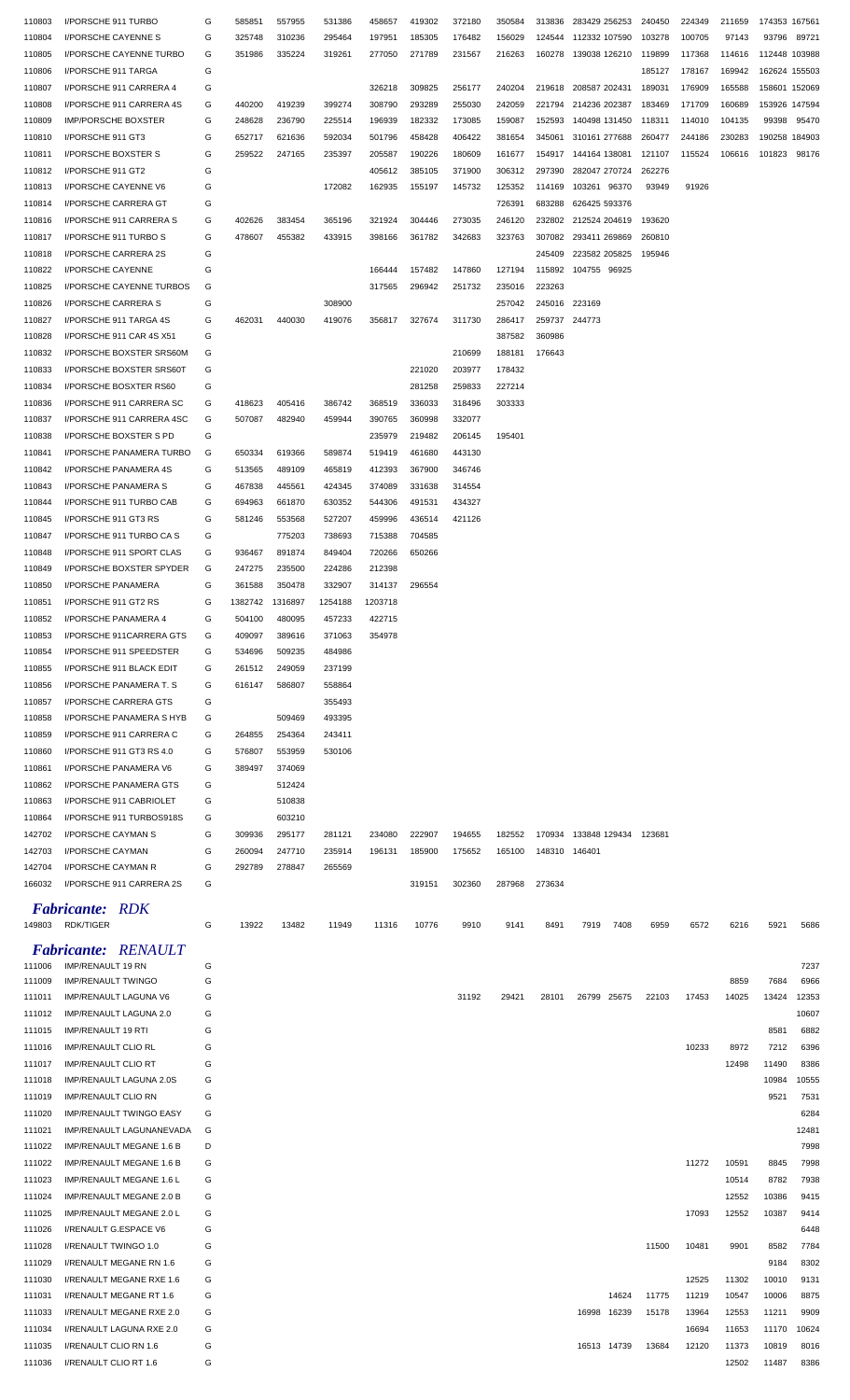| 111037 | I/RENAULT CLIO RL 1.0           | G |       |       |       |       |       |       |       |       |             |             |       | 10439 | 9920  | 9455        | 6702  |
|--------|---------------------------------|---|-------|-------|-------|-------|-------|-------|-------|-------|-------------|-------------|-------|-------|-------|-------------|-------|
| 111038 | I/RENAULT TWINGO 1.0 16V        | G |       |       |       |       |       |       |       |       |             |             | 13290 | 12112 | 11390 | 11016       | 10516 |
| 111039 | <b>I/RENAULT MEGANE COUPE</b>   | G |       |       |       |       |       |       |       |       |             |             |       | 11905 | 11245 | 10445       |       |
| 111041 | I/RENAULT LAGUNA GRAN V6        | G |       |       |       |       |       |       |       |       |             |             | 27226 | 26254 | 23550 | 22339       |       |
| 111042 | I/RENAULT VEL SATIS P V6        | G |       |       |       |       |       |       |       |       |             |             | 31233 | 27481 | 16871 |             |       |
| 111047 | I/RENAULT MEGANE EXP 16H        | G |       |       |       |       |       |       |       |       | 16519       | 14477       | 11661 | 11104 |       |             |       |
| 111052 | I/RENAULT MEGANE PRI 20S        | G |       |       |       |       |       |       |       | 20476 | 17760 16567 |             | 14298 | 13556 |       |             |       |
| 111059 | I/RENAULT LAGUNA PRT 2.0        | G |       |       |       |       |       |       |       |       |             | 30377       | 27855 | 23603 |       |             |       |
| 111061 | I/RENAULT LAGUNA GT PRI         | G |       |       |       |       |       |       |       |       |             | 28771       | 26603 | 22530 |       |             |       |
| 111063 | I/RENAULT G ESPACE I35V6        | G |       |       |       |       |       |       |       |       |             | 36812       | 33252 | 31783 |       |             |       |
| 111064 | I/RENAULT ESPACE P 3.5V6        | G |       |       |       |       |       |       |       |       |             | 31239       | 27601 | 23200 |       |             |       |
| 111065 | <b>I/RENAULT CLIO AUT GNV S</b> | G |       |       |       |       |       |       |       |       |             | 11242       | 10591 | 10099 |       |             |       |
| 111070 | I/RENAULT MEGANE2 DYN20A        | G |       |       |       |       |       |       |       |       | 18929       | 17745       | 15542 |       |       |             |       |
| 111073 | I/RENAULT MEGANE2SDAUP16        | G |       |       |       |       |       |       |       | 18465 |             | 16217 15196 |       |       |       |             |       |
| 111074 | I/RENAULT MEGANE2SDDY16         | G |       |       |       |       |       |       | 23307 | 21625 |             | 20135 17992 |       |       |       |             |       |
| 111075 | I/RENAULT MEGANE2SDDY20         | G |       |       |       |       |       |       | 25102 | 21855 | 19888       | 18909       |       |       |       |             |       |
| 111076 | I/RENAULT MEGANE2SDAUC16        | G |       |       |       |       |       |       |       | 18871 |             | 16570 15540 |       |       |       |             |       |
| 111078 | I/RENAULT MEGANE2SDDY20A        | G |       |       |       |       |       |       | 24471 | 22304 | 20658       | 19264       |       |       |       |             |       |
| 111080 | I/RENAULT MEGANE2SDDY20         | G |       |       |       |       |       |       |       | 21221 | 19312 18361 |             |       |       |       |             |       |
| 111081 | I/RENAULT MEGANE2SDDY20         | G |       |       |       |       |       |       |       | 21855 | 19888       | 18909       |       |       |       |             |       |
| 111082 | I/RENAULT MEGANE GTDYN20        | G |       |       |       |       |       |       |       | 22890 |             | 21257 20074 |       |       |       |             |       |
| 111083 | I/RENAULT MEGANEGTDYN20A        | G |       |       |       |       |       |       |       | 22455 |             | 20792 20090 |       |       |       |             |       |
| 111085 | I/RENAULT CLIO AUT1616VS        | G |       |       |       |       | 20020 | 19025 | 17479 | 16834 |             |             |       |       |       |             |       |
| 111087 | I/RENAULT CLIO AUT1616VH        | G |       |       |       |       | 19412 | 18024 | 17079 | 15639 |             |             |       |       |       |             |       |
| 111088 | I/RENAULT CLIO PRI1616VS        | G |       |       |       |       | 20782 | 19494 | 18018 | 16822 |             |             |       |       |       |             |       |
| 111089 | I/RENAULT CLIO EXP1616VS        | G |       |       |       |       | 20492 | 18564 | 17562 | 16625 | 15923       |             |       |       |       |             |       |
| 111094 | I/RENAULT CLIO AUT 16H3P        | G |       |       |       |       |       | 17640 | 16766 | 15664 | 14199       |             |       |       |       |             |       |
| 111096 | I/RENAULT LOGAN                 | G |       |       | 20563 |       |       |       | 17326 | 16616 | 15954       |             |       |       |       |             |       |
| 111097 | I/RENAULT MEGANE CC 20 A        | G |       |       |       |       | 65373 | 58576 | 55449 | 33596 | 32044       |             |       |       |       |             |       |
| 111098 | I/RENAULT MEGANE HT 20 A        | G |       |       |       |       |       | 28608 | 27033 | 25318 | 23998       |             |       |       |       |             |       |
| 111099 | <b>IMP/RENAULT</b>              | G |       |       |       |       |       |       |       |       |             |             |       | 20561 | 8864  | 7096        | 6327  |
| 111100 | RENAULT/SCENIC RT 2.0           | D |       |       |       |       |       |       |       |       |             |             |       | 14434 |       |             |       |
| 111100 | RENAULT/SCENIC RT 2.0           | G |       |       |       |       |       |       |       |       |             | 16478       | 15588 | 14434 | 13296 | 11412 10437 |       |
| 111101 | RENAULT/SCENIC RXE 2.0          | D |       |       |       |       |       |       |       |       |             |             | 16516 |       |       |             |       |
| 111101 | RENAULT/SCENIC RXE 2.0          | G |       |       |       |       |       |       |       |       |             | 17623       | 16516 | 15329 | 13170 | 11619       | 10726 |
| 111102 | RENAULT/SCENIC RXE1.6 16        | G |       |       |       |       |       |       |       |       |             | 16730       | 15255 | 14459 | 13832 | 12643       | 11248 |
| 111103 | RENAULT/SCENIC RT 1.6 16        | G |       |       |       |       |       |       |       |       |             | 16438       | 15654 | 14635 | 12695 | 12016 10996 |       |
| 111104 | RENAULT/CLIO RN 1.6             | G |       |       |       |       |       |       |       |       |             |             |       | 11962 | 11221 | 10678       | 7908  |
| 111105 | RENAULT/CLIO RL 1.0             | G |       |       |       |       |       |       |       |       |             | 11899       | 11290 | 10413 | 9891  | 9428        | 6684  |
| 111106 | RENAULT/CLIO RT 1.6             | G |       |       |       |       |       |       |       |       |             | 15949       | 14611 | 12867 | 12179 | 11191       | 8166  |
| 111107 | RENAULT/CLIO RN 1.0             | G |       |       |       |       |       |       |       |       |             | 12432       | 11674 | 10866 | 10436 | 9557        | 8752  |
| 111108 | RENAULT/SCENIC RN1.6 16V        | G | 35785 | 34081 | 32460 | 27364 | 26181 | 22953 | 20329 | 18822 | 16781       | 15492       | 14757 | 13786 | 11959 | 11324       | 10357 |
| 111109 | RENAULT/SCENIC RT1.6 16V        | D |       |       |       |       |       |       |       |       |             |             |       | 14634 |       |             |       |
| 111109 | RENAULT/SCENIC RT1.6 16V        | G |       |       |       |       |       |       |       |       |             | 16438       | 15655 | 14634 | 12694 | 12011       | 10991 |
| 111110 | RENAULT/CLIO RN 1.6 16V         | G |       |       |       |       |       |       |       |       |             | 14028       | 12897 | 12240 | 11441 | 10632       | 9623  |
| 111111 | RENAULT/CLIO RT 1.6 16V         | D |       |       |       |       |       |       |       |       |             |             |       |       | 11843 |             |       |
| 111111 | RENAULT/CLIO RT 1.6 16V         | G |       |       | 23177 | 22086 | 21391 | 20335 | 19178 | 18421 | 15709       | 14588       | 13701 | 12364 | 11843 | 11329       | 10081 |
| 111112 | RENAULT/CLIO RL 1.0 16V         | G |       |       |       |       |       |       |       |       |             | 12819       | 12195 | 11044 | 10548 | 9566        | 8782  |
| 111113 | RENAULT/CLIO RT 1.0 16V         | G |       |       |       |       |       |       |       |       |             | 13899       | 13251 | 11936 | 11248 | 10421       | 7607  |
| 111114 | RENAULT/CLIO RN 1.0 16V         | G |       |       |       |       |       |       |       |       |             | 13242       | 12573 | 11416 | 10955 | 10547       | 8818  |
| 111115 | RENAULT/CLIO SI 1.6 16V         | G |       |       |       |       |       |       |       |       |             | 16896       | 14242 | 13285 | 12097 | 11105       | 10181 |
| 111116 | RENAULT/CLIO RL 1.6 16V         | G |       |       |       |       |       |       |       |       |             | 12947       | 11622 | 10739 | 10195 | 9792        |       |
| 111121 | RENAULT/CLIO EXP 1.0 H          | G |       |       |       |       |       |       |       | 13744 | 13217       | 11959       | 11245 | 10457 | 9998  |             |       |
| 111122 | RENAULT/CLIO EXP 10 16VS        | G |       |       |       |       |       | 18247 | 17396 | 16118 | 14645       | 14041       | 13181 | 12037 | 11499 |             |       |
| 111123 | RENAULT/CLIO EXP 10 16VH        | G |       |       |       |       |       | 17521 | 16557 | 15183 |             | 14228 13102 | 12461 | 11301 | 10801 |             |       |
| 111124 | RENAULT/CLIO EXP 16 16VS        | G |       |       |       |       |       | 19557 | 18285 | 17424 | 16171       | 14531       | 13512 | 12518 | 11898 |             |       |
| 111125 | RENAULT/CLIO EXP 16 16VH        | G |       |       |       |       |       | 17963 | 16986 | 16085 | 14695 13432 |             | 12377 | 11722 | 10924 |             |       |
| 111126 | RENAULT/CLIO PRI 10 16VS        | D |       |       |       |       |       |       |       |       |             |             | 12332 |       |       |             |       |
| 111126 | RENAULT/CLIO PRI 10 16VS        | G |       |       |       |       |       | 17831 | 16754 | 15868 | 13781       | 13130       | 12332 | 11357 | 10853 |             |       |
| 111127 | RENAULT/CLIO PRI 10 16VH        | G |       |       |       |       |       | 18086 | 16714 | 15050 | 14192 12914 |             | 12270 | 11041 | 10325 | 9519        |       |
| 111128 | RENAULT/CLIO PRI 16 16VS        | D |       |       |       |       |       |       |       |       |             |             | 13055 |       |       |             |       |
| 111128 | RENAULT/CLIO PRI 16 16VS        | G |       |       |       |       |       | 19366 | 17904 | 16719 |             | 15480 14295 | 13055 | 11810 | 11205 |             |       |
| 111129 | RENAULT/CLIO PRI 16 16VH        | G |       |       |       |       |       | 18848 | 17376 | 16128 | 14896 13775 |             | 12899 | 11633 | 11064 |             |       |
| 111130 | RENAULT/CLIO DYN 10 16VS        | G |       |       |       |       |       |       |       |       |             |             |       | 11971 | 10726 | 9719        |       |
| 111131 | RENAULT/CLIO DYN 10 16VH        | G |       |       |       |       |       |       |       | 15700 | 14325 13036 |             | 12270 | 10524 |       |             |       |
| 111133 | RENAULT/CLIO DYN 16 16VH        | G |       |       |       |       |       |       |       | 16116 | 14668       | 13489       | 12333 | 11836 |       |             |       |
| 111134 | RENAULT/CLIO AUT 1.0 S          | G |       |       |       |       |       |       |       |       |             | 13559       |       |       |       |             |       |
| 111135 | RENAULT/CLIO AUT 1.0 H          | G |       |       |       |       |       | 13798 | 13094 | 12388 | 11857 11374 |             | 10710 | 10187 | 9644  |             |       |
| 111136 | RENAULT/CLIO AUT 10 16VS        | G |       |       |       |       |       | 17316 | 16191 | 15619 |             | 13964 13423 | 12808 | 11358 | 10968 |             |       |
| 111137 | RENAULT/CLIO AUT 10 16VH        | G |       |       |       |       |       | 15400 | 14319 | 12963 |             | 12443 12025 | 11490 | 10963 | 10432 |             |       |
| 111138 | RENAULT/CLIO AUT 16 16VS        | G |       |       |       |       |       | 18046 | 16765 | 15664 |             | 14196 13652 | 13127 |       |       |             |       |
|        |                                 | G |       |       |       |       |       | 18345 | 17386 | 15911 | 14451 13723 |             | 12755 | 11850 | 11371 |             |       |
| 111139 | RENAULT/CLIO AUT 16 16VH        |   |       |       |       |       |       |       |       |       |             |             |       | 10431 | 9873  | 9378        |       |
| 111140 | RENAULT/CLIO EXP 12 16VS        | G |       |       |       |       |       |       |       |       | 13733 12999 |             |       |       |       |             |       |
| 111141 | RENAULT/CLIO AUT 12 16DV        | G |       |       |       |       |       |       |       |       |             |             | 12498 |       |       |             |       |
| 111145 | RENAULT/CLIO AUT 12 16VH        | G |       |       |       |       |       |       |       |       |             | 14992 13673 | 12338 | 11568 | 10822 |             |       |
| 111148 | RENAULT/SCENIC EXP 1616V        | G |       |       |       | 31170 | 28929 | 24630 | 22198 | 20393 | 17374 16078 |             | 15207 | 14666 |       |             |       |
| 111149 | RENAULT/SCENIC EXP 2016V        | G |       |       |       |       |       |       |       | 21514 | 18797 17812 |             | 16847 | 14292 |       |             |       |
| 111150 | RENAULT/SCENIC PRI 1616V        | G | 40158 | 38246 | 36424 | 31585 | 28889 | 26791 | 20768 | 19915 | 16935 16088 |             | 14665 | 13897 |       |             |       |
| 111151 | RENAULT/SCENIC PRI 2016V        | D |       |       |       |       |       |       |       |       | 18480       |             |       |       |       |             |       |
| 111151 | RENAULT/SCENIC PRI 2016V        | G |       |       |       |       | 29973 | 24284 | 22223 | 20182 | 18480 17075 |             | 16002 | 14849 |       |             |       |
| 111152 | RENAULT/SCENIC AUT 1616V        | G | 37810 | 36011 | 34297 | 28853 | 27552 | 24087 | 21301 | 19717 | 17543 16198 |             | 15417 | 14418 |       |             |       |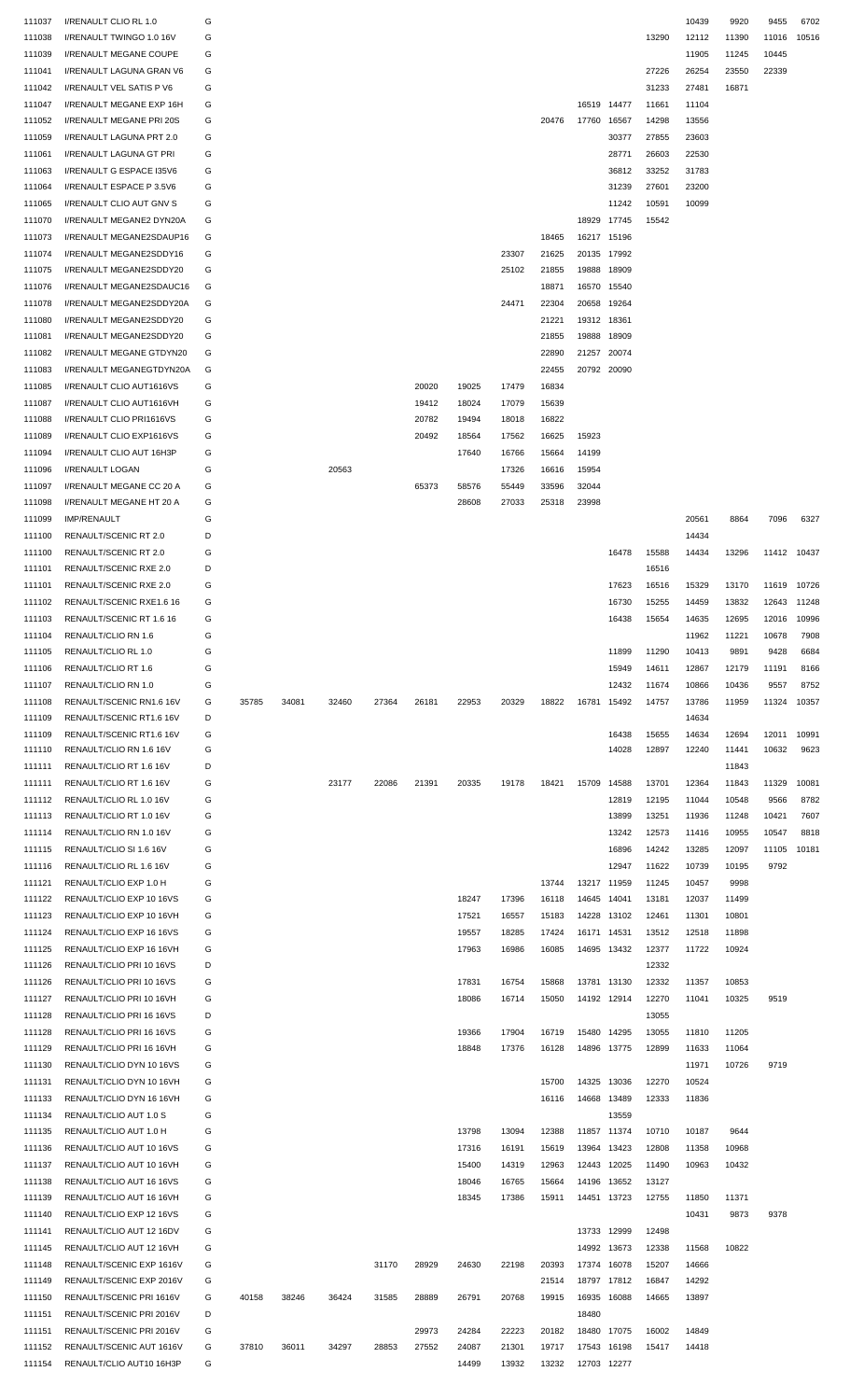| 111156 | RENAULT/CLIO EXP10 16H3P        | G |        |       |         |       |         |         | 15707   | 14112 | 12865 12328          |  |       |             |      |
|--------|---------------------------------|---|--------|-------|---------|-------|---------|---------|---------|-------|----------------------|--|-------|-------------|------|
| 111157 | RENAULT/CLIO DYN10 16H3P        | G |        |       |         |       |         |         |         | 15703 | 14330 13036          |  |       |             |      |
| 111159 | RENAULT/CLIO DYN16 16H3P        | G |        |       |         |       |         |         |         | 15494 | 14668 13485          |  |       |             |      |
| 111160 | RENAULT/CLIO AUT16 16H3P        | G |        |       |         |       |         | 17607   | 16761   | 15671 | 14200 13469          |  |       |             |      |
| 111161 | RENAULT/CLIO AUT 10 H 3P        | G |        |       |         |       |         | 13927   | 13212   | 12507 | 11966 11483          |  |       |             |      |
| 111165 | RENAULT/MEGANESD AUTH 16        | G |        |       |         |       |         |         |         | 23176 | 21895                |  |       |             |      |
|        |                                 |   |        |       |         |       |         |         |         |       |                      |  |       |             |      |
| 111166 | RENAULT/MEGANESD DYN 16         | G | 42107  | 41173 | 39213   | 33522 | 29413   | 25613   | 23724   | 21998 | 20692 20148          |  |       |             |      |
| 111167 | RENAULT/MEGANESD EXPR 16        | G | 38290  | 36468 | 34731   | 31195 | 27804   | 24759   | 22593   | 20941 | 19813 19237          |  |       |             |      |
| 111169 | RENAULT/MEGANEGT DYN 20         | G |        |       |         |       | 31912   | 27670   | 24986   | 24088 | 23029                |  |       |             |      |
| 111171 | RENAULT/MEGANEGT EXP 20A        | G | 43073  | 41022 | 39069   | 37209 | 34651   | 32704   | 30952   |       |                      |  |       |             |      |
| 111172 | RENAULT/MEGANESD DYN 20A        | G | 46306  | 44101 | 42001   | 35004 | 33016   | 25930   | 24337   | 22183 | 20544                |  |       |             |      |
| 111173 | RENAULT/MEGANEGT EXPR 20        | G | 42134  | 40128 | 38218   | 36398 | 32869   | 31455   | 29745   |       |                      |  |       |             |      |
| 111174 | RENAULT/MEGANESD DYN 20         | G |        |       |         | 35761 | 31659   | 26377   | 24991   | 22729 | 20692                |  |       |             |      |
| 111175 | RENAULT/MEGANESD EXP 20A        | G |        |       |         | 33292 | 30705   | 25028   | 23947   | 22930 |                      |  |       |             |      |
|        |                                 |   |        |       |         |       |         |         |         |       |                      |  |       |             |      |
| 111176 | RENAULT/MEGANEGT PRI 20A        | G |        |       |         | 45835 | 36354   | 30499   | 28853   |       |                      |  |       |             |      |
| 111177 | RENAULT/MEGANESD PRI 20A        | G |        |       |         | 33154 | 30786   | 25458   | 24083   |       |                      |  |       |             |      |
| 111178 | RENAULT/MEGANESD EXPR 20        | G |        |       |         | 30964 | 28738   | 24437   | 23564   | 22573 |                      |  |       |             |      |
| 111180 | RENAULT/MEGANEGT DYN 2          | G | 47453  | 45194 | 43042   | 37283 | 32970   | 27984   | 25756   | 25098 | 21630                |  |       |             |      |
| 111181 | RENAULT/MEGANEGT DYN 16         | G | 43726  | 40106 | 37269   | 33762 | 31504   | 28678   | 26105   | 24535 | 23374                |  |       |             |      |
| 111184 | RENAULT/MEGANEGT EXPR 16        | G | 41307  | 39340 | 37468   | 33174 | 31697   | 27032   | 25140   | 24509 | 23385                |  |       |             |      |
| 111186 | RENAULT/LOGAN PRI 1616V         | G |        |       |         | 25038 | 22298   | 19714   | 18222   | 17454 |                      |  |       |             |      |
|        |                                 |   |        |       |         |       |         |         |         |       |                      |  |       |             |      |
| 111187 | RENAULT/LOGAN EXP 1616V         | G |        |       |         |       |         | 22183   |         |       |                      |  |       |             |      |
| 111188 | RENAULT/LOGAN AUT 1016V         | G | 23015  | 21919 | 20875   | 17891 | 16858   | 15622   | 13815   | 13230 |                      |  |       |             |      |
| 111189 | RENAULT/LOGAN EXP 1016V         | G | 25712  | 24488 | 23323   | 20966 | 18978   | 17609   | 16123   | 15441 |                      |  |       |             |      |
| 111191 | RENAULT/SANDERO PRI1616V        | G | 33884  | 32272 | 30735   | 26189 | 23578   | 22377   | 20561   | 19693 |                      |  |       |             |      |
| 111192 | RENAULT/SANDERO EXP1616V        | G |        |       |         |       |         | 20864   |         |       |                      |  |       |             |      |
| 111195 | RENAULT/SANDERO AUT1016V        | G | 23437  | 22321 | 21258   | 19373 | 18354   | 16655   | 15280   | 14629 |                      |  |       |             |      |
| 111196 | RENAULT/SANDERO EXP1016V        | G | 26238  | 24988 | 23799   | 20997 | 20031   | 19151   | 17339   | 16599 |                      |  |       |             |      |
| 111197 | RENAULT/LOGAN EXP 16            | G | 28080  | 26743 | 25470   | 21659 | 19759   | 18495   | 16682   | 15977 |                      |  |       |             |      |
|        |                                 |   |        |       |         |       |         |         |         |       |                      |  |       |             |      |
| 111198 | RENAULT/LOGAN AUT 16            | G |        |       |         | 20436 | 18869   | 17232   | 15450   | 14799 |                      |  |       |             |      |
| 164001 | I/RENAULT CLIO AUT 10H3P        | G | 17963  | 17397 |         |       | 15944   | 14467   | 13900   | 13415 |                      |  |       |             |      |
| 164003 | I/RENAULT CLIO EXP1016VH        | G | 19884  | 19257 |         |       |         |         |         |       |                      |  |       |             |      |
| 164004 | I/RENAULT CLIO AUT1016VS        | G |        |       |         |       | 17708   | 16706   | 15852   | 14899 |                      |  |       |             |      |
| 164006 | I/RENAULT CLIO PRI1016VS        | G |        |       |         |       | 19491   | 17684   | 16766   | 16102 |                      |  |       |             |      |
| 164007 | I/RENAULT CLIO AUT1016VH        | G | 21695  | 21012 | 20115   |       | 16404   | 15833   | 14562   | 13175 |                      |  |       |             |      |
| 164011 | I/RENAULT CLIO EXP1016VS        | G |        |       |         |       | 19943   | 18259   | 16581   | 15921 |                      |  |       |             |      |
| 164012 | I/RENAULT GRAND SCENIC          | G |        |       |         |       | 39268   | 33903   | 32810   | 31595 |                      |  |       |             |      |
|        |                                 |   |        |       |         |       |         |         |         |       |                      |  |       |             |      |
| 164013 | I/RENAULT MEGANE SCENIC         | G |        |       |         |       |         |         |         |       |                      |  |       | 13568 12411 |      |
| 164014 | I/RENAULT TWINGO 1.1 PRI        | G |        |       |         |       |         |         |         |       |                      |  |       | 7602        | 7189 |
| 164015 | I/RENAULT CLIO CAM1016VH        | G | 23004  | 21909 | 20867   | 17664 | 16851   | 16118   | 15242   |       |                      |  |       |             |      |
| 164017 | I/RENAULT CLIO CAM 10H3P        | G | 21662  | 20630 | 19647   | 16623 | 15335   | 14786   | 13982   |       |                      |  |       |             |      |
| 164018 | I/RENAULT SYMBOL EX1616V        | G | 28417  | 27065 | 25777   | 23020 | 22206   | 21180   | 20036   |       |                      |  |       |             |      |
| 164019 | I/RENAULT SYMBOL PR1616V        | G | 32664  | 31108 | 29627   | 25378 | 22900   | 21895   | 20699   |       |                      |  |       |             |      |
| 164021 | I/RENAULT SYMBOL EXPR 16        | G | 28091  | 26753 | 25479   | 21274 | 19566   | 18305   | 17305   |       |                      |  |       |             |      |
| 164024 | I/RENAULT ESPACE 7PL            | G | 57616  | 54873 | 52261   | 44041 | 34957   |         |         |       |                      |  |       |             |      |
|        |                                 |   |        |       |         |       |         |         |         |       |                      |  |       |             |      |
| 164025 | <b>I/RENAULT KOLEOS</b>         | G | 38354  | 36528 | 34790   | 29298 | 25854   |         |         |       |                      |  |       |             |      |
| 164026 | I/RENAULT SAFRANE LE            | G | 48785  | 46463 | 44251   | 41819 |         |         |         |       |                      |  |       |             |      |
| 164027 | I/RENAULT SCENIC RT 1.91        | D |        |       |         |       |         |         |         |       |                      |  | 17785 |             |      |
| 164028 | I/RENAULT FLUENCE DYN20M        | G | 53761  | 51201 | 48764   | 45378 |         |         |         |       |                      |  |       |             |      |
| 164029 | I/RENAULT FLUENCE EXP20M        | G |        |       |         | 37958 |         |         |         |       |                      |  |       |             |      |
| 164030 | I/RENAULT FLUENCE DYN20A        | G | 55006  | 52387 | 49892   | 47766 |         |         |         |       |                      |  |       |             |      |
| 164031 | I/RENAULT FLUENCE PRI20A        | G | 62568  | 59588 | 56752   | 52279 |         |         |         |       |                      |  |       |             |      |
|        |                                 | G |        |       | 49242   | 46570 |         |         |         |       |                      |  |       |             |      |
| 164033 | I/RENAULT FLUENCE EXP20A        |   | 54289  | 51705 |         |       |         |         |         |       |                      |  |       |             |      |
| 164035 | I/RENAULT FLUENCE EXP 16        | G | 39795  | 38219 | 37104   |       |         |         |         |       |                      |  |       |             |      |
| 164037 | I/RENAULT FLUENCE GT20          | G | 69494  | 67302 |         |       |         |         |         |       |                      |  |       |             |      |
| 164040 | I/RENAULT MEGANERS RL265        | G | 123711 |       |         |       |         |         |         |       |                      |  |       |             |      |
| 167000 | RENAULT/SANDERO AUT 16          | G | 26636  | 25369 | 24161   | 20611 | 19557   | 18316   | 16753   | 16048 |                      |  |       |             |      |
| 167001 | RENAULT/SANDERO EXP 16          | G | 28839  | 27465 | 26158   | 22549 | 21515   | 20734   | 18681   | 17888 |                      |  |       |             |      |
| 167002 | RENAULT/SANDERO PRI 16          | G | 32997  | 31426 | 29930   | 25492 | 23185   | 22088   | 20167   | 19319 |                      |  |       |             |      |
| 167003 | RENAULT/LOGAN PRI 16            | G | 30530  | 29077 | 27693   | 23889 | 21123   | 19328   | 17461   | 16718 |                      |  |       |             |      |
|        |                                 |   |        |       |         |       |         |         |         |       |                      |  |       |             |      |
| 167004 | RENAULT/SCENIC CAM 1616V        | G |        |       |         |       | 26723   | 23364   | 20666   | 19125 |                      |  |       |             |      |
| 167005 | RENAULT/SANDERO STEPWAY         | G | 36470  | 34733 | 33079   | 29894 | 28358   | 27189   | 25834   |       |                      |  |       |             |      |
| 167006 | RENAULT/SANDERO GTLINE          | G | 32523  | 30975 | 29500   | 28551 |         |         |         |       |                      |  |       |             |      |
| 167008 | RENAULT/LOGAN EX 1616V A        | G | 34252  | 32620 | 31068   |       |         |         |         |       |                      |  |       |             |      |
| 167011 | RENAULT/SANDERO PR1616VA        | G | 36565  | 34823 | 33166   |       |         |         |         |       |                      |  |       |             |      |
| 167013 | RENAULT/SANDERO SW1616VA        | G | 39828  | 37932 | 36125   |       |         |         |         |       |                      |  |       |             |      |
| 167014 | RENAULT/LOGAN EXP 16 HP         | G | 31683  | 30684 |         |       |         |         |         |       |                      |  |       |             |      |
|        |                                 |   |        |       |         |       |         |         |         |       |                      |  |       |             |      |
| 167016 | RENAULT/SANDERO EXP 16HP        | G | 26043  | 24803 |         |       |         |         |         |       |                      |  |       |             |      |
| 167017 | RENAULT/SANDERO PRI 16HP        | G | 32271  | 30993 |         |       |         |         |         |       |                      |  |       |             |      |
| 167018 | RENAULT/SANDERO GTL 16HP        | G | 32968  | 31663 |         |       |         |         |         |       |                      |  |       |             |      |
| 167019 | RENAULT/SANDERO STW 16HP        | G | 33048  | 31475 |         |       |         |         |         |       |                      |  |       |             |      |
| 167020 | RENAULT/LOGAN EXPR 16 M         | G | 35453  |       |         |       |         |         |         |       |                      |  |       |             |      |
| 167021 | RENAULT/LOGAN DYNA 16 M         | G | 38769  |       |         |       |         |         |         |       |                      |  |       |             |      |
| 167023 | RENAULT/LOGAN EXPR 1016V        | G | 28218  |       |         |       |         |         |         |       |                      |  |       |             |      |
|        |                                 |   |        |       |         |       |         |         |         |       |                      |  |       |             |      |
|        | <b>Fabricante: REVA</b>         |   |        |       |         |       |         |         |         |       |                      |  |       |             |      |
| 162200 |                                 | G |        |       |         |       |         | 26179   | 24908   | 23809 |                      |  |       |             |      |
|        | <b>I/REVA ELECTRIC CHI</b>      |   |        |       |         |       |         | 29436   | 28077   |       |                      |  |       |             |      |
| 162201 | I/REVA LHD DLX                  | G |        |       |         |       | 31070   |         |         |       |                      |  |       |             |      |
| 162202 | I/REVA LHD STD                  | G |        |       |         |       | 27968   | 26484   | 25277   |       |                      |  |       |             |      |
|        |                                 |   |        |       |         |       |         |         |         |       |                      |  |       |             |      |
|        | <b>Fabricante: ROLLS ROYCE</b>  |   |        |       |         |       |         |         |         |       |                      |  |       |             |      |
| 101164 | <b>I/ROLLS ROYCE PHANTOM DC</b> | G |        |       |         |       | 1548889 | 1269970 | 1154056 |       |                      |  |       |             |      |
| 111164 | I/ROLLS ROYCE PHANTOM           | G |        |       | 1036783 |       | 893227  | 759893  | 725010  |       | 674602 639186 599787 |  |       |             |      |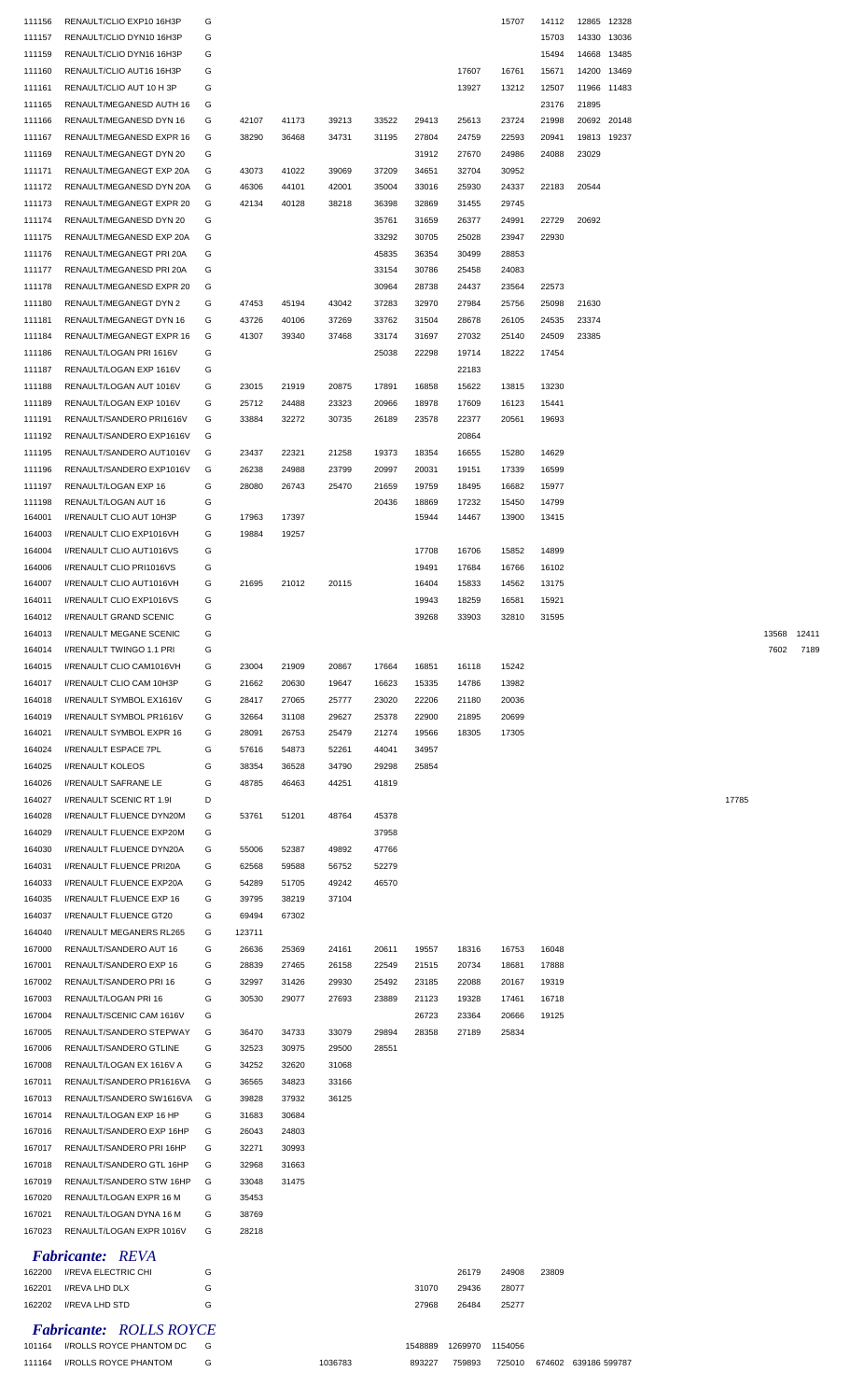| 136600           | I/ROLLS ROYCE GHOST                                       | G      | 1524476 | 1379616        | 1242898 | 1162109 1104004 |                |                |                |                |                            |              |              |                |                |                |                |
|------------------|-----------------------------------------------------------|--------|---------|----------------|---------|-----------------|----------------|----------------|----------------|----------------|----------------------------|--------------|--------------|----------------|----------------|----------------|----------------|
| 136603           | I/ROLLS ROYCE PHANTOM S2                                  | G      |         | 1241227        |         |                 |                |                |                |                |                            |              |              |                |                |                |                |
|                  | <b>Fabricante: SATURN</b>                                 |        |         |                |         |                 |                |                |                |                |                            |              |              |                |                |                |                |
| 146900<br>146901 | I/SATURN MRE CGPI<br>I/SATURN SKY                         | G<br>G |         |                |         |                 | 35944          | 34044          | 32425          | 28110          | 26590                      |              | 17903        | 17063          | 16252          |                |                |
| 146902           | I/SATURN SKY RED LINE                                     | G      |         |                |         | 167192          | 145286         | 135600         | 130172         |                |                            |              |              |                |                |                |                |
| 146903           | I/SATURN SLI                                              | G      |         |                |         |                 |                |                |                |                |                            |              |              |                |                | 16493          |                |
| 146999           | <b>IMP/SATURN</b>                                         | G      |         |                |         |                 |                |                |                |                |                            |              |              | 17705          | 16410          |                | 15194 14103    |
| 114833           | <b>Fabricante: SCION</b><br>I/SCION IQ 3                  | G      | 49938   | 47960          | 45896   |                 |                |                |                |                |                            |              |              |                |                |                |                |
|                  | <b>Fabricante: SEAT</b>                                   |        |         |                |         |                 |                |                |                |                |                            |              |              |                |                |                |                |
| 151101           | IMP/SEAT CORDOBA GLX                                      | G      |         |                |         |                 |                |                |                |                |                            |              |              |                | 12911          | 10660          | 9351           |
| 151103           | <b>IMP/SEAT CORDOBA SXE</b>                               | G      |         |                |         |                 |                |                |                |                |                            |              |              |                | 12438          | 10848          | 9352           |
| 151104           | <b>IMP/SEAT IBIZA SXE</b>                                 | G      |         |                |         |                 |                |                |                |                |                            |              |              |                |                | 9423           | 8397           |
| 151107<br>151108 | I/SEAT CORDOBA<br>I/SEAT CORDOBA VARIO                    | G<br>G |         |                |         |                 |                |                |                |                |                            |              |              | 11604<br>11303 | 11087<br>10771 | 10081<br>10282 | 8236<br>9817   |
| 151109           | I/SEAT IBIZA                                              | G      |         |                |         |                 |                |                |                |                |                            |              |              | 10435          | 8838           | 8406           | 7936           |
| 151110           | I/SEAT IBIZA 16V                                          | G      |         |                |         |                 |                |                |                |                |                            |              | 10966        | 10408          | 8813           | 8527           | 7699           |
| 151110           | I/SEAT IBIZA 16V                                          | D      |         |                |         |                 |                |                |                |                |                            |              |              |                |                | 8527           |                |
| 151111           | I/SEAT CORDOBA 16V                                        | G<br>G |         |                |         |                 |                |                |                |                |                            |              |              | 11760          | 11237          | 10218          | 8352           |
| 151199           | <b>IMP/SEAT</b>                                           |        |         |                |         |                 |                |                |                |                |                            |              |              |                | 9351           | 8892           | 8398           |
|                  | <i>SELVAGEM</i><br><b>Fabricante:</b>                     |        |         |                |         |                 |                |                |                |                |                            |              |              |                |                |                |                |
| 141801<br>141802 | SELVAGEM/L<br>SELVAGEM/S                                  | G<br>G | 22149   | 21094          | 20090   | 16864           | 15717          | 11762          | 10940          | 9759           | 8083<br>8884               | 7606<br>8363 | 6942<br>7628 | 6653<br>7308   | 6264<br>6881   | 5987<br>6583   | 5750<br>6319   |
| 141803           | SELVAGEM/SELVAGEM SOL                                     | G      | 13611   | 12963          | 12346   | 12013           | 11390          | 10179          | 9407           | 8775           |                            |              |              |                |                |                |                |
|                  |                                                           |        |         |                |         |                 |                |                |                |                |                            |              |              |                |                |                |                |
| 108395           | <b>Fabricante: SHELBY</b><br>I/SHELBY GT 500 COUPE        | G      |         |                | 183098  | 174380          | 164876         | 155903         | 147779         | 139283 130316  |                            |              |              |                |                |                |                |
|                  |                                                           |        |         |                |         |                 |                |                |                |                |                            |              |              |                |                |                |                |
| 111400           | <b>Fabricante: SKODA</b><br>I/SKODA FABIA ELEGANCE        | G      |         |                |         |                 |                |                |                |                |                            |              |              |                | 10446          | 9749           | 5360           |
| 111401           | I/SKODA FABIA COMFORT                                     | G      |         |                |         |                 |                |                |                |                |                            |              |              | 8865           | 6781           | 5728           | 4476           |
| 111402           | I/SKODA FABIA CLASSIC                                     | G      |         |                |         |                 |                |                |                |                |                            |              |              |                | 10446          | 9753           | 8630           |
|                  | <b>Fabricante: SMART</b>                                  |        |         |                |         |                 |                |                |                |                |                            |              |              |                |                |                |                |
| 155012           | I/SMART FORTWO PASSION                                    | G      |         |                |         |                 | 48785          | 43713          | 38933          |                |                            |              |              |                |                |                |                |
| 155013           | I/SMART FORTWO PULSE C                                    | G      |         |                |         |                 | 51060          | 45764          | 40743          |                |                            |              |              |                |                |                |                |
| 155014           | I/SMART FORTWO PULSE                                      | G      |         |                |         |                 | 39438          | 37447          | 35743          |                |                            |              |              |                |                |                |                |
| 155015<br>155016 | I/SMART FORTWO CABRIOLET<br>I/SMART FORTWO PASSION C      | G<br>G |         |                |         | 56431           | 52287<br>40838 | 46837<br>38579 | 41729<br>35707 | 38054          |                            |              |              |                |                |                |                |
| 155017           | I/SMART FORTWO COUPE 62                                   | G      | 53095   | 50568          | 48160   | 41859           | 39097          | 37123          | 35427          |                |                            |              |              |                |                |                |                |
| 155018           | I/SMART FORTWO CA 62                                      | G      | 58979   | 56171          | 53496   | 46473           | 44044          | 39278          | 37603          |                |                            |              |              |                |                |                |                |
| 155019           | I/SMART FORTWO 72                                         | G      |         |                |         | 39163           | 37118          | 33112          | 31585          |                |                            |              |              |                |                |                |                |
| 155020           | I/SMART FORTWO CABRIO BR                                  | G      |         |                |         |                 | 42237          | 37688          | 35966          |                |                            |              |              |                |                |                |                |
| 155021           | I/SMART FORTWO MHD                                        | G      | 43354   | 41290          | 39324   | 34139           | 32472          |                |                |                |                            |              |              |                |                |                |                |
| 155022<br>155023 | I/SMART FORTWO CA 72<br>I/SMART FORTWO COUPE 72           | G<br>G | 54362   | 51774          | 49309   | 41518<br>53392  | 39328<br>50357 | 45240          |                |                |                            |              |              |                |                |                |                |
| 155024           | I/SMART FORTWO CO 52 MHD                                  | G      | 49811   | 47439          | 45180   | 38066           | 35548          |                |                |                |                            |              |              |                |                |                |                |
| 155025           | I/SMART FORTWO CA 52 MHD                                  | G      |         |                |         | 46692           |                |                |                |                |                            |              |              |                |                |                |                |
| 155027           | I/SMART FORTWO 75 CA                                      | G      | 78115   | 70289          | 64175   |                 |                |                |                |                |                            |              |              |                |                |                |                |
| 123200           | <b>Fabricante: SPYKER</b><br>I/SPYKER C8 LAVIOLETTE       | G      |         |                |         | 772075          | 707353         | 601584         |                |                |                            |              |              |                |                |                |                |
|                  | <b>Fabricante: SSANGYONG</b>                              |        |         |                |         |                 |                |                |                |                |                            |              |              |                |                |                |                |
| 150701           | IMP/SSANGYONG MUSSO EL                                    | G      |         |                |         |                 |                |                |                |                |                            |              |              |                |                |                | 23628          |
| 150701           | IMP/SSANGYONG MUSSO EL                                    | D      |         |                |         |                 |                |                |                |                |                            |              |              |                |                |                | 25354          |
| 150703           | I/SSANGY CHAIRMAN CM600S                                  | D      |         |                |         |                 |                |                |                |                |                            |              |              | 25498          | 22711          | 20189          |                |
| 150703           | I/SSANGY CHAIRMAN CM600S                                  | G      |         |                |         |                 |                |                |                |                |                            |              |              | 49396          | 48478          | 43462          |                |
| 150704           | I/SSANGYONG CHAIRMAN CW7                                  | G      |         | 78293          |         |                 |                |                |                |                |                            |              |              |                |                |                |                |
|                  | <b>Fabricante: SSFIBERGLASS</b>                           |        |         |                |         |                 |                |                |                |                |                            |              |              |                |                |                |                |
| 160200<br>160201 | SSFIBERGLASS/SS34<br>SSFIBERGLASS/SS41                    | G<br>G | 21125   | 21392<br>20120 | 19162   | 18825<br>16638  | 17853<br>15777 | 16904<br>14946 | 16052<br>14204 | 14347<br>13081 | 13637 12745<br>12440 11621 |              | 12202        | 11573          |                |                |                |
|                  |                                                           |        |         |                |         |                 |                |                |                |                |                            |              |              |                |                |                |                |
|                  | <b>Fabricante:</b><br><i>SUBARU</i>                       |        |         |                |         |                 |                |                |                |                |                            |              |              |                |                |                |                |
| 139300<br>139308 | I/SUBARU MRE CGPI<br>IMP/SUBARU LEGACY TW 2.0             | G<br>G |         |                |         |                 |                |                |                |                |                            |              |              |                |                | 15697<br>16551 | 12807<br>14694 |
| 139309           | IMP/SUBARU LEGACY 2.0 GL                                  | G      |         |                |         |                 |                |                |                |                |                            |              |              |                | 17746          | 14736          | 13085          |
| 139311           | IMP/SUBARU IMPREZA GT4WD                                  | G      |         |                |         |                 |                |                |                |                |                            |              |              |                | 27676          | 26687          | 25829          |
| 139316           | IMP/SUBARU IMPREZA GL204                                  | G      |         |                |         |                 |                |                |                |                |                            |              |              |                | 16800          | 14916          | 12298          |
| 139318           | IMP/SUBARU IMPREZA SWGL4                                  | G      | 32152   | 30621          | 29164   | 27775           | 26454          | 25193          | 23994          | 22852          | 21764 20729                |              | 19742        | 18802          | 17908          | 17212          | 14680          |
| 139319<br>139320 | IMP/SUBARU IMPREZA SWGLF<br>IMP/SUBARU LEGACY SW0B25      | G<br>G |         |                |         |                 |                |                |                |                |                            |              |              |                | 17424<br>21496 | 16755<br>18856 | 14285<br>15901 |
| 139321           | IMP/SUBARU LEGACY GX25                                    | D      |         |                |         |                 |                |                |                |                |                            |              |              |                |                | 18764          |                |
| 139321           | IMP/SUBARU LEGACY GX25                                    | G      |         |                |         |                 |                |                |                |                |                            |              |              |                | 21585          | 18764          | 16938          |
| 139322           | IMP/SUBARU LEGACY SWGX25                                  | G      |         |                |         |                 |                |                |                |                |                            |              |              |                | 22831          | 20040          | 16885          |
| 139323           | IMP/SUBARU FORESTER 4WD                                   | G      |         |                |         |                 |                |                |                |                |                            |              |              |                | 20174          | 19059          | 18033          |
| 139325           | IMP/SUBARU LEGACY TWGL4D                                  | G      |         |                |         |                 |                |                |                |                |                            |              |              |                |                |                | 16968          |
| 139326<br>139327 | IMP/SUBARU LEGACY SWOB25<br><b>IMP/SUBARU FORESTER GT</b> | G<br>G |         |                |         |                 |                |                |                | 47728          | 42077 39257                |              | 26668        | 25007          | 22680<br>23999 | 20801<br>22684 | 20079<br>21457 |
| 139332           | IMP/SUBARU LEGACY SWOB25                                  | G      |         |                |         |                 |                |                |                |                |                            |              |              |                |                |                | 19805          |
| 139333           | IMP/SUBARU IMPREZA GT                                     | G      |         |                |         |                 |                |                |                |                |                            |              |              | 30104          | 28066          | 27059          | 26189          |
| 139335           | IMP/SUBARU LEGACY TWGX4                                   | G      |         |                |         |                 |                |                |                |                |                            |              |              | 26369          | 22256          |                | 19544 16467    |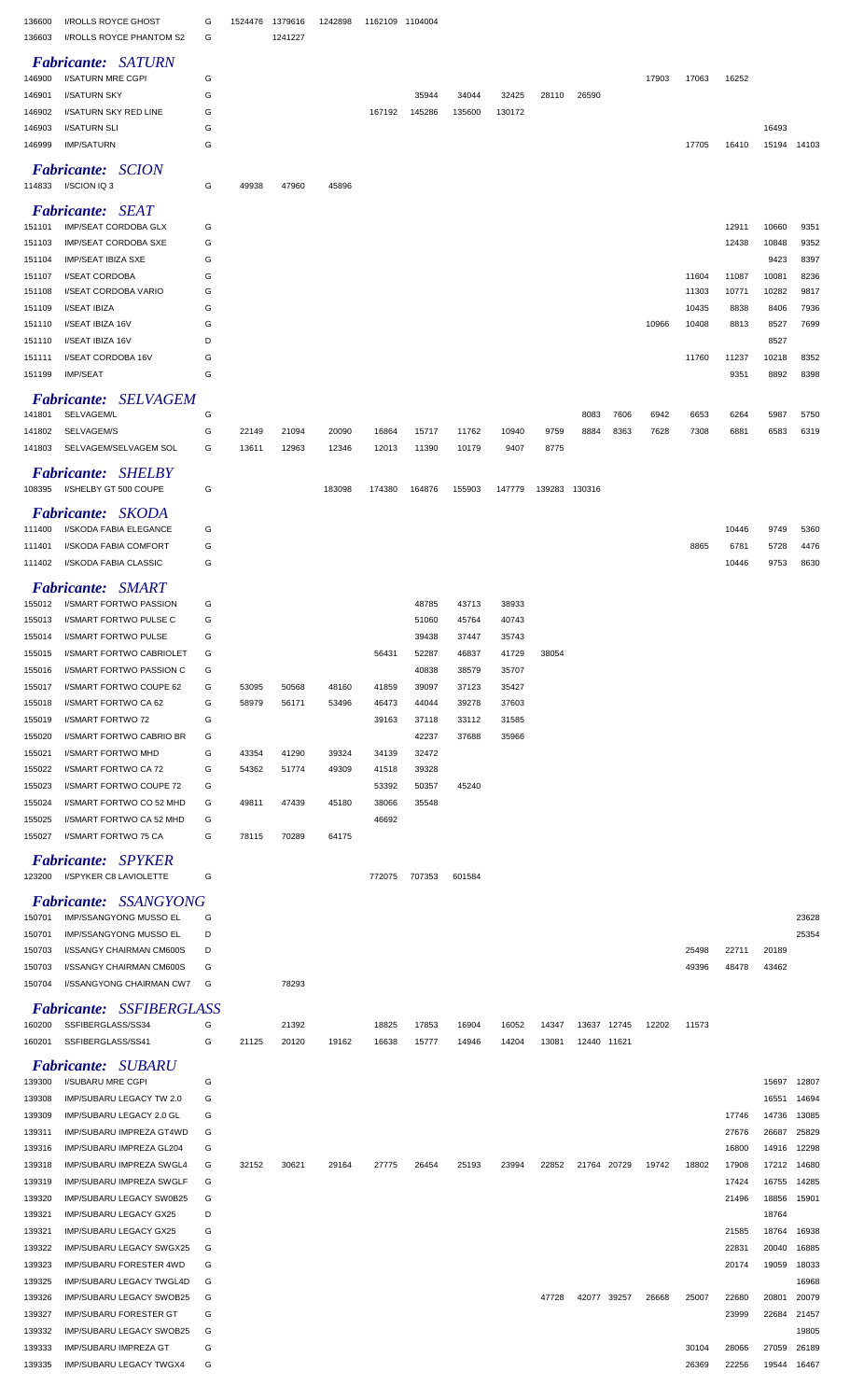| 139337       | IMP/SUBARU LEGACY SDGL4                           | G |        |        |        |        |        |        |        |        |             |             |       |       | 19224 | 15963       | 14179 |
|--------------|---------------------------------------------------|---|--------|--------|--------|--------|--------|--------|--------|--------|-------------|-------------|-------|-------|-------|-------------|-------|
| 139338       | I/SUBARU LEGACY SW                                | G |        |        |        |        |        |        |        |        |             |             |       | 25147 | 21293 | 18024       | 16334 |
| 139339       | I/SUBARU LEGACY OUT BACK                          | G |        |        |        |        |        |        |        | 44098  | 38745       | 35498       | 24325 | 22576 | 20301 | 18407       | 17672 |
|              |                                                   | G |        |        |        |        |        |        |        |        |             |             |       |       |       |             |       |
| 139340       | I/SUBARU LEGACY GX                                |   |        |        |        |        |        |        |        |        |             |             | 28176 | 25235 | 21464 | 18654       | 16847 |
| 139341       | I/SUBARU LEGACY SWGX                              | G |        |        |        |        |        |        |        |        |             |             |       | 25840 | 21813 | 19147       | 16143 |
| 139342       | I/SUBARU LEGACY GL                                | G |        |        |        |        |        |        |        |        |             |             |       | 17311 | 16434 | 13649       | 12119 |
| 139343       | I/SUBARU IMPREZA SW20GX                           | G |        |        |        |        |        |        |        |        |             |             | 32157 | 29762 | 25999 | 23979       | 22402 |
| 139344       | I/SUBARU IMPREZA 20GX                             | G |        |        |        |        |        |        |        |        |             |             | 27491 | 23791 | 20814 | 19339       | 18637 |
| 139345       | I/SUBARU IMPREZA WRX                              | G |        |        |        | 74261  | 66368  | 52802  | 50097  | 44852  | 39282       | 37211       | 33310 | 30776 | 28786 | 27751       | 24324 |
| 139346       | I/SUBARU IMPREZA SWWRX                            | G |        |        |        | 76184  | 71801  | 68025  | 57259  | 54555  | 52637 46930 |             | 42669 | 40719 | 36052 | 32807       | 29006 |
| 139347       | I/SUBARU FORESTER AWD                             | G |        |        |        |        |        |        |        |        |             |             | 28776 | 24621 | 22690 | 21439       | 20282 |
| 139348       | I/SUBARU FORESTER STURBO                          | G |        |        |        |        |        |        |        | 41335  | 38489       | 30954       | 28807 | 25430 | 23712 | 22237       | 20875 |
| 139351       | I/SUBARU LEGACY GX H6                             | G | 91065  | 86730  | 82600  | 71477  | 66263  | 59134  | 52925  | 50515  | 48423       | 28464       | 26177 |       |       |             |       |
|              |                                                   |   |        |        |        |        |        |        |        |        |             |             |       |       |       |             |       |
| 139353       | I/SUBARU LEGACY OUTBACK6                          | G | 94668  | 90161  | 85867  | 74277  | 68946  | 59319  | 50921  | 48772  | 45509       | 40401       |       |       |       |             |       |
| 139354       | I/SUBARU B9 TRIBECA                               | G |        |        |        |        |        | 76778  | 71542  | 67847  |             |             |       |       |       |             |       |
| 139355       | I/SUBARU OUTBACK 2.5 L                            | G |        |        |        |        |        |        |        |        |             | 32373       | 22171 | 20590 |       |             |       |
| 139356       | I/SUBARU IMPREZA 2.0L                             | G | 57591  | 54850  | 52239  | 43323  | 40288  | 37606  | 35104  | 33557  |             |             |       |       |       |             |       |
| 139357       | I/SUBARU IMPREZA 1.5L                             | G |        |        |        |        | 32692  | 31123  | 28302  | 27050  |             |             |       |       |       |             |       |
| 139358       | I/SUBARU IMPREZA WRX 25T                          | G |        |        |        |        | 68529  | 60548  | 58152  |        |             |             |       |       |       |             |       |
| 139359       | I/SUBARU IMPREZA STI                              | G | 197521 | 188117 | 179159 | 155511 | 134500 | 125531 | 120711 |        |             |             |       |       |       |             |       |
| 139360       | I/SUBARU IMPREZA WRX 265                          | G | 107913 | 102742 | 96030  | 77928  | 72761  | 68113  | 63386  |        |             |             |       |       |       |             |       |
| 139361       | I/SUBARU IMPREZA 2.0 4P                           | G | 57590  | 54848  | 52237  | 43320  | 40270  | 37585  | 35887  | 34303  |             | 32523 31383 | 26866 | 25559 |       |             |       |
|              |                                                   |   |        |        |        |        |        |        |        |        |             |             |       |       |       |             |       |
| 139362       | I/SUBARU IMPREZA WRX 4P                           | G |        |        |        | 74259  | 66382  | 64017  | 50095  |        |             |             |       |       |       |             |       |
| 139363       | I/SUBARU IMPREZA OTBCK                            | G |        |        |        |        |        |        |        | 41134  |             | 36279 33880 |       |       |       |             |       |
| 139364       | I/SUBARU LEGACY L                                 | G |        |        |        |        |        |        |        |        |             |             |       |       | 19949 |             |       |
| 139366       | I/SUBARU IMPREZA SW 2.5I                          | G |        |        |        |        |        |        |        | 55584  |             |             |       |       |       |             |       |
| 139367       | I/SUBARU OUTBACK 3.6                              | G | 130425 | 124216 | 118301 | 100409 | 95104  |        |        |        |             |             |       |       |       |             |       |
| 139368       | I/SUBARU LEGACY 2.5 GT                            | G | 124461 | 118535 | 112891 | 94583  | 90554  |        |        |        |             |             |       |       |       |             |       |
| 139369       | I/SUBARU LEGACY 2.0                               | G | 90575  | 86262  | 82154  | 67258  | 64362  |        |        |        |             |             |       |       |       |             |       |
| 139370       | I/SUBARU IMPREZA WRX STI                          | G |        | 159165 | 148252 | 143575 | 124141 | 115945 | 110646 | 105742 |             |             |       |       |       |             |       |
|              |                                                   |   |        |        |        |        |        |        |        |        |             |             |       |       |       |             |       |
| 139371       | I/SUBARU OUTBACK                                  | G |        |        |        |        |        |        |        |        |             | 43924 39786 | 36056 |       |       |             |       |
| 139372       | I/SUBARU IMPREZA SEDAN                            | G |        | 90555  |        |        |        |        |        |        |             |             |       |       |       |             |       |
| 139373       | I/SUBARU IMPREZA XV                               | G |        | 58170  |        |        |        |        |        |        |             |             |       |       |       |             |       |
| 139961       | I/SUBARU IMPREZA                                  | G | 59818  | 56970  | 54258  | 51999  |        |        |        |        |             |             |       |       |       |             |       |
|              |                                                   |   |        |        |        |        |        |        |        |        |             |             |       |       |       |             |       |
|              | <b>Fabricante: SUZUKI</b>                         |   |        |        |        |        |        |        |        |        |             |             |       |       |       |             |       |
| 125500       | I/SUZUKI MRE CGPI                                 | G |        |        |        |        |        |        |        |        |             | 19209 18344 | 15235 |       |       |             |       |
| 125502       | <b>IMP/SUZUKI SWIFT SD</b>                        | G |        |        |        |        |        |        |        |        |             |             |       |       |       |             | 6814  |
| 125505       | <b>IMP/SUZUKI VITARA</b>                          | G |        |        |        |        |        |        |        |        |             |             |       |       | 32802 | 26080       | 19126 |
| 125506       | IMP/SUZUKI SAMURAI                                | G |        |        |        |        |        |        |        |        |             |             |       |       |       |             | 21181 |
| 125507       | <b>IMP/SUZUKI SWIFT CV</b>                        | G |        |        |        |        |        |        |        |        |             |             |       |       |       |             | 6568  |
| 125509       | IMP/SUZUKI BALENO GLX                             | G |        |        |        |        |        |        |        |        |             |             |       |       |       |             | 8510  |
| 125511       | IMP/SUZUKI VITARA V6                              | G |        |        |        |        |        |        |        |        |             |             |       | 25541 | 23466 | 22013       | 20848 |
| 125512       | IMP/SUZUKI VITARA JLX                             | D |        |        |        |        |        |        |        |        |             |             |       |       |       |             | 17432 |
|              | IMP/SUZUKI VITARA JLX                             | G |        |        |        |        |        |        |        |        |             |             |       |       |       | 30863       | 20843 |
| 125512       |                                                   |   |        |        |        |        |        |        |        |        |             |             |       |       |       |             |       |
| 125515       | IMP/SUZUKI SWIFT 1.0 L                            | G |        |        |        |        |        |        |        |        |             |             |       |       |       |             | 7387  |
| 125516       | IMP/SUZUKI VITARA JLX16V                          | G |        |        |        |        |        |        |        |        |             |             |       |       |       |             | 20839 |
| 125519       | IMP/SUZUKI BALENO W GLX                           | G |        |        |        |        |        |        |        |        |             |             |       |       |       |             | 9873  |
| 125521       | IMP/SUZUKI GVITARA 1.6 V                          | G |        |        |        |        |        |        |        |        |             |             |       | 22926 | 21261 | 20304       | 19482 |
| 125522       | IMP/SUZUKI GVITARA 2.0 V                          | D |        |        |        |        |        |        |        |        |             |             |       | 37910 | 36574 | 34094       | 32116 |
| 125522       | IMP/SUZUKI GVITARA 2.0 V                          | G |        |        |        |        |        |        |        |        |             |             |       | 21031 | 20090 | 18520       | 17825 |
| 125523       | IMP/SUZUKI GVITARA 2.0 W                          | D |        |        |        |        |        |        |        |        |             |             | 30801 | 29451 | 27195 | 24912       | 23305 |
| 125523       | IMP/SUZUKI GVITARA 2.0 W                          | G |        |        |        |        |        |        |        |        |             |             | 24486 | 21622 | 20566 | 19497       | 18674 |
|              |                                                   |   |        |        |        |        |        |        |        |        |             |             |       |       |       |             |       |
| 125524       | IMP/SUZUKI GVITARA 2.5 W                          | G |        |        |        |        |        |        |        |        |             |             | 27798 | 24044 | 22140 | 20850       | 20158 |
| 125525       | IMP/SUZUKI JIMNY 1.3V                             | G |        |        |        |        |        |        |        |        |             |             | 25809 | 24477 | 23402 | 22297       | 21584 |
| 125526       | IMP/SUZUKI WAGON R+ 1.0V                          | G |        |        |        |        |        |        |        |        |             |             |       |       |       |             | 7592  |
| 125527       | I/SUZUKI GVITARA 2.0 WA                           | D |        |        |        |        |        |        |        |        |             |             |       |       | 25756 | 24467       | 23758 |
| 125527       | I/SUZUKI GVITARA 2.0 WA                           | G |        |        |        |        |        |        |        |        |             |             |       |       | 20613 | 19537       | 18713 |
| 125528       | I/SUZUKI IGNIS GL 1.3                             | G |        |        |        |        |        |        |        |        |             |             | 13484 | 12769 | 11595 | 10227       |       |
| 125529       | I/SUZUKI IGNIS 4X4 1.3                            | G |        |        |        |        |        |        |        |        |             | 14443       | 13751 | 12921 | 12092 | 8658        |       |
| 125531       | I/SUZUKI BALENO WAGON                             | G |        |        |        |        |        |        |        |        |             |             |       |       |       | 10331       |       |
| 125532       | I/SUZUKI WAGON R 1.3                              | G |        |        |        |        |        |        |        |        |             | 26067       |       |       |       |             |       |
| 125599       | <b>IMP/SUZUKI</b>                                 | G |        |        |        |        |        |        |        |        |             |             |       |       |       | 10106       | 6502  |
|              |                                                   |   |        |        |        |        |        |        |        |        |             |             |       |       |       |             |       |
|              |                                                   |   |        |        |        |        |        |        |        |        |             |             |       |       |       |             |       |
|              |                                                   |   |        |        |        |        |        |        |        |        |             |             |       |       |       |             |       |
| 133203       | <b>Fabricante: TANGER</b><br>TANGER/CABRIOLE      | G |        |        |        |        |        |        |        |        |             |             |       |       |       |             | 6891  |
| 133205       | TANGER/LUCENA                                     | D |        |        |        |        |        |        |        |        |             |             | 31524 | 30454 | 21895 | 20950       | 20053 |
|              |                                                   |   |        |        |        |        |        |        |        |        |             |             |       |       |       |             |       |
| 133205       | TANGER/LUCENA                                     | G |        |        |        |        |        |        |        |        |             |             | 8320  | 7967  | 7508  | 7179        | 6890  |
| 133207       | TANGER/REDAJ                                      | G |        |        |        |        |        |        |        |        |             |             |       |       |       | 7337        | 7043  |
| 133209       | TANGER/LAVIC                                      | G | 23421  | 22306  | 21243  | 18485  | 17322  | 13001  | 12113  | 10804  | 9857        | 9275        | 8465  | 8108  | 7638  | 7302        | 7011  |
|              |                                                   |   |        |        |        |        |        |        |        |        |             |             |       |       |       |             |       |
|              | <b>Fabricante: TATUI MAGNATA</b>                  |   |        |        |        |        |        |        |        |        |             |             |       |       |       |             |       |
| 154901       | TATUI MAGNATA/ST                                  | G |        |        |        |        |        |        |        |        |             |             |       | 6652  | 6265  | 5990        | 5752  |
|              | <b>THINK</b>                                      |   |        |        |        |        |        |        |        |        |             |             |       |       |       |             |       |
| 155400       | <b>Fabricante:</b><br><b>I/THINK CITY</b>         | G | 35623  | 33928  | 32313  | 28057  | 26670  |        |        |        |             |             |       |       |       |             |       |
|              |                                                   |   |        |        |        |        |        |        |        |        |             |             |       |       |       |             |       |
| 155401       | <b>I/THINK CITY BASIC</b>                         | G |        |        |        | 33295  |        |        |        |        |             |             |       |       |       |             |       |
|              | <b>Fabricante: TITAN</b>                          |   |        |        |        |        |        |        |        |        |             |             |       |       |       |             |       |
| 143101 TITAN |                                                   | G |        |        |        |        |        |        | 9809   | 8745   | 7961        | 7493        | 6837  | 6552  | 6169  | 5898        | 5664  |
|              |                                                   |   |        |        |        |        |        |        |        |        |             |             |       |       |       |             |       |
| 111801       | <b>Fabricante: TOYOTA</b><br>IMP/TOYOTA CAMRY XLE | G | 96264  | 91680  | 87315  | 72929  | 63751  | 55859  | 49154  | 43878  |             | 35085 28577 | 23478 | 21543 | 19608 | 17497 16618 |       |

 IMP/TOYOTA COROLLA LE G 17604 16624 15746 14919 14374 13754 13086 12511 11862 11328 IMP/TOYOTA HILUX SW4 DLX D 41755 38772 36076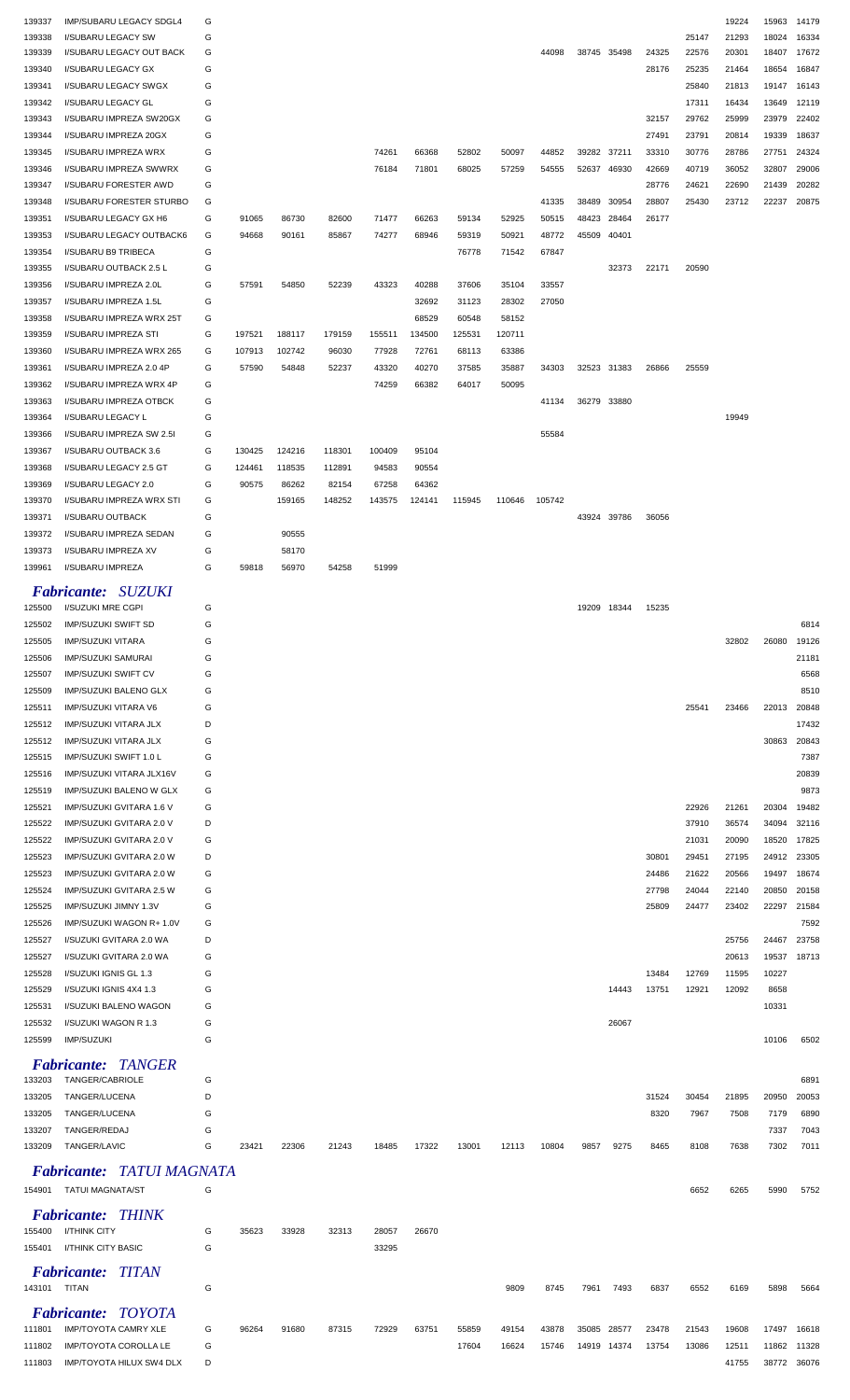| 111803           | <b>IMP/TOYOTA HILUX SW4 DLX</b>                              | G      |                |                |                |                |                |                |                |                |                            |             |                |                | 27018          | 25866          | 22788          |
|------------------|--------------------------------------------------------------|--------|----------------|----------------|----------------|----------------|----------------|----------------|----------------|----------------|----------------------------|-------------|----------------|----------------|----------------|----------------|----------------|
| 111806           | <b>IMP/TOYOTA HILUX SW4</b>                                  | D      |                |                |                |                |                |                |                |                |                            |             |                |                |                |                | 33660          |
| 111806           | <b>IMP/TOYOTA HILUX SW4</b>                                  | G      |                |                |                |                |                |                |                |                |                            |             |                |                |                |                | 21384          |
| 111807<br>111810 | <b>IMP/TOYOTA HILUX SW4 V6</b><br><b>IMP/TOYOTA CAMRY LE</b> | G<br>G |                |                |                |                | 41759          |                | 26835          | 40189<br>24823 | 37600 36229<br>23193 21756 |             | 34673<br>20414 | 31597<br>19167 | 30830<br>18209 | 29398<br>17350 | 26077<br>16007 |
| 111812           | IMP/TOYOTAHILUXSW4DIMP                                       | D      |                |                |                |                |                |                |                |                |                            |             | 70707          | 53719          | 45954          | 42459          | 39250          |
| 111812           | IMP/TOYOTAHILUXSW4DIMP                                       | G      |                |                |                |                |                |                |                |                |                            |             | 70707          | 53719          | 45954          | 42459          | 39250          |
| 111814           | IMP/TOYOTAHILUXSW4IMP                                        | G      |                |                |                |                |                |                |                |                |                            |             | 33394          | 31804          | 30290          | 28849          | 23959          |
| 111816           | <b>IMP/TOYOTA AVALON XLS</b>                                 | G      |                |                |                |                |                |                |                |                | 46805                      |             |                |                |                |                |                |
| 111818           | IMP/TOYOTA RAV4 4WD                                          | G      |                |                |                |                |                |                |                |                |                            |             |                |                |                |                | 17881          |
| 111819           | <b>IMP/TOYOTA COROLLA XLI</b>                                | G      |                |                |                |                |                |                | 25271          |                |                            |             |                |                |                |                | 10165          |
| 111820           | <b>IMP/TOYOTA COROLLA GLI</b>                                | G      |                |                |                |                | 22139          | 20759          | 19501          | 18332          | 17267 16447                |             | 15420          | 14515          | 12835          | 12185          | 11508          |
| 111821           | <b>IMP/TOYOTA COROLLA WGXLI</b>                              | G      |                |                |                |                |                |                |                |                |                            |             |                |                |                |                | 12489          |
| 111825<br>111829 | <b>IMP/TOYOTA CORONA</b><br>IMP/TOYOTA COROLLA XLI18         | G<br>G |                |                |                |                |                |                |                | 26219          | 25012 23867                |             |                |                |                |                | 11579          |
| 111830           | <b>IMP/TOYOTA COROLLA GLI18</b>                              | G      | 49194          | 46852          | 44621          | 40421          | 37253          |                |                |                |                            |             |                | 14577          | 13951          | 12787          | 12096          |
| 111831           | I/TOYOTA COROLLA DLX                                         | G      |                |                |                |                |                |                |                |                |                            |             |                | 13223          | 12647          | 11590          | 10848          |
| 111834           | I/TOYOTA MRE CGPI                                            | G      |                |                |                |                |                |                |                |                |                            |             |                |                |                | 17951          | 11505          |
| 111834           | <b>I/TOYOTA MRE CGPI</b>                                     | D      |                |                |                |                |                |                |                |                |                            |             |                |                |                | 53740          | 51191          |
| 111835           | I/TOYOTA YARIS 1.0                                           | G      |                |                |                |                |                |                |                | 17777          |                            |             |                |                |                |                |                |
| 111837           | <b>I/TOYOTA PRIUS</b>                                        | G      |                |                |                |                | 46434          | 43722          | 41328          | 39118          | 36587 33358                |             | 29914          | 28325          | 26087          | 22929          | 21387          |
| 111838           | I/TOYOTA COROLLA LUXEL                                       | G      |                |                |                |                |                |                |                |                |                            |             |                |                |                |                | 11493          |
| 111840           | <b>I/TOYOTA FIELDER</b>                                      | G      |                |                |                |                |                | 27877          | 26872          | 23964          | 22158                      |             |                |                |                |                |                |
| 111841           | <b>I/TOYOTA CAMRY 3.0</b>                                    | G      |                |                |                |                |                |                |                |                |                            |             |                |                |                |                | 17355          |
| 111843<br>111844 | <b>I/TOYOTA PRIUS 2</b><br>I/TOYOTA CELICA                   | G<br>G | 96882          | 94322          | 84274          |                |                |                |                |                |                            | 49068 35566 | 34206          | 24179          | 23113          | 21916          | 20927          |
| 111847           | I/TOYOTA CAMRY XLE V6                                        | G      | 86841          | 82707          | 78769          | 73794          | 70280          | 61630          | 54491          | 51565          |                            | 49339 47583 | 45839          | 43960          | 42009          | 40175          | 38539          |
| 111848           | I/TOYOTA YARIS SEDAN                                         | G      |                |                |                |                |                | 23083          | 22116          | 19839          |                            |             |                |                |                |                |                |
| 111849           | <b>I/TOYOTA MATRIX XR</b>                                    | G      |                |                |                |                |                | 47781          | 43106          | 38618          |                            |             | 28317          |                |                |                |                |
| 111851           | <b>I/TOYOTA LEXUS IS F</b>                                   | G      |                |                |                |                | 117885         | 102573         | 84041          |                |                            |             |                |                |                |                |                |
| 111854           | I/TOYOTA CAMRY 4DR SDNSE                                     | G      |                |                |                |                | 47392          | 34837          | 31630          | 28833          | 27670 25722                |             |                |                |                |                |                |
| 111858           | I/TOYOTA CAMRY HYBRID                                        | G      |                |                |                | 83523          | 72966          | 63971          | 57945          |                |                            |             |                |                |                |                |                |
| 111859           | I/TOYOTA COROLLA TV7181G                                     | G      |                |                |                |                |                | 30694          |                |                |                            |             |                |                |                |                |                |
| 111860           | I/TOYOTA COROLLA CE                                          | G      |                |                |                |                |                | 31302          | 28277          | 25545          | 24348                      |             |                |                |                |                | 11080          |
| 111861           | I/TOYOTA CAMRY SOLARA SE                                     | G      |                |                |                |                |                |                |                |                |                            |             | 17237          |                | 14898          | 14213          | 13177          |
| 111863           | I/TOYOTA VENZA FWD V6                                        | G      |                |                |                | 82110          | 71622          | 62413          |                |                |                            |             |                |                |                |                |                |
| 111864<br>111865 | <b>I/TOYOTA PRIUS III HIBRI</b><br>I/TOYOTA CAMRY SE V6      | G<br>G |                |                |                | 81016          |                |                |                |                |                            |             |                | 23781          |                |                |                |
| 111866           | I/TOYOTA COROLLA S                                           | G      |                | 62466          |                | 44070          |                |                |                |                |                            |             |                |                |                |                |                |
| 111867           | I/TOYOTA CAMRY                                               | G      | 88658          | 84436          | 80416          |                |                |                |                |                |                            |             |                |                |                |                |                |
| 111868           | I/TOYOTA PRIUS HIBRIDO                                       | G      |                |                | 88813          |                |                |                |                |                |                            |             |                |                |                |                |                |
| 111869           | <b>I/TOYOTA YARIS</b>                                        | G      |                |                |                |                |                |                | 23483          |                |                            |             |                |                |                |                |                |
| 111870           | I/TOYOTA 86                                                  | G      |                | 149090         |                |                |                |                |                |                |                            |             |                |                |                |                |                |
| 111899           | <b>IMP/TOYOTA</b>                                            | G      |                |                |                |                |                |                |                |                |                            |             |                |                |                | 16483          | 10564          |
| 111899           | <b>IMP/TOYOTA</b>                                            | D      |                |                |                |                |                |                |                |                |                            |             |                |                |                | 36289          | 35253          |
| 114801           | TOYOTA/BAND. BJ50 L                                          | G      |                |                |                |                |                |                |                |                |                            |             |                |                |                | 38573          | 37471          |
| 114801           | TOYOTA/BAND. BJ50 L                                          | D      |                |                |                |                |                |                |                |                |                            |             |                | 49217          | 40435          | 38573          | 37471          |
| 114802           |                                                              |        |                |                |                |                |                |                |                |                |                            |             |                |                | 43714          | 41817<br>41817 | 40037<br>40037 |
|                  | TOYOTA/BAND. BJ50 LV                                         | G      |                |                |                |                |                |                |                |                |                            |             |                |                |                |                |                |
| 114802           | TOYOTA/BAND. BJ50 LV                                         | D      |                |                |                |                |                |                |                |                |                            |             |                | 55579          | 43714          |                |                |
| 114803           | TOYOTA/BAND. BJ50 LVB                                        | G<br>D |                |                |                |                |                |                |                |                |                            |             |                |                |                | 43226<br>43226 | 41276          |
| 114803<br>114804 | TOYOTA/BAND. BJ50 LVB<br><b>TOYOTA/COROLLA XLI</b>           | D      |                |                |                |                |                |                |                |                |                            |             |                | 54569          | 45311          |                | 11072          |
| 114804           | <b>TOYOTA/COROLLA XLI</b>                                    | G      |                |                |                |                |                |                |                |                |                            | 15856       | 14086          | 13138          | 12543          | 11659          | 11072          |
| 114805           | TOYOTA/COROLLA XEI                                           | D      |                |                |                |                |                |                |                |                |                            |             |                |                | 13896          |                | 12008          |
| 114805           | TOYOTA/COROLLA XEI                                           | G      |                |                |                |                | 40233          |                |                |                | 22881                      | 21369       | 20564          | 14878          | 13896          | 12805          | 12008          |
| 114806           | TOYOTA/COROLLA SE-G                                          | G      |                |                |                |                |                |                |                |                |                            |             | 22997          | 16799          | 15168          | 13923          | 12861          |
| 114808           | TOYOTA/COROLLA XEI18VVT                                      | G      |                |                |                |                |                | 29345          | 26535          | 24086          | 23058 21531                |             | 20720          | 14994          | 14006          | 12898          |                |
| 114808           | TOYOTA/COROLLA XEI18VVT                                      | D      |                |                |                |                |                |                |                |                | 23058                      |             | 20720          | 14994          |                |                |                |
| 114809           | TOYOTA/COROLLA XLI16VVT                                      | G      |                |                |                |                | 38203          | 29878          | 26325          | 23596          | 22517 20791                |             | 19977          | 14676          | 14002          | 13023          |                |
| 114810<br>114810 | TOYOTA/COROLLA SEG18VVT<br>TOYOTA/COROLLA SEG18VVT           | D<br>G |                |                |                |                |                | 35987          | 32795          | 30811          | 28308 25636                | 25636       | 23997          | 17528          | 15837          | 14528          |                |
| 114811           | <b>TOYOTA/FIELDER</b>                                        | D      |                |                |                |                |                |                |                |                | 23140 21256                |             |                |                |                |                |                |
| 114811           | <b>TOYOTA/FIELDER</b>                                        | G      |                |                |                |                |                | 31267          | 28197          | 25003          | 23140 21256                |             | 20540          |                |                |                |                |
| 114812           | <b>TOYOTA/FIELDER S18VVT</b>                                 | G      |                |                |                |                |                |                | 27839          | 25352          | 23949                      |             |                |                |                |                |                |
| 114813           | TOYOTA/COROLLA S18VVT                                        | G      |                |                |                |                |                | 29344          | 27723          | 25823          | 24716                      |             |                |                |                |                |                |
| 114814           | TOYOTA/FIELDER SEG18FLEX                                     | G      |                |                |                |                | 40311          | 37975          | 34385          | 32641          | 31020                      |             |                |                |                |                |                |
| 114815           | TOYOTA/FIELDER XEI18FLEX                                     | G      |                |                |                |                | 33022          | 31443          | 28365          | 25159          |                            |             |                |                |                |                |                |
| 114816           | TOYOTA/COROLLA SEG18FLEX                                     | G      |                |                |                | 50253          | 45954          | 33799          | 30781          | 28939          |                            |             |                |                |                |                |                |
| 114817           | TOYOTA/COROLLA XEI18FLEX                                     | G      |                |                |                | 44976          | 41307          | 30431          | 27499          | 24966          |                            |             |                |                |                |                |                |
| 114818           | TOYOTA/COROLLA XLI18FLEX                                     | G      |                |                |                |                | 39225          | 30690          | 28933          | 27428          |                            |             |                |                |                |                |                |
| 114819           | TOYOTA/COROLLA SEG18FLEX                                     | G<br>G | 67696          | 64473          | 61403          | 50333          | 46035          | 33854          | 30839          |                |                            |             |                |                |                |                |                |
| 114820<br>114821 | TOYOTA/COROLLA XLI18FLEX<br>TOYOTA/COROLLA XEI18FLEX         | G      | 50431<br>59910 | 48030<br>57057 | 45742<br>54341 | 41089<br>44953 | 39054<br>41310 | 30547<br>30425 | 28987<br>27496 | 24970          |                            |             |                |                |                |                |                |
| 114822           | TOYOTA/COROLLA XLI16VVT                                      | G      |                |                |                | 42242          | 40363          | 32410          | 30330          | 28769          | 27454 25801                |             | 24649          |                |                |                |                |
| 114823           | TOYOTA/COROLLA GLI18FLEX                                     | G      | 51844          | 49376          | 47025          | 42382          | 38930          | 36949          |                |                |                            |             |                |                |                |                |                |
| 114825           | TOYOTA/COROLLA ALTIS20FX                                     | G      | 68896          | 65616          | 62492          | 55520          | 52455          | 49545          |                |                |                            |             |                |                |                |                |                |
| 114826           | TOYOTA/COROLLA XEI20FLEX                                     | G      | 57587          | 54845          | 53238          | 46156          | 43603          |                |                |                |                            |             |                |                |                |                |                |
| 114829           | TOYOTA/COROLLA XLI FLEX                                      | G      | 51185          | 48748          | 46427          | 44061          |                |                |                |                |                            |             |                |                |                |                |                |
| 114830           | TOYOTA/COROLLA GLI FLEX                                      | G      | 52611          | 50106          | 47720          | 45268          |                |                |                |                |                            |             |                |                |                |                |                |
| 114831           | TOYOTA/COROLLA S FLEX                                        | G      |                |                | 46314          |                |                |                |                |                |                            |             |                |                |                |                |                |
| 114832<br>114834 | TOYOTA/COROLLA XRS FLEX<br><b>TOYOTA/ETIOS HB</b>            | G<br>G | 62991<br>26070 | 60496<br>25248 |                |                |                |                |                |                |                            |             |                |                |                |                |                |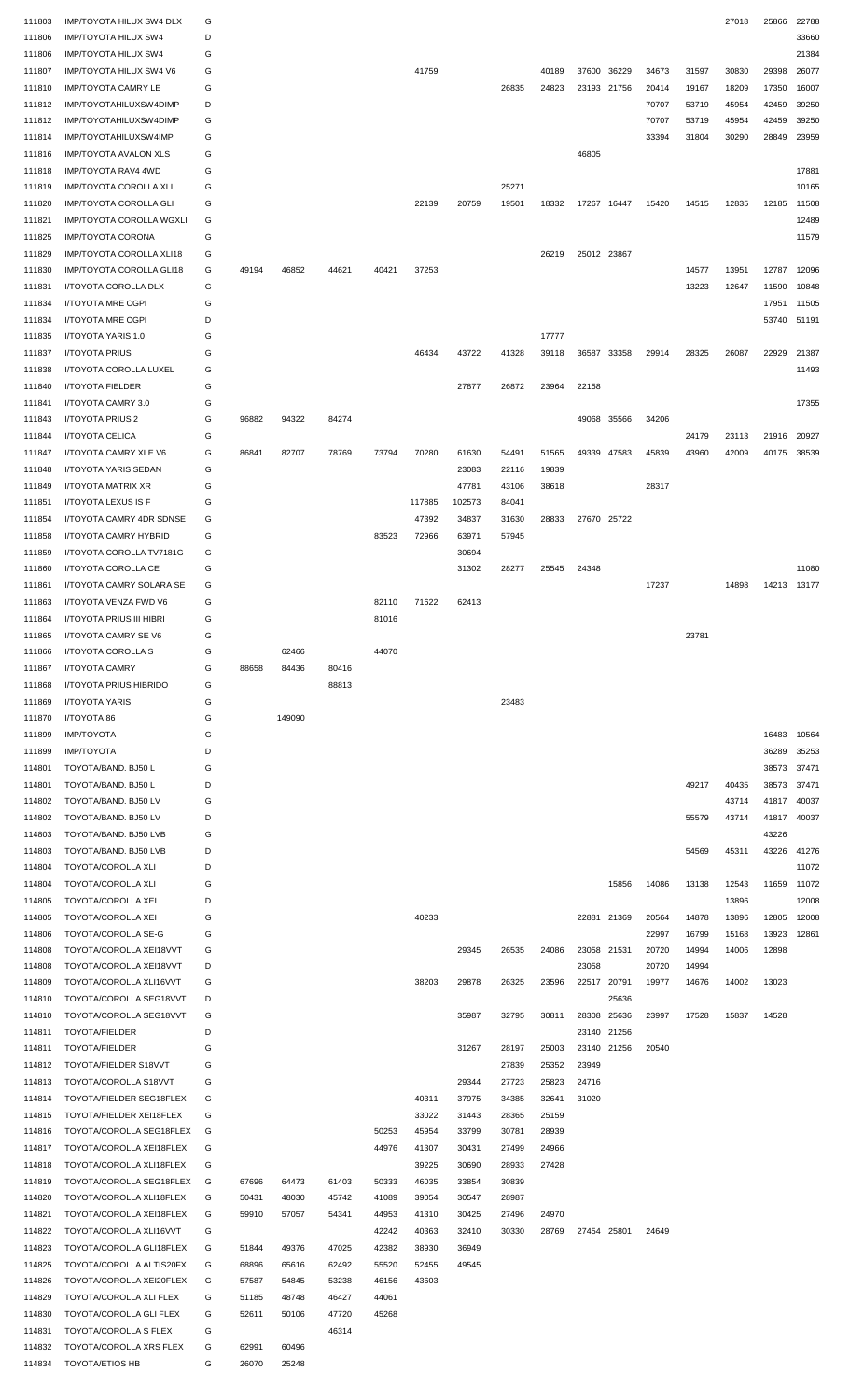| 114835           | <b>TOYOTA/ETIOS HB X</b>                       | G      | 29121 | 28202 |       |        |       |       |                |                |             |             |        |       |                |       |       |
|------------------|------------------------------------------------|--------|-------|-------|-------|--------|-------|-------|----------------|----------------|-------------|-------------|--------|-------|----------------|-------|-------|
| 114836           | <b>TOYOTA/ETIOS SD X</b>                       | G      | 32506 | 31481 |       |        |       |       |                |                |             |             |        |       |                |       |       |
| 114837           | TOYOTA/ETIOS SD XS                             | G      | 35663 | 34538 |       |        |       |       |                |                |             |             |        |       |                |       |       |
| 114838           | TOYOTA/ETIOS HB XS                             | G      | 33779 | 32713 |       |        |       |       |                |                |             |             |        |       |                |       |       |
| 114839           | <b>TOYOTA/ETIOS SD XLS</b>                     | G      | 38628 | 37409 |       |        |       |       |                |                |             |             |        |       |                |       |       |
| 114840           | <b>TOYOTA/ETIOS HB XLS</b>                     | G      | 37067 | 35897 |       |        |       |       |                |                |             |             |        |       |                |       |       |
| 114842           | <b>TOYOTA/ETIOS HB CROSS</b>                   | G      | 40759 |       |       |        |       |       |                |                |             |             |        |       |                |       |       |
| 114843           | TOYOTA/ETIOS HB XS 15                          | G      | 33224 |       |       |        |       |       |                |                |             |             |        |       |                |       |       |
| 114899           | TOYOTA/BANDEIRANTE                             | G      |       |       |       |        |       |       |                |                |             |             |        |       |                |       | 30725 |
| 114899           | TOYOTA/BANDEIRANTE                             | D      |       |       |       |        |       | 57727 | 54510          | 51616          |             | 48910 47144 | 45102  | 42929 | 33275          | 31734 | 30725 |
|                  |                                                |        |       |       |       |        |       |       |                |                |             |             |        |       |                |       |       |
|                  | <b>Fabricante: TRAZO</b>                       |        |       |       |       |        |       |       |                |                |             |             |        |       |                |       |       |
| 107901           | I/TRAZO C18 SXT BY DODGE                       | G      |       |       |       |        | 29947 | 26957 | 25827          |                |             |             |        |       |                |       |       |
| 107902           | I/TRAZO C18 SLT BY DODGE                       | G      |       |       |       |        | 30422 | 27019 | 25793          |                |             |             |        |       |                |       |       |
|                  | <b>Fabricante: TROLLER</b>                     |        |       |       |       |        |       |       |                |                |             |             |        |       |                |       |       |
| 151601           | TROLLER/RF SPORT                               | D      |       |       |       |        |       |       |                |                |             |             |        |       |                | 25708 | 24709 |
| 151601           | TROLLER/RF SPORT                               | G      |       |       |       |        |       |       |                |                |             |             |        | 38623 | 32889          | 25708 | 24709 |
| 151602           | <b>TROLLER/T5 SPORT</b>                        | D      |       |       |       |        |       |       |                |                |             |             |        |       | 33498          | 30736 | 29236 |
| 151602           | TROLLER/T5 SPORT                               | G      |       |       |       |        |       |       |                |                |             |             |        |       | 29082          | 24796 | 22514 |
|                  |                                                |        |       |       |       |        |       |       |                |                |             |             |        |       |                |       |       |
|                  | <b>Fabricante: TROPICAL</b>                    |        |       |       |       |        |       |       |                |                |             |             |        |       |                |       |       |
| 151001           | <b>TROPICAL/TR L</b>                           | G      |       |       |       |        |       |       |                |                |             |             |        |       |                |       | 5661  |
| 151001           | <b>TROPICAL/TR L</b>                           | D      |       |       |       |        |       |       |                |                |             |             |        |       |                |       | 16692 |
| 151002           | <b>TROPICAL/TR S</b>                           | G      |       |       |       |        |       |       |                |                |             |             |        |       |                |       | 5684  |
| 151002           | <b>TROPICAL/TR S</b>                           | D      |       |       |       |        |       |       |                |                |             |             |        |       |                |       | 18520 |
| 151004           | <b>TROPICAL/TOP S</b>                          | G      |       |       |       |        |       |       |                |                |             |             |        |       |                |       | 5661  |
| 151004           | <b>TROPICAL/TOP S</b>                          | D      |       |       |       |        |       |       |                |                |             |             |        |       |                |       | 16690 |
|                  | <b>Fabricante: TUKANO</b>                      |        |       |       |       |        |       |       |                |                |             |             |        |       |                |       |       |
|                  | 150401 TUKANO/CONVERT MCR                      | G      |       |       |       |        |       |       |                |                |             |             |        | 6581  | 6199           | 5927  | 5690  |
|                  |                                                |        |       |       |       |        |       |       |                |                |             |             |        |       |                |       |       |
|                  | <b>Fabricante: VENDETTA</b>                    |        |       |       |       |        |       |       |                |                |             |             |        |       |                |       |       |
| 142501           | VENDETTA/EQUUS                                 | G      |       |       |       |        |       |       |                |                |             |             |        |       |                | 5936  | 5701  |
|                  | Fabricante: VOLKSWAGEN                         |        |       |       |       |        |       |       |                |                |             |             |        |       |                |       |       |
| 112200           | I/VW MRE CGPI                                  | G      |       |       |       |        |       |       |                |                |             |             |        | 18439 |                | 15935 |       |
|                  |                                                |        |       |       |       |        |       |       |                |                |             |             |        |       | 17873          |       | 11358 |
| 112207           | IMP/VW GOLF GTI                                | G      |       |       |       |        | 35483 | 33421 | 31627          | 29946          | 28347 27028 |             | 25893  | 24639 | 19711          | 18256 | 17304 |
| 112209           | <b>IMP/VW GOLF GLX</b>                         | G      |       |       |       |        |       |       |                |                |             |             |        |       |                |       | 12048 |
| 112210           | IMP/VW GOLF GL                                 | G      |       |       |       |        |       |       |                |                |             |             |        |       |                | 12874 | 11860 |
| 112211           | <b>IMP/VW PASSAT</b>                           | G      |       |       |       |        |       |       |                |                |             |             |        |       |                |       | 12003 |
| 112220           | IMP/VW POLO CLAS. 1.8 MI                       | G      |       |       |       |        |       |       |                |                |             |             | 15228  | 12502 | 11726          | 10372 | 9659  |
| 112220           | IMP/VW POLO CLAS. 1.8 MI                       | D      |       |       |       |        |       |       |                |                |             |             |        |       |                |       | 9659  |
| 112221           | IMP/VW GOL 1.6 MI                              | G      |       |       |       |        |       |       |                |                |             |             |        |       | 11570          | 11094 | 9745  |
| 112222           | IMP/VW GOL CL 1.6 MI                           | G      |       |       |       |        |       |       |                |                |             |             |        | 12246 | 11657          | 11144 | 9693  |
| 112223           | IMP/VW GOL GL 1.6 MI                           | G      |       |       |       |        |       |       |                |                |             |             |        |       |                |       | 10072 |
| 112224           | IMP/VW GOLF GLX 2.0 MI                         | G      |       |       |       |        |       |       |                |                |             |             |        |       |                | 13522 | 12050 |
| 112225           | IMP/VW GOLF GL 1.8 MI                          | G      |       |       |       |        |       |       |                |                |             |             |        |       |                | 12061 | 11505 |
| 112226           | IMP/VW POLO CLAS. 1.6 MI                       | G      |       |       |       |        |       |       |                |                |             | 18550 17493 | 16510  | 15467 |                |       |       |
| 112227           | IMP/VW POLO 75                                 | G      |       |       |       |        |       |       |                |                |             |             |        |       |                |       | 9411  |
| 112228           | I/VW PASSAT V6                                 | G      |       |       |       |        |       | 75097 | 64993          | 61450          |             | 29058 27007 | 25484  | 23856 | 19724          | 16724 | 15787 |
| 112229           | <b>IMP/VW GOL STAR</b>                         | G      |       |       |       |        |       |       |                |                |             |             |        | 13541 | 12531          | 11557 | 10627 |
| 112230           | <b>IMP/VW PASSAT VARIANT</b>                   | G      |       |       |       |        |       |       |                |                |             |             |        |       |                |       | 13714 |
| 112231           | I/VW PASSAT VARIANT V6                         | G      |       |       |       |        |       |       | 67827          |                |             | 28698 26431 | 25445  | 23362 | 20687          | 15916 | 14386 |
| 112232           | <b>IMP/VW PASSAT VARIANT T</b>                 | G      |       |       |       |        |       |       |                |                |             |             |        |       | 20178          | 17011 | 14988 |
| 112233           | <b>I/VW PASSAT TURBO</b>                       | G      |       |       |       |        |       |       |                | 32030          |             | 25613 23757 | 22568  | 19670 | 18005          | 15537 | 13935 |
| 112234           | <b>IMP/VW PASSAT V6 SYNCRO</b>                 | G      |       |       |       |        |       |       |                |                |             |             |        |       | 18457          | 15636 | 14767 |
| 112235           | <b>IMP/VW GOL SPECIAL</b>                      | G      |       |       |       |        |       |       |                |                |             | 10171       | 9773   | 9214  | 8563           | 8152  | 7677  |
| 112236           | <b>IMP/VW POLO CLAS SPECIAL</b>                | G      |       |       |       |        |       |       |                |                |             |             |        |       |                | 10090 | 9403  |
| 112237           | <b>IMP/VW NEW BEETLE</b>                       | G      | 59200 | 56382 | 53698 | 43924  | 39068 | 35524 | 33828          | 32382          | 30541       | 29882       | 28257  | 27017 | 26068          | 24855 | 23682 |
| 112238           | <b>IMP/VW GOLF</b>                             | G      |       | 43624 |       |        |       |       |                |                |             |             |        | 15797 | 15083          | 14374 | 10036 |
| 112239           | IMP/VW GOLF 2.0                                | G      |       |       |       |        |       |       |                |                |             |             |        |       | 16054          | 15060 | 14268 |
| 112240           | I/VW BEETLE                                    |        |       |       |       |        |       |       |                |                |             |             |        |       |                | 25003 | 24027 |
| 112241           |                                                | G      | 59203 | 56385 | 53701 | 44368  | 40328 | 36601 | 34645          | 33020          |             | 31265 29678 | 28391  | 27170 | 26210          |       |       |
| 112241           | I/VW BORA                                      | D      |       |       |       |        |       |       |                | 22636          |             |             |        |       | 15591          |       |       |
|                  | I/VW BORA                                      | G      | 42864 | 40823 | 38880 | 34840  | 31481 | 27987 | 24463          | 22636          | 18373 16985 |             | 16599  | 16100 | 15591          | 13785 | 10302 |
| 112242           | I/VW BOREA                                     | G      | 42984 | 40938 | 38989 | 35013  | 31699 | 29488 | 24751          | 23448          |             | 18618 17213 | 16820  | 16309 | 15808          | 14657 | 10442 |
| 112243           | I/VW JETTA                                     | G      | 60853 | 58888 | 57075 | 56597  | 55633 | 48731 | 43886          | 39913          |             | 37886 36438 | 35003  | 33383 | 31855          | 30265 | 28711 |
| 112244           | I/VW POLO                                      | G      |       |       |       |        |       |       |                |                | 17336       |             |        |       |                | 10091 | 9402  |
|                  |                                                |        |       |       |       |        |       |       |                |                |             |             |        |       |                |       |       |
| 112245           | I/VW POLO GTI                                  | G      |       |       |       |        |       |       |                |                |             |             |        |       |                |       | 9268  |
| 112246<br>112247 | I/VW POLO CLASSIC 16V<br>I/VW POLO CLASSIC 1.8 | G<br>D |       |       |       |        |       |       |                |                |             |             |        | 11482 | 10771<br>11729 | 9523  |       |
|                  |                                                |        |       |       |       |        |       |       |                |                |             |             |        |       |                |       |       |
| 112247           | I/VW POLO CLASSIC 1.8                          | G      |       |       |       |        |       |       |                |                |             |             | 14841  | 12497 | 11729          | 10375 | 9656  |
| 112248           | I/VW PASSAT 2.0                                | G      |       |       |       |        |       |       |                |                |             |             | 32692  | 31730 | 18733          | 17806 | 16889 |
| 112249           | I/VW GOL 1.0 PLUS                              | G      |       |       |       |        |       |       |                |                |             |             | 11857  | 10615 | 10141          | 9632  | 8888  |
| 112250           | I/VW POLO 1.4                                  | G      |       |       |       |        |       |       |                |                |             |             |        | 12500 | 11728          | 10368 | 9660  |
| 112251           | I/VW GOLF 4 MOTION                             | G      |       |       |       |        |       |       |                |                |             |             |        | 14649 | 13987          | 13323 | 9304  |
| 112252           | I/VW POLO 1.9TDI                               | D      |       |       |       |        |       |       |                |                |             |             |        |       |                | 10247 |       |
| 112252           | I/VW POLO 1.9TDI                               | G      |       |       |       |        |       |       |                |                |             |             |        |       | 11688          | 10336 | 9627  |
| 112253           | I/VW PASSAT V6 PROTECT                         | G      |       |       |       |        |       |       |                |                |             | 38185 35247 | 31997  | 29059 | 26757          |       |       |
| 112254           | I/VW PHAETON                                   | G      |       |       |       |        |       |       |                |                |             |             | 103745 | 92346 | 84877          |       |       |
| 112257           | I/VW PASSAT 2.0 FSI                            | G      |       |       |       |        |       | 45672 | 43754          | 37467          | 34903 33097 |             |        |       |                |       |       |
| 112258           | I/VW EOS                                       | G      |       |       |       | 129824 |       |       | 112299         | 107566         |             |             |        |       |                |       |       |
| 112259           | I/VW PASSAT VAR 2.0T F                         | G      | 96507 | 91911 | 87535 | 76939  | 66307 | 57832 | 52777          | 49473          | 47606       |             |        |       |                |       |       |
| 112260           | <b>I/VW PASSAT 2.0T FSI</b>                    | G      | 87101 | 82953 | 79004 | 69955  | 60058 | 51885 | 45899          | 43512          | 41947       |             |        |       |                |       |       |
| 112261<br>112262 | I/VW PASSAT VAR 3.2 FSI<br>I/VW POLO GTI       | G<br>G |       |       |       | 83750  | 69813 | 64619 | 57405<br>34970 | 53416<br>31868 | 30267       |             |        |       |                |       |       |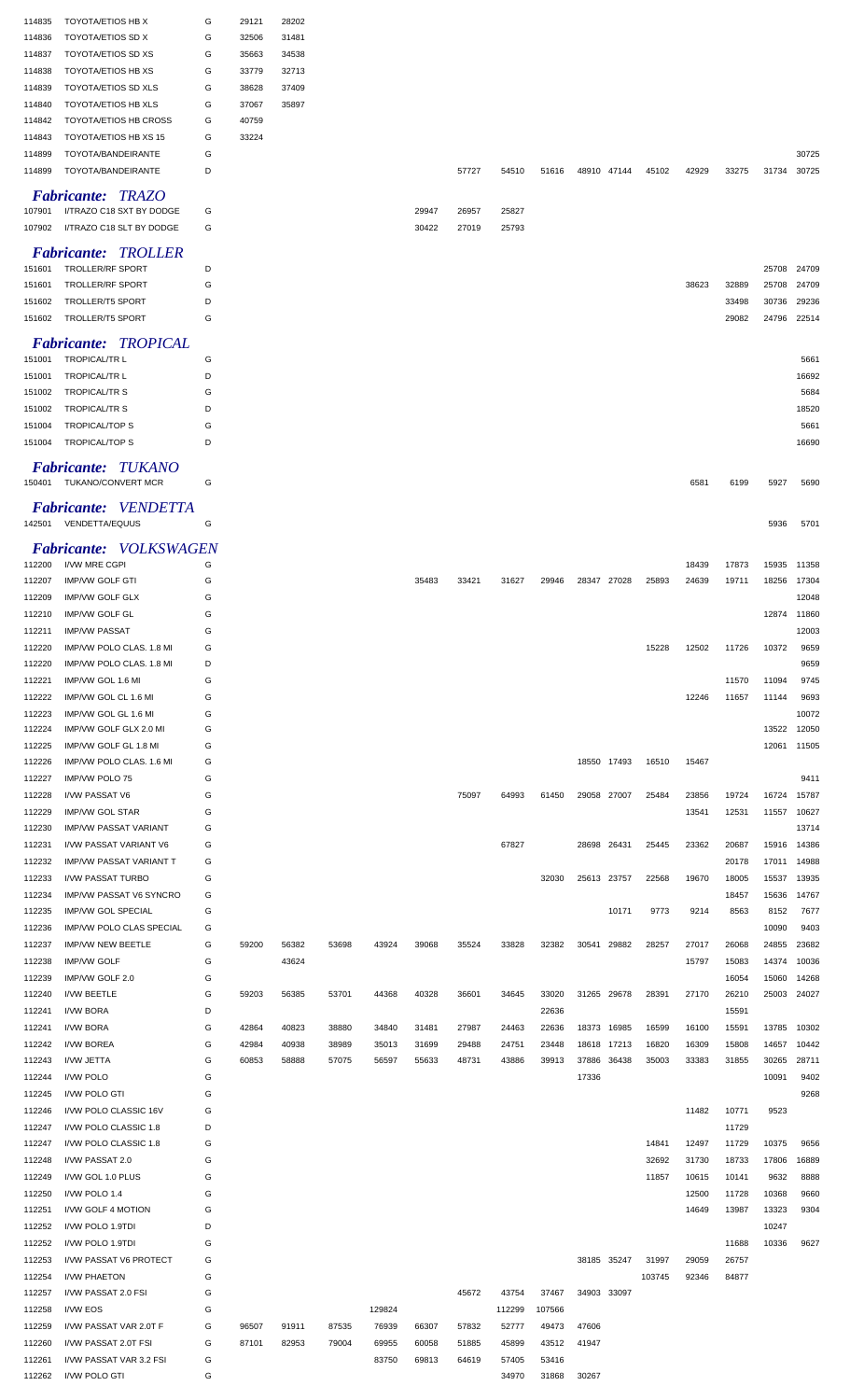| 112264 | I/VW EOS 2.0T FSI             | G | 137162 | 130631 | 124410 | 108605 | 102714 | 97003  | 91994 |       |             |             |       |       |       |             |       |
|--------|-------------------------------|---|--------|--------|--------|--------|--------|--------|-------|-------|-------------|-------------|-------|-------|-------|-------------|-------|
| 112266 | I/VW JETTA VARIANT            | G | 69676  | 66359  | 63200  | 54897  | 51744  | 48738  | 45136 |       |             |             |       |       |       |             |       |
| 112267 | I/VW GOLF R32                 | G |        |        |        |        | 56052  | 49768  | 47304 | 33092 |             |             |       |       |       |             |       |
| 112268 | I/VW EOS LUX                  | G |        |        |        |        | 91490  | 81379  | 70419 | 67764 |             |             |       |       |       |             |       |
| 112269 | I/VW NEW BEETLE CONV          | G | 62866  | 59872  | 57022  | 54307  | 49339  | 44790  | 42410 | 40415 |             |             |       |       |       |             |       |
|        |                               |   |        |        |        |        |        |        |       |       |             |             |       |       |       |             |       |
| 112270 | I/VW NEW BEETLE 2.5 CONV      | G | 65185  | 62082  | 59126  | 52840  | 49820  | 45213  | 42795 | 40788 |             |             |       |       |       |             |       |
| 112271 | I/VW PASSAT KOMFORT           | G |        |        |        |        | 58516  | 50565  | 44715 |       |             |             |       |       |       |             |       |
| 112272 | I/VW FOX 1.6 PLUS             | G |        |        |        | 23200  | 21338  | 20027  | 19057 |       |             |             |       |       |       |             |       |
| 112273 | I/VW FOX 1.6 ROUTE            | G |        |        |        | 25789  | 23750  | 22141  |       |       |             |             |       |       |       |             |       |
| 112275 | I/VW TIGUAN SE SUV            | G |        |        |        |        | 77373  | 73087  | 68884 |       |             |             |       |       |       |             |       |
|        |                               |   |        |        |        |        |        |        |       |       |             |             |       |       |       |             |       |
| 112276 | I/VW PASSAT CC 3.6 FSI        | G | 150551 | 143382 | 134087 | 115105 | 107146 | 101717 | 96484 |       |             |             |       |       |       |             |       |
| 112277 | I/VW POLO TRENDLINE           | G |        |        |        |        |        |        |       | 24949 |             |             |       |       |       |             |       |
| 112278 | I/PASSAT GL 1.8T SEDAN        | G |        |        |        |        |        |        |       |       | 25180 23348 |             | 22196 |       |       |             |       |
| 112279 | I/VW JETTA GLS                | G |        |        |        |        |        | 30403  | 28758 | 27222 | 25776 24579 |             | 23286 | 20908 |       |             |       |
| 112280 | I/VW CC SPORT                 | G |        |        |        |        | 116254 |        |       |       |             |             |       |       |       |             |       |
|        |                               |   |        |        |        |        |        |        |       |       |             |             |       |       |       |             |       |
| 112281 | I/VW CC VR6 4MOTION           | G |        |        |        | 113105 | 105294 | 99483  |       |       |             |             |       |       |       |             |       |
| 112282 | I/VW ROUTAN SEL               | G |        |        |        |        | 81901  |        |       |       |             |             |       |       |       |             |       |
| 112284 | I/VW GOLF GLS                 | G |        |        |        |        |        |        |       |       |             |             |       |       | 18964 |             |       |
| 112285 | I/VW TOURAN 1.4               | D |        |        |        |        | 86551  |        |       |       |             |             |       |       |       |             |       |
|        |                               |   |        |        |        |        |        |        |       |       |             |             |       |       |       |             |       |
| 112285 | I/VW TOURAN 1.4               | G |        |        |        |        | 86552  | 82762  |       |       |             |             |       |       |       |             |       |
| 112286 | I/VW TOURAN TRENDLINE1.6      | G |        |        |        |        | 89145  |        |       |       |             |             |       |       |       |             |       |
| 112288 | I/VW NEW BEETLE 2DR           | G |        |        |        | 44459  |        |        |       |       |             |             |       |       |       |             |       |
| 112289 | I/VW GOLF IV 1.4              | G |        |        |        |        |        |        |       |       |             |             |       |       |       | 15312       |       |
| 112290 | I/VW GTI                      | G |        |        |        |        |        |        | 36998 |       |             |             |       |       |       |             |       |
|        |                               |   |        |        |        |        |        |        |       |       |             |             |       |       |       |             |       |
| 112292 | I/VW JETTA 2.0                | G | 58529  | 55743  | 53088  | 50840  |        |        |       |       |             |             |       |       |       |             |       |
| 112293 | I/VW JETTA 2.0T               | G | 78553  | 74812  | 71250  | 67688  |        |        |       |       |             |             |       |       |       |             |       |
| 112294 | I/VW CC LUXURY                | G | 147371 | 140353 | 133670 |        |        |        |       |       |             |             |       |       |       |             |       |
| 112295 | I/VW PASSAT CC SP 2.0T        | G |        |        |        | 98336  |        | 95902  |       |       |             |             |       |       |       |             |       |
| 112296 | I/VW PASSAT CC                | G |        |        | 134429 |        |        |        |       |       |             |             |       |       |       |             |       |
|        |                               |   |        |        |        |        |        |        |       |       |             |             |       |       |       |             |       |
| 112298 | I/VW PASSAT 4MOTION           | G |        |        |        |        |        |        | 35443 |       |             |             |       |       |       |             |       |
| 112299 | IMP/VOLKSWAGEN                | G |        |        |        |        |        |        |       |       |             |             | 9875  | 9385  | 8806  | 8477        | 7865  |
| 115099 | <b>VW/BRASILIA</b>            | G |        |        |        |        |        |        |       |       |             |             |       |       |       | 7513        | 6741  |
| 115705 | <b>VW/GOL LS</b>              | G |        |        |        |        |        |        |       |       |             |             |       | 12567 | 11629 | 10723       | 9861  |
|        |                               |   |        |        |        |        |        |        |       |       |             |             |       |       |       |             |       |
| 115706 | <b>VW/GOL PLUS</b>            | G |        |        |        |        |        |        |       |       |             |             |       | 10504 | 10034 | 9461        | 8796  |
| 115707 | <b>VW/GOLS</b>                | G |        |        |        |        |        |        |       |       |             |             |       | 11064 | 10531 | 9980        | 9440  |
| 115709 | <b>VW/GOL CL</b>              | G |        |        |        |        |        |        | 18014 | 17060 | 16146 15396 |             | 14751 | 14034 | 13348 | 12655       | 10321 |
| 115710 | <b>VW/GOL GL</b>              | G |        |        |        |        |        |        |       |       |             |             |       |       |       | 14918 11207 |       |
|        | 115716 VW/GOL GL 1.8          | G |        |        |        |        |        |        |       |       |             | 19132 16725 | 15531 | 13975 | 13174 | 12576       | 11205 |
|        |                               |   |        |        |        |        |        |        |       |       |             |             |       |       |       |             |       |
| 115717 | VW/GOL CL 1.8                 | G |        |        |        |        |        |        |       |       |             | 17690       |       |       | 14779 | 12984       | 10958 |
| 115718 | <b>VW/GOL 1000</b>            | G |        |        |        |        |        |        | 14053 | 13312 | 12600 12205 |             | 10005 | 9588  | 9150  | 8277        | 7721  |
| 115719 | VW/GOL GLI 1.8                | G |        |        |        |        |        |        |       |       |             |             |       |       |       | 12814       | 12127 |
| 115720 | <b>VW/GOL CLI</b>             | G |        |        |        |        |        | 18992  | 17855 | 16943 | 15990 15198 |             | 14435 | 13540 | 13342 | 12644       | 10232 |
|        | <b>VW/GOL 1000I</b>           | G |        |        |        |        |        |        |       |       |             |             |       | 11461 | 10935 | 9900        | 9232  |
| 115722 |                               |   |        |        |        |        |        |        |       |       |             |             |       |       |       |             |       |
| 115724 | <b>VW/GOL GTI 16V 2000</b>    | G |        |        |        |        |        |        |       |       |             |             |       |       |       | 16716       | 15467 |
| 115725 | VW/GOL TSI 1.8                | G |        |        |        |        |        |        |       |       |             |             |       |       |       | 12694       | 11678 |
| 115726 | <b>VW/GOL I 1.6</b>           | G |        |        |        |        |        | 19032  |       |       |             |             |       |       | 11629 | 11118       | 9663  |
| 115727 | VW/GOL I                      | G |        |        |        |        |        |        |       |       |             | 11558       | 10486 | 10052 | 9591  | 8683        | 8092  |
|        |                               |   |        |        |        |        |        |        |       |       |             |             |       |       |       |             |       |
| 115731 | VW/GOL CL 1.8 MI              | G |        |        |        |        |        |        |       |       | 17993 17147 |             | 16426 | 15630 | 14872 | 14094       | 12189 |
| 115732 | VW/GOL GL 1.8 MI              | G |        |        |        |        |        |        |       |       |             |             |       |       | 11185 | 10833       | 9936  |
| 115733 | VW/GOL 1.6 MI                 | D |        |        |        |        |        |        |       |       |             |             |       |       |       |             | 10076 |
| 115733 | VW/GOL 1.6 MI                 | G |        |        |        |        |        | 23317  |       | 18649 | 17259       | 15016       | 13252 | 12685 | 11961 | 11475       | 10076 |
|        |                               |   |        |        |        |        |        |        |       |       |             |             |       |       |       |             |       |
| 115734 | VW/GOL CL 1.6 MI              | D |        |        |        |        |        |        |       |       |             |             |       |       |       |             | 9681  |
| 115734 | VW/GOL CL 1.6 MI              | G |        |        |        | 18602  | 17708  | 16714  | 15835 | 14978 | 14161       | 13522       | 12854 | 12300 | 11595 | 11127       | 9681  |
| 115735 | VW/GOL GL 1.6 MI              | G |        |        |        |        |        |        |       |       |             |             |       |       | 13266 | 12270       | 11301 |
| 115736 | VW/GOL TSI 2000               | G |        |        |        |        |        |        |       |       |             |             |       |       |       |             | 12903 |
| 115737 | <b>VW/GOL MI</b>              | D |        |        |        |        |        |        |       |       |             |             |       |       |       |             | 7517  |
|        |                               |   |        |        |        |        |        |        |       |       |             |             |       |       |       |             |       |
| 115737 | <b>VW/GOL MI</b>              | G |        |        |        |        |        |        |       | 12600 | 10424       | 9959        | 9571  | 9020  | 8386  | 7984        | 7517  |
| 115738 | <b>VW/GOL PLUS MI</b>         | G |        |        |        |        |        |        |       |       |             |             |       |       |       | 9131        | 8153  |
| 115739 | VW/GOL 16V PLUS               | G |        |        |        |        |        |        |       | 14492 | 12804       | 12248       | 11760 | 10922 | 10454 | 9986        | 8947  |
| 115740 | VW/GOL 16V                    | G |        |        |        |        |        | 15557  | 14709 | 13932 | 12802       | 12244       | 11763 | 10533 | 10020 | 9372        | 8247  |
| 115741 | VW/GOL GLS 2.0 MI             | G |        |        |        |        |        |        |       | 20263 | 19261       | 18442       | 17540 | 16070 | 15306 | 14623       | 13024 |
|        |                               |   |        |        |        |        |        |        |       |       |             |             |       |       |       |             |       |
| 115742 | <b>VW/GOL SPORT</b>           | G |        |        |        |        |        |        |       |       |             |             | 13007 | 12461 | 11858 | 10927       |       |
| 115743 | <b>VW/GOL SPECIAL</b>         | G |        |        |        |        |        | 13512  | 12787 | 12107 | 11146       | 10589       | 10112 | 9491  | 8824  | 8386        | 7831  |
| 115743 | <b>VW/GOL SPECIAL</b>         | D |        |        |        |        |        |        |       |       | 11146       | 10589       | 10112 | 9491  | 8824  | 8386        | 7831  |
| 115744 | VW/GOL 1.0                    | G | 25008  | 23817  | 22684  | 20636  | 19675  | 17687  | 14480 | 13002 | 11280       | 10781       | 10357 | 9761  | 9073  | 8639        | 8135  |
|        |                               |   |        |        |        |        |        |        |       |       |             |             |       |       |       |             |       |
| 115744 | <b>VW/GOL 1.0</b>             | D |        |        |        |        |        |        |       |       | 11280       | 10781       | 10357 | 9761  | 9073  | 8639        | 8135  |
| 115745 | VW/GOL 1.6                    | G | 29136  | 27748  | 26427  | 23170  | 20510  | 18040  | 16425 | 15556 | 14077 13427 |             | 12888 | 12435 | 11840 | 11325       | 10137 |
| 115745 | VW/GOL 1.6                    | D |        |        |        |        |        |        |       |       |             |             | 12888 | 12435 | 11840 | 11325       | 10137 |
| 115746 | VW/GOL 1.8                    | D |        |        |        |        |        |        |       |       |             |             |       | 13488 |       |             |       |
|        |                               |   |        |        |        |        |        |        |       |       |             |             |       |       |       |             |       |
| 115746 | <b>VW/GOL 1.8</b>             | G |        |        |        |        |        |        |       | 15983 | 15134 14431 |             | 13951 | 13488 | 12868 | 12026       | 11106 |
| 115747 | VW/GOL 2.0                    | G |        |        |        |        |        |        |       |       |             | 17469       | 16508 | 14813 | 14146 | 13414       | 11979 |
| 115748 | <b>VW/GOL GTI</b>             | G |        | 36907  |        |        |        |        |       |       |             |             |       | 20540 | 19542 | 16906       | 15621 |
| 115749 | <b>VW/GOL PATRULHEIRO 1.6</b> | G |        |        |        |        | 21184  | 19905  | 18179 | 17270 | 16460       | 15315       | 13016 |       |       |             |       |
|        |                               |   |        |        |        |        |        |        |       |       |             |             |       |       |       |             |       |
| 115750 | <b>VW/GOL PATRULHEIRO 1.8</b> | G |        |        |        |        |        |        |       |       | 16788       | 14352       | 13876 | 13414 | 12796 | 11966       | 11044 |
| 115751 | VW/GOL SERIE OURO 2000        | G |        |        |        |        |        |        |       |       |             |             |       | 10151 | 9654  | 9034        | 7947  |
| 115752 | VW/GOL 16V TURBO              | D |        |        |        |        |        |        |       |       |             |             |       |       | 11403 |             |       |
| 115752 | VW/GOL 16V TURBO              | G |        |        |        |        |        |        |       |       |             | 14802       | 13255 | 12105 | 11403 | 10717       | 10165 |
|        |                               |   |        |        |        |        |        |        |       |       |             |             |       |       |       |             |       |
| 115753 | VW/GOL 1.0 PLUS               | G |        |        |        |        | 19374  | 16677  | 15280 | 14438 | 13521       | 12937       | 12330 | 11035 | 10539 | 9940        | 9240  |
| 115753 | VW/GOL 1.0 PLUS               | D |        |        |        |        |        |        |       |       |             |             |       | 11035 | 10539 | 9940        |       |
| 115754 | <b>VW/GOL SERIE OURO</b>      | G |        |        |        |        |        |        |       |       |             | 11943       | 11197 | 10152 | 9658  | 9033        | 7950  |
| 115755 | <b>VW/GOL FUN</b>             | G |        |        |        |        |        |        |       |       |             |             |       | 12396 | 11797 | 10953       | 10205 |
| 115756 | <b>VW/GOL TREND</b>           | G |        |        |        |        | 15903  |        |       |       |             | 12611       | 12041 | 11495 | 10975 | 10477       | 10002 |
|        |                               |   |        |        |        |        |        |        |       |       |             |             |       |       |       |             |       |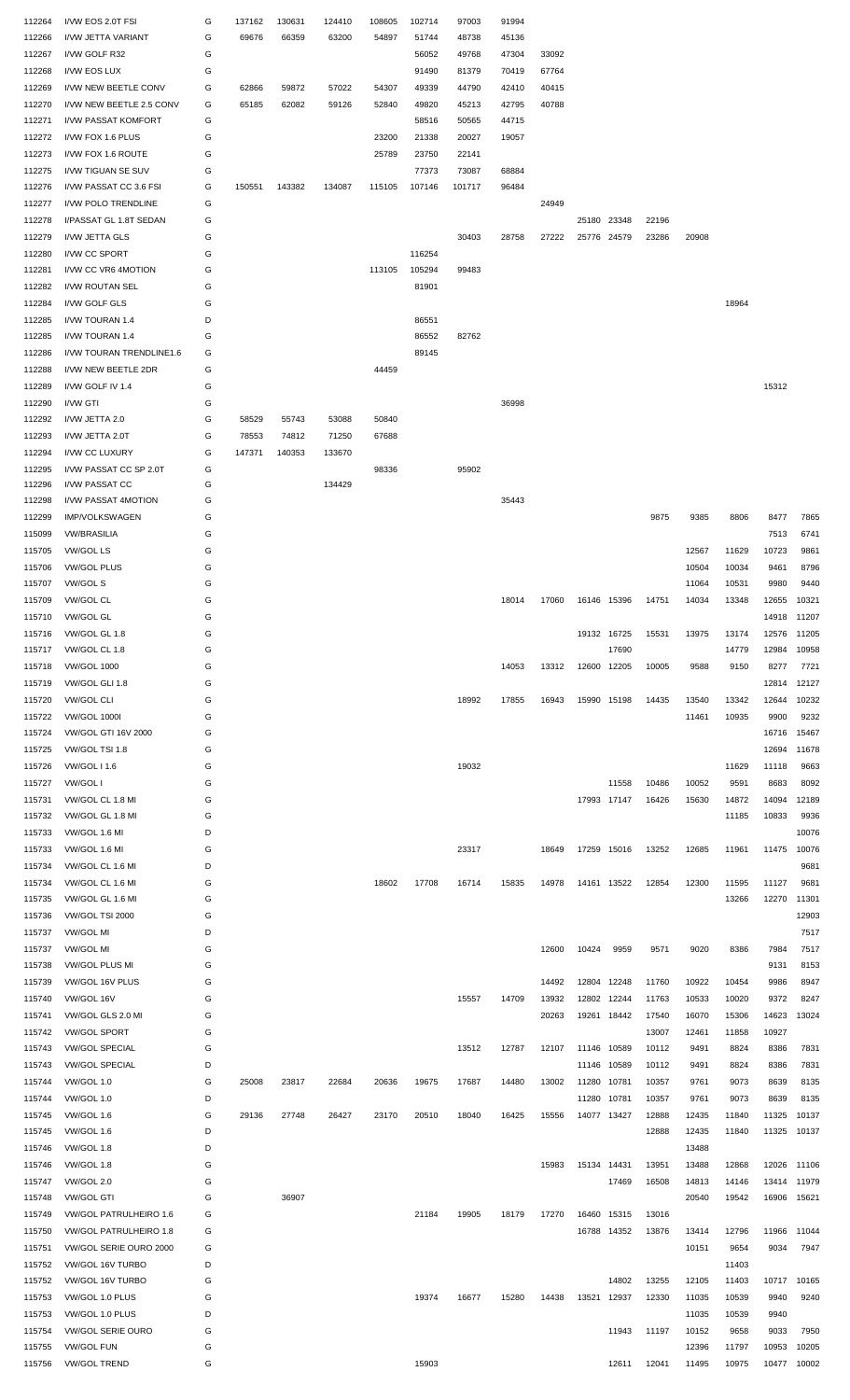| 115757           | <b>VW/GOL HIGHWAY</b>           | D |       |       |       |       |       |       |       |       |             |       | 12795 | 12242 |       |             |       |
|------------------|---------------------------------|---|-------|-------|-------|-------|-------|-------|-------|-------|-------------|-------|-------|-------|-------|-------------|-------|
| 115757           | <b>VW/GOL HIGHWAY</b>           | G |       |       |       |       |       |       |       |       | 16213 14629 |       | 12795 | 12242 | 11657 | 11146       | 9693  |
| 115758           | VW/GOL 16V POWER                | G |       |       |       |       |       |       |       | 14912 | 14128       | 13466 | 12860 | 12106 | 11173 | 10060       | 9220  |
|                  |                                 |   |       |       |       |       |       |       |       |       |             |       |       |       |       |             |       |
| 115758           | VW/GOL 16V POWER                | D |       |       |       |       |       |       |       |       |             |       |       | 12106 |       |             |       |
| 115759           | VW/GOL FUN 1.6                  | G |       |       |       | 22780 | 20974 | 19748 | 18067 | 17165 | 16405       | 15269 | 12972 | 12412 | 11816 | 11300       | 9822  |
| 115760           | VW/GOL PLUS 1.6                 | G |       |       |       |       | 19546 | 18413 | 17415 | 16493 | 15623       | 14696 | 11992 | 11645 | 11107 | 10553       | 10007 |
| 115761           | VW/GOL SPECIAL 1.6              | D |       |       |       |       |       |       |       |       |             |       |       | 12823 |       |             |       |
|                  | VW/GOL SPECIAL 1.6              | G |       |       |       |       |       |       |       | 16241 | 15375       | 14657 | 13906 | 12823 | 12064 | 11256       | 10677 |
| 115761           |                                 |   |       |       |       |       |       |       |       |       |             |       |       |       |       |             |       |
| 115762           | VW/GOL 1.0 POWER                | G |       |       |       |       |       |       | 15613 | 14786 | 14260       | 13441 | 12519 | 11372 | 10472 | 9457        | 8758  |
| 115763           | VW/GOL 16V SPORT                | G |       |       |       |       |       |       |       |       |             | 13863 | 13002 | 12463 | 11864 | 10833       | 10274 |
| 115765           | VW/GOL 1.6 POWER                | G | 31015 | 29539 | 28679 | 23450 | 19158 | 17951 | 17097 | 16129 | 15326       | 14745 | 14192 | 12865 | 12124 | 11507       |       |
| 115765           | VW/GOL 1.6 POWER                | D |       |       |       |       |       |       |       |       |             |       | 14192 | 12865 |       |             |       |
|                  |                                 |   |       |       |       |       |       |       |       |       |             |       |       |       |       |             |       |
| 115766           | VW/GOL 1.8 POWER                | G |       |       |       |       | 23083 | 21471 | 20349 | 19455 | 18426       | 16688 | 16156 | 15420 | 14707 | 13978       | 13259 |
| 115769           | VW/GOL 1.6 CITY                 | G |       |       |       |       |       | 17798 | 16097 | 15280 | 13784       | 13102 | 12472 | 11712 | 11009 | 10269       | 9674  |
| 115769           | VW/GOL 1.6 CITY                 | D |       |       |       |       |       |       |       |       |             |       | 12472 | 11712 |       |             |       |
| 115770           | VW/GOL 1.0 CITY                 | G |       |       |       |       | 16969 | 15429 | 14399 | 13649 | 12605 12212 |       | 11604 | 10155 | 9589  | 8953        |       |
|                  | VW/GOL 1.0 CITY                 | D |       |       |       |       |       |       |       |       |             |       | 11604 | 10155 |       |             |       |
| 115770           |                                 |   |       |       |       |       |       |       |       |       |             |       |       |       |       |             |       |
| 115772           | VW/GOL 1.6 RALLYE               | G | 33831 | 32220 | 31161 | 27893 | 22822 | 21326 | 19218 | 18505 | 17465 16328 |       | 15765 |       |       |             |       |
| 115773           | VW/GOL 1.8 RALLYE               | G |       |       |       |       |       |       |       | 19783 | 18339 17842 |       |       |       |       |             |       |
| 115774           | VW/GOL 1.8 COPA                 | G |       | 32705 |       |       |       |       | 19993 | 19112 | 18104 16783 |       |       |       |       |             |       |
|                  | VW/GOL 1.0 COPA                 |   |       |       |       |       |       |       |       |       |             |       |       |       |       |             |       |
| 115775           |                                 | G |       |       |       |       | 17273 | 16271 | 15396 | 14276 | 13427       |       |       |       |       |             |       |
| 115776           | VW/GOL 1.6 COPA                 | G |       |       |       |       |       |       | 21218 | 19660 | 18941       |       |       |       |       |             |       |
| 115777           | VW/GOL 1.6 RALLYE GIV           | G |       |       |       |       | 23701 | 22159 | 21097 |       |             |       |       |       |       |             |       |
| 115778           | VW/GOL 1.0 GIV                  | G | 21364 | 20348 | 19380 | 17325 | 16461 | 15114 | 14202 |       |             | 12246 |       |       |       |             | 10243 |
| 115779           | VW/GOL 1.6 GIV                  | G |       |       |       |       | 20580 | 19721 | 18712 |       |             |       |       |       |       |             |       |
|                  |                                 |   |       |       |       |       |       |       |       |       |             |       |       |       |       |             |       |
| 115780           | VW/GOL 1.6 POWER GIV            | G |       |       |       |       | 23689 | 22650 | 21482 |       | 20892       |       |       |       |       |             |       |
| 115781           | VW/GOL 1.8 POWER GIV            | G |       |       |       |       | 23827 | 22152 | 21014 |       |             |       |       |       |       |             |       |
| 115782           | VW/GOL 1.0 FLASH GIV            | G |       |       |       |       | 17975 | 17173 | 15590 |       |             |       |       |       |       |             |       |
|                  |                                 | G | 22299 |       |       |       | 17138 |       |       |       |             |       |       |       |       |             |       |
| 115783           | VW/GOL 1.0 TITAN GIV            |   |       | 21238 | 20227 | 18037 |       | 15730 |       |       |             |       |       |       |       |             |       |
| 115784           | VW/GOL COUNTRY 1.6              | G |       |       |       |       |       |       |       |       |             | 15285 |       |       |       |             |       |
| 115785           | VW/GOL 1.0 SELECAO              | G | 27164 | 25872 | 24640 | 22059 | 20841 |       |       |       |             |       |       |       |       |             |       |
| 115786           | VW/GOL 1.0 ECOMOTION GIV        | G | 22296 | 21235 | 20224 | 18138 | 17145 |       |       |       |             |       |       |       |       |             |       |
| 115787           | <b>VW/GOL VINTAGE</b>           | G |       |       |       | 38818 |       |       |       |       |             |       |       |       |       |             |       |
|                  |                                 |   |       |       |       |       |       |       |       |       |             |       |       |       |       |             |       |
| 115788           | VW/GOL GL 1.6D                  | G |       |       |       | 19390 |       |       |       |       |             |       |       |       |       |             |       |
| 115789           | <b>VW/GOL ROCK IN RIO</b>       | G | 28847 | 27472 | 26165 |       |       |       |       |       |             |       |       |       |       |             |       |
| 115790           | VW/NOVO GOL 1.0                 | G | 21638 | 20608 | 19577 | 18597 | 17668 | 16784 | 15944 | 15146 | 14388 13668 |       | 12984 | 12335 | 11718 | 11131 10574 |       |
| 115791           | VW/NOVO GOL 1.6                 | G | 27502 | 26193 |       |       |       |       |       |       |             |       |       |       |       |             |       |
|                  |                                 |   |       |       |       |       |       |       |       |       |             |       |       |       |       |             |       |
| 115792           | VW/GOL 1.6 POWER                | G | 32366 | 31085 |       |       |       |       |       |       |             |       |       |       |       |             |       |
| 115793           | I/VOLKSWAGEN SCIRROCO R         | G |       | 59685 |       |       |       |       |       |       |             |       |       |       |       |             |       |
| 115794           | VW/NOVO GOL 1.6 CITY            | G | 26800 | 25955 |       |       |       |       |       |       |             |       |       |       |       |             |       |
| 115795           | VW/NOVO GOL 1.0 CITY            | G | 23803 | 23053 |       |       |       |       |       |       |             |       |       |       |       |             |       |
|                  |                                 |   |       |       |       |       |       |       |       |       |             |       |       |       |       |             |       |
| 115796           | VW/NOVO GOL 1.0 TRACK           | G | 29109 |       |       |       |       |       |       |       |             |       |       |       |       |             |       |
|                  |                                 |   |       |       |       |       |       |       |       |       |             |       |       |       |       |             |       |
| 115797           | VW/NOVO GOL 1.6 RALLYE          | G | 36729 |       |       |       |       |       |       |       |             |       |       |       |       |             |       |
| 115798           | VW/NOVO GOL 1.6 HIGHLINE        | G | 35013 |       |       |       |       |       |       |       |             |       |       |       |       |             |       |
|                  |                                 |   |       |       |       |       |       |       |       |       |             |       |       |       |       |             |       |
| 115799           | <b>VW/GOL</b>                   | D |       |       |       |       | 16296 | 15346 | 14516 | 13748 | 11685 11170 |       | 10713 | 9981  | 9332  | 8871        | 8190  |
| 115799           | <b>VW/GOL</b>                   | G |       |       |       |       | 16296 | 15346 | 14516 | 13748 | 11685 11170 |       | 10713 | 9981  | 9332  | 8871        | 8190  |
| 115899           | <b>VW/KADRON</b>                | G |       |       |       |       |       |       |       |       |             |       |       |       |       | 6238        | 5515  |
| 116201           | <b>VW/KOMBIL</b>                | G |       |       |       |       |       |       |       |       |             |       |       |       |       | 12345       | 11672 |
|                  |                                 |   |       |       |       |       |       |       |       |       |             |       |       |       |       |             |       |
| 116202           | <b>VW/KOMBI STANDARD</b>        | G |       |       |       |       |       |       |       |       |             |       | 14998 | 14073 | 13589 | 12369       | 11695 |
| 116299           | <b>VW/KOMBI</b>                 | G |       |       |       |       |       |       |       |       |             |       |       | 12896 | 12241 | 11235       | 10420 |
| 116601           | <b>VW/PARATI GLS</b>            | G |       |       |       |       |       |       |       |       |             |       |       |       | 17246 | 16345       | 15294 |
| 116605           | <b>VW/PARATI CL</b>             | G |       |       |       |       |       |       |       |       |             |       |       | 15014 | 14336 | 13467       | 11371 |
|                  |                                 |   |       |       |       |       |       |       |       |       |             |       |       |       |       |             |       |
| 116605           | <b>VW/PARATI CL</b>             | D |       |       |       |       |       |       |       |       |             |       |       |       |       | 13467       |       |
| 116611           | VW/PARATI PLUS "SE"             | G |       |       |       |       |       |       |       |       |             |       |       |       |       |             | 13197 |
| 116612           | VW/PARATI GL 1.8                | G |       |       |       |       |       |       |       |       |             |       |       | 22076 | 21007 | 19276       | 13272 |
| 116613           | VW/PARATI CL 1.8                | G |       |       |       |       |       |       |       |       |             |       | 19147 | 18016 | 17153 | 16361       | 13472 |
| 116615           | <b>VW/PARATI CLI</b>            | G |       |       |       |       |       |       |       |       |             |       |       |       |       |             | 12806 |
|                  |                                 |   |       |       |       |       |       |       |       |       |             |       |       |       |       |             |       |
| 116619           | <b>VW/PARATI GTI 16V 2000</b>   | G |       |       |       |       |       |       |       |       |             |       |       |       |       | 17978       | 17035 |
| 116620           | <b>VW/PARATI ATLANTA</b>        | G |       |       |       |       |       |       | 22102 | 21108 | 20108 18051 |       | 15908 | 15003 | 13035 | 12399       | 10785 |
| 116622           | VW/PARATI CL 1.6 MI             | D |       |       |       |       |       |       |       |       |             |       |       |       |       |             | 11543 |
| 116622           | VW/PARATI CL 1.6 MI             | G |       |       |       |       |       |       |       |       |             |       | 16599 | 15775 | 14989 | 14100       | 11543 |
|                  |                                 |   |       |       |       |       |       |       |       |       |             |       |       |       |       |             |       |
| 116623           | VW/PARATI GL 1.6 MI             | G |       |       |       |       |       |       |       |       |             |       |       |       |       | 14674       | 12908 |
| 116624           | VW/PARATI CL 1.8 MI             | G |       |       |       |       |       |       |       |       |             |       |       |       | 17145 | 14891       | 12842 |
| 116625           | VW/PARATI GL 1.8 MI             | G |       |       |       |       |       |       | 24476 | 23178 | 21939 20925 |       | 20035 | 19069 | 18145 | 17197       | 13066 |
| 116626           | VW/PARATI GLS 2.0 MI            | G |       |       |       |       |       |       |       |       |             |       |       |       |       | 15025       | 14096 |
|                  |                                 |   |       |       |       |       |       |       |       |       |             |       |       |       |       |             |       |
| 116627           | <b>VW/PARATI 16V</b>            | G |       |       |       |       |       |       |       |       |             |       | 14634 | 12824 | 12130 | 11536       | 10033 |
| 116628           | <b>VW/PARATI 16V PLUS</b>       | G |       |       |       |       |       |       |       |       |             |       | 14638 | 13429 | 12752 | 11669       | 10456 |
| 116629           | <b>VW/PARATI TSI 2000</b>       | G |       |       |       |       |       |       |       |       |             |       |       |       |       |             | 14102 |
| 116630           | <b>VW/PARATI SPORT</b>          | G |       |       |       |       |       |       |       |       | 20062 18371 |       | 15809 | 13620 | 12974 |             | 12245 |
|                  |                                 | G |       |       |       |       |       |       |       |       |             |       |       |       |       |             |       |
| 116631           | <b>VW/PARATI CELA 1.8</b>       |   |       |       |       |       | 25387 | 23203 | 22118 | 21117 | 20125       | 19122 | 17624 | 13992 | 13353 | 12685       | 12035 |
| 116632           | VW/PARATI AMBULANCIA 1.8        | G |       |       |       |       |       |       |       |       | 19747       | 18590 | 17137 | 16116 | 15354 | 14642       | 12058 |
| 116633           | <b>VW/PARATI CELA 1.6</b>       | G |       |       |       | 26912 | 25373 | 23874 | 22646 | 21119 | 18966       | 17852 | 16634 | 15539 | 14836 | 13935       | 11766 |
| 116634           | VW/PARATI 1.6                   | D |       |       |       |       |       |       |       |       |             |       | 16477 | 15382 | 14686 | 13800       | 11653 |
|                  |                                 |   |       |       |       |       |       |       |       |       |             |       |       |       |       |             |       |
|                  | VW/PARATI 1.6                   | G | 33158 | 31579 | 30076 | 25451 | 23363 | 21355 | 20555 | 19708 | 18772 17678 |       | 16477 | 15382 | 14686 | 13800       | 11653 |
| 116634<br>116635 | <b>VW/PARATI PATRULH.1.6</b>    | G |       |       |       | 26902 | 25377 | 23865 | 22641 | 21126 | 18960 17857 |       | 16641 | 15544 | 14834 | 13934       |       |
| 116636           | VW/PARATI PATRULH.1.8           |   |       |       |       |       | 25398 | 23202 | 22108 | 21122 | 20119 19123 |       | 17622 | 13997 | 13349 | 12687       | 12037 |
| 116637           | <b>VW/PARATI AMBULANCIA 1.6</b> | G |       |       |       |       |       |       |       | 24484 | 19917 18114 |       | 16885 | 15771 | 15053 | 14141 11941 |       |
|                  |                                 |   |       |       |       |       |       |       |       |       |             |       |       |       |       |             |       |
| 116638           | VW/PARATI 1.8                   | G |       |       |       | 27615 | 25386 | 23199 | 22109 | 21117 | 20120 19118 |       | 17629 | 13992 | 13345 | 12686 12035 |       |
| 116638           | VW/PARATI 1.8                   | D |       |       |       |       |       |       |       |       |             |       |       |       | 13345 |             |       |
| 116639           | <b>VW/PARATI GTI</b>            | G |       |       |       |       |       |       |       |       |             | 24635 | 23101 | 21372 | 19526 | 17670 16726 |       |
| 116640           | VW/PARATI 2.0                   | D |       |       |       |       |       |       |       |       |             |       |       |       |       | 15034 14099 |       |
| 116640           | VW/PARATI 2.0                   | G |       |       |       |       |       |       |       |       |             | 19250 | 18381 | 16937 | 15807 | 15034 14099 |       |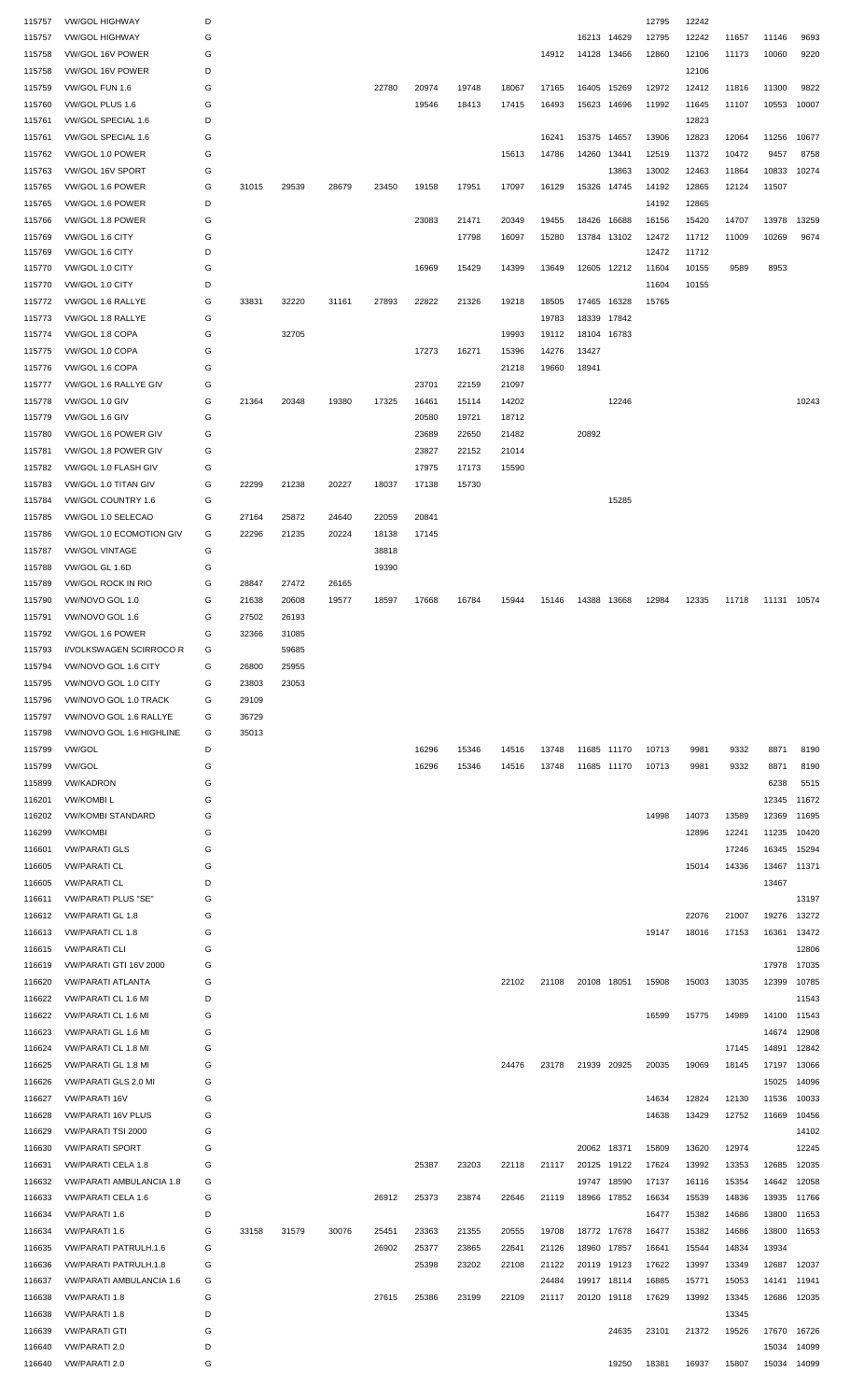| 116641 | <b>VW/PARATI 16V TURBO</b>        | G |       |       |       |       |       |       |       |       | 21811 16156 |       | 15578 | 12530 | 11957 | 11509       | 10981 |
|--------|-----------------------------------|---|-------|-------|-------|-------|-------|-------|-------|-------|-------------|-------|-------|-------|-------|-------------|-------|
| 116642 | <b>VW/PARATI SUMMER 16V</b>       | G |       |       |       |       |       |       |       |       |             |       | 15823 | 13939 | 13280 | 12237       | 11082 |
| 116643 | <b>VW/PARATI FUN</b>              | G |       |       |       |       |       |       |       |       |             |       |       | 14082 | 13171 | 12574       | 12063 |
| 116644 | <b>VW/PARATI 16V TOUR</b>         | D |       |       |       |       |       |       |       |       |             |       |       | 15217 |       |             |       |
| 116644 | <b>VW/PARATI 16V TOUR</b>         | G |       |       |       |       |       |       |       |       |             | 16998 | 16004 | 15217 | 14030 | 13044       | 12152 |
| 116645 | <b>VW/PARATI FUN 1.6</b>          | G |       |       |       |       |       |       |       |       |             | 18327 | 17080 | 15948 | 15225 | 14304       | 12078 |
| 116647 | <b>VW/PARATI 1.8 TOUR</b>         | G |       |       |       |       |       |       |       |       |             | 19625 | 18005 | 16301 | 15254 | 14109       | 13144 |
| 116647 | <b>VW/PARATI 1.8 TOUR</b>         | D |       |       |       |       |       |       |       |       |             |       | 18005 | 16301 |       |             |       |
| 116648 | <b>VW/PARATI 2.0 TOUR</b>         | G |       |       |       |       |       |       |       |       |             | 18775 | 17100 | 15759 | 14600 | 14041       |       |
|        | <b>VW/PARATI 16V SUNSET</b>       | G |       |       |       |       |       |       |       |       |             | 16208 | 15194 | 14077 | 13168 | 12614       |       |
| 116649 |                                   |   |       |       |       |       |       |       |       |       |             |       |       |       |       |             |       |
| 116650 | <b>VW/PARATI 16VT CROSSOVER</b>   | G |       |       |       |       |       |       |       |       |             | 18332 | 16970 | 15331 | 14263 | 13310       |       |
| 116651 | <b>VW/PARATI 16VT EVIDENCE</b>    | G |       |       |       |       |       |       |       |       |             | 17349 | 16874 | 15207 | 14248 | 13305       |       |
| 116652 | <b>VW/PARATI 1.8 CROSSOVER</b>    | G |       |       |       |       |       |       |       | 22977 | 21293       | 20339 |       |       |       |             |       |
| 116653 | VW/PARATI 2.0 CROSSOVER           | D |       |       |       |       |       |       |       |       |             | 18343 | 16982 |       |       |             |       |
| 116653 | VW/PARATI 2.0 CROSSOVER           | G |       |       |       |       |       |       |       | 22119 | 19417 18343 |       | 16982 | 15434 | 13438 |             |       |
| 116654 | <b>VW/PARATI 1.8 EVIDENCE</b>     | G |       |       |       |       |       |       |       |       |             | 17418 | 16875 | 15310 | 14269 | 13320       |       |
| 116657 | VW/PARATI 2.0 TRACKFIELD          | G |       |       |       |       |       |       |       | 22804 | 20997       | 19925 | 19169 | 17701 |       |             |       |
| 116658 | <b>VW/PARATI 1.8 TRACKFIELD</b>   | G |       |       |       |       |       | 24118 | 22377 | 20849 | 19583       | 18802 |       |       |       |             |       |
| 116659 | <b>VW/PARATI 1.8 PLUS</b>         | G |       |       |       |       |       |       |       | 21341 | 19512       | 18380 | 16934 | 15934 | 15167 | 14478       | 12579 |
| 116660 | <b>VW/PARATI 2.0 PLUS</b>         | G |       |       |       |       |       |       |       |       | 21002 19911 |       | 19173 | 17707 |       |             |       |
| 116661 | <b>VW/PARATI 1.6 CITY</b>         | D |       |       |       |       |       |       |       |       |             |       | 16958 |       |       |             |       |
| 116661 | <b>VW/PARATI 1.6 CITY</b>         | G |       |       |       |       |       |       |       | 21588 | 19799       | 18190 | 16958 | 15836 | 14255 |             |       |
| 116662 | <b>VW/PARATI 1.6 TRACKFIELD</b>   | G |       |       |       |       | 25434 | 23928 | 22699 | 21179 | 19004       | 18147 | 17159 | 15948 |       |             |       |
| 116662 | <b>VW/PARATI 1.6 TRACKFIELD</b>   | D |       |       |       |       |       |       |       |       | 19004       |       |       |       |       |             |       |
| 116664 | VW/PARATI 1.8 COMFORTL            | G |       |       |       |       |       |       | 23422 | 21712 | 19134       | 18436 |       |       |       |             |       |
| 116665 | VW/PARATI 1.6 COMFORTL.           | G |       |       |       |       |       |       | 20287 | 18258 | 17490 16722 |       | 16052 | 15311 | 14608 | 13887       | 13168 |
| 116666 | <b>VW/PARATI 1.6 SURF</b>         | G | 37511 | 35724 | 34024 | 27352 | 24144 | 22810 | 20663 | 19628 |             |       |       |       |       |             |       |
| 116667 | <b>VW/PARATI 1.8 SURF</b>         | G |       |       |       | 27927 | 25586 | 24311 | 21807 | 20711 |             |       |       |       |       |             |       |
| 116668 | <b>VW/PARATI 1.6 TITAN</b>        | G | 29012 | 27631 | 26316 | 22935 | 21736 | 20119 |       |       |             |       |       |       |       |             |       |
| 116699 | <b>VW/PARATI</b>                  | G |       |       |       |       |       |       | 20225 |       | 18518 16459 |       | 14355 | 12577 | 11891 | 11309       | 9834  |
| 116799 | <b>VW/PASSAT</b>                  | G |       |       |       |       |       |       |       |       |             |       |       |       |       |             | 10672 |
| 116900 | <b>VW/QUANTUM</b>                 | G |       |       |       |       |       |       |       |       |             |       |       | 13065 | 12281 | 11084       | 9761  |
| 116900 | <b>VW/QUANTUM</b>                 | D |       |       |       |       |       |       |       |       |             |       |       |       | 12281 |             | 9761  |
|        | <b>VW/QUANTUM CG</b>              | G |       |       |       |       |       |       |       |       |             |       |       | 15226 | 14094 | 12993       | 11951 |
| 116901 | VW/QUANTUM CL 1800 I              | G |       |       |       |       |       |       |       |       |             |       |       |       |       |             | 11053 |
| 116915 |                                   |   |       |       |       |       |       |       |       |       |             |       |       |       |       |             |       |
| 116918 | VW/QUANTUM 2000 MI                | G |       |       |       |       |       |       |       |       |             |       |       |       |       | 12370       | 11453 |
| 116919 | VW/QUANTUM 2000 MI EVID.          | G |       |       |       |       |       |       |       |       |             |       |       |       |       | 14231 11733 |       |
| 116920 | VW/QUANTUM 2000 MI EXCL           |   |       |       |       |       |       |       |       |       |             |       |       |       |       | 15527       | 13345 |
| 116921 | <b>VW/QUANTUM FAMILY</b>          | G |       |       |       |       |       |       |       |       |             |       |       |       |       |             | 12442 |
| 116922 | VW/QUANTUM 2.0                    | G |       |       |       |       |       |       |       |       |             |       |       | 14394 | 13758 | 12273       | 11366 |
| 116923 | <b>VW/QUANTUM AMBULANCIA</b>      | G |       |       |       |       |       |       |       |       |             |       |       | 14067 | 13227 | 11939       | 10514 |
| 116924 | <b>VW/QUANTUM FUNERARIA</b>       | G |       |       |       |       |       |       |       |       |             |       |       |       | 12422 | 11202       | 9867  |
| 116925 | <b>VW/QUANTUM RONTANFUNERAL G</b> |   |       |       |       |       |       |       |       |       |             |       |       |       | 12197 | 11002       | 9690  |
| 116926 | VW/QUANTUM PATRULH. 2.0           | G |       |       |       |       |       |       |       |       |             |       |       | 14590 | 13944 | 12445       | 11522 |
| 116927 | <b>VW/QUANTUM PATRULHEIRO</b>     | G |       |       |       |       |       |       |       |       |             |       |       |       | 12192 | 11006       | 9694  |
| 116928 | VW/QUANTUM FUNERARIA 2.0          | G |       |       |       |       |       |       |       |       |             |       |       | 14399 | 13756 | 12280       | 11370 |
| 116929 | VW/QUANTUM AMBULANC. 2.0          | G |       |       |       |       |       |       |       |       |             |       |       | 14589 | 13947 | 12440       | 11525 |
| 116999 | <b>VW/QUANTUM</b>                 | G |       |       |       |       |       |       |       |       |             |       |       | 13065 | 12284 | 11082       | 9761  |
| 117000 | <b>VW/SANTANA</b>                 | D |       |       |       |       |       |       |       |       | 16514       | 15572 | 14713 | 13745 | 13137 | 12517       | 11192 |
| 117000 | <b>VW/SANTANA</b>                 | G |       |       |       |       |       |       | 26548 | 19294 | 16514       | 15572 | 14713 | 13745 | 13137 | 12517       | 11192 |
| 117001 | <b>VW/SANTANA CD</b>              | G |       |       |       |       |       |       |       |       |             | 17525 | 16562 | 15470 | 14782 | 14084       | 12598 |
| 117002 | <b>VW/SANTANA CG</b>              | G |       |       |       |       |       |       |       |       |             |       | 18226 | 16867 | 15611 | 14389       | 13241 |
| 117004 | <b>VW/SANTANA C</b>               | G |       |       |       |       |       |       |       |       |             | 16416 | 15389 | 14243 | 13181 | 12148       | 11104 |
| 117005 | <b>VW/SANTANA CL</b>              | G |       |       |       |       |       |       | 23695 | 18380 | 15734       | 14835 | 14021 | 13096 | 12516 | 11929       | 10666 |
| 117006 | <b>VW/SANTANA GL</b>              | G |       |       |       |       |       |       |       |       |             | 15051 | 14335 |       |       |             | 11794 |
| 117007 | <b>VW/SANTANA GLS</b>             | G |       |       |       |       |       |       |       |       |             | 17894 | 17044 | 16212 | 15429 | 14628       | 13831 |
| 117008 | <b>VW/SANTANA S</b>               | G |       |       |       |       |       |       |       |       |             |       |       | 13569 | 12970 | 12360       | 11048 |
| 117009 | VW/SANTANA CL 2000                | G |       |       |       |       |       |       |       |       |             |       |       |       |       |             | 9630  |
| 117010 | VW/SANTANA GL 2000                | G |       |       |       |       |       |       |       |       |             | 17251 | 16177 | 14974 | 13853 | 12773       | 11752 |
| 117020 | VW/SANTANA CL 1800                | G |       |       |       |       |       |       |       |       |             | 14838 | 14015 | 13095 | 12518 | 11929       | 10666 |
| 117023 | VW/SANTANA CL 1800 I              | G |       |       |       |       |       |       |       |       |             |       | 14188 | 13261 | 12668 | 12072       | 10796 |
|        |                                   |   |       |       |       |       |       |       |       |       |             |       |       |       |       |             |       |
| 117025 | VW/SANTANA 2000I                  | G |       |       |       |       |       |       |       |       |             |       |       |       |       | 12112       | 11214 |
| 117028 | VW/SANTANA 2000 MI                | D |       |       |       |       |       |       |       |       |             |       |       |       |       |             | 11223 |
| 117028 | VW/SANTANA 2000 MI                | G |       |       |       |       |       |       |       |       | 17260       | 16567 | 15331 | 14667 | 13518 | 12680       | 11223 |
| 117029 | VW/SANTANA 2000 MI EVID.          | G |       |       |       |       |       |       |       |       |             |       |       |       |       | 14092       | 12765 |
| 117030 | VW/SANTANA 2000 MI EXCL.          | G |       |       |       |       |       |       |       |       |             |       |       |       |       | 15550       | 14594 |
| 117031 | VW/SANTANA 2.0                    | D |       |       |       |       |       |       |       |       |             |       |       |       | 13801 | 12948       | 11455 |
| 117031 | VW/SANTANA 2.0                    | G |       |       |       |       |       |       |       | 19846 | 17620       | 16915 | 15649 | 14969 | 13801 | 12948       | 11455 |
| 117032 | <b>VW/SANTANA PATRULHEIRO</b>     | G |       |       |       |       |       |       | 22888 | 19196 | 16435       | 15498 | 14647 | 13682 | 13073 | 12460       | 11140 |
| 117033 | VW/SANTANA PATRUL. 2.0            | G |       |       |       |       |       |       |       | 19833 | 17608       | 16898 |       |       |       |             |       |
| 117034 | VW/SANTANA CELA 2.0               | G |       |       |       |       |       |       |       |       |             | 16983 | 15713 | 15031 |       |             |       |
| 117035 | <b>VW/SANTANA CELA</b>            | G |       |       |       |       |       |       |       | 19510 | 16741       | 15783 | 14914 | 13936 | 13317 | 12687       | 11348 |
| 117036 | <b>VW/SANTANA 2.0 COMFORT</b>     | G |       |       |       |       |       |       |       | 20057 | 17816       | 17094 |       |       |       |             |       |
| 117037 | <b>VW/SANTANA COMFORTLINE</b>     | G |       |       |       |       |       |       | 23945 | 22442 | 19367 18258 |       |       |       |       |             |       |
| 117037 | <b>VW/SANTANA COMFORTLINE</b>     | D |       |       |       |       |       |       |       | 22442 | 19367       |       |       |       |       |             |       |
| 117099 | VW/SANTANA                        | G |       |       |       |       |       |       |       |       |             |       |       |       | 12909 | 12304       | 11005 |
| 117201 | <b>VW/TERRAL 4</b>                | G |       |       |       |       |       |       |       |       |             | 7526  | 7291  | 7014  | 6745  | 6464        | 5716  |
| 117600 | <b>VW/MALZONI</b>                 | G | 27035 | 25747 | 24522 | 20238 | 18878 | 17411 | 16216 | 15336 | 14514 13926 |       | 11646 | 10440 | 10017 | 9609        | 9271  |
| 117699 | <b>VW/VOLKSWAGEN</b>              | G |       |       |       |       |       |       |       |       |             |       |       | 9538  | 8987  | 8916        | 8272  |
| 117699 | <b>VW/VOLKSWAGEN</b>              | D |       |       |       |       |       |       |       |       |             |       |       | 11693 | 11018 | 10928       | 10142 |
| 117710 | <b>VW/VOYAGE C</b>                | G |       |       |       | 18052 | 17025 | 16034 | 15165 | 14362 | 13603 12962 |       | 12422 | 11819 | 11246 | 10660       | 10087 |
|        |                                   |   |       |       |       |       |       |       |       |       |             |       |       |       |       |             |       |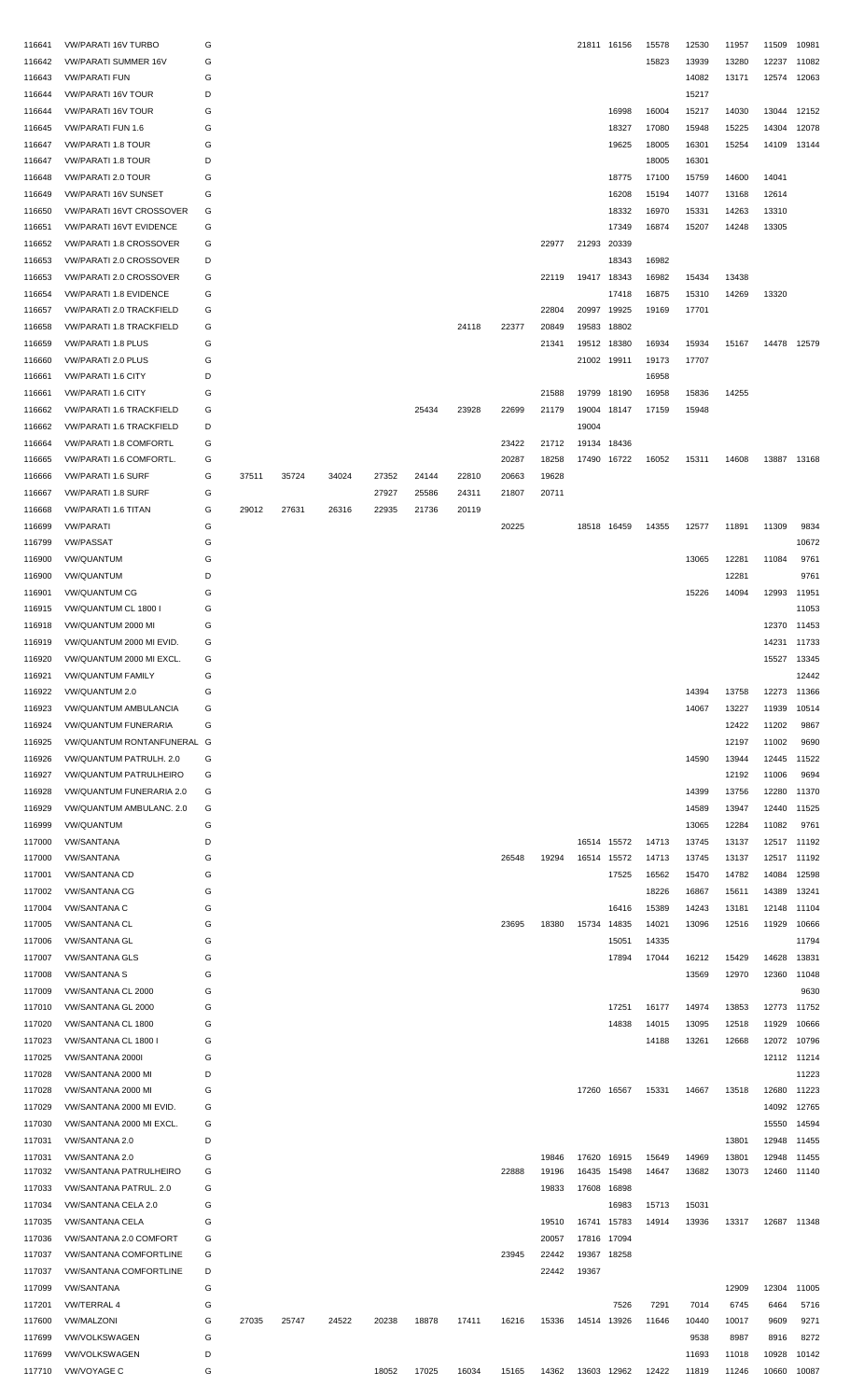| 117718 | VW/VOYAGE 1.0                   | G | 27280  | 25981  | 25104 | 22533 | 21480 | 20529 | 19463 |       |             |             |       |       |       |             |       |
|--------|---------------------------------|---|--------|--------|-------|-------|-------|-------|-------|-------|-------------|-------------|-------|-------|-------|-------------|-------|
| 117719 | VW/VOYAGE 1.6 COMFORTL          | G | 34065  | 32443  | 30898 | 27185 | 25684 | 24337 | 23083 |       |             |             |       |       |       |             |       |
| 117720 | VW/VOYAGE 1.6                   | G | 30548  | 29094  | 27709 | 24885 | 23413 | 21830 | 20707 |       |             |             |       |       |       |             |       |
| 117722 | VW/LUNA 1.6                     | G |        | 79598  |       |       |       |       |       |       |             |             |       |       |       |             |       |
| 117723 | VW/LUNA 1.0                     | G |        | 72282  |       |       |       |       |       |       |             |             |       |       |       |             |       |
| 117732 | VW/VOYAGE 1.6 TREND             | G | 31319  | 29828  | 28408 | 26225 | 24795 | 23338 | 22129 |       |             |             |       |       |       |             |       |
|        |                                 |   |        |        |       |       |       |       |       |       |             |             |       |       |       |             |       |
| 117742 | VW/NOVO VOYAGE 1.0              | G | 27851  | 26749  |       |       |       |       |       |       |             |             |       |       |       |             |       |
| 117743 | VW/NOVO VOYAGE 1.6              | G | 31206  | 29970  |       |       |       |       |       |       |             |             |       |       |       |             |       |
| 117744 | VW/NOVO VOYAGE 1.6 COMF.        | G | 35258  | 33862  |       |       |       |       |       |       |             |             |       |       |       |             |       |
| 117745 | VW/NOVO VOYAGE 1.0 CITY         | G | 26463  | 25628  |       |       |       |       |       |       |             |             |       |       |       |             |       |
| 117746 | VW/NOVO VOYAGE 1.6 CITY         | G | 29076  | 28159  |       |       |       |       |       |       |             |             |       |       |       |             |       |
|        |                                 |   |        |        |       |       |       |       |       |       |             |             |       |       |       |             |       |
| 117747 | VW/NOVO VOYAGE 1.6 HIGH         | G | 37901  |        |       |       |       |       |       |       |             |             |       |       |       |             |       |
| 117799 | <b>VW/VOYAGE</b>                | G |        |        |       | 18038 | 17008 | 16022 | 15156 | 14353 |             | 13592 12953 | 12413 | 11810 | 11233 | 10653       | 10074 |
| 117801 | I/VW BEETLE TURBO LA EDT        | G |        | 75240  |       |       |       |       |       |       |             |             |       |       |       |             |       |
| 117902 | VW/FUSCA 1300                   | G |        |        |       |       |       | 21288 | 19780 | 18705 | 17665 16950 |             | 14171 | 12706 | 12195 | 11689       | 11290 |
| 117903 | VW/FUSCA 1300 L                 | G |        |        |       |       |       |       |       |       |             |             |       | 12707 | 12195 | 11695       | 11288 |
| 117904 | VW/FUSCA 1500                   | G |        |        |       |       |       |       |       |       |             |             |       | 12708 | 12199 | 11693 11285 |       |
|        |                                 |   |        |        |       |       |       |       |       |       |             |             |       |       |       |             |       |
| 117912 | I/VW FUSCA ULTIMAEDICION        | G |        |        |       |       |       |       |       |       |             | 17695       | 16524 | 14987 |       |             |       |
| 117917 | <b>VW/FUSCA ZAMBONI CONVERS</b> | G |        | 74961  |       |       |       |       |       |       |             |             |       |       |       |             |       |
| 117918 | I/VW FUSCA 2.0T                 | G | 75115  | 72746  |       |       |       |       |       |       |             |             |       |       |       |             |       |
| 117919 | I/VW FUSCA AA                   | G | 84186  |        |       |       |       |       |       |       |             |             |       |       |       |             |       |
| 118199 | <b>VW/TL</b>                    | G |        |        |       |       |       |       |       |       |             |             |       |       |       |             | 11289 |
| 118299 | <b>VW/BUGRE</b>                 | G |        |        |       |       |       |       |       |       |             | 9073        | 7855  | 7107  | 6496  | 6213        | 5481  |
|        |                                 |   |        |        |       |       |       |       |       |       |             |             |       |       |       |             |       |
| 118899 | <b>VW/SELVAGEM</b>              | G |        |        |       |       |       |       |       |       |             | 7531        | 7291  | 7014  | 6746  | 6465        | 5715  |
| 121599 | <b>VW/BUGGY GIANT'S</b>         | G |        |        |       |       |       |       |       |       |             |             |       |       |       |             | 5750  |
| 126099 | <b>VW/VILLA</b>                 | G | 25809  | 24580  | 23410 | 19322 | 18015 | 16625 | 15484 | 14635 | 13848       | 13297       | 11114 | 9963  | 9563  | 9168        | 8854  |
| 126699 | <b>VW/POLAUTO</b>               | G |        |        |       |       |       |       |       |       |             |             | 7295  | 7017  | 6750  | 6471        | 5720  |
| 128399 | <b>VW/BRASILETE</b>             | G |        |        |       |       | 17564 | 16390 | 15320 | 13975 | 13521 12776 |             | 12074 | 11410 | 10782 | 10188       | 9627  |
| 129399 | <b>VW/PANDA</b>                 | G |        |        |       |       |       |       |       |       | 14023 13459 |             | 11252 | 10085 | 9683  | 9279        | 8959  |
|        |                                 |   |        |        |       |       |       |       |       |       |             |             |       |       |       |             |       |
| 129799 | <b>VW/SCORPIO</b>               | G |        |        |       |       |       |       |       |       | 7800        | 7521        | 7285  | 7006  | 6740  | 6458        | 5710  |
| 131699 | <b>VW/SANTINA</b>               | G |        |        |       |       |       |       |       |       | 7803        | 7518        | 7282  | 7004  | 6740  | 6460        | 5708  |
| 135099 | <b>VW/TROPICAL</b>              | G |        |        |       |       |       |       |       |       |             |             |       |       |       |             | 5749  |
| 137605 | <b>VW/ENSEADA PI</b>            | G |        |        |       |       |       |       |       |       |             |             |       | 6637  | 6384  | 6119        |       |
| 139002 | <b>VW/QUASAR RUNNER</b>         | G | 26649  | 25380  | 24172 | 19943 | 18598 | 17158 | 15980 | 15118 | 14301 13727 |             | 11477 | 10288 | 9876  | 9466        | 9143  |
|        |                                 | G |        |        |       |       |       |       |       |       |             |             |       |       |       |             |       |
| 140401 | <b>VW/SAO FRANCISCO</b>         |   | 26648  | 25379  | 24171 | 19943 | 18606 | 17164 | 15984 | 15114 | 14302 13733 |             | 11475 | 10289 | 9875  | 9467        | 9140  |
| 141301 | <b>VW/FIBRAVAN KAUIPE</b>       | G |        |        | 27865 | 25001 |       |       |       |       |             | 9221        | 7969  | 7204  | 6565  | 6236        | 5618  |
| 141599 | <b>VW/MASTER</b>                | G |        |        |       |       |       |       |       |       |             |             |       |       |       |             | 5821  |
| 143501 | <b>VW/MARINAS</b>               | G |        |        |       |       |       |       |       |       |             |             |       |       | 6301  | 6042        | 5343  |
| 143899 | VOLKSWAGEN                      | G |        |        |       |       |       |       | 15747 | 14527 | 12440 11777 |             | 11273 | 10724 | 10125 | 9770        | 9063  |
| 149901 | <b>VW/POINTER CL 1.8</b>        | G |        |        |       |       |       |       |       |       |             |             | 10623 | 9832  | 9097  | 8389        | 7715  |
|        |                                 |   |        |        |       |       |       |       |       |       |             |             |       |       |       |             |       |
|        |                                 |   |        |        |       |       |       |       |       |       |             |             |       |       |       |             |       |
| 149906 | <b>VW/POINTER CLI 1.8</b>       | G |        |        |       |       |       |       |       |       |             |             |       |       |       | 7485        | 7081  |
| 149907 | <b>VW/POINTER GLI 1.8</b>       | G |        |        |       |       |       |       |       |       |             | 12116       | 11364 | 10514 | 9730  | 8969        | 8254  |
| 150803 | <b>VW/BUGRE BGR5</b>            | G | 17150  | 16335  |       |       |       |       |       |       |             |             |       |       |       |             |       |
| 151106 | <b>IMP/VW GOL MI</b>            | G |        |        |       |       |       |       |       |       |             |             |       |       | 8642  | 8230        | 7745  |
|        | <b>IMP/VW PASSAT</b>            | G |        |        |       |       |       |       |       |       |             |             |       |       |       |             | 12779 |
| 151201 |                                 |   |        |        |       |       |       |       |       |       |             |             |       |       | 15299 | 13631       |       |
| 151202 | <b>IMP/VW PASSAT VR6</b>        | G |        |        |       |       |       |       |       |       |             |             |       |       |       |             | 14239 |
| 151203 | <b>IMP/VW PASSAT VARIANT</b>    | G |        |        |       |       |       |       |       |       |             |             |       |       | 17740 | 14916       | 13740 |
| 151204 | <b>IMP/VW PASSAT VARIANTVR6</b> | G |        |        |       |       |       |       |       |       |             |             |       |       |       |             | 14382 |
| 151205 | I/VW PASSAT VARIANT 2.0         | G |        |        |       | 67608 |       |       |       |       |             |             |       |       |       | 14823       | 13646 |
| 151206 | I/VW PASSAT VARIANT TURB        | G |        |        |       |       |       |       |       |       | 26889       | 24123       | 22854 | 20505 | 19200 | 16188       |       |
|        |                                 |   |        |        |       |       |       |       |       |       |             |             |       |       |       |             |       |
| 151207 | I/VW PASSAT VAR 2.0 FSI         | G |        |        |       |       |       | 49621 | 46881 | 41390 | 38892       | 36568       |       |       |       |             |       |
| 151208 | I/VW PASSAT 3.2 FSI             | G |        |        |       |       | 76297 | 67853 | 58736 | 56651 | 54704       |             |       |       |       |             |       |
| 151209 | I/VW PASSAT SEDAN 2.0T          | G |        |        |       |       |       | 47959 |       |       |             |             |       | 30285 |       |             |       |
| 151210 | I/VW PASSAT 2.0T                | G | 98047  | 93378  | 88932 | 84484 |       |       | 49384 |       |             |             |       |       |       |             |       |
| 151211 | I/VW PASSAT VAR. 2.0T           | G | 103144 | 98232  | 93556 | 89569 |       |       |       |       |             |             |       |       |       |             |       |
| 151212 | I/VW JETTA SEL                  | G |        |        |       |       |       | 43932 |       |       |             |             |       |       |       |             |       |
| 151213 | I/VW JETTA SE                   | G |        | 64311  | 61257 |       |       |       |       |       |             |             |       |       |       |             |       |
| 151214 | <b>I/VW RABBIT</b>              | G |        |        |       |       | 32461 |       | 30758 |       |             |             |       |       |       |             |       |
|        |                                 |   |        |        |       |       |       |       |       |       |             |             |       |       |       |             |       |
| 151215 | I/VW GOLF R                     | G |        | 38811  |       |       |       |       |       |       |             |             |       |       |       |             |       |
| 151216 | I/VW GOLF R 4MOTION             | G |        | 65219  |       |       |       |       |       |       |             |             |       |       |       |             |       |
| 151217 | I/VW PASSAT GLS 1.8T            | G |        |        |       |       |       |       |       |       |             |             | 22022 |       |       |             |       |
| 151218 | I/VW CC 3.6 V6                  | G | 157533 | 152564 |       |       |       |       |       |       |             |             |       |       |       |             |       |
| 151219 | I/VW GOL 1.6                    | G |        |        |       |       |       |       |       |       |             |             |       |       |       | 11134       |       |
| 154801 | VW/GOLF 2.0                     | D |        |        |       |       |       |       |       |       |             |             |       | 18321 |       |             |       |
|        |                                 |   |        |        |       |       |       |       |       |       |             |             |       |       |       |             |       |
| 154801 | VW/GOLF 2.0                     | G | 47544  | 45280  | 43124 | 36740 | 33013 | 30692 | 25890 | 23539 | 21717 20512 |             | 19209 | 18321 | 17394 | 16312 15451 |       |
| 154802 | <b>VW/GOLF GTI</b>              | G |        |        |       |       | 44793 | 40167 | 38163 | 27734 | 25750       | 22978       | 21320 | 20154 | 18784 | 17397       | 11798 |
| 154803 | <b>VW/GOLF</b>                  | D |        |        |       |       |       |       |       |       |             |             |       | 17722 |       |             |       |
| 154803 | <b>VW/GOLF</b>                  | G | 42691  | 40659  | 38723 | 33547 | 30442 | 28813 | 25076 | 23358 | 21017 20152 |             | 18640 | 17722 | 16936 | 16122 11263 |       |
| 154804 | <b>VW/GOLF GENERATION</b>       | D |        |        |       |       |       |       |       |       |             | 20870       |       |       |       |             |       |
| 154804 | <b>VW/GOLF GENERATION</b>       | G |        |        |       |       |       |       |       | 24220 | 21752 20870 |             | 19293 | 18354 | 17534 | 16699       |       |
|        |                                 |   |        |        |       |       |       |       |       |       |             |             |       |       |       |             |       |
| 154805 | <b>VW/GOLF TRIP</b>             | G |        |        |       |       |       |       |       |       |             | 21748       | 20716 | 18990 | 17877 | 16686       |       |
| 154806 | VW/GOLF 2.0 SPORT               | G |        |        |       |       |       |       |       |       |             | 21165       | 19965 | 18817 |       |             |       |
| 154807 | <b>VW/GOLF SPORT</b>            | G |        |        |       |       |       |       |       | 26123 | 23391       | 22057       | 20801 | 19607 | 18703 |             |       |
| 154808 | <b>VW/GTI VR6</b>               | G |        |        |       |       |       |       |       |       | 45680       | 43534       | 40750 | 37980 | 35536 |             |       |
| 154809 | VW/GOLF 1.6 PLUS                | G |        |        |       |       |       |       | 26879 | 24875 | 22341 21425 |             | 19820 | 18849 |       |             |       |
|        |                                 |   |        |        |       |       |       |       |       |       |             |             |       |       |       |             |       |
| 154810 | VW/GOLF 2.0 PLUS                | G |        |        |       |       |       |       |       | 23535 | 21714 20516 |             | 19216 | 18330 |       |             |       |
| 154812 | VW/GOLF 2.0 COMFORTLINE         | G |        |        |       |       | 34575 | 30678 | 28025 | 24262 | 21728 20487 |             |       |       |       |             |       |
| 154813 | <b>VW/GOLF FLASH</b>            | G |        |        |       |       |       | 26686 | 25605 | 23290 | 21749 20976 |             |       |       |       |             |       |
| 154814 | VW/GOLF 1.6 SPORTLINE           | G | 45676  | 43501  | 41430 | 36133 | 32478 | 30215 | 27893 | 26494 |             |             |       |       |       |             |       |
| 154815 | VW/GOLF 1.6 TECH                | G |        |        |       | 35872 | 32870 | 30801 | 29230 |       |             |             |       |       |       |             |       |
| 154816 | VW/GOLF 2.0 GT                  | G | 55108  | 52484  | 49985 | 40504 | 37911 | 35478 | 33660 |       |             |             |       |       |       |             |       |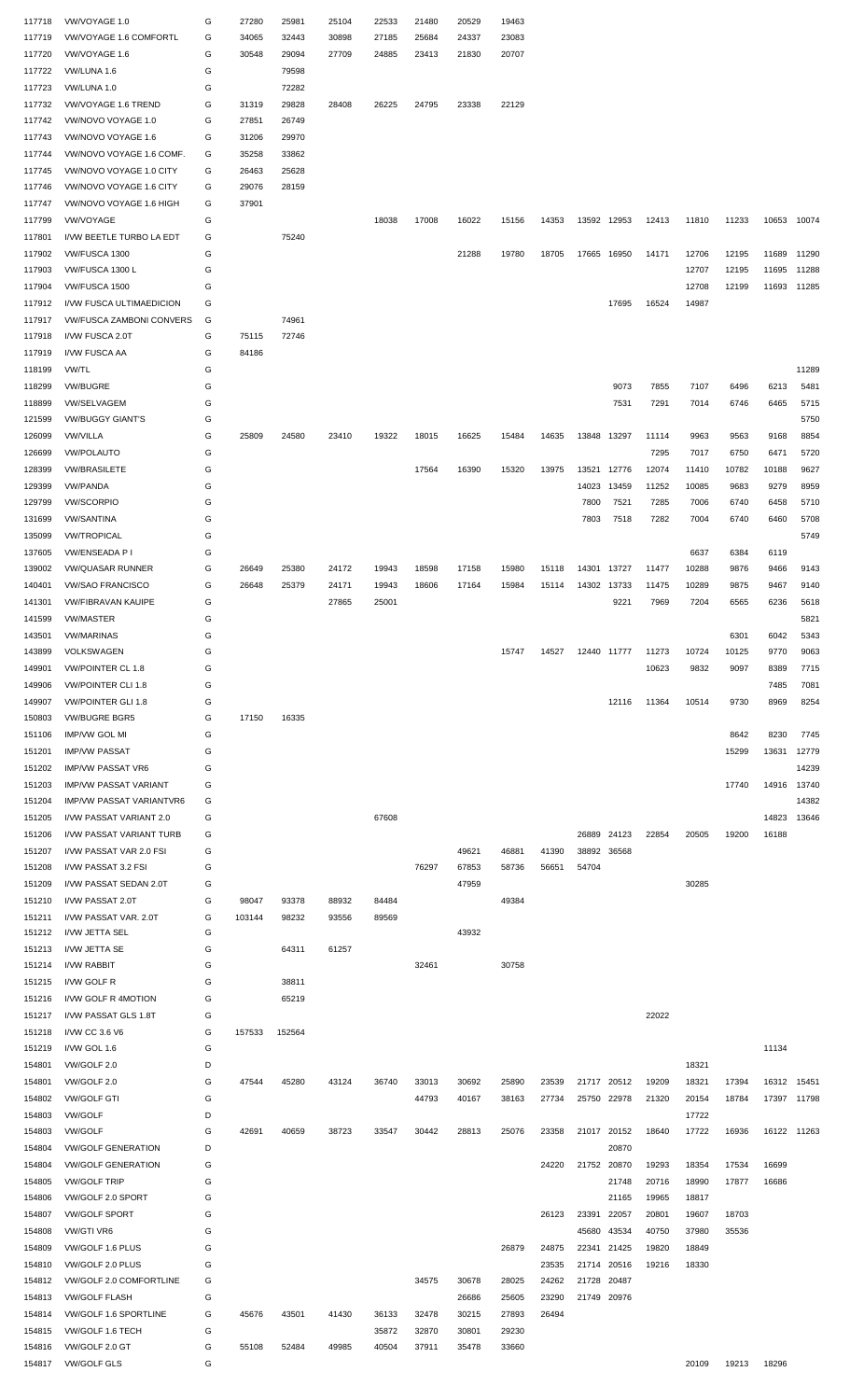| 154818 | VW/GOLF 2.0 SILVER EDIT.      | G |       |       |       | 34753 | 32815 | 29663 |       |       |             |             |       |       |       |       |       |
|--------|-------------------------------|---|-------|-------|-------|-------|-------|-------|-------|-------|-------------|-------------|-------|-------|-------|-------|-------|
| 154819 | VW/GOLF 2.0 BLACK EDIT.       | G | 52128 | 49647 | 47282 | 43154 | 40876 | 38613 |       |       |             |             |       |       |       |       |       |
| 154820 | <b>VW/GOLF 2.0 SPORTLINE</b>  | G | 52048 | 49570 | 47210 | 42185 | 39869 |       |       |       |             |             |       |       |       |       |       |
|        |                               |   |       |       |       |       |       |       |       |       |             |             |       |       |       |       |       |
| 154821 | I/VW GOLF HIGHLINE MA         | G | 59262 |       |       |       |       |       |       |       |             |             |       |       |       |       |       |
| 154822 | I/VW GOLF HIGHLINE AA         | G | 63749 |       |       |       |       |       |       |       |             |             |       |       |       |       |       |
| 154823 | I/VW GOLF GTI AB              | G | 54423 |       |       |       |       |       |       |       |             |             |       |       |       |       |       |
| 160100 | VW/POLO 1.6                   | G | 34240 | 32610 | 31058 | 28548 | 26490 | 24231 | 22555 | 20121 | 18369 17311 |             | 16345 | 14882 | 13241 | 12365 |       |
| 160100 | VW/POLO 1.6                   | D |       |       |       |       |       |       |       |       |             |             | 16345 | 14882 |       |       |       |
|        |                               |   |       |       |       |       |       |       |       |       |             |             |       |       |       |       |       |
| 160101 | VW/POLO 2.0                   | G |       |       |       |       | 24512 | 23102 | 21849 | 20692 | 19597       | 18680       | 16636 | 15405 | 13965 | 13032 |       |
| 160102 | VW/POLO 16V                   | G |       |       |       |       |       |       |       |       |             | 16735       | 15962 | 14565 | 13408 | 12518 |       |
| 160104 | VW/POLO SEDAN 2.0             | G |       |       |       |       |       |       |       | 21851 | 19893       | 19203       | 18511 | 16079 | 13299 | 12414 |       |
| 160105 | VW/POLO SEDAN 1.6             | D |       |       |       |       |       |       |       |       |             |             | 17996 |       |       |       |       |
|        |                               |   |       |       |       |       |       |       |       |       |             |             |       |       |       |       |       |
| 160105 | VW/POLO SEDAN 1.6             | G | 39256 | 37388 | 35608 | 31488 | 28539 | 26468 | 24507 | 20962 | 19894       | 18912       | 17996 | 16987 | 14138 | 13193 |       |
| 160106 | VW/POLO 1.6 NEXT              | G |       |       |       |       |       |       |       |       |             | 18997       | 17814 | 16890 |       |       |       |
| 160107 | VW/ZILK 10                    | G | 20896 | 20003 |       |       | 16404 | 15306 | 14541 | 13582 | 11660 11110 |             | 10737 | 10206 |       |       |       |
| 160108 | VW/ZILK 1.6                   | G |       | 39206 |       |       | 23987 | 21999 | 20010 | 18349 | 16502 15885 |             | 15281 | 13855 |       |       |       |
|        |                               |   |       |       |       |       |       |       |       |       |             |             |       |       |       |       |       |
| 160109 | VW/POLO SEDAN 1.6 EVID        | G |       |       |       |       |       |       |       | 19943 |             | 18480 17982 |       |       |       |       |       |
| 160110 | VW/POLO SEDAN 2.0 COMFOR      | G | 44309 | 42200 | 40192 | 34076 | 31070 | 27003 | 24053 | 20876 | 19000       | 18338       |       |       |       |       |       |
| 160111 | VW/POLO 1.6 SPORTLINE         | G | 41778 | 39789 | 37895 | 32205 | 28290 | 25497 | 23456 | 20467 | 19057 18099 |             |       |       |       |       |       |
| 160112 | VW/POLO SEDAN 1.6 COMFOR      | G | 39957 | 37366 | 36097 | 31722 | 28053 | 24952 | 23466 | 20755 | 18871       | 18196       |       |       |       |       |       |
| 160113 | I/VW ZILK                     | G |       |       |       |       |       |       |       | 16902 | 16102 15323 |             |       |       |       |       |       |
|        |                               |   |       |       |       |       |       |       |       |       |             |             |       |       |       |       |       |
| 160114 | VW/POLO 2.0 GT                | G | 43405 | 41339 | 39370 | 32884 | 29329 | 28081 | 26922 |       |             |             |       |       |       |       |       |
| 160115 | VW/ZILK 1.6                   | G | 39506 | 37625 | 35834 | 31294 | 28822 | 26860 | 25749 |       |             |             |       |       |       |       |       |
| 160116 | VW/POLO 1.6 E-FLEX            | G | 34561 | 32915 | 31348 | 28860 | 27211 | 25846 |       |       |             |             |       |       |       |       |       |
| 160117 | VW/POLO 2.0 SPORTLINE         | G | 45264 | 43108 | 41057 |       |       |       |       |       |             |             |       |       |       |       |       |
|        |                               |   |       |       |       |       |       |       |       |       |             |             |       |       |       |       |       |
| 160600 | <b>VW/FOX 1.0</b>             | G |       |       |       | 23099 | 22466 | 19506 | 19014 | 17786 | 17075 16468 |             | 15133 | 14696 |       |       |       |
| 160601 | VW/FOX 1.0 CITY               | G |       |       |       |       |       |       |       |       |             | 14561 14082 | 13725 | 12864 |       |       |       |
| 160602 | VW/FOX 1.0 PLUS               | G |       |       |       | 22096 | 19798 | 17880 | 16993 | 16225 |             | 15447 14512 | 13722 | 12856 |       |       |       |
| 160603 | <b>VW/FOX 1.6</b>             | G |       |       |       |       |       |       | 20212 | 18614 | 17753 16809 |             | 15769 | 15029 |       |       |       |
|        |                               |   |       |       |       |       |       |       |       |       |             |             |       |       |       |       |       |
| 160604 | VW/FOX 1.6 CITY               | G |       |       |       |       |       |       |       |       | 15583 14745 |             | 13958 |       |       |       |       |
| 160605 | VW/FOX 1.6 PLUS               | G |       |       |       | 23151 | 21286 | 19978 | 19018 | 17878 | 17050 16141 |             | 15050 | 14521 |       |       |       |
| 160606 | <b>VW/CROSSFOX</b>            | G |       |       |       | 32239 | 29791 | 27199 | 24698 | 23357 | 22174 21134 |             | 20357 |       |       |       |       |
| 160607 | <b>VW/FOX EU</b>              | G |       |       |       |       |       |       | 16343 | 15199 | 14635 14165 |             |       |       |       |       |       |
|        | I/VW SPACEFOX COMFORT         |   |       |       |       |       |       |       |       |       |             |             |       |       |       |       |       |
| 160608 |                               | G |       |       |       |       | 27851 | 24645 | 22862 | 21270 | 20434       |             |       |       |       |       |       |
| 160609 | I/VW SPACEFOX                 | G | 38530 | 36695 | 34949 | 29135 | 27075 | 24809 | 23240 | 21668 | 20408       |             |       |       |       |       |       |
| 160610 | <b>VW/FOX 1.0 SPORTLINE</b>   | G |       |       |       |       |       | 18929 | 17453 | 16658 | 15870       |             |       |       |       |       |       |
| 160611 | <b>VW/FOX 1.6 SPORTLINE</b>   | G |       |       |       |       |       | 22117 | 21275 | 19343 | 18424 16809 |             |       |       |       |       |       |
| 160612 | VW FOX 1.6 PRIME GII          | G | 33765 | 32157 | 30625 | 27146 | 25761 |       |       |       |             |             |       |       |       |       |       |
|        |                               |   |       |       |       |       |       |       |       |       |             |             |       |       |       |       |       |
| 160613 | VW/FOX 1.0 ROUTE              | G |       |       |       | 21757 | 19647 | 18457 | 16879 | 16026 |             |             |       |       |       |       |       |
| 160614 | VW/FOX 1.6 ROUTE              | G |       |       |       | 25794 | 23760 | 22136 | 20580 | 19542 |             |             |       |       |       |       |       |
| 160615 | <b>VW/FOX EXTREME</b>         | G |       |       |       | 27656 | 27319 | 24557 | 24094 |       |             |             |       |       |       |       |       |
| 160617 | I/VW SPACEFOX SPORTLINE       | G |       |       |       | 30315 | 27820 | 26271 | 24915 |       |             |             |       |       |       |       |       |
|        |                               |   |       |       |       |       |       |       |       |       |             |             |       |       |       |       |       |
| 160618 | I/VW SPACEFOX ROUTE           | G | 37574 | 35785 | 34081 | 29536 | 26930 | 24985 | 23690 |       |             |             |       |       |       |       |       |
| 160619 | <b>VW/FOX 1.0 SUNRISE</b>     | G |       |       |       | 23027 | 21796 | 20668 |       |       |             |             |       |       |       |       |       |
| 160620 | I/VW FOX 1.2                  | G |       |       |       |       |       |       | 21042 |       |             |             |       |       |       |       |       |
| 160621 | VW/FOX 1.6 PRIME GII          | G | 33672 | 32069 | 30543 | 27012 | 25588 | 24587 |       |       |             |             |       |       |       |       |       |
|        |                               |   |       |       |       |       |       |       |       |       |             |             |       |       |       |       |       |
| 160623 | VW/FOX 1.0 GII                | D |       |       |       | 22624 |       |       |       |       |             |             |       |       |       |       |       |
| 160623 | VW/FOX 1.0 GII                | G | 28296 | 26948 | 25665 | 22624 | 21393 | 19687 |       |       |             |             |       |       |       |       |       |
| 160624 | I/VW FOX 1.6 GII              | G | 30961 | 29487 | 28083 | 25096 | 23748 |       |       |       |             |             |       |       |       |       |       |
| 160625 | VW/FOX 1.6 GII                | G | 30963 | 29489 | 28085 | 25094 | 23753 | 21577 |       |       |             |             |       |       |       |       |       |
|        |                               |   |       |       |       |       |       |       |       |       |             |             |       |       |       |       |       |
| 160626 | <b>VW/CROSSFOX GII</b>        | G | 41114 | 39158 | 37293 | 32656 | 30188 | 27539 |       |       |             |             |       |       |       |       |       |
| 160628 | I/VW SPACEFOX GII             | D |       |       |       | 29322 |       |       |       |       |             |             |       |       |       |       |       |
| 160628 | I/VW SPACEFOX GII             | G | 38775 | 36928 | 35170 | 29322 | 27243 |       |       |       |             |             |       |       |       |       |       |
| 160629 | I/VW SPACEFOX SPORT.GII       | G | 41100 | 39143 | 37278 | 30342 | 27847 |       |       |       |             |             |       |       |       |       |       |
| 160630 | I/VW SURAN 1.6 TRENDLINE      | G |       |       |       |       |       | 27877 |       |       |             |             |       |       |       |       |       |
|        |                               |   |       |       |       |       |       |       |       |       |             |             |       |       |       |       |       |
| 160631 | I/VW SURAN 1.6 HIGHLINE       | G |       |       |       | 34309 |       |       |       |       |             |             |       |       |       |       |       |
| 160632 | I/VW SPACEFOX 1.6 GII         | G | 39368 | 37494 | 35709 |       |       |       |       |       |             |             |       |       |       |       |       |
| 160633 | I/VW SPACEFOX TREND GII       | G | 39372 | 37497 | 35712 |       |       |       |       |       |             |             |       |       |       |       |       |
| 160635 | I/VW SPACECROSS GII           | G | 43951 | 41858 | 39866 |       |       |       |       |       |             |             |       |       |       |       |       |
|        |                               |   |       |       |       |       |       |       |       |       |             |             |       |       |       |       |       |
| 160636 | <b>VW/FOX ROCK IN RIO</b>     | G | 35613 | 33918 | 32304 |       |       |       |       |       |             |             |       |       |       |       |       |
| 160637 | <b>VW/SPACEFOX TREND GII</b>  | G | 36372 | 34641 | 32991 |       |       |       |       |       |             |             |       |       |       |       |       |
| 160638 | VW/SPACEFOX 1.6 GII           | G | 36282 | 34555 | 32909 |       |       |       |       |       |             |             |       |       |       |       |       |
| 160640 | <b>VW/SPACEFOX SPORT. GII</b> | G |       | 39188 |       |       |       |       |       |       |             |             |       |       |       |       |       |
|        |                               |   |       |       |       |       |       |       |       |       |             |             |       |       |       |       |       |
| 160641 | VW/FOX 1.6 BLUEM GII          | G | 31494 | 30247 |       |       |       |       |       |       |             |             |       |       |       |       |       |
| 160642 | I/VW SURAN 90A                | G |       |       |       | 35201 |       |       |       |       |             |             |       |       |       |       |       |
| 160644 | VW/FOX 1.6 HIGHLINE GII       | G | 38798 |       |       |       |       |       |       |       |             |             |       |       |       |       |       |
| 160645 | VW/FOX 1.0 BLUEM. GII         | G | 30029 |       |       |       |       |       |       |       |             |             |       |       |       |       |       |
|        |                               |   |       |       |       |       |       |       |       |       |             |             |       |       |       |       |       |
| 160647 | I/VW SPACEFOX HIGH. GII       | G | 47746 |       |       |       |       |       |       |       |             |             |       |       |       |       |       |
|        | <b>Fabricante:</b> VOLVO      |   |       |       |       |       |       |       |       |       |             |             |       |       |       |       |       |
|        |                               |   |       |       |       |       |       |       |       |       |             |             |       |       |       |       |       |
| 112300 | I/VOLVO MRE CGPI              | G |       |       |       |       |       |       |       |       |             | 33976 25283 | 21101 | 17944 | 15624 | 13873 | 12648 |
| 112314 | IMP/VOLVO 850 GLE S           | G |       |       |       |       |       |       |       |       |             |             |       |       |       |       | 15474 |
| 112318 | IMP/VOLVO S40 1.8             | G |       |       |       |       |       |       |       |       | 19696 19167 |             | 18403 | 17538 | 16695 | 15880 | 14280 |
| 112319 | I/VOLVO S40 2.0               | G |       |       |       |       |       |       |       |       |             |             | 21660 | 18496 | 16573 | 15396 | 14389 |
| 112320 | IMP/VOLVO V40 1.8             | G |       |       |       |       |       |       |       |       |             |             |       |       | 15802 | 14157 | 13642 |
|        |                               |   |       |       |       |       |       |       |       |       |             |             |       |       |       |       |       |

112321 IMP/VOLVO V40 2.0 G<br>
112322 IMP/VOLVO S70 T5 G<br>
112323 IMP/VOLVO S70 2.5 20V G<br>
112324 IMP/VOLVO V70 T5 G<br>
20288 16224 112322 IMP/VOLVO S70 T5 G COMPOS CONTROL CONTROL CONTROL CONTROL CONTROL CONTROL CONTROL CONTROL CONTROL CONTROL CONTROL CONTROL CONTROL CONTROL CONTROL CONTROL CONTROL CONTROL CONTROL CONTROL CONTROL CONTROL CONTROL CONTR 112323 IMP/VOLVO S70 2.5 20V G 19067 C IMP/VOLVO V70 T5 G 20288 16224 IMP/VOLVO V70 2.5 20V G 23212 17852 IMP/VOLVO V40 T4 G 27467 22287 19763 18035 17243 16632 112327 IMP/VOLVO V70 XC AWD G 28407 IMP/VOLVO S40 T4 G 28608 26183 20646 18801 17905 17290